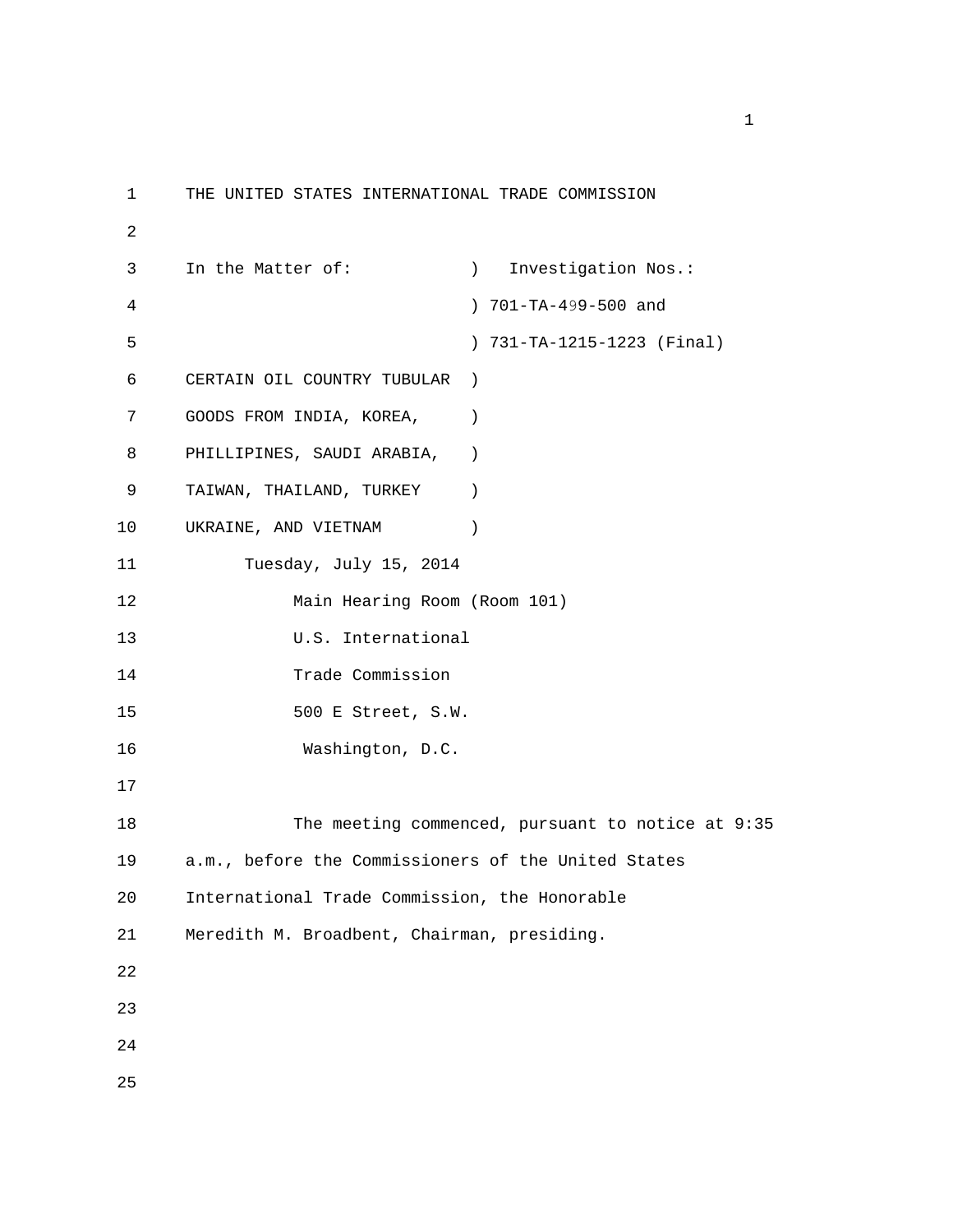## 1 APPEARANCES:

| 2               | On behalf of the International Trade Commission: |
|-----------------|--------------------------------------------------|
| 3               | Commissioners:                                   |
| $\overline{4}$  | MEREDITH M. BROADBENT, CHAIRMAN (presiding)      |
| 5               | DEAN A. PINKERT, VICE-CHAIRMAN                   |
| 6               | DAVID S. JOHANSON, COMMISSIONER                  |
| 7               | IRVING A. WILLIAMSON, COMMISSIONER               |
| 8               | RHONDA K. SCHMIDTLEIN, COMMISSIONER              |
| 9               |                                                  |
| 10 <sup>°</sup> | APPEARANCES (Continued)                          |
| 11              | Staff:                                           |
| 12              | WILLIAM R. BISHOP, SUPERVISORY HEARINGS AND      |
| 13              | INFORMATION OFFICER                              |
| 14              |                                                  |
| 15              | SHARON BELLAMY, PROGRAM SUPPORT SPECIALIST       |
| 16              | MIKAYLA KELLEY, INTERN                           |
| 17              | JENNIFER ROHRBACH, SUPERVISORY ATTORNEY,         |
| 18              | DOCKET SERVICES                                  |
| 19              |                                                  |
| 20              |                                                  |
| $21\,$          |                                                  |
| 22              |                                                  |
| 23              |                                                  |
| 24              |                                                  |
| 25              |                                                  |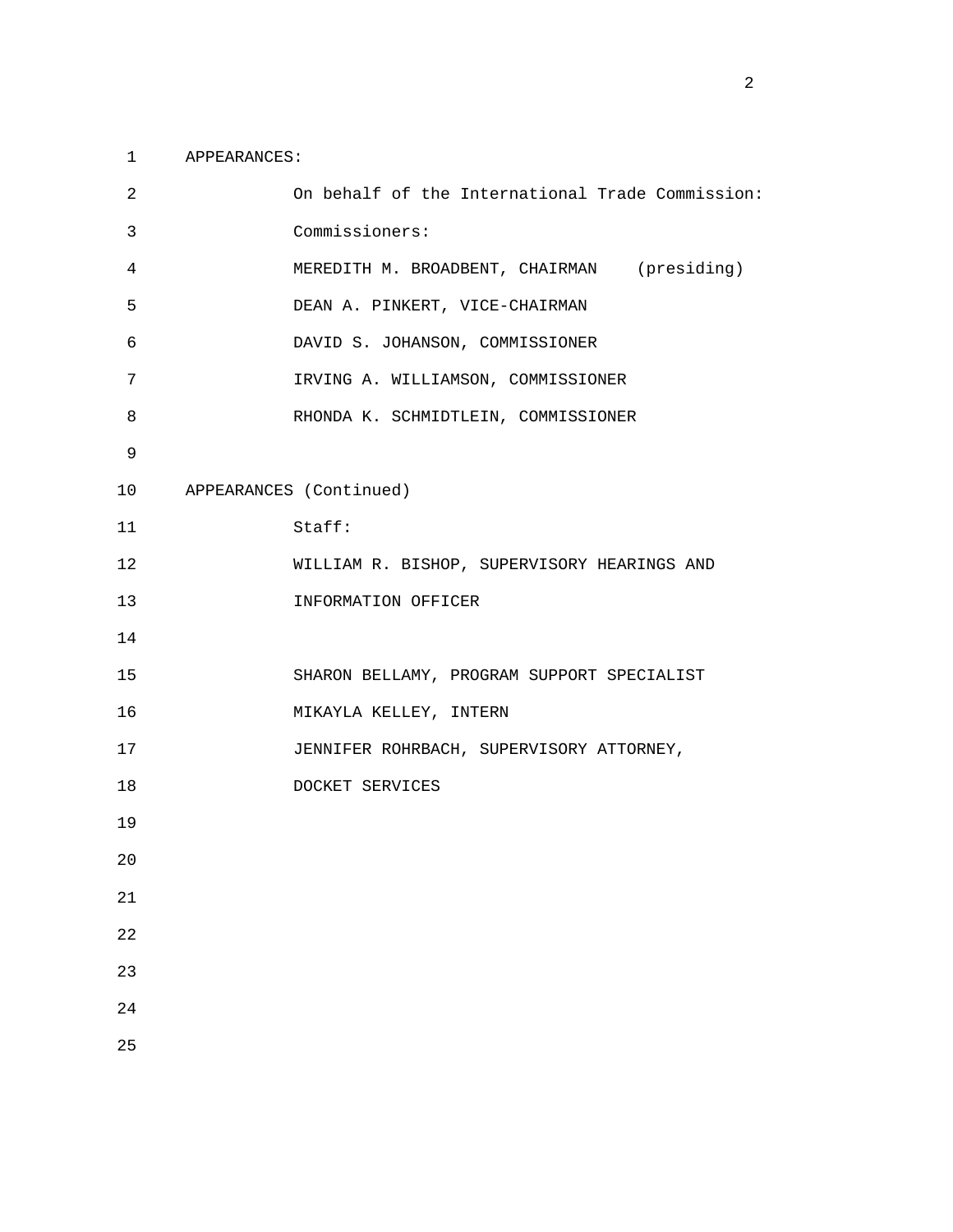## 1 APPEARANCES (Continued)

| 2  | MICHAEL SZUSTAKOWSKI, INVESTIGATOR         |
|----|--------------------------------------------|
| 3  | ALAN TREAT, INTERNATIONAL TRADE ANALYST    |
| 4  | CRAIG THOMSEN, ECONOMIST                   |
| 5  | CHARLES YOST, ACCOUNTANT/AUDITOR           |
| 6  | PETER SULTAN, ATTORNEY/ADVISOR             |
| 7  | NATALINE VIRAY-FUNG, ATTORNEY/ADVISOR      |
| 8  |                                            |
| 9  | CONGRESSIONAL APPEARANCES:                 |
| 10 | The Honorable Sherrod Brown, United States |
| 11 | Senator, Ohio                              |
| 12 | The Honorable Sherrod Brown, United States |
| 13 | Senator, Ohio                              |
| 14 | The Honorable Amy Klobuchar, United States |
| 15 | Senator, Minnesota                         |
| 16 | The Honorable Pat Toomey, United States    |
| 17 | Senator, Pennsylvania                      |
| 18 | The Honorable Peter J. Visclosky, U.S.     |
| 19 | Representative, 1st District, Indiana      |
| 20 | The Honorable Spencer Bachus, U.S.         |
| 21 | Representative, 6th District, Alabama      |
| 22 |                                            |
| 23 |                                            |
| 24 |                                            |
| 25 |                                            |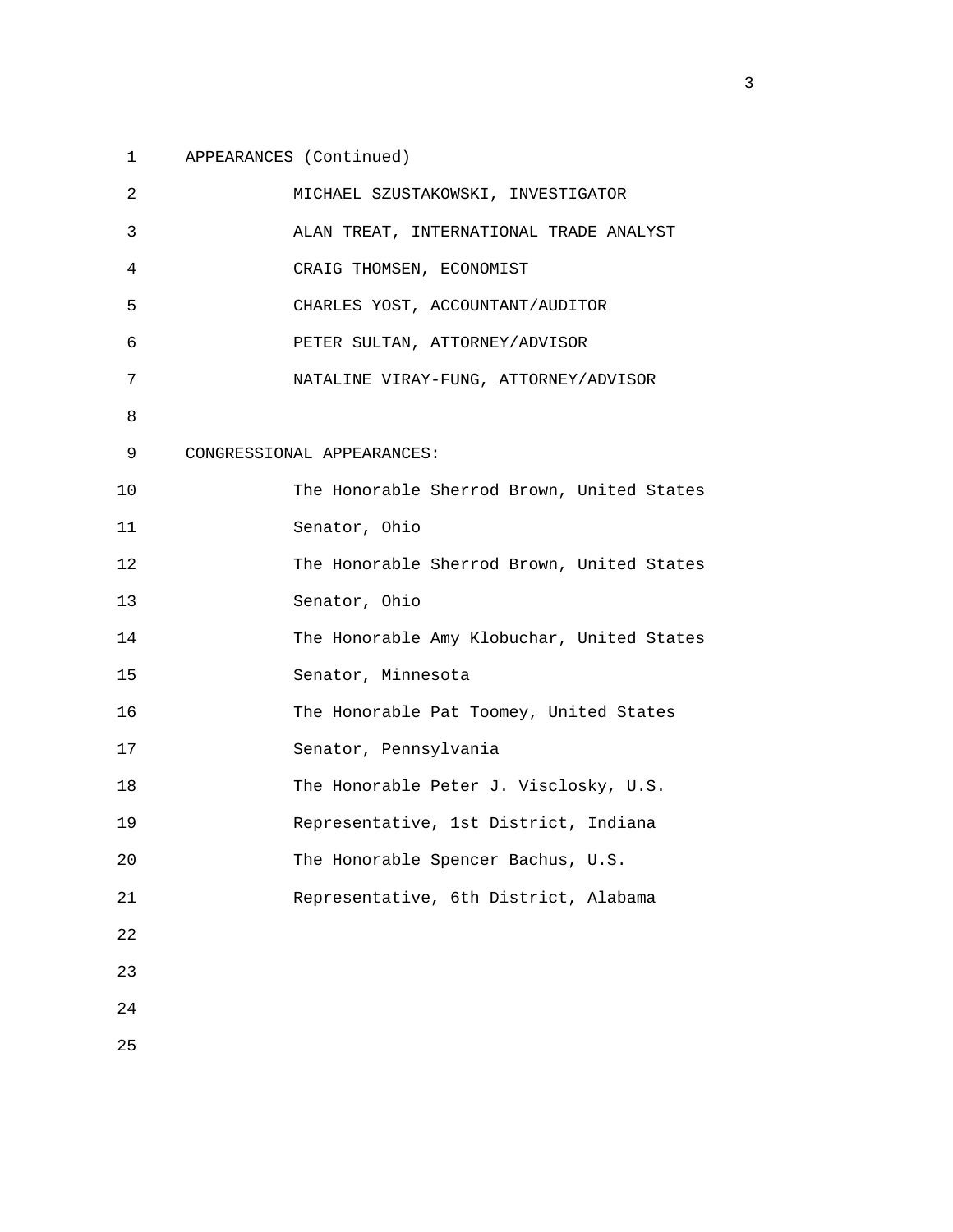## 1 APPEARANCES (Continued)

| 2              | The Honorable Mike Doyle, U.S.                   |
|----------------|--------------------------------------------------|
| 3              | Representative, 14th District, Pennsylvania      |
| $\overline{4}$ | The Honorable Tim Murphy, U.S.                   |
| 5              | Representative, 18th District, Pennsylvania      |
| 6              | The Honorable Rick Crawford, U.S.                |
| 7              | Representative, 1st District, Arkansas           |
| 8              |                                                  |
| 9              | EMBASSY WITNESSES:                               |
| 10             | Tuba Hatipoglu, Commercial Counselor, Embassy of |
| 11             | the Republic of Turkey, Washington DC            |
| 12             | Ihor Baranetskyi, Head of Economic               |
| 13             | Department, Embassy of Ukraine, Washington, DC   |
| 14             | Dr. Ajay Kumar, First Secretary (Commerce),      |
| 15             | Embassy of India, Washington, DC                 |
| 16             |                                                  |
| 17             |                                                  |
| 18             |                                                  |
| 19             |                                                  |
| 20             |                                                  |
| $2\sqrt{1}$    |                                                  |
| 22             |                                                  |
| 23             |                                                  |
| $2\sqrt{4}$    |                                                  |
| 25             |                                                  |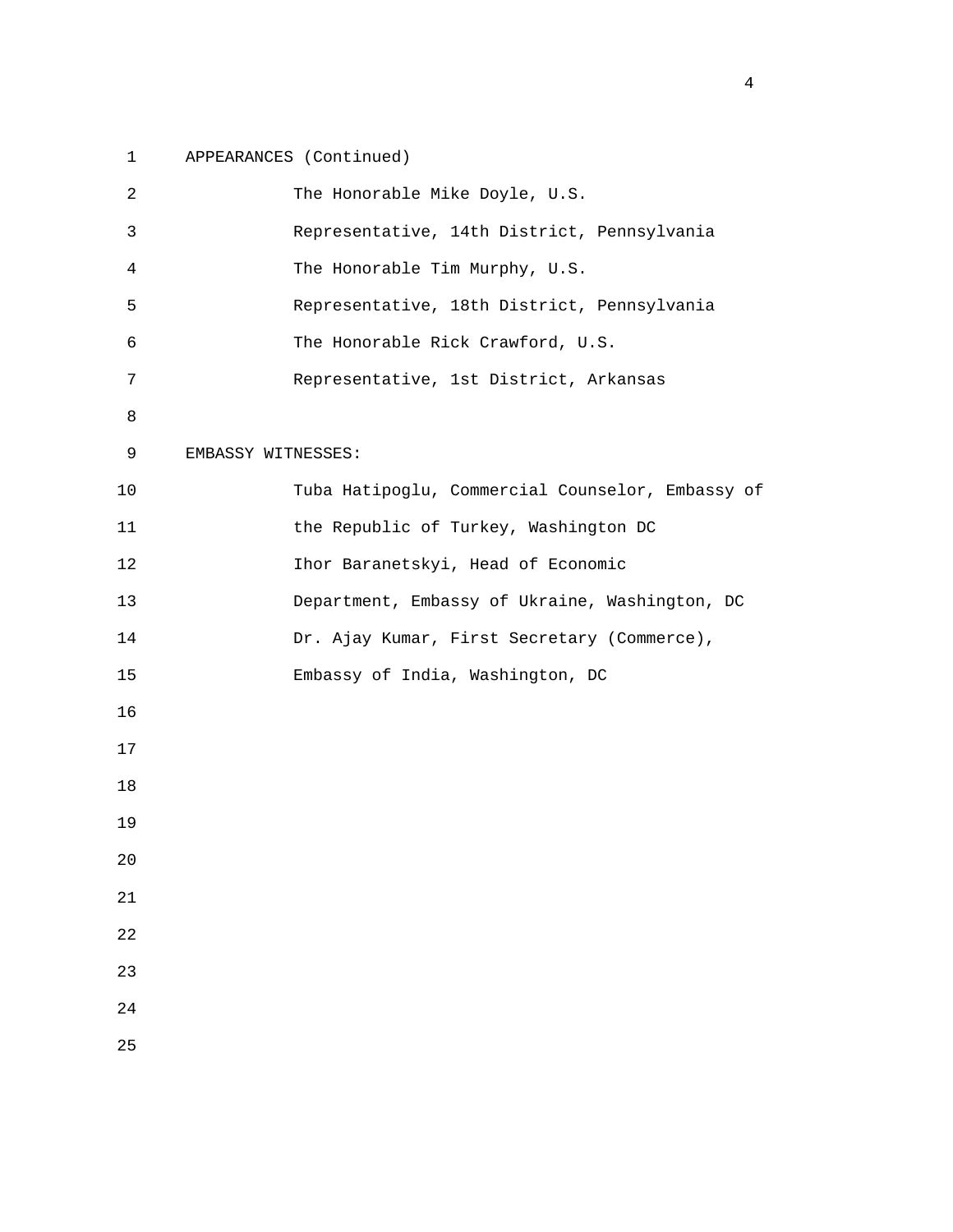| 2  | In Support of the Imposition of Antidumping and |
|----|-------------------------------------------------|
| 3  | Countervailing Duty Orders                      |
| 4  | ORGANIZATION AND WITNESS:                       |
| 5  | Gregg Eisenberg, President and Chief Executive  |
| 6  | Officer, Boomerang Tube                         |
| 7  | Randy Boswell, President, Energex Tube, a       |
| 8  | division of JMC Steel Group                     |
| 9  | Bob Okrzesik, Vice President of Marketing,      |
| 10 | Energex Tube, a division of                     |
| 11 | JMC Steel Group                                 |
| 12 | Maximo Tejeda, President and Chief Executive    |
| 13 | Officer, Tejas Tubular Products                 |
| 14 | David Mitch, President and Chief Executive      |
| 15 | Officer TMK IPSCO                               |
| 16 | Scott Barnes, Senior Vice President and         |
| 17 | Chief Commercial Officer, TMK IPSCO             |
| 18 | Skip Herald, Managing Director-North America,   |
| 19 | Vallourec Star, USA                             |
| 20 | Ronny Clark, General Manager-Sales and          |
| 21 | Marketing, Vallourec Star, L.P.                 |
| 22 | Robert "Butch" Mandel, President, Welded Tube   |
| 23 | Leo Gerard, International President, USW        |
| 24 | Steve Tait, President, Pipeco                   |
| 25 | Roger B. Schagrin, Schagrin Associates          |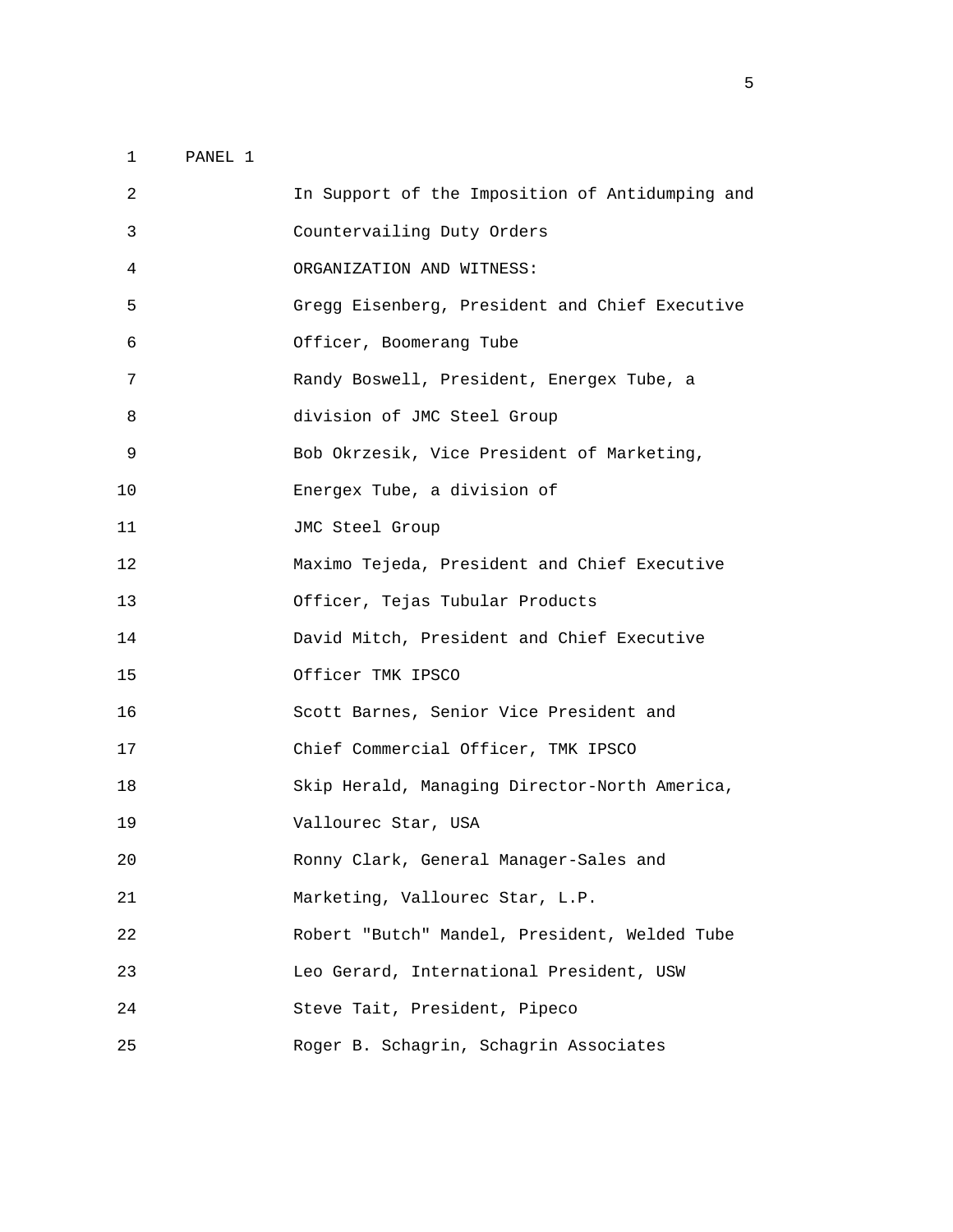| 2  | John W. Bohn, Schagrin Associates                 |
|----|---------------------------------------------------|
| 3  | Paul W. Jameson, Schagrin Associates              |
| 4  | Guillermo Vogel, Board Member and Vice President  |
| 5  | of Finance, Tenaris S.A.                          |
| 6  | German Cura, President and Chief Executive        |
| 7  | Officer, Maverick; and Managing Director,         |
| 8  | Tenaris North America                             |
| 9  | Brad Lowe, Director, Maverick; and President,     |
| 10 | Tenaris Global Services (USA) Inc.                |
| 11 | Dr. Michael Whinston, Professor of Economics,     |
| 12 | Massachusetts Institute of Technology             |
| 13 | Dr. Seth Kaplan, Senior Economic Advisor,         |
| 14 | Capital Trade, Inc.                               |
| 15 | Alan H. Price, Wiley Rein LLP, Washington, DC     |
| 16 | Robert E. DeFrancesco, III, Wiley Rein LLP,       |
| 17 | Washington, DC                                    |
| 18 | Mario Longhi, President and Chief Executive       |
| 19 | Officer, United States Steel Corporation          |
| 20 | David J. Rintoul, Senior Vice President-Tubular   |
| 21 | Business, United States Steel Corporation         |
| 22 | George H. Thompson, Jr., Vice President-Tubular   |
| 23 | Commercial, United States Steel Corporation       |
| 24 | Scott M. Dorn, General Manager-Tubular Marketing, |
| 25 | U.S. Steel Tubular Products, Inc.                 |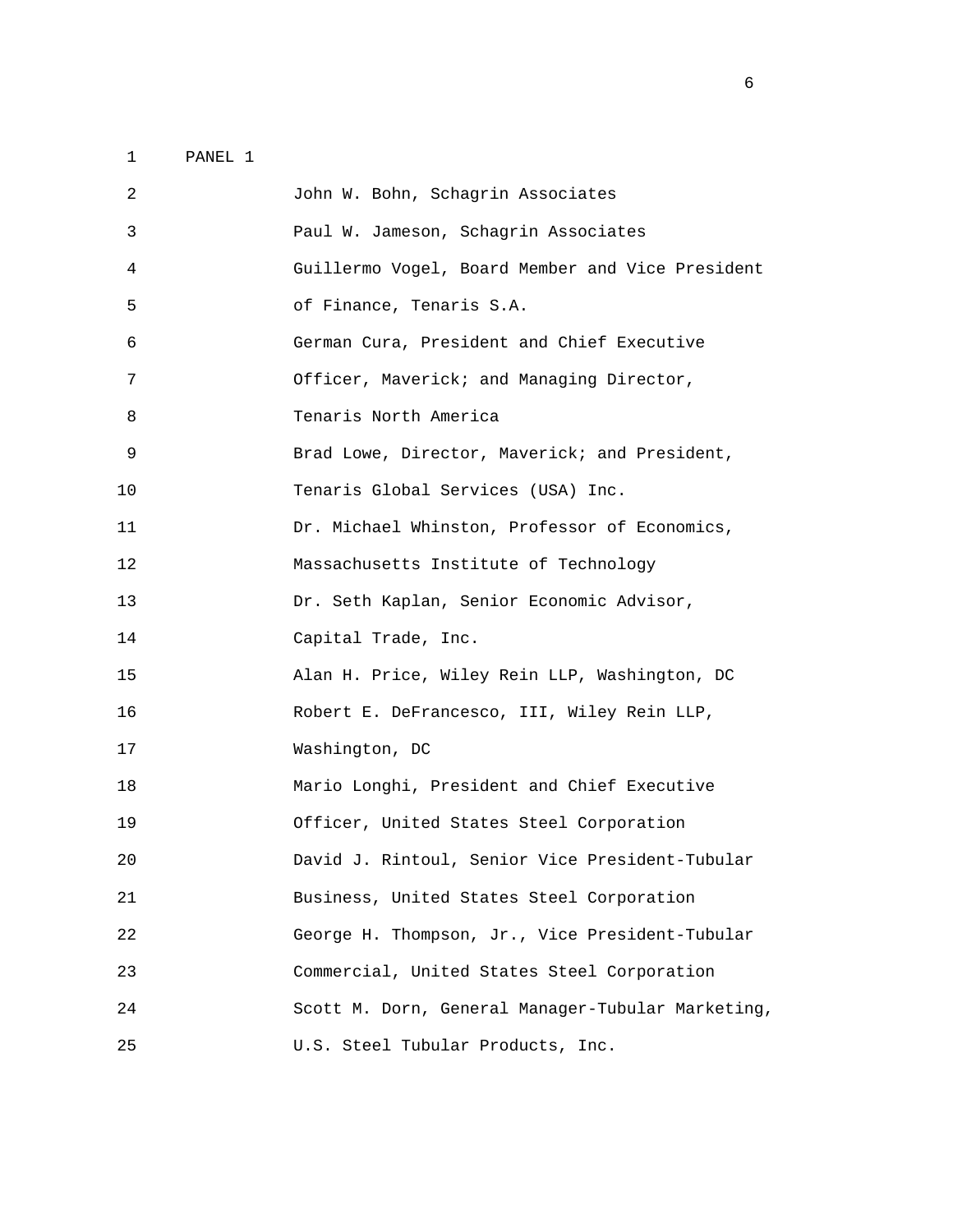| 2  |         | William M. Buono, Director OCTG Marketing, U.S.  |
|----|---------|--------------------------------------------------|
| 3  |         | Steel Tubular Products, Inc.                     |
| 4  |         | John B. Shoaff, President, Sooner Pipe, LLC      |
| 5  |         | Scott DuBois, President, Premier Pipe, LLC       |
| 6  |         | Steve Miller, Co-Chief Executive Officer, Cinco  |
| 7  |         | Pipe & Supply                                    |
| 8  |         | James C. Hecht, Skadden, Arps, Slate, Meagher &  |
| 9  |         | Flom LLP, Washington, DC                         |
| 10 |         | Stephen P. Vaughn, Skadden, Arps, Slate, Meagher |
| 11 |         | & Flom LLP, Washington, DC                       |
| 12 |         |                                                  |
| 13 | PANEL 2 |                                                  |
| 14 |         | In Opposition to the Imposition of Antidumping   |
| 15 |         | and Countervailing Duty Orders                   |
| 16 |         | ORGANIZATION AND WITNESS:                        |
| 17 |         | Semih Ozmen, President and Chief Executive       |
| 18 |         | Officer, Borusan Mannesmann Boru Sanayive        |
| 19 |         | Ticaret Anonium Sirketi                          |
| 20 |         | Buddy Brewer, President and Chief Executive      |
| 21 |         | Officer, Borusan Mannesmann Pipe US Inc.         |
| 22 |         | Kirk Murray, Vice President and General Manager, |
| 23 |         | Pan Meridian Tubular                             |
| 24 |         | Chuck Scianna, President, Sim-Tex, L.P.          |
|    |         |                                                  |

<u>2003: The contract of the contract of the contract of the contract of the contract of the contract of the con</u>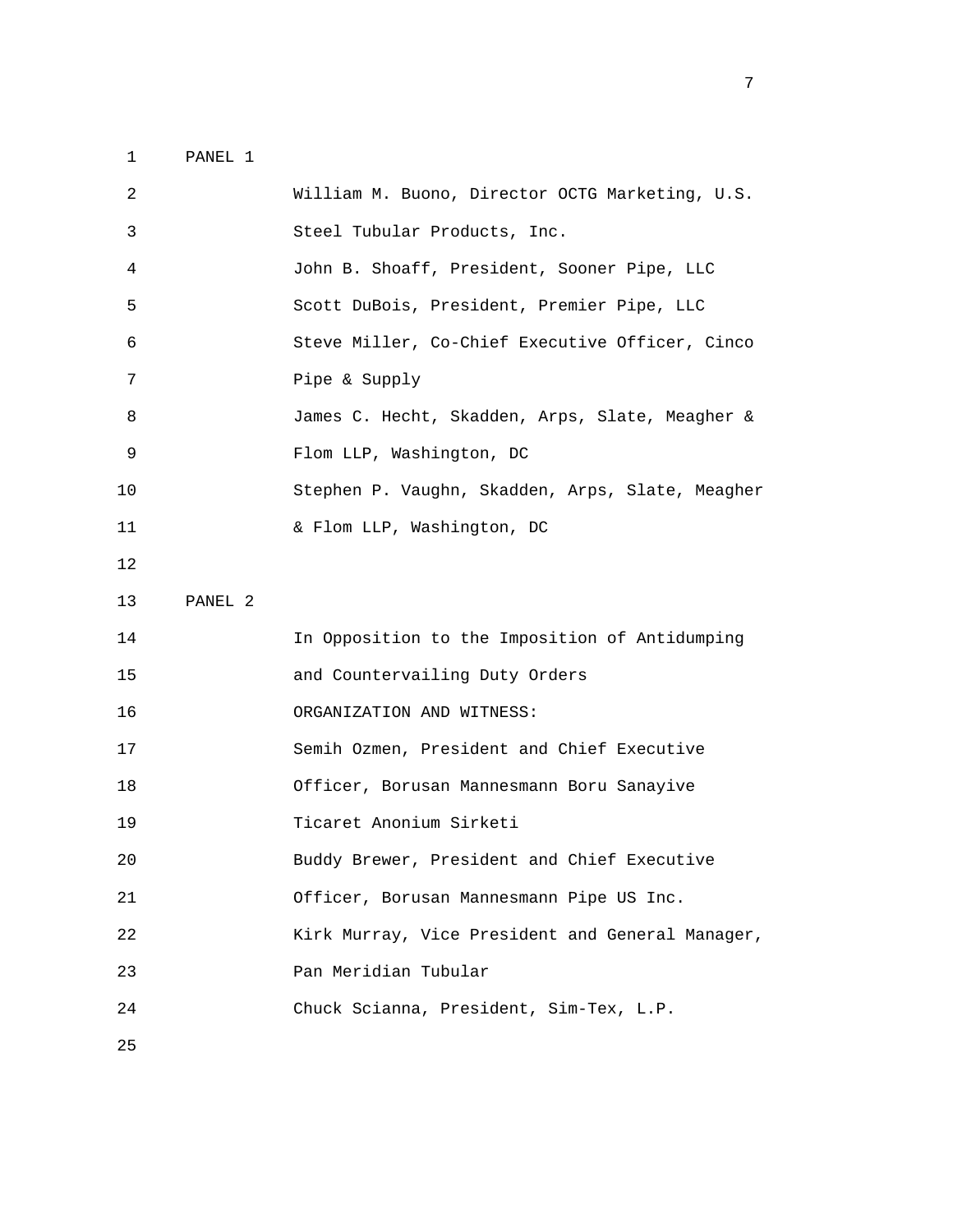| 2  | Dong-Heui Pi, Manager, Marketing Strategy Team,  |
|----|--------------------------------------------------|
| 3  | Hyundai HYSCO Ltd.                               |
| 4  | Jim Dougan, Vice President, Economic Consulting  |
| 5  | Service, LLC                                     |
| 6  | Julie C. Mendoza, Morris, Manning & Martin, LLP  |
| 7  | Washington, DC                                   |
| 8  | Donald B. Cameron, Morris, Manning & Martin, LLP |
| 9  | Washington, DC                                   |
| 10 | R. Will Planert, Morris, Manning & Martin, LLP   |
| 11 | Washington, DC                                   |
| 12 | John Blomberg, Director of Pipe and Tube,        |
| 13 | Duferco SA                                       |
| 14 | John M. Gurley, Arent Fox LLP, Washington, DC    |
| 15 | Nancy A. Noonan, Arent Fox LLP, Washington, DC   |
| 16 | Diana Dimitriuc Quaia, Arent Fox LLP,            |
|    |                                                  |
| 17 | Washington, DC                                   |
| 18 | Fadi Hraibi, Chief Commercial Officer, Interpipe |
| 19 | Mark S. McConnell, Hogan Lovells US LLP,         |
| 20 | Washington, DC                                   |
| 21 | Craig A. Lewis, Hogan Lovells US LLP,            |
| 22 | Washington, DC                                   |
| 23 | Wesley V. Carrington, US LLP, Washington, DC     |
| 24 | Richard O. Cunningham, Steptoe & Johnson LLP,    |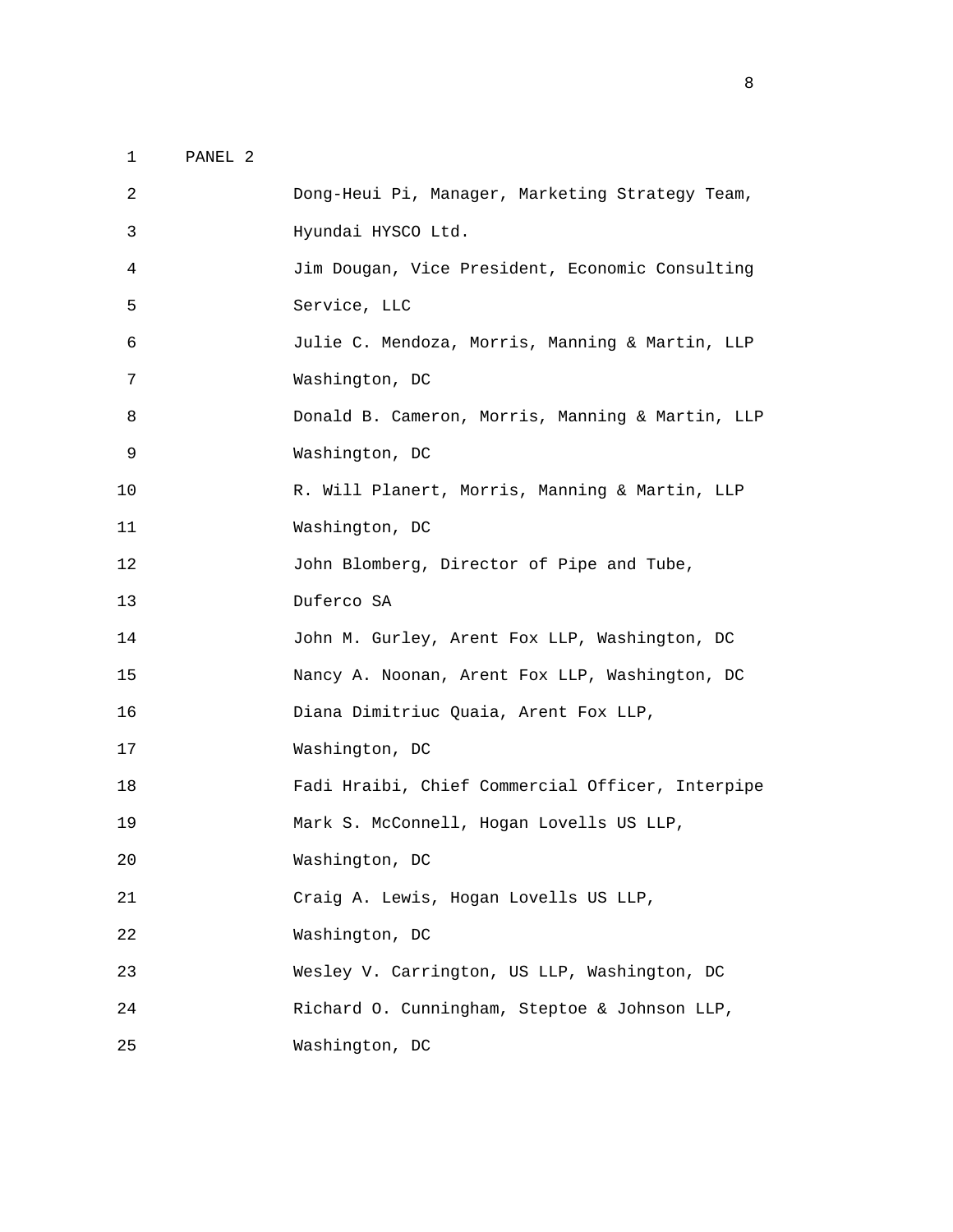| 2  | Joel D. Kaufman, Steptoe & Johnson LLP,           |
|----|---------------------------------------------------|
| 3  | Washington, DC                                    |
| 4  | Francis J. Sailer, Grunfeld, Desiderio, Lebowitz  |
| 5  | Silverman & Klestadt LLP, Washington, DC          |
| 6  | Ned H. Marshak, Grunfeld, Desiderio, Lebowitz     |
| 7  | Silverman & Klestadt LLP, Washington, DC          |
| 8  | Brandon M. Petelin, Grunfeld, Desiderio, Lebowitz |
| 9  | Silverman & Klestadt LLP, Washington, DC          |
| 10 | Gregory S. Menegaz, DeKieffer & Horgan, PLLC      |
| 11 | Washington, DC                                    |
| 12 | J. Keivin Horgan, DeKieffer & Horgan, PLLC        |
| 13 | Washington, DC                                    |
| 14 | Judith L. Holdsworth, DeKieffer & Horgan, PLLC    |
| 15 | Washington, DC                                    |
| 16 | Frederick P. Waite, Vorys, Sater, Seymour and     |
| 17 | Pease LLP Washington, DC                          |
| 18 | Kimberly R. Young, Vorys, Sater, Seymour and      |
| 19 | Pease LLP Washington, DC                          |
| 20 | Nithya Nagarajan, Law Offices of Nithya           |
| 21 | Nagarajan, LLC Bethesda, MD                       |
| 22 |                                                   |
| 23 |                                                   |
| 24 |                                                   |
|    |                                                   |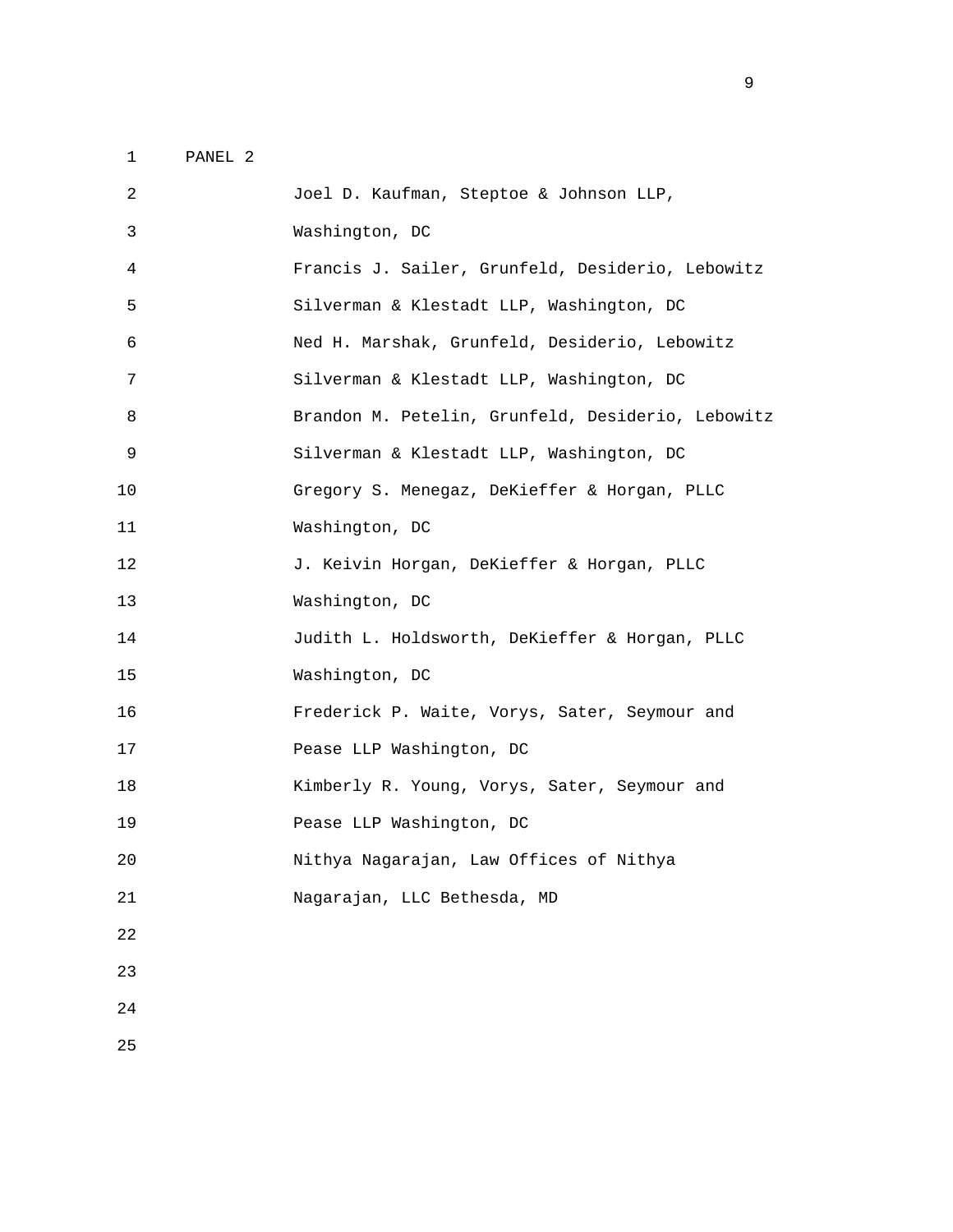| $\mathbf 1$    | INDEX                                            |    |
|----------------|--------------------------------------------------|----|
| $\overline{a}$ | CONGRESSIONAL WITNESSES:                         |    |
| $\mathsf{3}$   | The Honorable Sherrod Brown,                     | 19 |
| $\overline{4}$ | United States Senator, Ohio                      |    |
| 5              |                                                  |    |
| б              | The Honorable Amy Klobuchar,                     | 28 |
| 7              | United States Senator, Minnesota                 |    |
| 8              |                                                  |    |
| 9              | The Honorable Pat Toomey,                        | 35 |
| 10             | United States Senator, Pennsylvania              |    |
| 11             |                                                  |    |
| 12             | The Honorable Peter J. Visclosky,                | 37 |
| 13             | U.S. Representative, 1st District, Indiana       |    |
| 14             |                                                  |    |
| 15             | EMBASSY WITNESSES:                               |    |
| 16             | Tuba Hatipoglu, Commercial Counselor,            | 39 |
| 17             | Embassy of the Republic of Turkey, Washington DC |    |
| 18             |                                                  |    |
| 19             | Ihor Baranetskyi, Head of Economic Department,   | 41 |
| 20             | Embassy of Ukraine, Washington, DC               |    |
| $2\sqrt{1}$    |                                                  |    |
| 22             |                                                  |    |
| 23             |                                                  |    |
| 24             |                                                  |    |
| 25             |                                                  |    |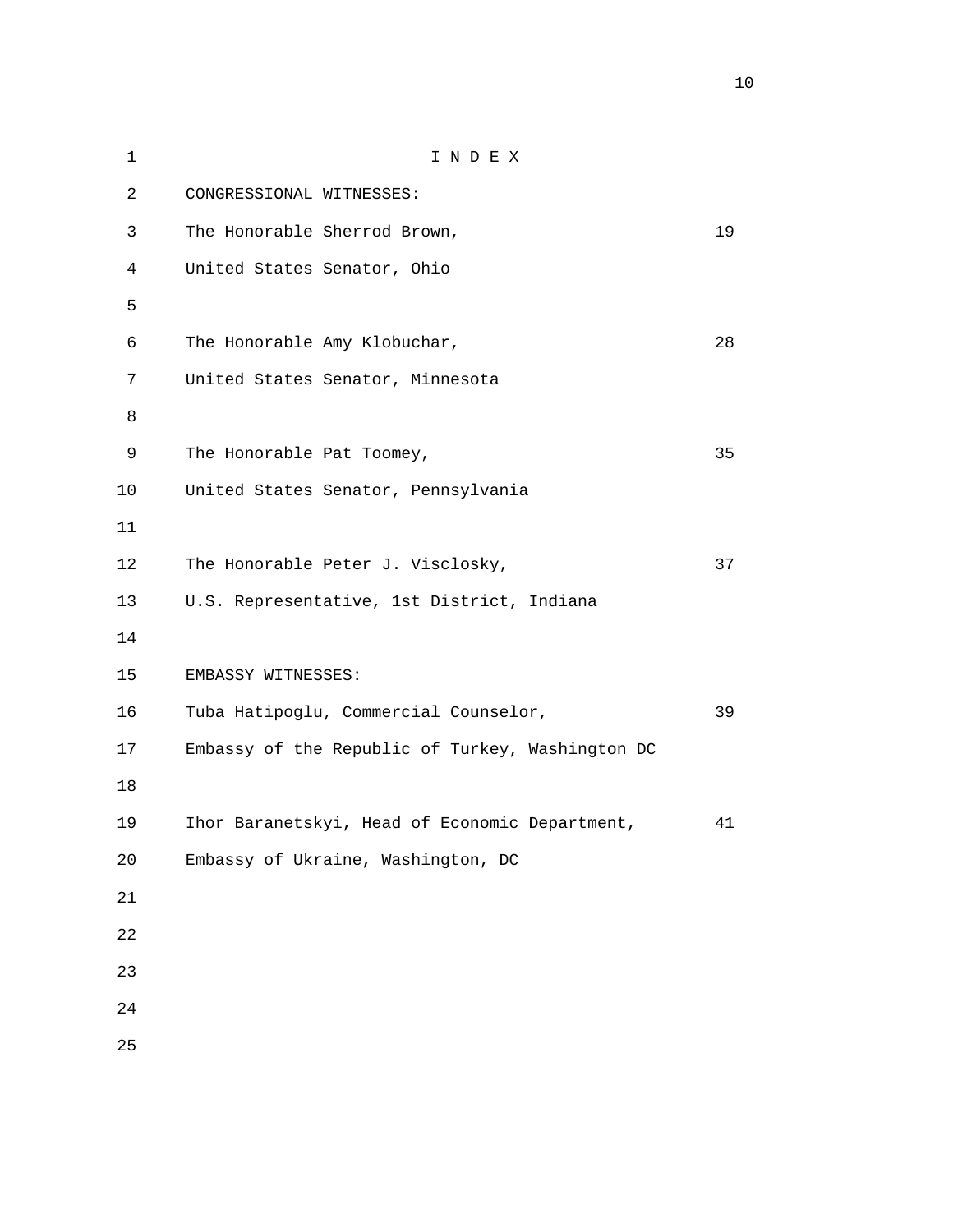1 I N D E X 2 The Honorable Mike Doyle, U.S. 45 3 Representative, 14th District, Pennsylvania 4 5 OPENING REMARKS: 6 Roger B. Schagrin, Schagrin Associates 48 7 8 Donald B. Cameron, Morris, Manning & Martin, 52 9 LLP Washington, DC 10 11 Stephen P. Vaughn, Skadden, Arps, Slate, 57 12 Meagher & Flom LLP, Washington, DC 13 14 The Honorable Rick Crawford, U.S. Representative, 63 15 1st District, Arkansas 16 17 Mario Longhi, President and 66 18 Chief Executive Officer, United States Steel Corporation 19 20 Skip Herald, Managing Director-North America, 71 21 Vallourec Star, USA 22 23 David Mitch, President and Chief Executive 74 24 Officer TMK IPSCO 25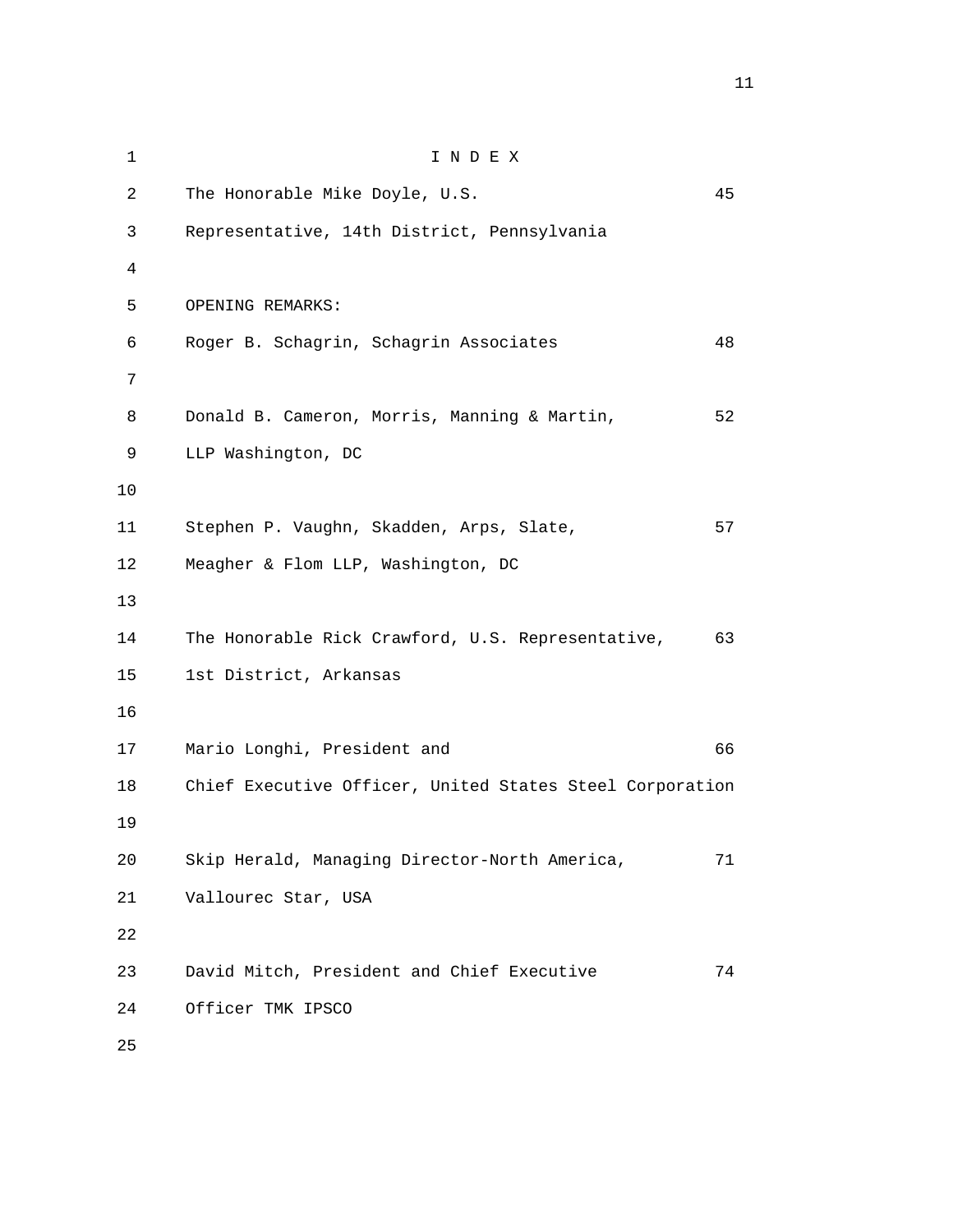1 I N D E X 2 Leo Gerard, International President, USW 77 3 4 Brad Lowe, Director, Maverick; and 83 5 President, Tenaris Global Services (USA) Inc. 6 7 David J. Rintoul, Senior Vice 88 8 President-Tubular Business, United States Steel Corporation 9 10 George H. Thompson, Jr., Vice President-Tubular 91 11 Commercial, United States Steel Corporation 12 13 The Honorable Tim Murphy, U.S. Representative, 18th 93 14 District, Pennsylvania 15 16 Gregg Eisenberg, President and 98 17 Chief Executive Officer, Boomerang Tube 18 19 Randy Boswell, President, Energex Tube, 100 20 a division of JMC Steel Group 21 22 Maximo Tejeda, President and 102 23 Chief Executive Officer, Tejas Tubular Products 24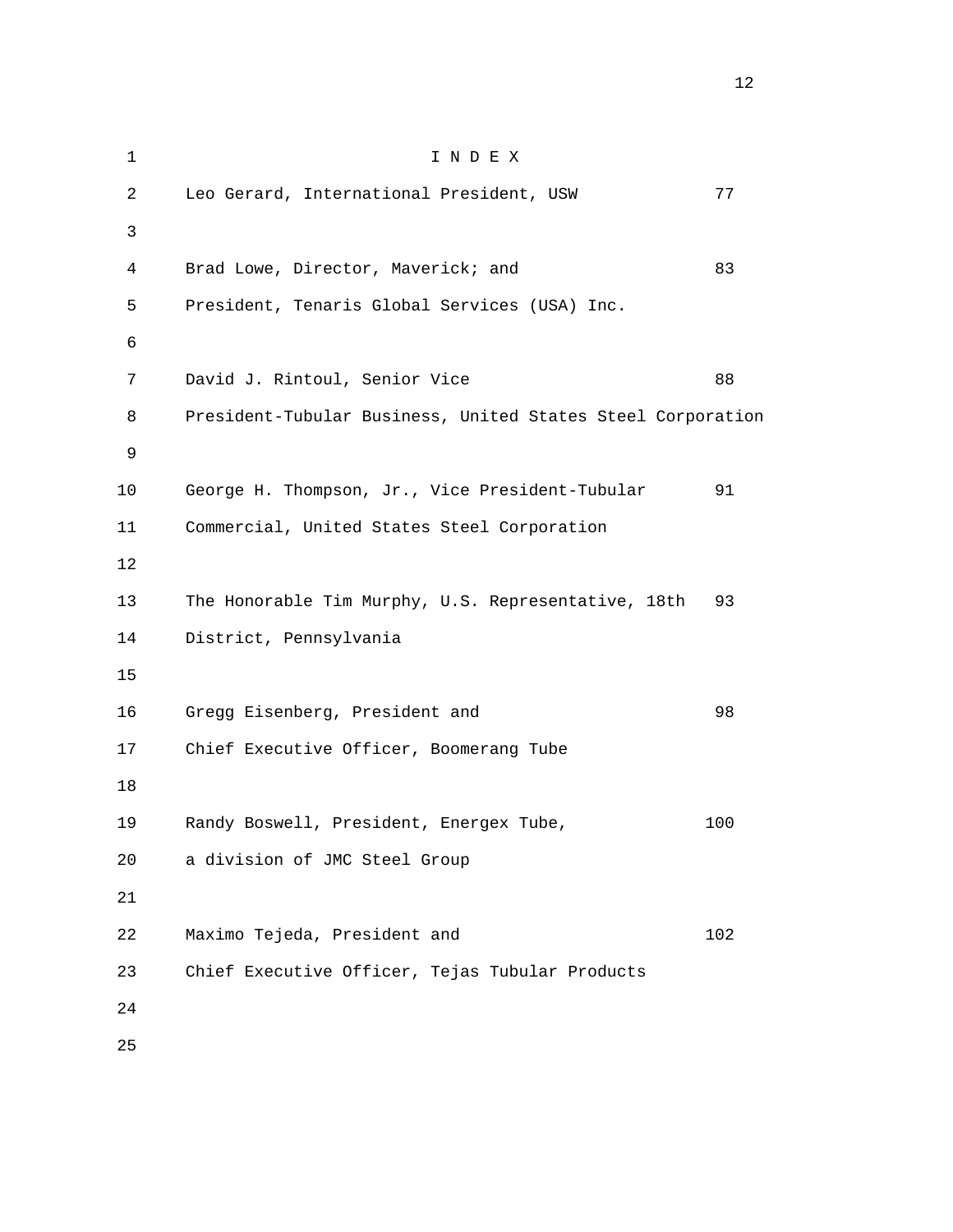1 I N D E X 2 Robert "Butch" Mandel, President, Welded Tube 104 3 4 John B. Shoaff, President, Sooner Pipe, LLC 105  $5<sub>5</sub>$  6 Scott DuBois, President, Premier Pipe, LLC 108 7 8 Steve Tait, President, Pipeco 110 9 10 Steve Miller, Co-Chief Executive Officer, 112 11 Cinco Pipe & Supply 12 13 Dr. Michael Whinston, Professor of Economics, 114 14 Massachusetts Institute of Technology 15 16 Scott Barnes, Senior Vice President and 127 17 Chief Commercial Officer, TMK IPSCO 18 19 Dr. Seth Kaplan, Senior Economic Advisor, 128 20 Capital Trade, Inc. 21 22 German Cura, President and Chief Executive Officer, 135 23 Maverick; and Managing Director, 24 Tenaris North America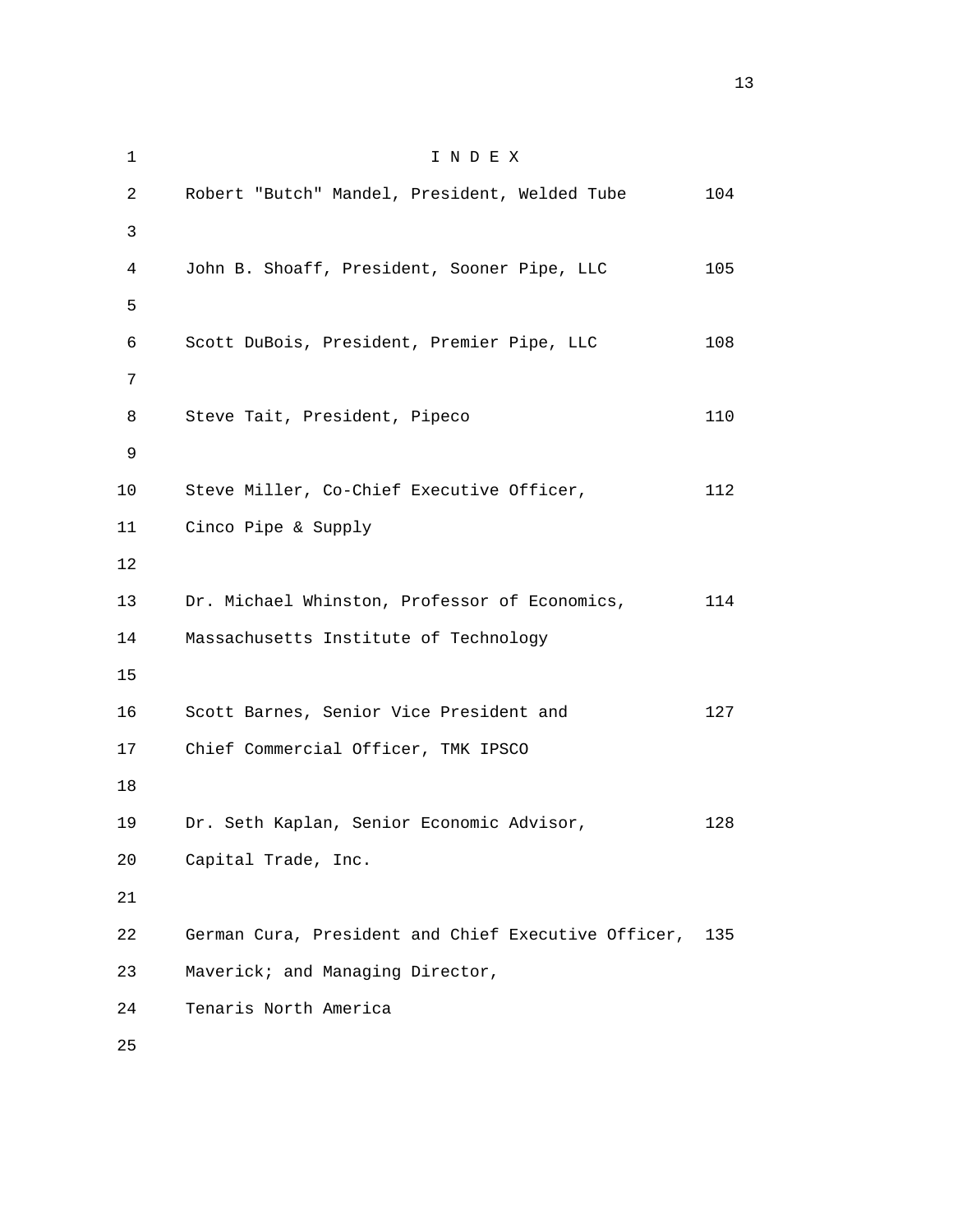1 I N D E X 2 Alan H. Price, Wiley Rein LLP, Washington, DC 141 3 4 James C. Hecht, Skadden, Arps, Slate, 151 5 Meagher & Flom LLP, Washington, DC 6 7 Guillermo Vogel, Board Member and 176 8 Vice President of Finance, Tenaris S.A. 9 10 The Honorable Spencer Bachus, 203 11 U.S. Representative, 6th District, Alabama 12 13 Jim Dougan, Vice President, Economic 210 14 Consulting Service, LLC 15 16 Dong-Heui Pi, Manager, Marketing Strategy Team, 224 17 Hyundai HYSCO Ltd. 18 19 Kirk Murray, Vice President and 226 20 General Manager, Pan Meridian Tubular 21 22 Chuck Scianna, President, Sim-Tex, L.P. 229 23 24 Buddy Brewer, President and Chief 234 25 Executive Officer, Borusan Mannesmann Pipe US Inc.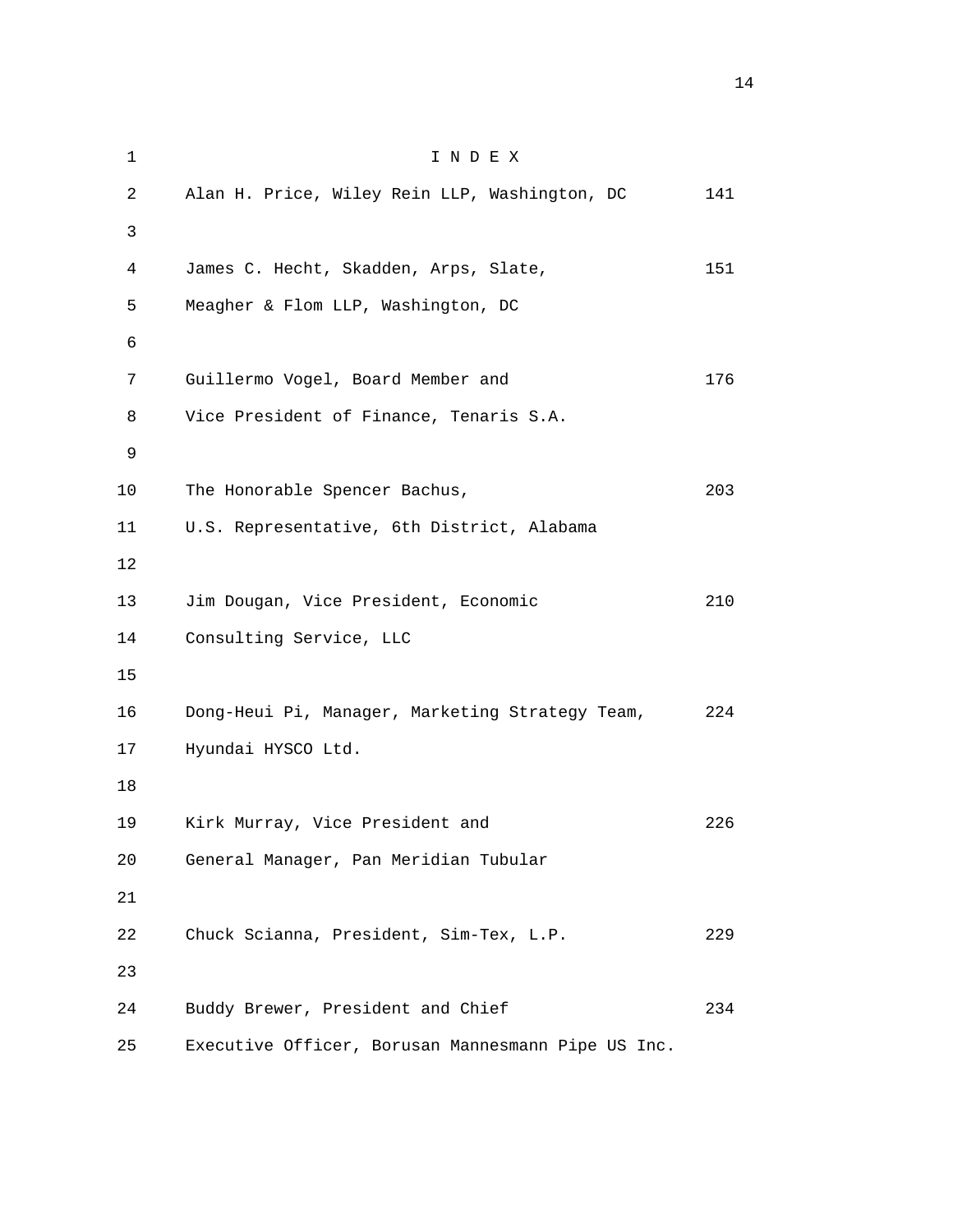1 I N D E X 2 John M. Gurley, Arent Fox LLP, Washington, DC 241 3 4 John Blomberg, Director of Pipe and 242 5 Tube, Duferco SA 6 7 Mark S. McConnell, Hogan Lovells US LLP, 248 8 Washington, DC 9 10 Fadi Hraibi, Chief Commercial Officer, Interpipe 251 11 12 Nithya Nagarajan, Law Offices of 254 13 Nithya Nagarajan, LLC Bethesda, MD 14 15 Gregory S. Menegaz, DeKieffer & Horgan, 257 16 PLLC Washington, DC 17 18 Richard O. Cunningham, Steptoe & Johnson LLP, 259 19 Washington, DC 20 21 REBUTTAL/CLOSING REMARKS: 22 Alan H. Price, Wiley Rein LLP, Washington, DC 337 23 Stephen P. Vaughn, Skadden, Arps, Slate, 339 24 Meagher & Flom LLP, Washington, DC 341 25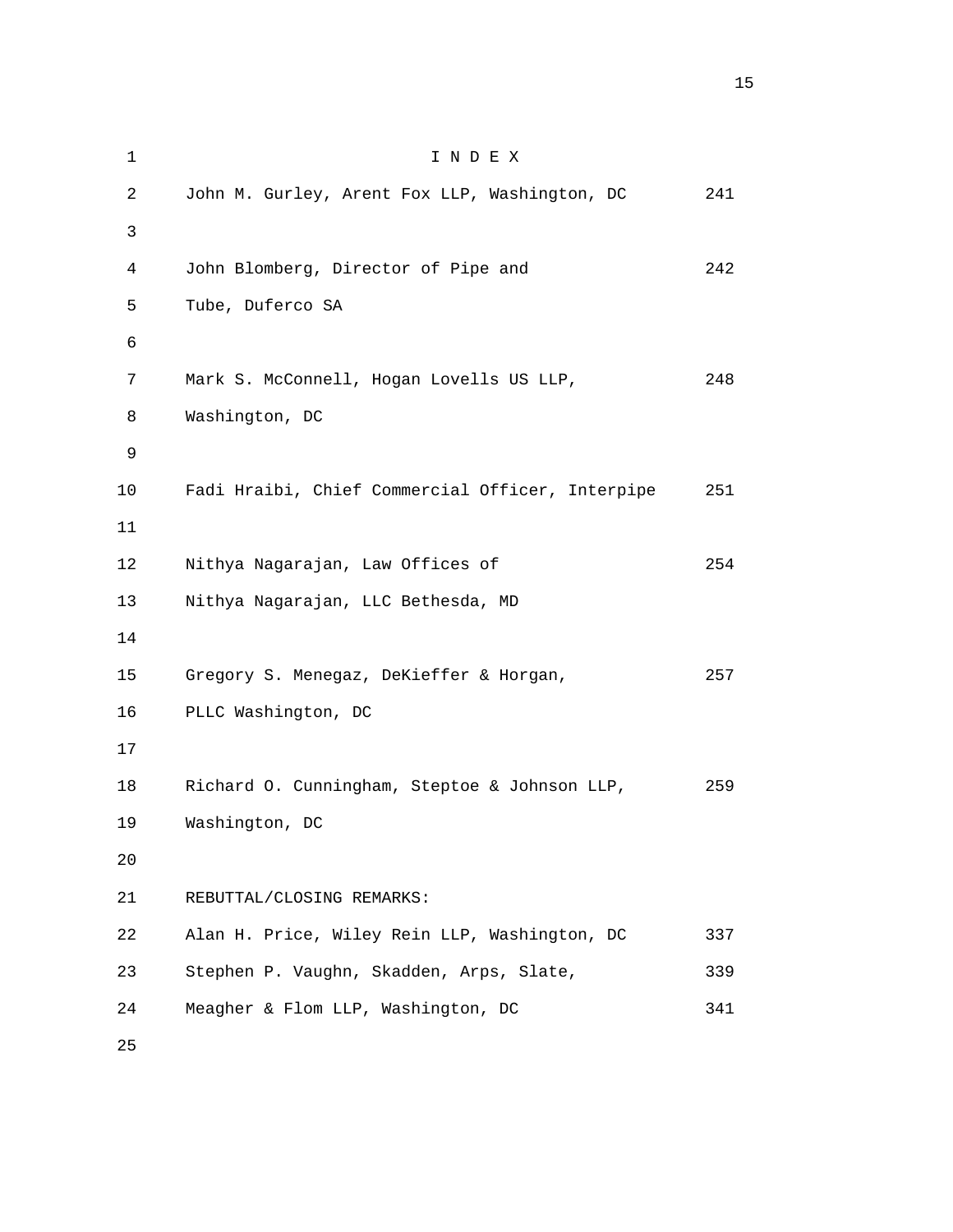| $\mathbf 1$    | INDEX                                         |     |
|----------------|-----------------------------------------------|-----|
| $\overline{c}$ | Julie C. Mendoza, Morris, Manning &           | 341 |
| $\mathbf{3}$   | Martin, LLP Washington, DC                    |     |
| $\overline{4}$ |                                               |     |
| 5              | Donald B. Cameron, Morris,                    | 342 |
| 6              | Manning & Martin, LLP Washington, DC          |     |
| 7              |                                               |     |
| 8              | Richard O. Cunningham, Steptoe & Johnson LLP, | 343 |
| $\mathsf 9$    | Washington, DC                                |     |
| $10$           |                                               |     |
| 11             | Mark S. McConnell, Hogan Lovells US LLP,      | 343 |
| 12             | Washington, DC                                |     |
| 13             |                                               |     |
| $14$           |                                               |     |
| $15$           |                                               |     |
| 16             |                                               |     |
| 17             |                                               |     |
| 18             |                                               |     |
| 19             |                                               |     |
| 20             |                                               |     |
| 21             |                                               |     |
| 22             |                                               |     |
| 23             |                                               |     |
| 24             |                                               |     |
| 25             |                                               |     |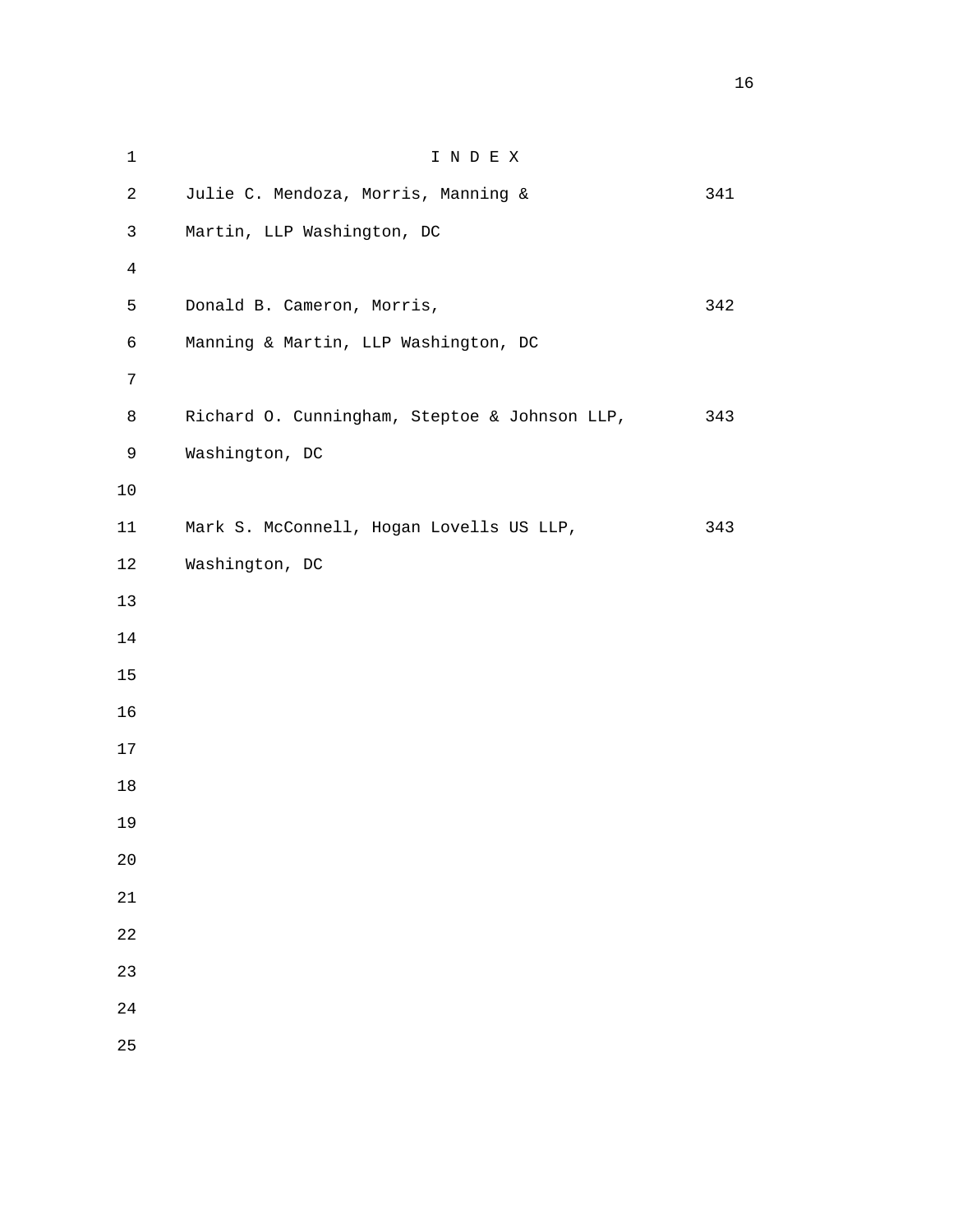| 1  | PROCEEDINGS                                                 |
|----|-------------------------------------------------------------|
| 2  | (9:35 a.m.)                                                 |
| 3  | MR. BISHOP: Will the room please come to order?             |
| 4  | CHAIRMAN BROADBENT:<br>On behalf of the U.S.                |
| 5  | International Trade Commission, I welcome you to this       |
| 6  | hearing on Investigation No. 701-TA-499 and 500 and         |
| 7  | 731-TA-1215 through 1223. These cases address Certain Oil   |
| 8  | Country Tubular Goods from nine countries, India, Korea,    |
| 9  | Philippines, Saudi Arabia, Taiwan, Thailand, Turkey,        |
| 10 | Ukraine, and Vietnam.                                       |
| 11 | The purpose of these investigations is to                   |
| 12 | determine whether an industry in the United States is       |
| 13 | materially injured or threatened with material injury by    |
| 14 | reasons of imports of certain OCTG goods from India, Korea, |
| 15 | Philippines, Saudi Arabia, Taiwan, Thailand, Turkey,        |
| 16 | Ukraine, and Vietnam that are sold in the United States at  |
| 17 | less than fair value. And by reason of imports of certain   |
| 18 | OCTG that are subsidized by the governments of India and    |
| 19 | Turkey.                                                     |
| 20 | The schedule setting forth the presentation of              |
| 21 | this hearing, notices of investigation and transcript order |
| 22 | forms are available at the public distribution table.       |
| 23 | All prepared testimony should be given to the               |

 24 Secretary. Please do not place testimony directly on the 25 public distribution table. All witnesses must be sworn in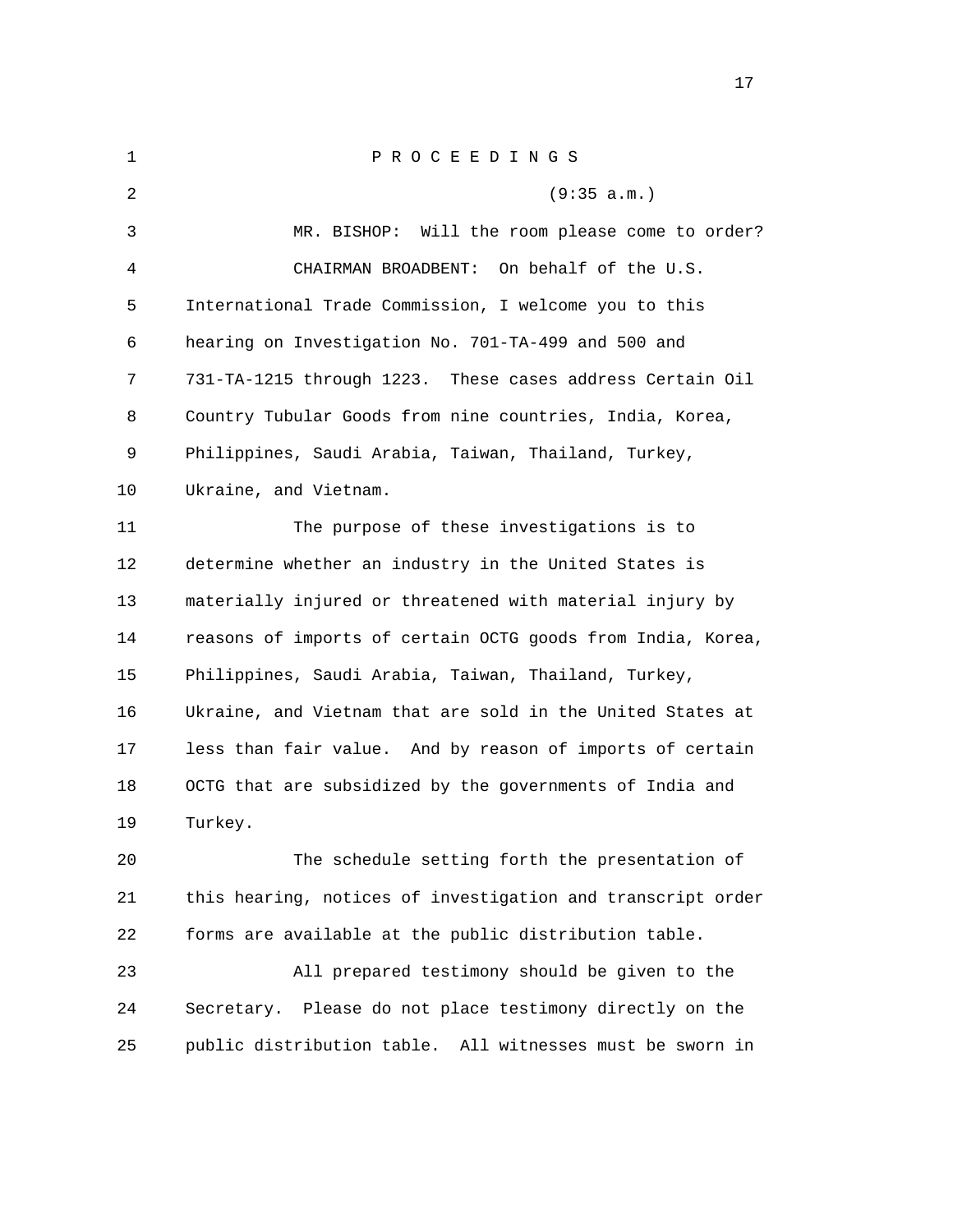1 by the Secretary before presenting testimony.

 2 I understand the parties are aware of the time 3 allocations. Any questions regarding the time allocation 4 should be directed to the Secretary. 5 Speakers are reminded not to refer to business 6 proprietary information in their remarks or in any answers 7 to questions. Please speak clearly into the microphone and 8 state you name for the record for the benefit of the court 9 reporter. 10 Also, if you will be submitting documents that 11 contain information you wish classified as business 12 confidential, your request should comply with Commission 13 Rule 201.6. 14 Before we begin, I would like to say that this is 15 my first hearing as chairman. Commissioner Williamson has 16 just finished chairing 45 hearings, very quite successfully. 17 So he's my model. I thought I'd start big today with the 18 group that we have here. 19 (Laughter.) 20 CHAIRMAN BROADBENT: I'm eager to get started. 21 This is a fascinating product and we had the good fortune of 22 joining several -- several of us went out to visit OCTG 23 manufacturing facilities in my home state of Ohio. And I'm 24 glad to get a chance to follow up on that experience with 25 you here today.

n 18 ann an 18 an t-Iomraid ann an 18 an t-Iomraid ann an 18 an t-Iomraid ann an 18 an t-Iomraid ann an 18 an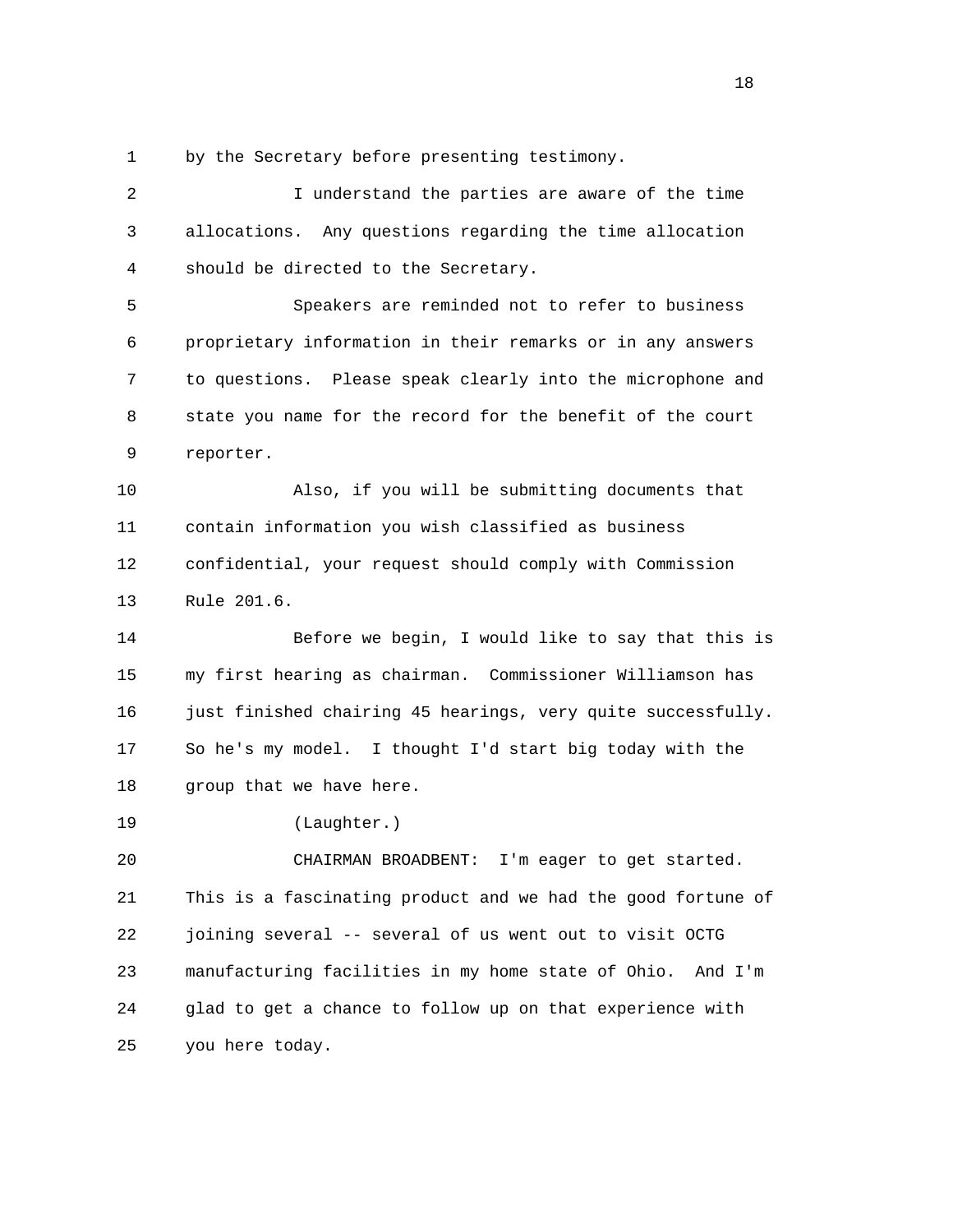1 Mr. Secretary, are there any other preliminary 2 matters? 3 MR. BISHOP: No, Madam Chairman. 4 CHAIRMAN BROADBENT: Very well. Will you please 5 announce our first Congressional witness? 6 (Pause.) 7 MR. BISHOP: Madam Chairman, our first 8 Congressional witness is the Honorable Sherrod Brown, United 9 States Senator, Ohio. 10 CHAIRMAN BROADBENT: Welcome, Senator Brown. You 11 may begin when you're ready. 12 SENATOR BROWN: Madam CHAIRMAN BROADBENT, thank 13 you, and it's good to be back in front of the International 14 Trade Commission and thank you for the work that you've done 15 in enforcing U.S. trade laws which I think most of the time 16 has been the right decisions for our country. So thank you 17 for that. 18 Oil country tubular good producers in Ohio 19 include U.S. Steel in Lorraine, JMC in Warren, TMK in 20 Brookfield, Vallourec, formerly V and M Star in Youngstown, 21 the workers of these companies make oil country tubular 22 goods for a range of companies that drill for oil and gas. 23 Like other industry leaders in my state, these 24 Ohio workers and manufacturers have shown they can compete 25 with anyone in the world, but not if our trading partners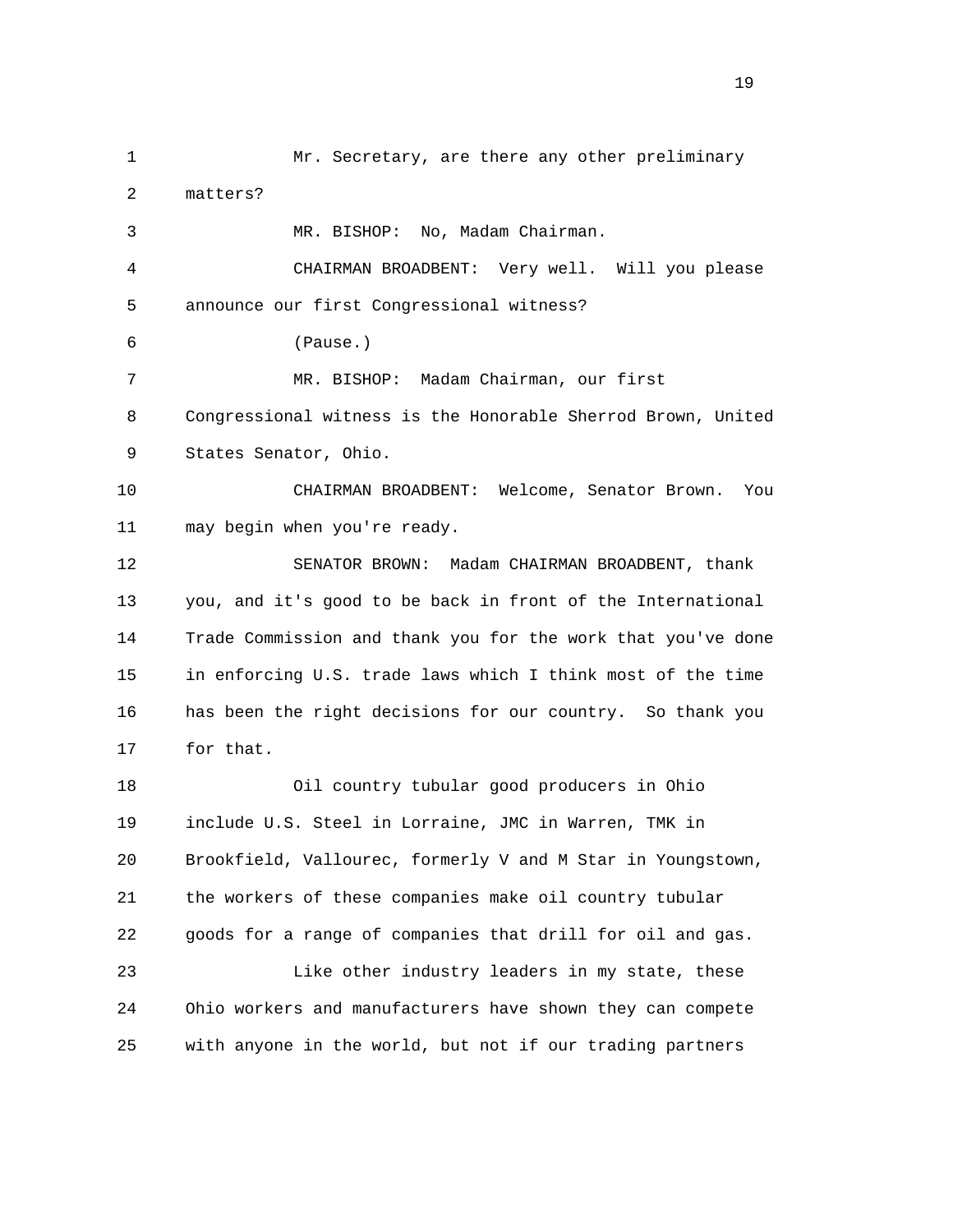1 employ unfair trading practices designed to capture as much 2 of the market as they can in putting American companies out 3 of business. This is what's happening in the case before 4 you today.

 5 Nine U.S. companies with facilities across the 6 country filed a case against OCTG producers in nine 7 countries who are dumping products in our market. Two 8 Korean OCTG producers named in the case represent the 9 biggest share of imports flooding into our market. But, as 10 I think all of you know, they have no domestic market of 11 their own in Korea. There's no drilling for oil and gas in 12 the Korean market, their entire business is for export, 13 mostly to the United States. Even though we're in the 14 middle of a natural gas boom in this country, by some 15 estimates as much as half of the pipe being used to drill 16 for oil and gas is foreign produced. Not because American 17 companies don't make the right products or are not 18 competitive, it's because foreign companies can put them out 19 of business by engaging in illegal price discrimination in 20 our market. If we allow this to go unchecked, American 21 companies may go out of business and setting a blueprint for 22 other countries and other companies around the world to do 23 the same.

 24 Industry statistics show the demand for OCTG good 25 grew by 43 percent between 2010 and 2012. Unfortunately,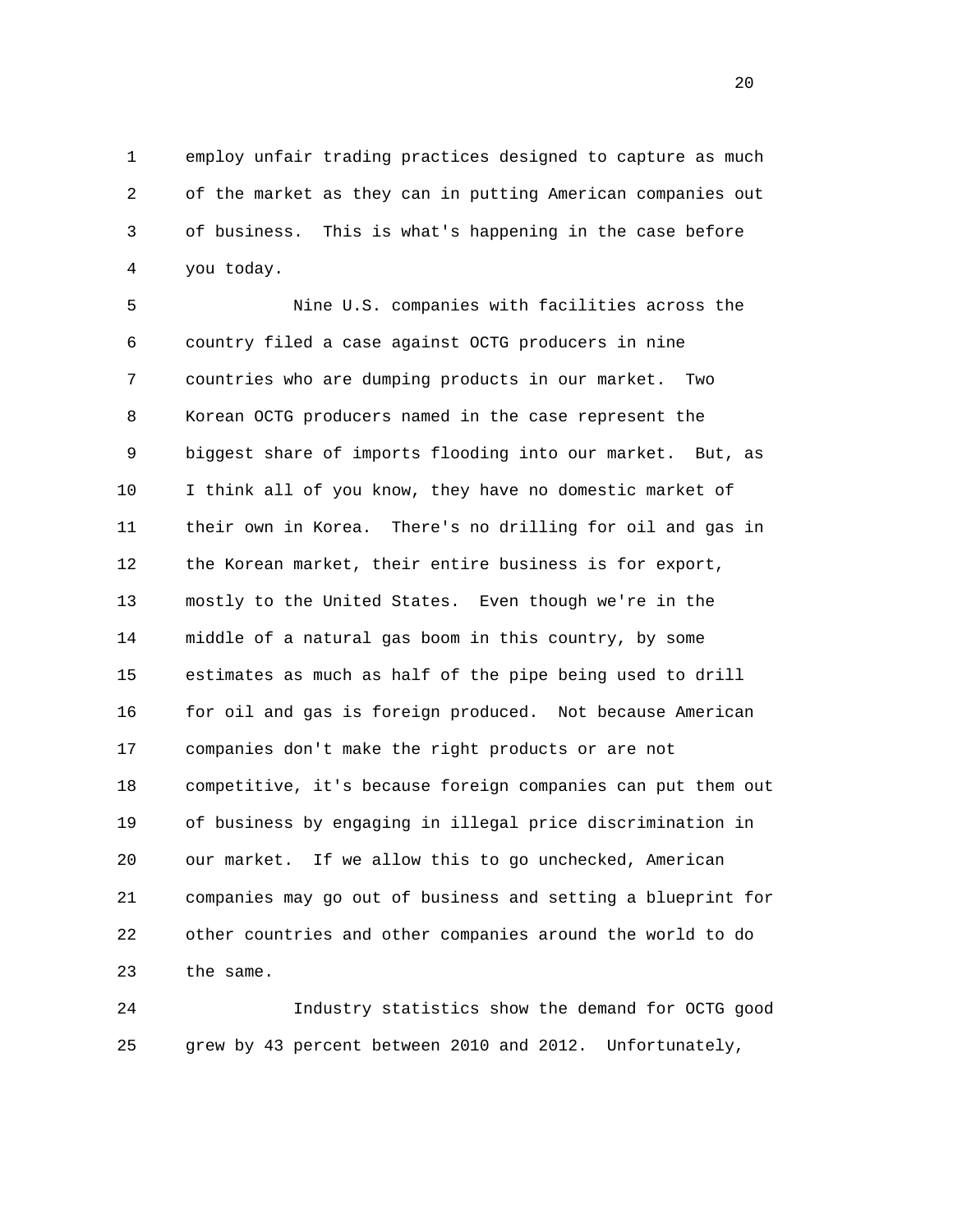1 domestic producers did not benefit from this increase in 2 demand because they were shut out of the market by 3 underpriced imports flooding the market. 4 Between 2010 and 2012, imports from Korea surged 5 by some 500,000 metric tons to about 800,000 metric tons. 6 And these are conservative estimates. 7 Over the same timeframe the domestic industry 8 operating margin fell from 13.6 percent in 2010 to less than 9 10 percent two years later. This decline in operating 10 margin isn't attributable to old equipment or outdated 11 technology. In fact, quite the opposite. 12 U.S. industry has invested millions and millions 13 of dollars in these facilities to remain the most 14 competitive in the global marketplace. U.S. Steel spent 15 \$100 million on a heat and treat and finishing facility that 16 created 100 new full-time jobs at their Lorraine, Ohio 17 facility. 18 TMK is one of the largest producers of OCTG in 19 the world with a facility in Brookfield, Ohio. Since 2008 20 the company has invested over \$2 billion in their U.S. 21 operations. Other companies made similar investments so 22 that they are in fact on the cutting edge worldwide of this 23 industry. Instead of expanding production, instead of 24 hiring more workers as a result of these investments our 25 companies are laying off workers as a result of the injury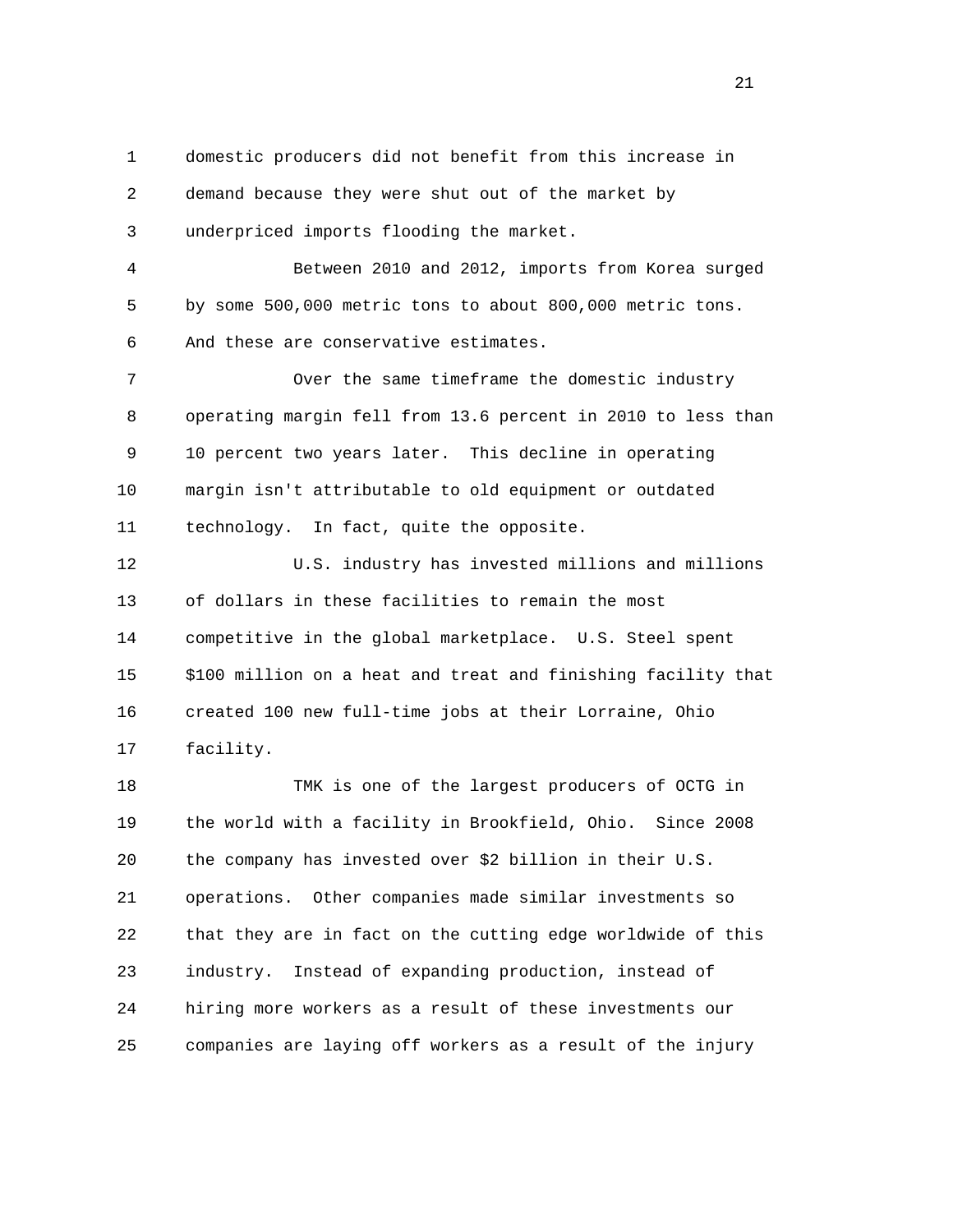1 these imports have caused throughout our county.

| $\overline{2}$ | TMK announced plans a few months ago to idle one                   |
|----------------|--------------------------------------------------------------------|
| 3              | site and to reduce operating hours at three of its other           |
| 4              | facilities. In a press release announcing the bad news, the        |
| 5              | company said, "We have seen intense pressure from low-priced       |
| 6              | and unfairly traded imports for more than a year and a             |
| 7              | half."                                                             |
| 8              | Vallourec in Youngstown invested \$1 billion in                    |
| 9              | their OCTG mill where they employ 350 employees. This is           |
| 10             | Youngstown, Ohio, a city that's coming back. Even with the         |
| 11             | state-of-the-art investment, the mill is struggling to             |
| 12             | compete against Korea and OCTG in our market.                      |
| 13             | JMC in Warren, Ohio is another leading producer                    |
| 14             | of OCTG products. They have instituted layoffs of more than        |
| 15             | 100 workers in these plants including the one in Ohio.             |
| 16             | These layoffs have been directly related to the surge of           |
| 17             | foreign imports.                                                   |
| 18             | I've been to each of these factories. I've seen                    |
| 19             | the investments they've made. I've witnessed first-hand how        |
| 20             | competitive these facilities are.<br>I've seen how much pride      |
| 21             | the workers have in their products. I've seen what these           |
| 22             | companies that are now growing mean to these communities           |
| 23             | that have had two or three decades of difficult times.<br><b>I</b> |
| 24             | know what's at stake, as you do. I know what's at stake            |
| 25             | with this case.<br>These unfairly traded imports are putting       |

22 a set of the state of the state of the state of the state of the state of the state of the state of the state of the state of the state of the state of the state of the state of the state of the state of the state of th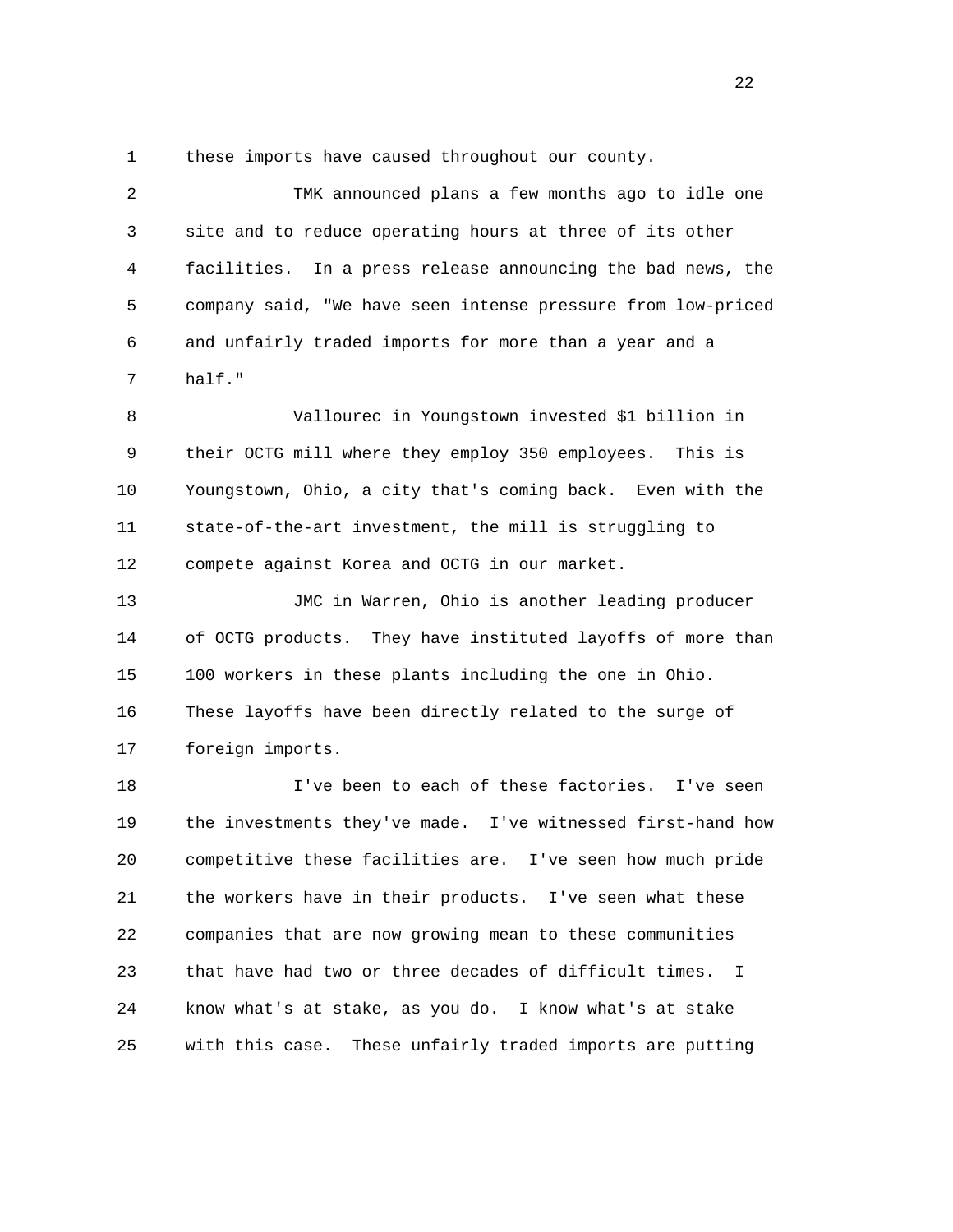1 Americans out of work. They're damaging our steel company 2 and we've seen it here before.

 3 In the third quarter of 2008, Chinese imports 4 accounted for nearly 100 percent of U.S. consumption. By 5 the time the domestic manufacturers had filed an antidumping 6 case against Chinese producers, every major U.S. OCTG 7 facility was either shut down or was using less than 30 8 percent of its capacity.

 9 The affirmative determination of Commerce and 10 this Commission in that case gave companies the relief they 11 needed, but only after the businesses -- this is so 12 essential -- only after the businesses and workers suffered 13 significant damages that left their communities reeling.

 14 Ohio companies have told me that the Korean OCTG 15 imports have replaced the Chinese imports to exact the same 16 kind of damage in our steel sector and in those communities. 17 At a time when oil and gas is booming, American steel 18 producers should be benefitting as well. It's a matter of 19 economic security for the steel sector and the communities 20 where they have facilities. It's also a matter of economic 21 stability for our country overall.

 22 Declines in steel will reverberate throughout our 23 economy. Auto, natural gas, infrastructure, all these -- 24 all these sectors, all these industries can be injured if we 25 don't enforce trade rules.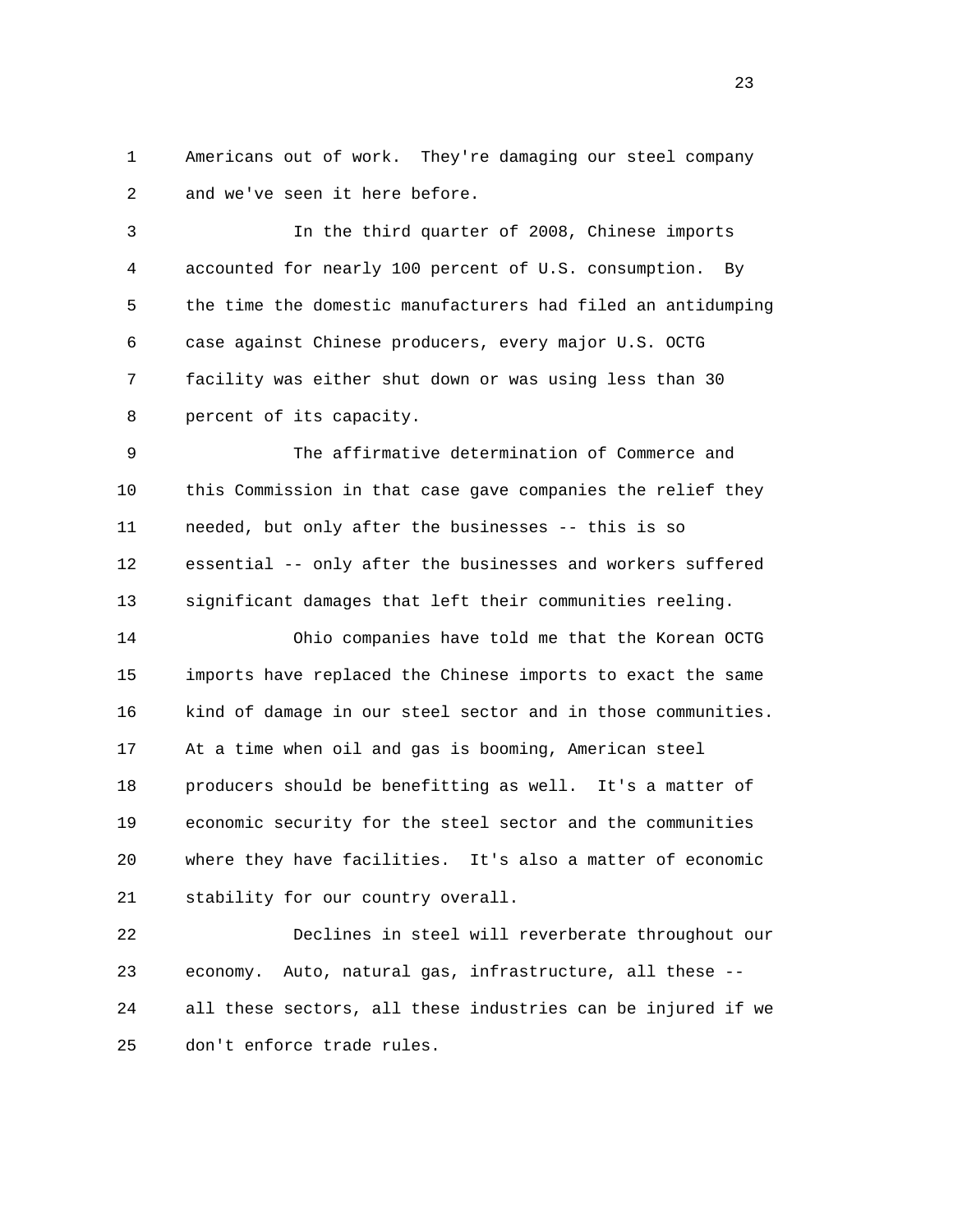1 Our trade remedies are supposed to defend against 2 the type of unfair competition currently faced by the U.S. 3 OCTG industry and its workers. Unfortunately, the remedy 4 often comes too late.

 5 The Commission, if I could implore you, must do 6 its due diligence in this case, and it's a complicated 7 topic, but I urge you to make a final determination. 8 Because of the ongoing damage inflicted on these companies, 9 on these workers, on these communities, make a final 10 determination as quickly as you can. The producers and 11 workers in Youngstown, and Warren, and Lorraine, and 12 Brookfield, across this country can compete with anyone as 13 long as it's a level playing field. Unfortunately, our 14 foreign competitors don't play by the same rules and are 15 jeopardizing those steel mills and their workers. I urge 16 you to examine closely the record and the testimony given 17 today and I ask you to make an affirmative final 18 determination. 19 Madam CHAIRMAN BROADBENT, thank you. 20 CHAIRMAN BROADBENT: Thank you, Senator Brown. 21 Are there any questions for Senator Brown? 22 (No response.) 23 CHAIRMAN BROADBENT: If not, we'll let you get 24 back. Thank you very much for coming. 25 MR. BISHOP: Our next Congressional witness is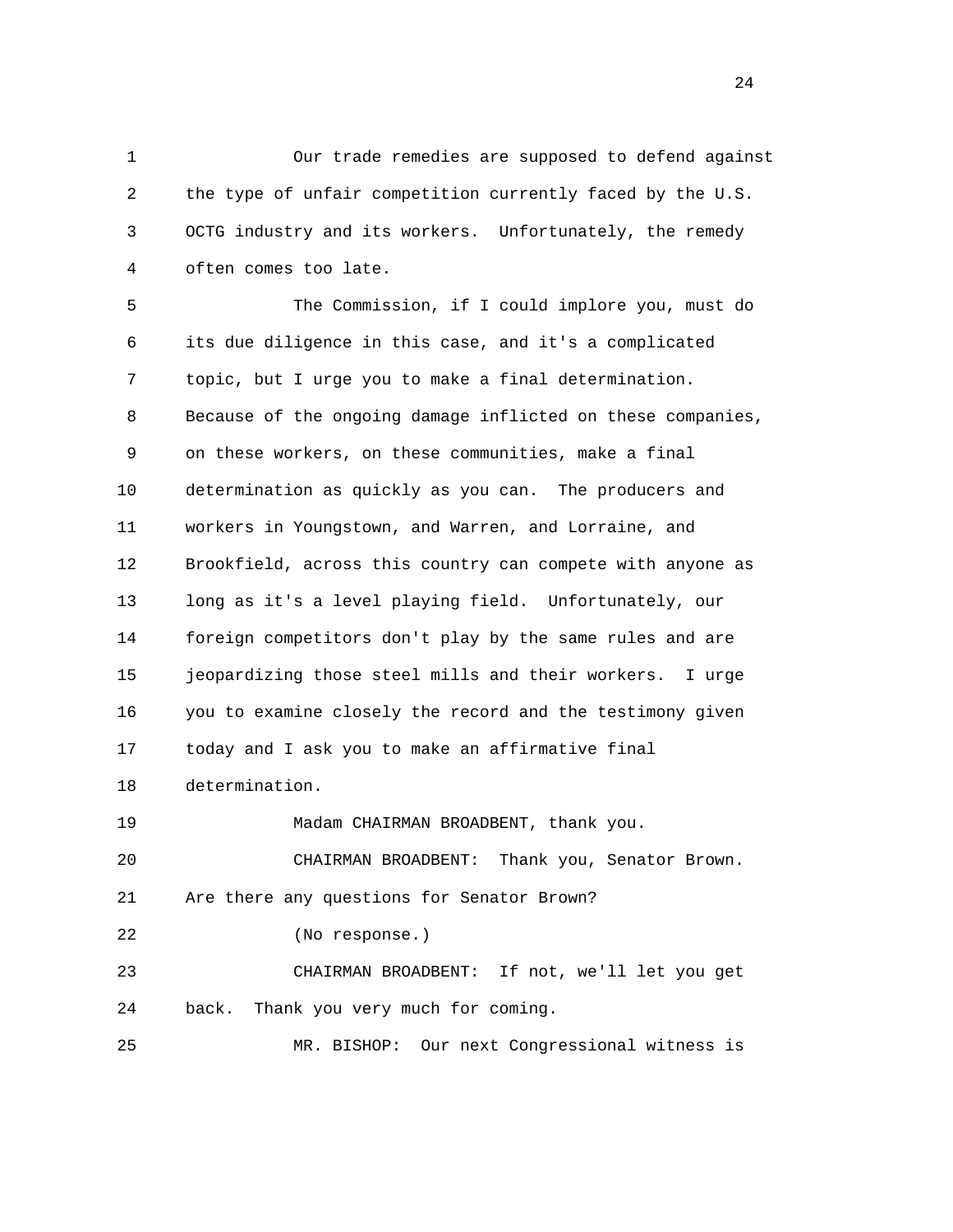1 the Honorable Robert P. Casey, Jr., United States Senator, 2 Pennsylvania.

 3 SENATOR CASEY: Good morning. 4 CHAIRMAN BROADBENT: Welcome Senator Casey. 5 SENATOR CASEY: Chairwoman Broadbent and members 6 of the Commission, it's an honor to appear before you today 7 on an issue of great importance to Pennsylvania, especially 8 the hard-working people of Pennsylvania. We know that 9 unfairly traded oil company tubular good imports is the 10 problem that we're addressing today.

 11 Today's proceedings are critical to the future of 12 our domestic steel industry which is in the midst of yet 13 another new crisis. After successfully beating back unfair 14 foreign competition from China, our domestic producers are 15 facing now a surge of imports from around the globe.

 16 The case at hand involves, as I said, oil country 17 tubular goods known by the acronym OCTG which are high-tech 18 steel pipes used in the extraction of oil and natural gas.

 19 In recent years the volume of these imports from 20 the countries in question has soared, as you know from the 21 record. The facts speak for themselves. In 2010, the 22 United States imported over 840,000 net tons of OCTG 23 products. Yet in 2012, just two years later, we imported 24 over 1.77 million net tons, which is an increase of almost 25 111 percent in two years.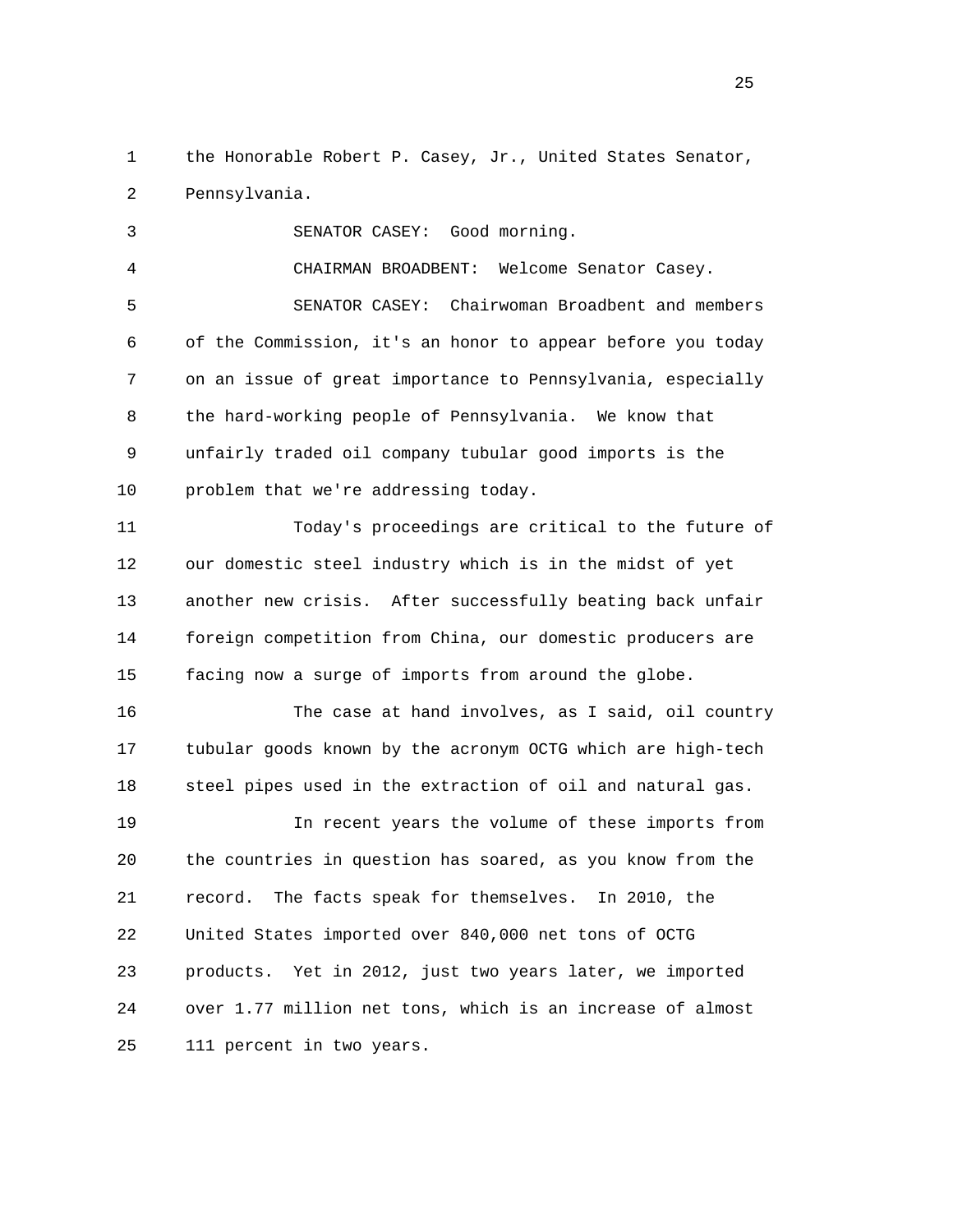1 The surge of imports has harmed domestic 2 producers at a time when they should have benefitted from 3 increased demand for their products. Wide-spread natural 4 gas drilling, including in the Marcellus Shale region in 5 Pennsylvania, presents a huge opportunity for domestic OCTG 6 sales. However, unfairly subsidized imports have 7 consistently undersold our domestic market, often by 8 hundreds of dollars per ton. 9 Given the price differential, the market share of

 10 these imported products has increased substantially, greatly 11 harming Pennsylvania producers like U.S. Steel, JMC, TMK, 12 and the steelworkers they employ.

 13 We simply cannot allow our trading partners 14 unfettered access to U.S. markets as they continue to 15 intentionally and unfairly undercut our companies at this 16 time or any other.

 17 It is time to level the playing field for U.S. 18 workers, our steelworkers or steelworkers anywhere in the 19 country can compete with and outcompete any workers in the 20 world.

 21 Further, the actions of our trading partners 22 appear both aggressive and intentional. We know that the 23 foreign producers in question are heavily dependent on our 24 markets, which is the largest market for OCTG in the world. 25 Indeed, South Korea has no home market for OCTG and no

<u>26</u>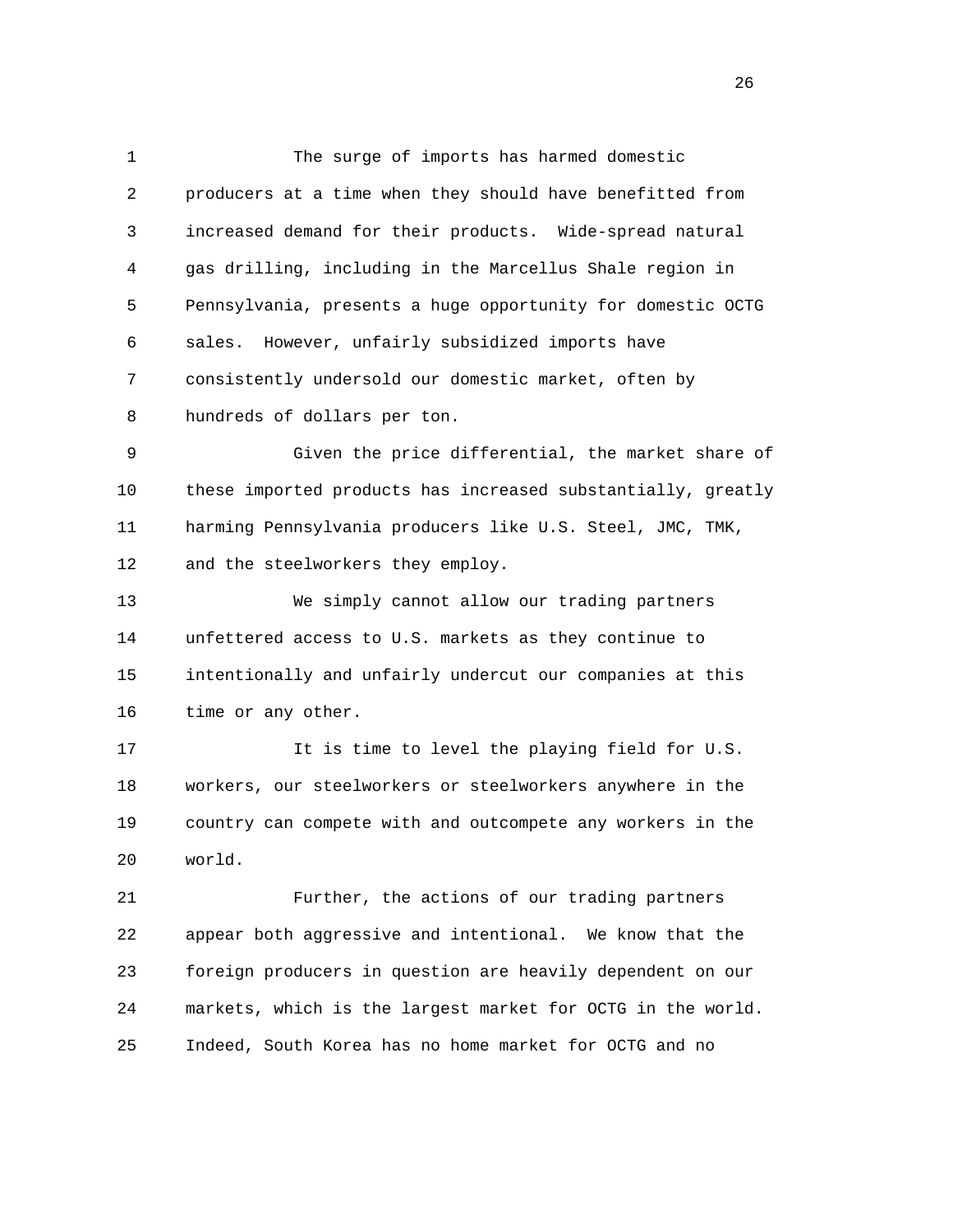1 significant alternative export markets. In fact, almost 2 every ton of OCTG made by South Korean mills comes to the 3 United States.

 4 Furthermore, without intervention, this dynamic 5 stands to get even worse. Many foreign producers are in the 6 process of expanding their production capacity which will 7 give them even stronger incentives to ship to the United 8 States. Under these circumstances we must intervene to 9 ensure U.S. companies have the chance to compete for 10 business on a fair and level playing field.

 11 The steel industry is an integral part both of 12 the national economy and of course Pennsylvania's economy. 13 According to the Economic Policy Institute without action, 14 we stand to lose a half million jobs in the country and over 15 35,000 jobs in Pennsylvania alone. In fact, we already have 16 seen the impact in Pennsylvania. In June of this year U.S. 17 Steel stopped production at two facilities, one of which was 18 in McKeesport, Pennsylvania, in southwestern Pennsylvania. 19 In total 260 employees were impacted by this decision.

 20 According to U.S. Steel the idling of these 21 factories is directly tied to the flood of unfairly 22 subsidized imports of OCTG. We can't afford to send these 23 good-paying jobs overseas. We must act to level the playing 24 field for our domestic steel industry by enforcing our law 25 and by providing essential relief to this critical industry.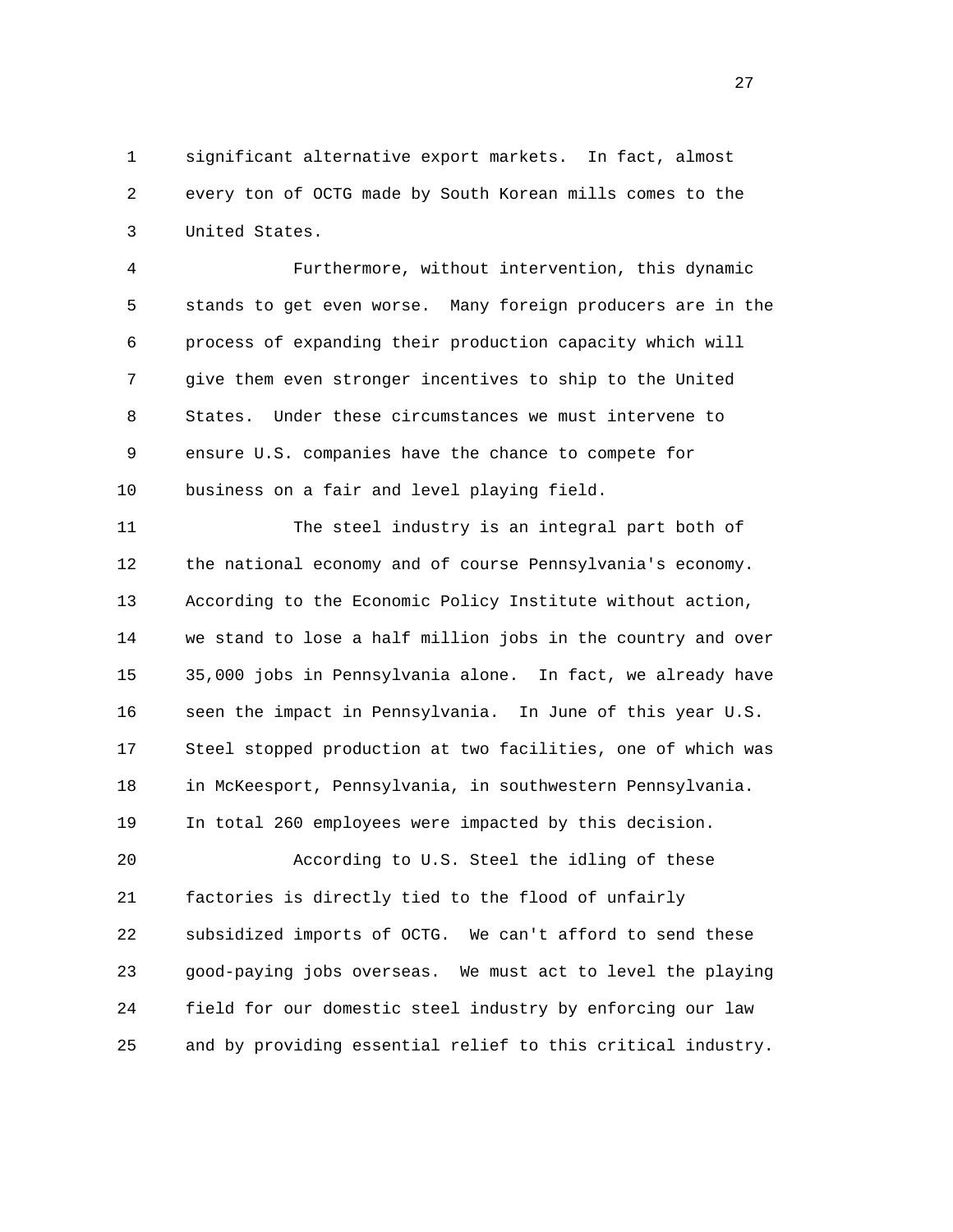| $\mathbf 1$ | In closing, I believe there is strong and                    |
|-------------|--------------------------------------------------------------|
| 2           | compelling evidence that OCTG imports from the countries in  |
| 3           | question have caused and continue to cause material injury   |
| 4           | to the domestic industry. This case presents a situation     |
| 5           | where South Korea and others through subsidies and market    |
| 6           | distortions have unfairly overtaken a large part of the U.S. |
| 7           | market for their own producers and workers to the detriment  |
| 8           | of our domestic workers and businesses. I urge you to        |
| 9           | render an affirmative decision and prevent further unfair    |
| 10          | trade from harming our workers and our industry. Thank you   |
| 11          | for your consideration of my views.                          |
| 12          | CHAIRMAN BROADBENT: Thank you, Senator Casey.                |
| 13          | Are there any question for Senator Casey?                    |
| 14          | (No response.)                                               |
| 15          | CHAIRMAN BROADBENT: Thank you very much.                     |
| 16          | SENATOR CASEY:<br>Thank you.                                 |
| 17          | MR. BISHOP: Our next Congressional witness is                |
| 18          | the Honorable Amy Klobuchar, United States Senator,          |
| 19          | Minnesota.                                                   |
| 20          | CHAIRMAN BROADBENT:<br>Welcome.                              |
| 21          | Thank you very much.<br>Thank<br>SENATOR KLOBUCHAR:          |
| 22          | you, Chairman, and thank you, Vice Chairman and              |
| 23          | distinguished Commissioners. I am grateful for the           |
| 24          | opportunity to appear before you today to speak about the    |
| 25          | economic impact of foreign dumping of oil country tubular    |

28 and 28 and 28 and 28 and 28 and 28 and 28 and 28 and 28 and 28 and 28 and 28 and 28 and 28 and 28 and 28 and 28 and 28 and 28 and 28 and 28 and 28 and 28 and 28 and 28 and 28 and 28 and 28 and 28 and 28 and 28 and 28 an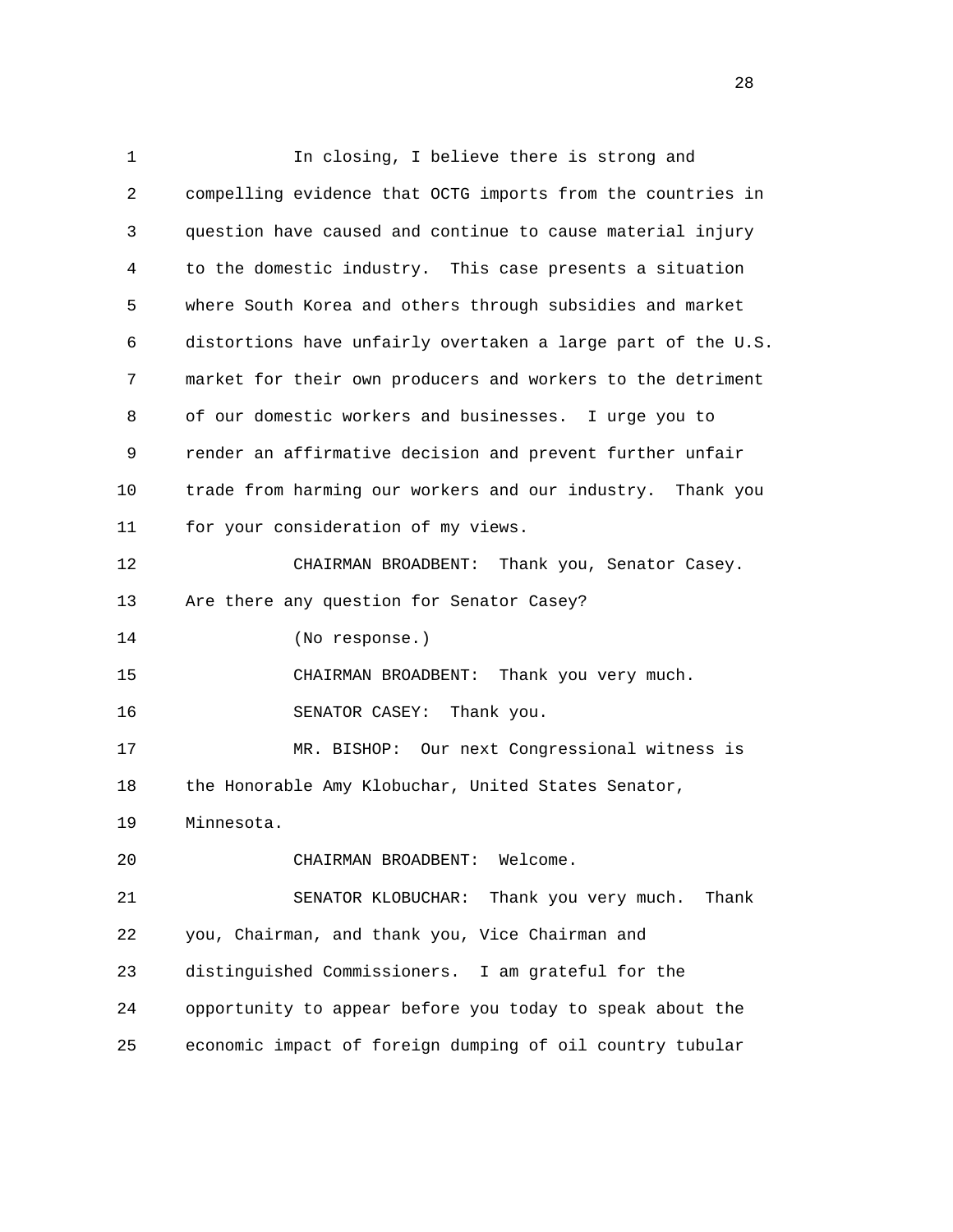1 goods, also known in this room, Madam Chairman, as OCTG, on 2 my state and the importance of supporting the Commerce 3 Department's antidumping determination against foreign 4 producers.

 5 Dumping of steel products, as my two colleagues 6 have pointed out, have significant economic implications. 7 The OCTG steel produced for the U.S. energy market accounts 8 for approximately 10 percent of domestic steel production. 9 U.S. producers of OCTG directly employ nearly 8,000 workers 10 across the country and every one of those jobs in turn 11 supports another seven jobs in the supply chain, including 12 those in my state involving the mining of iron ore.

 13 Mining has always been a way of life in 14 Minnesota. In northern Minnesota, known as our state's Iron 15 Range. Those are my roots. Throughout our state's history 16 mining has not only brought jobs to the region, it has also 17 built our country, from our roads, bridges, buildings and 18 railways to the tanks and ships critical to our nation's 19 defense. Minnesota's Iron Range boasts the largest 20 concentration of iron ore in the world, and supplied most of 21 the iron used in World War II.

 22 My own family is part of this tradition. My 23 grandpa worked in the mines in Ely, Minnesota most of his 24 life. He went to work in the mines when he was only 15 25 years old, when his parents died and he had to raise many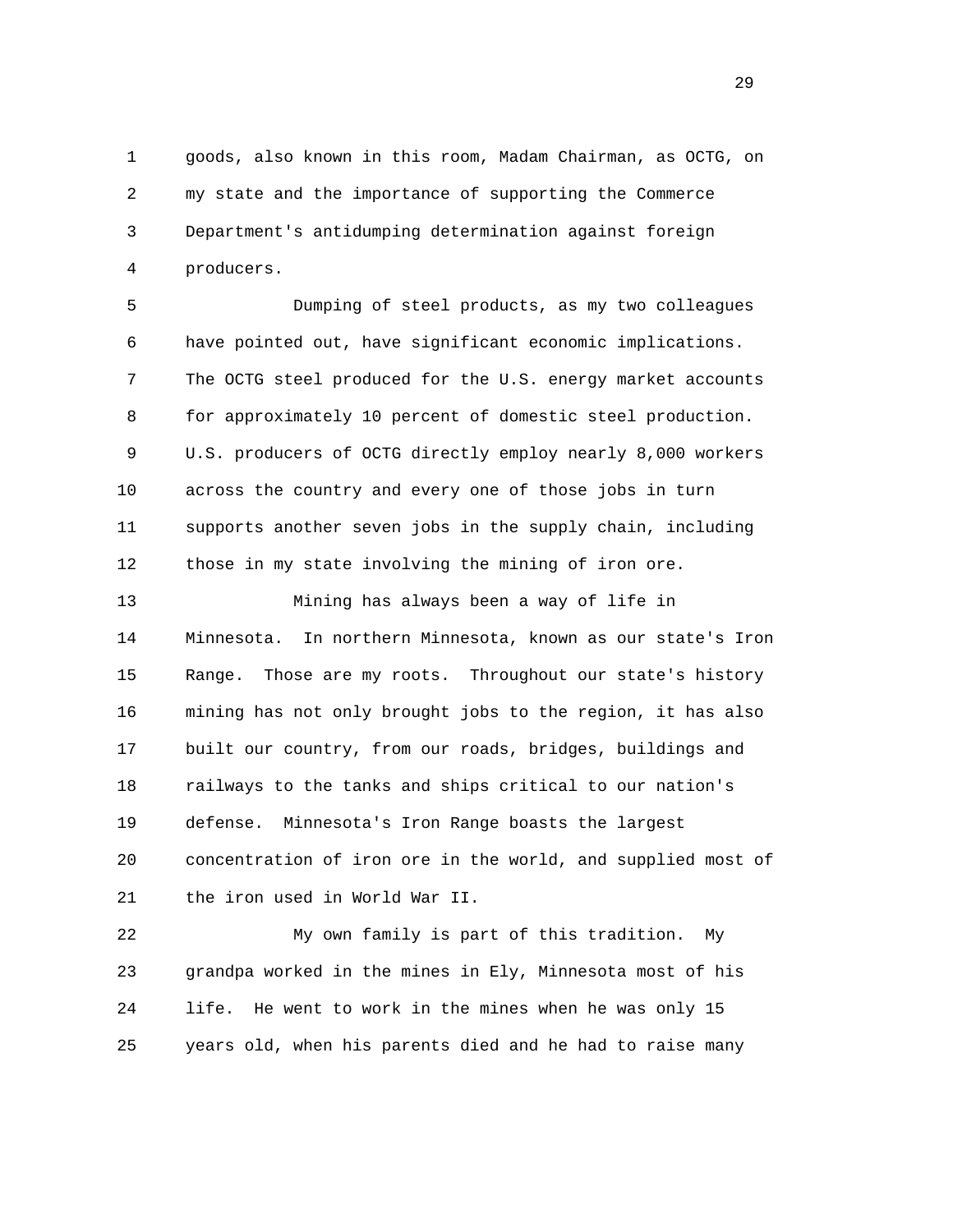1 brothers and sisters along with his brother.

 2 At 15 he quit high school and went to work in the 3 mines in Ely. He ended up being the foreman of the mine and 4 I've met many people whose relatives worked with my grandpa 5 and they told me stories about how my grandpa, when they had 6 to explore a new and more dangerous part of the mines, was 7 underground mining, he never would go stand at the top and 8 radio it down, he would always go first and he would always 9 go with the miners. While all that time he saved money in a 10 coffee can in the basement while he worked 1500 feet 11 underground so my dad would have a different life. And he 12 saved that money in that coffee can so he could send my dad 13 and his brother to college. My dad went to a two-year 14 community college in Ely, he went on to the University of 15 Minnesota, he graduated with a journalism degree and he went 16 on to become a journalist and interview everyone from Ronald 17 Reagan to Mike Ditka to Ginger Rogers. All starting at that 18 hard scrabble mine on the Iron Ore region of Minnesota. 19 And I learned values of hard work from my grandpa

 20 and from my dad and I learned perseverance from them and 21 that is why I feel so strongly about making sure that we 22 give these workers on the Iron Range and these American 23 companies a fair shot.

 24 This region is no stranger to tough times. 25 Throughout the history there have been booms and busts.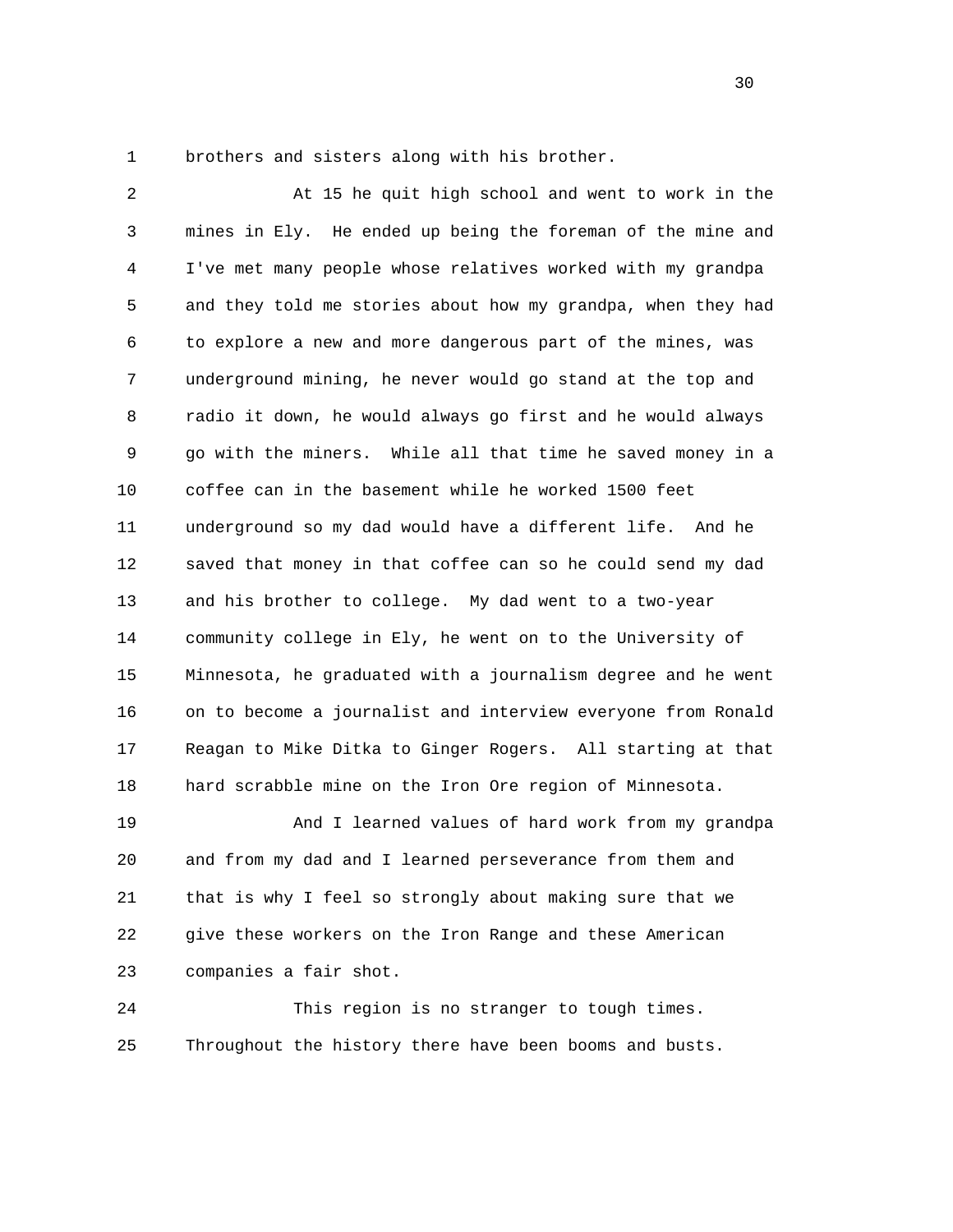1 There is nothing harder on the workers when a mine closed 2 down. That happened to my grandpa. He went on then to 3 become a logger. It happened to so many workers on the Iron 4 Range, but they never gave up. And the people of northern 5 Minnesota have never given up.

 6 Right now we are first in the nation in the 7 movement of iron ore. Our state is with more than 10,000 8 high-steel-related jobs, we boast companies like U.S. Steel 9 and Cliffs National Resources and that is why this issue is 10 so important in our state.

 11 Throughout generations our miners have earned a 12 reputation for possessing a very strong work ethic. They 13 have proven that they can compete with anybody in the world 14 when the playing field is level. Unfortunately, that 15 fairness is being compromised by the foreign trading 16 practices that are putting all steel-related jobs, including 17 those in mining, in jeopardy.

 18 The flood of foreign OCTG into the United States 19 is causing our domestic steel industry to lose sales and 20 market share to underpriced foreign competitors. That is 21 simply what is going on. While the U.S. demand for OCTG is 22 increasing, which is a great thing, American producers are 23 not seeing the benefits that they should. In fact, imports 24 of OCTG have doubled since 2008. This year alone, we have 25 seen a 61 percent increase over last year. This is already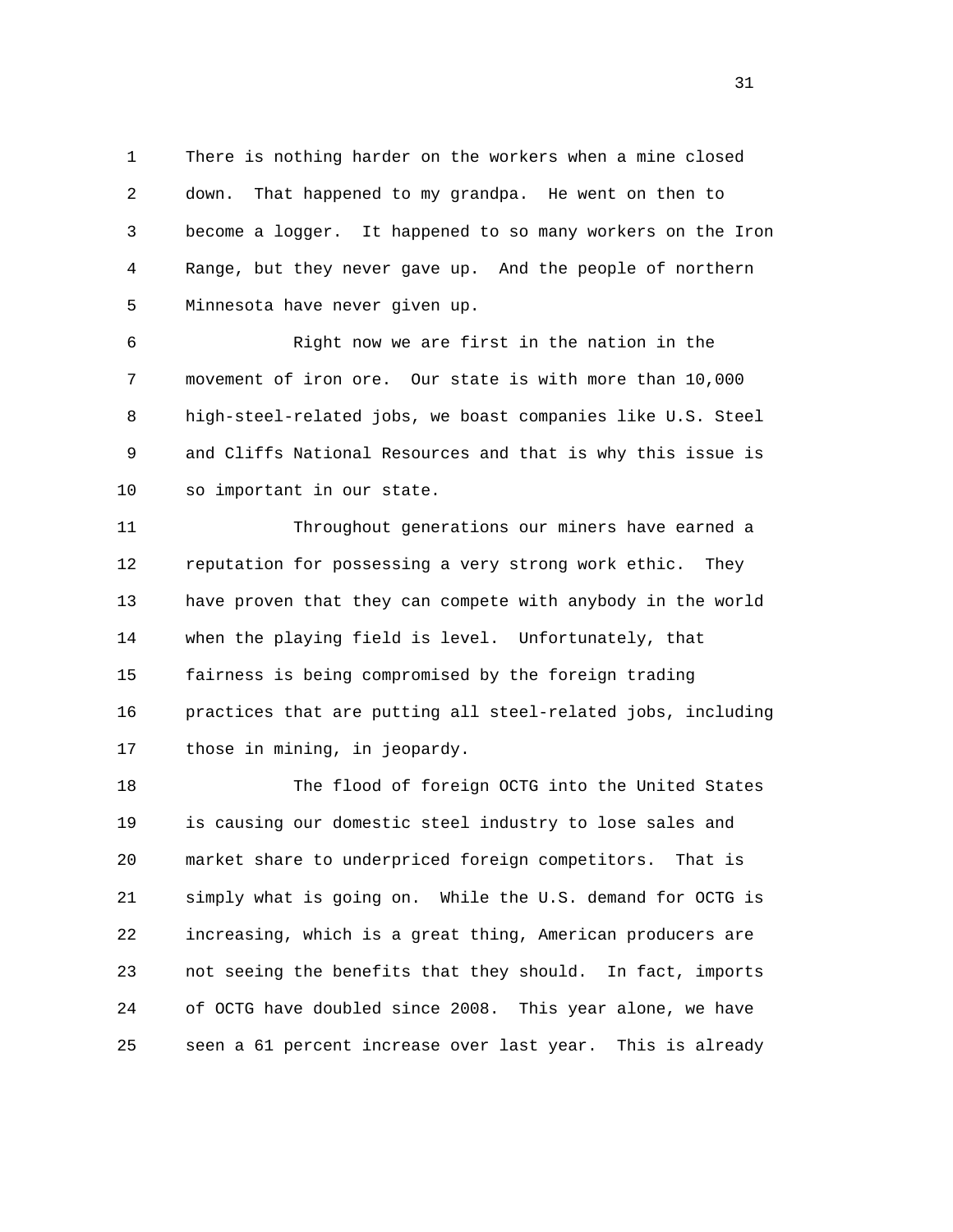1 having an impact in American facilities with reduced hours 2 and the threat of layoffs for our workers.

 3 One of the most significant examples of the 4 growth of foreign OCTG exporters is South Korea which has a 5 large steel industry but has virtually no domestic OCTG 6 market. South Korean firms produce OCTG for export and 7 their exports in the U.S. have greatly increased over the 8 past five years.

 9 In May of 2014 alone, South Korean OCTG exports 10 to the U.S. reached 213,000 net tons. That exceeds total 11 South Korean OCTG exports to the U.S. in all of 2009.

 12 I'm very concerned that this vast expansion of 13 South Korean OCTG exports to the U.S. was facilitated 14 through efforts by South Korean firms to circumvent our 15 trade laws, including by providing misleading data to the 16 Commerce Department investigators. Since South Korea has no 17 domestic OCTG market, it is easier to hide whether these 18 exported steel products are being sold below market value. 19 The Commerce Department's investigators had to

 20 make this determination based on information provided by the 21 very same South Korean firms being investigated for 22 undervaluing the OCTG in the first place. And some of the 23 data received by the Commerce Department from these South 24 Korean firms apparently pertained to steel goods that cost 25 less than OCTG.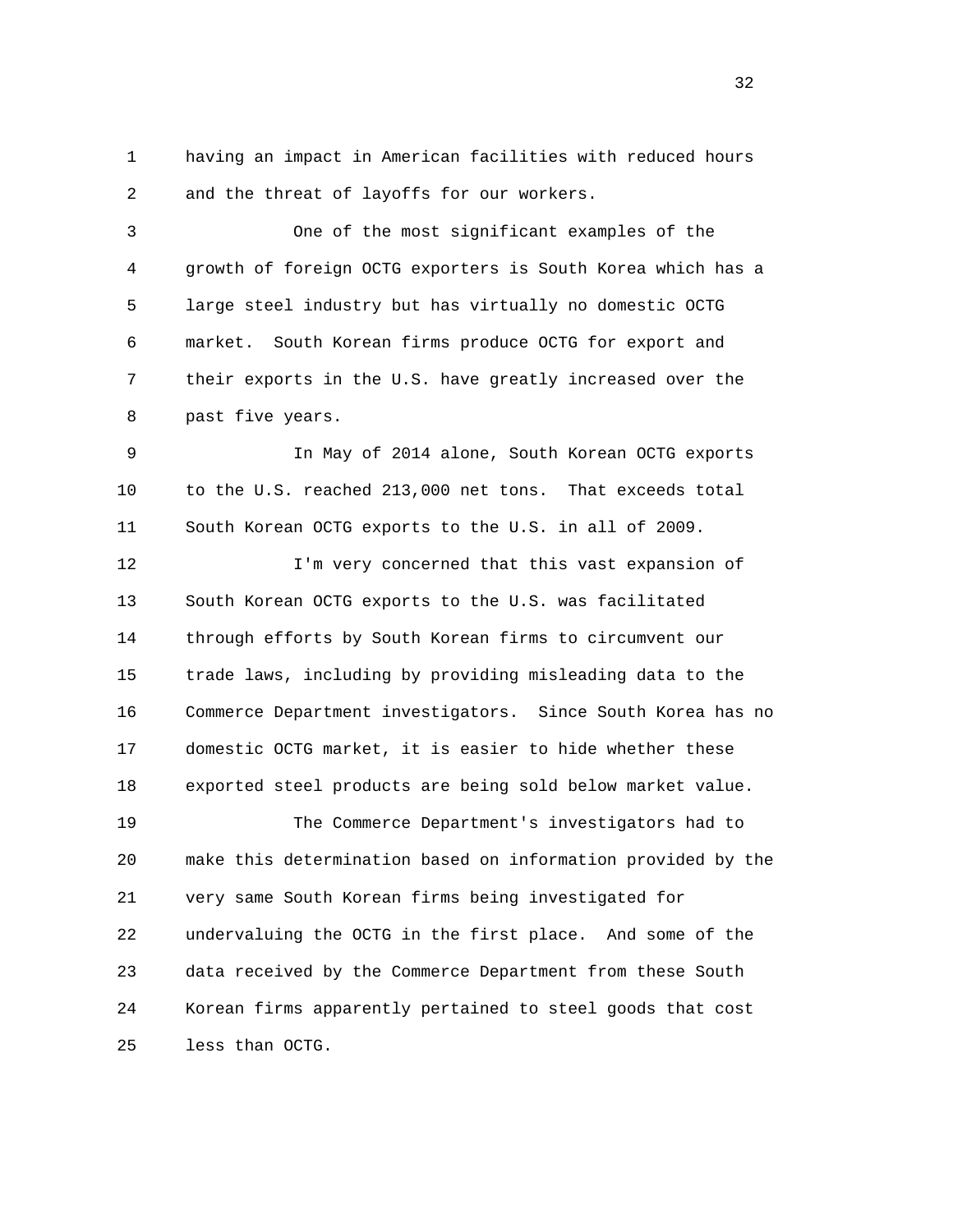1 Because of these troubling allegations, 57 2 Senators, Democrats and Republicans sent a letter along with 3 Senator Sherrod Brown, who led the letter, and Senator 4 Casey, Senator Franken from my state, sent a letter to the 5 Commerce Secretary expressing concern that the antidumping 6 investigation may not have been receiving accurate 7 information from Korean producers.

8 I am glad that this letter helped encourage the 9 investigators to more closely examine these imports for any 10 misrepresentations in origin and categorization and how they 11 fix the categories. The final determination by the Commerce 12 Department found clear evidence of OCTG dumping by South 13 Korean firms as well as eight other countries dumping these 14 products into the U.S. market.

 15 Now that the investigation is complete, it's time 16 to impose these duties to offset any gains of these foreign 17 OCTG exporters that have been achieved through illegal 18 practices. It is critical that our trade laws are 19 adequately enforced on behalf of American companies and 20 workers in this important area. As someone who looks at 21 trade agreements on a case-by-case basis and has supported 22 some and opposed others, I believe that I am in a position 23 to say, the key here, if we're going to have good trade 24 agreements is to enforce them. And that is why your actions 25 are so important today. The steel industry is vital to the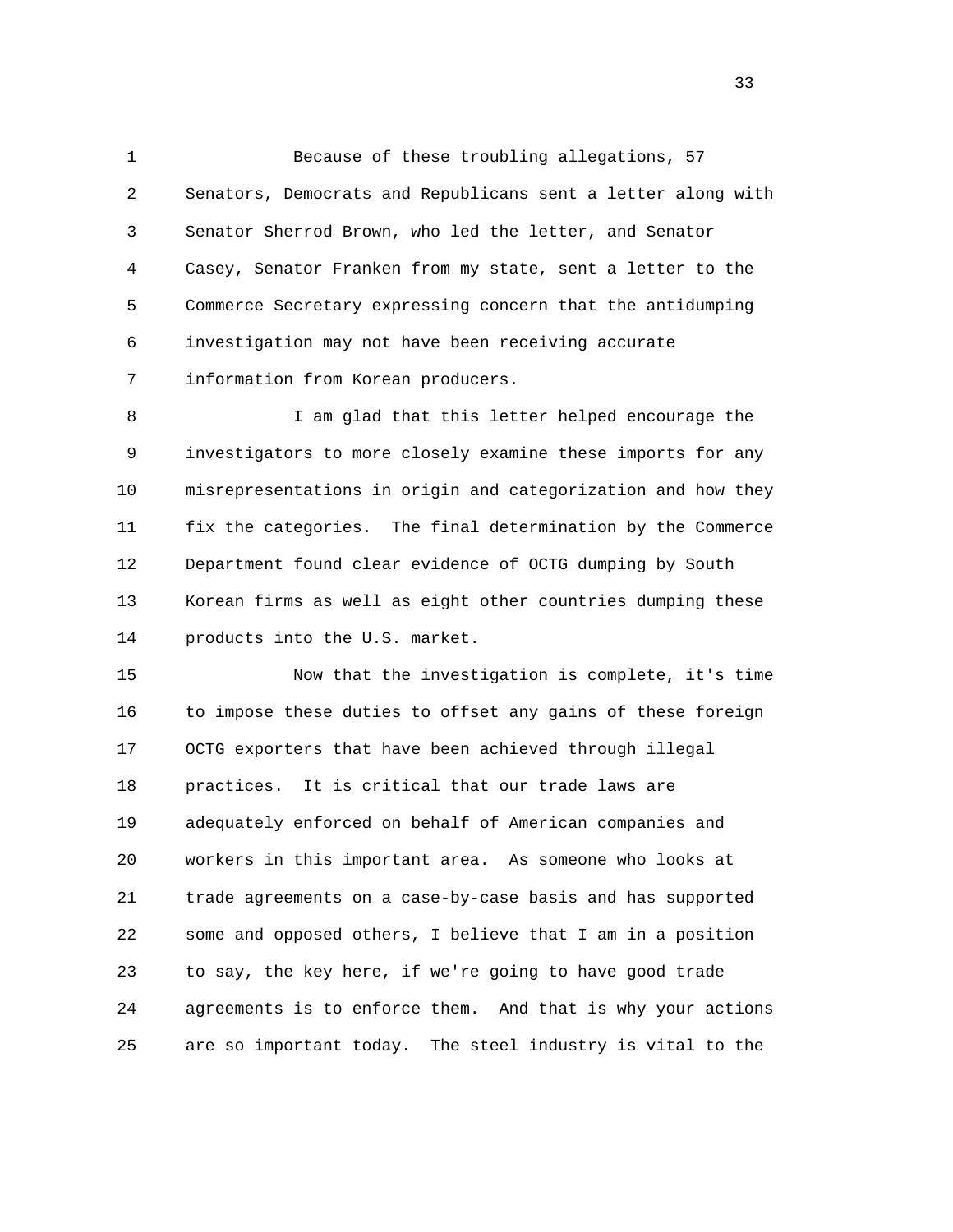1 economic prosperity of my state and the country as a whole, 2 and it must remain competitive -- and the miners of the Iron 3 Range are nothing if not competitive. But they also need to 4 be allowed to compete on fair terms.

 5 I don't think my grandpa when he worked those 6 1500 feet underground ever thought of dumping practices or 7 South Korean OCTG products coming in. He didn't think about 8 that. He just wanted to do a fair day's work for a fair 9 day's pay. The miners of this generation and the miners of 10 today deserve that same treatment.

 11 I strongly urge you to make an affirmative 12 determination in this case and support the Commerce 13 Department's final determination.

 14 Thank you so much of the opportunity to testify 15 today.

 16 CHAIRMAN BROADBENT: Are there any questions for 17 Senator Klobuchar? 18 (No response.) 19 CHAIRMAN BROADBENT: Thank you very much.

20 Appreciate your testimony.

21 SENATOR KLOBUCHAR: Appreciate it.

 22 MR. BISHOP: Our next Congressional witness is 23 the Honorable Pat Toomey, United States Senator,

24 Pennsylvania.

25 CHAIRMAN BROADBENT: Welcome Senator Toomey.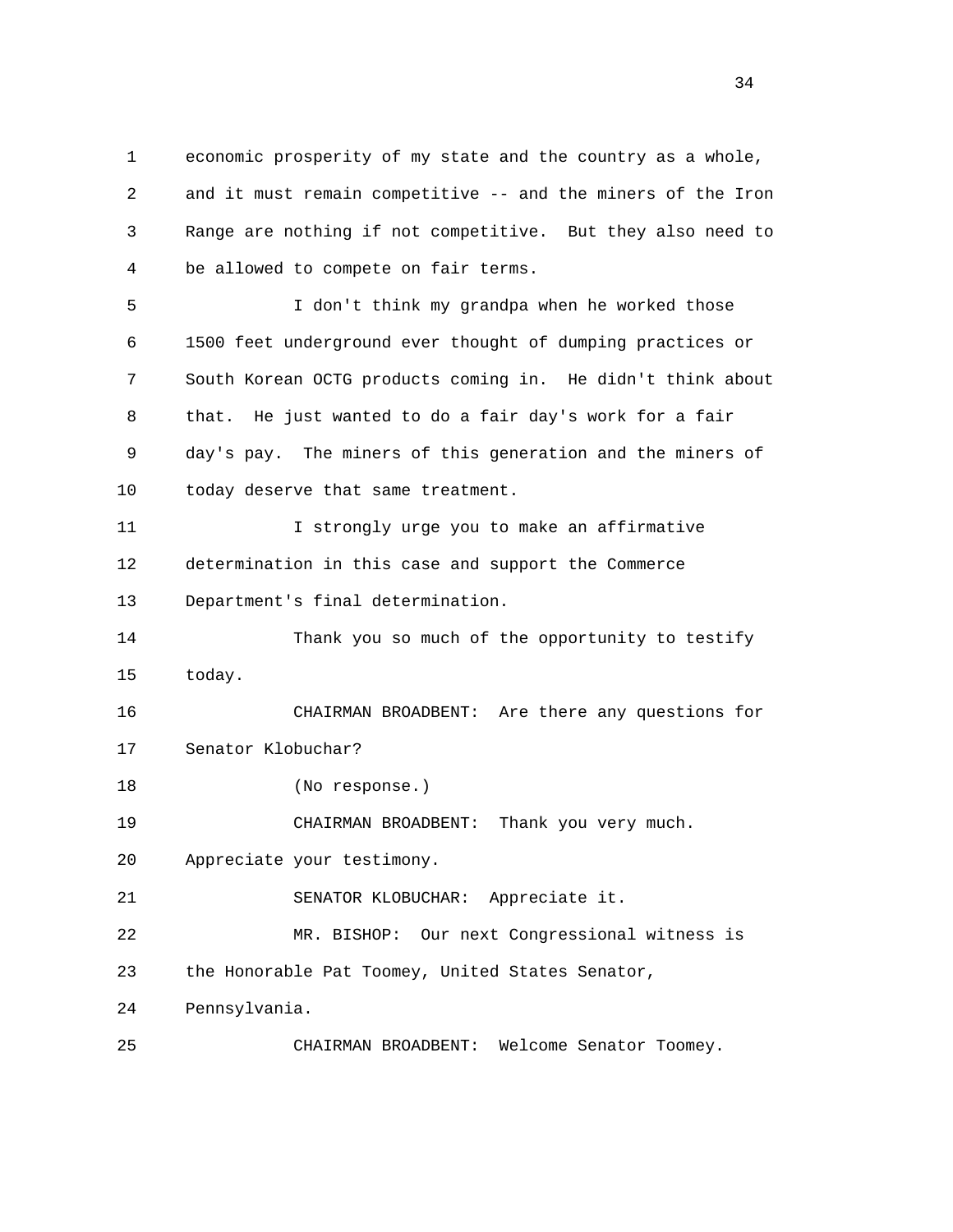1 SENATOR TOOMEY: Thank you and good morning. 2 Thank you, Chairman Broadbent, Commissioners.

 3 The oil country tubular goods industry is very 4 important to my state of Pennsylvania, as you know. It 5 directly employs over 1,000 Pennsylvanians concentrated in 6 Mercer and Butler Counties, indirectly employs thousands 7 more. As you also no doubt are aware, Pennsylvania is one 8 of the largest markets for OCTG. We are the the second 9 largest natural gas producer in American, on our way to 10 being number one.

11 This case is very important to many of my 12 constituents. There are 2,900 OCTG employees at U.S. steel, 13 2,600 at TMK IPSCO, 650 at JMC Steel. But I would suggest 14 that the importance of this case goes beyond the 15 constituents that I have that work for steel companies. One 16 of the reasons this is important, it seems to me, is it goes 17 to our very ability to maintain the fragile consensus we 18 have in this country over the merits of international trade. 19 I believe strongly, as a general matter, global 20 trade is very, very good for the prosperity of importers and 21 exporters, consumers, and virtually everyone. That is not a 22 universally held view and the consensus we have for passing 23 additional trade agreements depends on the perception of the

24 American people that the government will acknowledge,

25 recognize, and enforce the laws that we have in place.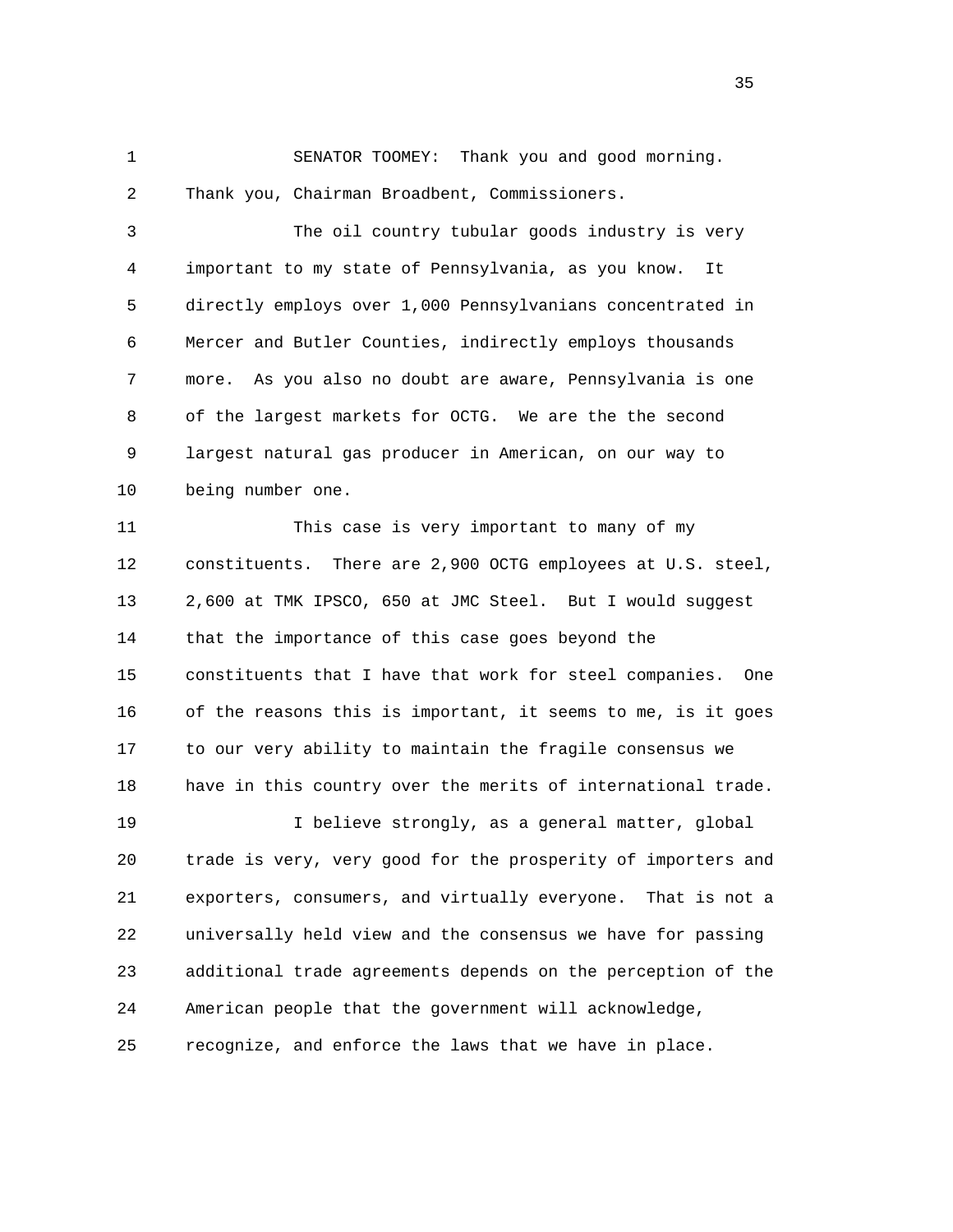1 So that brings me to the case at hand. Commerce 2 determined, as you know, on this last Friday -- sorry, 3 Friday, June 11th, that Korean OCTG is sold at less than 4 what Commerce determines to be fair value and in addition to 5 that, it appears that Korean firms have been using elaborate 6 schemes to evade U.S. trade laws. The largest Korean OCTG 7 exporter, Nexteel, is a prime example.

 8 During preliminary investigation Commerce 9 surveyed Nexteel and found no evidence of dumping, which, of 10 course had it discovered, that would have been a violation 11 of our law. But constituents approached me with evidence 12 that Nexteel is actually a shell company for POSCO the 13 largest South Korean steel manufacturer. POSCO used Nexteel 14 to obscure financial information. POSCO ensured that 15 Nexteel would only use POSCO steel to produce OCTG. POSCO 16 oversaw Nexteel's public relations and set Nexteel's OCTG 17 prices in the United States. So I agree that the POSCO 18 Nexteel relationship should be closely examined. I spoke 19 with Secretary Pritzker and urged her to investigate the 20 relationship between POSCO and Nexteel.

 21 Commerce ultimately found that POSCO and Nexteel 22 are in fact affiliated and to quote the Commerce Department, 23 POSCO is in a rather unique position to exercise restraint 24 and control over Nexteel. Commerce determined that on a 25 consolidated basis POSCO and Nexteel are in fact selling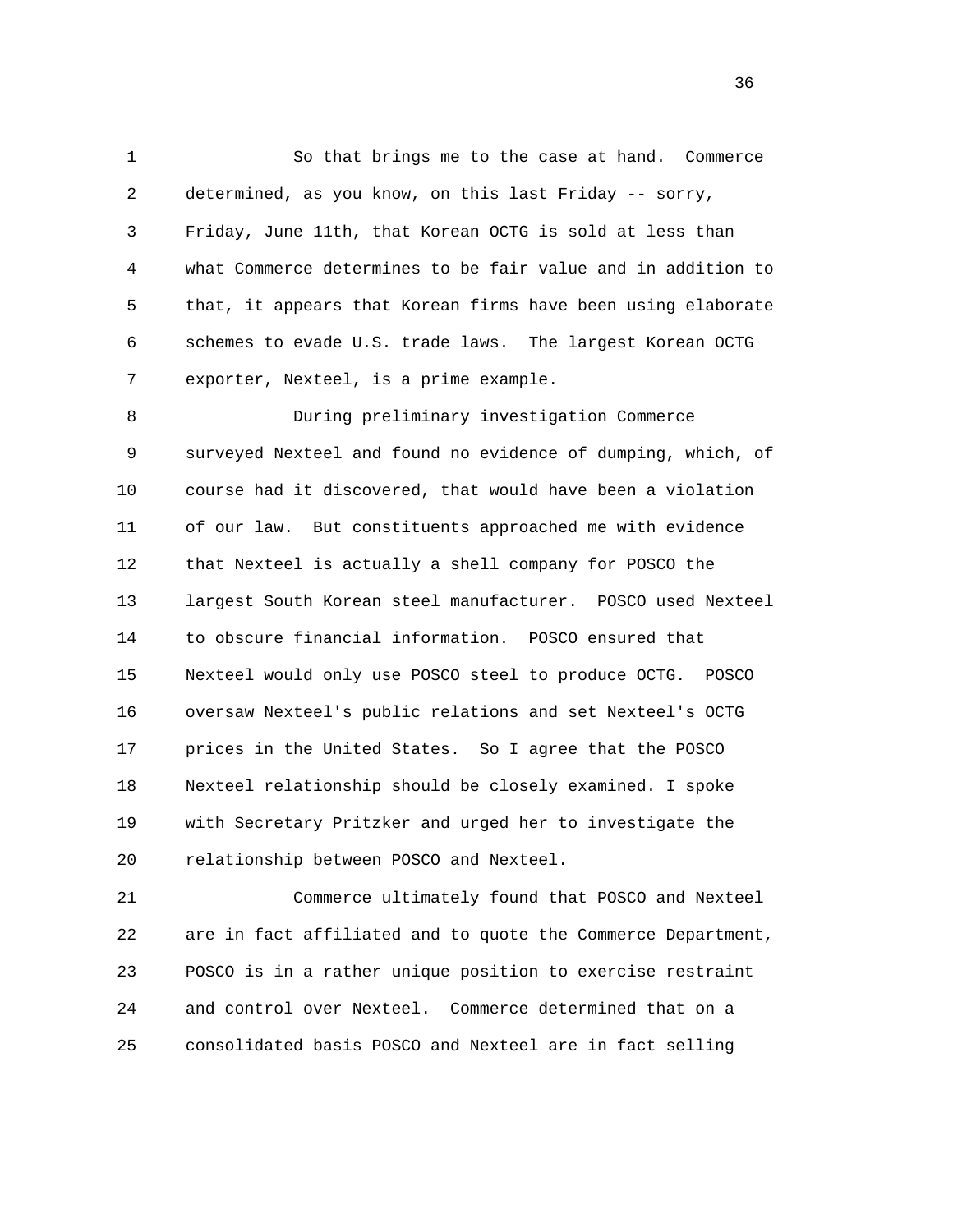1 OCTG goods in the U.S. at less than fair value. So that is 2 not only a violation of our laws, but they appear to be 3 engaged in a willful attempt to deceive our regulators in 4 the effort to enforce those laws. 5 So I'm glad that Commerce recognized this 6 problem. I trust that the appropriate steps will be taken. 7 I appreciate the opportunity to testify today. I am very 8 grateful that the Commission is considering constituent 9 input. So thank you. 10 CHAIRMAN BROADBENT: Thank you, Senator Toomey. 11 Any questions for the Senator? 12 (No response.) 13 CHAIRMAN BROADBENT: Thank you very much. 14 SENATOR TOOMEY: Thank you. 15 MR. BISHOP: Our next Congressional witness is 16 the Honorable Peter J. Visclosky, United States 17 Representative, 1st District, Indiana. 18 CHAIRMAN BROADBENT: Welcome back. 19 REPRESENTATIVE VISCLOSKY: Thank you very much. 20 I appreciate the Commission's opportunity provided to me to 21 testify today. I'm reminded that Yogi Berra apparently once 22 said, "it's deja vu all over again." 23 On December 1st of 2009, I and I believe other 24 members of Congress testified before this panel on 25 essentially the same issue relative to the country of China.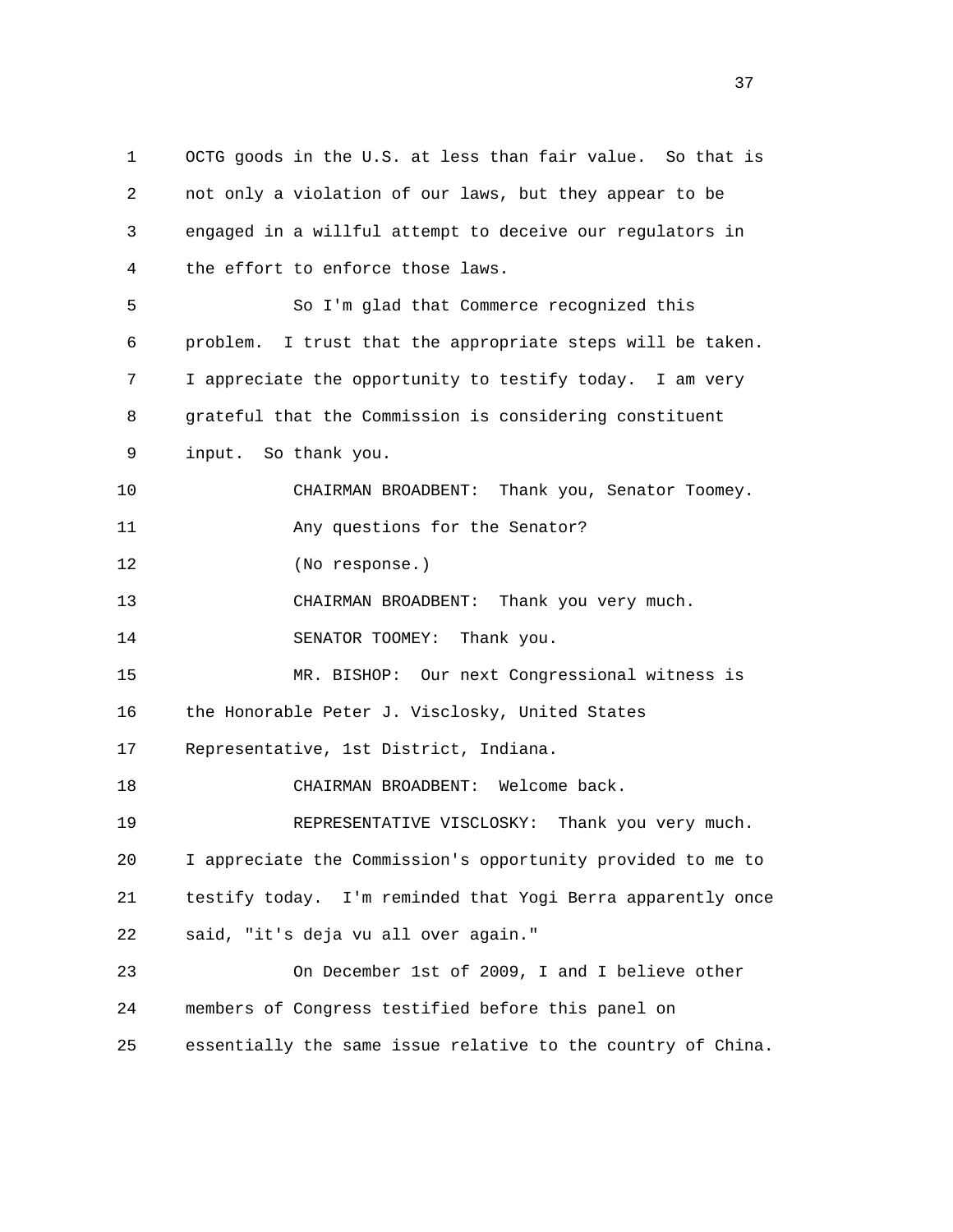1 Ultimately our margins had already been established and 2 injury was determined by the Commission and there was a 3 significant decrease in Chinese exports. But our trade 4 remedies are effective, but also now creating the possible 5 dangerous trend that while we have protections against on 6 country, others of our trading partners then engage in the 7 violation of international law to fill the void.

 8 In this case, obviously, the Department of 9 Commerce has found margins relative to antidumping anywhere 10 from 15 percent for Korea to 118 percent for Thailand. 11 Margins on countervailing duties from 19 percent for India 12 to 15 percent for Turkey. But in the end the issue is one 13 of injury. U.S. Steel Corporation, for example, has now 14 closed a plant in the state of Pennsylvania. U.S. Steel has 15 closed a plant in the state of Texas.

 16 In my Congressional district in Lake County, 17 Indiana since 1970, given some of the problems we have faced 18 as far as trade and changes, we've seen a 9.6 percent 19 decrease in the population of that county, my major county, 20 while the country has grown by 52 percent. Median income is 21 down 15.25 percent and a person living in Lake County, 22 Indiana today is 43 percent older than they were in 1970. 23 Each worker who loses their job because of violation of 24 international trading standards is injured. That worker's 25 family is injured. That community like Lake County,

and the state of the state of the state of the state of the state of the state of the state of the state of the state of the state of the state of the state of the state of the state of the state of the state of the state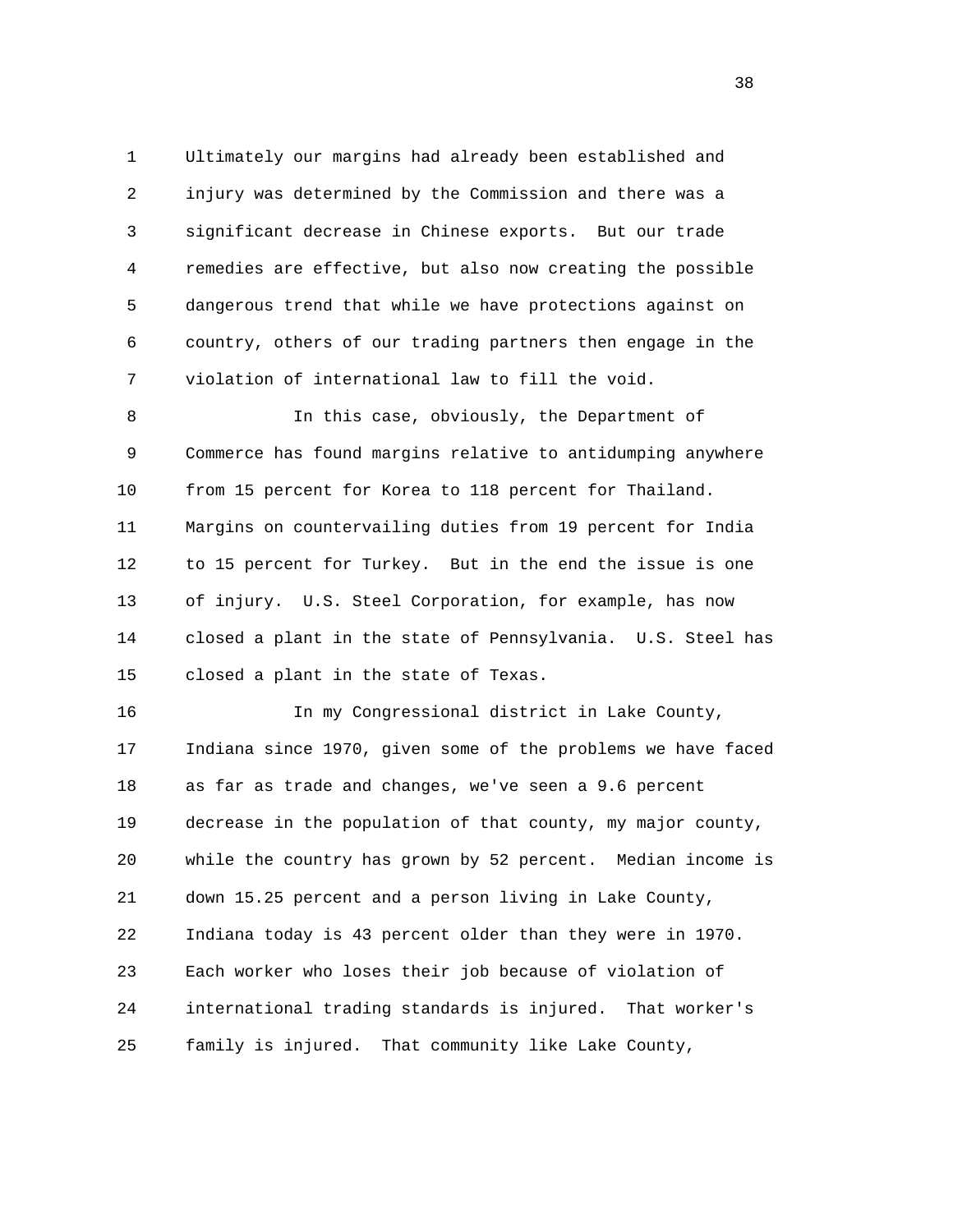1 Indiana, is injured and ultimately our entire country 2 economy is in danger.

 3 So this is a serious matter. We continue down 4 this road and simply as always, I would ask for the 5 Commission's careful consideration of the evidence brought 6 before it today and would request that there is a clear 7 finding of injury in these cases. And, again, I want to 8 thank all of you for the opportunity to testify again. It's 9 always good to be before you. 10 CHAIRMAN BROADBENT: Thank you. Are there any 11 questions for Representative Visclosky? 12 (No response.) 13 CHAIRMAN BROADBENT: Thank you very much. 14 MR. BISHOP: Madam Chairman, that concludes our 15 Congressional appearances at this time. We will now move on 16 to our Embassy witnesses. 17 Our first Embassy witness is Tuba Hatipoglu, 18 Commercial Counselor, the Embassy of Turkey. 19 CHAIRMAN BROADBENT: Welcome Ms. Hatipoglu. 20 Appreciate you being here. Thank you. 21 MS. HATIPOGLU: Thank you very much. Regarding 22 the final phase of this proceeding, I would like to touch 23 upon some issues very briefly. 24 First of all, I would like to note that Turkey's 25 share in U.S. total OCTG imports is almost negligible. The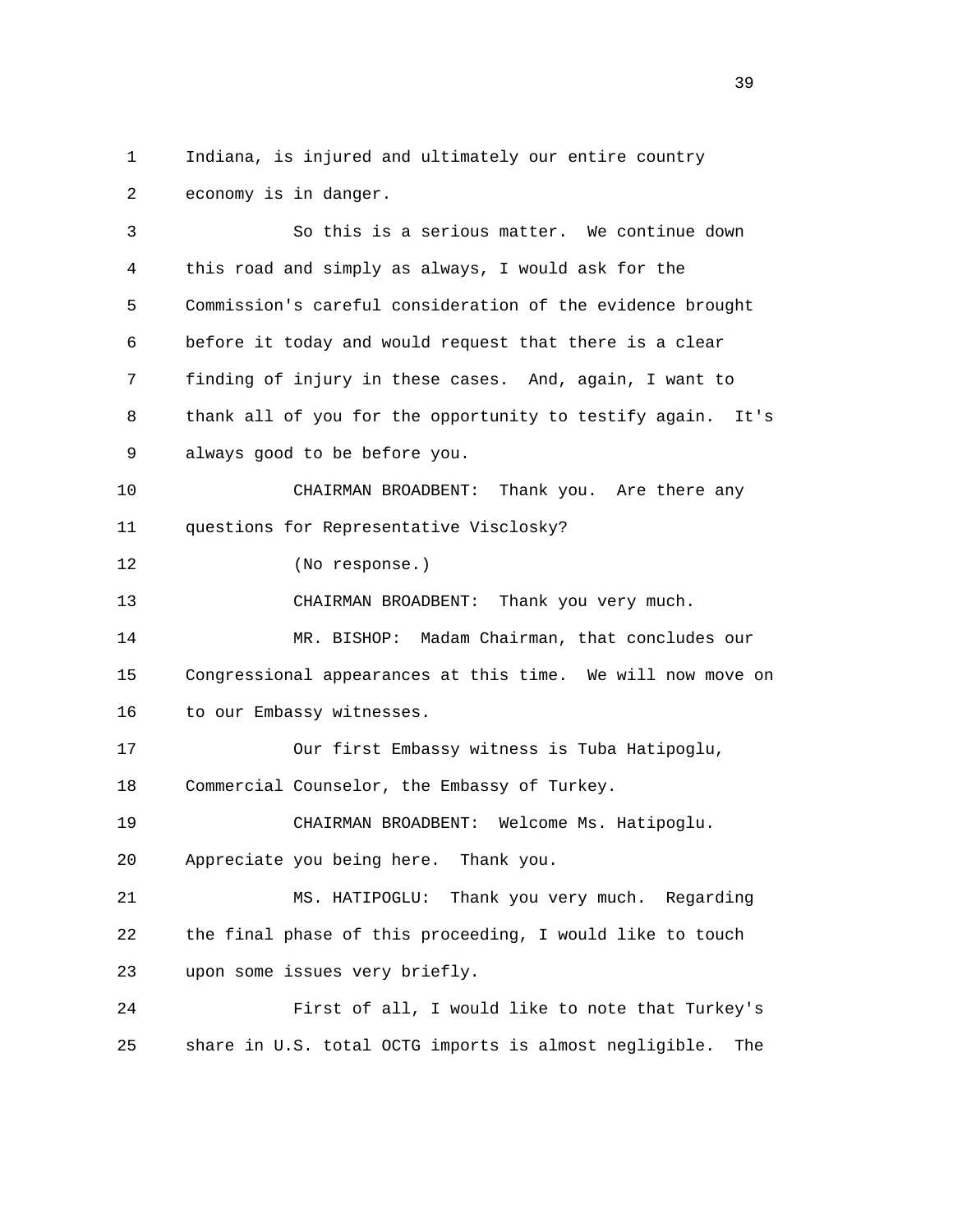1 imports from Turkey in year 2013 even decreased by 20 2 percent compared with the previous year although there 3 wasn't any antidumping or countervailing duty measure 4 enforced during that year. I believe that Turkey's OCTG 5 export to U.S. market is going to further diminish 6 considering Borusan's investment in U.S.

 7 As you know Borusan represents a remarkable 8 portion of total OCTG imports from Turkey and the company 9 has invested in a U.S. facility to produce OCTG which is 10 going to be operational very soon. As expected, the company 11 is going to sell related product primarily out of that 12 facility and this will naturally cause a decrease in 13 Turkey's OCTG export to U.S.

 14 I believe Borusan representatives are able to 15 provide detailed information on their investment in case you 16 need further information. Therefore Turkey's OCTG export 17 hasn't been at a level to cause any injury to U.S. domestic 18 industry and therefore we believe that Turkey should not be 19 subject to any potential measure.

 20 Thank you very much for your attention and thank 21 you very much for your consideration.

 22 CHAIRMAN BROADBENT: Thank you for that 23 information.

24 Any questions?

25 (No response.)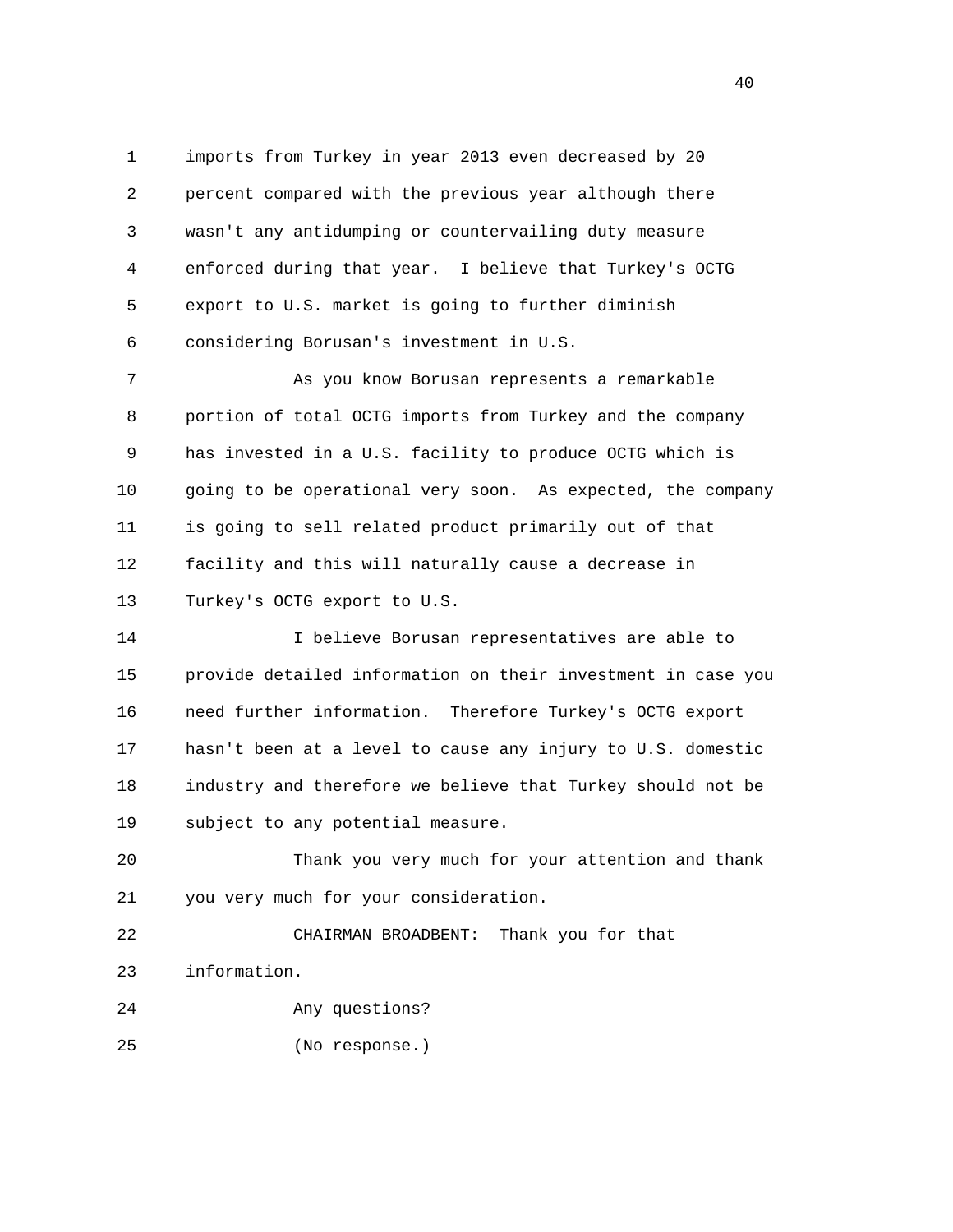1 MR. BISHOP: Our next Embassy witness is Ihor 2 Baranetskyi, Head of the Economic Department, the Embassy of 3 Ukraine.

 4 CHAIRMAN BROADBENT: Welcome Mr. Baranetskyi. 5 You can begin when you're ready.

 6 MR. BARANETSKYI: Thank you. Chairman, Vice 7 Chairman, Commissioners, and staff, it's an honor for me to 8 be here today. My name is Ihor Baranetskyi and I am the 9 head of the Economic Department of the Embassy of Ukraine.

 10 First of all, I would like to thank you for this 11 opportunity to speak to you today regarding the situation in 12 Ukraine and its bearing on your investigation of Oil Country 13 Tubular Goods. Your proceeding comes at the time of great 14 political changes and historical events in Ukraine. 15 Democratic choice and my people's decision to share western 16 values and to integrate into European Union has faced 17 unprecedented aggression and pressure from the neighboring 18 country.

 19 It's hard to believe that something like this 20 could happen in Europe in the 21st Century, unexpected and 21 mean military aggression together with absolutely shameless 22 propaganda, unacceptable political and economic pressure.

 23 We greatly appreciate the support Ukraine has 24 received from the United States in these difficult times. 25 Today Ukraine is undergoing the complicated process of quite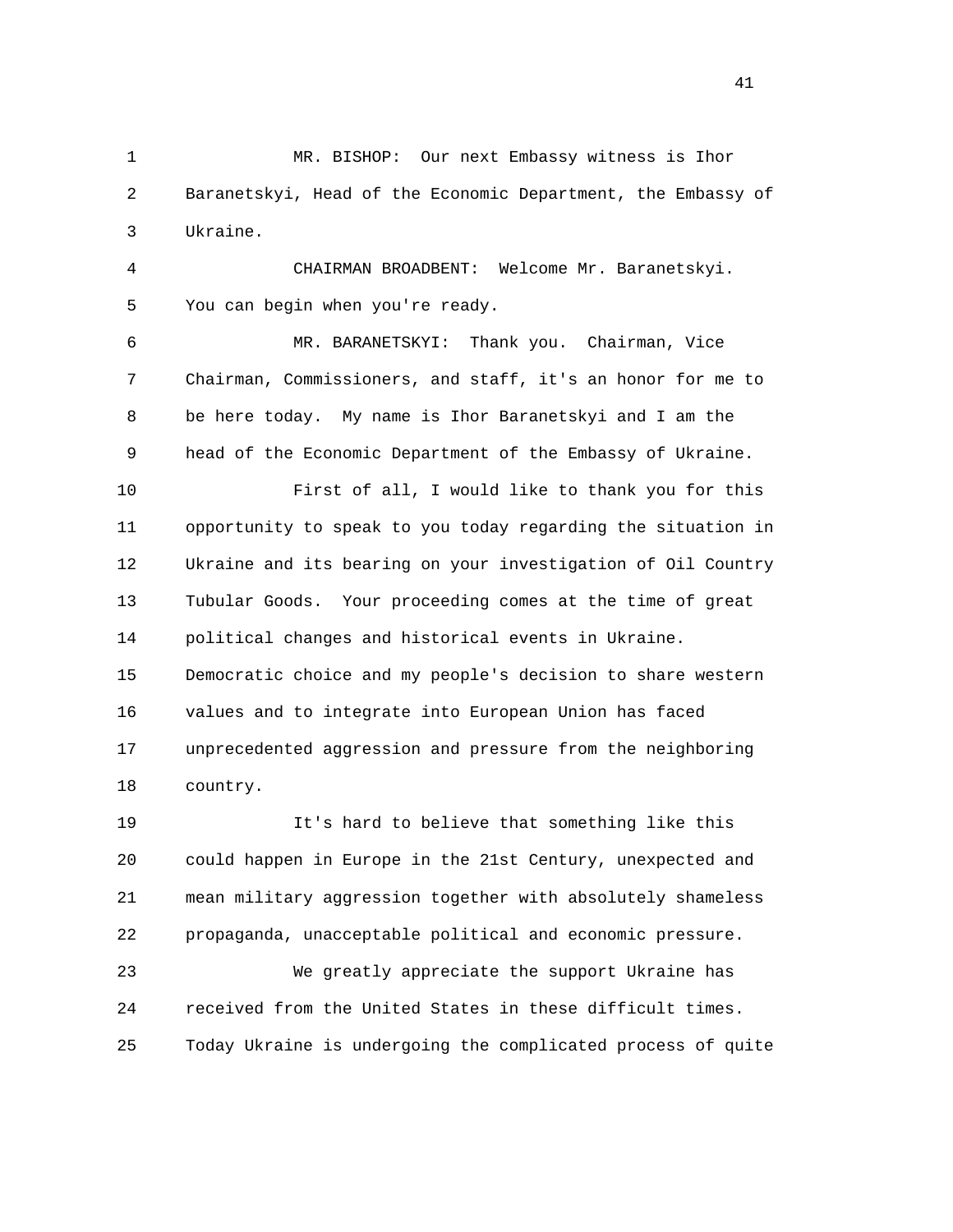1 ambitious reforms. Preserving national economy is therefore 2 the matter of national survival for Ukraine. And we seek to 3 stabilize our economy and engage more fully with the west, 4 the financial support and efforts to maintain open trade 5 that we have received from both United States and the 6 European Union have been particularly important.

 7 As you may know, the European Union has reduced 8 tariffs on nearly all Ukrainian industrial products and has 9 demonstrated it commitment to helping Ukraine through great 10 integration of economics under their cessation agreement, 11 including deep and comprehensive free trade zone that was 12 signed just several weeks ago.

 13 The International Monetary Fund has also pledged 14 support to Ukraine through a \$17 billion standby credit 15 agreement. These measures are greatly assisting Ukraine's 16 new government, democracy development and economic recovery.

 17 The United States as our true partner has 18 provided critical support to our country including direct 19 financial and technical assistance and has sought to reduce 20 impediments and trade barriers to U.S. market excess. 21 Ukraine is particularly pleased that last Thursday the U.S. 22 Department of Commerce entered into an agreement to suspend 23 antidumping investigation on Ukraine and OCTG.

 24 I understand that as a legal matter the 25 International Trade Commission will proceed to a final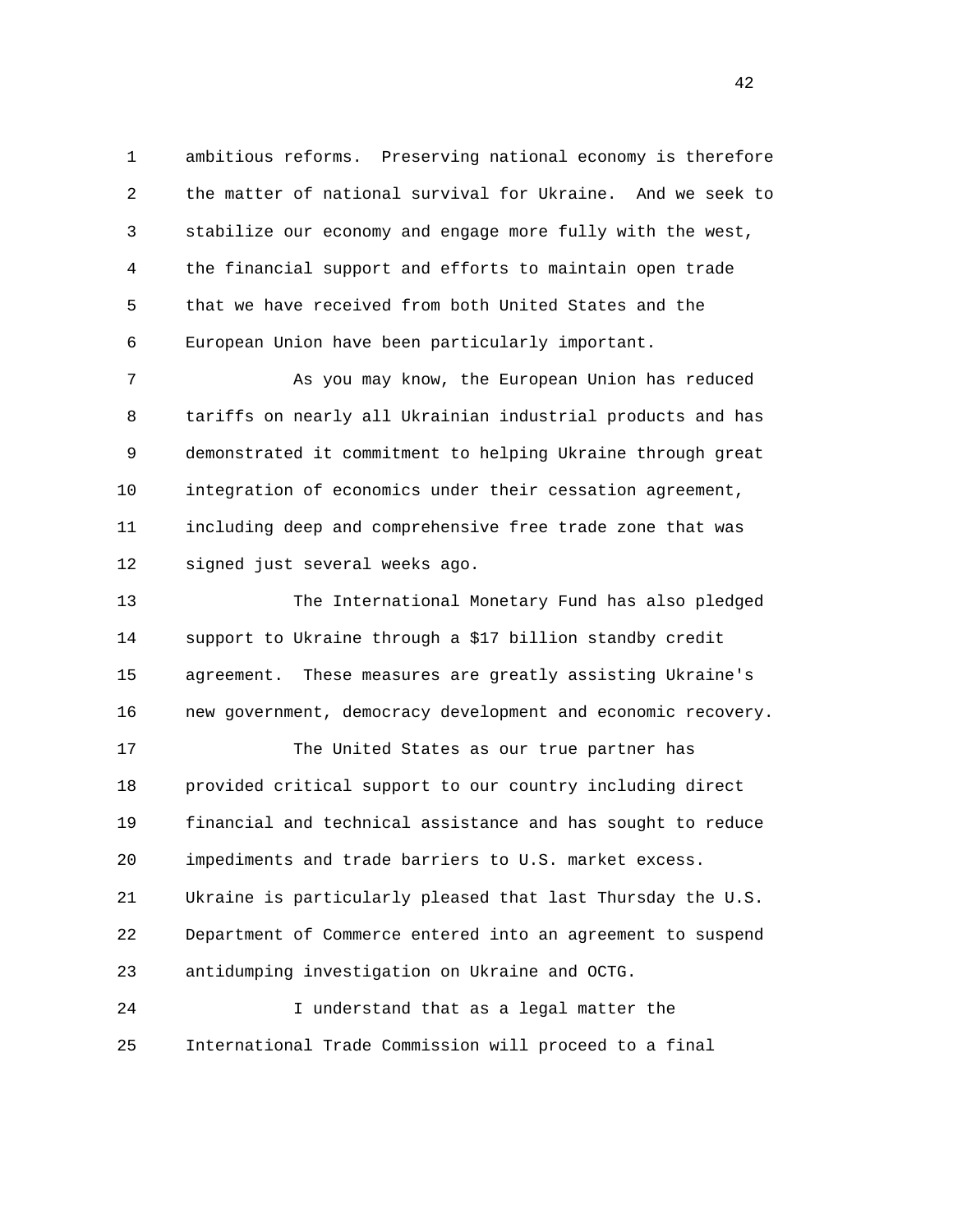1 determination of possible injury in this investigation. 2 With that in mind, I would like to call to your attention 3 some facts that may be relevant to your consideration.

 4 One of the key economic and political priorities 5 for my government is the development of Ukraine's energy 6 resources and strengthening of our energy security. Ukraine 7 is currently dependent on natural gas imports from Russia. 8 These imports are expensive, based on artificially high 9 market prices and are subject to political interference and 10 pressure. Russia has completely shut off gas supplies to 11 Ukraine just last month. As a result, Ukraine more than 12 ever concentrated on energy security issues including 13 intense development of all possible waste to boost local 14 production of gas.

 15 Oil and gas drilling activity has continued in 16 Ukraine despite the Russian aggression. As you know the 17 Vice President of the United States and the U.S. Secretary 18 of Energy have pledged to help Ukraine in its efforts to 19 efficiently develop our national energy resources. The 20 market and private companies are pushing the same direction 21 as the government. High prices for imported gas create a 22 great incentive to produce more gas in Ukraine. As a result 23 of all this, we expect significant growth in oil and gas 24 exploration and production in Ukraine in coming months, and 25 years.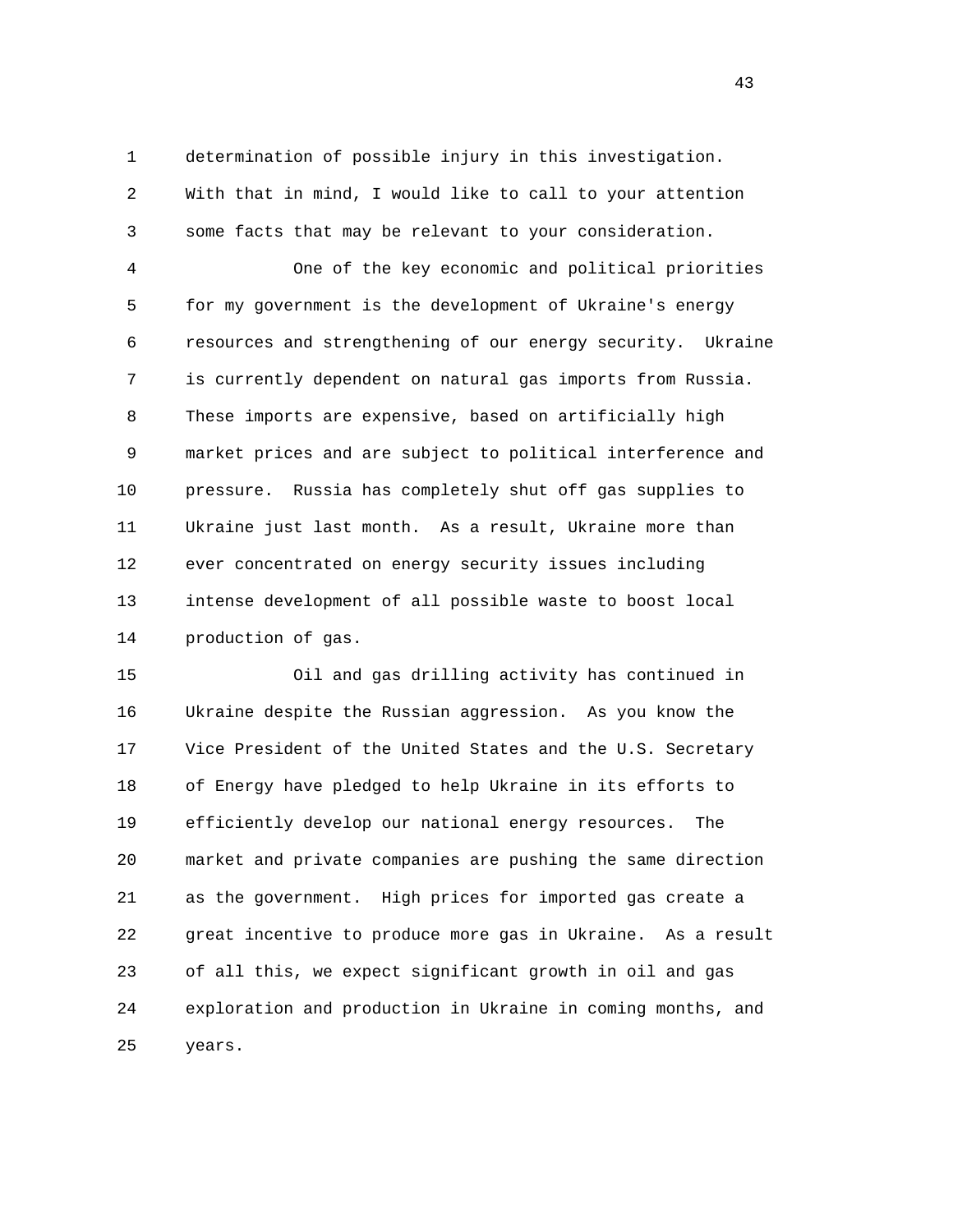1 For instance, Interpipe, the Ukrainian company, 2 whose exports are at issue in this investigation can explain 3 to you in detail how this increased drilling will influence 4 demand and growth for their products in Ukraine.

 5 So I do hope that you will give this testimony 6 full consideration. Ukraine has never before been so 7 threatened from outside and simultaneously have such 8 incredible chances and prospects in the future. We are not 9 simply waiting for the international community to bail us 10 out, we are taking every possible measure to save our 11 economy and to looking for effective solutions. In this 12 regard Ukraine's strategy partnership and economic 13 cooperation with the United States is a significant part of 14 a solution to strengthen our independent and security.

 15 So let me thank you again for this opportunity to 16 appear before you and I thank you for your hard work in this 17 important matter.

 18 We look forward to continued cooperation with the 19 U.S. government in stabilizing the Ukrainian economy and to 20 effectively using our energy resources. Ukraine is ready to 21 continue development of mutually beneficial and transparent 22 trade investment relationship with the United States. Thank 23 you.

 24 CHAIRMAN BROADBENT: Thank you very much, Mr. 25 Baranetskyi.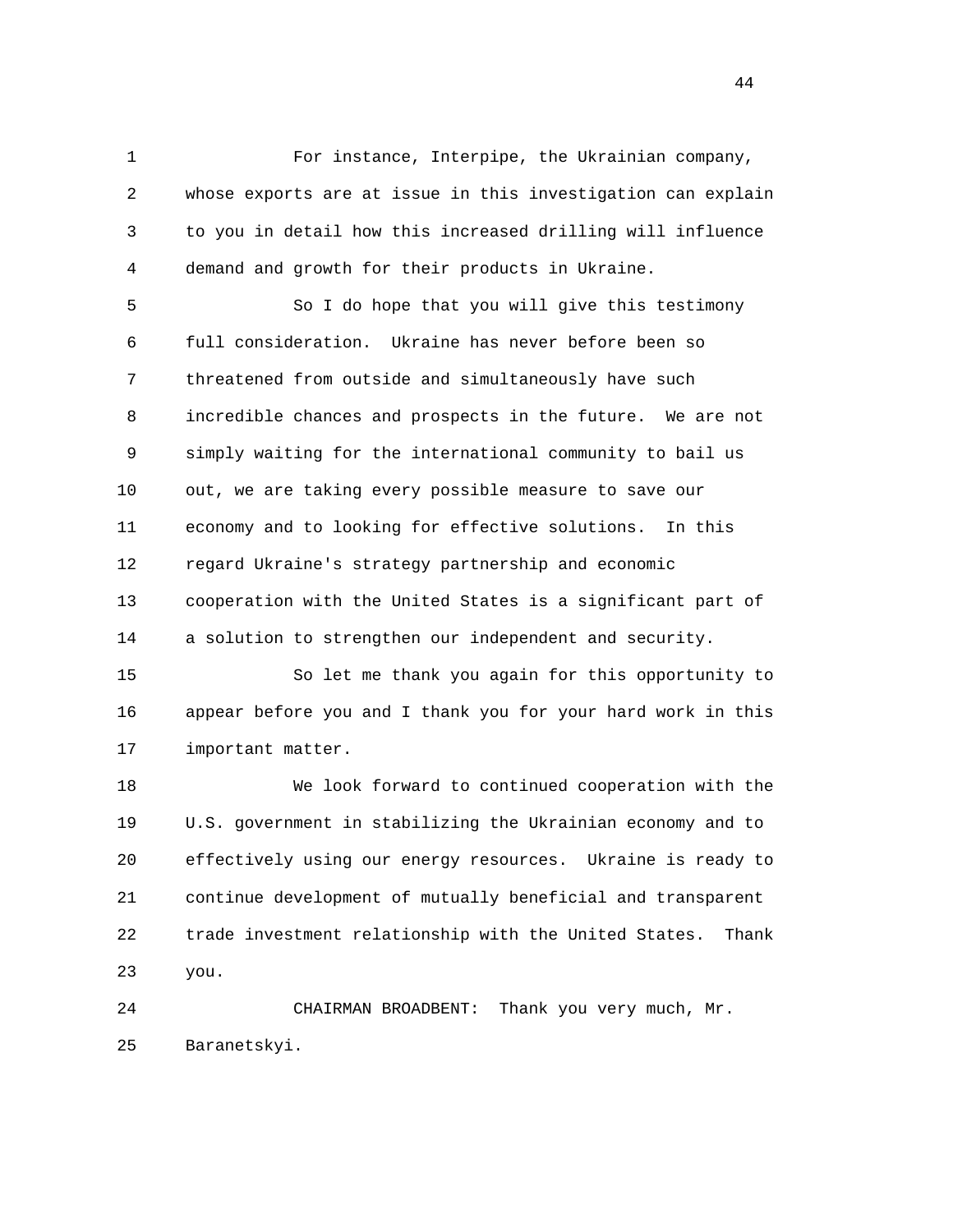1 Any questions from my colleagues? 2 (No response.) 3 CHAIRMAN BROADBENT: Thank you very much. 4 MR. BISHOP: Madam Chairman, Dr. Ajay Kumar, 5 First Secretary of Commerce with the Embassy of India is in 6 attendance today. However, he will not be providing oral 7 remarks. 8 We do have another Congressional appearance that 9 has arrived. The Honorable Mike Doyle, United States 10 Representative, 14th District, Pennsylvania. 11 CHAIRMAN BROADBENT: Welcome, Congressman Doyle. 12 CONGRESSMAN DOYLE: Good morning. Good morning, 13 Chairman Broadbent and members of the Commission. I want to 14 thank you all for giving me the opportunity to testify 15 before you today regarding the harm caused by unfairly 16 traded imports of oil country tubular goods. 17 Your review is crucial to America's steel 18 industry and it focuses on the latest example of how the 19 industry remains under siege by foreign producers who flood 20 the U.S. market with unfairly traded steel products. This 21 has been a decades long problem for this vital American 22 industry. And it is essential that this panel continue to 23 enforce our trade laws to ensure the survival of this 24 pivotal sector of our economy. 25 You will hear today that unfairly traded imported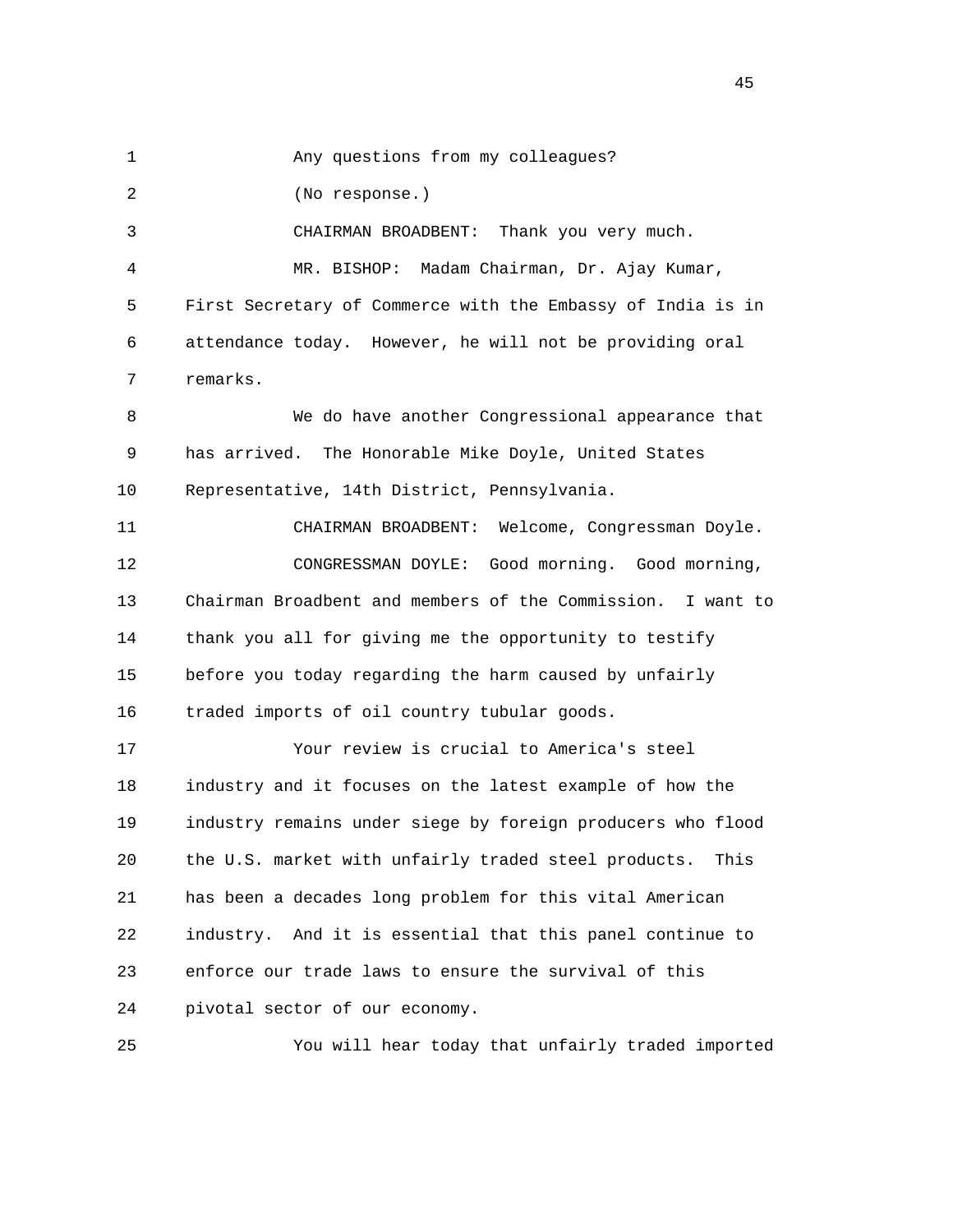1 OCTG have prevented us from realizing the promise of 2 America's energy renaissance. Not only have we lost the 3 opportunity to create new jobs, we have actually had layoffs 4 at plants that produce the steel that's used in energy 5 development. That is completely unacceptable.

 6 I want to be clear about something. I'm a strong 7 supporter of fair trade when there is a level playing field 8 because I have every confidence that when given an equal 9 shot American workers can and will be able to surpass their 10 competition. American workers are some of the most 11 hard-working and productive people in the world. And I 12 challenge any country to supply a better, more dedicated 13 workforce.

 14 To that end, it is our responsibility to make 15 sure that the playing field is in fact even and to stop 16 other countries with horrendous labor practices and 17 below-market pricing that make it impossible for us to 18 compete. Allowing the subject countries to continue with 19 their unfair trading practices has real life implications.

 20 U.S. Steel issued a warn notice for the closures 21 of two mills. One located in McKeesport, Pennsylvania, in 22 the heart of my district. This means the loss of hundreds 23 of jobs. Hundreds of jobs in my district lost because of 24 unfair practices. It could ultimately affect more than half 25 a million jobs nationwide if we allow the U.S. steel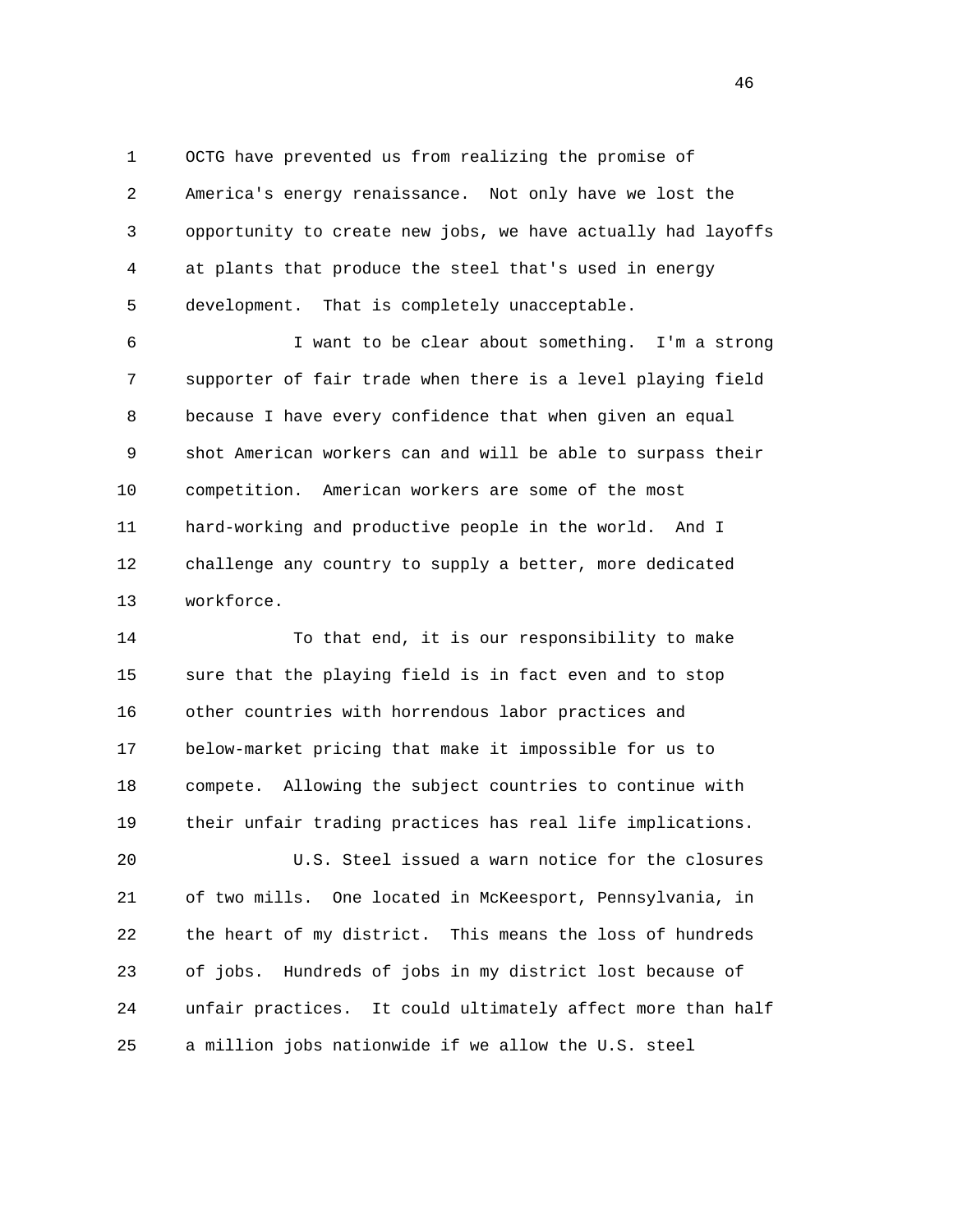1 industry to fail.

| $\overline{2}$ | The demand for OCTG is skyrocketing and the                                                                   |
|----------------|---------------------------------------------------------------------------------------------------------------|
| 3              | United States should be reaping the same benefits as our                                                      |
| 4              | competitors. And I've spent a lot of time over the last 20                                                    |
| 5              | years urging our government to stand up for American                                                          |
| 6              | manufacturing and impose internationally approved remedies                                                    |
| 7              | like countervailing duties. Utilizing these tools is how we                                                   |
| 8              | protect U.S. industry and thereby how we strengthen our                                                       |
| 9              | economy. Today oil country tubular goods are just the                                                         |
| 10             | latest class of foreign steel products that are receiving                                                     |
| 11             | unfair subsidization and distorting markets and it must end                                                   |
| 12             | today.                                                                                                        |
| 1 n            | The state of the second was the final to the state of the state of the state of the state of the state of the |

 13 As you know I represent the 14th District of 14 Pennsylvania. That includes the city of Pittsburgh, and the 15 people in my district know steel as well as any community in 16 America. Our city was largely built on steel. But unfairly 17 traded imports keep threatening to tear it down.

 18 The U.S. steel industry is still the best in the 19 world and it will survive as long as others are forced to 20 play by the rules. It cannot, however, compete effectively 21 against foreign producers who persistently engage in unfair 22 trade policies.

 23 Therefore, I would like to urge you all to 24 fulfill your obligation to uphold U.S. trade laws and give 25 the American steel industry the tools it needs to succeed.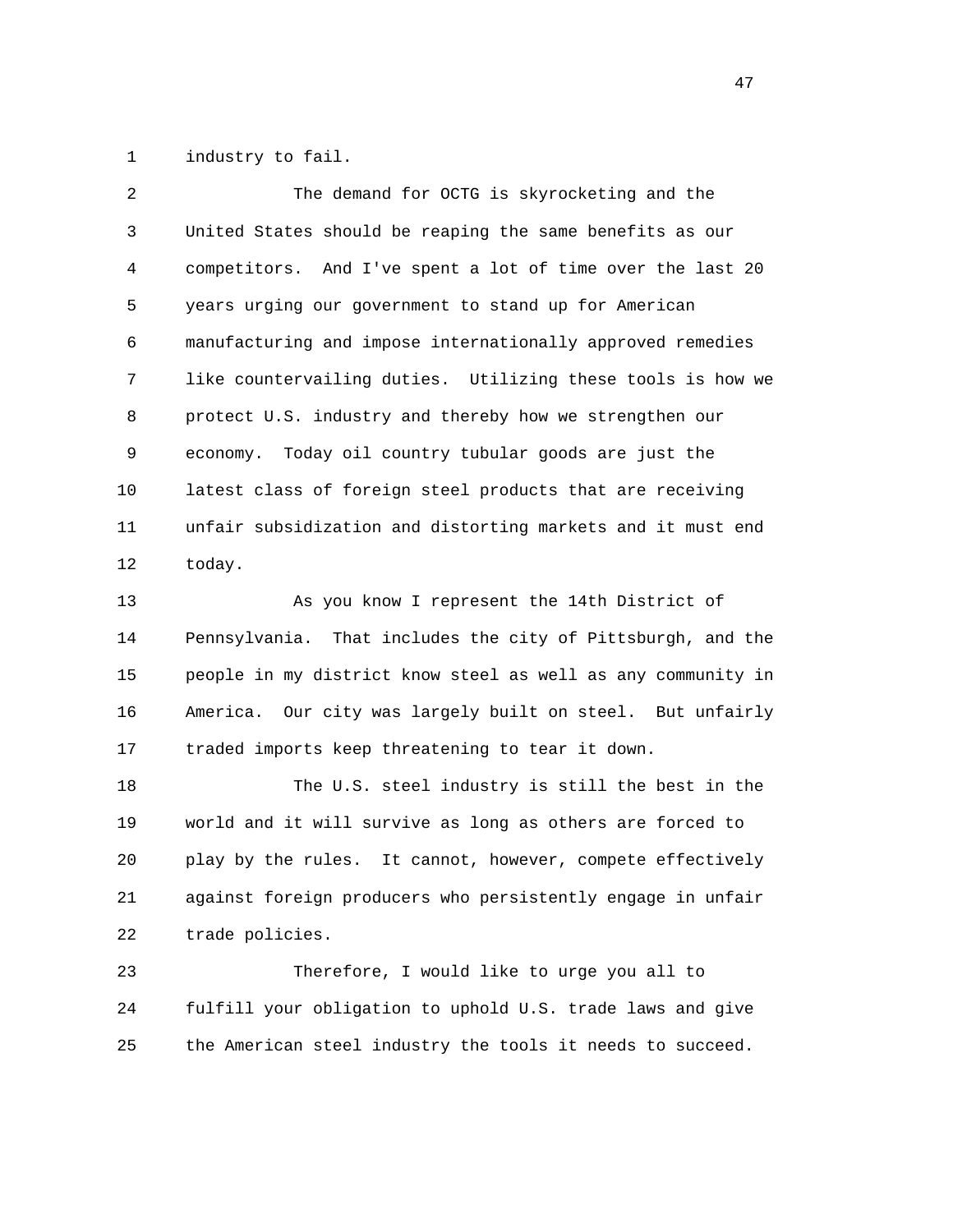| $\mathbf 1$ | I want to thank all of you today for the                    |
|-------------|-------------------------------------------------------------|
| 2           | opportunity to present my views. I'd be happy to respond to |
| 3           | any questions you may have. Thank you very much.            |
| 4           | CHAIRMAN BROADBENT: Thank you, Representative               |
| 5           | Doyle.                                                      |
| 6           | Any questions?                                              |
| 7           | (No response.)                                              |
| 8           | CHAIRMAN BROADBENT: No, you may go back to your             |
| 9           | Thank you so much.<br>business.                             |
| 10          | REPRESENTATIVE DOYLE: Thank you.                            |
| 11          | CHAIRMAN BROADBENT: Appreciate it.                          |
| 12          | MR. BISHOP: Madam Chairman that concludes our               |
| 13          | congressional testimony at this time.                       |
| 14          | CHAIRMAN BROADBENT: Mr. Secretary let us now                |
| 15          | proceed with opening remarks.                               |
| 16          | MR. BISHOP: Opening remarks on behalf of                    |
| 17          | Petitioners will be by Roger B. Schagrin, Schagrin          |
| 18          | Associates.                                                 |
| 19          | CHAIRMAN BROADBENT: Welcome Mr. Schagrin.                   |
| 20          | MR. SCHAGRIN: Good morning Chairman Broadbent,              |
| 21          | members of the Commission. The Commission now has a         |
| 22          | complete record that supports an affirmative final          |
| 23          | determination of present material injury by reason of       |
| 24          | unfairly trade imports of OCTG from these nine countries.   |
| 25          | I want to start by thanking your staff for                  |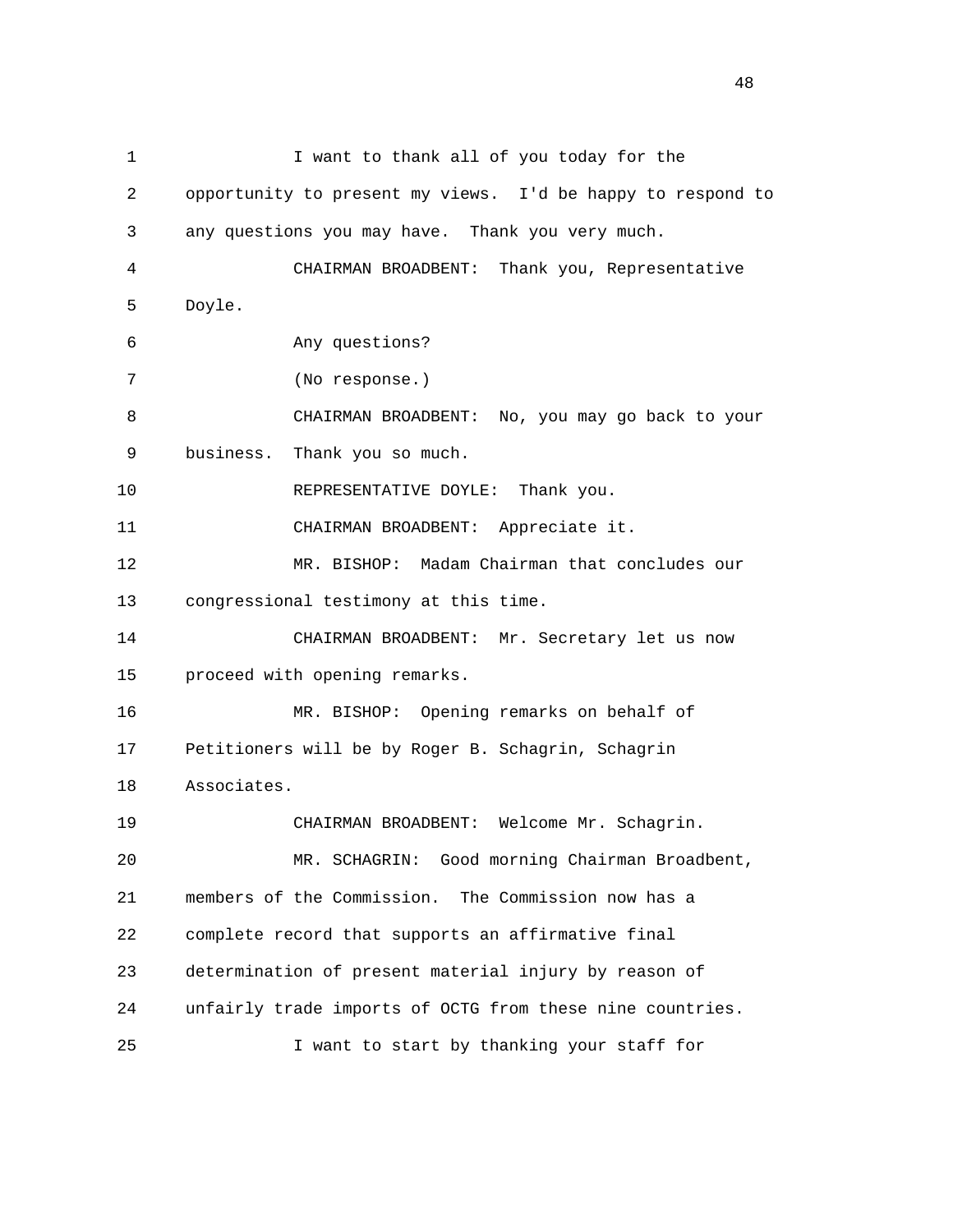1 preparing an excellent pre-hearing staff report in this very 2 large case. The pre-hearing report demonstrates a number 3 of key points. First, import volumes have increased 4 dramatically over the course of the POI. More imports from 5 countries that received affirmative preliminary 6 determinations from commerce dropped off after the petitions 7 were filed.

 8 Imports from countries receiving zero or de 9 minimis preliminaries have kept increasing to new record 10 levels.

 11 Second, OCTG is a commodity product made to API 12 specifications. Imports and domestic products meeting these 13 specifications are sold on the basis of price. The margins 14 of underselling documented in the staff report are 15 significant and significantly explain the price depression 16 experienced by the domestic industry.

 17 Why else would prices fall during a POI when 18 demand was increasing rapidly? As the staff's various 19 analysis demonstrate, this price depression directly led to 20 the steep declines in profit margins from 11.6% in 2011 to 21 only 3.4 % in the first quarter of 2014. When profits 22 decline return on assets are certain to plummet, 23 particularly when the industry actually added assets over 24 the POI. Return on assets fell by more than half from 9.7% 25 in 2011 to 4.7% in 2013 and based on Q1 2014 profits it is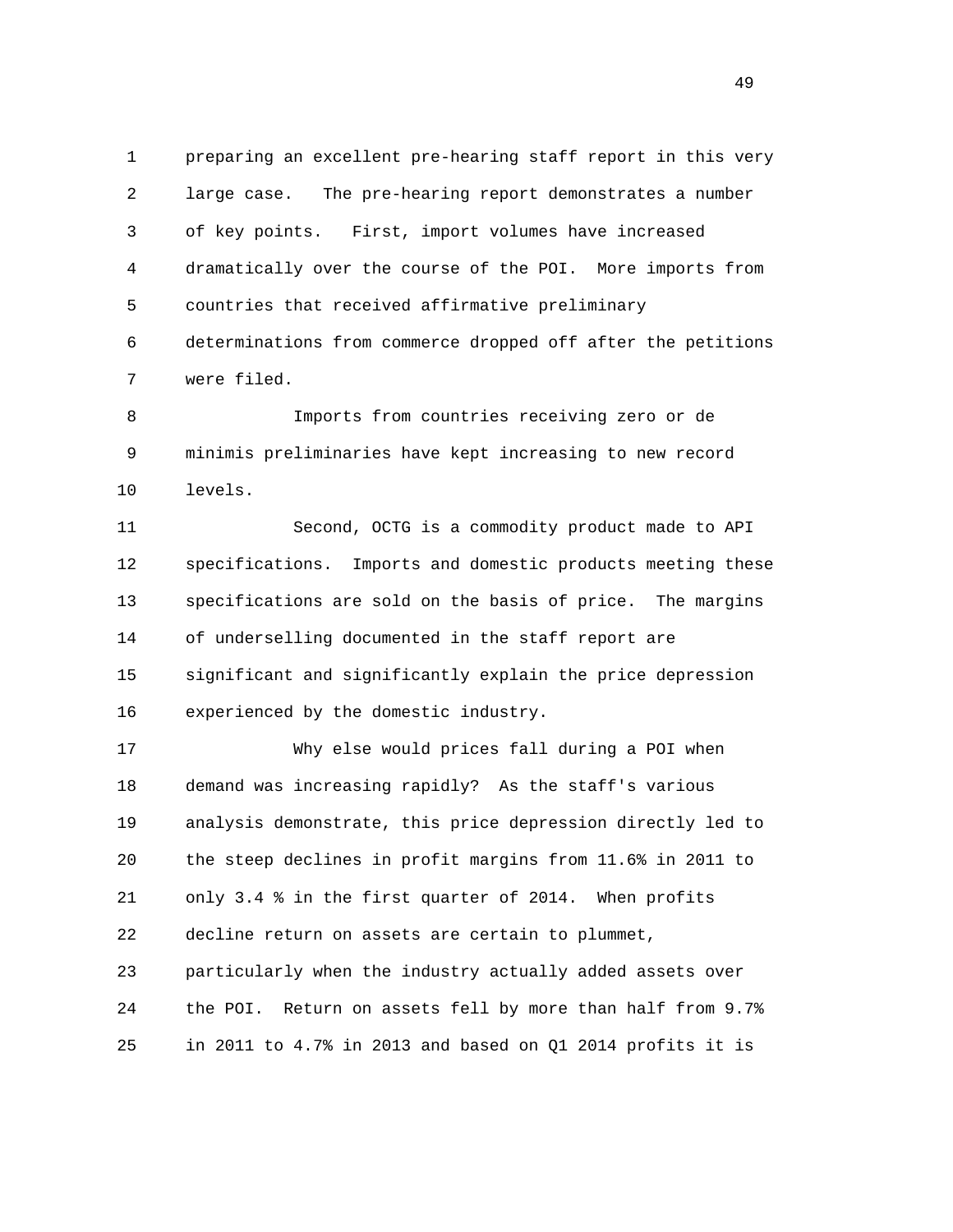1 now about 2%.

| 2  | Capital expenditures have also plummeted from                 |
|----|---------------------------------------------------------------|
| 3  | nearly 725 million dollars in 2011 to an annualized rate of   |
| 4  | just 165 million in 2014. If you can't get a return on your   |
| 5  | investment then why invest?                                   |
| 6  | You will hear today Respondents arguing that                  |
| 7  | competition with domestic products is attenuated.<br>These    |
| 8  | arguments do not hold water. For example, the vast            |
| 9  | majority of the market some 85% is for product with API or    |
| 10 | semi-premium connections. All subject imports can get these   |
| 11 | connections and some can get premium connections as well.     |
| 12 | You will also hear from Respondents the most                  |
|    |                                                               |
| 13 | imported OCTG cannot participate in program sales.<br>This is |
| 14 | Program sales are dominated by agreements between<br>wrong.   |
| 15 | distributors and end users and these distributors fill their  |
| 16 | program sales with both import and domestic product.          |
| 17 | Subject imports have certainly penetrated the distributor     |
| 18 | market for OCTG in the U.S. and whether the foreign           |
| 19 | producers know it or not, most of their imports are sold by   |
| 20 | these distributors under programs with end users.             |
| 21 | It is simple the way this market works and                    |
| 22 | imports and domestic producers compete for these sales with   |

 24 Finally, if you consider threat keep in mind two 25 words credibility and vulnerability. The Commission gets to

 $50<sub>50</sub>$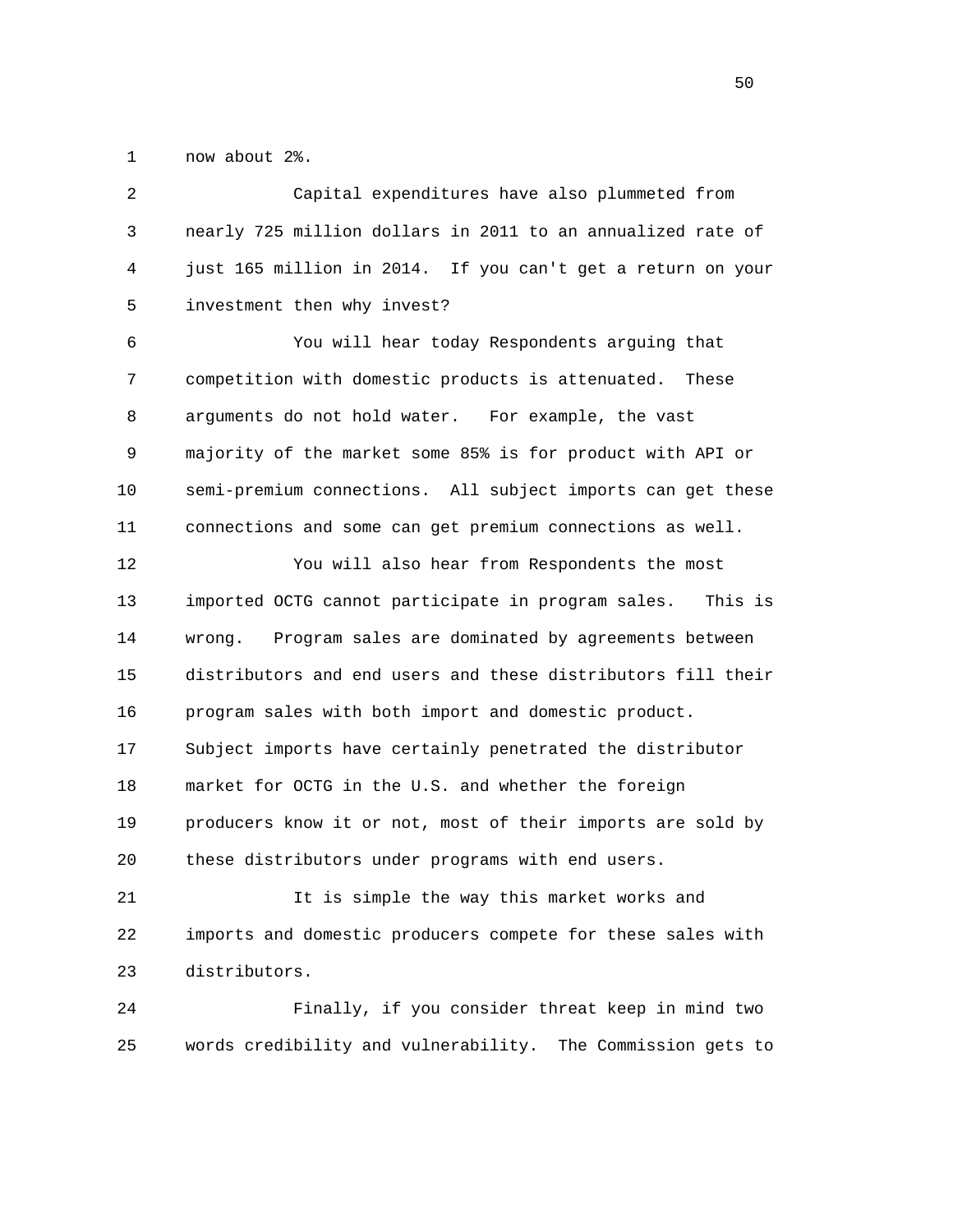1 decide the credibility of the information submitted to you 2 and the testimony before you. In the preliminary 3 investigation in July last year the career Respondents told 4 the Commission they expected to ship 873,000 tons to the 5 U.S. in 2013 but in fact they shipped over a million tons.

 6 In May of this year, just two months ago, the 7 Korean Respondents told you they expected to export 884,000 8 tons to the U.S. for all of 2014. However, as of the date 9 of this hearing based upon actual import data and SIMA data, 10 they have already exceeded those annual projections for full 11 year 2014. They claim to have operated 110% capacity 12 utilization the first quarter and they must have operated 13 150% percent capacity utilization in the second quarter.

 14 Do you find this information to be credible? On 15 a cumulative basis there is massive capacity in these nine 16 countries to continue increasing unfairly traded exports to 17 the U.S.

 18 How about the vulnerability of the U.S. industry? 19 Since your POI ended U.S. Steel has indefinitely idled one 20 OCTG plant. Northwest Pipe, an original Petitioner in 21 these investigations sold its OCTG business because the 22 unfairly traded imports made impossible for them to receive 23 a return on investment. The new owner has evidently shut 24 down the former Northwest Pipe Plant in Houston.

25 Boomerang and Energex have had significant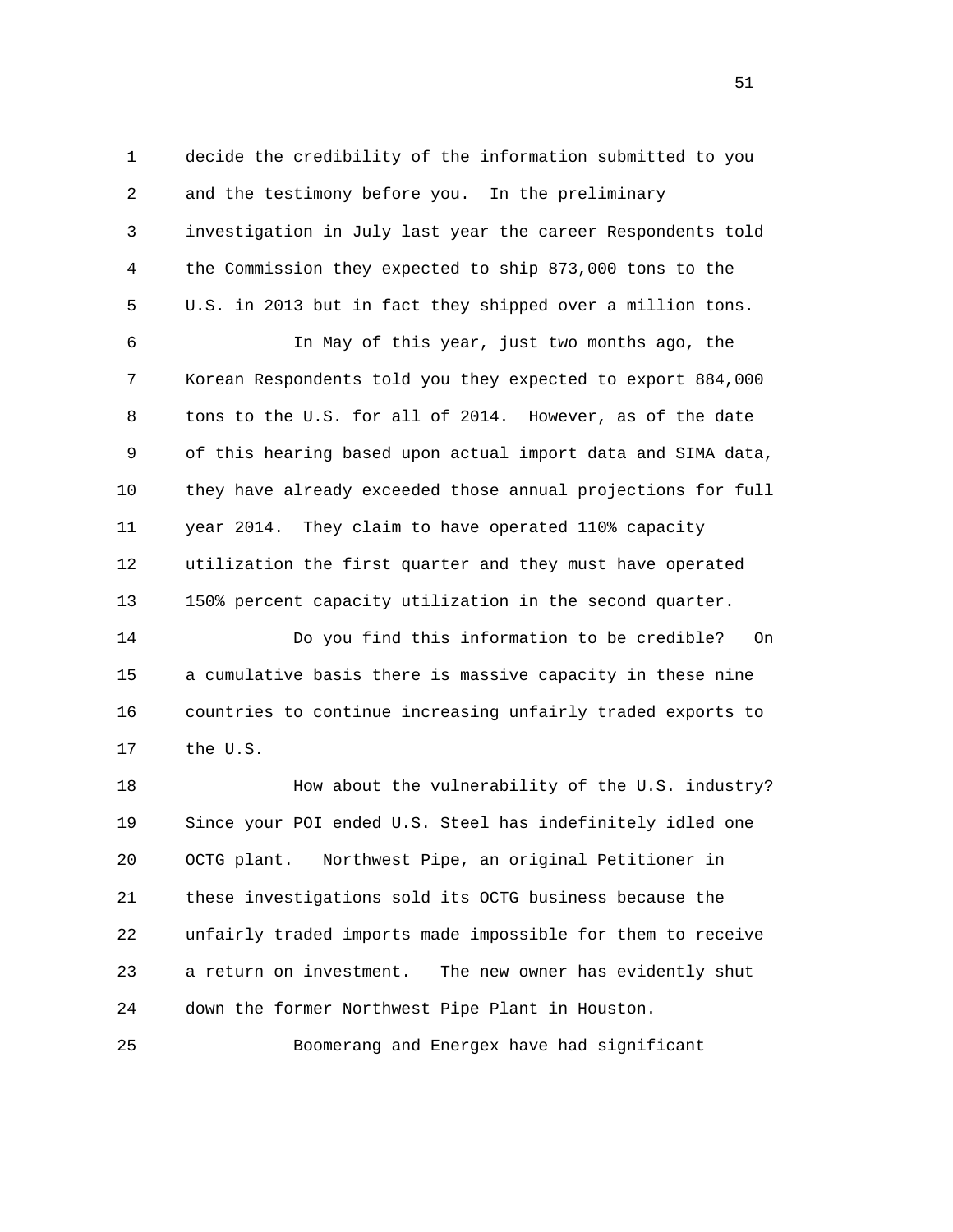1 layoffs and TMK has severely cut back on its employee hours 2 worked and has shut down one of its mills in Newport, 3 Kentucky. If this Commission were to make a negative final 4 determination, then numerous additional plant closures are a 5 certainty.

 6 Beneath the ground of the U.S. is a great natural 7 resource. The exploitation of these resources by 8 technically advanced American companies can change the 9 American company going forward - American economy going 10 forward and create tens of thousands of new jobs. You will 11 get to decide whether these resources will be extracted 12 using products made in the U.S. or using unfairly traded 13 imports. We urge you to make an affirmative vote. Thank 14 you.

 15 CHAIRMAN BROADBENT: Thank you Mr. Schagrin. 16 MR. BISHOP: Opening remarks on behalf of 17 Respondents will be by Donald B. Cameron, Morris, Manning 18 and Martin.

 19 CHAIRMAN BROADBENT: Welcome Mr. Cameron. 20 MR. CAMERON: Madam Chairman, members of the 21 Commission it is a pleasure to be here, especially your 22 first hearing.

 23 After all is said and done, the domestic industry 24 case is pretty simple. Prices are down, profits are down, 25 subject imports are up, so they must have done it. They try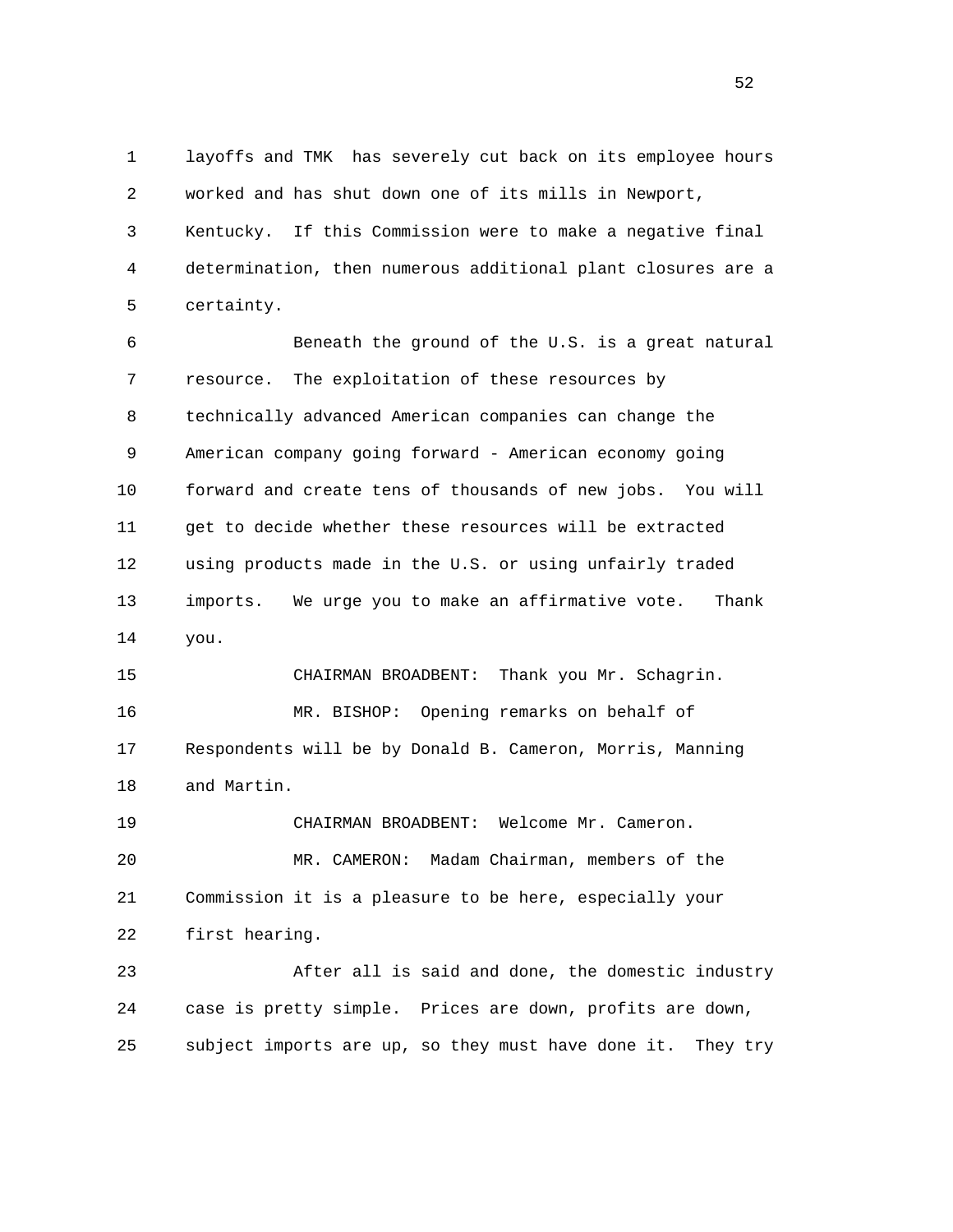1 to argue that employment is down too but the data doesn't 2 show that. It shows that employment is up. It's not only 3 up, it's up significantly.

 4 So let's look at some facts. The domestic 5 industry has invested nearly two billion dollars in new OCTG 6 capacity resulting in an increase of roughly one million 7 tons. So did capacity utilization decline with these 8 additions? No. It increased as domestic output and 9 shipments outpaced these additions and that is unusual.

 10 What about employment? Employment numbers have 11 been strong and increasing. Domestic market share has 12 increased and that does not count the imports of OCTG by 13 Tenaris, TMK IPSCO, Vallourec and others from Canada, 14 Mexico, Argentina, Italy, Russia, Japan, Germany and France 15 that are OCTG imports controlled by U.S. producers.

 16 Despite their statements, these producers control 17 the market and as Tenaris and others have stated repeatedly 18 they strive to maximize its global profits, not simply their 19 U.S. operations. And the import data shows this is 20 undoubtedly true.

 21 And what about investments in additional new OCTG 22 capacity, beyond what's already been installed? Oh, well 23 that's going forward unabated. This is the strangest injury 24 case I have ever seen. So what is the problem? Well, 25 profitability declined in 2013 so that must be the fault of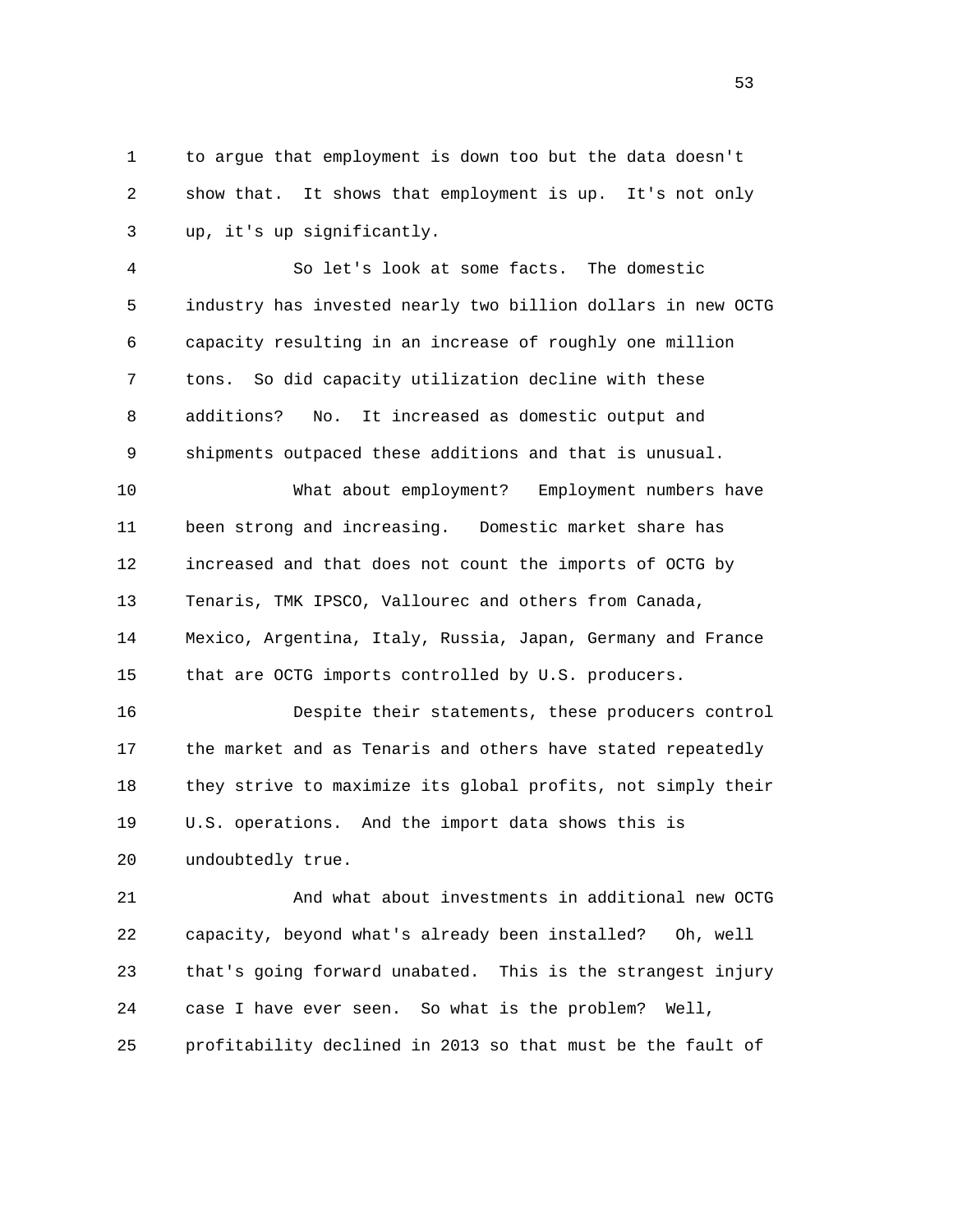1 subject imports, at least so we are led to believe. But 2 while you listen to the testimony of the domestic industry 3 today, we would like you to consider the following. 4 Domestic purchasers prefer U.S. produced material and they 5 are willing to pay a premium for it. This isn't speculation 6 it's documented in the pre-hearing staff report. 7 Domestic producers have a monopoly of the most

 8 coveted segment of the market, high-end proprietary 9 connections. Price competition among U.S. producers and 10 their controlled imports is fierce in this market. But 11 subject imports do not compete in this segment so why did 12 prices go down then?

 13 Price declined and profits declined during 2013 14 because domestic producers ramped up production at the same 15 time that raw material prices fell. OCTG prices fell as 16 well as one would expect. Domestic producers have focused 17 production primarily on high alloy material. Again, top of 18 the line high priced where domestic shipments and OCTG 19 imports controlled by Tenaris, TMK, et cetera dominate.

 20 Subject imports are not concentrated in this 21 portion of the market, but U.S. producers are engaged in 22 strong intra-industry competition with themselves and with 23 their controlled imports.

 24 When you hear Petitioners say that OCTG is a 25 commodity product as we just heard, or the raw material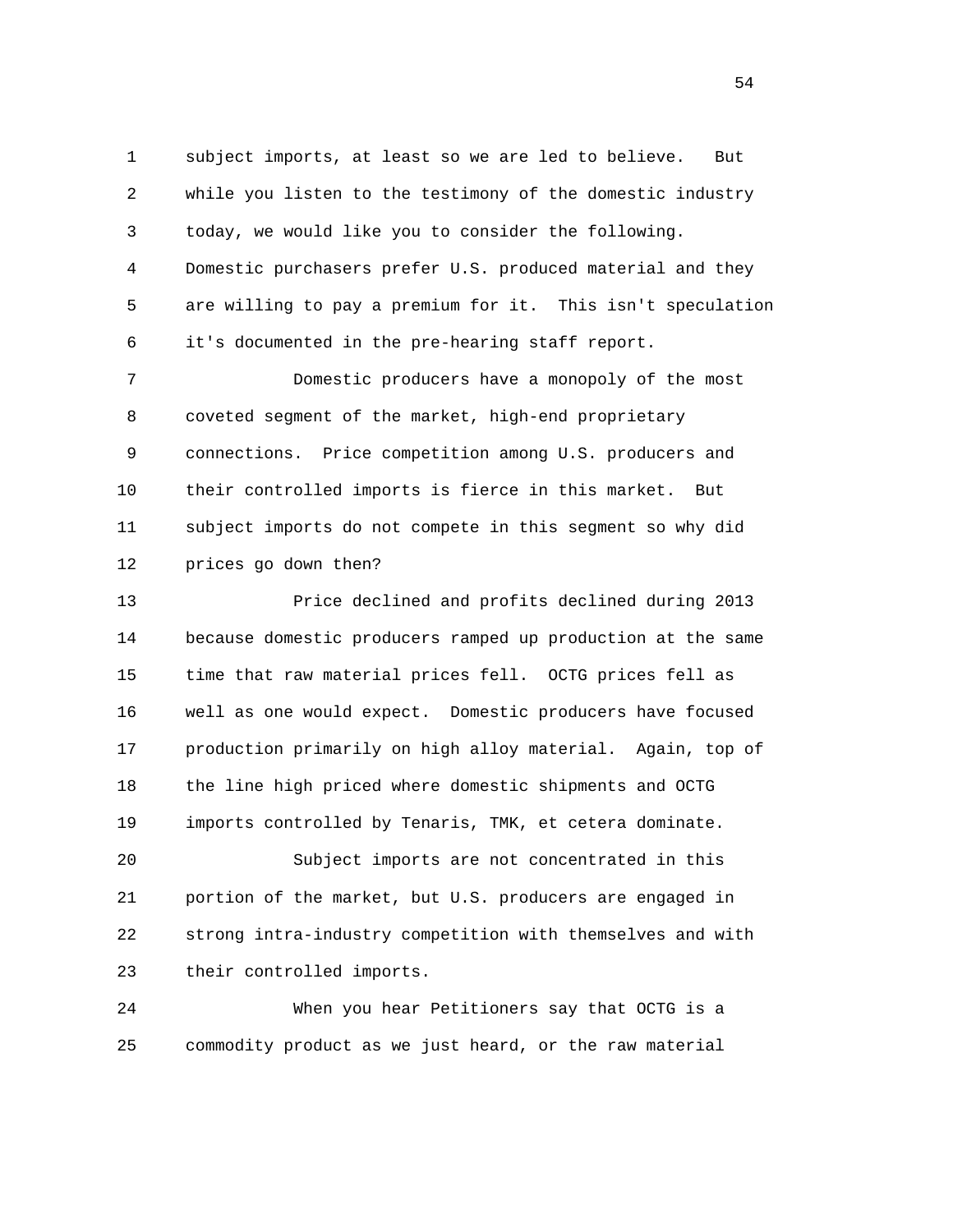1 prices have no effect on OCTG prices in the market, ask 2 yourself if the record assembled by the staff actually 3 supports those assertions. It doesn't.

 4 Are there really no quality differences between 5 suppliers? I mean really? Questionnaires don't support 6 that. And if it's true why is there a price premium for 7 proprietary connections which subject imports have no access 8 to? Domestic producers dominate the program sales end of 9 the market, but there is a trade-off and that is that it is 10 the low price end of the market in which producers are given 11 volume discounts to large end users. Are program sale 12 volume discounts attributable to subject imports or are they 13 attributable to the intra-industry competition between U.S. 14 producers and their controlled imports?

 15 Finally as part of the fill the mill policies 16 many domestic producers provide volume rebates to the end 17 users based on the volumes purchased. These rebates are not 18 in response to imports, we just recently learned of these 19 policies so we wonder whether they are actually reflected in 20 the prices reported to the ITC.

 21 Subject imports participate in the U.S. market 22 and they always have. But between 2011 and 2012 when 23 subject imports gained market share, U.S. producers did 24 well. The decline in prices and profits do not correspond 25 to increases in subject imports. They do however correspond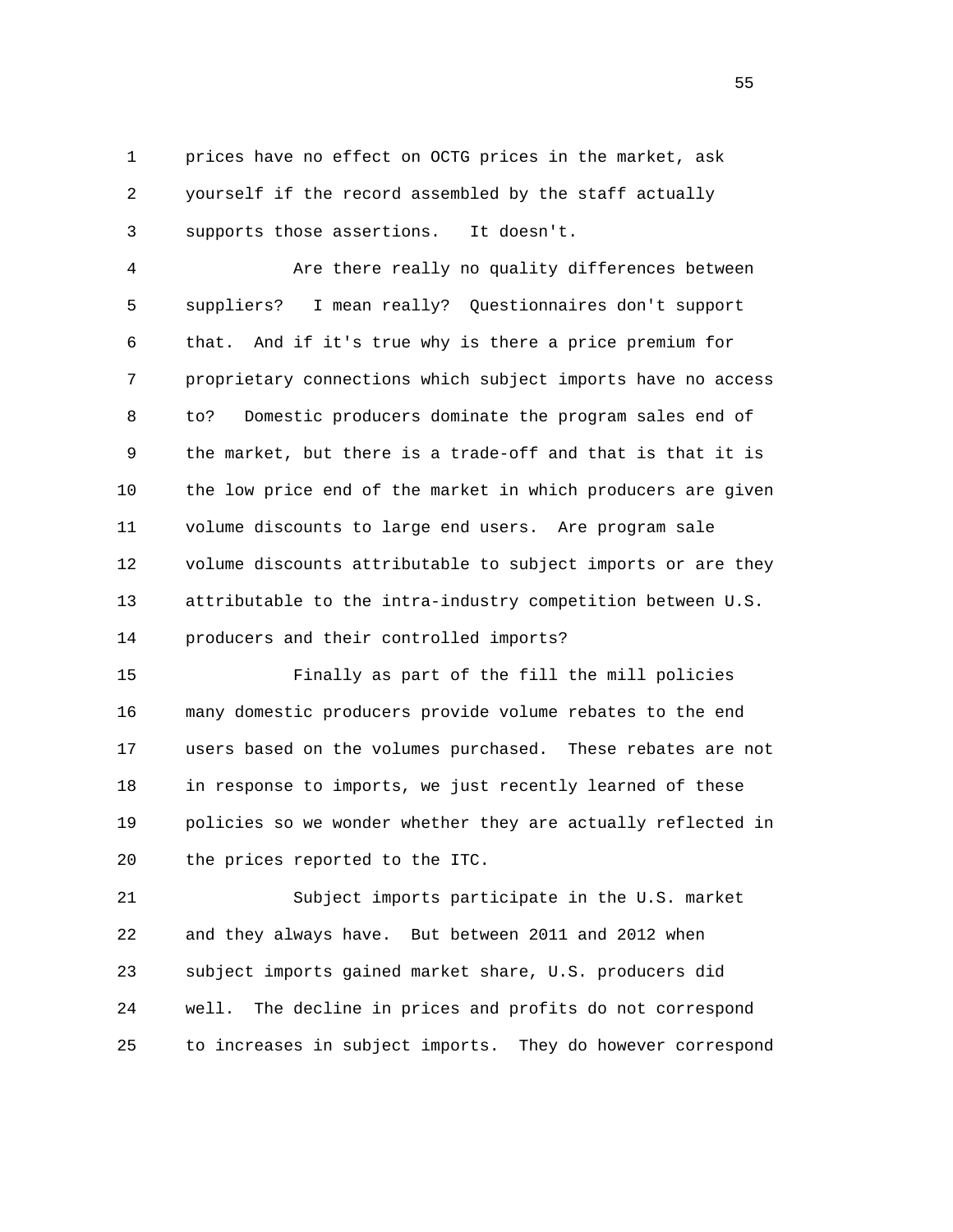1 to increasing U.S. production and capacity coinciding with 2 softening demand and a decline in raw material costs.

 3 I would like to add one other comment and that is 4 with respect to the work that has been done by the staff in 5 this investigation. This has been an incredibly difficult 6 investigation with an incredible amount of data and work to 7 be done. Your staff has done an incredible job and I know 8 that the Commission understands that but the reason I am 9 saying it is that there is a public out here and they often 10 don't understand the value of the people that are working 11 for the government. You guys have done a great job, we 12 appreciate it. Thank you.

 13 CHAIRMAN BROADBENT: Thank you Mr. Cameron. Mr. 14 Secretary.

 15 MR. BISHOP: Would the remaining members of the 16 first panel, those in support of the imposition of 17 anti-dumping and countervailing duty orders please come 18 forward and be seated. Madam Chairman all witnesses of 19 this panel have been sworn in.

 20 CHAIRMAN BROADBENT: I want to welcome you to the 21 ITC. You may begin when you are ready. I just wanted to 22 mention one thing. There is a busy day on the hill and we 23 understand Mr. Congressman Crawford is on his way so if you 24 don't mind we will start and then just kind of you can take 25 a break while he testifies. I want to get him in and out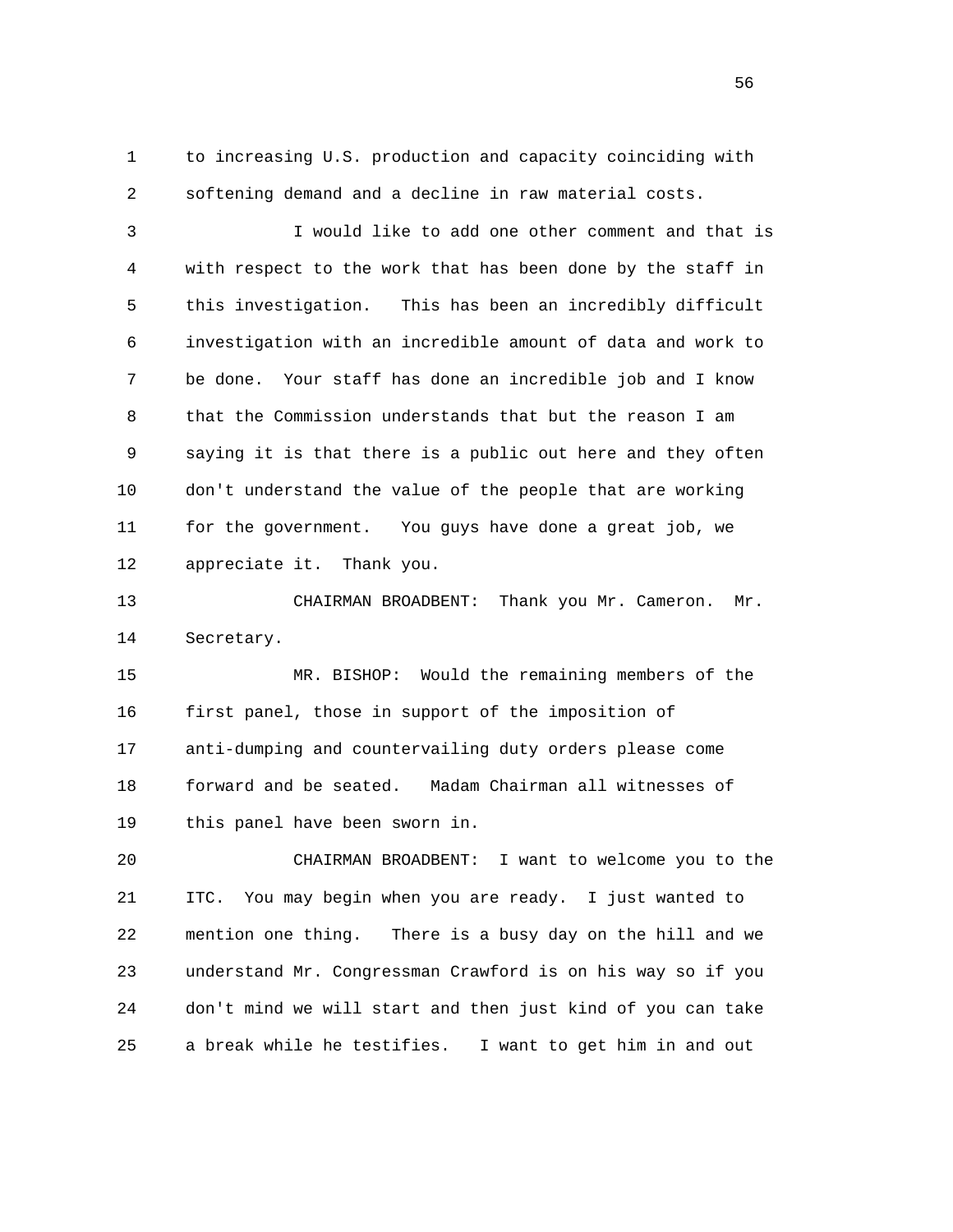1 of here quickly. Thank you very much.

 2 MR. VAUGHN: Good morning. I am Stephen Vaughn 3 representing United States Steel. The domestic industry 4 has been under siege from an enormous supply of OCTG from 5 nine countries, imports that force U.S. mills to slash 6 prices and suffer falling profits.

 7 On Friday the Department of Commerce found that 8 imports from all nine countries were unfairly traded and 9 today we will show that those unfairly traded imports caused 10 material injury to domestic producers and threaten further 11 injury going forward. This is a very straight forward case. 12 Despite booming demand the last few years have been a 13 disaster for U.S. mills. That disaster was caused by 14 subject imports which started pouring into this market after 15 the Commission voted to impose trade relief on OCTG from 16 China.

 17 U.S. mills had to cut prices and watch their 18 profits plummet even as demand grew. Subject imports will 19 cause even more harm unless we obtain trade relief. Let's 20 start by explaining why we need relief from these particular 21 countries.

 22 In the three years before these cases were filed, 23 eleven countries active in this market had grown their 24 shipments by more than 45%. Imports from two of those 25 countries Argentina and Italy were entering the market at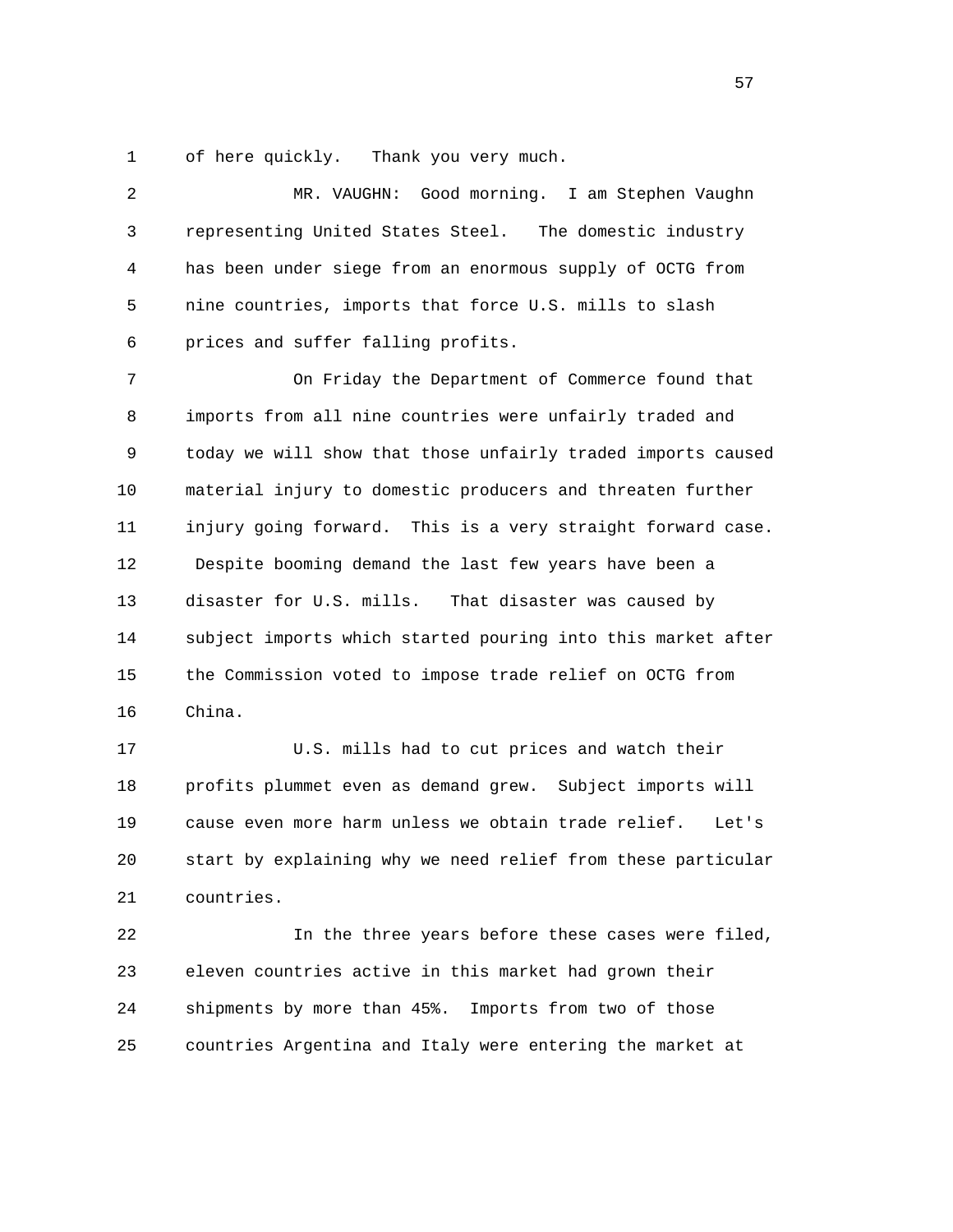1 relatively high prices. So the nine subject countries were 2 the only ones that were shipping low priced OCTG in rapidly 3 growing volumes and as we saw on Friday imports from all of 4 those countries are being traded unfairly.

 5 From 2010 to 2012 the subject imports grew almost 6 three times faster than demand. These nine countries were 7 the problem and they should all be subject to relief. Now 8 let's look more closely at the volume of subject imports. 9 Only a few years ago this Commission voted to impose trade 10 relief on dumped and subsidized imports from China. This 11 relief has been extremely effective. And over two million 12 tons of Chinese shipments have left the market but imports 13 from the nine subject countries immediately surged, going 14 from less than 200,000 tons to roughly 1.8 million tons in 15 only three years.

 16 The subject imports also seized a growing market 17 share. Since 2012 subject imports have consistently held 18 over a quarter of the U.S. market. Because of this import 19 surge inventories were too large. Your staff asked U.S. 20 purchasers how much OCTG do you want to keep in inventory, 21 the average response: 3.3 months.

 22 By the end of 2012, however, there were 4.8 23 months of OTCG in inventory. And as our witnesses will 24 explain in more detail, subject imports caused that excess 25 inventory. Starting in early 2012 U.S. producers were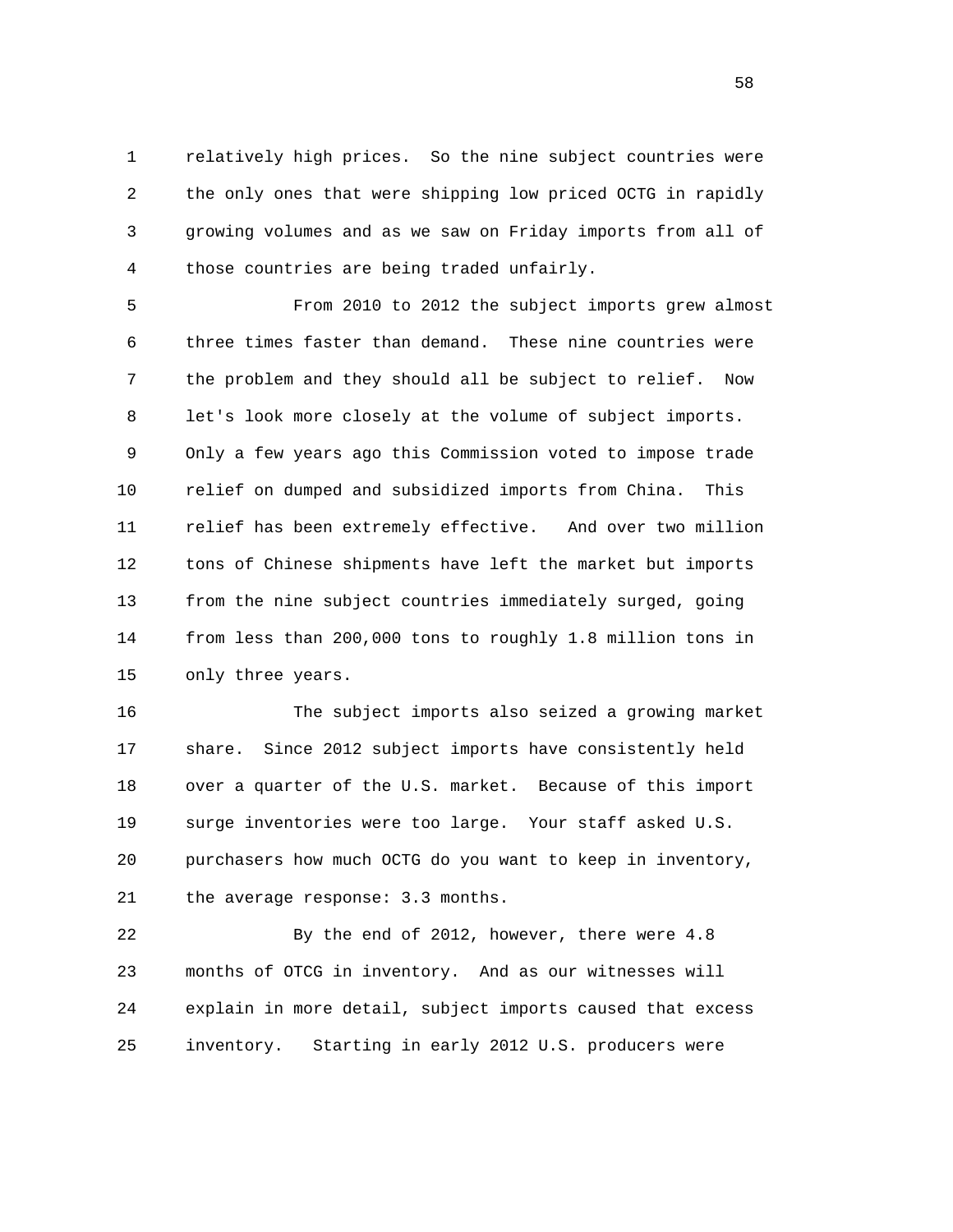1 forced to cut their prices in hope of retaining business. 2 Please note that prices started to fall while subject 3 imports were still rising and before much of the new 4 capacity - domestic capacity on the record came online. 5 But subject mills did not back down. In both 6 2012 and 2013 they shipped around 1.8 million tons of dumped 7 and subsidized imports to the United States and they kept 8 roughly 26% of the market. Respondents claim that they 9 don't take market share from U.S. mills, but at all times 10 during the period of investigation subject imports prevented 11 U.S. mills from returning to the market share they had just 12 a few years ago before Chinese imports flooded the United 13 States in 2008.

 14 From 2011 to 2012 American mills lost almost 4% 15 of the market, that's about 470 million dollars' worth of 16 business and that market share went almost entirely to 17 subject imports. Domestic producers regained market share 18 in 2013 only by slashing prices and losing profits.

 19 Meanwhile subject imports continue to attack. 20 Through the first five months of this year, subject imports 21 are running well ahead of last year's pace. In fact through 22 May subject imports were on pace to exceed two million tons. 23 In the absence of trade relief subject mills could match or 24 exceed the nearly 2.2 million tons of Chinese imports that 25 nearly destroyed much of the domestic industry in '08 and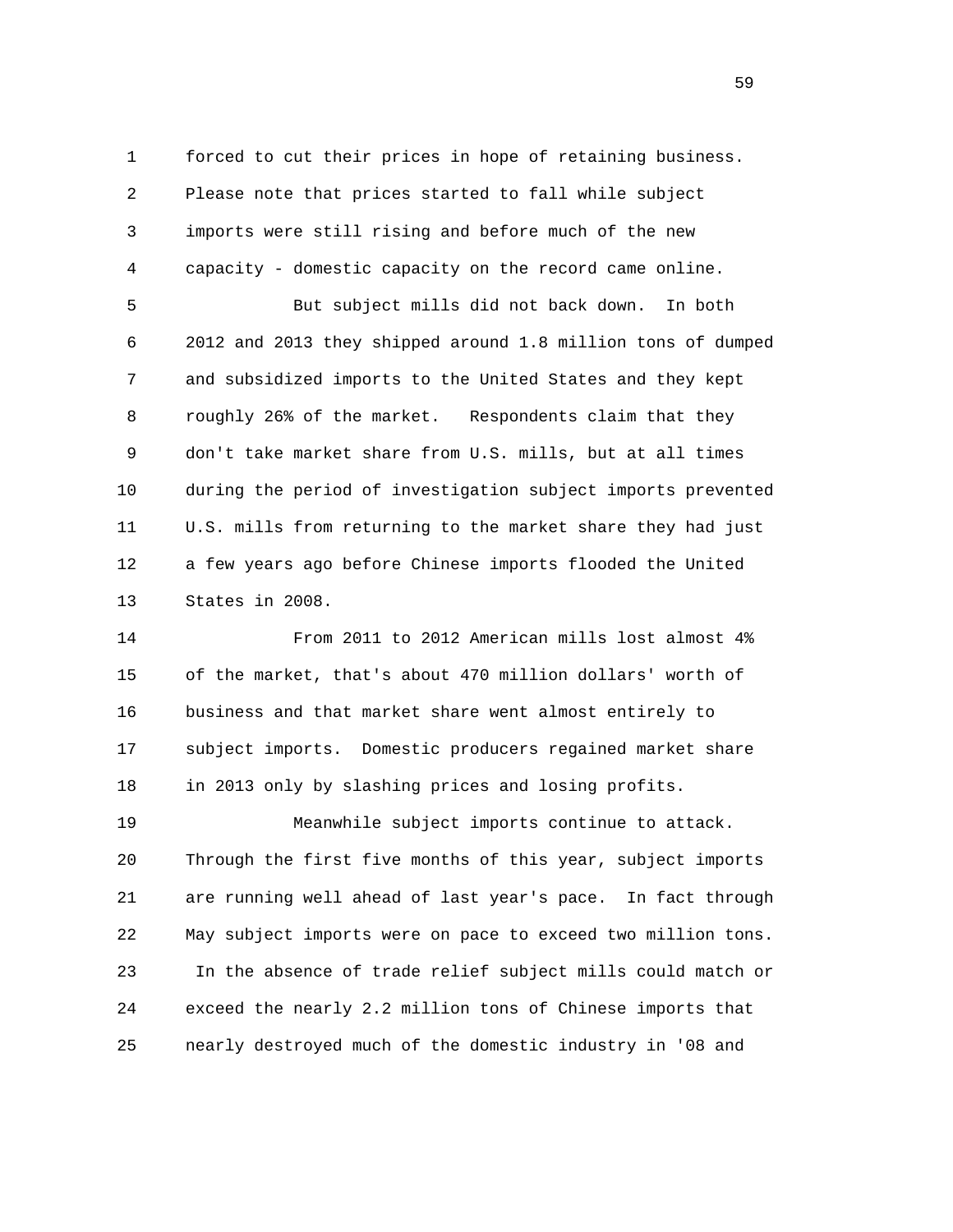1 '09. Meanwhile inventories are still too high in large part 2 because of an excess supply of subject imports.

 3 Now let's look at price effects. As you can see 4 here competition between subject imports and the domestic 5 like product takes place largely on the basis of price. 6 Contrary to the claims of Respondents many purchasers refuse 7 to pay any price premium for domestic OCTG. If subject 8 imports undersell the domestic like product they can get 9 that business -- period. And that is exactly what they have 10 been doing.

 11 The staff has identified over three hundred 12 pricing comparisons between subject imports and the domestic 13 like product. Almost every time the subject mills engaged 14 in underselling even though U.S. mills were cutting their 15 own prices for most of the last two years. And domestic 16 producers cannot avoid low prices by making higher grade 17 products.

 18 Here you see recent prices for seamless L-80 19 tubing a higher grade product for which the staff collected 20 data. It shows the same pattern of decline that we saw a 21 few slides ago for welded J-55 a less expensive product. 22 Looking at the market as a whole, domestic AUV's fell by 23 almost 10% from 2012 to 2013, but subject imports fell by an 24 even greater percentage. It is the same pattern we have 25 already shown. No matter how much domestic mills lower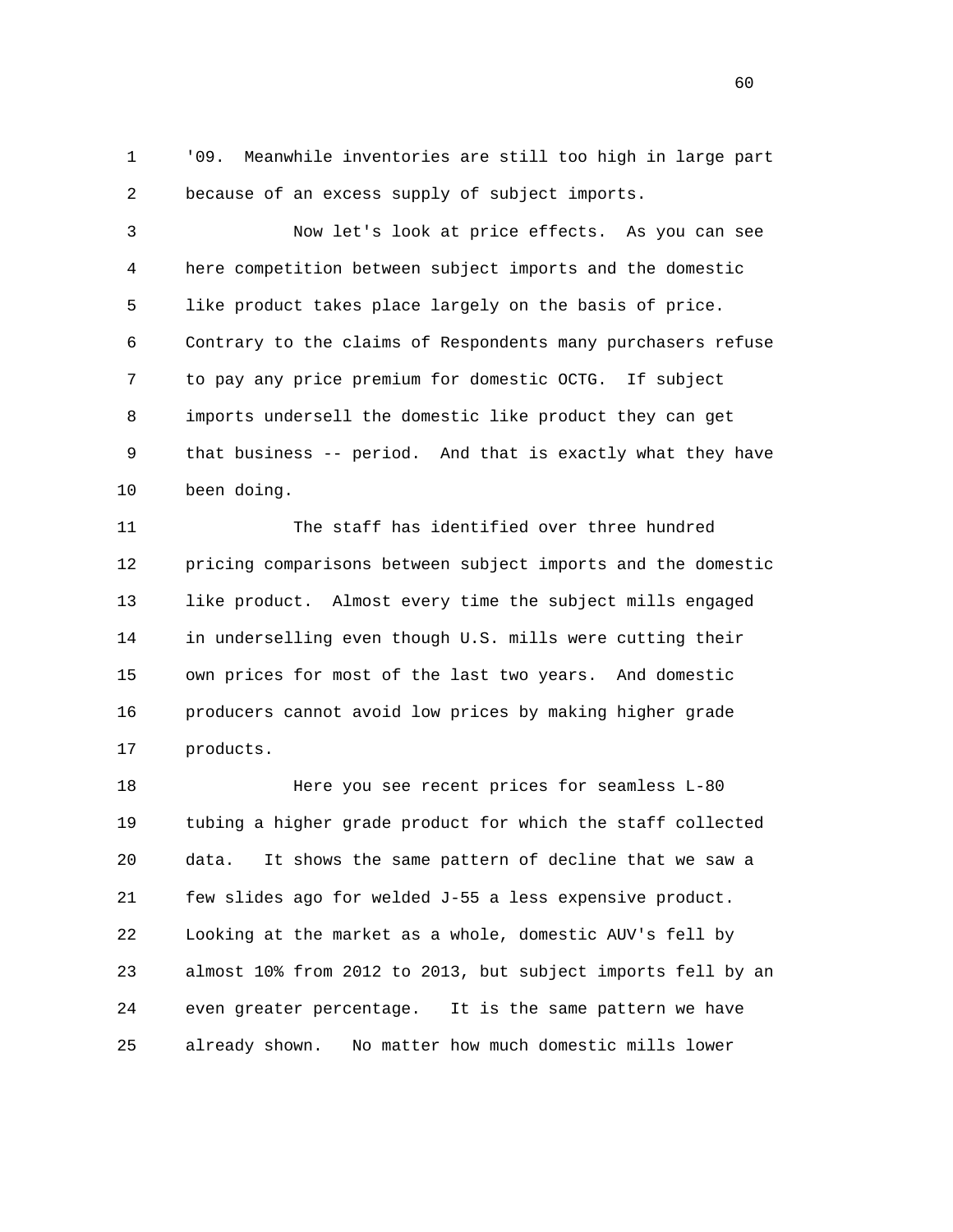1 their prices, they continue to be undercut by subject 2 imports.

 3 Now let's look at impact. The period of 4 investigation has been a time of very strong and growing 5 demand. Over the last three years demand rose by almost 6 1.1 million tons, but because U.S. mills have been forced to 7 slash prices, their operating margins have collapsed. The 8 rise in subject imports with the resulting pressure on U.S. 9 prices is the only credible explanation for these disastrous 10 results. Domestic capacity is not the problem. Last year 11 U.S. consumption far exceeded domestic capacity to make 12 OCTG.

 13 Imports from non-subject countries are not the 14 problem. They fell from 2011 to 2013. The subject imports 15 are the only plausible reason for domestic prices and 16 profits to plunge despite strong demand. Subject imports 17 suppress domestic prices during every year of your period of 18 investigation including 2011, but conditions are getting 19 worse. Last year U.S. mills obtained a return of only 4.5% 20 on their assets.

 21 Our witnesses would tell you that this type of 22 performance threatens the very future of the industry. Even 23 these figures do not capture the full impact of subject 24 imports. Last fall U.S. Steel had to take an 800 million 25 dollar write down on its OCTG assets in Texas and later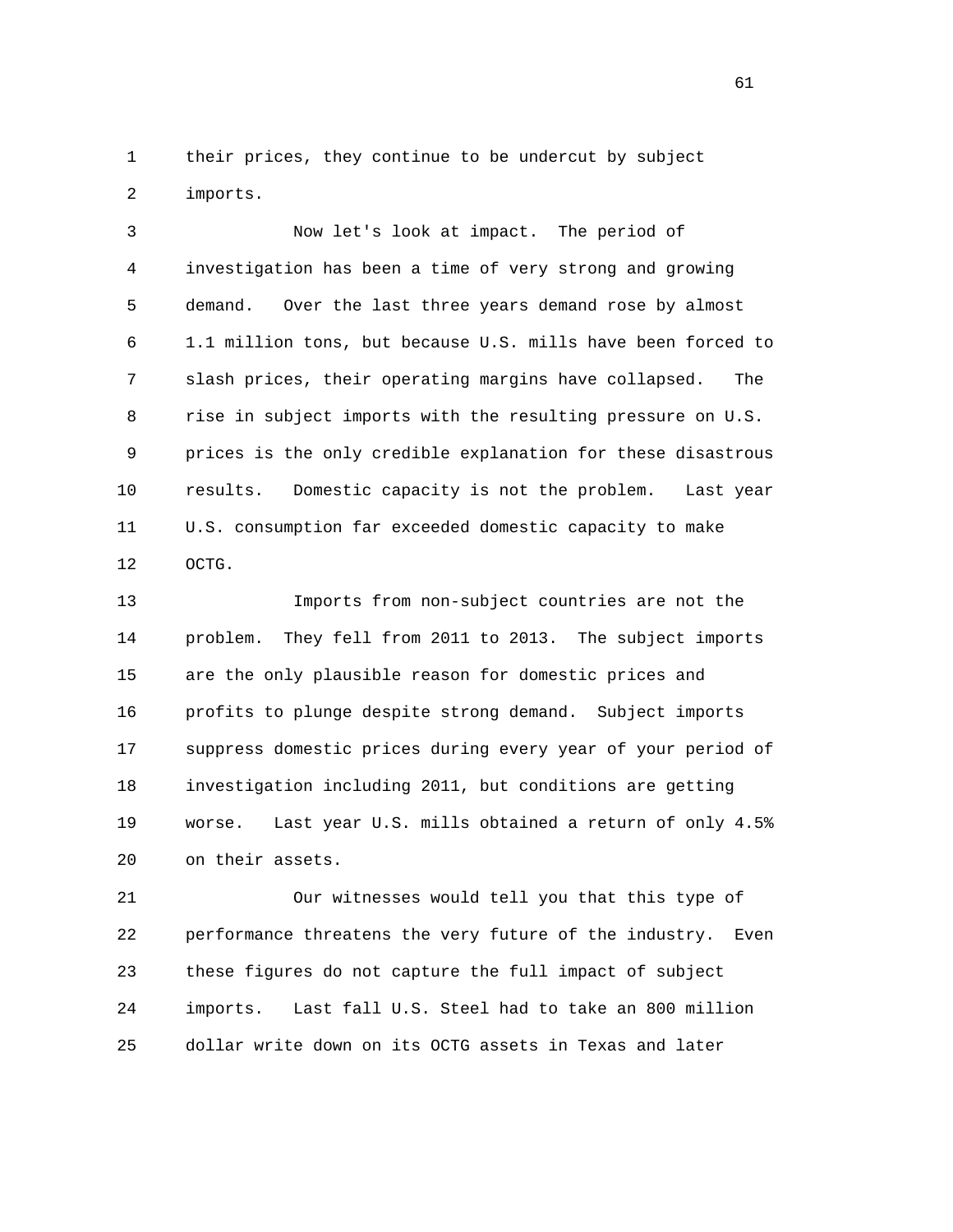1 idled the facility there.

| 2            | Northwest Pipe, one of the original Petitioners             |
|--------------|-------------------------------------------------------------|
| $\mathsf{3}$ | in this case has left the OCTG business altogether. This is |
| 4            | clear and compelling evidence of material injury. Now we do |
| 5            | not regard this as a threat case, the evidence of material  |
| 6            | injury is overwhelming, but it is certain that subject      |
| 7            | imports threaten even more injury going forward.            |
| 8            | To reiterate imports from all nine countries have           |
| 9            | surged and imports from all nine countries threaten U.S.    |
| 10           | mills with further harm. You should reject claims that      |
| 11           | subject imports cannot or will not ship any more OCTG to    |
| 12           | In 2007 a witness on behalf of Korean Mills<br>this market. |
| 13           | testified that if an order on Korean OCTG were revoked,     |
| 14           | Korean imports "would be at the same insignificant level    |
| 15           | that they were in 2006." But Koreans shipments surged       |
| 16           | almost as soon as trade relief was lifted and they have     |
| 17           | continued to grow ever since.                               |
| 18           | This year they have been more aggressive than               |
| 19           | In May in one month they shipped as much OCTG as<br>ever.   |
| 20           | they did during the entire year of 2007, the same year in   |
| 21           | which they urged this Commission to lift the prior relief.  |
| 22           | Korean mills are not alone as we have shown in our brief    |

 23 producers in all nine countries have compelling incentives 24 to ship more OCTG here.

25 Mills in Vietnam, the Philippines and Thailand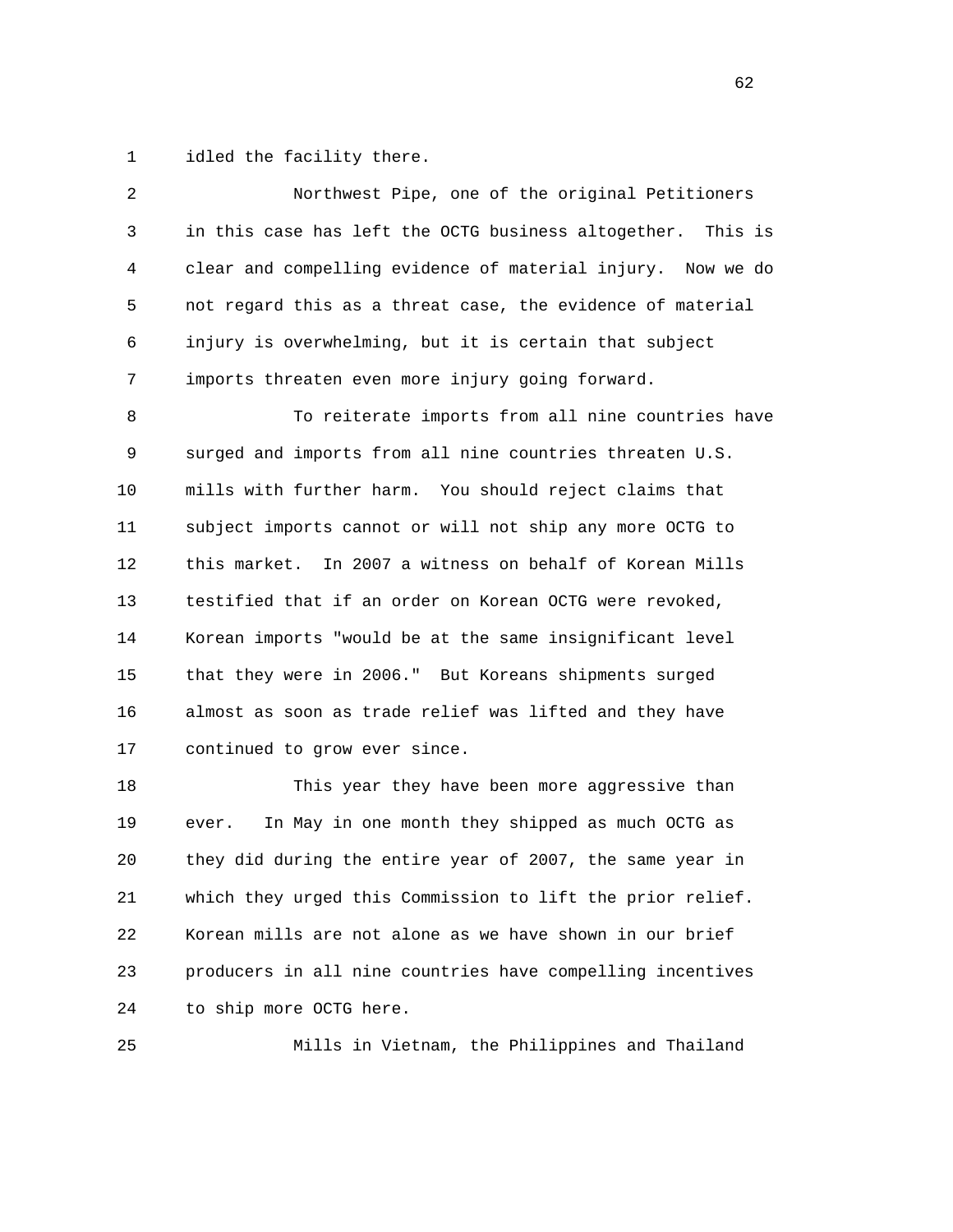1 were built by Chinese producers to circumvent orders on 2 OCTG. Other subject mills have almost no alternative 3 markets and by coming here all of the subject mills can 4 avoid competing with low priced Chinese imports elsewhere. 5 In 2012, the last year before these cases were 6 filed, subject mills sent almost 75% of their shipments to 7 the United States. Not 75% of their exports, 75% of their 8 shipments. They are utterly dependent on this market and 9 they will keep attacking with dumped and subsidized imports 10 until trade relief is imposed. We urge you to restore true 11 market competition in the United States and stop further 12 harm from subject mills. 13 CHAIRMAN BROADBENT: Thank you Mr. Vaughn. We 14 will just suspend the panel for a couple of minutes here for 15 Mr. Crawford. 16 MR. BISHOP: The Honorable Rick Crawford, United 17 States Representative, 1st District Arkansas. 18 CHAIRMAN BROADBENT: Welcome Mr. Crawford thank 19 you very much for coming. 20 REP. CRAWFORD: Yes ma'am, thank you. Thank you 21 Chairman Broadbent and members of the Commission for the 22 opportunity to speak here today in support of the American 23 steel industry and workers, companies and communities in the 24 1st District of Arkansas. As always I appreciate the work

25 of the Commission to insure that the U.S. trade laws are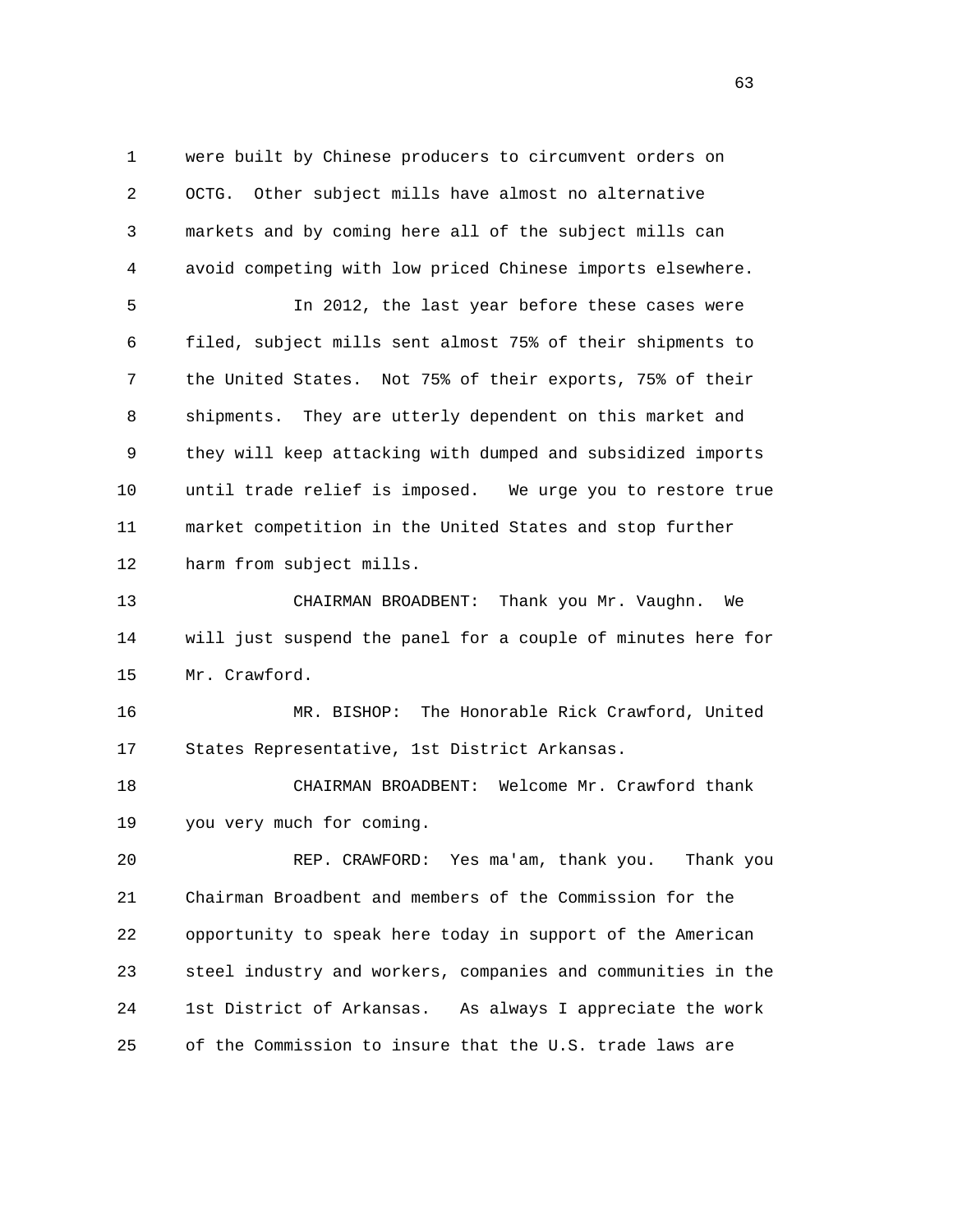1 being fully and fairly enforced.

| 2  | I am here this morning to urge that you find that            |
|----|--------------------------------------------------------------|
| 3  | oil country tubular goods from the nine countries subject to |
| 4  | this investigation have materially injured the domestic      |
| 5  | industry through unfair trade. Anti-dumping and              |
| 6  | countervailing duties are both appropriate and essential to  |
| 7  | remedying the injury to our U.S. steel manufacturers and     |
| 8  | pipe producers and insuring economic vitality in our nation. |
| 9  | I am proud to represent the workers and                      |
| 10 | businesses of the 1st District of Arkansas, a district that  |
| 11 | is home to several of our countries' largest OCTG producers, |
| 12 | including Maverick Tube Corporation, Tenaris, TMK IPSCO and  |
| 13 | JMC Steel Group. These private producers employ thousands    |
| 14 | of OCTG production workers in Hickman and Blytheville,       |
| 15 | Arkansas that make the best OCTG in the world at some of the |
| 16 | most efficient mills anywhere.                               |
| 17 | The steel consumed in their OCTG production also             |
| 18 | supports the domestic steel manufacturers producing the      |
| 19 | input such as Nucor Steel's Hickman facility, the jobs at    |
| 20 | Maverick, Tenaris, TMK IPSCO, JMC, Energex and Nucor support |
| 21 | our - an indispensable part of the economy and deeply woven  |
| 22 | into the fabric of the community in my district.             |
| 23 | The last few years should have been golden years             |
| 24 | for the domestic OCTG industry.<br>In 2010 you correctly     |

25 concluded that dumped and subsidized Chinese imports were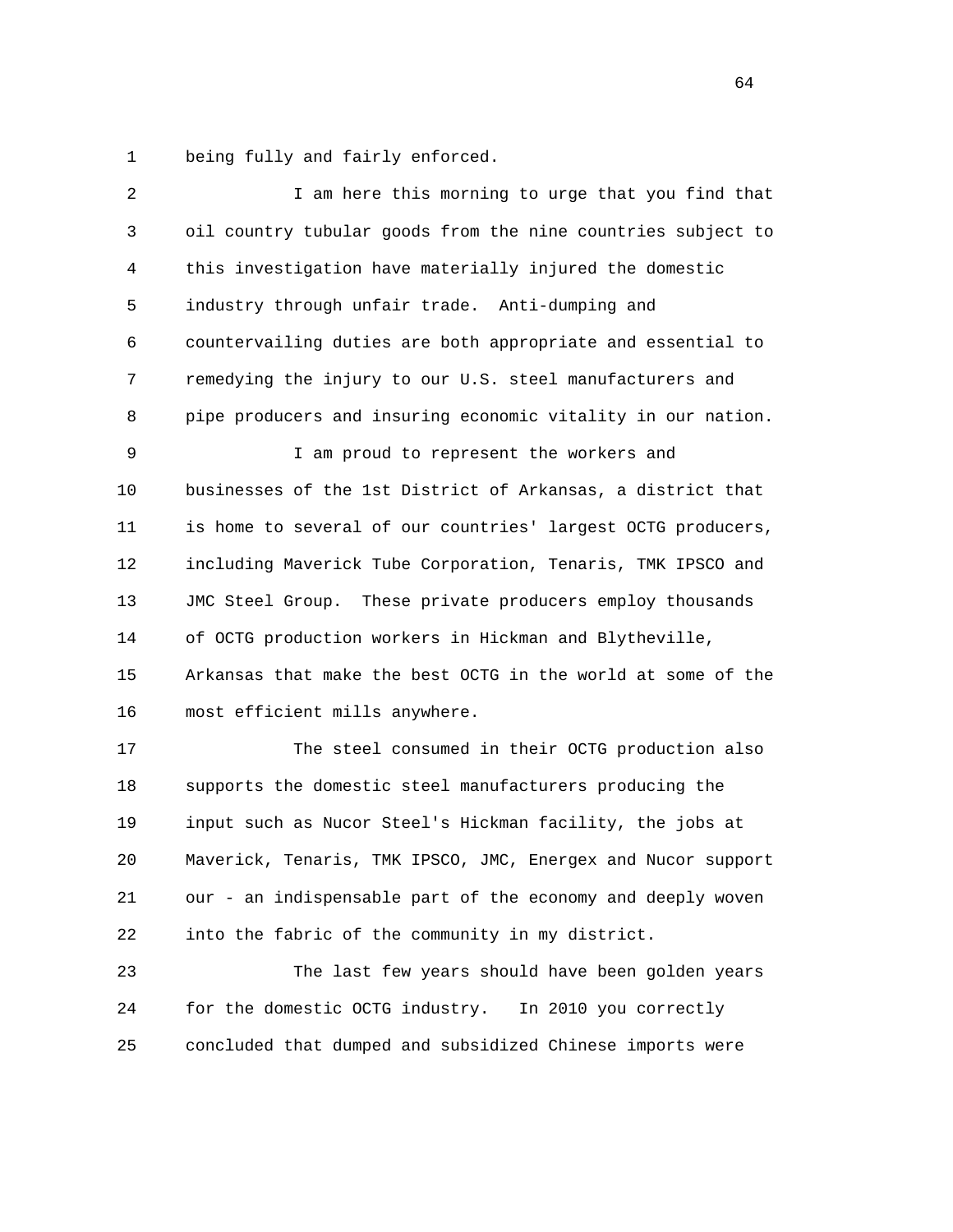1 materially injuring the U.S. OCTG industry. And between 2 2010 and 2012 U.S. demand for OCTG increased by 50% as high 3 oil prices and new technology led to renewed oil and gas 4 exploration in the United States.

 5 Maverick, Tenaris, TMK IPSCO, JMC Steel Group and 6 the rest of the domestic industry were forced to take 7 advantage of this energy windfall and economic recovery. 8 Unfortunately their hopes were dashed when unfairly traded 9 imports from China were quickly replaced by massive volumes 10 of unfairly priced OCTG from the countries subject to this 11 investigation.

 12 Indeed dumped and unfairly subsidized imports 13 from each of the nine countries have already taken a 14 devastating toll on domestic OCTG industry. Prices have 15 crashed along with mill profits and employment. In fact 16 conditions appear to have deteriorated to the point where a 17 number of mills have been idled, plants have been shut down 18 and workers sent home, many for good.

 19 Without trade remedies in place I fear this is 20 only the beginning. Recently the U.S. Department of 21 Commerce issued negative preliminary determinations in the 22 Korea, Taiwan and Turkey investigations. Shortly 23 thereafter TMK IPSCO announced a significant reduction in 24 production and operational hours as well as potential 25 lay-offs.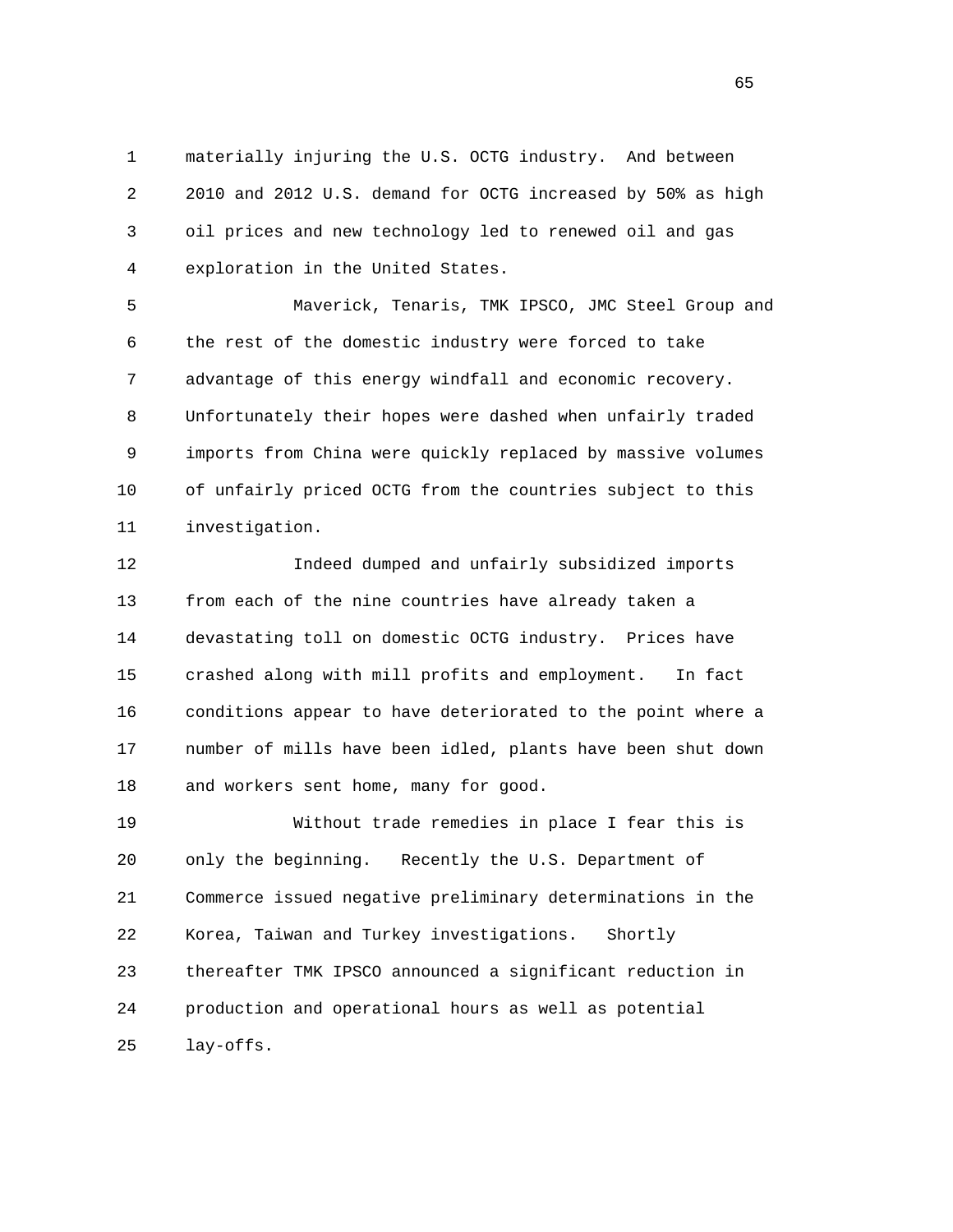1 At the same time collectively, OCTG imports from 2 these three countries accelerated. The timing is no 3 coincidence, if trade remedies are not imposed, our U.S. 4 OCTG producers will continue to suffer losses and potential 5 plant closures. 6 In conclusion I want to thank you again for 7 welcoming me here today on behalf of the hardworking 8 families in my district and across the country. I urge you 9 to carefully consider the evidence before you and make an 10 affirmative determination. The imports from India, Korea, 11 the Philippines, Saudi Arabia, Taiwan, Thailand, Turkey, 12 Ukraine and Vietnam have materially injured the domestic 13 industry. 14 As you did in the OCTG from the China 15 investigation, I am confident you will make the right 16 decision here as well. Thank you for your time and careful 17 consideration in this case. 18 CHAIRMAN BROADBENT: Thank you very much Mr. 19 Crawford. 20 Thank you to the panel and you may resume. 21 MR. LONGHI: Madam Chairwoman, members of the 22 Commission good morning. I am Mario Longhi, President and 23 Chief Executive Officer of United States Steel Corporation 24 and since last September it's been my privilege to lead the 25 U.S. Steel and the more than 24,000 good men and women who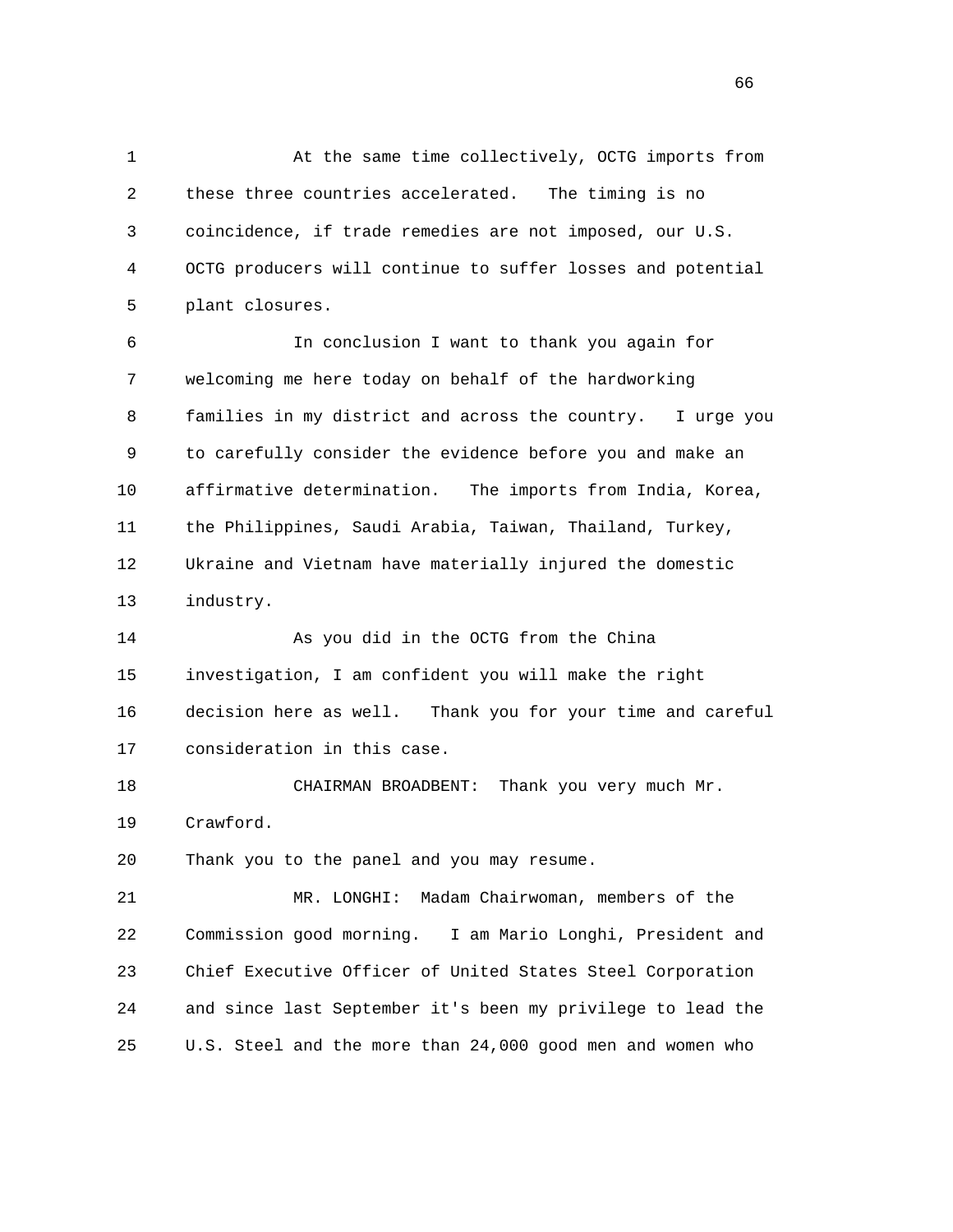1 comprise the domestic U.S. Steel family.

 2 Our company remains one of our nation's legendary 3 institutions and I am proud to represent the many 4 generations of Americans who have worked for and with U.S. 5 Steel. Thank you sincerely for the opportunity to testify 6 today on their behalf. 7 We assemble before this important deliberative 8 body to share with you the importance of oil country tubular 9 goods to our industry. And the magnitude of the damage, 10 that was inflicted by the unfair trading practices of 11 foreign companies from nine countries, a positive 12 determination by this Commission would I believe, restore a 13 level playing field for the OCTG industry and indeed for the 14 manufacturing sector of our country. 15 It is important to note that while we are here 16 again to address this new surge of unfairly traded OCTG from 17 these nine countries, this situation is made even more 18 egregious and to harm more intense by the fact that it 19 follows a similar assault created by the Chinese only a few 20 years ago. Fortunately in 2009 this Commission recognized 21 and decisively remedied the devastating impact of Chinese

22 dumped OCTG products in this market.

 23 Then as today this Commission took the only 24 reasonable action to address a disturbing and immediate 25 impact of foreign dumped OCTG in this market. Then as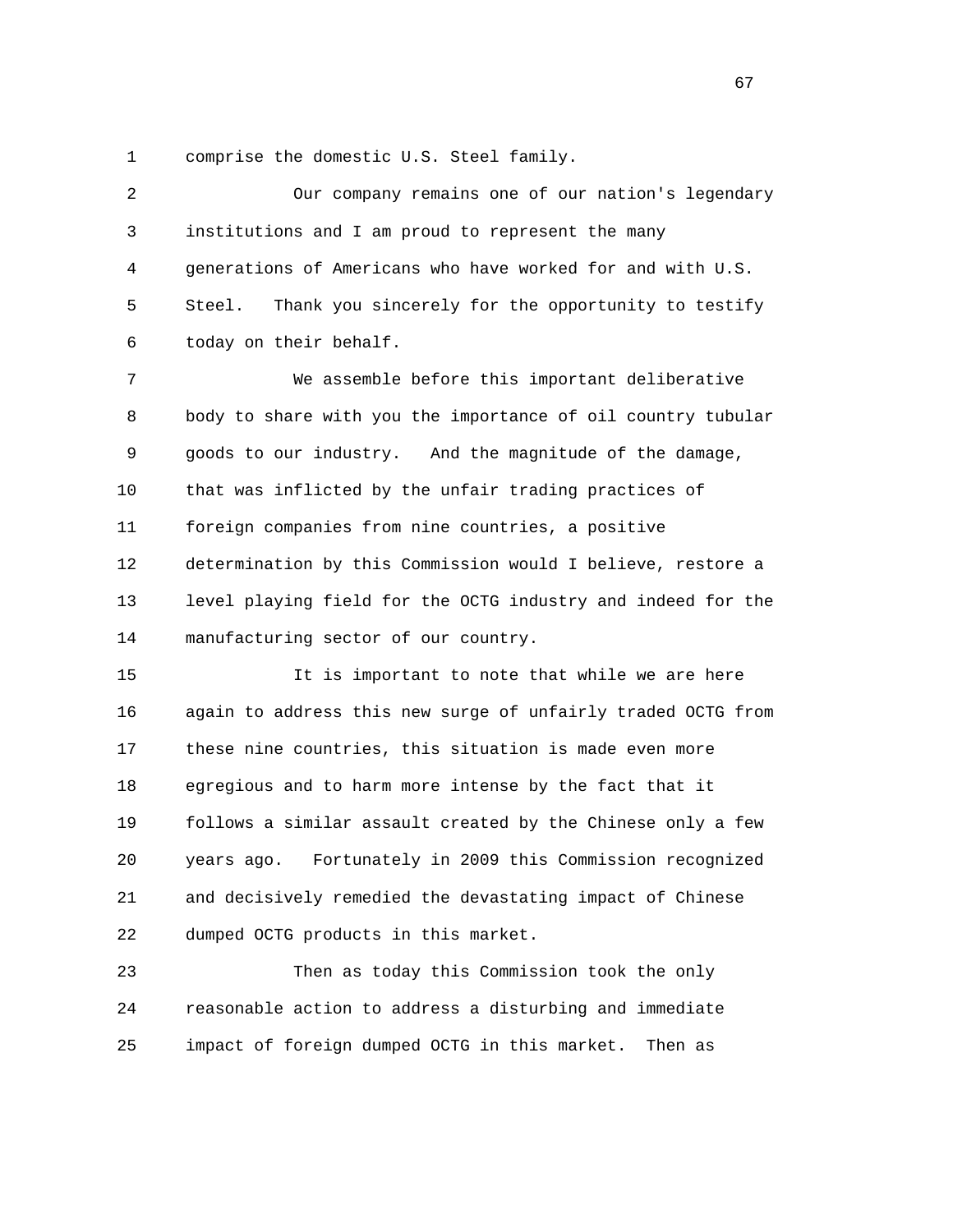1 today, we believe your decision will determine whether many 2 domestic facilities in this industry will survive.

 3 OCTG is a sophisticated high-end steel product 4 that requires considerable technological skill to produce 5 exactly the type of 21st Century products for the future of 6 the industry. It is at the heart of this country's 7 manufacturing renaissance and an integral part of the 8 American push towards energy independence.

 9 Because OCTG is so crucial we have made enormous 10 investments to improve our competitiveness in this product. 11 It was a bold, correct decision to pursue this high value 12 segment of this tier market. We spent 2.1 billion dollars 13 to buy the Lone Star facilities because we saw a great 14 opportunity.

 15 In recent years we have spent hundreds of 16 millions of dollars to upgrade our facilities because we had 17 confidence that this market would grow and grown it has. 18 From 2007 to 2013, U.S. consumption of OCTG grew by almost 19 72%. In 2010 it appeared that the market had turned the 20 corner when unfairly traded Chinese imports were leaving the 21 market, demand was continuing to grow and factories that had 22 been shuttered only months before were starting to hum once 23 again.

 24 From 2010 to 2013 U.S. demand for OCTG rose by 25 over two million tons - one of the great boom markets we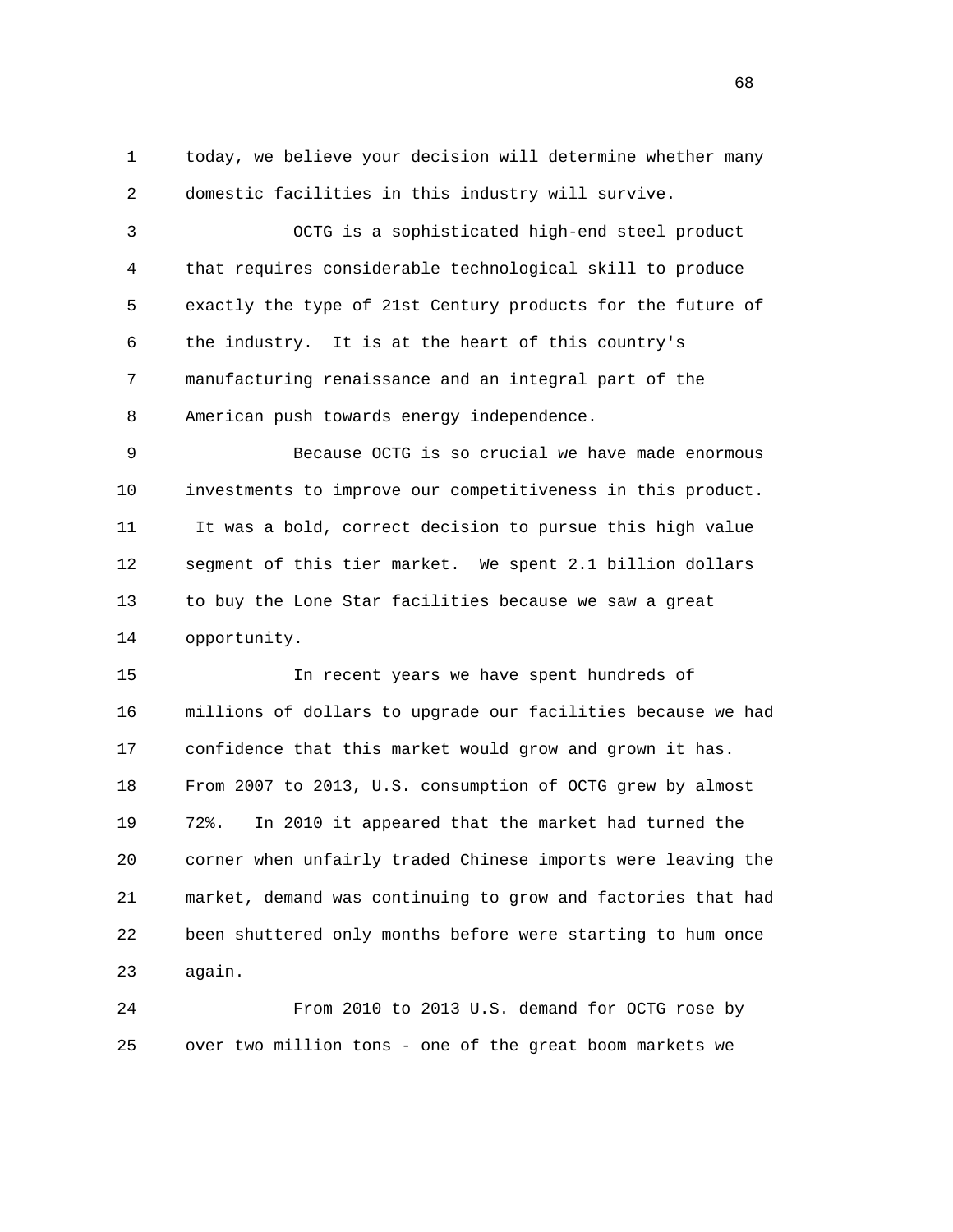1 have ever seen in any steel product. Producers like U.S. 2 Steel have waited and prepared to seize this opportunity. 3 But what should have been a golden age has turned into a 4 nightmarish challenge. From 2011 to 2013, the operating 5 income of U.S. mills fell by almost 50%.

 6 The industry's operating margin fell by 7 approximately 55%. And in the first quarter of this year, 8 those operating margins fell again to only 3.4%. In the 9 first quarter of 2014, the demand for energy related steel 10 increased by an additional 22% yet prices continue their 11 downward trend by another 2.4%, for that same period OCTG 12 demand increased by almost 14% while prices continue its 13 downward trend.

 14 These figures reflect the gravity of the harm 15 inflicted on our industry by these nine countries, 16 especially given the strong demand conditions we are seeing. 17 At U.S. Steel we have been forced to lay off workers at 18 Lorain and to idle our facility in Bellville, Texas. 19 Last October we took a write down of 800 million

 20 dollars when a good mill associated with our Texas 21 operations. Of course U.S. mills have made investments to 22 modernize, upgrade and better serve the market. These 23 investments are the product of careful market analysis in an 24 era of solid domestic demand made with no subsidies of any 25 kind in a market that demands returns.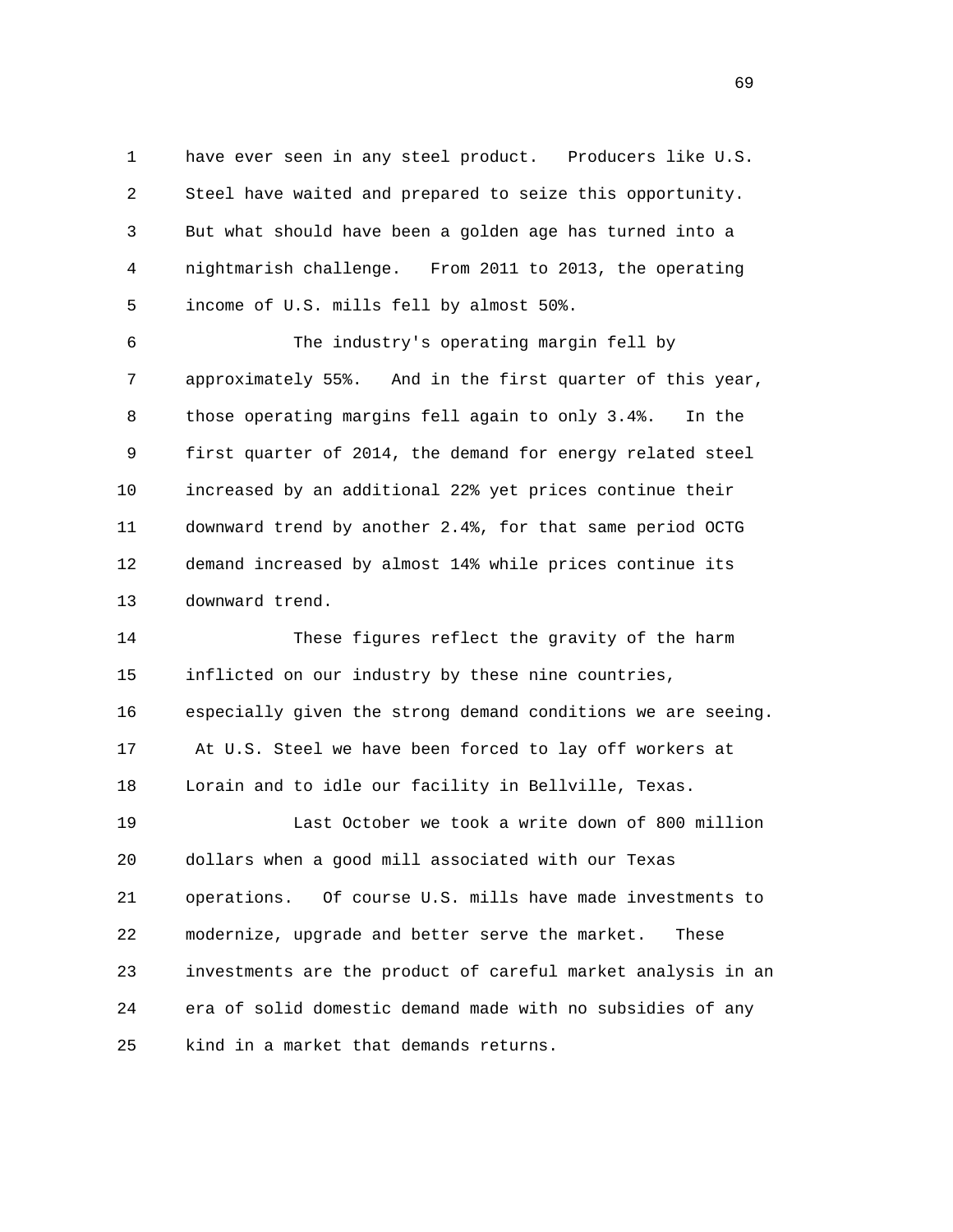1 No serious observer doubts the dominant role that 2 these imports played in damaging and distorting this market. 3 I hear about it every single day. It has been well 4 described in the media and analyst's accounts and in candid 5 conversations with our customers. It is what any unbiased 6 purchaser would tell you and it is more than obvious from 7 the data collected.

 8 You cannot have 1.8 million tons of merchandise 9 dramatically undercutting the market on price and not see 10 huge negative effects.

 11 And what is even more disquieting they just keep 12 coming. The Koreans shipped over 210,000 tons in May 13 alone, a volume more than three times greater than what they 14 shipped in the same month last year. In May overall OCTG 15 imports increased over 77% to year over year, totally over 16 430,000 tons.

17 17 I am not one for hyperbole or dramatics, but I 18 say to you today this is not a sustainable proposition for 19 any company, for any industry or for our country. With all 20 of these challenges faced by the overall steel industry, 21 with all the sacrifices we have asked - we have had to ask 22 our employees, their families and their communities, with 23 all the rhetoric and concern expressed about the state of 24 American manufacturing, a golden opportunity is being really 25 stolen from us.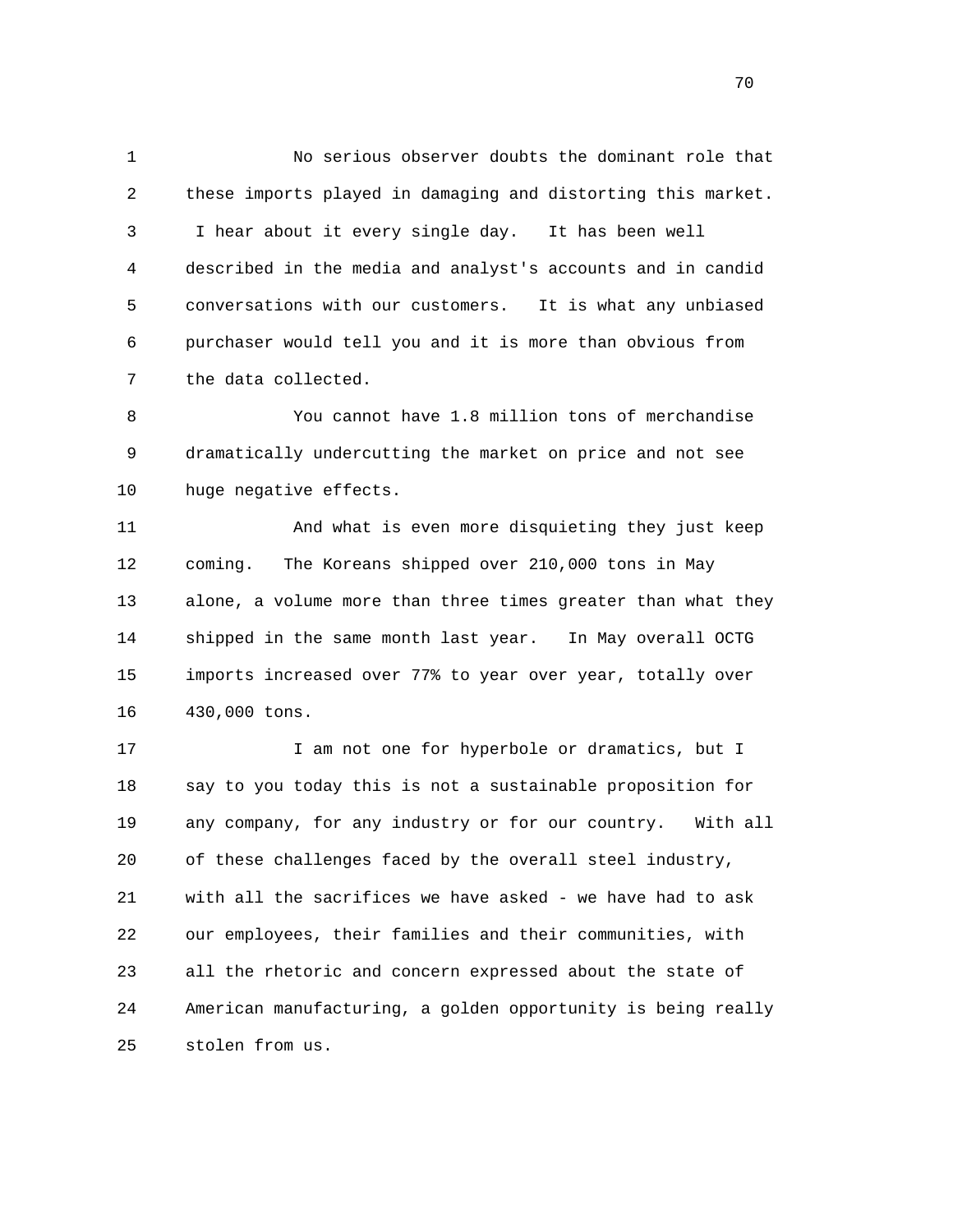1 Speaking not only for myself, but also for every 2 American who respects our laws and plays by the rules there 3 is considerable consternation and even anger about the 4 situation. The American Steel Industry has earned this 5 opportunity to do something great and we are being denied 6 that change by wanton rule breaking.

 7 Madam Chair and honored Commissioners, we are a 8 domestic industry that has made all the right moves. We 9 have re-invested in our people and in new technologies we 10 are prepared and well positioned to fairly participate in 11 this energy revolution. The fundamental question is 12 whether this new domestic demand for OCTG will be served by 13 producers and workers that are playing by the rules or the 14 ones that are not. And I would say that if we let this 15 opportunity slip by, if we cede this market to those who 16 trade unfairly, it would be one of the great economic and 17 manufacturing mistakes ever made by any country.

 18 I respectfully urge you to grant relief on all 19 subject imports, thank you.

 20 MR. HERALD: Good morning Chairman Broadbent and 21 members of the Commission. My name is Skip Herald and I am 22 the managing director of Vallourec North America business. 23 I have 34 years of experience in the energy and tubular 24 products industries. I am accompanied today by Ronny Clark 25 our Executive Vice-President of Sales for OCTG who has 36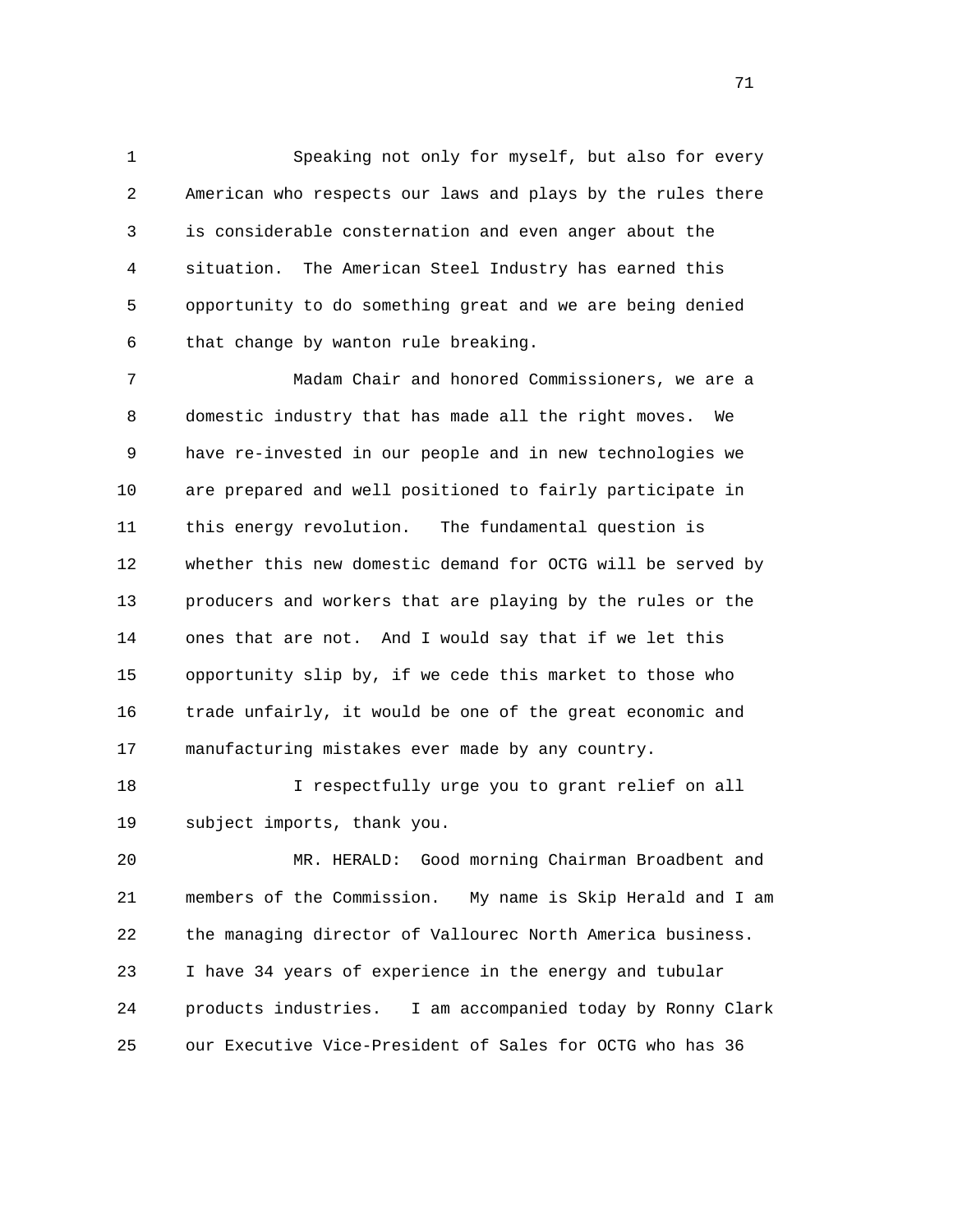1 years of experience.

| $\overline{a}$ | Due to the combination of the affirmative                    |
|----------------|--------------------------------------------------------------|
| 3              | decision in the China OCTG case in December 2009 and our     |
| 4              | reasonable expectations for increased drilling and demand in |
| 5              | the United States because of the increased access to shale   |
| 6              | oil and gas, Vallourec invested one billion dollars to build |
| 7              | a state-of-the-art seamless mill producing tubing and casing |
| 8              | from two inch to seven inch OD in Youngstown, Ohio.          |
| 9              | To a significant extent, our new mill production             |
| 10             | replaces sizes we previously imported from sister companies  |
| 11             | and you can see from our questionnaire how much our imports  |
| 12             | have fallen.<br>Our investment is referred to the largest    |
| 13             | investment in Youngstown, Ohio since the 1920's.<br>This     |
| 14             | complements our existing mill which produces casing from     |
| 15             | five inch to two and three-quarter inch OD's.                |
| 16             | Your staff has visited the mill, which we believe            |
| 17             | is the most modern efficient mill of its kind in the world.  |
| 18             | At one time over a thousand workers were involved in the     |
| 19             | construction of the new mill. We now - we have now hired     |
| 20             | approximately 350 new employees.<br>For these 350 new jobs,  |
| 21             | we received over 16,000 applications.                        |
| 22             | We produce a wide range of OCTG and either                   |
| 23             | produce carbon as well as alloy grades to balance our mill   |
| 24             | capacity with our finished capacity.<br>As Ronny can         |
| 25             | elaborate pricing in the OCTG market is elastic with prices  |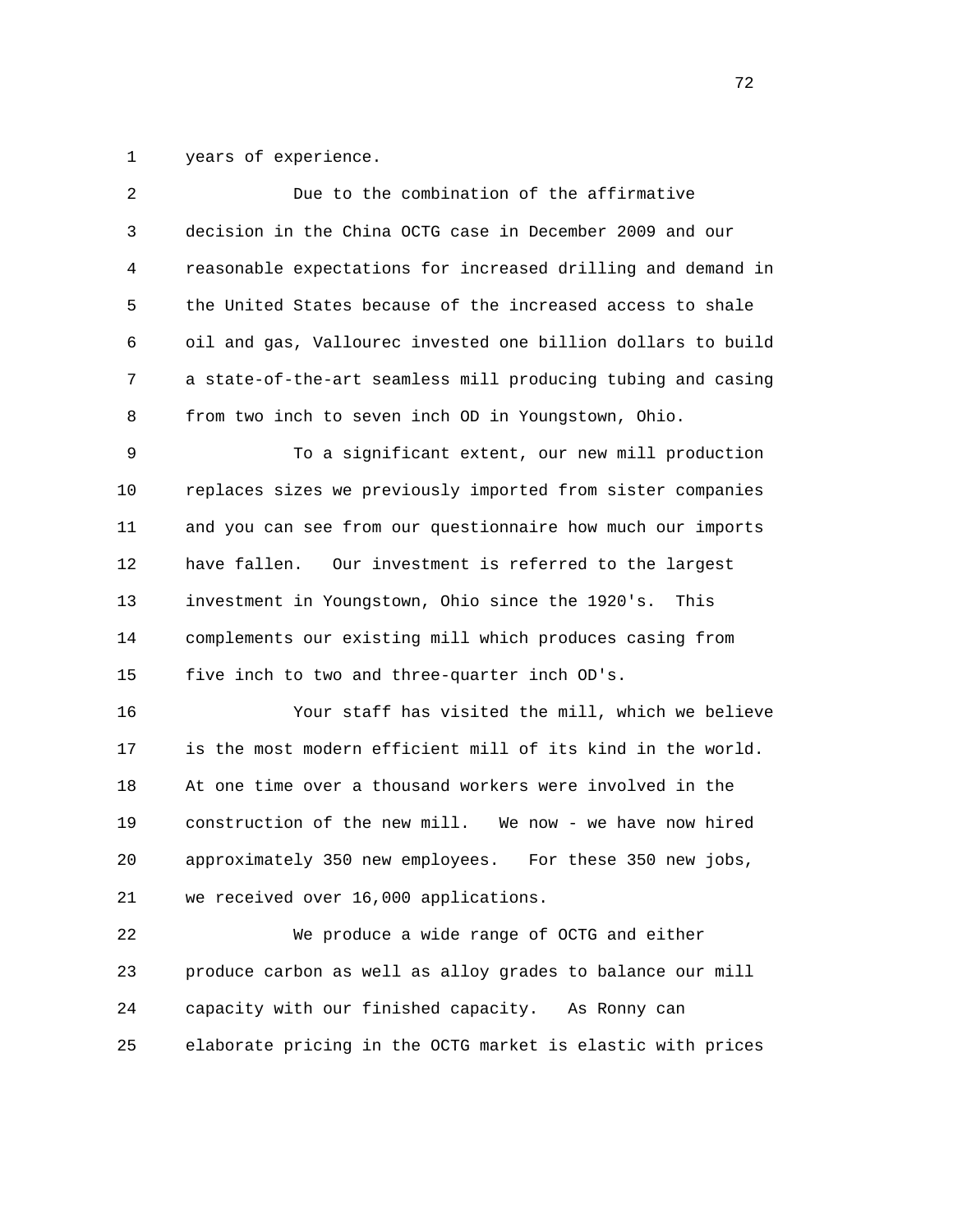1 of carbon and alloy, welded and seamless moving in the same 2 direction in relation to each other, based on supply and 3 demand levels.

 4 Program prices are often benchmarked to changes 5 in prices reported by pipe logic, OCTG's situation report 6 and/or Preston. There is also a lag effect because pricing 7 the distributors or end users is often based on one or two 8 quarter commitments between the buyer and the seller. Thus 9 the huge surge of imports from countries subject to the 10 investigations in 2012 caused our company and the rest of 11 the domestic industry to reduce prices for deliveries in not 12 only the second half of 2012, but also throughout all of 13 2013.

 14 The pricing pressure from imports has continued 15 unabated in the first half of 2014. Over your period of 16 investigation we have seen our prices fall by as much as 17 20%. This occurred despite improving demand and is solely 18 related to subject imports.

 19 I strongly believe that Vallourec Star was 20 correct to be the first mill in the United States to expand 21 seamless OCTG production given the growth in drilling we 22 have seen since our announced investment. But having a 23 great mill making high quality products in a cost 24 competitive manner is not an assurance of success for 25 obtaining an adequate return on investment as we saw during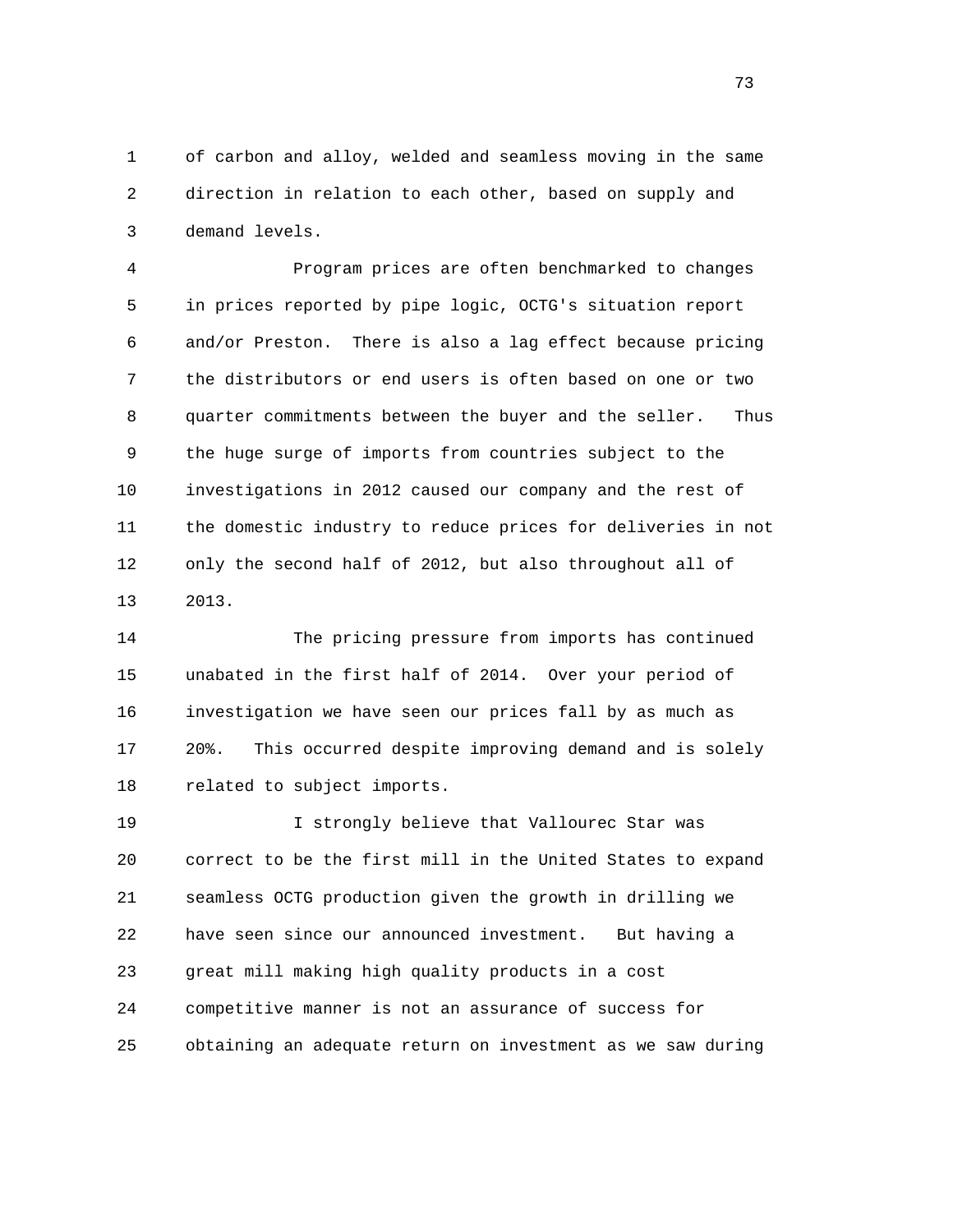1 our last trade case against imports from China.

| 2  | In fact, these unfairly traded imports already               |
|----|--------------------------------------------------------------|
| 3  | are proving it difficult to get an adequate return and if    |
| 4  | continued, it would make any future investments difficult to |
| 5  | consider.<br>While a number of mills have expanded or are    |
| 6  | expanding in the United States, it is amazing to see how     |
| 7  | many new OCTG mills have been started in countries which     |
| 8  | have no home markets, or very small home markets, compared   |
| 9  | to their capacity.                                           |
| 10 | These mills are clearly focused on exports and               |
| 11 | the United States remains the biggest demand market and the  |
| 12 | most targeted market for exports in the world.               |
| 13 | Our company is committed to free and fair trade.             |
| 14 | When imports from countries trade unfairly we believe that   |
| 15 | the appropriate off-setting duty should be put in place so   |
| 16 | we can benefit from our appropriate business decisions.      |
| 17 | On behalf of our 2700 employees at our facilities            |
| 18 | in Youngstown and all across the facilities in the United    |
| 19 | States, we ask you to make an affirmative determination in   |
| 20 | this case, thank you.                                        |
| 21 | MR. MITCH: Good morning members of the                       |
| 22 | Commission.<br>My name is Dave Mitch and I am the President  |
| 23 | and the Chief Executive Officer of TMK IPSCO.<br>I have been |
| 24 | in the pipe and tube industry for 22 years and in the steel  |
| 25 | industry for 39 years.<br>I am accompanied today by Scott    |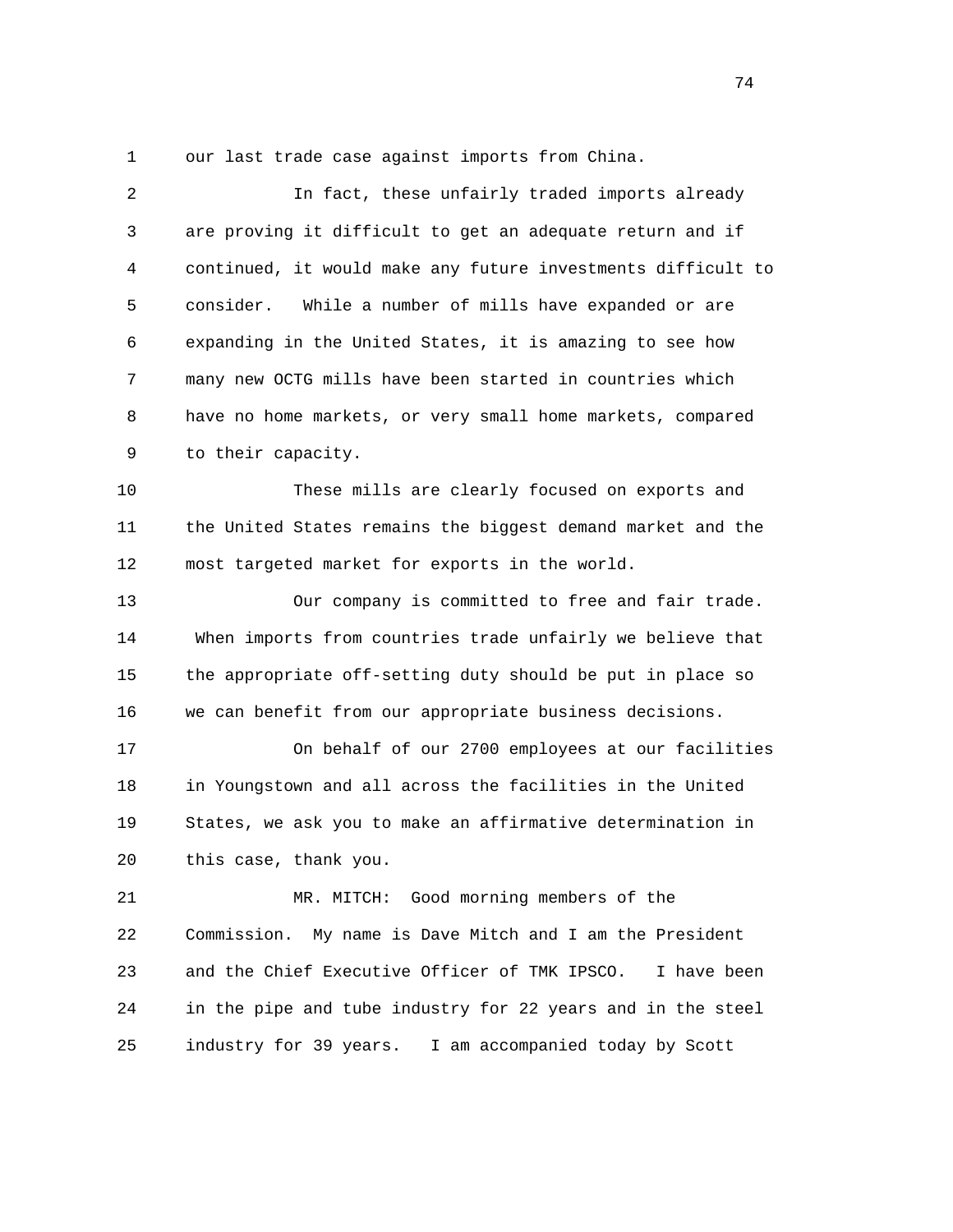1 Barnes, our Chief Commercial Officer who also has 34 years 2 of industry experience.

 3 TMK is one of the largest producers of OCTG in 4 the world. In the United States, TMK purchased IPSCO 5 Tubulars in 2008. TMK IPSCO has welded OCTG mills as you 6 have heard today in Blytheville, Arkansas, Camanche, Iowa 7 and Wilder, Kentucky. We have an electric arc furnace in 8 Koppel, Pennsylvania and a seamless mill just a few miles 9 away in Ambridge, Pennsylvania.

 10 We also have finishing facilities in Houston, in 11 Midland, Texas, Catoosa, Oklahoma and Brookfield, Ohio. 12 Last year we inaugurated our new research and development 13 center in Houston, Texas. As a company we have been very 14 committed to investing in the United States where we employ 15 over 2600 U.S. citizens in seven states to produce products 16 which are consumed in the United States.

 17 Since 2008 we have invested over two billion 18 dollars to provide the processes, the products and the 19 research and development necessary to meet the demands for 20 the OCTG market. Our OCTG business has been hammered by the 21 surge in imports that we have seen over the past three 22 years. This is in spite of one of the strongest demand 23 cycles in my entire career.

 24 U.S. shale gas and oil production has increased 25 more than 50% since 2007. Demand for OCTG continues to set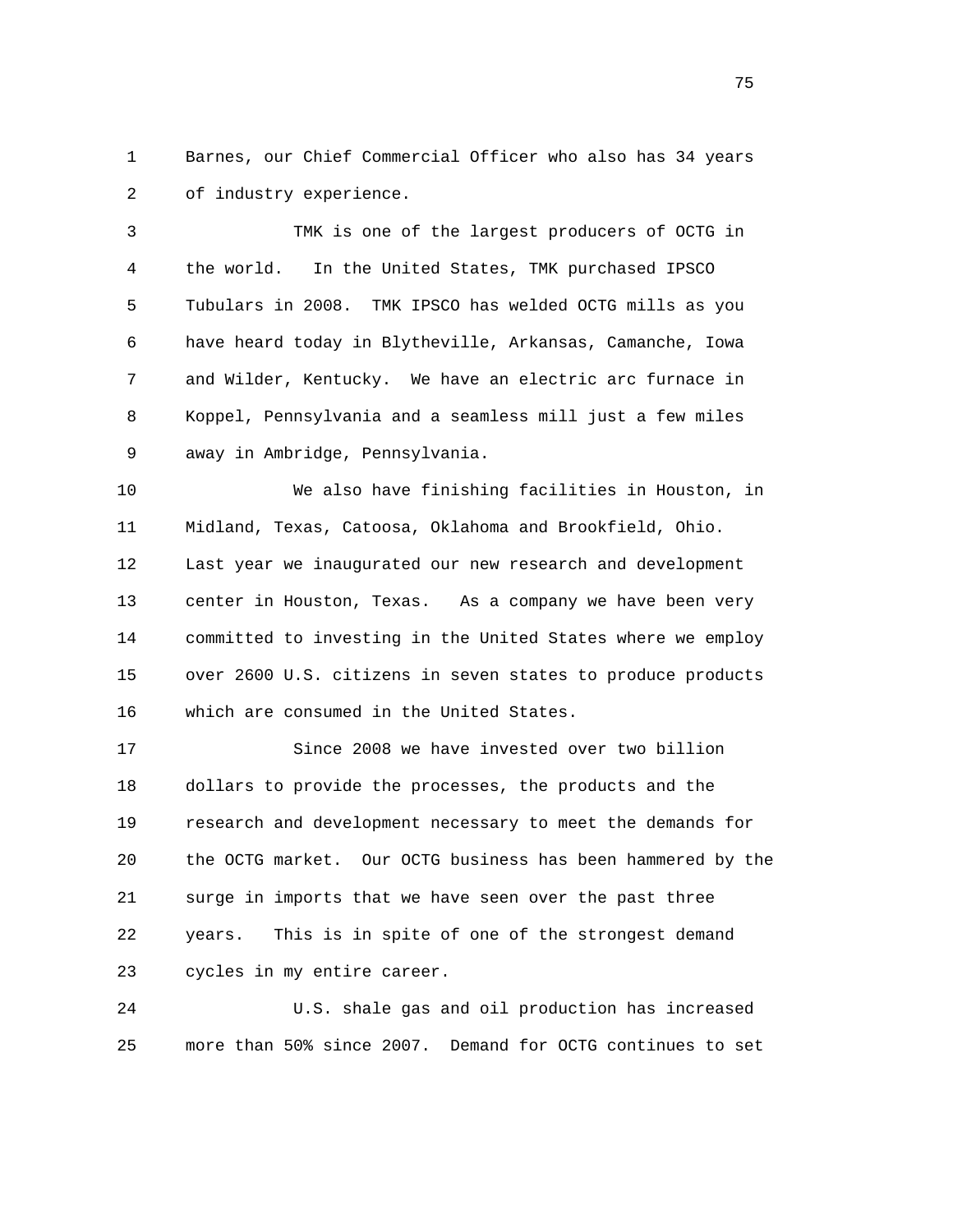1 new records. We should be earning market returns during 2 this upcycle but we are seeing a very different trend due to 3 unfairly priced imports. Instead pricing and returns have 4 been dismal. We decreased operating rates in April of 5 2014. All three welded plants we idled and we idled one of 6 our tube mills in Wilder, Kentucky.

 7 In addition to reducing hours and take-home pay 8 we have lost some of our very skilled work force and have 9 not replaced them at these facilities. We are trying to 10 avoid another 2009 where we ended up shutting down most of 11 our facilities. It has not been easy. This is caused 12 clearly by imports that have put downward pressure on the 13 price of all of our welded and seamless OCTG products.

 14 We manufacture and then sell both welded and 15 seamless, carbon and alloy grades to distributors, several 16 of whom are here today to testify. In order to sell 17 products in the U.S. market, we must meet the low import 18 prices to remain competitive. We are forced to reduce our 19 prices to try and protect our market share in order to 20 sustain our operation of our facilities and to keep our work 21 forces employed.

 22 During the last few years we have seen wave after 23 wave of import from country after country. While Korea has 24 currently been the leader, we have also seen increased 25 imports from new suppliers in Vietnam and in Saudi Arabia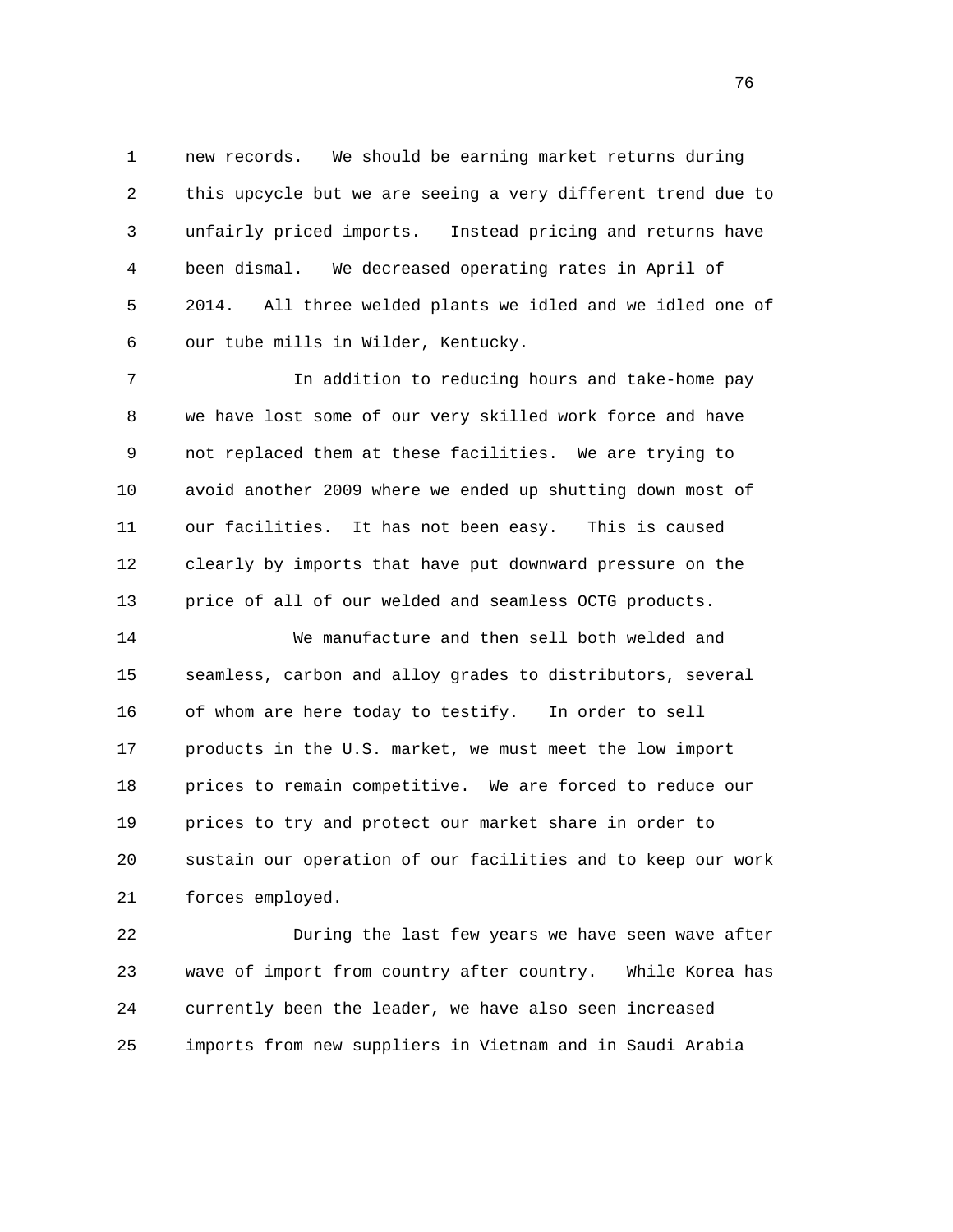1 and increased supplies from countries like India and the 2 Ukraine.

 3 These imports have undercut prices in the market 4 and we were forced to react to them. Of course imports 5 from Korea have been insane since the Department of Commerce 6 negative determination in February with 465,000 tons in just 7 the second quarter, a 30% increase over the first quarter. 8 Amazingly, over 100,000 tons have arrive in just 9 the first week in July reducing operations due to losing

 10 significant volume. And market share has consequences in 11 terms of our overall cost structure and the ability to keep 12 highly trained and specialized employees at our various 13 facilities.

 14 On the other hand, regaining lost market share 15 through price cutting is very, very painful to our profits 16 and ability to reinvest in our company and its employees. 17 We need an affirmative decision and determination in order 18 to continue operating all of our mills. Invest in our 19 operations and be able to fund continued investments in the 20 product development demanded by the market place.

 21 We ask that you make affirmative determinations, 22 thank you for your time.

 23 MR. GERARD: Good morning Chairman Broadbent and 24 members of the Commission. My name is Leo Gerard and I'm 25 the International President of the United Steel Workers

na na matsay na matsay na matsay na matsay na matsay na matsay na matsay na matsay na matsay na matsay na mats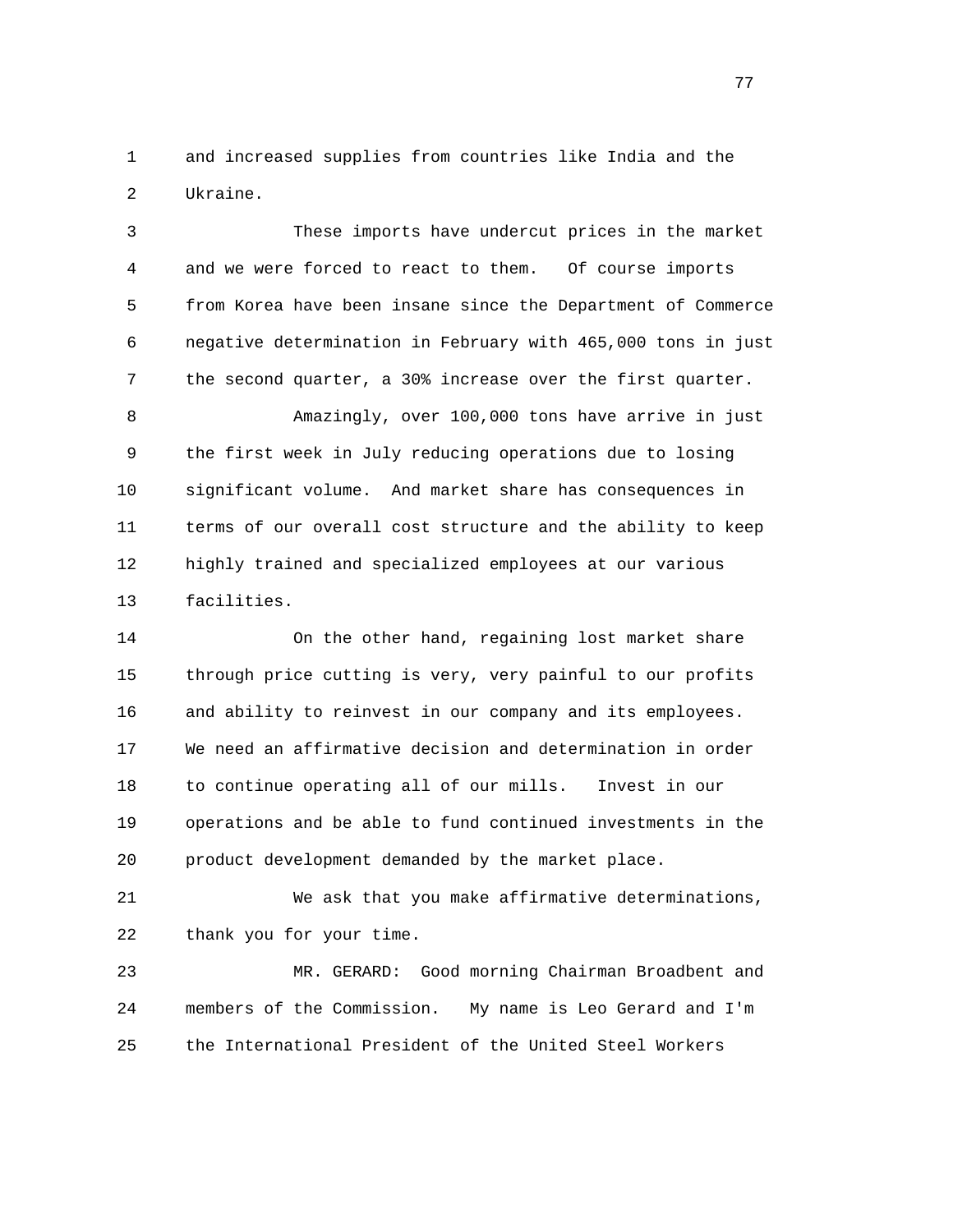1 Union. We represent workers in a number of U.S. producers 2 of oil country tubular goods including U.S. Steel, TMK IPSCO 3 and Maverick Tube Division of Tenaris, Energex Tube 4 division, JMC Steel Group, Evraz Rocky Mountain Steel.

 5 We believe U.S. Steel to be the largest producer 6 of OCTG in the United States and this company has a long 7 history with our union. The company has the largest USW 8 work force than any steel company in North America. But it 9 also has 142,000 pensioners and their families who depend on 10 their pension and their health care and many of their sons 11 and daughters still work in those steel mills.

 12 Your period of investigation from the beginning 13 of 2011 until the end of the first quarter of 2014 shows 14 significant employment gains. While this could apparently 15 believe this is good news, this increase in workers and 16 hours worked does not correspond to the big and in fact huge 17 increase in demand for this product during that same period.

 18 Therefore our members that work in the industry 19 they are not getting their fair share of the work that this 20 product demands and in fact between the first quarter of 21 2013, excuse me in fact between the first quarter of 2013 22 and the first quarter of 2014, work increased by only, only 23 1.4% while consumption in that same period increased by 24 13.6%. Why is this?

25 Despite massive investments made by the industry,

n and the state of the state of the state of the state of the state of the state of the state of the state of the state of the state of the state of the state of the state of the state of the state of the state of the stat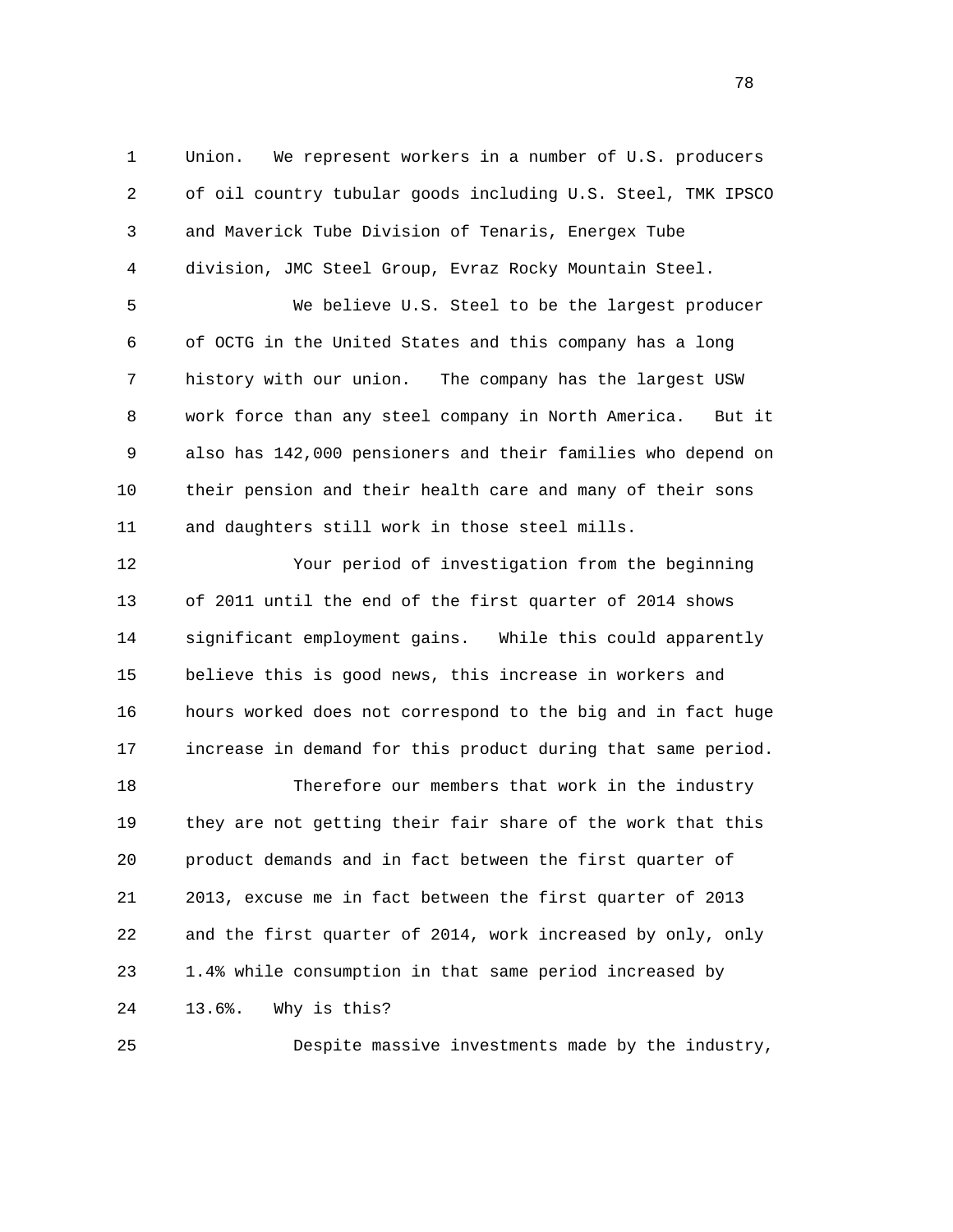1 also not only capital investments but investments in 2 training so that the workers could run the upgraded and 3 modernized equipment. We have lost market share to the 4 dumped and subsidized products. This does not make sense. 5 Let me just say on behalf of our union and one country in 6 particular, Korea. They have no coal, they have no iron 7 ore, they have no limestone they have got to bring that from 8 Australia and Brazil and other places. Their equipment is 9 about the same as ours, their workers get paid pretty close 10 to the same as ours, how can they affect come to this 11 country after they have got to ship that there and ship it 12 back here and still try to undersell us if they aren't 13 cheating?

 14 Some of the speakers have said that there's a lot 15 of emotion in this. Let me just say on behalf of our 16 members, we fear the destruction of the industry if you 17 don't give us an affirmative response. We know by what's 18 going on in our plants how much work we are not getting. 19 We know that we have got workers that are laid off and on 20 reduced hours. I don't know what that guy a while ago was 21 smoking, but when he made his presentation, we know that we 22 are losing jobs, we know that we are losing hours and I 23 don't know where he is getting his facts and if I sound 24 angry it's because I am.

25 Commissioner Williamson you know how long I have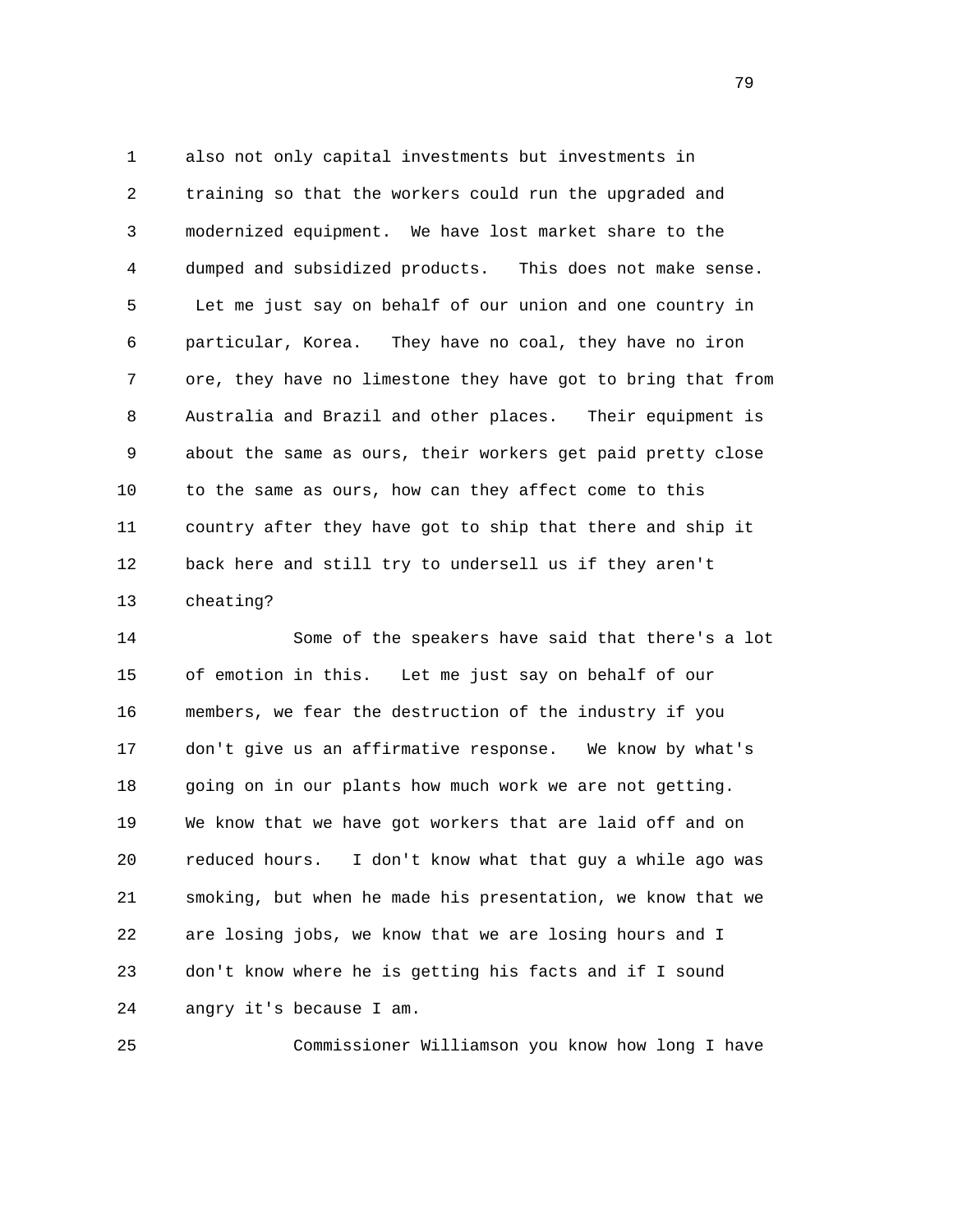1 been coming to these things, you know. Deja vu all over 2 again doesn't spell it yet, this is an ongoing process and 3 our industry is at risk and that this is the highest value 4 part of the industry and if we let it get robbed, if we let 5 it get destroyed, God help us all, God help us all.

 6 And I have asked some of our members to be here 7 today and I would like them to stand and be recognized 8 because if we give a negative response it is their lives 9 that are going to be affected, their families and look at 10 some of them have got gray hair more than me, you know. 11 They have been fighting this fight for survival for a long 12 time so I know that that isn't all statistical, but your 13 decisions aren't just statistical, they have a human face on 14 them and right now we are struggling to survive even though 15 all of our companies, every one of these companies that are 16 here have done the right thing.

 17 They have made the investments, they have made 18 the training, they have made the commitment, they are 19 competing on a fair and level playing field and they are 20 being asked to compete against people who aren't countries 21 who aren't. Countries who have determined that they are 22 going to come here and take advantage of the boom in our 23 potential market at the expense of our members and at the 24 expense of their future.

25 And let me just say this, those workers are at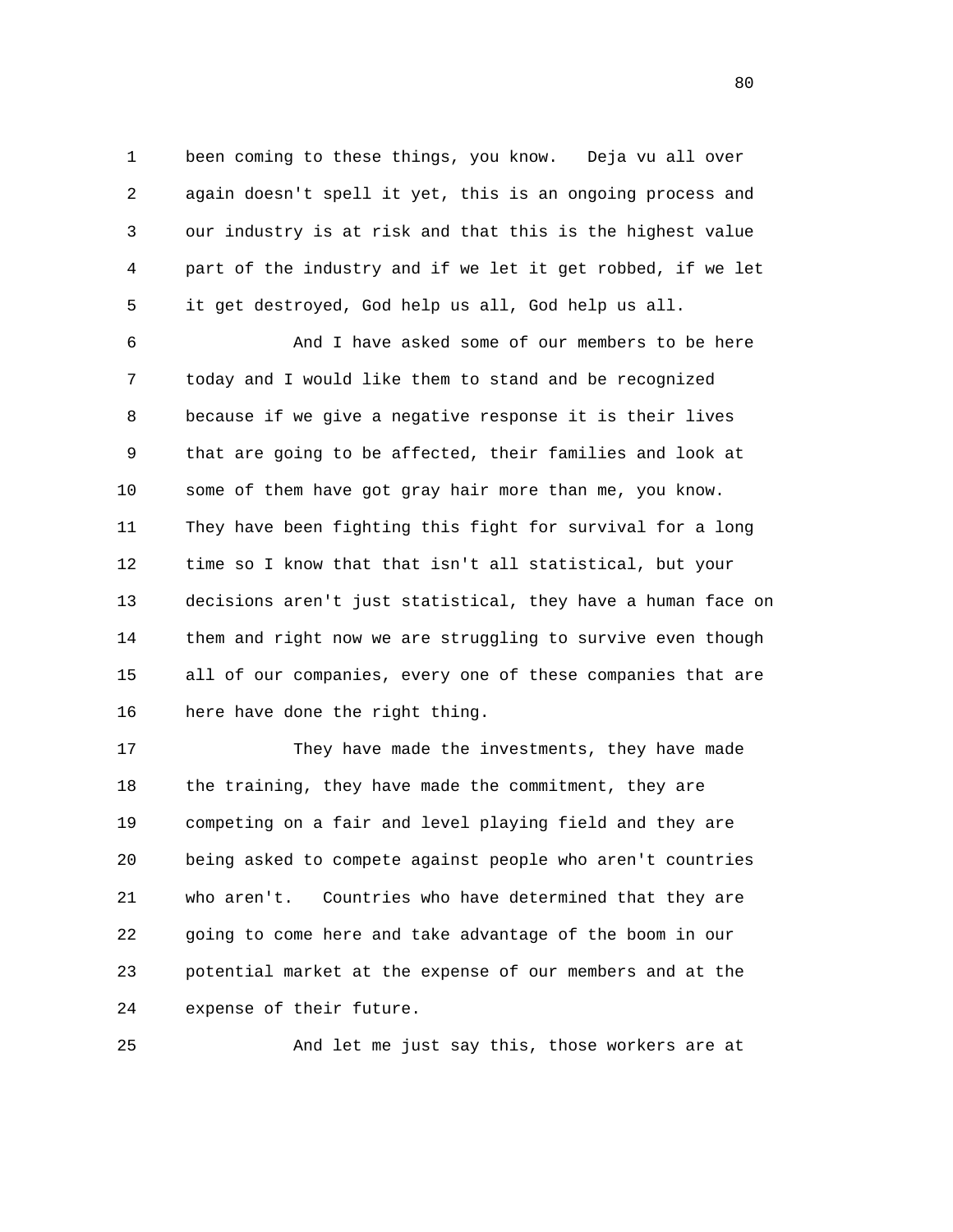1 risk, but what is also at risk is the 142,000 pensioners who 2 have to get U.S. Steel and these companies to make money to 3 put into their pension fund. We have got enough problems 4 in this country that we shouldn't let the cheaters get away 5 with it and I really digressed from my notes because every 6 one of these companies that we have a relationship with, in 7 our country's tubular goods I was offended by what I heard 8 to be blunt.

 9 Every one of these companies that we have a 10 relationship with has either reduced hours or laid workers 11 off and as you heard Senator Klobuchar, it isn't just them, 12 that in the steel mills that are making the tube, it is the 13 steel company - it's the steel industry that's making the 14 steel that's going to make the tube, it's the workers and 15 the iron ore miners, it's the people that are mining 16 limestone, it's the people that are mining coal mines, it's 17 the people that own the drug store down the street, it's the 18 people that own the grocery store up the street, they are 19 all effected in these circumstances.

 20 And far too often when I have been here, we have 21 been dealing with statistics and not dealing with people. 22 The statistics will prove out that we are doing the right 23 thing and the statistics will prove out that you have to 24 give us an affirmative decision.

25 The reality is this and I don't have any bones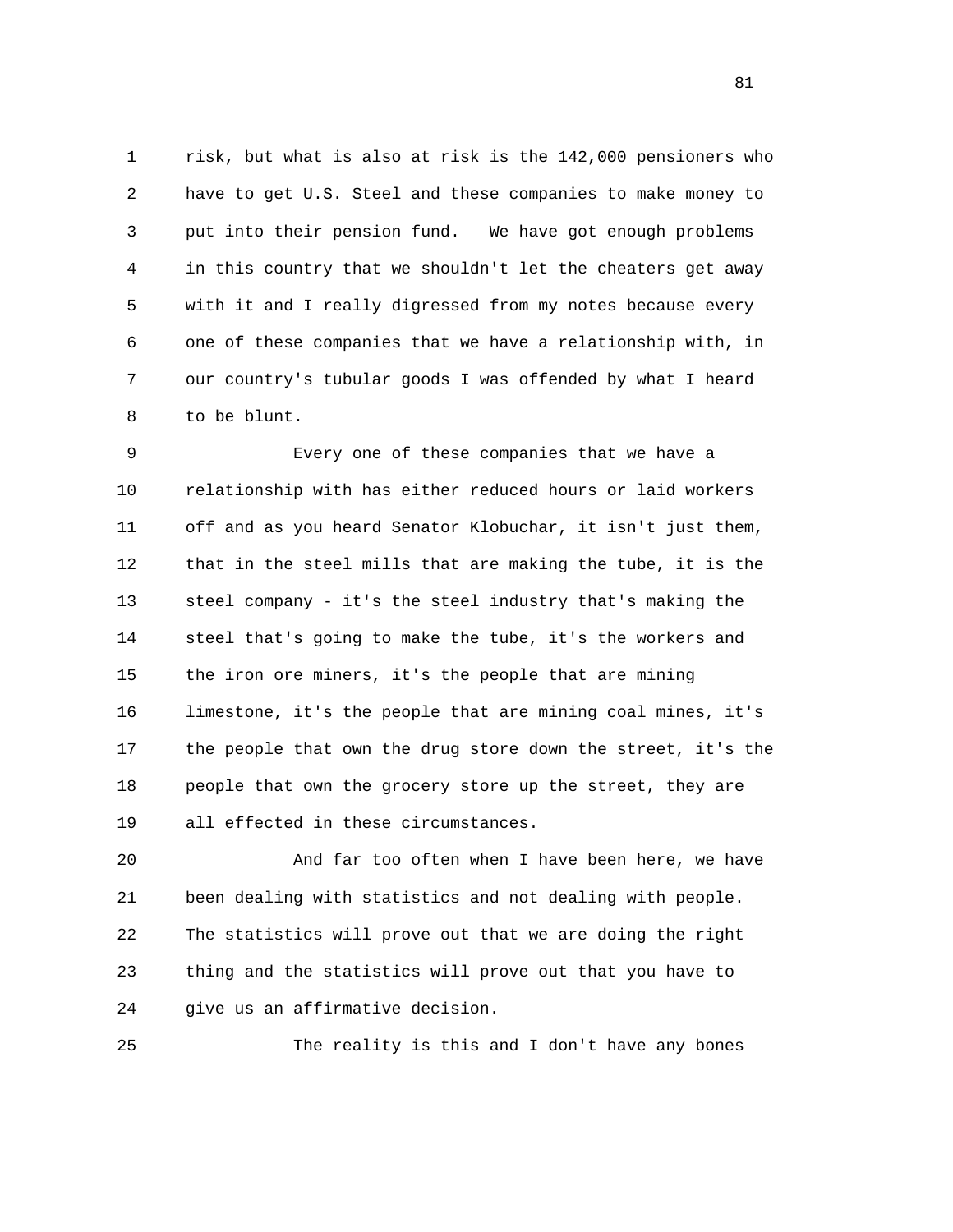1 about it. Senator Brown said it, if some of these 2 companies from these countries get away with what they are 3 trying to do as a result of what's happened, we will have 4 demonstrated to the rest of the world the blueprint for 5 eliminating the steel industry in America. And you ought to 6 think about that. Some of the comments that were made after 7 the negative determination by commerce, almost every one of 8 our employers had to have lay-offs because the market just 9 went inside out.

 10 That was a symptom and a signal of what will 11 happen if we don't get an affirmative decision here. If 12 the industry can't make money at the highest end of the 13 value chain, with the most sophisticated product where you 14 can drill down 10,000 feet, go sideways, drill down another 15 10,000 feet, the most sophisticated steel product made on 16 the planet in the most environmentally advanced, in the most 17 productive steel mills on the planet. If we can't make 18 money at that end of the business, then where do we go? 19 So am I a little upset? Probably, I think I

 20 have the right to be upset. But I am hoping that you will 21 make the right determination and give us an affirmative 22 decision in support of the decision that we are entitled to 23 make the people that work in this industry feel safe when 24 there is a boom coming they ought to be able to say that I 25 am not going to lose my job. They were secure after the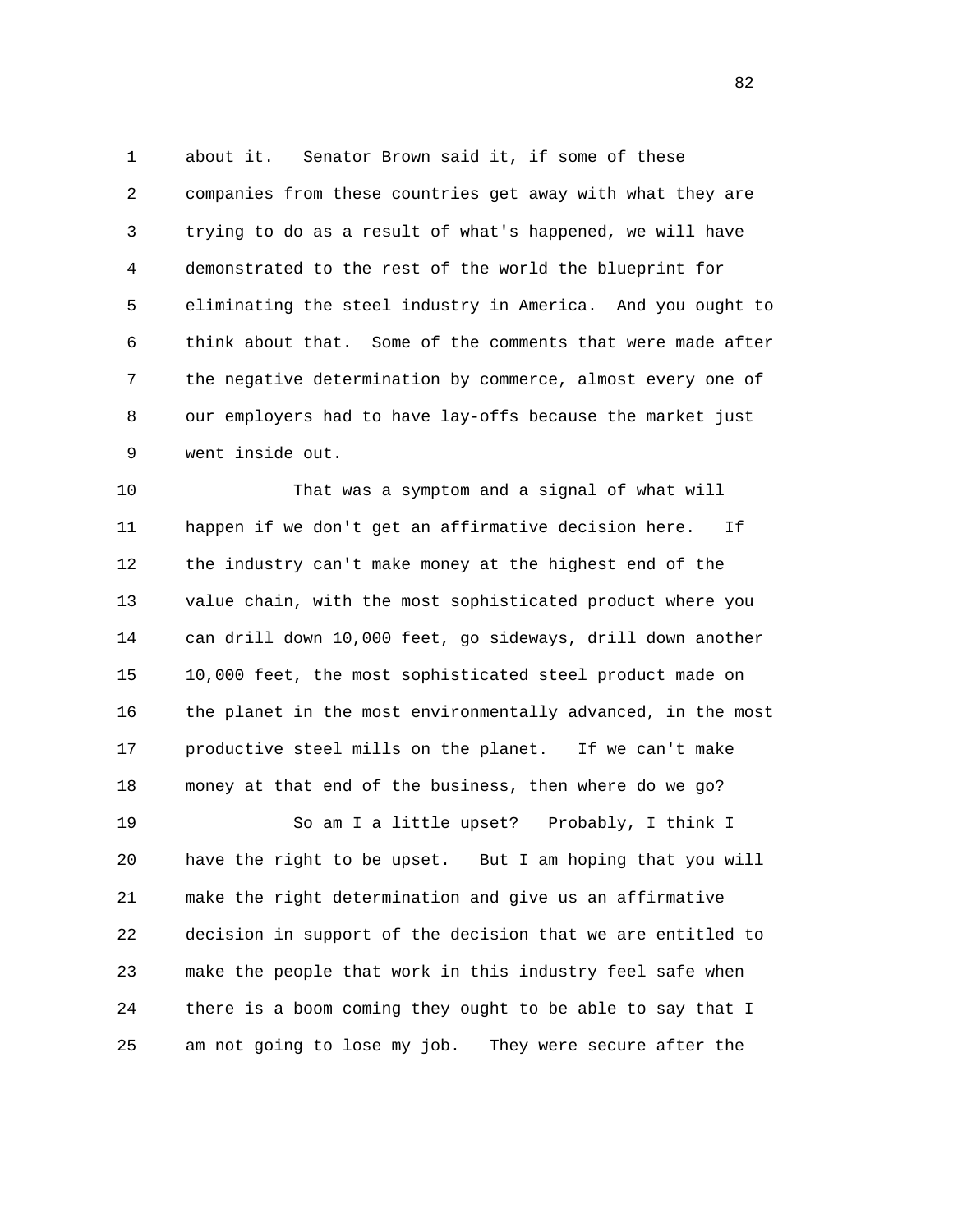1 decision on China.

| $\mathfrak{D}$    | Some of them bought houses some of them bought              |
|-------------------|-------------------------------------------------------------|
| 3                 | cars, now they are insecure. And I just talked to them      |
| 4                 | this morning. Some of them go to work on Monday and hope    |
| 5                 | that by Friday they will still have a job. We shouldn't     |
| 6                 | have to live like that because we are confronting countries |
| 7                 | that cheat so thank you for giving me the opportunity to    |
| 8                 | voice my opinion on behalf of the workers but I wanted to   |
| 9                 | say that I support this industry, our union supports this   |
| 10                | industry. This is amongst the best industry in America,     |
| 11                | they pay good wages and benefits and we shouldn't have to   |
| $12 \overline{ }$ | take it on the chin because people are cheating, countries  |
| 13                | are cheating, thank you.                                    |

 14 MR. LOWE: Good morning I am Brad Lowe, President 15 of Tenaris Global Services USA, Inc. and the Director of 16 Maverick Tube Corporation, one of the largest welded OCTG 17 producers in the United States. I have over 29 years of 18 experience in the energy tubular industry. As Commercial 19 Director I manage Maverick's U.S. sales and commercial 20 operations.

 21 First I would like to provide some background on 22 the OCTG market and the OCTG industry in the United States. 23 In the past, OCTG demand in the United States was largely 24 driven by natural gas. Recently the advent of hydraulic 25 fracturing technology significantly increased the production

<u>83</u>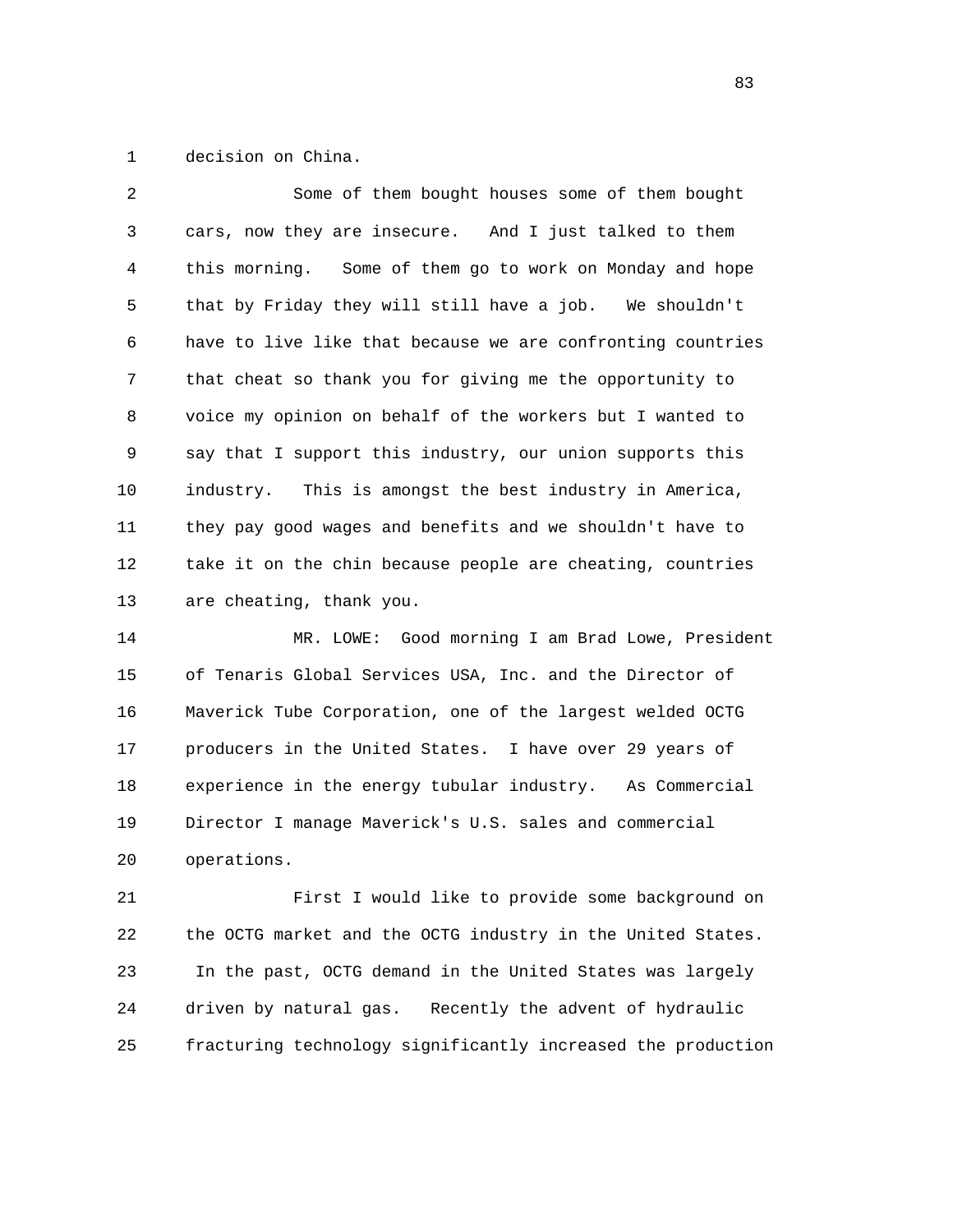1 of natural gas.

| 2  | Natural gas supply increased driving gas prices                |
|----|----------------------------------------------------------------|
| 3  | At the same time this technology unlocked new oil<br>downward. |
| 4  | reserves, increasing oil drilling. Last year more than 70%     |
| 5  | of wells drilled in the United States were oil wells,          |
| 6  | accounting for the majority of OCTG demand in the United       |
| 7  | States.                                                        |
| 8  | Most of these oil wells are on-shore in                        |
| 9  | non-hostile environments that do not require premium or        |
| 10 | proprietary connections. As a result, premium OCTG which       |
| 11 | is principally sold through program sales continues to make    |
| 12 | up a relatively small part of the U.S. market.                 |
| 13 | In the rest of the world, where off-shore                      |
| 14 | drilling and hostile drilling environments are much more       |
| 15 | common, premium OCTG plays a bigger role. In the U.S. rig      |
| 16 | efficiencies have also increased significantly.<br>Through     |
| 17 | pad drilling, operators can now drill multiple wells in        |
| 18 | close proximity. As a result, drill strings within a           |
| 19 | particular location quickly become standardized.<br>This       |
| 20 | significantly reduces costs and inventories and further        |
| 21 | increases demand for standard API grade OCTG.                  |
| 22 | In fact, a substantial portion of OCTG demand is               |
| 23 | now largely concentrated in only a few API sizes and grades    |
| 24 | and a typical well can use several of these grades from        |
| 25 | several suppliers.<br>As such, approximately 80% of the OCTG   |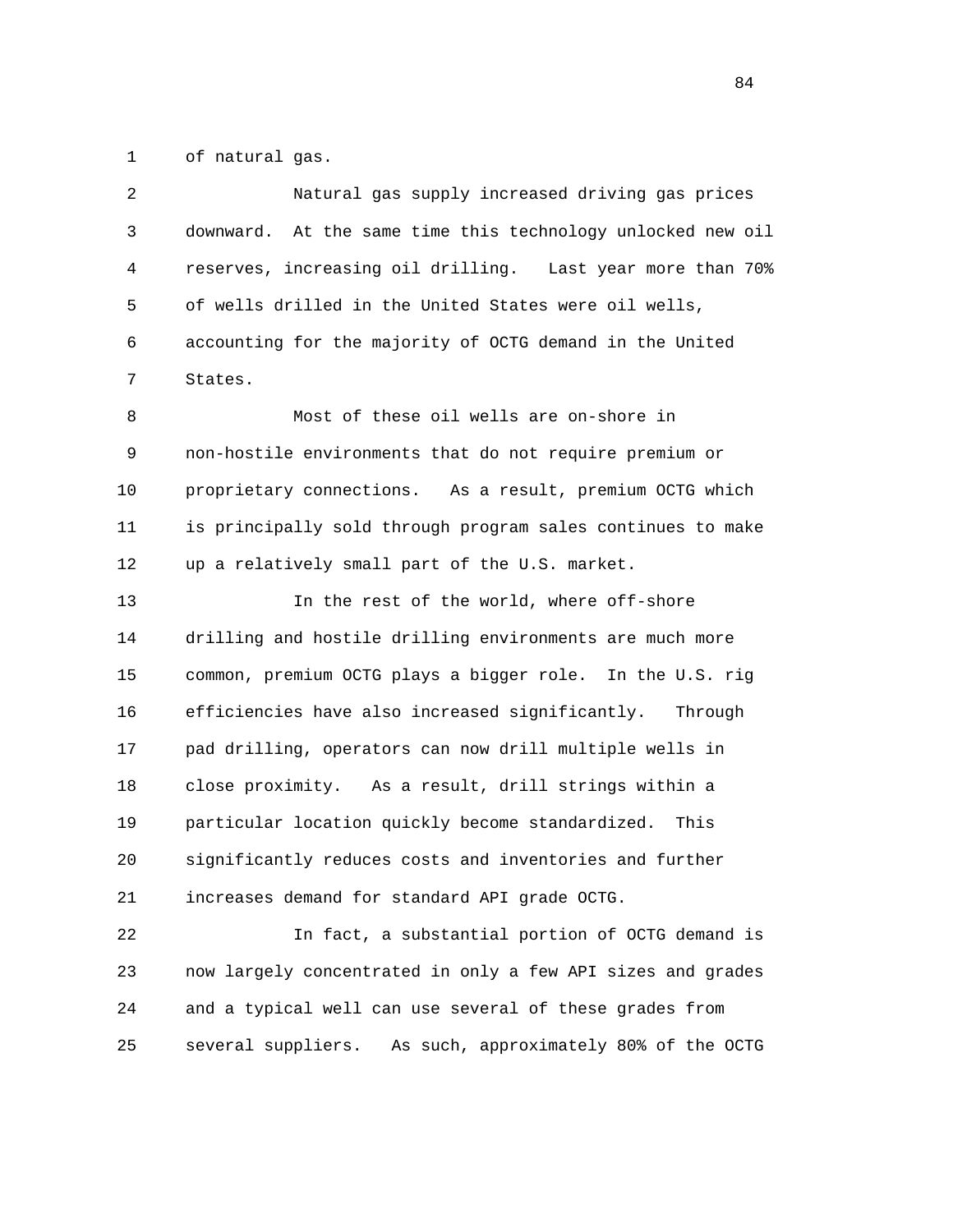1 consumed in the United States is produced to standard API 2 grade specifications with API connections. These are 3 essentially interchangeable products. The vast majority of 4 imports from the subject countries serve as standard API 5 grade segment of the U.S. market.

 6 Make no mistake however subject imports have 7 price and volume effects on all parts of the supply chain. 8 The U.S. industry is positioned to service demand in the 9 entire market. The U.S. producers sell all grades of OCTG 10 and are harmed by imports across the entire spectrum of 11 grades and finishes.

 12 During the period the Commission is considering, 13 Maverick's largest volume of API grade sales was in J-55 14 followed by P-110 and L-80, all of which are sold by subject 15 importers and compete directly with us by first attacking 16 the J-55 grade and then moving up the value chain, subject 17 imports destroyed our ability to properly load our plant and 18 drove down U.S. prices and volumes in all grades throughout 19 the market.

 20 Because all of these grades and finishes are 21 produced on the same product lines without the base load 22 standard API production, it becomes increasingly impossible 23 to compete for business along the entire product range. But 24 for the surge of extremely low-priced subject imports, I can 25 tell you that our prices and volume would have been higher,

<u>85</u>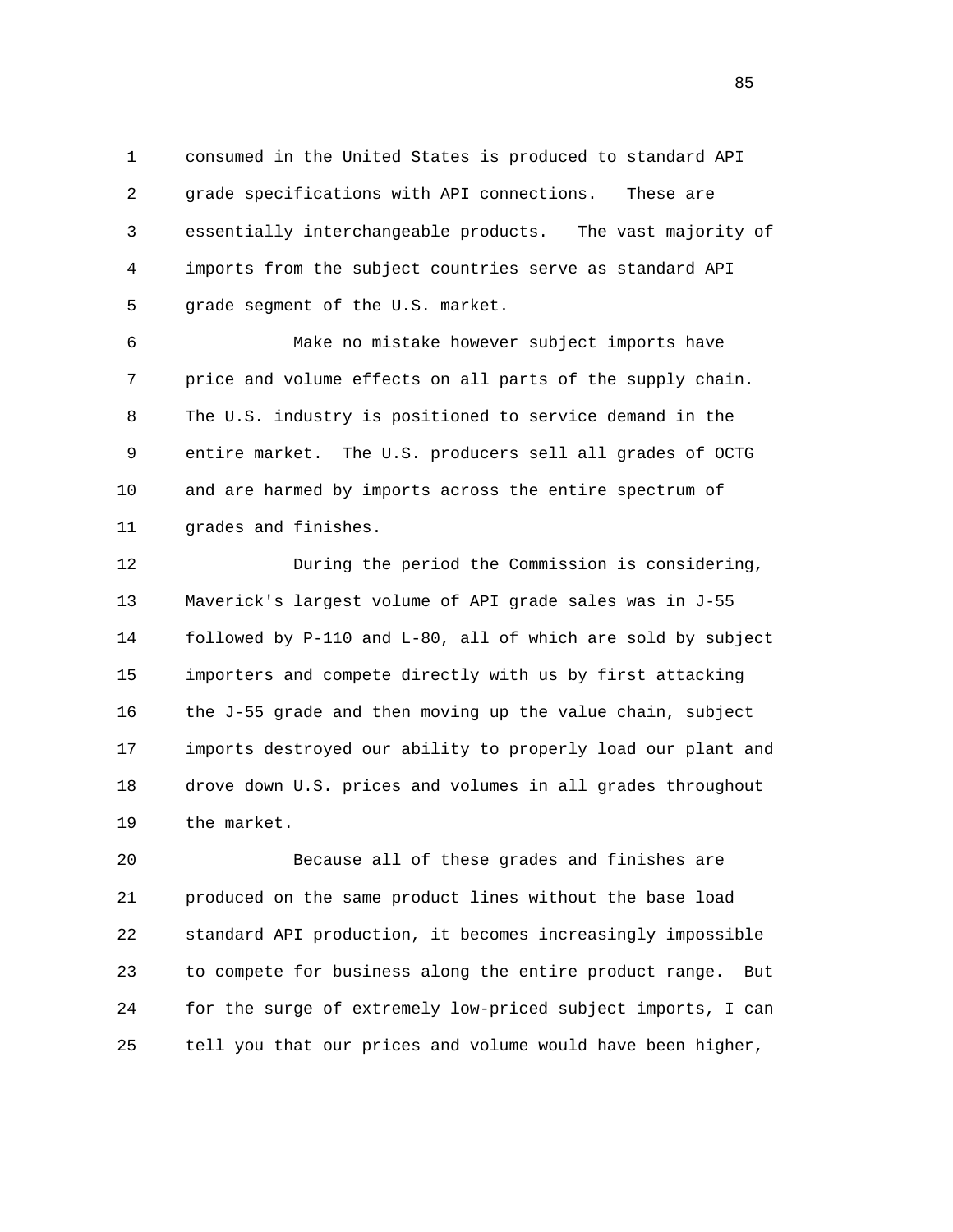1 especially given growing demand.

| $\overline{2}$ | Any contention that the U.S. industry has                     |
|----------------|---------------------------------------------------------------|
| $\mathsf{3}$   | conceded a portion of the market to the subject imports and   |
| 4              | that subject imports do not have adverse effects on the       |
| 5              | entire market is simply a fantasy. Similarly some OCTG        |
| 6              | sales in the United States are sold through program           |
| 7              | Maverick's participation in program sales are<br>agreement.   |
| 8              | affected by subject imports in two major ways.                |
| 9              | First we face direct competition from subject                 |
| 10             | imports from program sales. While foreign producers might     |
| 11             | claim they may not participate in program sales, the fact is  |
| 12             | distributors will purchase from importers and will use        |
| 13             | subject imports to service the various program sales.<br>Some |
| 14             | subject producers also enter program sale agreements          |
| 15             | directly.                                                     |
| 16             | For example, at the conference last year I told               |
| 17             | the Commission staff how Maverick had recently lost an        |
| 18             | important bid to supply a three year program to the Korean    |
| 19             | producer solely based on price. Second, subject import        |
| 20             | pricing in the overall market affects pricing for the OCTG    |
| 21             | we sell through programs.                                     |
| 22             | Pricing for program sales is affected by pricing              |
|                |                                                               |

 23 in the market as a whole. In many cases the program prices 24 are tied to Pipe Logix, a published price index which has 25 been pushed down by subject import prices affecting all of

<u>86 and 2001 and 2002 and 2003 and 2003 and 2003 and 2003 and 2003 and 2003 and 2003 and 2003 and 2003 and 200</u>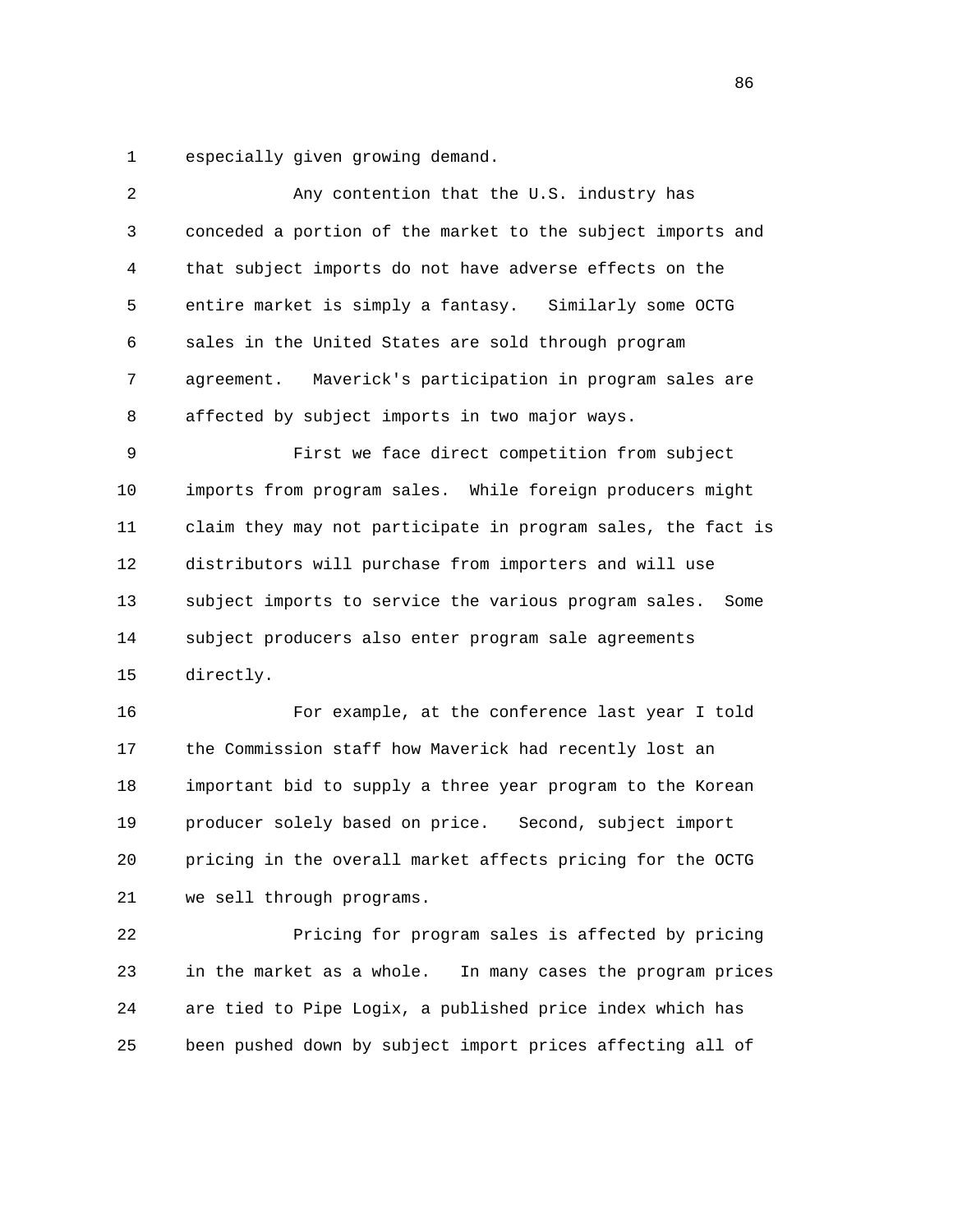1 Maverick's sales. As subject imports drove market prices 2 down, these program prices were re-adjusted downward often 3 with a lag based on the pricing mechanism and duration of 4 the program.

 5 The fact that most imports come in as a plain end 6 produced to an API grade in no way limits competitive harm. 7 Threading and coupling in the U.S. has always been the norm 8 for these imports and has never limited their competitive 9 harm. While the last few years should have been extremely 10 strong for Maverick as demand recovered, the subject import 11 surge well in excess of demand at extremely low prices, 12 crippled market pricing and depressed profits.

 13 Normally, such demand growth should lead to 14 increasing prices, decreasing metal margins and increasing 15 profits. In fact we invested approximately 200 million 16 dollars in our domestic plants with the view that we would 17 be able to recoup this investment through increased volume 18 and sustainable market price levels.

 19 However, because subject import prices declined 20 rapidly and volume surged capturing a disproportionately 21 large share of the market, Maverick is struggling at a time 22 when it should be thriving. We have been under constant 23 pricing pressure from the subject imports throughout the 24 period of investigation against the onslaught of subject 25 imports we have been forced to continually cut prices. We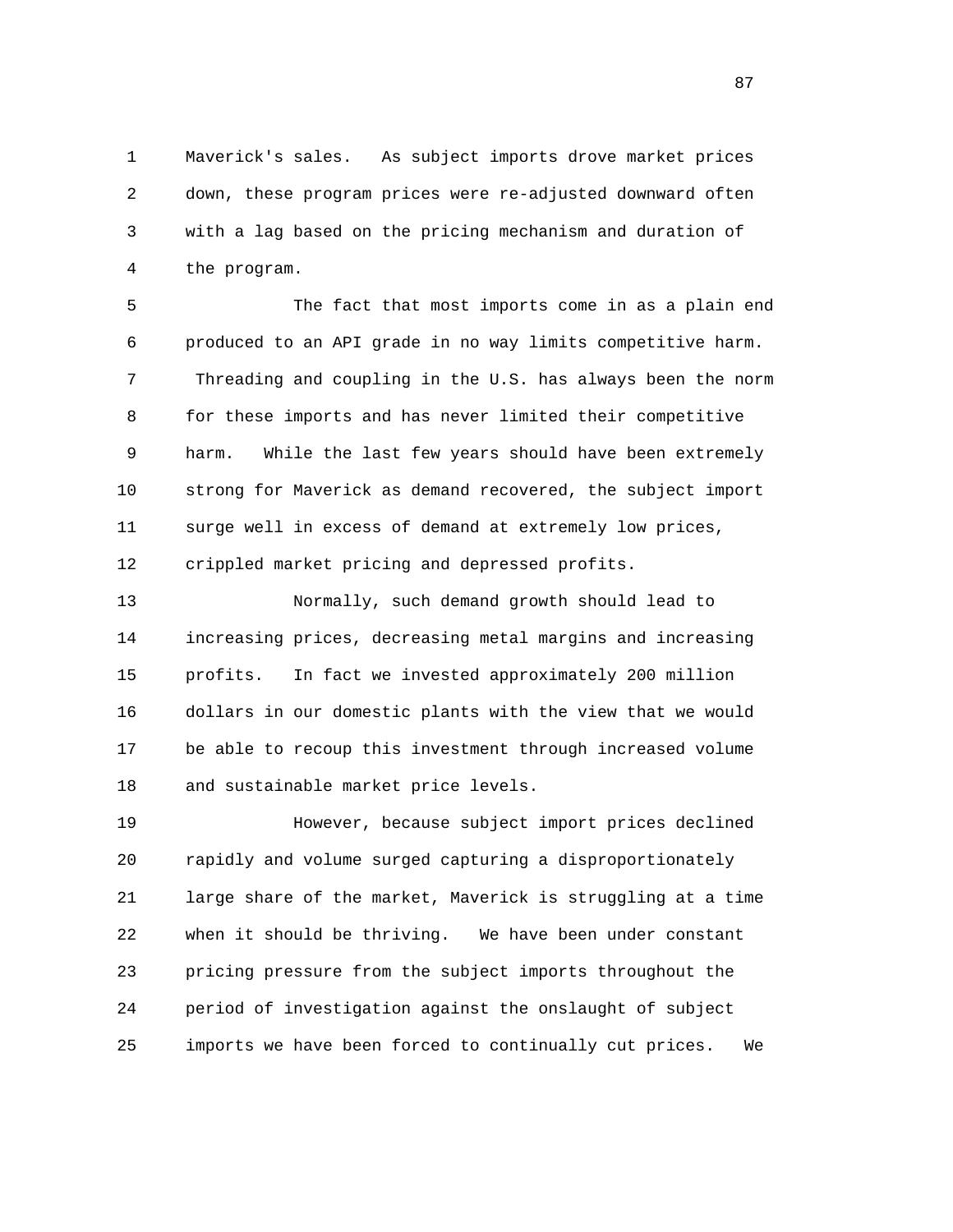1 have been unable to fully utilize our production capacity 2 and rehire American workers.

 3 In fact without relief from unfair imports 4 Maverick will be forced to lay off more workers. This is 5 especially likely given the producers of the subject 6 countries continue to increase their OCTG production 7 capacities without regard for demand levels that will 8 moderate or even slightly decrease in coming years.

 9 To see what kind of an impact a negative 10 determination would have, the Commission need look no 11 further than the reaction of the subject countries that 12 escape preliminary duties at the Department of Commerce. 13 Low price subject imports from these countries continue to 14 surge into the U.S. market this year at rates that are 15 simply unimaginable, despite the fact that exchange rates in 16 many of these countries have moved against them indicating 17 that these countries will continue to ship to this market at 18 all costs that they have virtually unlimited capacity to do 19 so, and that broad relief is essential. Thank you for your 20 time.

 21 MR. RINTOUL: Madam Chairwoman and Honorable 22 Members of the Commission, good morning. I am David 23 Rintoul, Senior Vice President, Tubular Business for the 24 United States Steel Corporation. I have 35 years of steel 25 industry experience, and currently have executive

en and the state of the state of the state of the state of the state of the state of the state of the state of the state of the state of the state of the state of the state of the state of the state of the state of the sta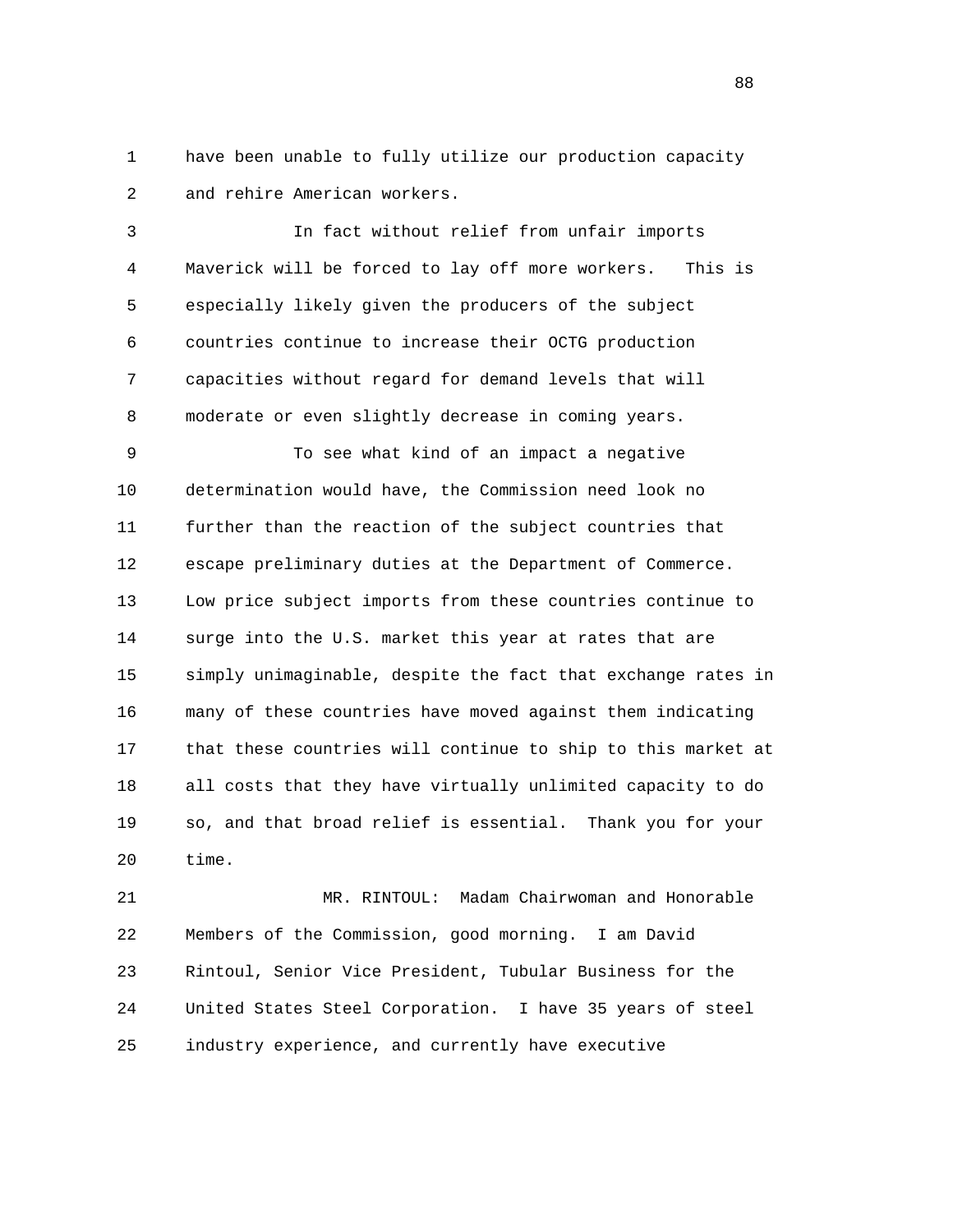1 responsibility for U.S. Steel Tubular Products, including 2 operations, sales and business development.

 3 During my time at U.S. Steel and in the 4 industry, I have had the opportunity to work across the full 5 range of steel-making, including both flat roll and tubular. 6 To fully appreciate the significance of OCTG to U.S. Steel's 7 operation, it is important to understand that in a typical 8 year, we make hundreds of thousands of tons of hot-rolled 9 steel and round billets that are used to make OCTG, whether 10 by us or U.S. Steel or other domestic pipe products. This 11 is true of some other domestic steel operations as well. 12 As a result, when tubular producers lose sales 13 of OCTG, American workers, producers and communities are 14 seriously harmed throughout the entire steel industry. 15 Please also understand that in order for our tubular 16 operations to be successful, we not only want but indeed we 17 need to make sales across the full range of OCTG products. 18 At U.S. Steel, we consider all OCTG products 19 to be high end. Many tubular mills cannot make OCTG at all. 20 To operate our mills efficiently and at sustainable levels, 21 we must be in a position to meaningfully service the entire 22 market, tubings, casings, carbon grades and alloy grades, 23 everything from J-55 up to premium grades.

 24 We spent over \$2 billion to buy Lone Star's 25 assets, because we wanted to sell large volumes of welded

89 and the state of the state of the state of the state of the state of the state of the state of the state of the state of the state of the state of the state of the state of the state of the state of the state of the sta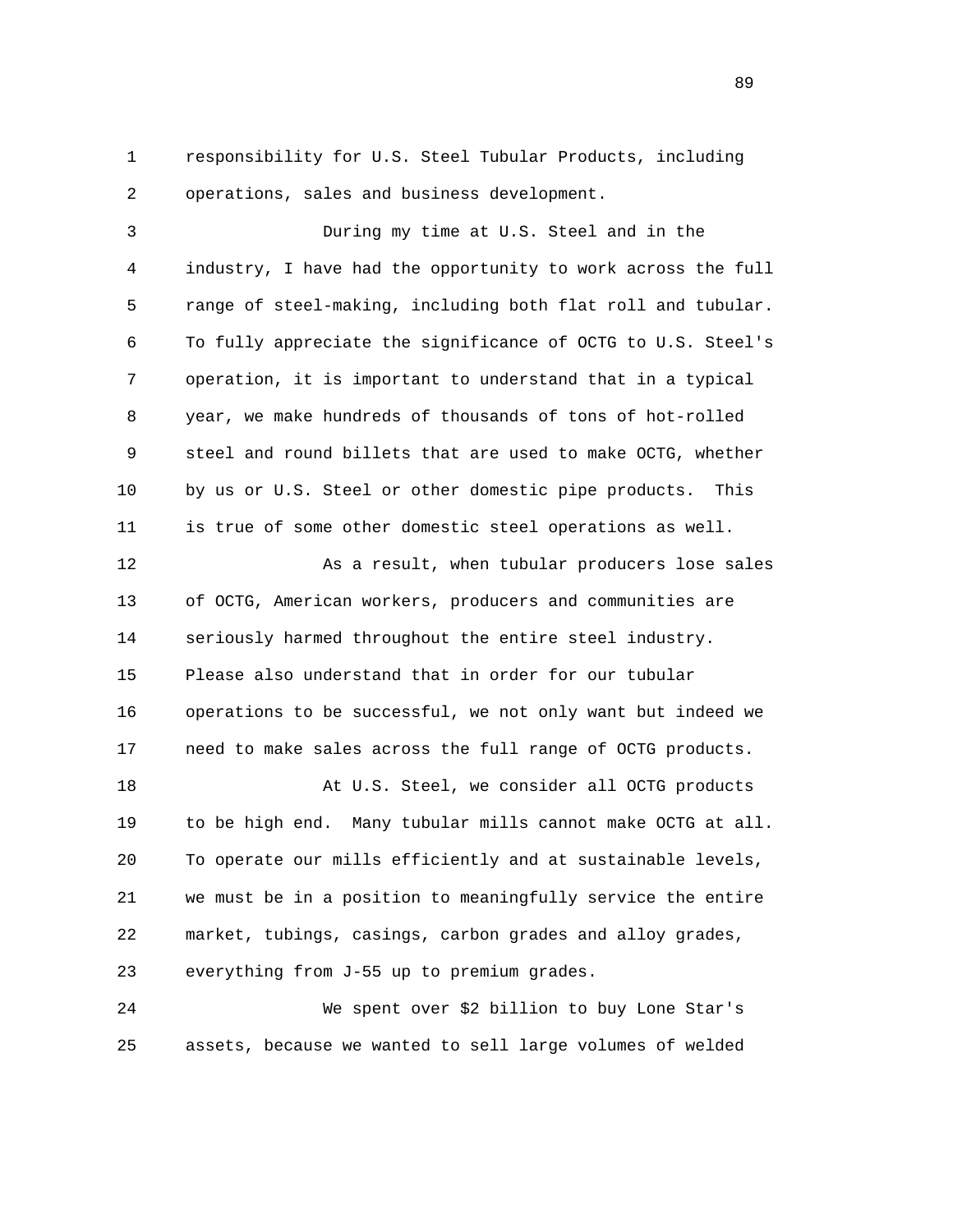1 OCTG of all API grades, to any and all end users. No matter 2 what you might hear from the other side, I hope it is 3 apparent to you with subject mills taking over one-quarter 4 of the entire market, with unfairly traded sales in excess 5 of \$1.7 billion, nothing about this market presence or that 6 competition should be understood as attenuated or low end or 7 anything but crippling to our industry.

 8 To be as clear as I can, the markets being 9 served by these imports are exactly in our wheelhouse, 10 involving sales we desperately need and want. Our inability 11 to achieve market returns in these areas is largely due to 12 these unfair imports. I will also share with you on a more 13 personal note that there are few things more difficult than 14 decisions such as those we have made recently to idle 15 production at Belleville.

 16 It would be tough enough if these actions were 17 compelled by poor market conditions, or the outcome of 18 market competition. But having to give these workers and 19 their families this kind of news when we are in strong 20 market conditions, when we and they have done everything 21 right to serve demand and produce the highest quality 22 products, this is really difficult to take, and in my view 23 incredibly unfair.

 24 We have done everything in our power to save 25 these jobs. We've had to cut prices repeatedly to stave off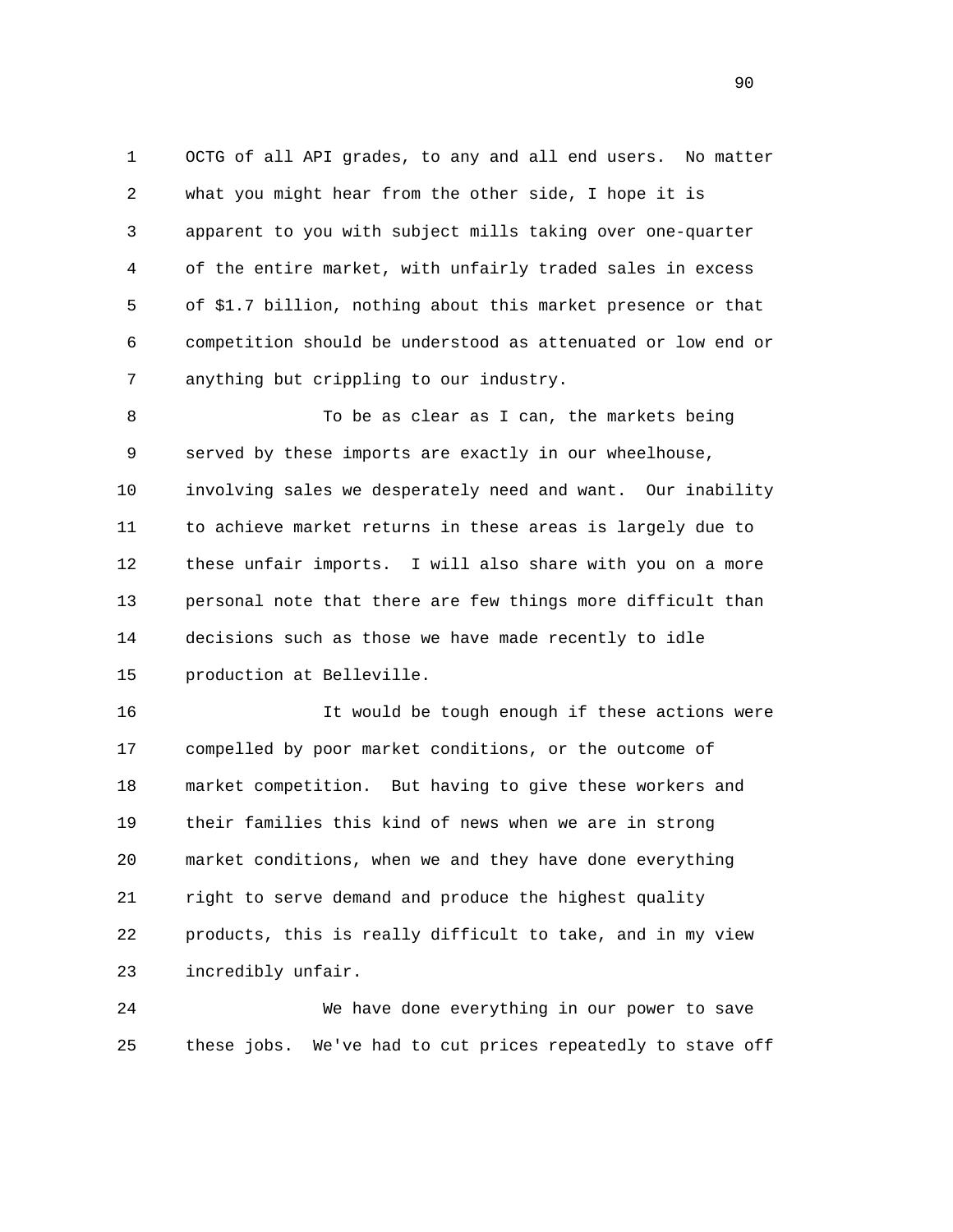1 imports and to try and retain market share. But at some 2 point, this becomes a losing game. As imports keep going 3 lower and lower, we simply cannot generate the type of 4 returns required to sustain our operation.

 5 That is the exact dynamic you've seen over the 6 period of time you are examining, and if we do not get 7 relief, I fear you will see more of the same and 8 unfortunately a lot more. I hope you will help us avoid 9 that result and grant relief on all countries, and 10 facilitate truth, justice and the American way to prevail. 11 Thank you.

 12 MR. THOMPSON: Good morning. I am George 13 Thompson, Vice President, Tubular Commercial for United 14 States Steel. I'd just like to make two brief points about 15 these investigations. First, the subject imports are the 16 one and only cause for falling prices in this market.

 17 In recent years, I've been in countless 18 meetings, both with our customers and with my sales people, 19 where we had to decide whether to hold prices at current 20 levels or cut them in order to keep sales. Over and over 21 and over, I heard that we were being undersold, not by other 22 domestic mills, not by imports in general, but by the nine 23 -- but by product from the nine countries before you today. 24 Furthermore, when we did reduce prices, and we 25 had no choice if we didn't want to concede even more market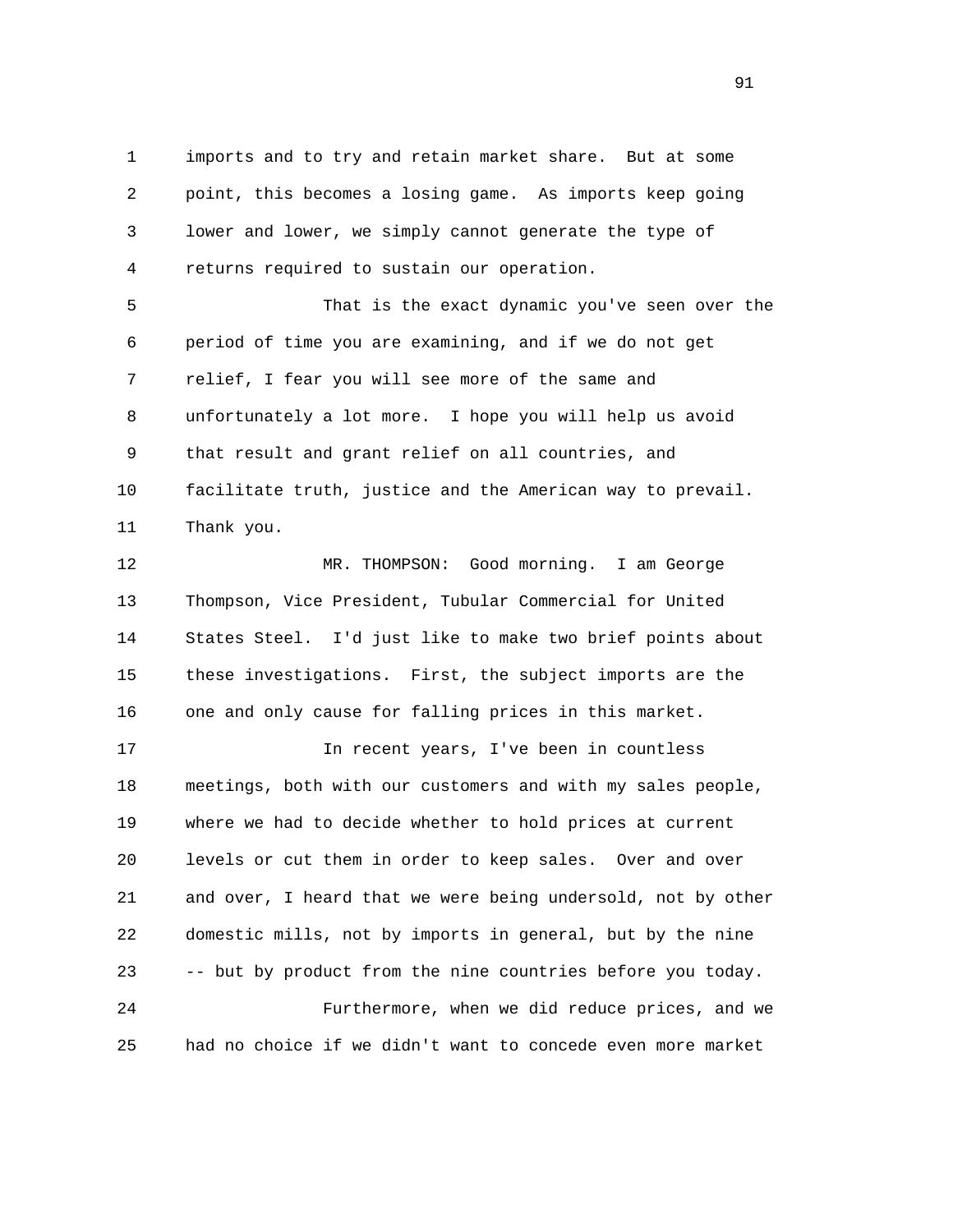1 to subject mills, we soon heard that the subject imports 2 were being offered at even lower levels. No matter how low 3 we went, they always went lower. I've watched this pattern 4 for a long time now, and I'm convinced that the subject 5 importing mills have a strategy to buy market share through 6 under-selling, regardless of how the under-selling distorts 7 this market or hurts fair competition.

 8 This type of behavior is extremely harmful, is 9 not true market competition, and fully justifies the request 10 for implementation of relief.

 11 Second, I want to compare conditions at the 12 beginning of your period of investigation to the conditions 13 at the end. In this case, U.S. mills are certainly worse 14 off now than they were a few years ago. But you should 15 understand that subject imports were continuously hurting us 16 in 2011 and 2012. We were trying to recover from the harm 17 caused by Chinese imports, and the fact that most of the 18 domestic industry was shut down during 2009.

 19 We were trying to get prices back to 20 reasonable levels, given strong and growing demand. As 21 early as 2011, it was clear that something was badly wrong 22 within the market. Prices and operating margins were not 23 even close to where we thought they should be, in a country 24 with almost six million tons of demand and growing.

25 But we not charge higher prices, because there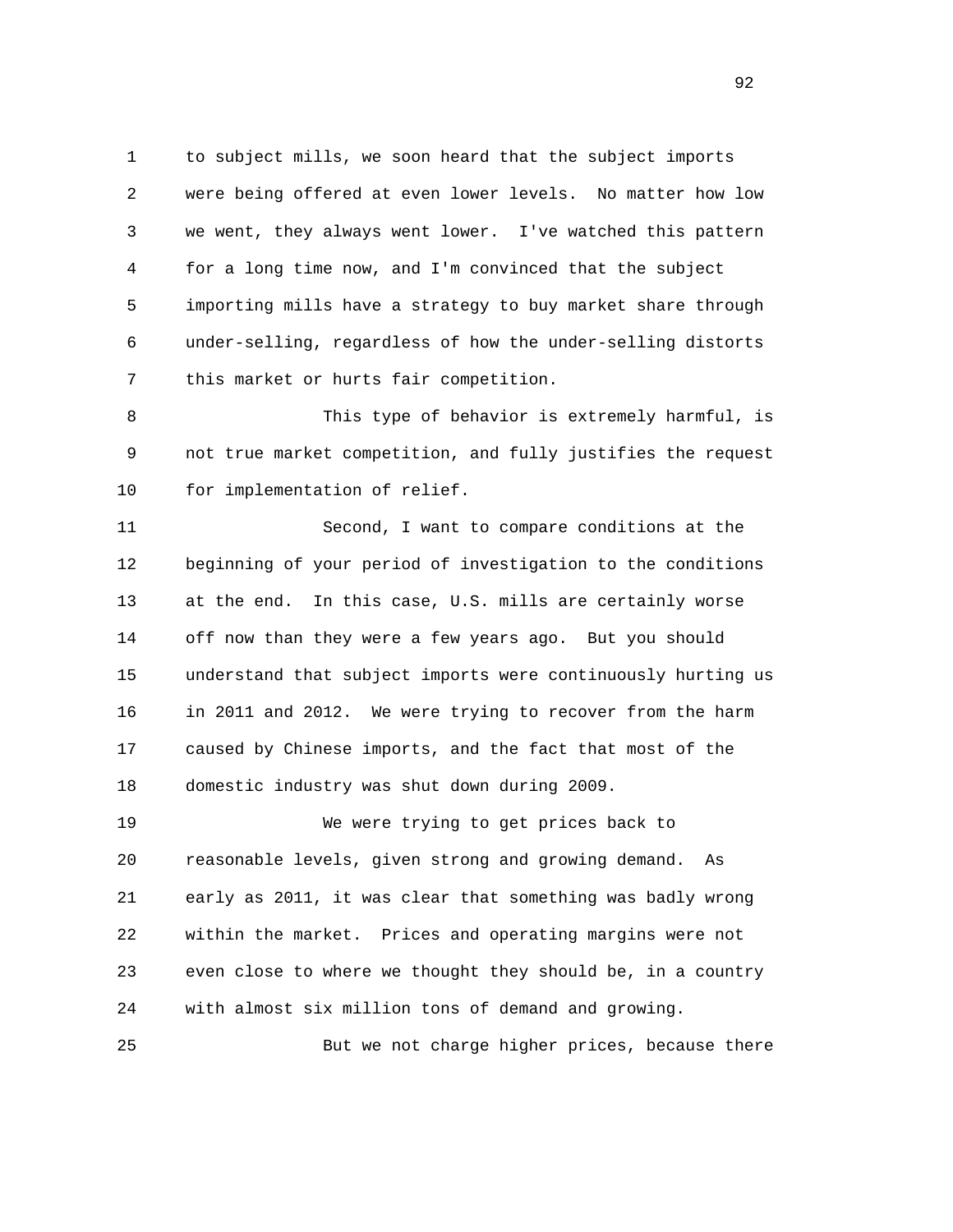1 were so many low-priced imports from the subject companies 2 available, countries available. Even then we knew that the 3 subject producers were cheating and destroying the market, 4 and then the situation worsened throughout 2012, with higher 5 import volumes pouring into the market despite falling 6 prices. 7 We have been hurting for over three years. If 8 we do not get immediate relief, the harm we have suffered 9 will only grow worse. I urge you to grant us the relief we 10 need and request. Thank you. 11 CHAIRMAN BROADBENT: Thank you, Mr. Thompson. 12 I think we'll suspend the panel just for one more 13 interruption. Congressman Murphy is here, as I understand 14 it. 15 MR. BISHOP: The Honorable Tim Murphy, United 16 States Representative, 18th District, Pennsylvania. 17 CHAIRMAN BROADBENT: Welcome, Mr. Murphy. 18 CONGRESSMAN MURPHY: Good morning Madam Chair 19 and members of the Commission. I'm here today to address an 20 issue of importance to the working men and women of my 21 district, unfairly traded imports from India, South Korea, 22 the Philippines, Saudi Arabia, Taiwan, Thailand, Turkey, 23 Ukraine and Vietnam have dramatically changed the domestic 24 market for OCTG steel, and pose a substantial, severe and

25 imminent threat to the domestic industry and all domestic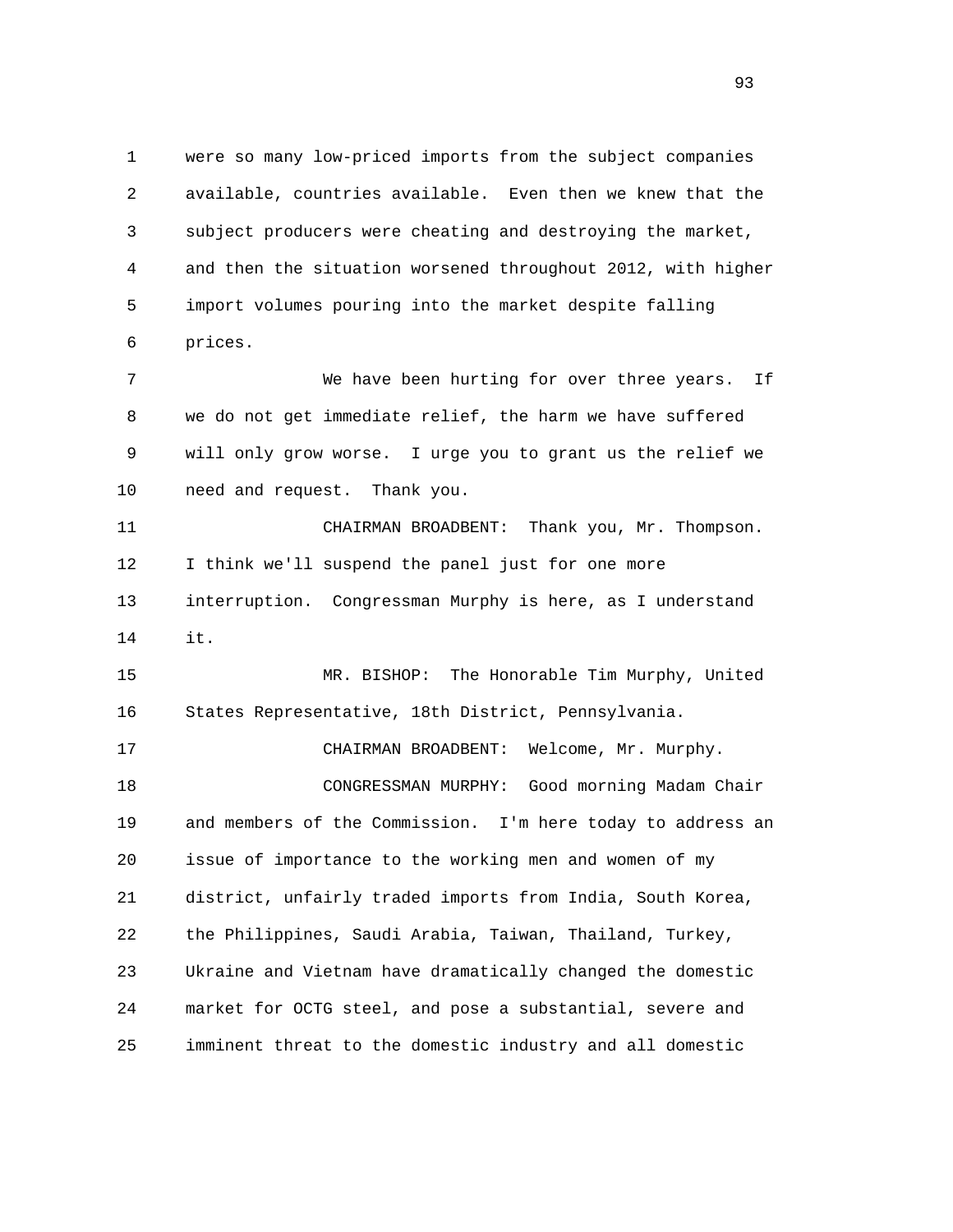1 steel producers that supply the industry.

| 2  | I am grateful for the opportunity to be before              |
|----|-------------------------------------------------------------|
| 3  | you today on behalf of the people of Southwestern           |
| 4  | Pennsylvania, and once again to stand up for steel, fair    |
| 5  | trade and American jobs. As you've heard from other         |
| 6  | witnesses this morning, the steel industry is an integral   |
| 7  | part of the fabric of our economy, and it is an essential   |
| 8  | component of the history and future of heavy manufacturing  |
| 9  | in Southwestern Pennsylvania.                               |
| 10 | As chairman of the Congressional Steel Caucus,              |
| 11 | I am committed to these men and women, who over generations |
| 12 | literally built the foundation of our nation, to grow,      |
| 13 | expand and prosper in the last 150 years.<br>It is a        |
| 14 | commitment to them that I am honored to fulfill.            |
| 15 | In my role as a legislator and Caucus                       |
| 16 | chairman, I want to see that the trade laws enacted by      |
| 17 | Congress are respected and strongly enforced by this body,  |
| 18 | so our domestic steel industry is able to compete fairly in |
| 19 | an open and transparent global market.                      |
| 20 | The families I represent and their employers                |
| 21 | aren't asking for special handouts or privileges.<br>They   |
| 22 | simply want a fair shot to use their work ethic and apply   |
| 23 | their ingenuity to earn a paycheck or win business in a     |
| 24 | marketplace where the rules are clear and the laws are      |
| 25 | fairly enforced.                                            |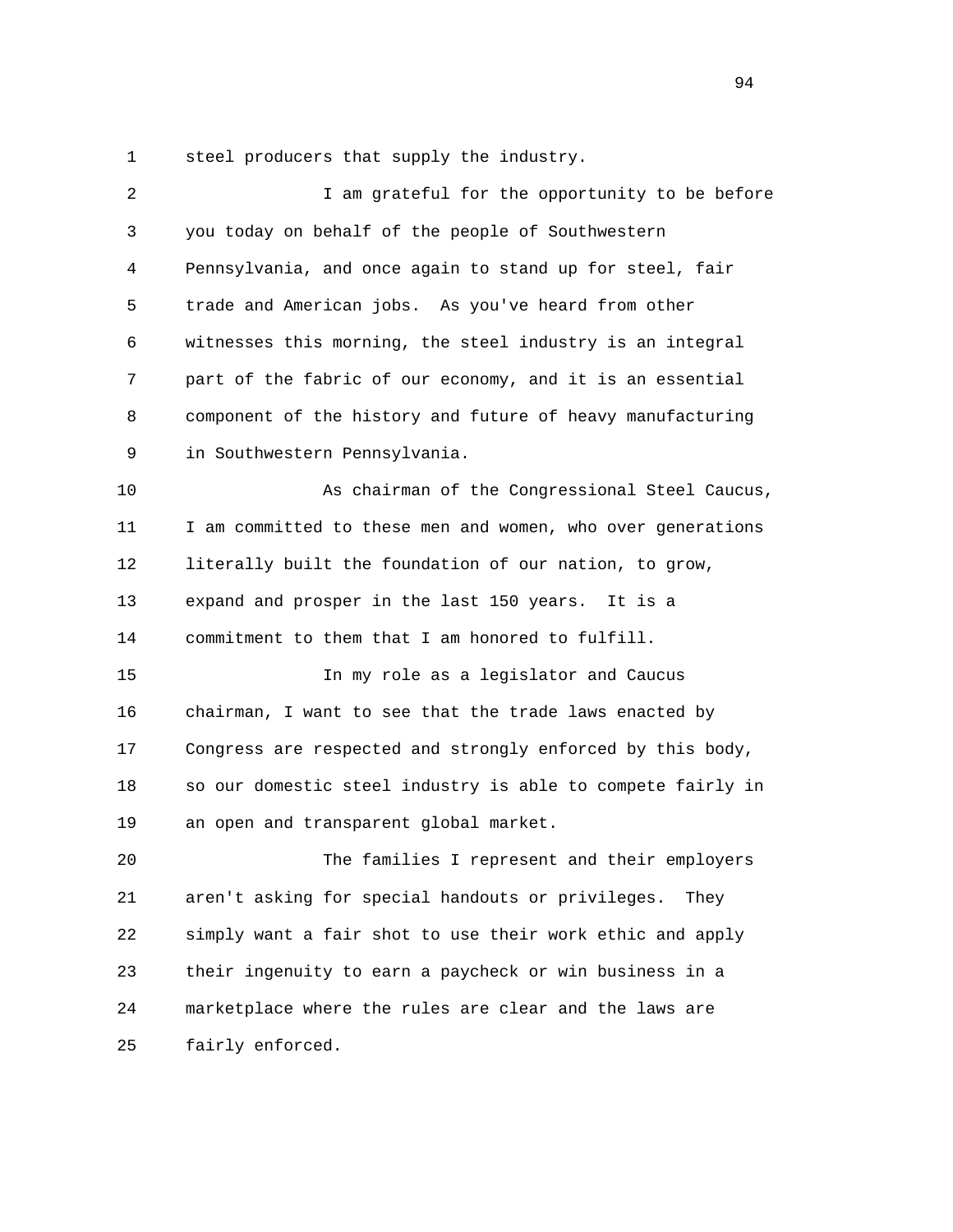1 We want open trade with many nations, but when 2 foreign governments cheats and international and U.S. laws 3 are broken, it is incumbent on the International Trade 4 Commission to act. Otherwise, good-paying American jobs 5 will be lost and our communities will suffer. It is 6 abundantly clear that nations engaging in unfair trade will 7 not stop on their own. Neither the Congress nor the ITC can 8 mandate morality nor legislate compassion.

 9 Look upon Korea, for example, where the United 10 States came to the rescue in the Korean War. Today, through 11 illegal dumping, Korea repays us by costing American jobs. 12 The harm inflicted on U.S. workers as a result of unfair 13 trade from the subject countries is not limited to those 14 employed by OCTG mills.

 15 Whether it is mining ore in Minnesota or coal 16 in Green County, Pennsylvania, or producing hot-rolled steel 17 in Granite City to make welded OCTG, we are a nation built 18 on steel. Last month, I wrote a letter to the Secretary of 19 Commerce calling for full enforcement of our trade laws in 20 this case. My letter was signed by 155 Republican and 21 Democratic members of the House of Representatives from all 22 over the nation, and I'll include that letter in my 23 statement for the record.

 24 These lawmakers have seen the pain felt by 25 their constituents and communities when dumped and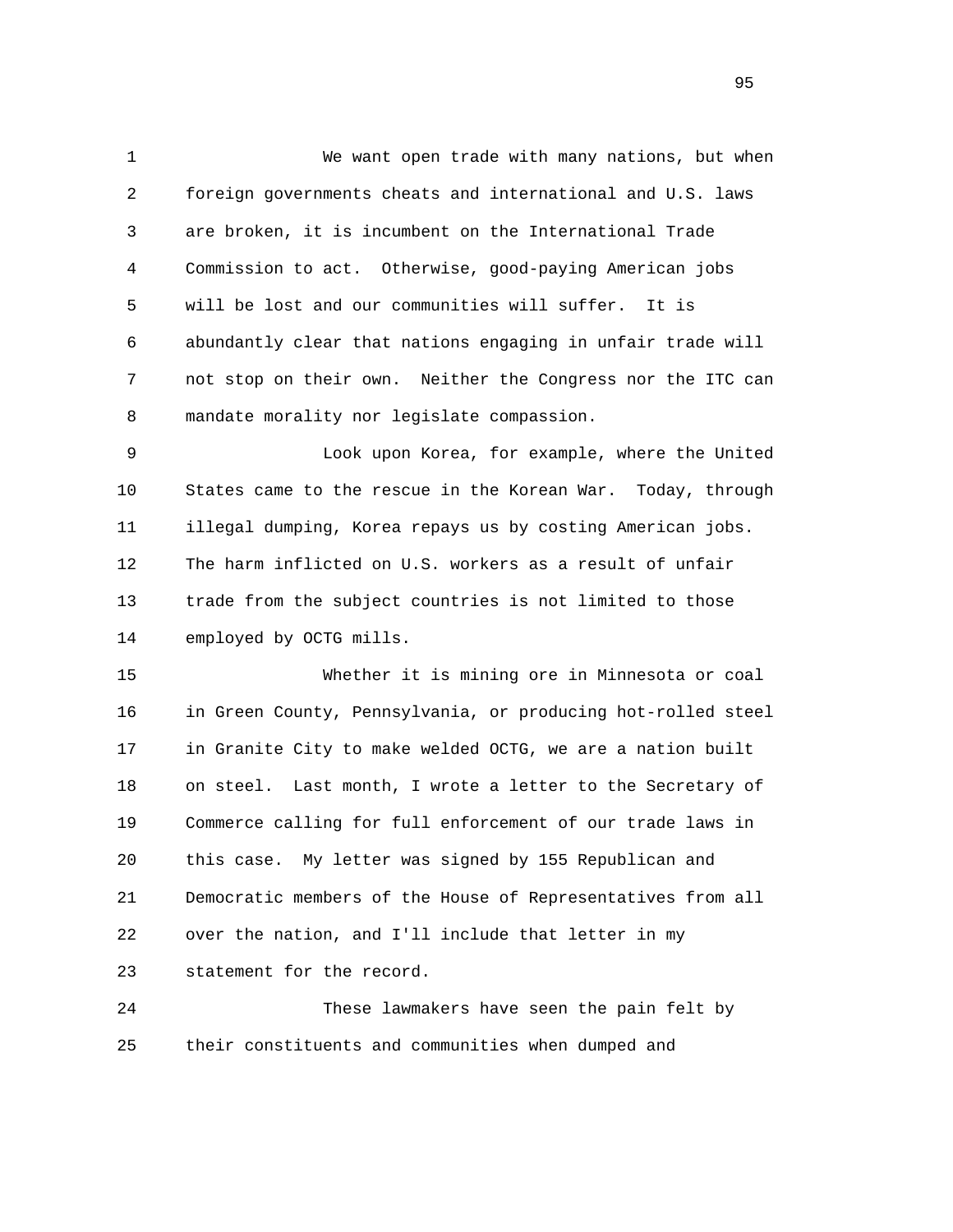1 subsidized OCTG hits the shelves and hits our shores. The 2 major bright spot for domestic steelmakers, shale oil and 3 gas producers, has once again been taken away because of a 4 surge of illegal OCTG. Imports from Korea alone have grown 5 1,000 percent in the last four years, stripping away all the 6 progress that American steel made after the 2010 Chinese 7 OCTG affirmative case.

 8 Today, mills in Kentucky are cutting back 9 shifts and hours. Plants have begun to close, including one 10 U.S. steel facility in McKeesport, Pennsylvania, just 11 outside of my Congressional district. The ICTG must decide 12 whether material injury has occurred to domestic workers and 13 manufacturers.

 14 If these examples of curtailed domestic 15 production for a robust customer segment is not evidence of 16 a material injury, I ask how many more workers must lose 17 their jobs before we turn back the tide on illegally-traded 18 OCTG from these nine countries?

 19 The numbers you've heard today from the 20 plaintiffs in this case represent real jobs and real 21 families, families that have been injured by unfairly-traded 22 steel. The towns in Southwestern Pennsylvania are indeed 23 feeling this pain. So are the constituents of my fellow 155 24 Steel Caucus colleagues, who see it in their districts, jobs 25 directly or indirectly related to the loss of the steel

<u>96</u>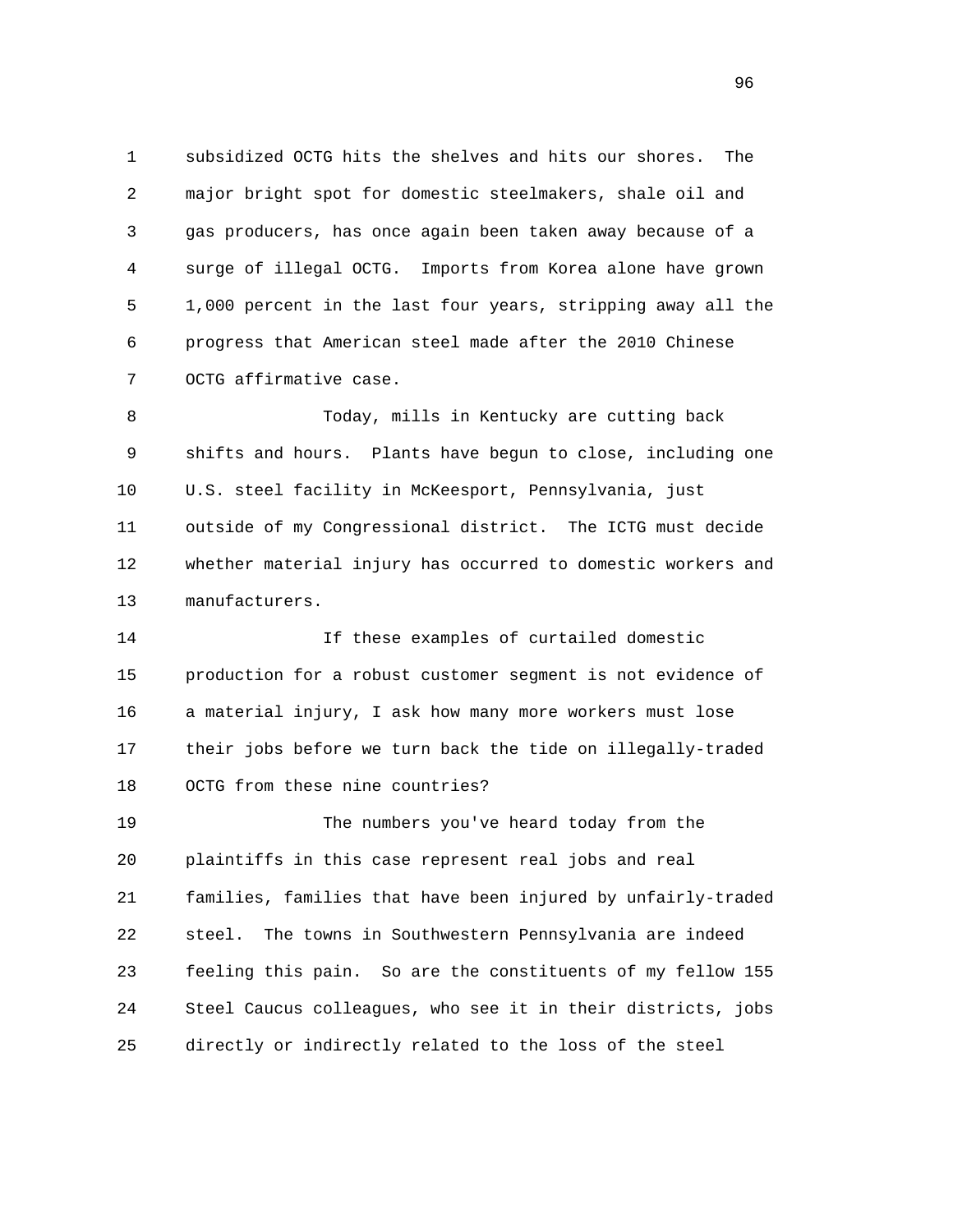1 production.

| $\overline{2}$ | American workers involved in all stages of the               |
|----------------|--------------------------------------------------------------|
| 3              | OCTG production process, from production of pellets to pipe  |
| 4              | to coal have all felt injury. Our economy cannot suffer the  |
| 5              | damage caused by unfair imports in perpetuity. At stake      |
| 6              | today is a stable manufacturing base of long-term economic   |
| 7              | growth, a healthy middle class and our military and national |
| 8              | security. Our trade laws, that I fully support, provide the  |
| 9              | U.S. OCTG industry with a measure of hope in response to     |
| 10             | this unfair competition.                                     |
| 11             | The domestic industry cannot wait until dumped               |
| 12             | and subsidized imports have again doubled or tripled.        |
| 13             | Workers and their families cannot wait until the domestic    |
| 14             | capacity is mothballed, or until the steel mills that        |
| 15             | supplied them are shuttered. The record before the           |
| 16             | Commission establishes that dumped and subsidized imports    |
| 17             | from the nine subject countries have caused significant harm |
| 18             | to the domestic industry, and further threaten the industry  |
| 19             | with even more substantial damage if our laws are not        |
| 20             | enforced.                                                    |
| 21             | I urge you to act to uphold our nation's trade               |
| 22             | laws, as enacted by Congress, and confirm Commerce           |
| 23             | Department's finding in this case of illegal dumping.<br>In  |
| 24             | doing so, you will provide the nation's steel industry with  |

25 the opportunity to fairly and effectively compete in the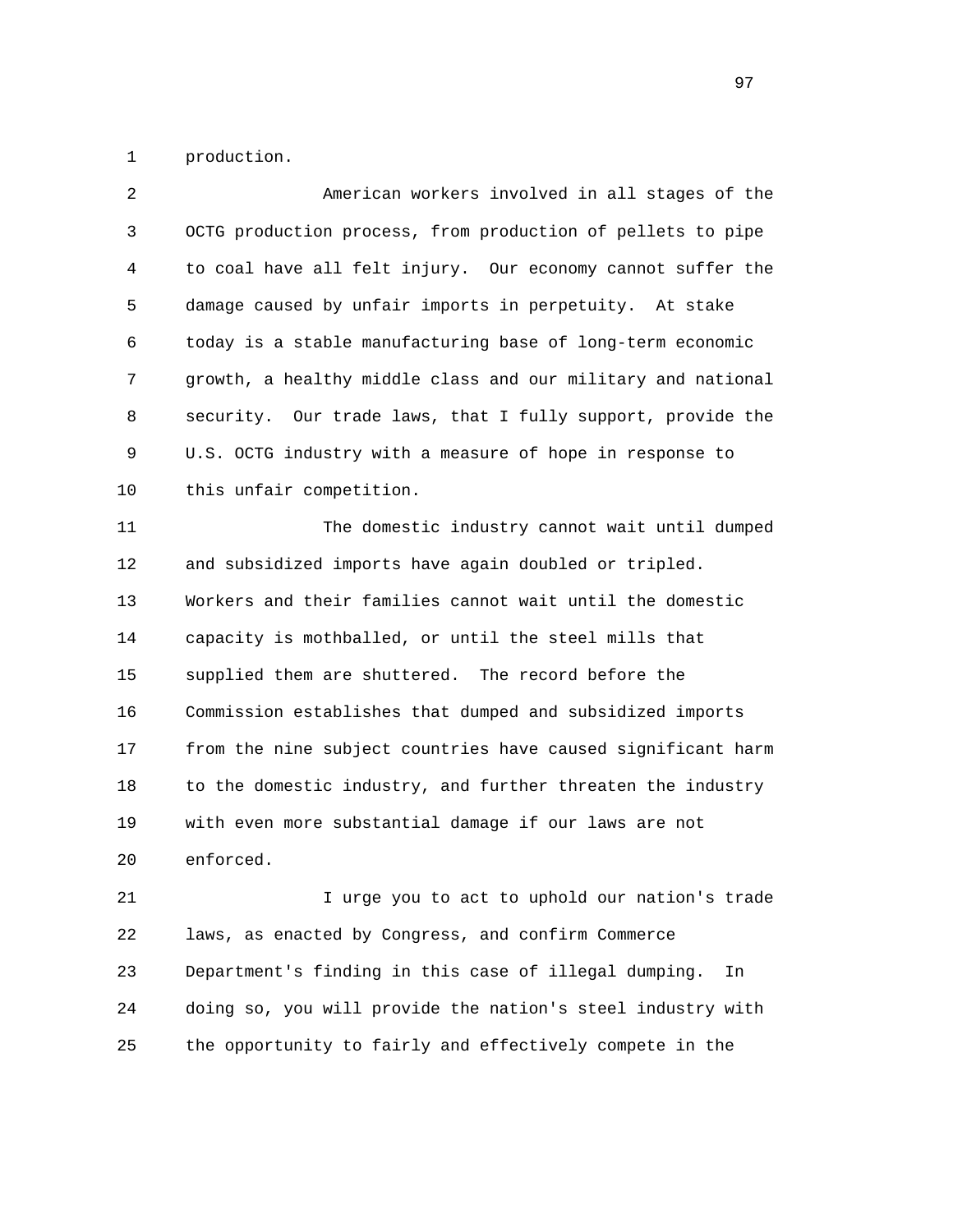1 U.S. marketplace. I thank you for your time and 2 consideration of my views. Thank you. 3 CHAIRMAN BROADBENT: Thank you very much, Mr. 4 Murphy. Do my colleagues have any questions of the 5 Congressman? 6 (No response.) 7 CHAIRMAN BROADBENT: Thank you very much. 8 CONGRESSMAN MURPHY: Thank you. 9 CHAIRMAN BROADBENT: I appreciate your 10 testimony. 11 (Pause.) 12 CHAIRMAN BROADBENT: The panel can resume, 13 thank you. 14 (Pause.) 15 CHAIRMAN BROADBENT: Mr. Schagrin, we all have 16 our jobs. 17 (Pause.) 18 MR. EISENBERG: Good morning, Chairman 19 Broadbent and members of the Commission. My name is Gregg 20 Eisenberg, and I'm president of Boomerang Tube. I've been 21 in this industry, the OCTG industry for 36 years. Boomerang 22 was founded in 2008, and we had our initial equity funding 23 and started our project. But we couldn't complete our 24 financing until after the China/OCTG cases were well along 25 in 2009.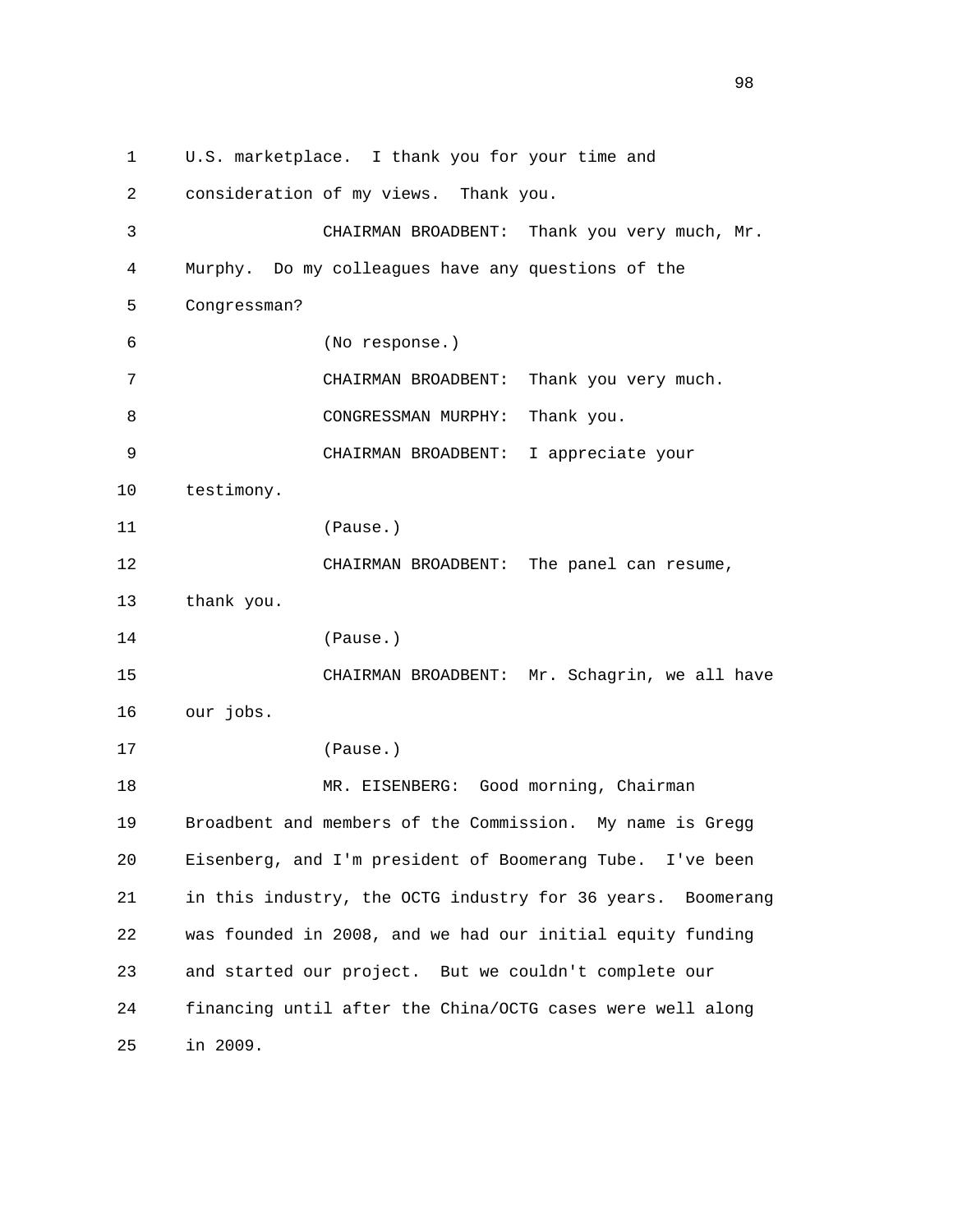1 Since the end of 2009, when the financing was 2 completed, we've invested over 200 million in our two new 3 ERW mills and heat treat lines and finishing lines in 4 Liberty, Texas, just outside Houston. At one time recently, 5 we employed more than 500 people.

 6 Due to the massive surge in imports, much of 7 which occurred after the department's negative preliminary 8 determination for Korea, our cash flows plummeted, the 9 outlook dimmed, and we had to lay off 30 percent of our 10 office staff and 15 percent of our production workers in 11 April. These are real world experiences that businesses and 12 workers confront when dealing with unfairly traded imports. 13 Boomerang entered the market during a period 14 of rising demand. However, despite our excellent product 15 and first-rate market contacts, we've seen a consistent 16 deterioration of market conditions as massive quantities of 17 unfairly-traded imports penetrated the market, with pricing

18 too low and too far below our prices.

 19 Our only option was to lower our prices to 20 fight back and continue to operate our new equipment. Our 21 company's primary financing vehicle was debt. We must make 22 the required interest payments on that debt, and these 23 unfairly-traded imports have caused us to severely miss our 24 cash flow projections and to experience net losses after 25 servicing the debt that we have.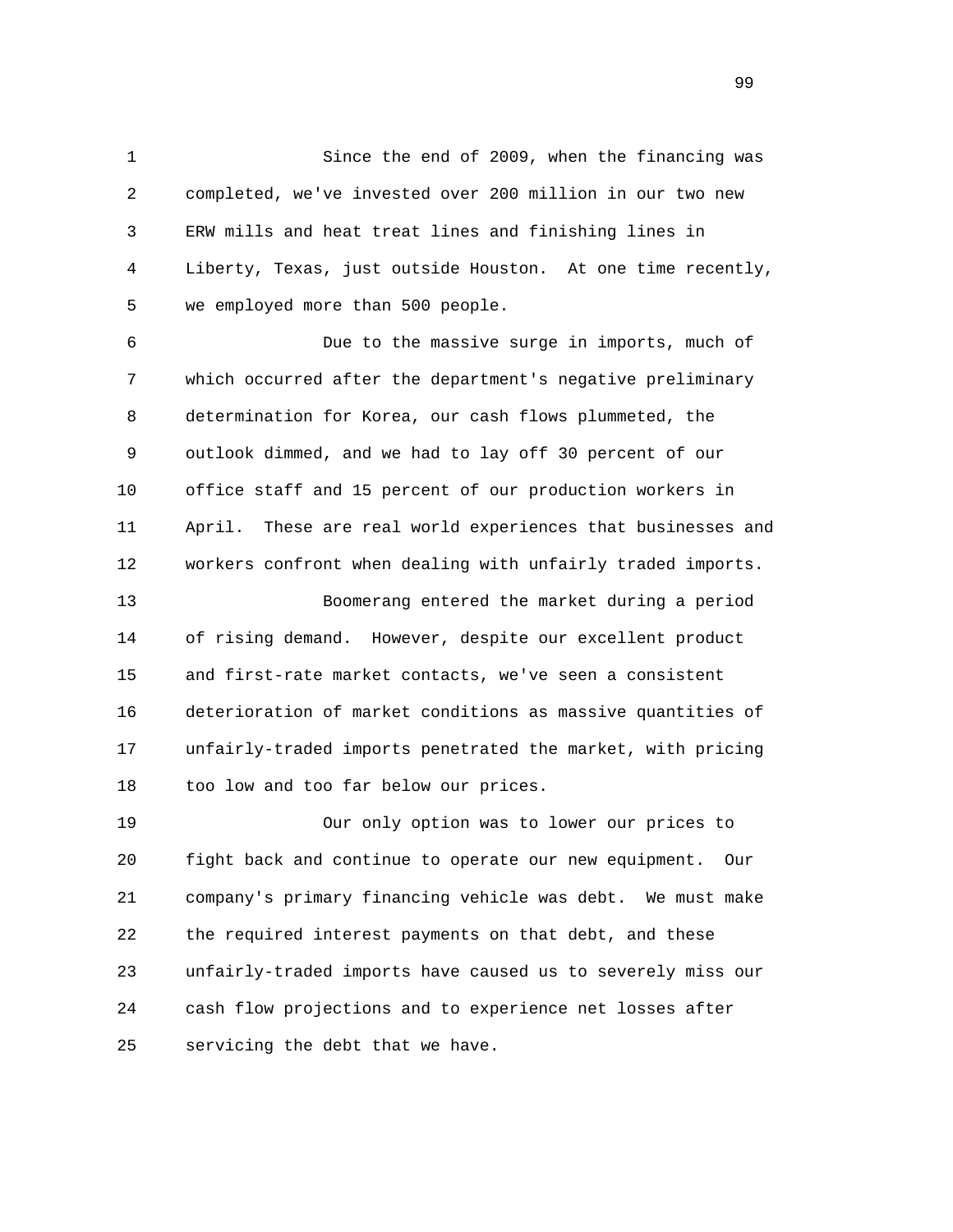1 If these duties are imposed and pricing 2 returns to earlier levels, Boomerang is confident that we 3 can continue to build our company as one of the most vibrant 4 long-term players in the U.S. OCTG market. But we need your 5 help in doing this, with an affirmative determination. 6 Thank you.

 7 MR. BOSWELL: Good morning Chairman Broadbent 8 and members of the Commission. My name is Randy Boswell and 9 I'm the president of Energex Tube, a division of JMC Steel 10 Group. I have 25 years' experience in the pipe and tube 11 industry, and I'm joined today by Bob Okrzesik, our VP of 12 Sales and Marketing, who has over 30 years of experience 13 selling OCTG. Energex was created following the acquisition 14 of Lakeside Steel in April 2012 by JMC Steel.

 15 Energex is a combination of mills and 16 finishing facilities for OCTG and line pipe of the former 17 Lakeside Steel, as well as certain facilities from the 18 Wheatland Tube and Atlas Tube divisions of JMC Steel Group. 19 These include facilities in Thomasville, Alabama, 20 Blytheville, Arkansas, Warren, Ohio and in Canada. 21 Our newest mill, which was installed by 22 Lakeside Steel in Thomasville, Alabama, was commissioned in

 23 late 2011. The mill has a size range of 4-1/2 to 9-5/8ths 24 inches and a capacity of 200,000 tons annually.

25 Unfortunately due to subject imports as a contributing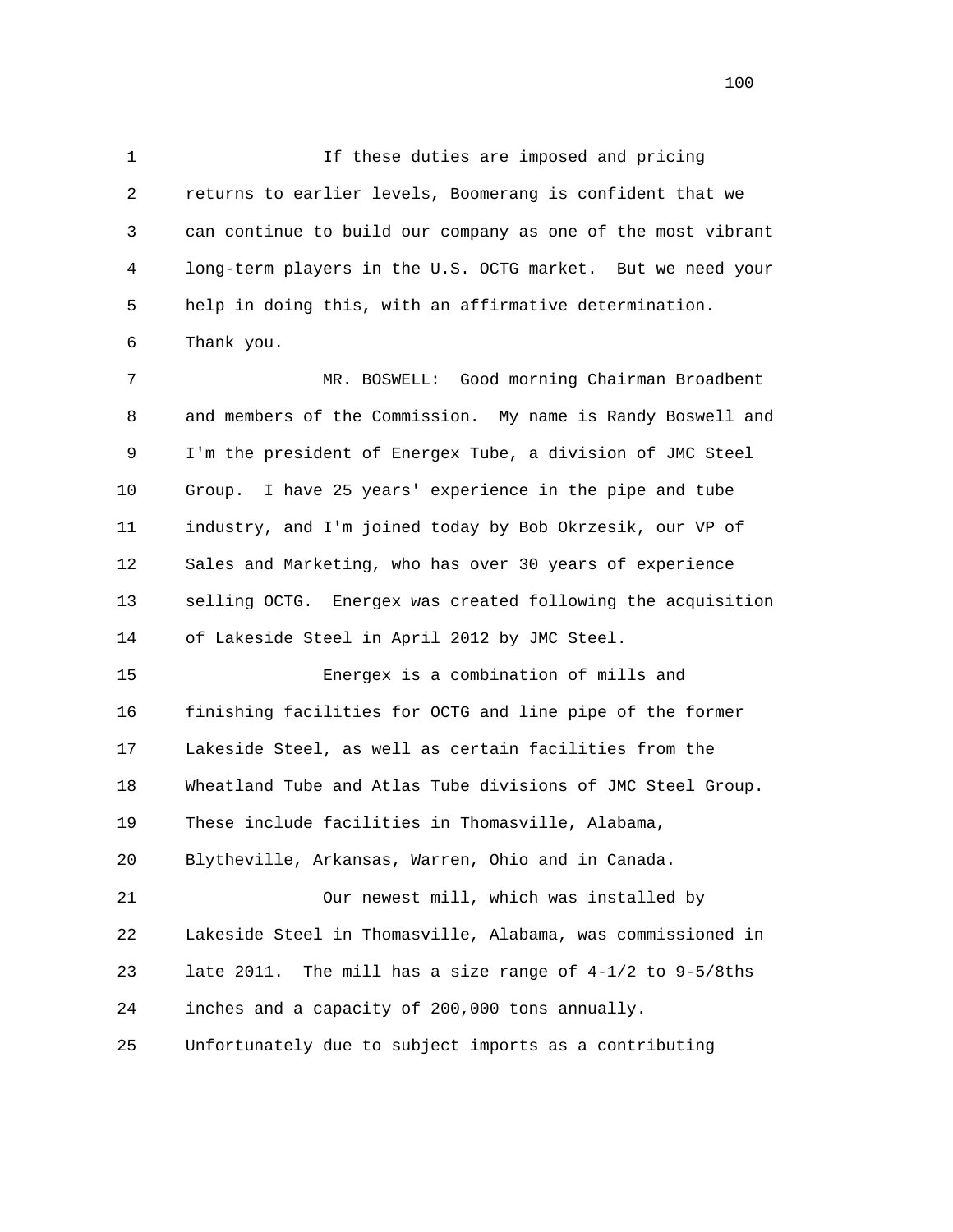1 factor, we mothballed that facility in early 2013.

 2 We also shut down our mill in Welland, Ontario 3 in May of this year, and laid off over 100 workers in our 4 three U.S. plants. These plants include production at 5 Warren, Ohio, a plant that many of you were able to visit 6 and our billet plant in Blytheville, Arkansas. 7 Our facility in Thomasville is now only 8 utilized for up-setting, heat treating and threading and 9 coupling. You can see that the flood of imports has had a 10 direct and very significant impact on our OCTG operations. 11 In the early part of 2014, steel coil costs increased 12 sharply, but we were unable to pass along any of these cost 13 increases to our OCTG customers because of import prices. 14 As the Commission is aware, nearly 465,000 15 tons of Korean OCTG arrived in the second quarter, including 16 a whopping 215,000 tons in just the month of May. 17 Korean-delivered prices are less than our cost of steel and 18 actual conversion costs before allocating a dollar of plant 19 overhead. 20 If this is allowed to continue, all of our

 21 U.S. mills will follow our Welland mill and be permanently 22 shut by the end of this year. 300 more workers will lose 23 their jobs and our parent company will have lost over 150 24 million of investment. We at Energex Tube hope that our 25 company has a bright future tied to North American oil and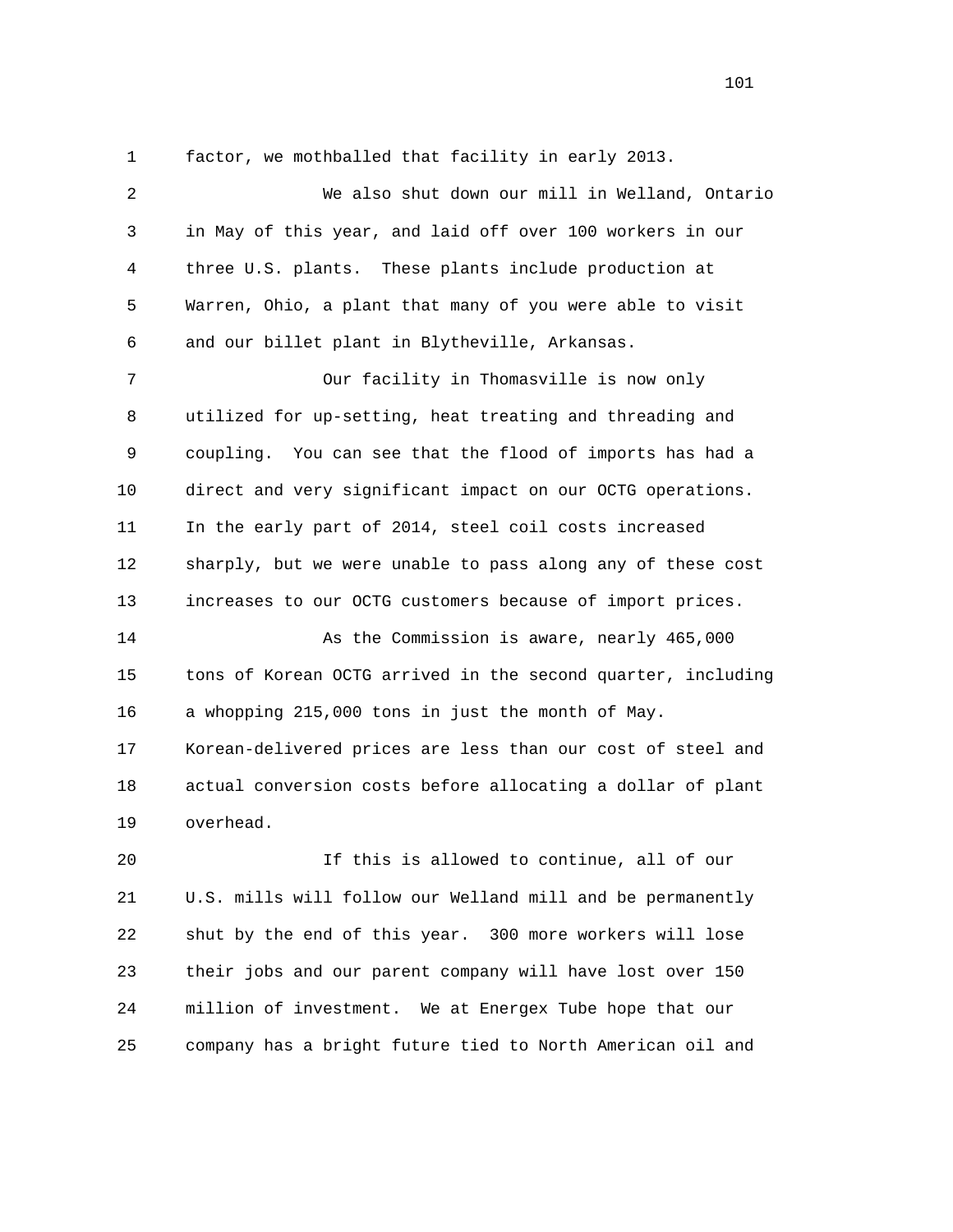1 gas production. We ask that you make an affirmative 2 determination so we can pursue that future. Thank you. 3 MR. TEJEDA: Good morning Chairman Broadbent 4 and members of the Commission. My name is Maximo Tejeda and 5 I'm the founder and president of Tejas Tubular, a 6 family-owned company based in Houston. I have been in the 7 OCTG and the steel industry for 44 years. Today, I'm here 8 representing a diverse workforce of 800 plus employees and 9 their families, whose livelihood and prosperity depend on 10 Tejas Tubular.

 11 As a first generation American, I have lived 12 the American dream and know that when you work hard and have 13 a passion for what you do, you create your own opportunities 14 for yourself and those who you employ. In 1990, I started 15 Tejas Tubular with \$68,000 in savings from my kids' college 16 fund, and a \$125,000 loan from my aunt, which started by 17 heat treating pipe and then added finishing capabilities for 18 OCTG in 1998.

 19 In 2010, Tejas installed a new welded OCTG 20 mill in Stephenville, Texas, and started tubing production. 21 Stephenville is now producing 45,000 tons per year, which is 22 less than 50 percent of its capacity, and operates with less 23 than two percent margins. This spring, we opened up a new 24 casing processing facility in New Carlisle, Indiana and 25 hired 80 new employees to serve the Marcellus and the Eureka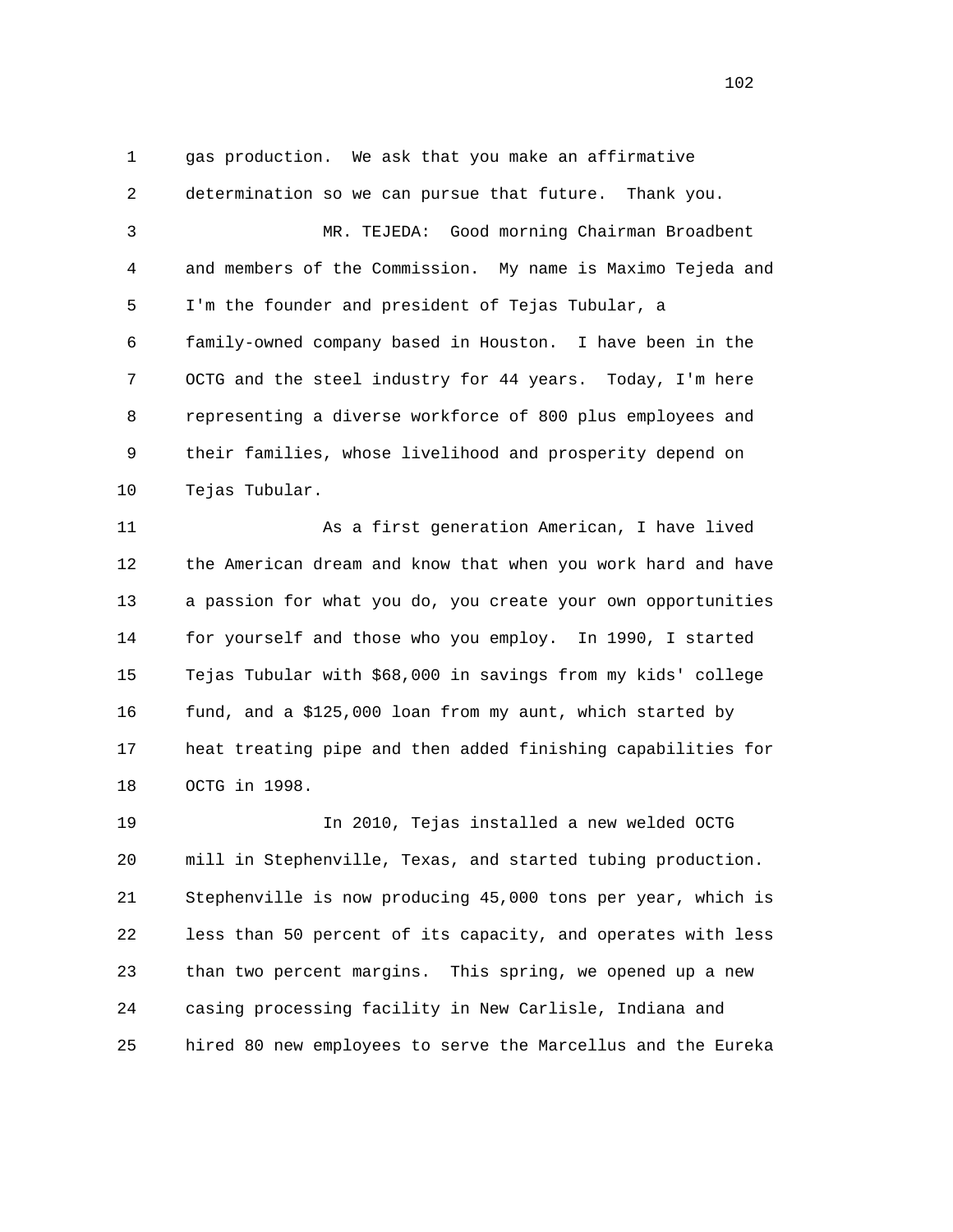1 shale in Ohio, Pennsylvania and West Virginia.

| $\overline{2}$ | Tejas now has long-term plans for our first                  |
|----------------|--------------------------------------------------------------|
| 3              | seamless mill in Norfolk, Nebraska. However, unfairly        |
| 4              | traded imports from the countries subject to this            |
| 5              | investigation have flooded the OCTG market, making it        |
| 6              | difficult for Tejas to increase production. Today's market   |
| 7              | prices hinders current operations at our facilities and      |
| 8              | force us to cut prices even farther.                         |
| 9              | Unfairly traded imports of OCTG have                         |
| 10             | devastated the market and reduced the number of jobs and     |
| 11             | people that we employ. Now for me, this is not about money.  |
| 12             | It is about increasing American manufacturing opportunities  |
| 13             | to create jobs. It is about allowing American companies a    |
| 14             | fair shot to supply the required products. I am proud to be  |
| 15             | part of an industry helping regain American energy           |
| 16             | independence from nations that pray for America's demise.    |
| 17             | Every job we shift overseas makes American                   |
| 18             | manufacturing less competitive, forcing taxpayers to pay for |
| 19             | those without jobs. It is imperative we reverse that trend   |
| 20             | and put America to work, in turn making America more         |
| 21             | competitive. Tejas Tubular and all of its employees are      |
| 22             | ready to do its prospective part to improve America through  |
| 23             | increased American manufacturing.                            |
| 24             | For that reason, we ask you to join us in this               |
| 25             | effort, and make an affirmative determination for America.   |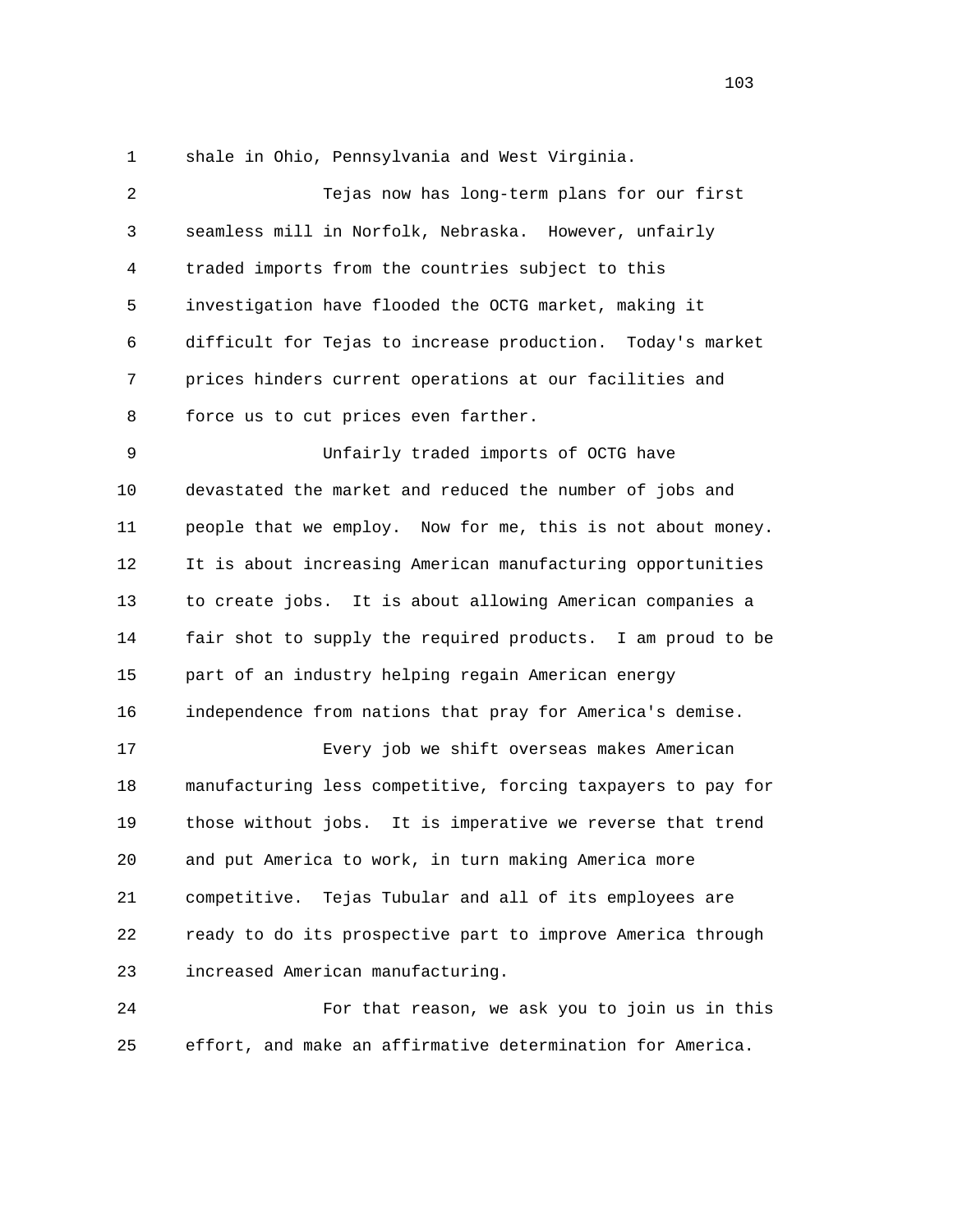1 Thank you.

| 2  | MR. MANDEL: Good morning Chairman Broadbent                  |
|----|--------------------------------------------------------------|
| 3  | and members of the Commission. My name is Butch Mandel, and  |
| 4  | I am president and CEO of Welded Tube USA. In late 2011, in  |
| 5  | the face of what we believed would be a very weak and long   |
| 6  | recovery in the non-residential construction market, as well |
| 7  | as very high levels of unfairly traded imports, we closed    |
| 8  | plants in Berkeley, South Carolina and Delta, Ohio that      |
| 9  | primarily produced standard pipe and structural tubing.      |
| 10 | We decided to redeploy our financial resources               |
| 11 | in a brand new mill, which we have constructed and installed |
| 12 | in Lakawanna, New York, to produce OCTG, primarily targeting |
| 13 | the major shale plays in the Northeastern U.S., as well as   |
| 14 | western Canada. Our total investment thus far in Lackawanna  |
| 15 | exceeds \$50 million. We expect OCTG demand will only grow   |
| 16 | in the next few years. But how much, if any benefit the      |
| 17 | U.S. industry will get from this depends almost entirely on  |
| 18 | the future level of imports subject to this investigation.   |
| 19 | The same is true of the Lackawanna and Buffalo               |
| 20 | areas, which have suffered tremendous economic decline over  |
| 21 | the past several decades. Staff and local officials have     |
| 22 | provided significant financial and directional aid in        |
| 23 | support of our project. We commenced production in           |
| 24 | Lackawanna in September of 2013. We have already hired 65    |
| 25 | employees.                                                   |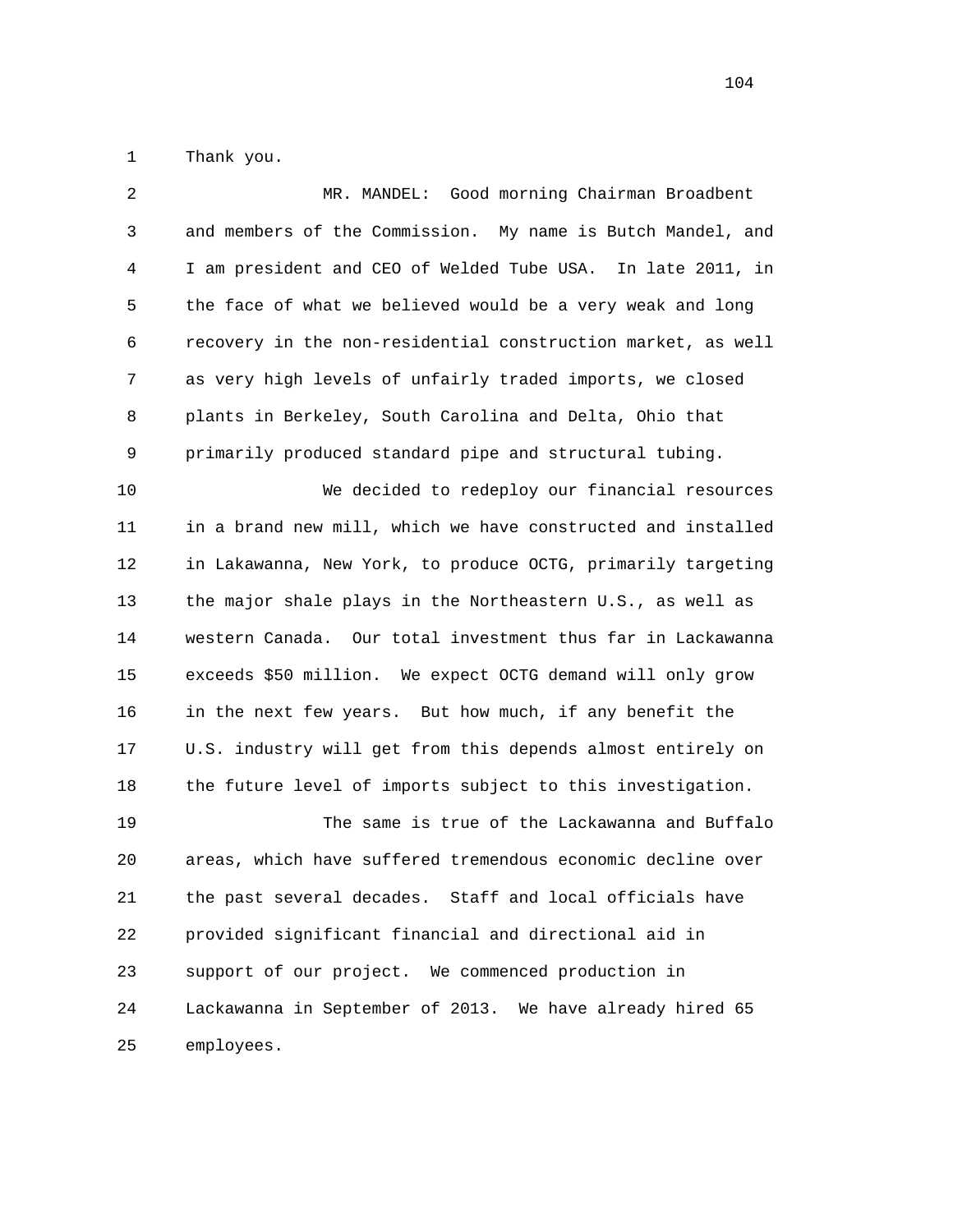1 We have two further expansions of the facility 2 on the drawing boards, with an additional investment of \$70 3 million planned, with an additional hiring of 100 employees. 4 We shelved those expansion plans after the February negative 5 preliminary determination by Commerce against Korea. 6 We are also a major producer of OCTG in Canada 7 as well, and I believe that the Canadian Revenue Service 8 will shortly announce the initiation of cases against most 9 of these same countries in Canada. It is simply critical 10 for our new mill to succeed that the U.S. market not 11 continue to be swamped with massive quantities of 12 low-priced, unfairly traded imports. For that reason, we 13 ask you to make an affirmative determination in the case at 14 hand. 15 MR. SHOAFF: Good morning. I'm John Shoaff, 16 president of Sooner Pipe, the world's largest tubular 17 distributor and logistics service provider to the oil and 18 gas industry. We serve a wide customer base, from major 19 international oil companies to small independents. We buy

 20 OCTG from numerous suppliers, including imports from subject 21 countries, imports from non-subject countries and domestic 22 goods.

 23 In short, we have detailed knowledge of all 24 parts of this market. Based on my decades of experience in 25 the OCTG business, I'm absolutely certain that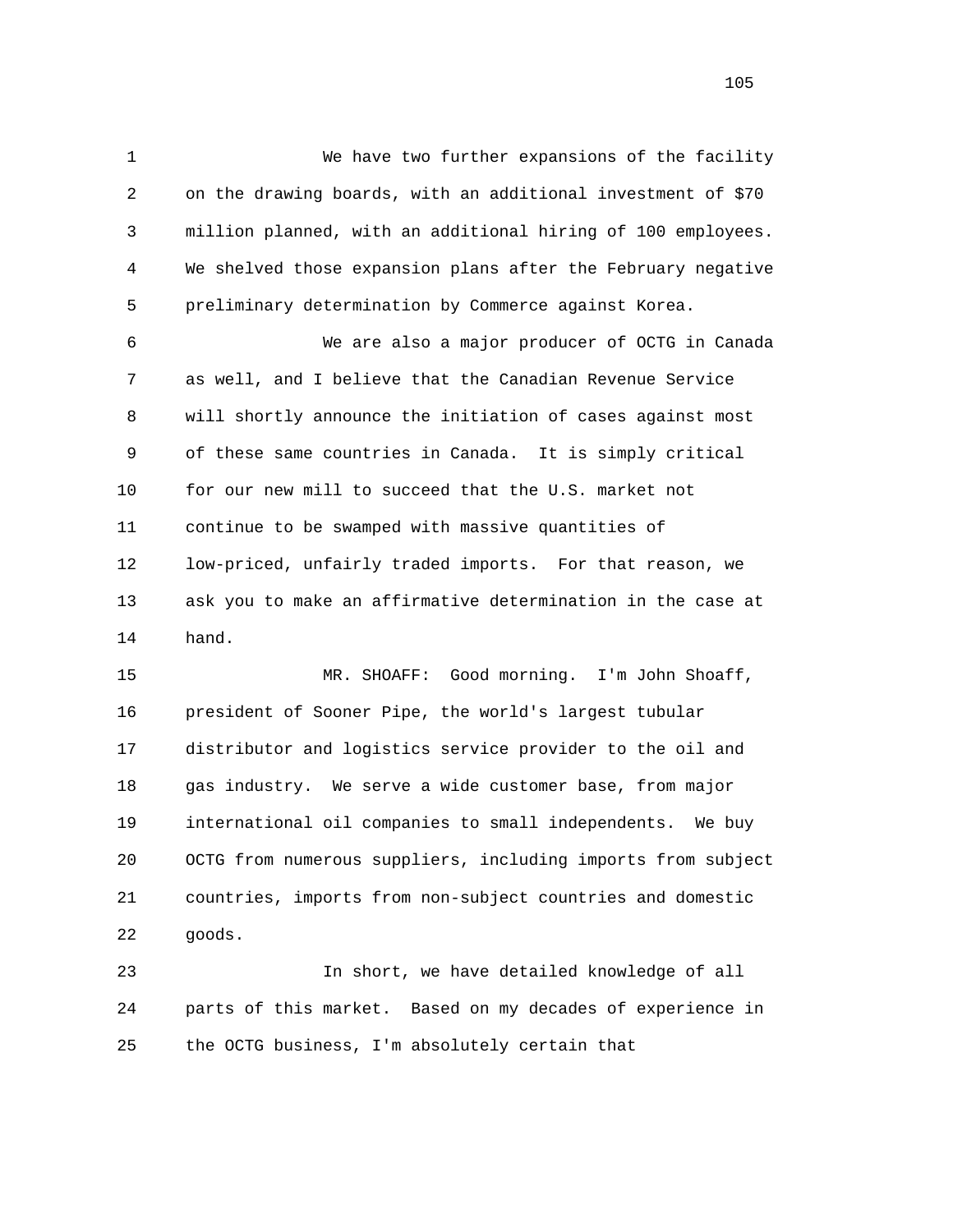1 unfairly-traded imports anywhere within the U.S. market, 2 hurt domestic producers. In these proceedings, I understand 3 there has been quite a bit of discussion about different 4 types of market segments of OCTG, low end versus high end, 5 seamless versus welded, spot sales versus program sales.

 6 It's important to understand, however, that 7 subject imports can be found almost everywhere in the U.S. 8 market. They compete directly for sales in all major API 9 grades, and they can be found in both the spot and program 10 markets. This really must be understood as a single 11 integrated market, and U.S. mills are in no way insulated 12 from subject imports.

 13 Furthermore, even to the extent certain 14 sources have a relatively greater presence in certain 15 portions of the market, different market segments are 16 closely connected, and low prices anywhere spread quickly. 17 For example, if huge amounts of low-priced welded J55 OCTG 18 pour into this market and prices for that product fall as a 19 result, you will soon see that the prices of seamless P110, 20 a higher grade product, have fallen as well.

 21 Moreover, as I explained in my testimony last 22 year, falling spot prices rapidly affect negotiations for 23 program sales. Why does this happen? Because the U.S. 24 market for OCTG is one of the most transparent and 25 sophisticated markets you will ever see. Every month, you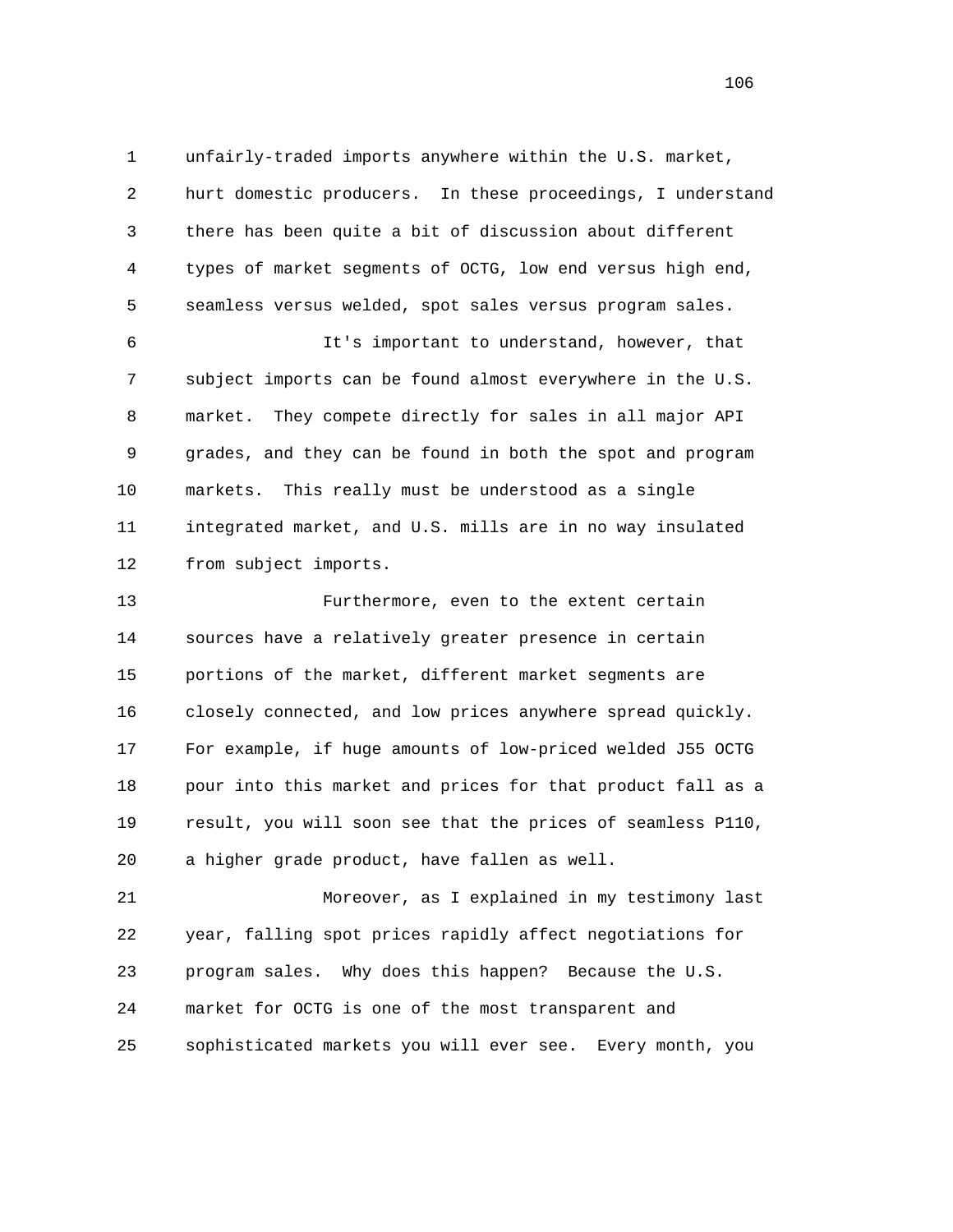1 can pick up publications like Preston Pipe or Pipe Logix and 2 see the latest pricing data from across the country. 3 You can see how much OCTG is being consumed 4 and how much is in inventory. You can see down to the ton 5 how much OCTG was shipped by domestic mills last month, and 6 how many imports came into the market. The major purchases 7 of OCTG, both in distribution and at the major end users, 8 are familiar with all of that information. 9 So when any prices start to fall, purchasers 10 quickly adjust their expectations for the rest of the 11 market. Producers have no choice but to lower their own 12 prices or lose sales. So to recap, subject imports and 13 domestic producers compete directly for spot sales. They 14 compete directly for program sales. 15 Subject import prices directly affect the 16 pricing indices that are sometimes used to determine program 17 pricing and, on top of all that, low-priced imports in any 18 part of the U.S. market quickly affect prices throughout the 19 whole market, forming the background for all price 20 negotiations and often forcing the domestic producers to cut 21 their own prices. 22 Given these facts, it is simply not accurate 23 to think that subject producers could ship 1.8 million tons 24 of dumped and subsidized OCTG into this market, consistently 25 undersell domestic OCTG for years on end, and not have a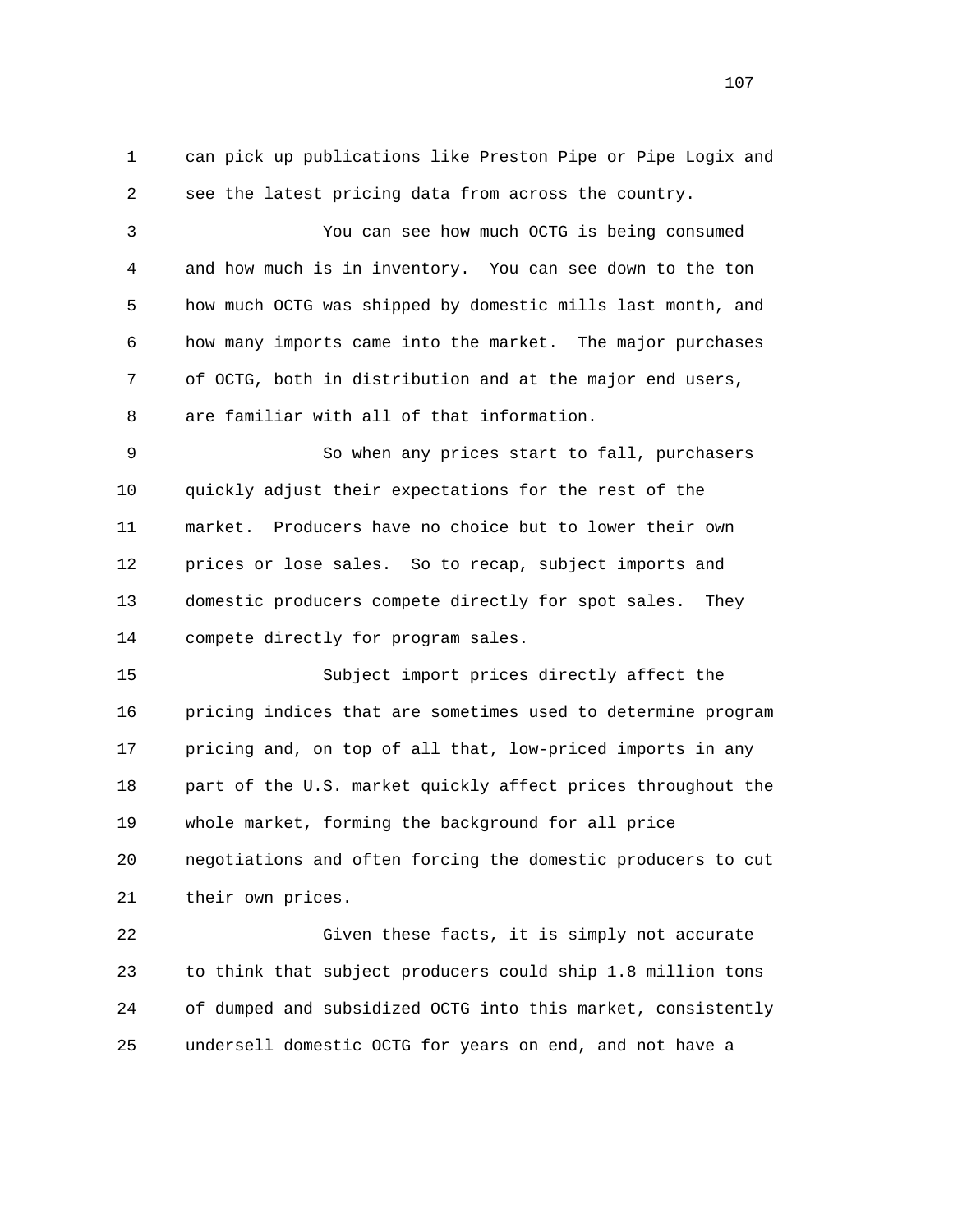1 significant effect on U.S. pricing. In fact, I would be 2 surprised if anyone in our business took such an idea 3 seriously. Thank you for the opportunity to testify. 4 MR. DUBOIS: Good morning. I'm Scott DuBois, 5 CEO of Premier Pipe, one of the nation's largest 6 distributors of OCTG. For decades, I have been actively 7 involved in buying and selling the products at issue here. 8 I'd like to make a few points about what subject imports 9 have done to this market. 10 To begin with, I understand there's been some 11 discussion about the nature of the competitive effects of 12 green tube on the OCTG market. Your data show that last 13 year, the vast majority of the subject imports in this 14 country had already been produced to an API grade, meaning 15 that they can be used as OCTG without any further heat 16 treating. 17 To the extent some of the imported OCTG is 18 upgradable, which is presumably most of what's being 19 referred to here as green tube, such imports can be used as 20 J55 without any further heat treating, or the purchaser can 21 have them heat-treated by a toll processor to service a 22 higher grade. You should understand that upgradable OCTG 23 does not limit competition between subject imports and U.S.

25 By shipping upgradable OCTG, the subject mills

24 mills; it actually enhances such competition.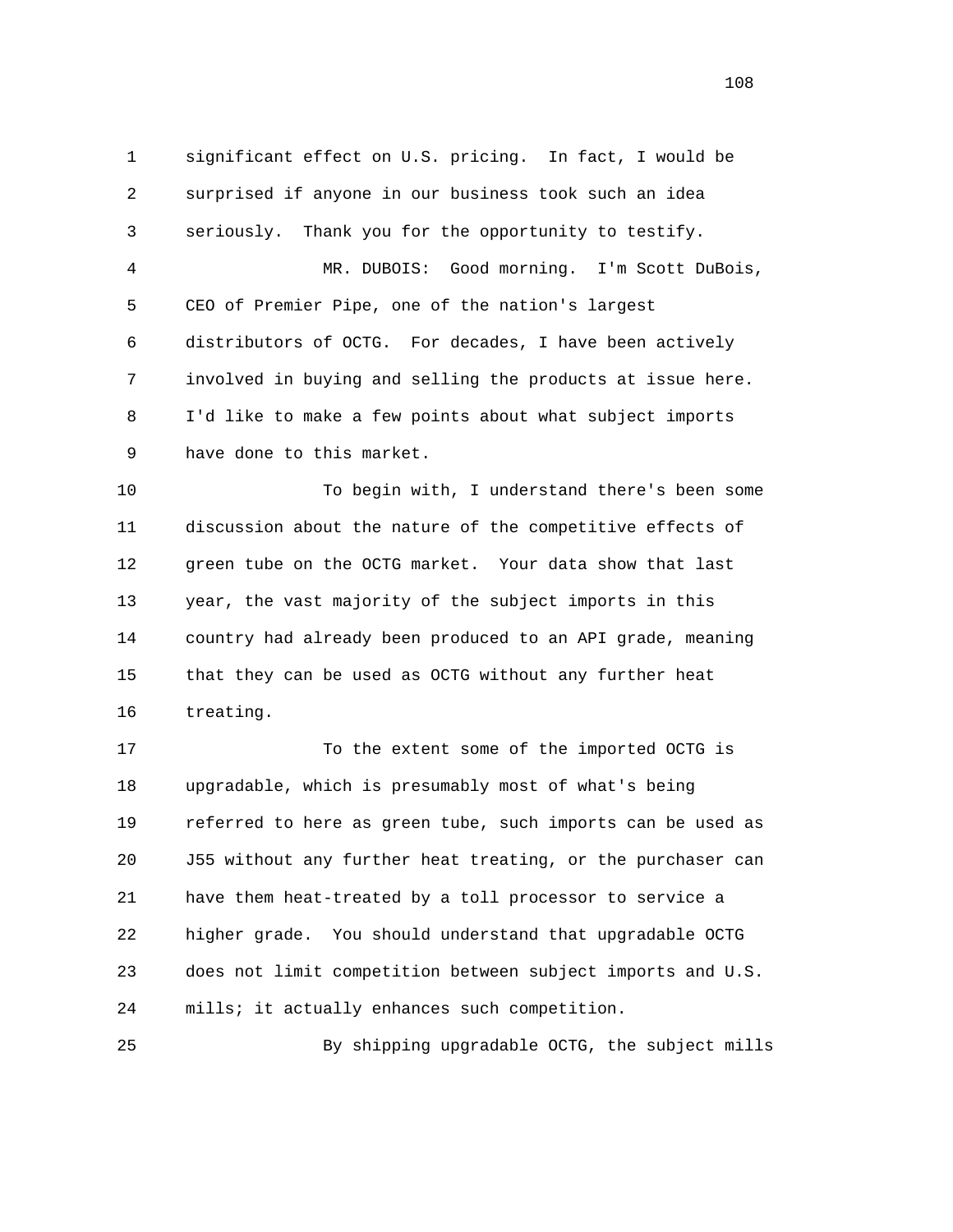1 allow U.S. customers to stock a single item that can be used 2 to service multiple grades, thus making it even easier for 3 subject mills to take sales from the domestic industry. To 4 my mind therefore, what's being referred to here as green 5 tubes competes head to head and directly in every way with 6 other sales of OCTG.

 7 Second, I would like to emphasize that imports 8 from the nine countries at issue here were most responsible 9 for the price declines you see in the record. We at Premier 10 are extremely familiar with all of the major players in this 11 market, and I can assure you that throughout your period of 12 investigation, subject imports were consistently being 13 offered at prices that were generally below domestic prices, 14 causing a downward trend in pricing over the past two years 15 for all manufacturers.

 16 Finally, there's no question that these 17 imports caused the oversupply of inventories that continues 18 to weigh on the market. As I testified last year, most 19 distributors only want to keep around three months of OCTG 20 in inventory, and we really don't need large inventories of 21 domestic OCTG. Since lead times are so short, we don't have 22 to worry about getting product from the U.S. mills in a 23 timely manner.

 24 Nevertheless, inventory volumes have 25 consistently exceeded 4-1/2 months for most of the last two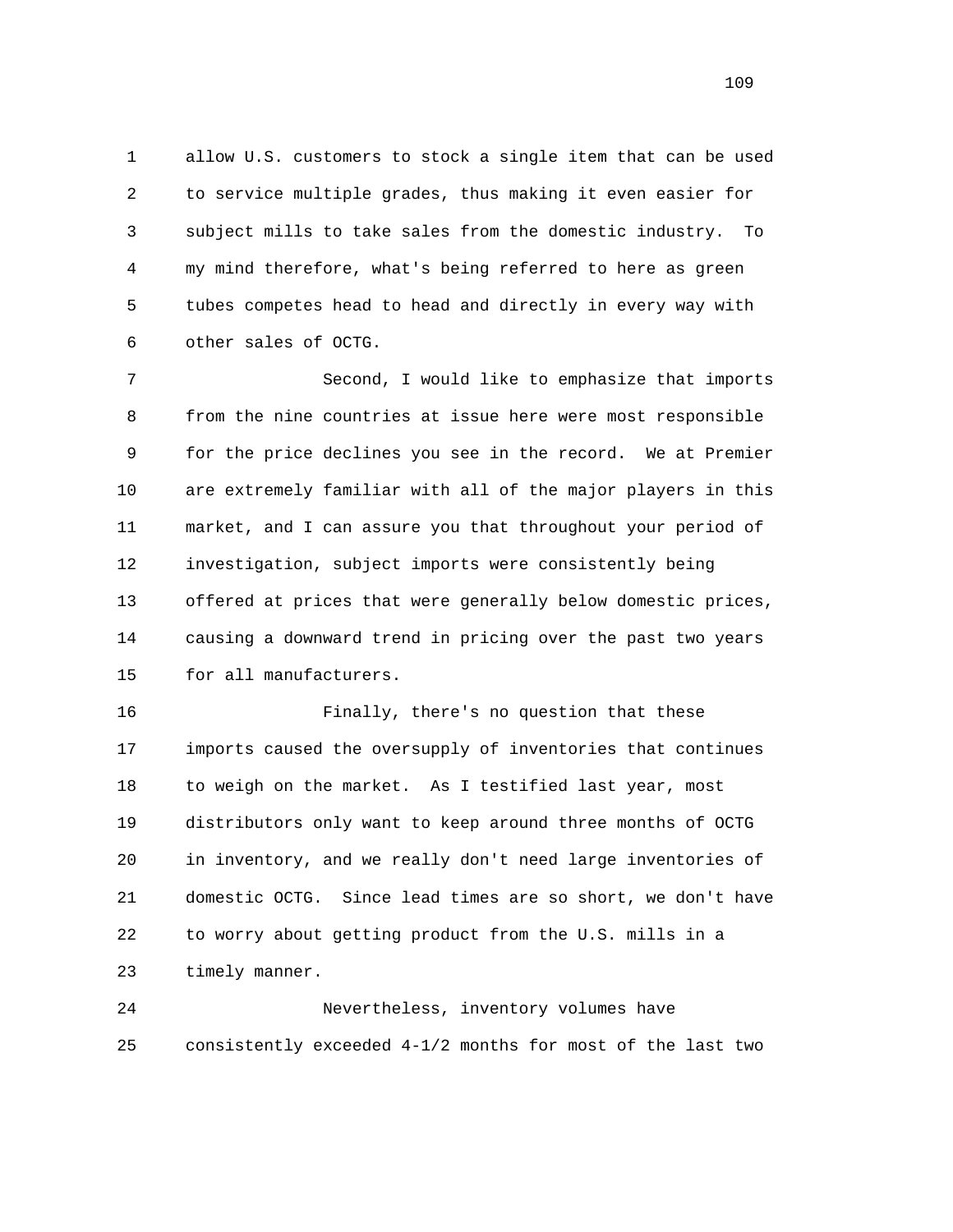1 years. Given that subject imports rapidly increased both in 2 absolute volumes and in market share, that they were 3 consistently offered at lowest prices and they were often 4 brought in by traders, who stored them while looking for 5 potential customers, I'm certain that those imports created 6 excessive inventories. Thank you for your time and 7 consideration.

 8 MR. TAIT: Good morning Chairman Broadbent and 9 members of the Commission. My name is Steve Tait, and I'm 10 the president of Pipeco Services. I've been in the OCTG 11 industry for 22 years. We are one of the largest OCTG 12 distributors in the United States. Pipeco has about 25 13 stocking locations in all the major drilling areas east of 14 the Rockies.

 15 Imports from the subject countries make up 16 only a small share of our sales. However, these low-priced 17 imports have had a very significant impact on Pipeco's 18 business and on our domestic suppliers. During the course 19 of business, we receive inquiries for OCTG from exploration 20 companies.

 21 We have to be competitive with other 22 distributors for these inquiries. We are constantly 23 surveying conditions of OCTG from numerous sources, 24 including domestic and foreign producers, in order to 25 determine a fair market price that best fits our customer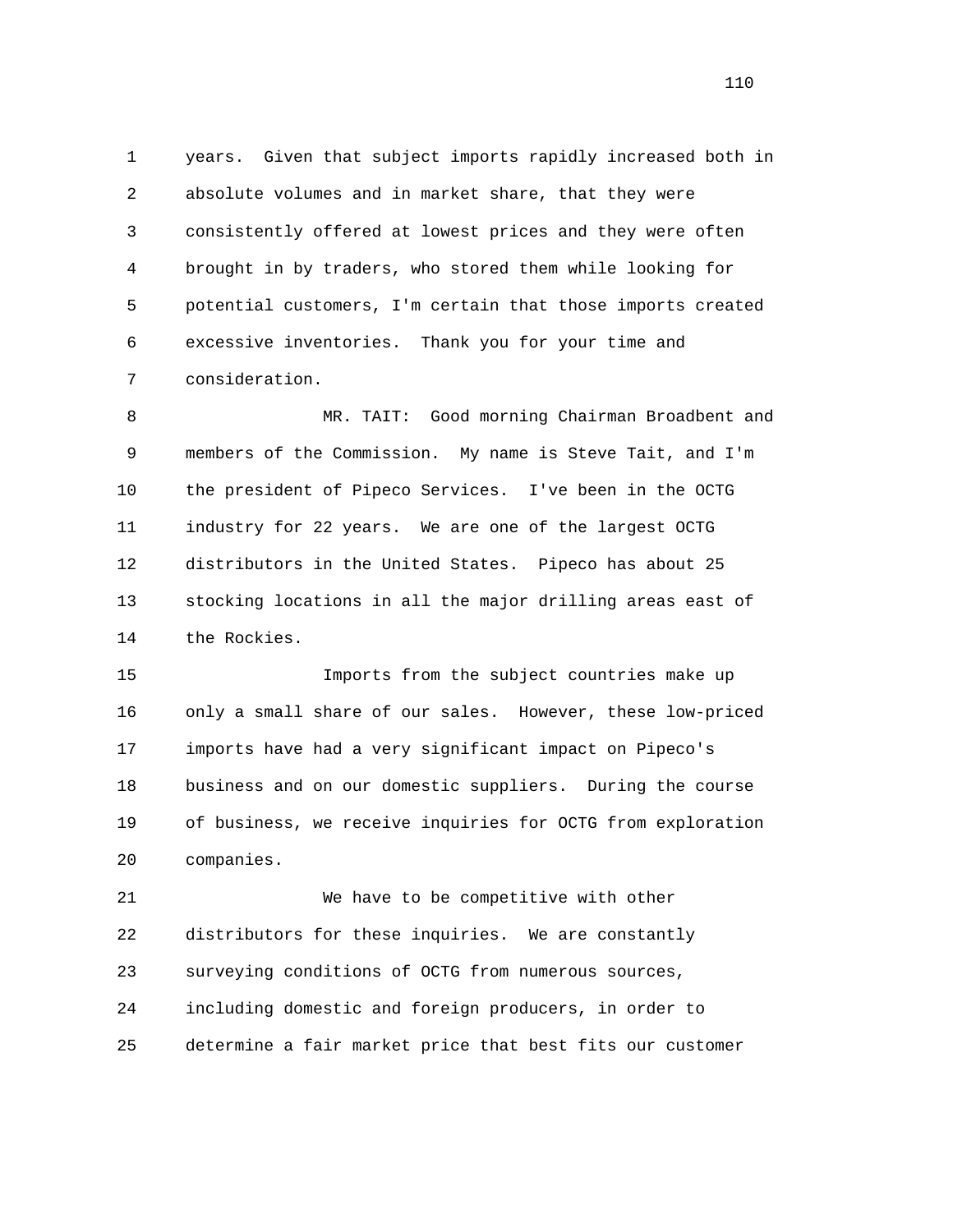1 requirements.

| $\overline{2}$ | In negotiations with our OCTG sources, we                     |
|----------------|---------------------------------------------------------------|
| 3              | discussed an overall market condition which includes our own  |
| 4              | market analysis. What we have experienced is that the         |
| 5              | biggest impact on market prices has been the flood of         |
| 6              | imports. Whether our program sales have a price formula       |
| 7              | agreement or not, our customers will always come back to      |
| 8              | renegotiate a lower price when they see prices falling in     |
| 9              | the Pipe Logix or OCTG Situation Report data that they all    |
| $10$           | receive.                                                      |
| 11             | Due to the attractive pricing of imported OCTG                |
| 12             | from the subject countries, our existing customers have       |
| 13             | continued to request Pipeco to offer pricing from these       |
| 14             | We continue to see our current customers and<br>sources.      |
| 15             | potentially new customers include many mills from the         |
| 16             | subject countries on the lists of companies that they want    |
| 17             | quotes from.                                                  |
| 18             | After reviewing the pricing, often our                        |
| 19             | customers are compelled to move some of our market share to   |
| 20             | Additionally, the decline of OCTG pricing,<br>imported OCTG.  |
| 21             | driven by the significant increases of supply of imported     |
| 22             | products, reduces our inventory values. Our inventory is      |
| 23             | far and away our largest asset, and it is not unusual for     |
| 24             | our company to have somewhere between \$200 million and \$250 |
| 25             | million of OCTG inventory at any given time.                  |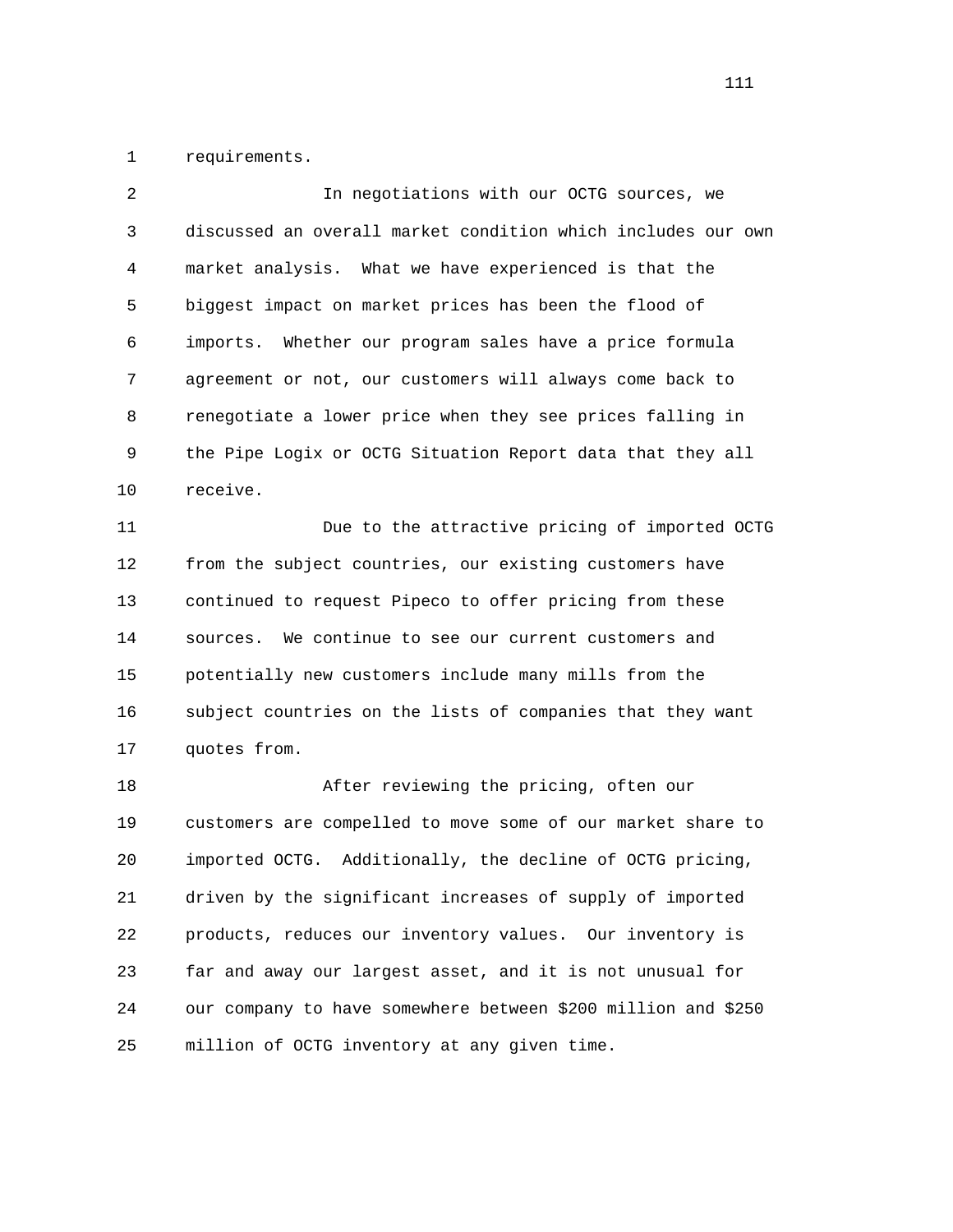1 There have undoubtedly been big changes in the 2 OCTG distribution business in the past five years. Five 3 years ago, five months of inventory was considered ideal. 4 Today, five months of inventory is considered a serious 5 oversupply situation. The reason for this is better supply 6 chain management, improved drilling efficiencies of the 7 exploration companies, and the need for a narrower product 8 range in the shale areas. 9 Prices for OCTG in the U.S. market fell 10 consistently in 2012 and 2013. I am here today because the 11 lack of profitability for the U.S. OCTG industry caused by 12 unfairly traded imports make it impossible for the domestic

 14 the midst of strong demand, OCTG facilities are shutting 15 down.

13 industry to continue to reinvest in their facilities. In

 16 I worry about the future of our domestic 17 supply base. For that reason, I join my colleagues in 18 asking you to restore fair market conditions to the U.S. 19 OCTG market.

 20 MR. MILLER: I'm Steve Miller, co-chief 21 executive officer for Cinco Pipe and Supply, a major 22 distributor of OCTG that serves customers all over the 23 United States. I have 40 years of experience in this 24 business, and detailed knowledge of all aspects of the OCTG 25 market.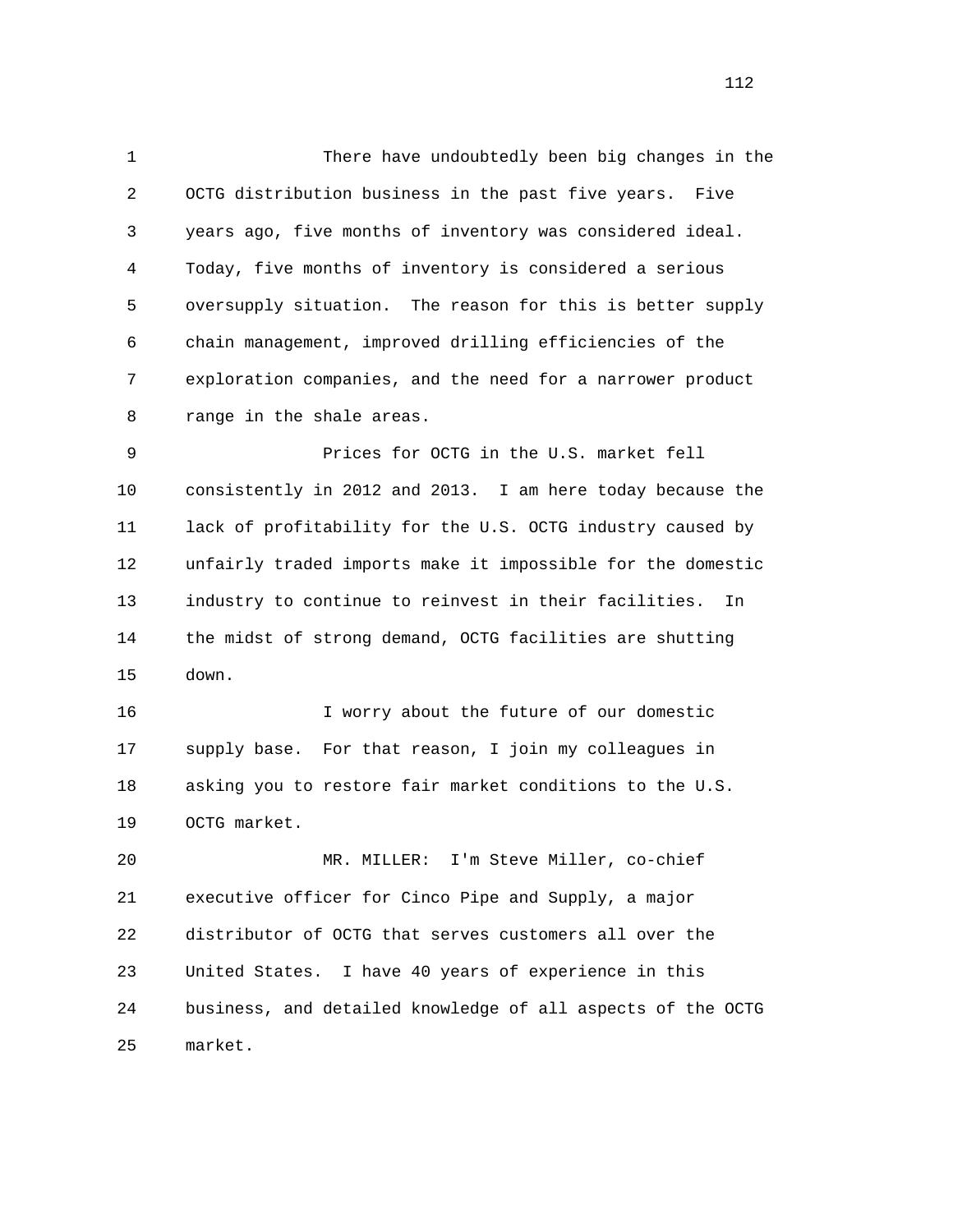1 I'd like to emphasize three points about this 2 case. First, while you heard a great deal about subject 3 imports and have driven down market prices, believe me 4 that's certainly true. It's also the case that virtually 5 all the sales that were made here over the last few years 6 could have been made by the domestic mills. 7 We're very familiar with U.S. producers. They 8 make all the grades and all the products that are being

 9 shipped here from the subject countries, and they also have 10 made major investments in facilities perfectly situated to 11 meet all the segments of the market where subject imports 12 are being sold.

13 13 I also know that the U.S. mills consistently 14 had a significant amount of unused capacity that they were 15 forced to cut prices to avoid losing even more sales to 16 unfairly traded imports. Under these circumstances, I have 17 absolutely no doubts that subject imports took massive 18 volumes of sales from the domestic industry in recent years. 19 Second, I'm convinced that in the absence of 20 trade relief, volumes of imports from the subject countries 21 will unquestionably go higher. In May, over 214,000 tons of 22 OCTG from Korea entered the market. So far this year, the 23 subject mills are on pace to ship over two million tons of 24 OCTG into the United States.

25 In my opinion, this situation is literally not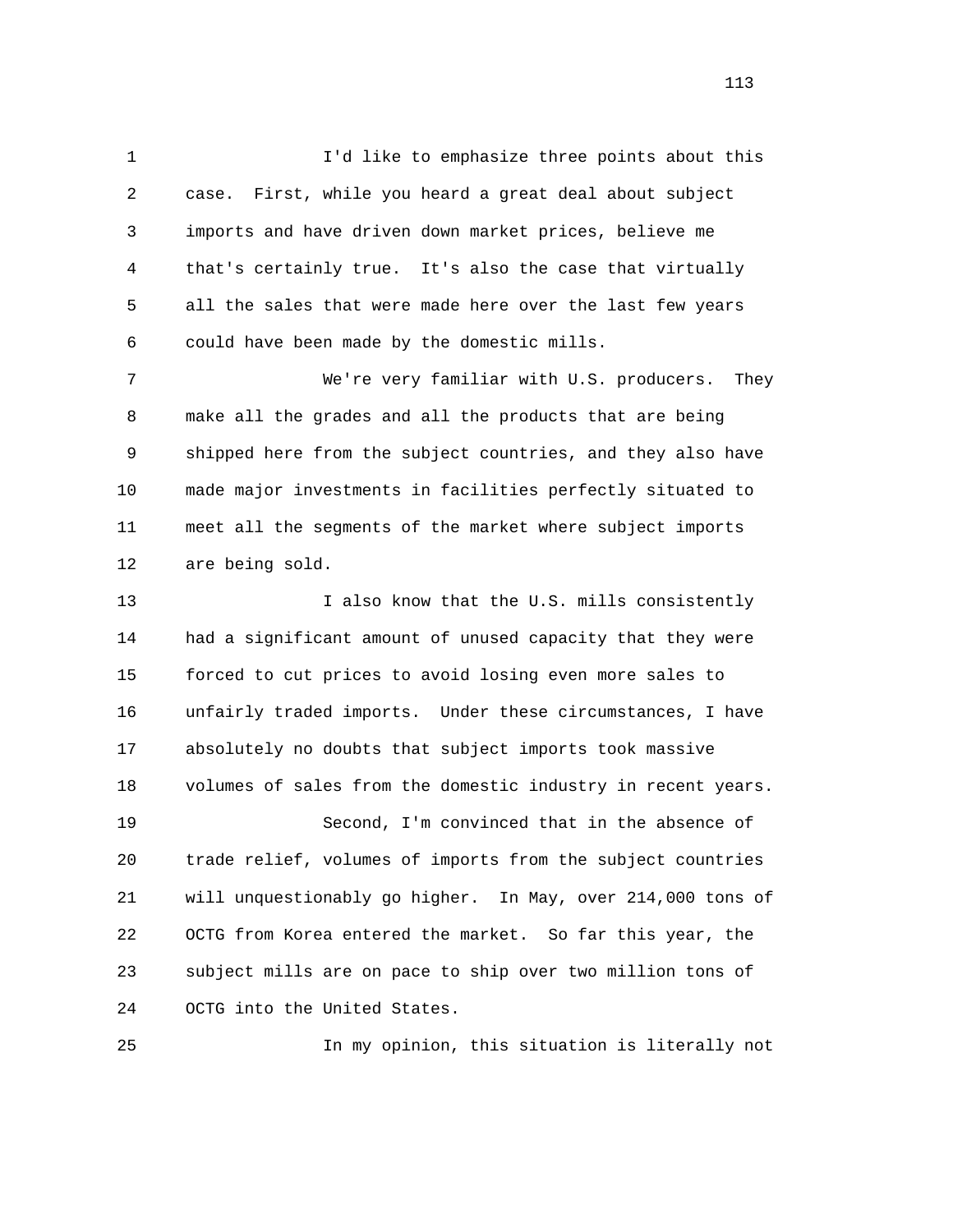1 sustainable. If it continues, we can be certain to see more 2 domestic mills cut back production, furlough workers and 3 idle mills. Finally, I want to emphasize what this 4 litigation means to everyone in our business. As I 5 understand it, your responsibility is to decide whether 6 subject imports have injured the domestic industry. 7 No one in our business has any doubts about 8 that. For years now, talk about the OCTG market in Houston 9 has been dominated by the question of what will happen to 10 imports from Korea and other subject countries. Will they 11 continue to take more and more of this market, or will the 12 domestic industry succeed in obtaining relief? 13 We've tracked import volume, studied import 14 prices and waited to see what would happen here in 15 Washington. Last Friday, news of Commerce's final decision 16 rocketed through the market, because we all wanted to know 17 what the results would be. In short, everyone in our 18 business understands that the fate of this market, and the 19 long-term future of the domestic industry is clearly at 20 stake in this litigation. Thank you for the opportunity to 21 testify. 22 DR. WHINSTON: I'm Michael Whinston, Sloane

 23 Fellows Professor in the Department of Economics and Sloane 24 School of Management at MIT. Foreign producers that compete 25 fairly play an important role in forming a well-functioning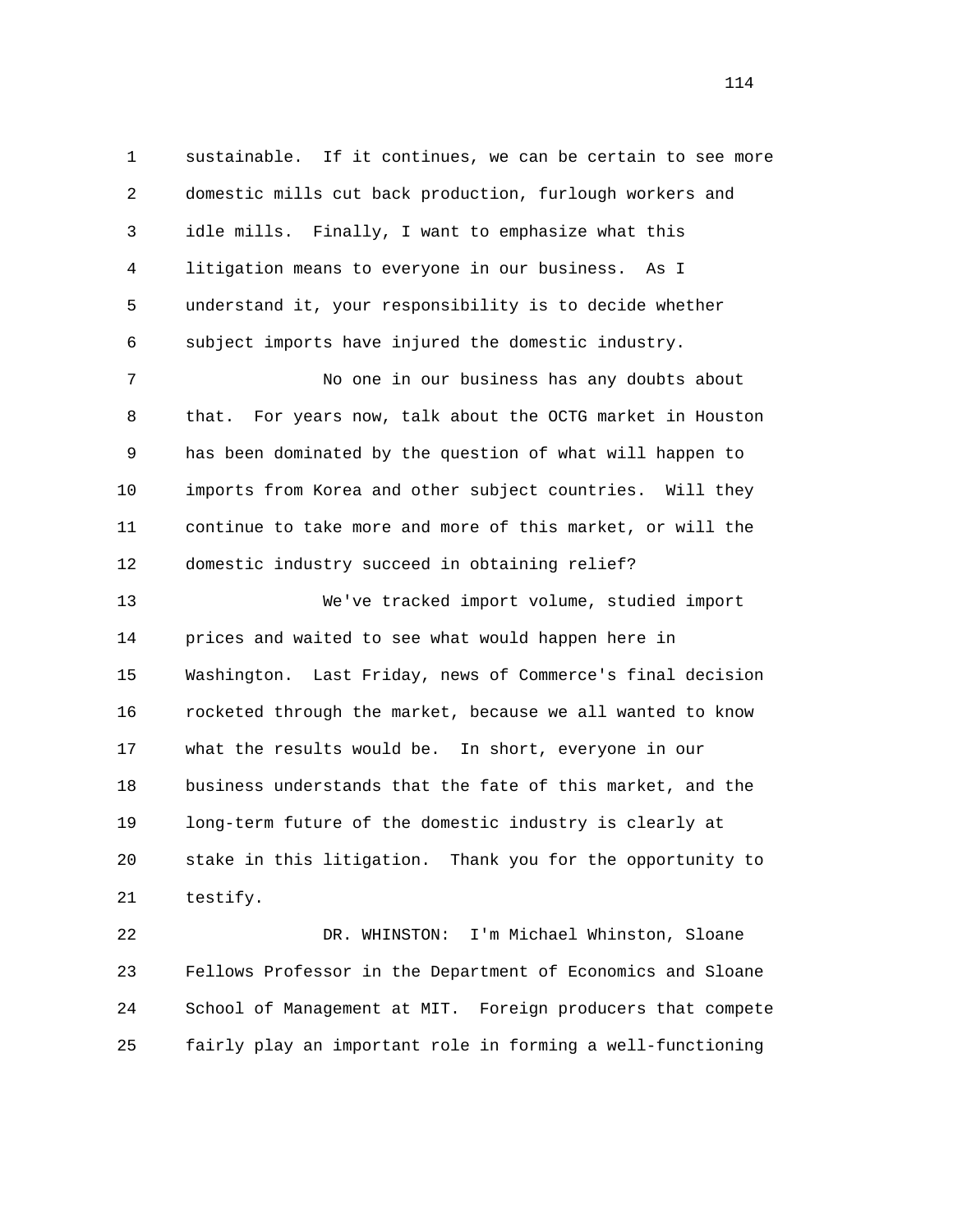1 market, conferring benefits on domestic consumers.

 2 However, unfair trading practices cause harm 3 to U.S. producers and U.S. workers, and reduce U.S. economic 4 activity. In the short run, unfair import pricing reduces 5 the sales and profitability of the U.S. industry, and costs 6 domestic workers jobs. In the long run, there's an equally 7 pernicious effect. 8 Unfair import pricing reduces the incentive 9 and ability of domestic producers to make the investments in 10 capacity, efficiency and product development that are 11 essential for the competitiveness of the domestic industry. 12 These effects can be very visible during downturns, but are 13 much harder to see though no less real in periods of 14 stronger demand.

 15 While examining industry trends and profit 16 levels is useful, it's important to recognize that the 17 detrimental effects of unfairly low-priced imports is an 18 effect that is independent of other factors affecting the 19 industry. That is, as highlighted at the top of this slide, 20 the key question is did unfair low-priced imports cause 21 domestic profitability and sales to be lower than they would 22 otherwise have been.

 23 In a market such as this, where imports and 24 domestic product compete directly for sales, that is 25 essentially certain to be the case. Unfairly low-priced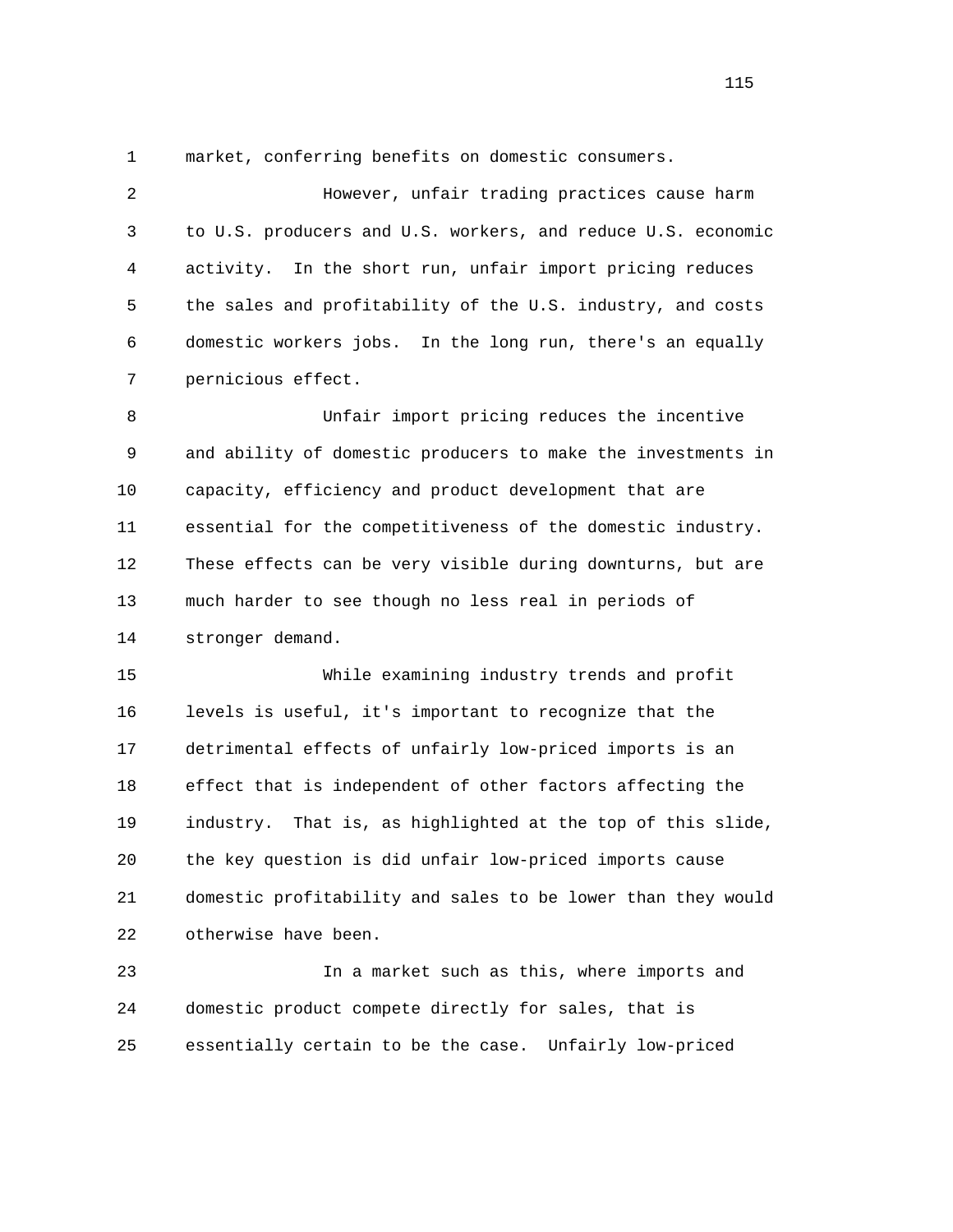1 imports can hurt the domestic industry during periods of 2 higher or lower demand, higher investment or lower 3 investment, and whether domestic market share is rising or 4 falling.

 5 In fact, the effects of unfair low-priced 6 imports can be even larger during periods when demand is 7 stronger, as now, than in periods when it's weaker.

 8 In my previous report, I estimated the demand 9 for domestic OCTG and uses to calculate how unfair low 10 pricing of imports would affect domestic sales and 11 profitability during the period of investigation. This 12 calculation also illustrates how unfairly low-priced imports 13 can harm the domestic industry more in periods when demand 14 is stronger.

 15 Given the time, I don't have -- I can't go 16 into details about the figures that are about to come, which 17 show how 15 percent increase in import prices, which might 18 result from the elimination of unfair low pricing, would 19 change domestic shipments in both high and low demand 20 periods. Two things are -- and I'm happy to take questions 21 on them later.

 22 Two things are evident. First, there's a 23 material effect on domestic shipments and second, domestic 24 shipments actually increase more in the high demand period 25 from the elimination of unfair low pricing. In conclusion,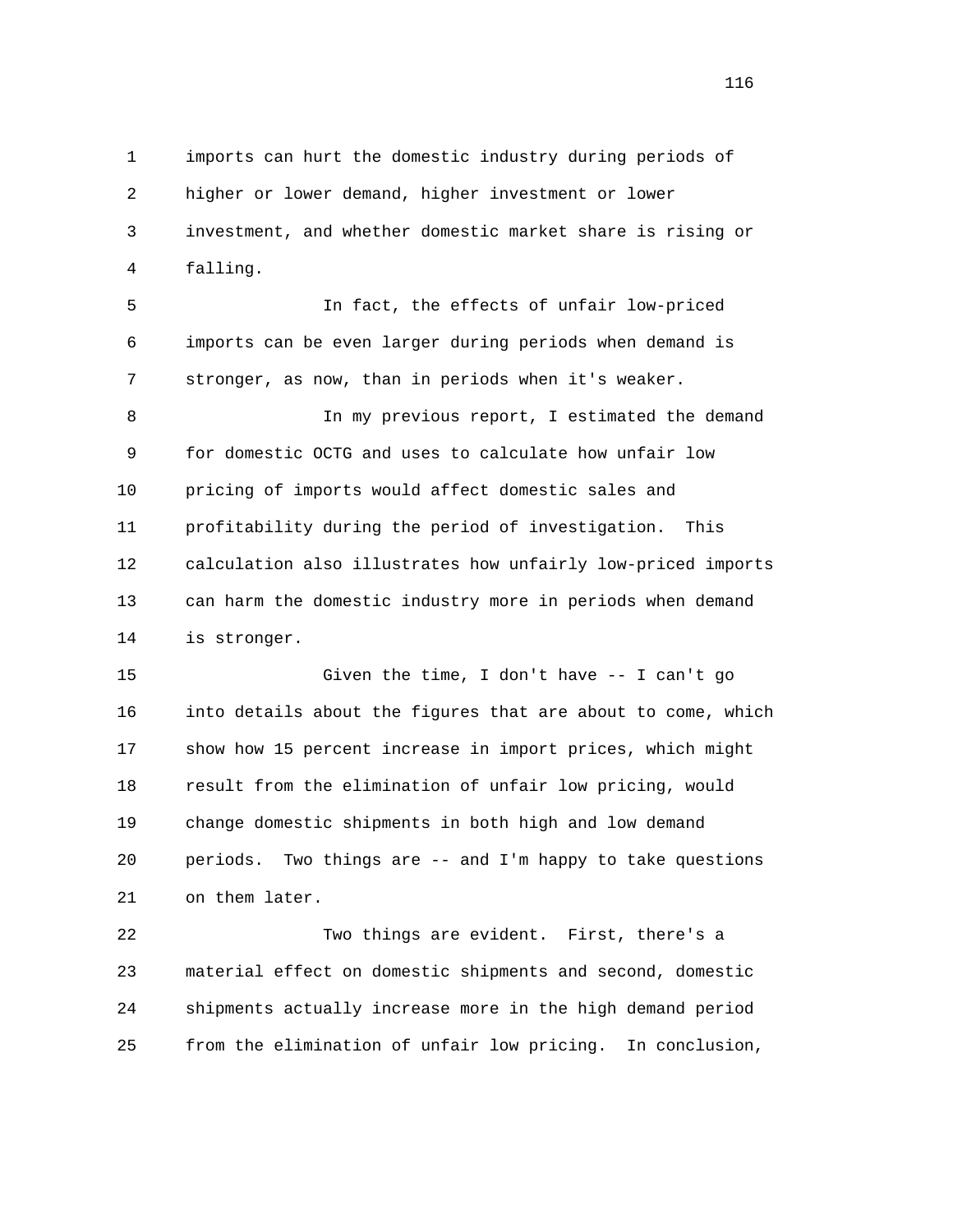1 unfairly low-priced imports harm the domestic industry in 2 both the short run and long run, and they do so independent 3 of other factors affecting the industry. 4 MR. SCHAGRIN: Thank you. That concludes the 5 presentation of the domestic industry. 6 CHAIRMAN BROADBENT: Great. That was a very 7 thorough presentation. I appreciate it. Mr. Gerard, I 8 wonder if we might -- I appreciate the company's testimony 9 and the counsel. If we could get the folks that came from 10 USW to support the petition, if they could stand up, just so 11 we could get a sense of who's in the audience again? 12 MR. GERARD: Would you like to stand? The 13 gray hairs could stand too. 14 CHAIRMAN BROADBENT: Yeah. We really 15 appreciate your attendance. Thank you so much for coming so 16 far. Okay. Commissioner Williamson, you start the 17 questioning. 18 COMMISSIONER WILLIAMSON: Okay. I want to 19 thank all of the witnesses for coming today and presenting 20 their testimony. It's been very thorough and very complete, 21 and I almost don't know where to start. 22 Since the workers are the ones who most 23 recently stood up, I think I'll start with Mr. Gerard, and 24 I'm trying to just to get a better understanding of the

25 point you made, that even though, you know, the statistics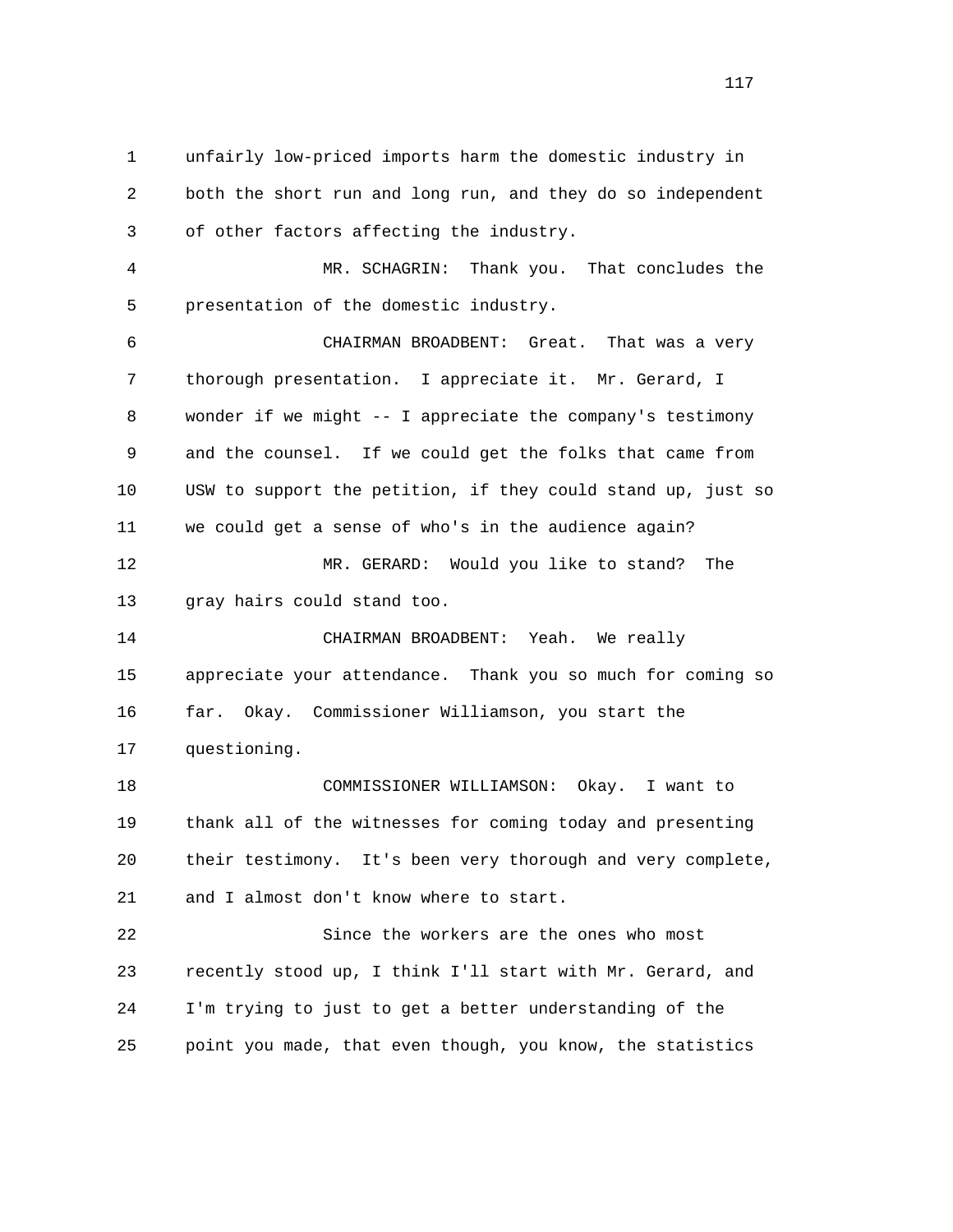1 kind of show that, you know, employment grew, I think wages 2 grew, you've made the point that --

 3 MR. GERARD: On the second one, not by enough. 4 COMMISSIONER WILLIAMSON: Okay, and that's my 5 question. Is it -- should we really be looking at what 6 should -- what would employment have been if there had been 7 fair competition, or you didn't have the unfair imports? Is 8 that the point you're making, is that that's the real 9 measure?

 10 MR. GERARD: It is one of the points I'm 11 making, but we have to back up a bit to look at the 12 industry, and in this case, I'll just deal with oil country 13 tubular goods, because we know we've been here on behalf of 14 the industry, on almost every sector of the industry.

 15 The industry was put on its knees literally 16 from China, and the process takes a long time. While that 17 process was going on, workers were being brought back to 18 work and we were in negotiations with the company, and in 19 fact the negotiations were very difficult, because we didn't 20 know where the industry would go.

 21 Once the Chinese determination came, the 22 industry started to invest again, and I can tell you that 23 Granite City Steel was shut down in Granite City, Illinois, 24 because the oil country tubular goods that it provided the 25 steel for were all on reduced hours or shut down, or in fact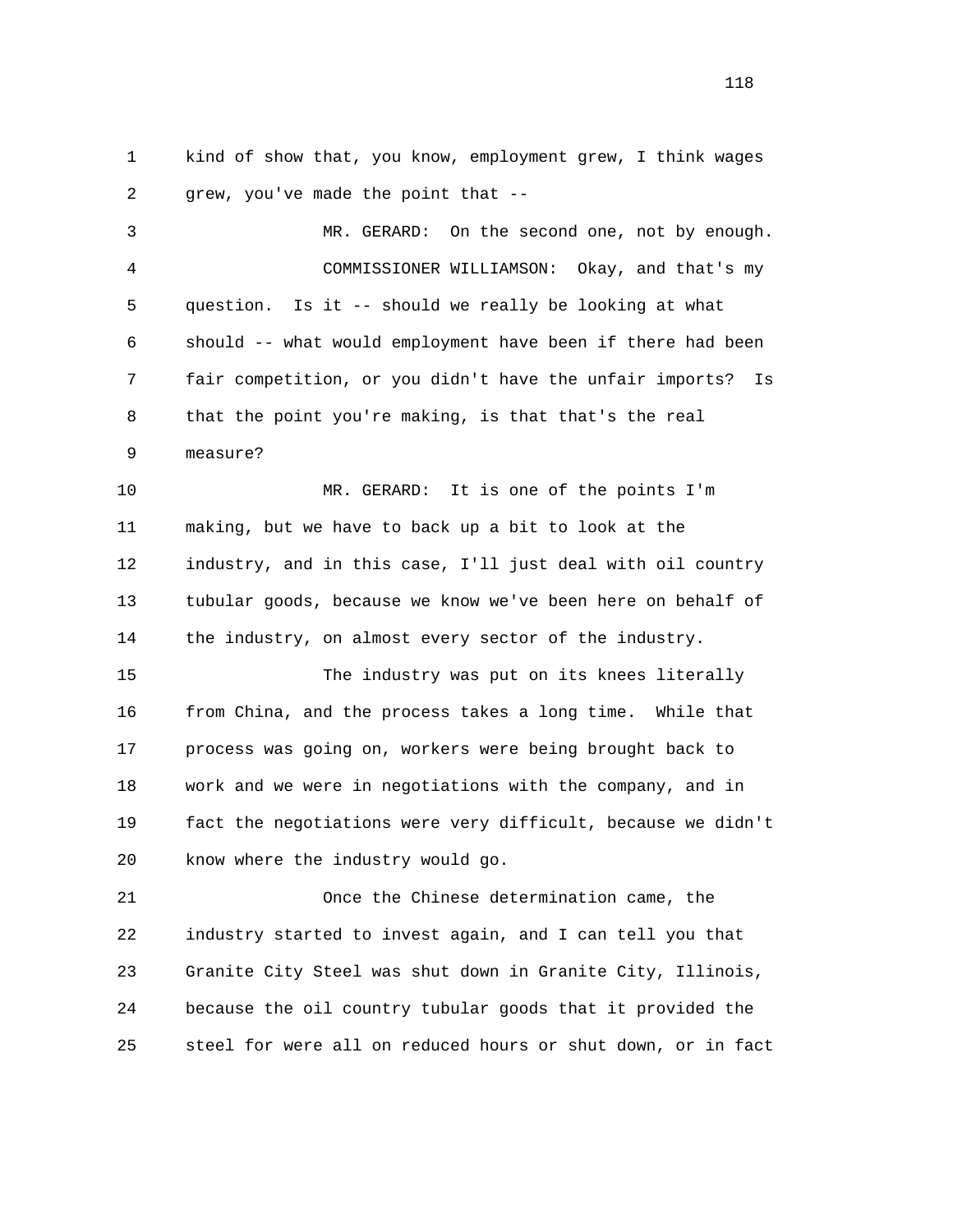1 a couple of plants closed.

| 2  | So there was after that Chinese decision                     |
|----|--------------------------------------------------------------|
| 3  | investments being made. Granite City came back up.<br>The    |
| 4  | company invested literally billions of dollars in its mills. |
| 5  | In Lorain, Ohio, we hired extra people and we're getting     |
| 6  | back on our feet, and we had had discussions with the        |
| 7  | company of increasing opportunity in hiring, and then we got |
| 8  | whacked with the case that's now before you.                 |
| 9  | I didn't go through every plant, because you                 |
| 10 | heard from each of them. But every one of our facilities     |
| 11 | where are privileged to represent the workers are either on  |
| 12 | layoff or on reduced hours or literally shut down.<br>But    |
| 13 | worse than that -- or I shouldn't say worse than that -- as  |
| 14 | bad as that, is the repercussion that goes downstream.       |
| 15 | Granite City is not able to produce as much                  |
| 16 | steel now as it had to before, which means hiring our folks, |
| 17 | as you heard from Senator Klobuchar, is affected. So had we  |
| 18 | not had this onslaught, I would have expected, with the      |
| 19 | productivity improvements that we're making, and I use the   |
| 20 | point of market grew by 14 percent; employment only grew by  |
| 21 | 1.4 percent in this booming market.                          |
| 22 | I would have thought that we could have                      |
| 23 | probably had two or three hundred more people, but working   |
| 24 | full-time.<br>I don't think that we would have had thousands |
| 25 | of extra jobs, because these were all very productive mills. |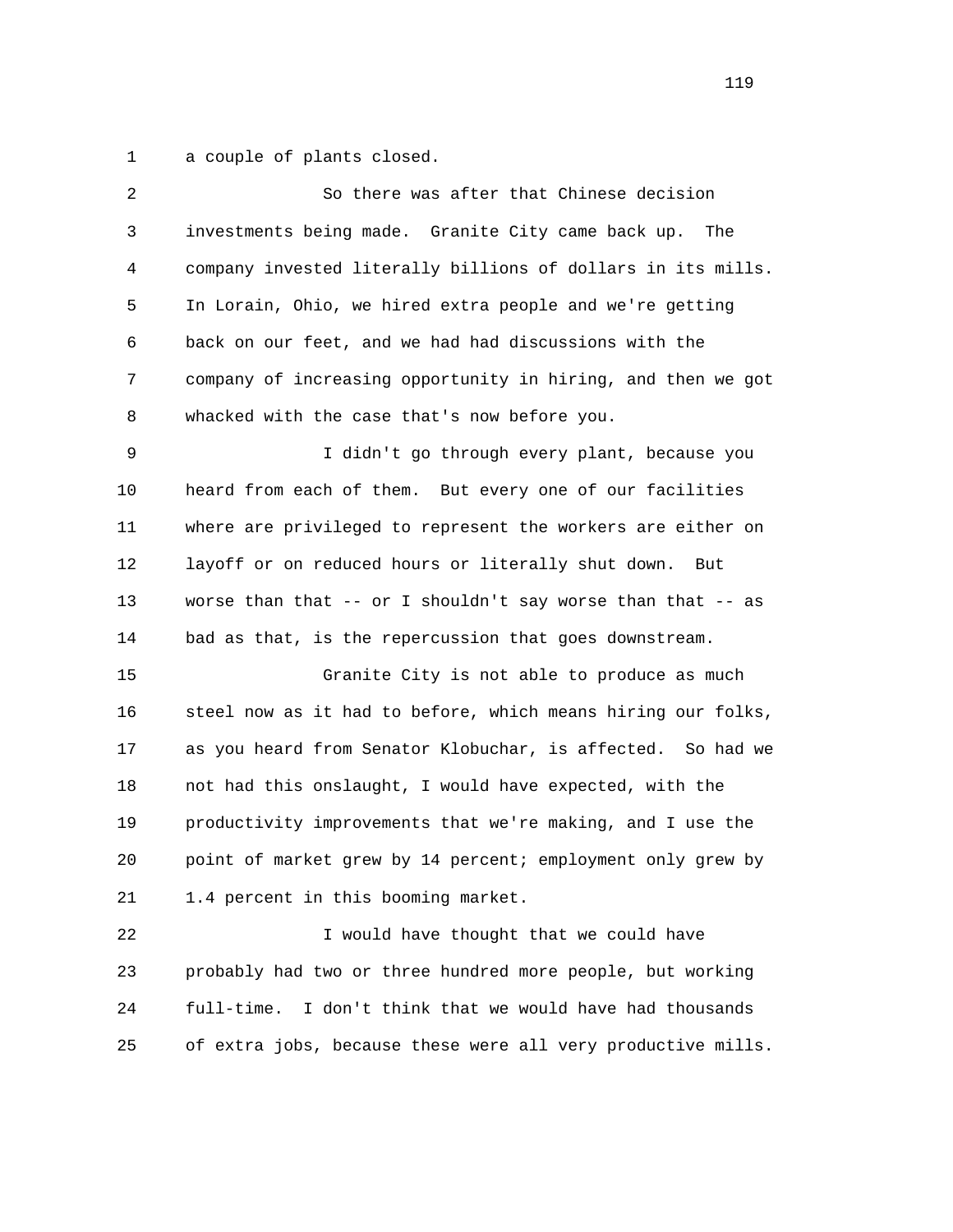1 But we'd have had hundreds of more jobs, and in some ways as 2 important, our companies would have been able to earn the 3 cost of capital, they would have been able to make further 4 investments.

 5 We're coming up to the next round of 6 negotiations. We have to worry about the companies have 7 enough money to take care of the 142,000 pensioners you've 8 heard from almost every time I've been here. So I don't 9 have -- I can't say with a crystal ball we'd have had X 10 amount. But I know that we had more employment, we had 11 longer hours, we might have had some overtime hours.

12 I've got to give U.S. Steel and the other 13 companies credit. All of them that have invested in their 14 mills have also invested in training, and in the training 15 where our members are far more productive than they ever 16 have been. I'm quite proud we can make steel in the U.S. 17 industry, the most productive steel industry in the world. 18 U.S. Steel put a billion dollars into its coke

 19 battery in Clarendon, Pennsylvania. I mean all these things 20 are at risk, Commissioner.

 21 COMMISSIONER WILLIAMSON: Okay, thank you. 22 MR. LONGHI: Commissioner, if I may. There is 23 a piece of data that I believe is put in front of you, that 24 talks about capacity utilization, and you can clearly see 25 from that data that about 30 percent of this capacity sits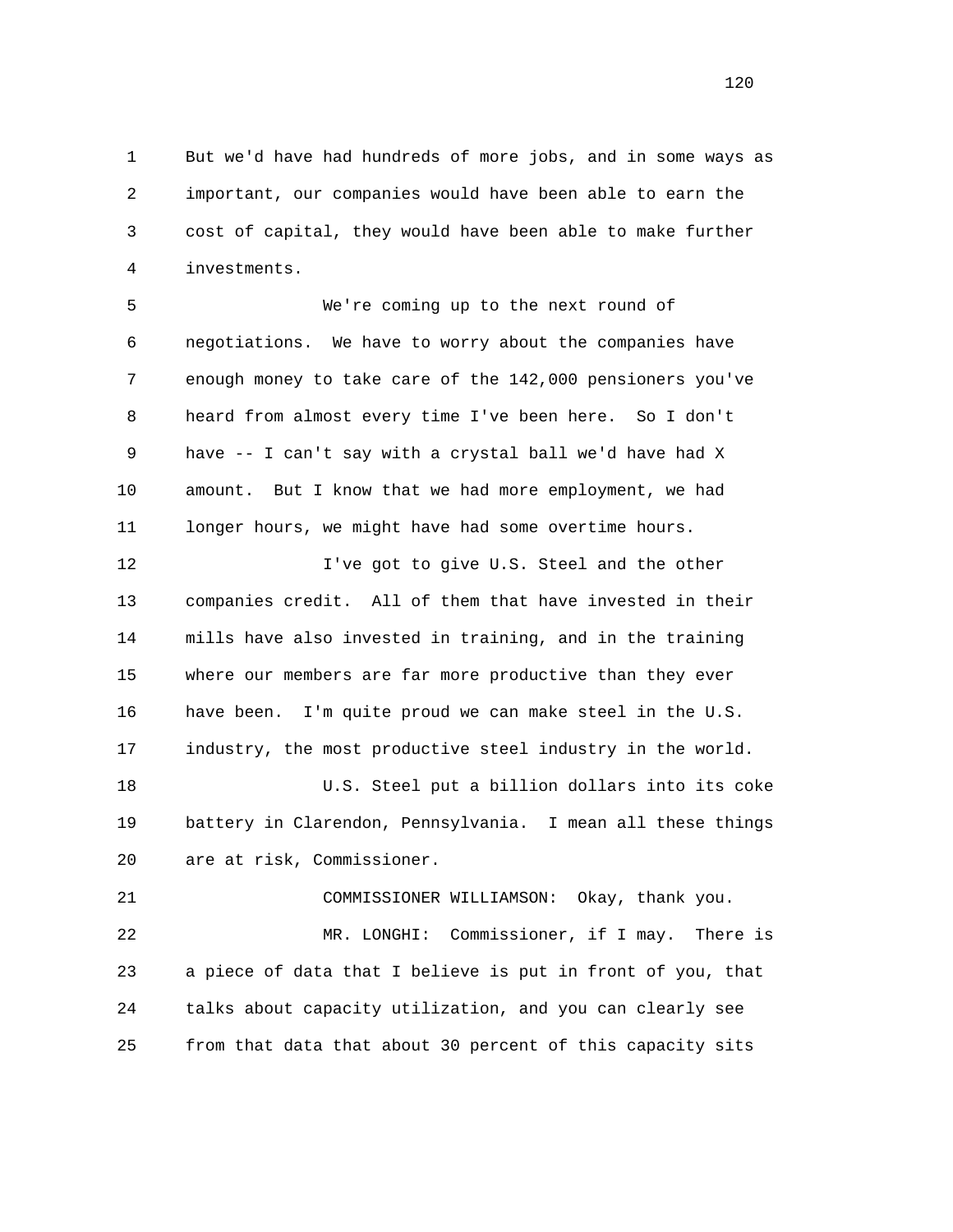1 idle today. To Leo's point, the productivity has increased, 2 but we haven't been able to benefit from it. So there are 3 jobs that have not been filled, and we're still running with 4 30 percent of capacity now.

 5 COMMISSIONER WILLIAMSON: Okay. Thank you for 6 that explanation. Mister, I'm sorry. Mr. Tejeda, I believe 7 you also talked about some places where you were going to 8 start to open factories closer to where the demand was, but 9 you did not because of the supply of imports. Could you 10 elaborate on that?

 11 MR. TEJEDA: Well, we did open a plant in 12 Indiana to take care of the Marcellus, the Eureka shale, you 13 know, for Ohio and Pennsylvania, and we have on the board 14 right now a similar mill for Norfolk, Nebraska, and we're 15 waiting for this case to take its course, to see if we can 16 -- we will be able to succeed with that expansion.

 17 COMMISSIONER WILLIAMSON: Okay, thank you. So 18 it is important, then, to try to locate the facilities close 19 to where you know there's going to be the demand?

 20 MR. TEJEDA: Well, every company has different 21 strategy. We are really a low volume player, and we cannot 22 afford big facilities. So we try to get a small advantage 23 by moving closer to the customer, because our facilities are 24 smaller than usual type steel facilities.

25 COMMISSIONER WILLIAMSON: Thank you. Mr.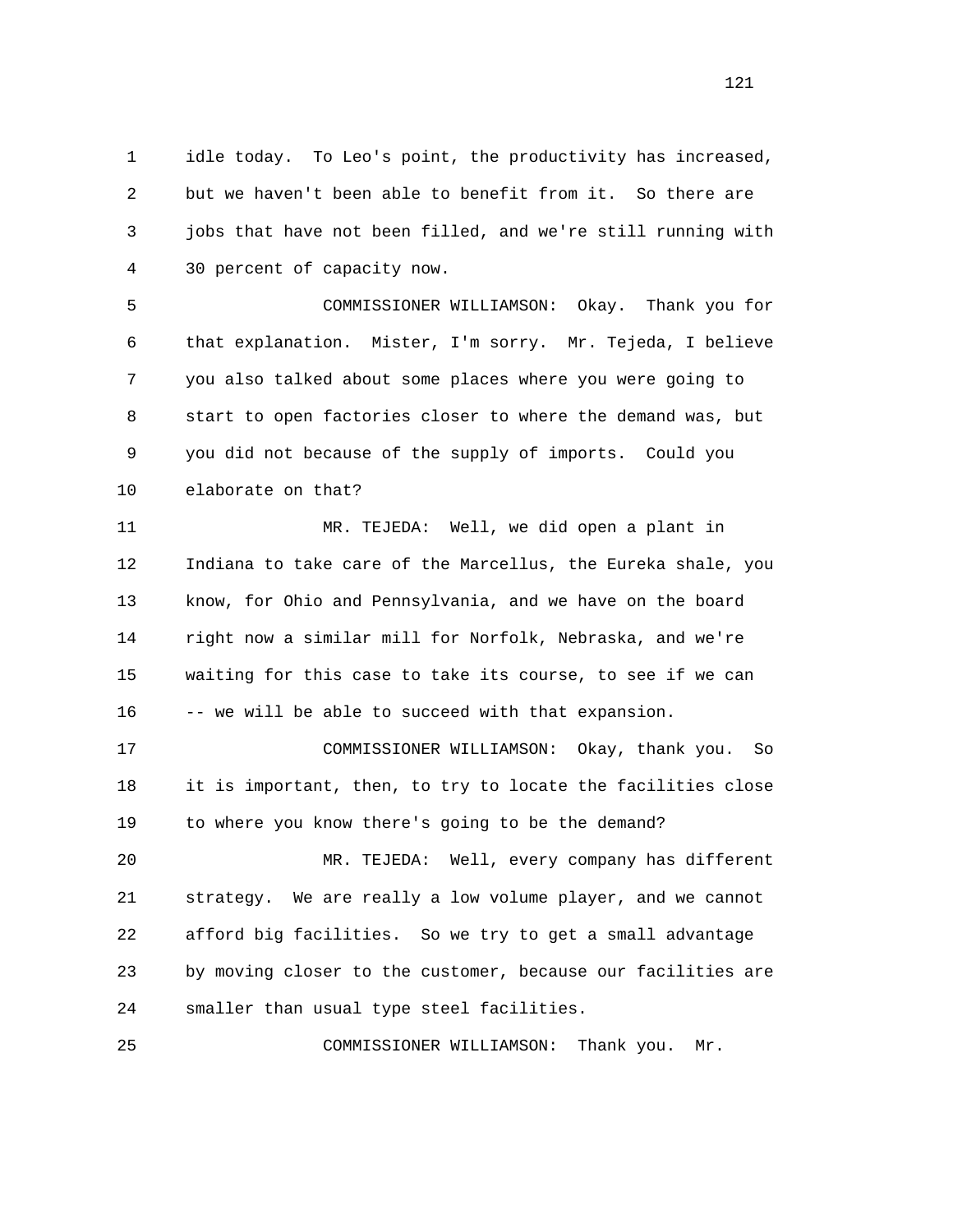1 Herald.

| 2  | I would say a big part of our<br>MR. HERALD:                 |
|----|--------------------------------------------------------------|
| 3  | investment was primarily so that we could be closer to the   |
| 4  | market, instead of shipping product across the ocean and not |
| 5  | knowing when it was going to arrive or be delayed, and       |
| 6  | trying to meet the market demands that we had actually seen  |
| 7  | starting to take shape in 2008-2009.                         |
| 8  | So that was -- for our billion dollar                        |
| 9  | investment, that was the primary rationale for the           |
| 10 | investment, to be closer to where the business was           |
| 11 | occurring.                                                   |
| 12 | COMMISSIONER WILLIAMSON:<br>Good.<br>Thank you for           |
| 13 | those clarifications. We have heard conflicting arguments    |
| 14 | about whether the market has moved towards more              |
| 15 | standardization, or towards more use of specialty grade due  |
| 16 | to the horizontal drilling or fracking. What should we make  |
| 17 | How do we assess these conflicting arguments?<br>of this?    |
| 18 | Okay.                                                        |
| 19 | I think -- I think with the<br>MR. THOMPSON:                 |
| 20 | move --                                                      |
| 21 | COMMISSIONER WILLIAMSON: Could you identify                  |
| 22 | yourself?                                                    |
| 23 | I'm sorry. George Thompson<br>MR. THOMPSON:                  |
| 24 | with U.S. Steel.                                             |
| 25 | Thank you.<br>COMMISSIONER WILLIAMSON:                       |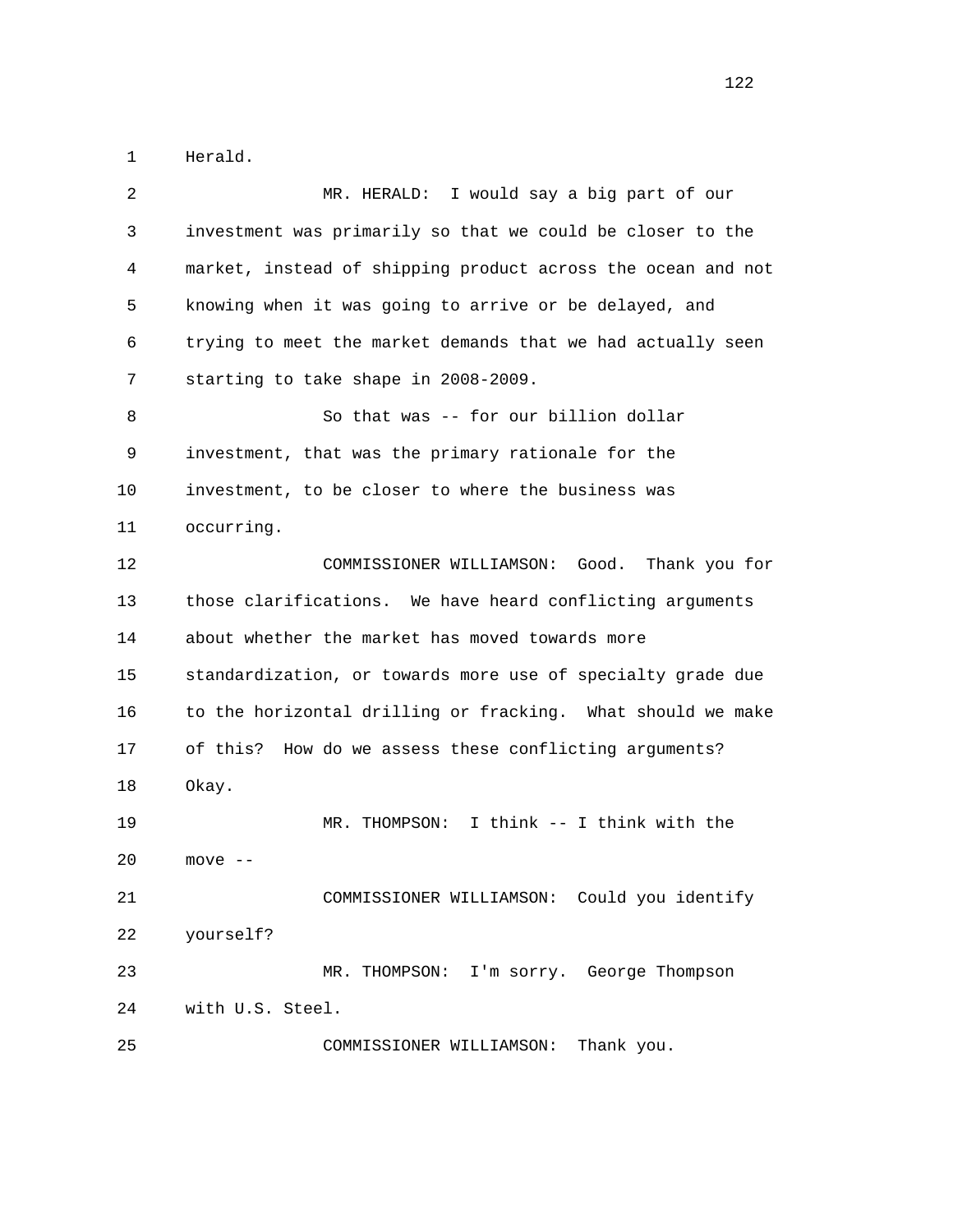1 MR. THOMPSON: There's no doubt with the move 2 to horizontal it has standardized the product available, and 3 in a lot of ways that makes importing product a lot easier. 4 They can make certain products in whatever country they're 5 making it in, ship it over and know that there's a market 6 it's going to go into. There's not unique designs on a well 7 to well basis. The wells tend to be somewhat the same 8 within each individual region, and so it actually helps 9 imports.

 10 But beyond that, as far as the specialty, 11 specializing of that product, there is nothing unique about 12 domestic versus imports with regard to that specialization, 13 nothing whatsoever. I can assure you we compete with the 14 subject imports at any and all levels and really, as I 15 stated in my testimony, what they bring is low pricing to 16 that marketplace, in fact pricing below the levels, which I 17 think they can make money, to tell you the truth.

 18 MR. HERALD: Skip Herald with Vallourec. Just 19 a comment in terms of the premiumization. Actually, the 20 market has removed -- reversed from premium product. The 21 move from natural gas and oil has actually seen less demand 22 for the premium product, and more demand for the API and 23 semi-premium market. So we've seen just that reverse trend 24 from premiumization, and more to standardization of the API 25 and semi-premium products.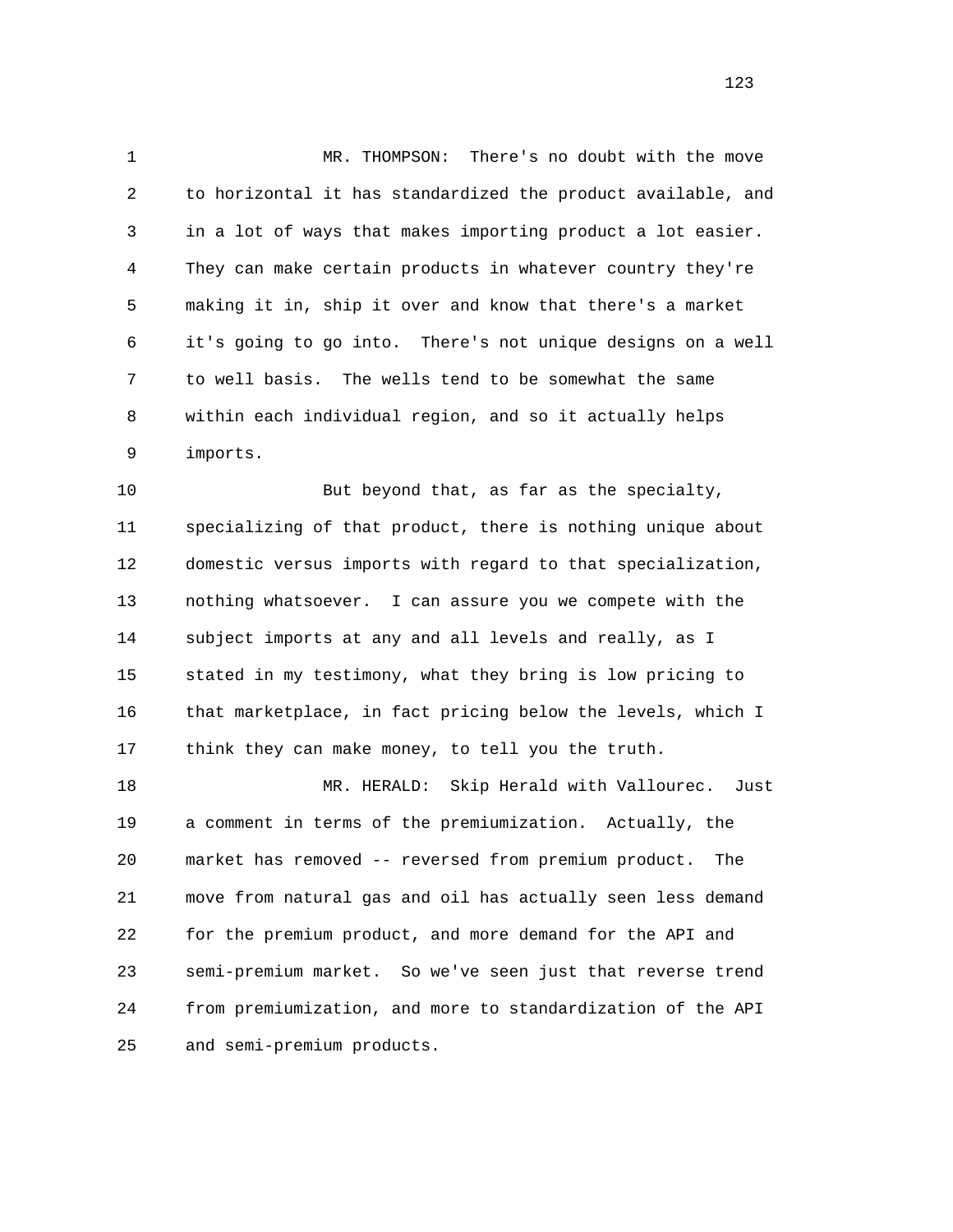1 COMMISSIONER WILLIAMSON: Okay, and the 2 domestic suppliers are able to deal with both? Does it take 3 a great deal of adjustment, as this shift is taking place? 4 MR. LONGHI: Absolutely, Commissioner. Even 5 though we talk about a standardization, I wouldn't minimize 6 the level of science that is required to come up with these 7 grades and these products. The industry continues to 8 improve. When you talk of productivity, when you talk of 9 different environments that they have to operate in, it does 10 require significant effort to keep up with the demands of 11 the market. 12 I would offer that in this regard, the 13 strategies that we fight from the subject importers shows a 14 significant level of harm when it comes to our inability to 15 continuously invest to support these trends in the 16 marketplace. So the long-term damage that is done when you 17 can't continuously invest in meaningful ways, it may put us 18 at risk going into the future. 19 COMMISSIONER WILLIAMSON: Okay, thank you. 20 Thank you for answering those questions. 21 MR. BISHOP: Commissioner Johanson. 22 COMMISSIONER JOHANSON: Thank you, Chairman 23 Broadbent, and I would like to begin by thanking all of the 24 witnesses for appearing here today, and in particular I 25 would like to thank the Congressional and diplomatic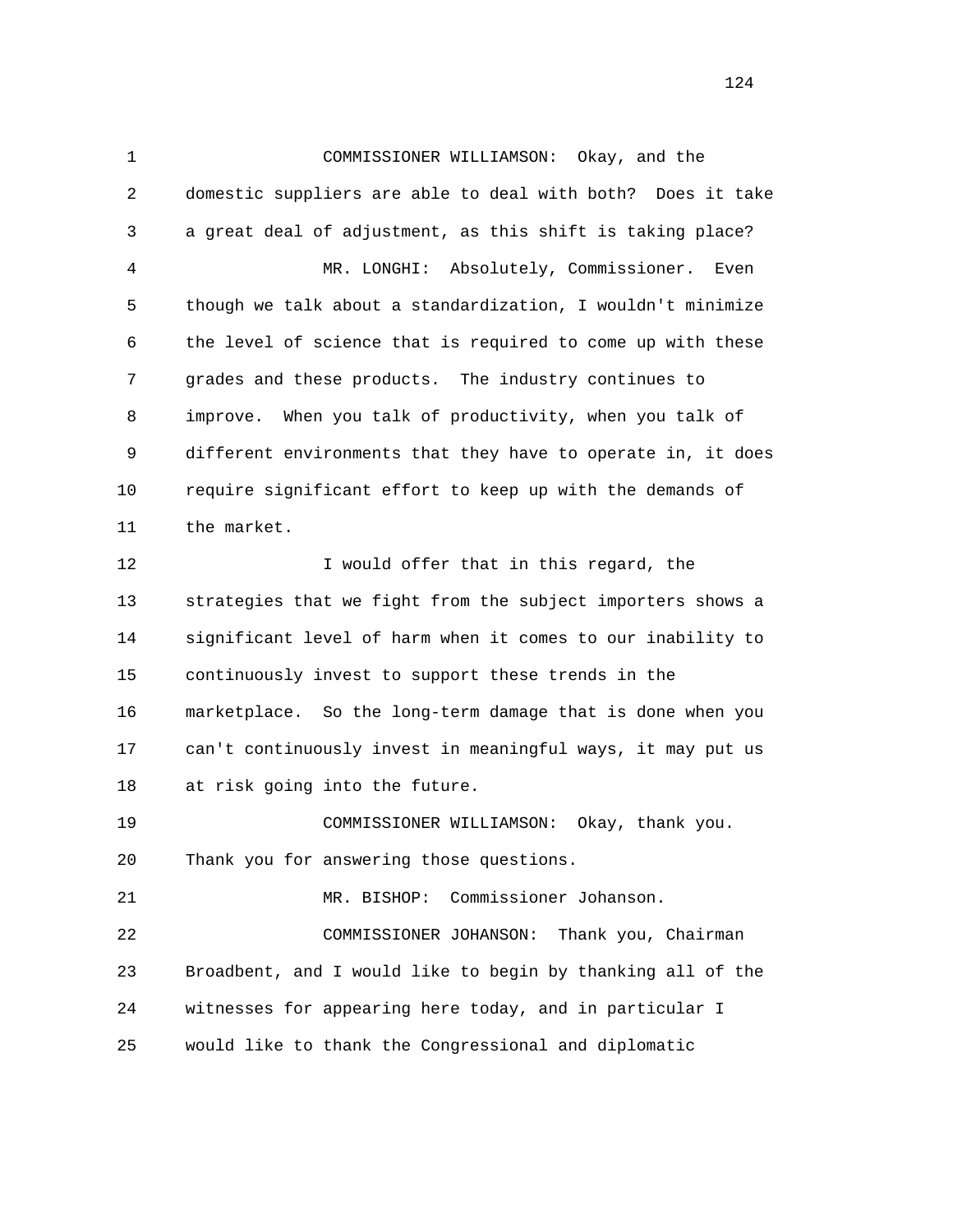1 witnesses for being here, and also of course the workers 2 here who were introduced by Mr. Gerard.

 3 I had the opportunity to visit two OCTG plants 4 in March in Ohio. I visited the U.S. Steel plant in Lorain, 5 where seamless steel is produced, and the JMC plant in 6 Warren, Ohio, which produces welded pipe. So I was able to 7 observe the production of the two dominant types of OCTG. 8 Actually I'll be -- it turns out I'll be in 9 North Dakota next week, which I understand has become a 10 major consumer of OCTG goods, and now that I've seen the 11 production of the product, I hope to perhaps see the 12 operation of this product in the field by maybe observing 13 some oil wells, if I'm fortunate enough to be able to do 14 that. 15 I'd like to begin with a very broad question,

 16 but this question is -- it largely goes to the heart of the 17 Petitioners' argument, I'm sorry the Respondents' argument. 18 The Respondents contend that any harm experienced by U.S. 19 producers was caused, at least in part, by increased 20 capacity brought on line by U.S. OCTG producers.

 21 Could you all explain how increased domestic 22 capacity has not depressed U.S. prices? In particular, I'd 23 like to refer to the staff report, which reports that in 24 2011, U.S. mills had about 1.1 million tons of unused 25 capacity. So why did U.S. mills invest in almost one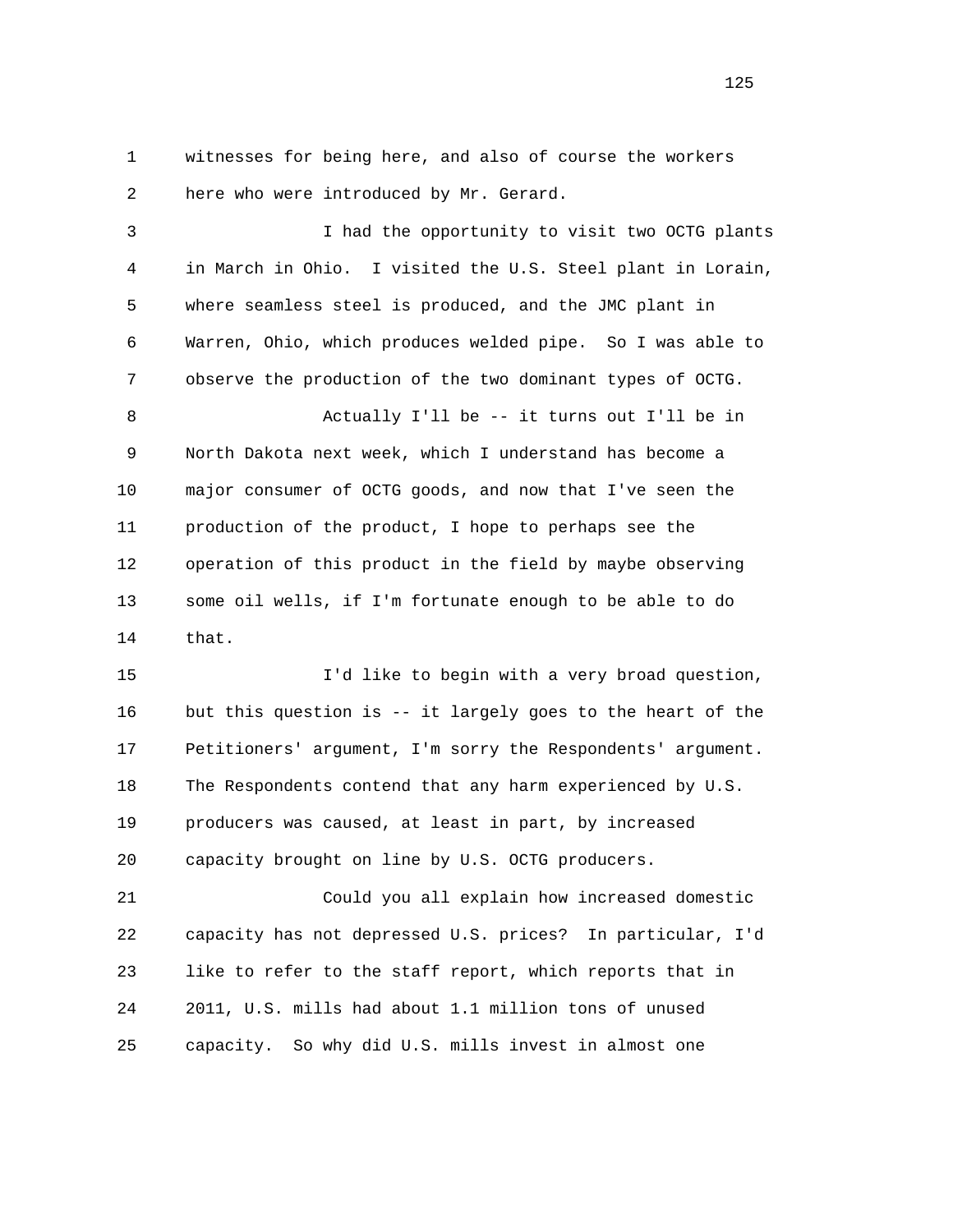1 million more tons of capacity if that capacity was already 2 available?

 3 MR. EISENBERG: I'd be happy to address that. 4 Gregg Eisenberg with Boomerang. We were certainly one of 5 the new capacity additions that occurred basically in 2011, 6 and it was our view that there was going to be considerable 7 increases in demand in the marketplace, and we thought a 8 well-situated producer with brand new equipment would be 9 able to be very successful in the market, and that the 10 increasing market demands would allow us to enter that 11 market without depressing some prices being offered by our 12 other domestic competitors.

 13 So as we sought to enter the market, we 14 entered it in a manner that was respectful of the 15 relationships that various mills had with customers, and we 16 were looking for places where we would have some advantage, 17 or where the customers wanted to do business with us.

 18 We found ways of doing that without using 19 price, and we were able to ramp up our facility and gain our 20 volumes without destroying or disturbing the pricing that 21 was out there. Now as imports came in at higher levels and 22 pricing moved down, we held out as long as we could. But at 23 some point you had to respond to it, and of course we had to 24 move down with it.

25 COMMISSIONER JOHANSON: Mr. Tejeda.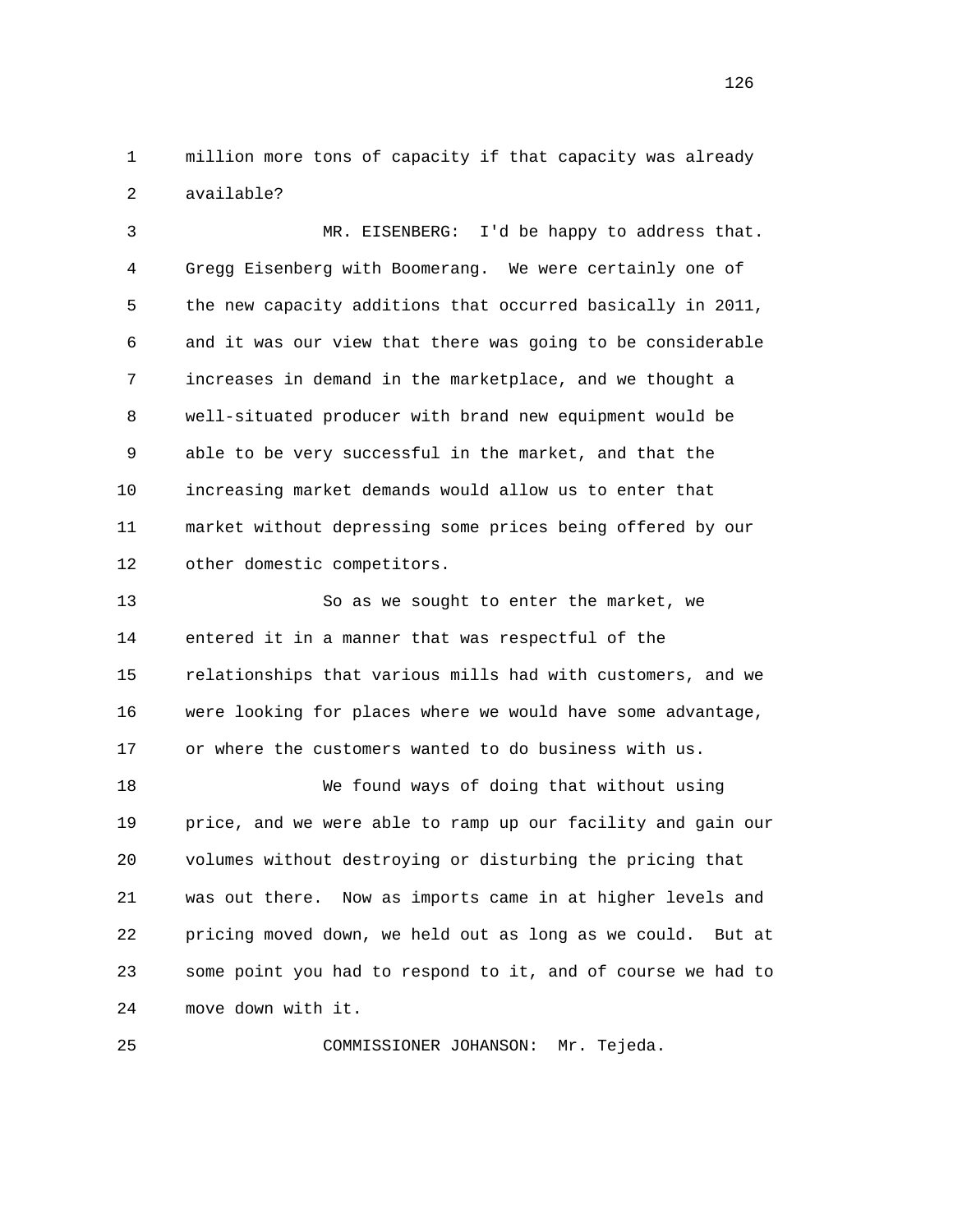1 MR. TEJEDA: Yeah, right. You know, we've 2 been working on our seamless project for five years. The 3 first thing we did was ask Dr. Paul Vivian of the Preston 4 Pipe Report to project the growth for the OCTG industry. 5 That report came back, that we were going to go from six 6 million tons a year to nine million tons, and basically we 7 started planning to take advantage of that growth in the 8 industry.

 9 Basically, though, a lot of the growth in the 10 industry has been taken over by the foreign imports. But we 11 were looking at a horizon where there was going to be a 12 substantial increase for the demand of our products, and 13 that's why we still look at our project, because the 14 American shale has really turned things around for the 15 energy business, and it's increasing consumption for OCTG 16 dramatically.

 17 COMMISSIONER JOHANSON: Yes. Mister -- oh 18 yes. 19 MR. BARNES: One of the new mills that has 20 come into operation is our mill in Lackawanna that has been 21 alluded to, and I can tell you that it's really not a 22 capacity addition to the industry at large, inasmuch as the 23 product up to now that has been produced has merely replaced 24 purchased green tubes. I'm sure you're familiar with the

25 term, from both Canadian and U.S. mills.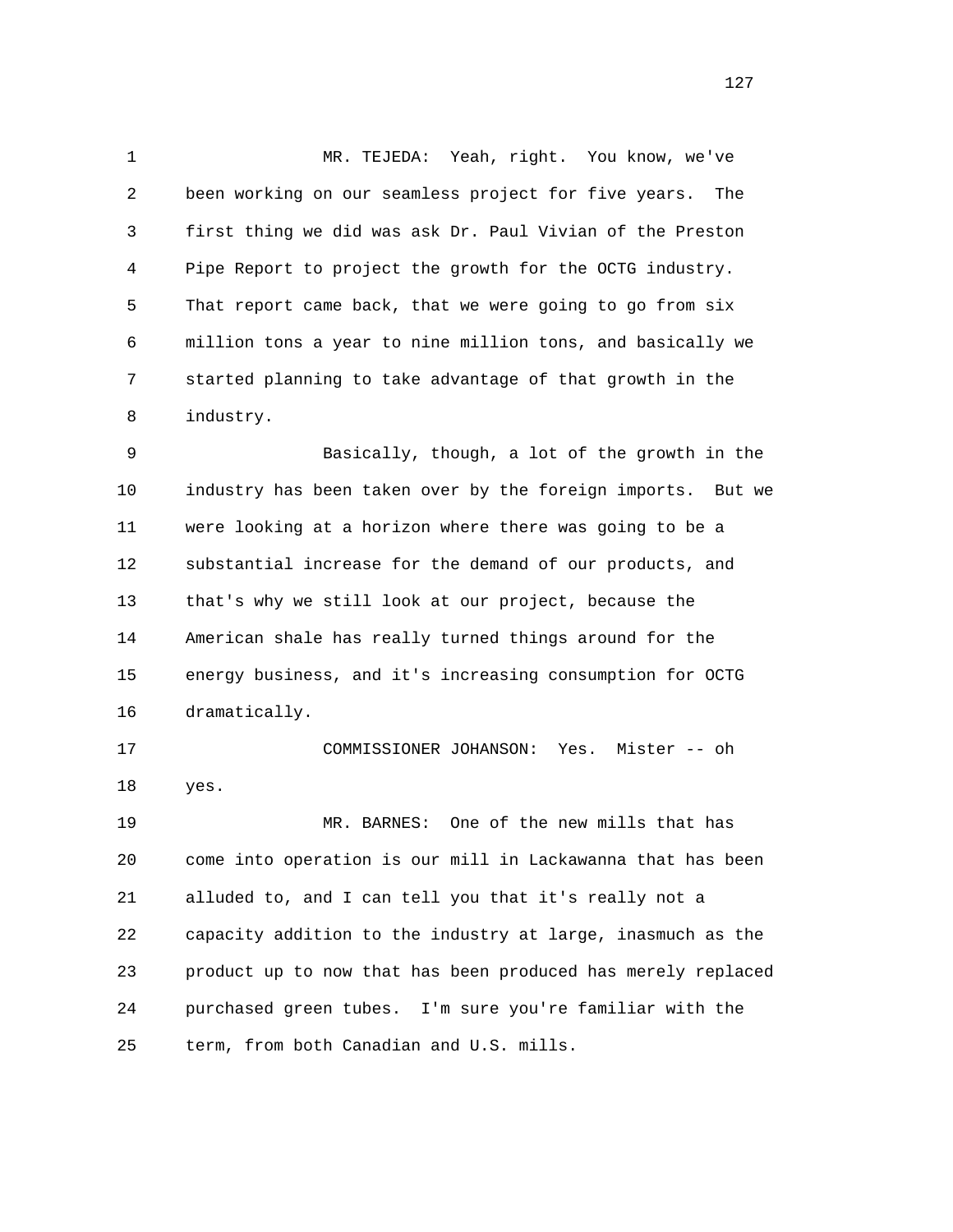1 So we really didn't add to capacity, but at 2 the same time, the two expansionary phases that I made 3 mention of in my testimony would clearly be adding to 4 capacity, but we haven't seen that yet. 5 COMMISSIONER JOHANSON: All right, yes. Mr. 6 Kaplan? 7 DR. KAPLAN: Yes. The Commissioner should be 8 aware that all these plans were made under the assumption 9 that the U.S. market would be fairly traded, and when China 10 came in with two million tons, and the Commission reached an 11 affirmative determination and they left, that created two 12 million tons of available sales to the U.S. producers, who 13 had made plans forecasting a fairly traded market. 14 When 1.8 million tons of unfairly traded 15 imports from these nine countries entered the market, they 16 in essence captured, using unfair trading, the capacity 17 plans that were made based on a fairly-traded market. 18 So there's a bit of irony in the suggestion 19 that the problem was additional U.S. capacity, when these 20 importers came in and replaced the unfairly traded Chinese 21 product with their own unfairly traded product, denying the 22 capacity additions that were so carefully planned for and 23 executed in the United States from these producers. 24 Further, as these producers have testified, 25 some of that capacity expansion was to take away imports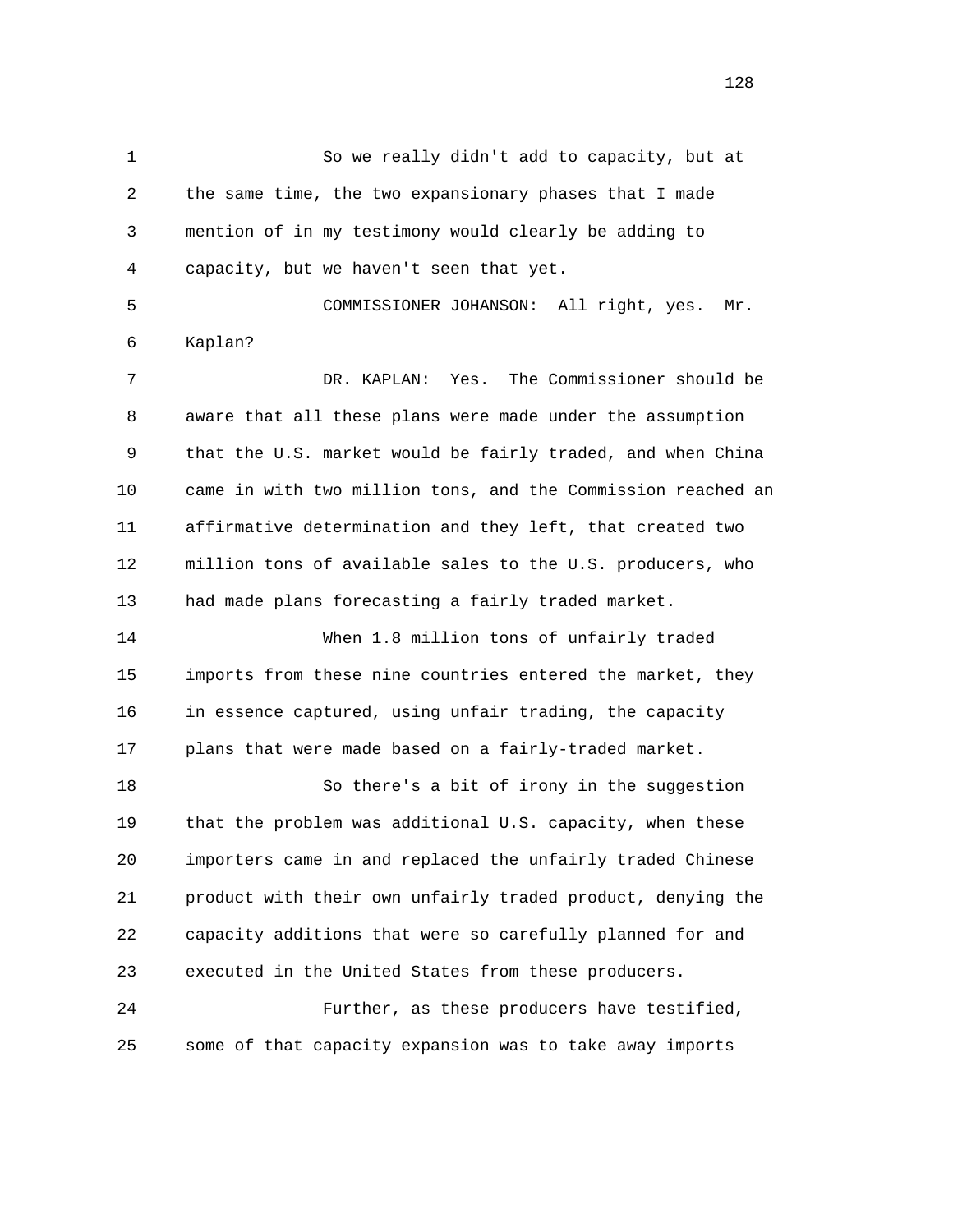1 from their own foreign mills. They had done what the trade 2 laws and what the U.S. has been asking, is to replace 3 imports of their own product with domestic capacity. It is 4 no small irony that the dumped imports from China were 5 replaced with the dumped imports from the nine countries, 6 preventing the growth and the profitability of these planned 7 investments, that the trade laws and the United States 8 government has been encouraging with more growth in 9 manufacturing. Thank you. 10 COMMISSIONER JOHANSON: Yes, thank you. Yes. 11 MR. RINTOUL: Dave Rintoul, U.S. Steel. I 12 think your question is right at the heart of the matter of 13 what this case is about, and I thank you for asking it. I

 14 think there probably isn't a business school on the globe 15 that doesn't teach the economic model that Adam Smith 16 proposed a couple of hundred years ago, and the concept of 17 the invisible hand.

 18 Then in a market, a free market left alone, 19 the invisible hand works. Meant by that is supply and 20 demand will always eventually get into balance. The folks 21 that built domestic facilities in the last couple of years 22 and prior to this slug of imports coming in, believed that 23 the United States of America had a free and open market, and 24 that the invisible hand that Adam Smith taught would in fact 25 work.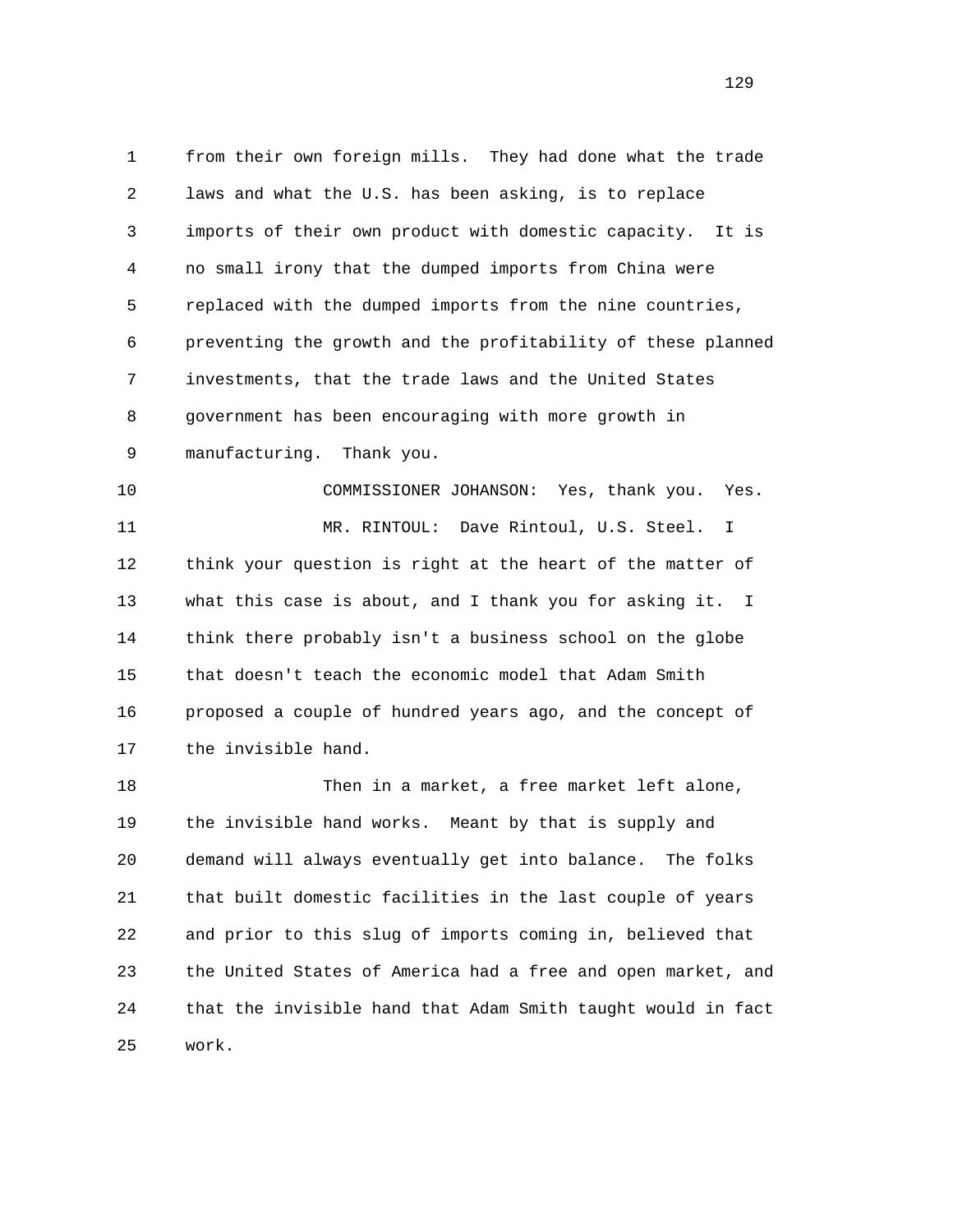1 That's what happened. As demand began to 2 increase and projected to increase, domestic producers 3 started to react to what they thought was coming, an 4 increased demand. What they didn't count on was that Adam 5 Smith's model would be completely destroyed by people coming 6 in from outside our market and unfairly trading and dumping 7 materials into our backyard.

8 1f left alone and freely traded, we would have 9 been just fine. The domestic additional capacity that came 10 on board would have satisfied demand; prices would have come 11 back down; and we would once again be in equilibrium. If 12 you have an open market, the principles that Adam Smith came 13 about two centuries ago says that you cannot have an 14 increase in demand like we have had, and a decrease in price 15 simultaneously. It's not possible if free enterprise is 16 allowed to prevail.

 17 COMMISSIONER JOHANSON: Thank you for your 18 responses. As you all are probably aware, the Commission's 19 going to have to grapple with the whole issue of capacity. 20 That is, once again, of course a major argument of the 21 Respondents. I wanted to get to one more question during my 22 somewhat short remaining time.

 23 This is a question for U.S. Steel and perhaps 24 Mr. Rintoul or Mr. Longhi or any of the other witnesses from 25 U.S. Steel could answer this. But several of the witnesses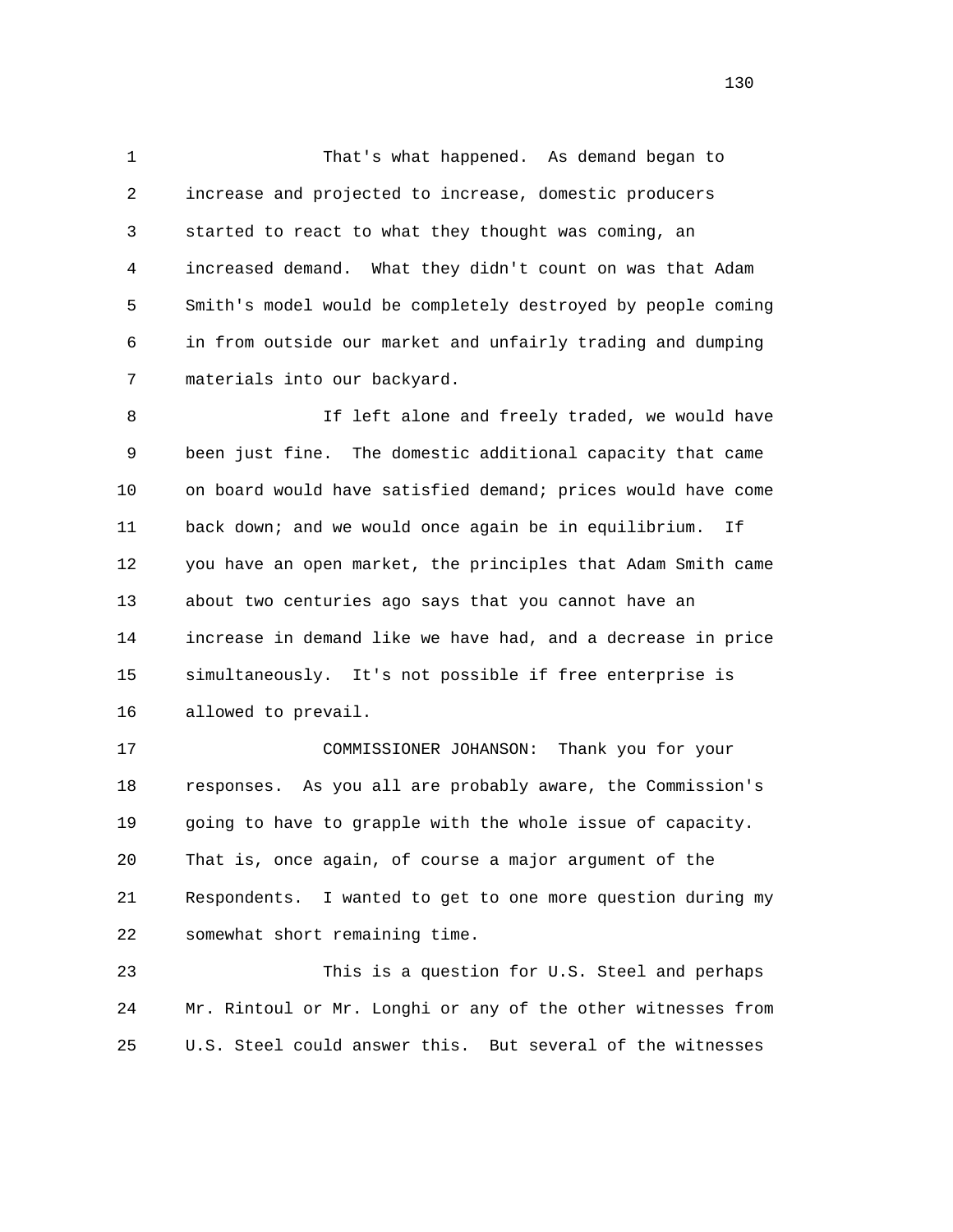1 today, including I believe at least one Congressional 2 witness, mentioned the difficulties at the U.S. Steel 3 McKeesport plant, and for some reason I'm not seeing that 4 facility listed in Chapter 3 of our staff report, where it 5 would typically appear. 6 Could some of you perhaps help me to 7 understand what the role of that plant was in the U.S. 8 industry? 9 MR. LONGHI: We certainly can provide more 10 data in the post-hearing moments, but I can assure you that 11 imports had a very significant role in the decision to shut 12 down that facility. Unfortunately, we don't have a current 13 case in front of you to deal with some of the other issues 14 that are permeating the market. 15 Imports are a serious -- unfairly traded 16 imports are a serious issue, and that weighted heavily in 17 the decision. 18 COMMISSIONER JOHANSON: All right, yes. I 19 would appreciate anything else on the McKeesport plant, as 20 once again, I just don't see a great deal of that mentioned 21 in the staff report. So your further education on that 22 would be appreciated. My time is about to expire, so I will 23 pass it on to the next Commissioner. 24 CHAIRMAN BROADBENT: Commissioner Schmidtlein. 25 COMMISSIONER SCHMIDTLEIN: Thank you. First,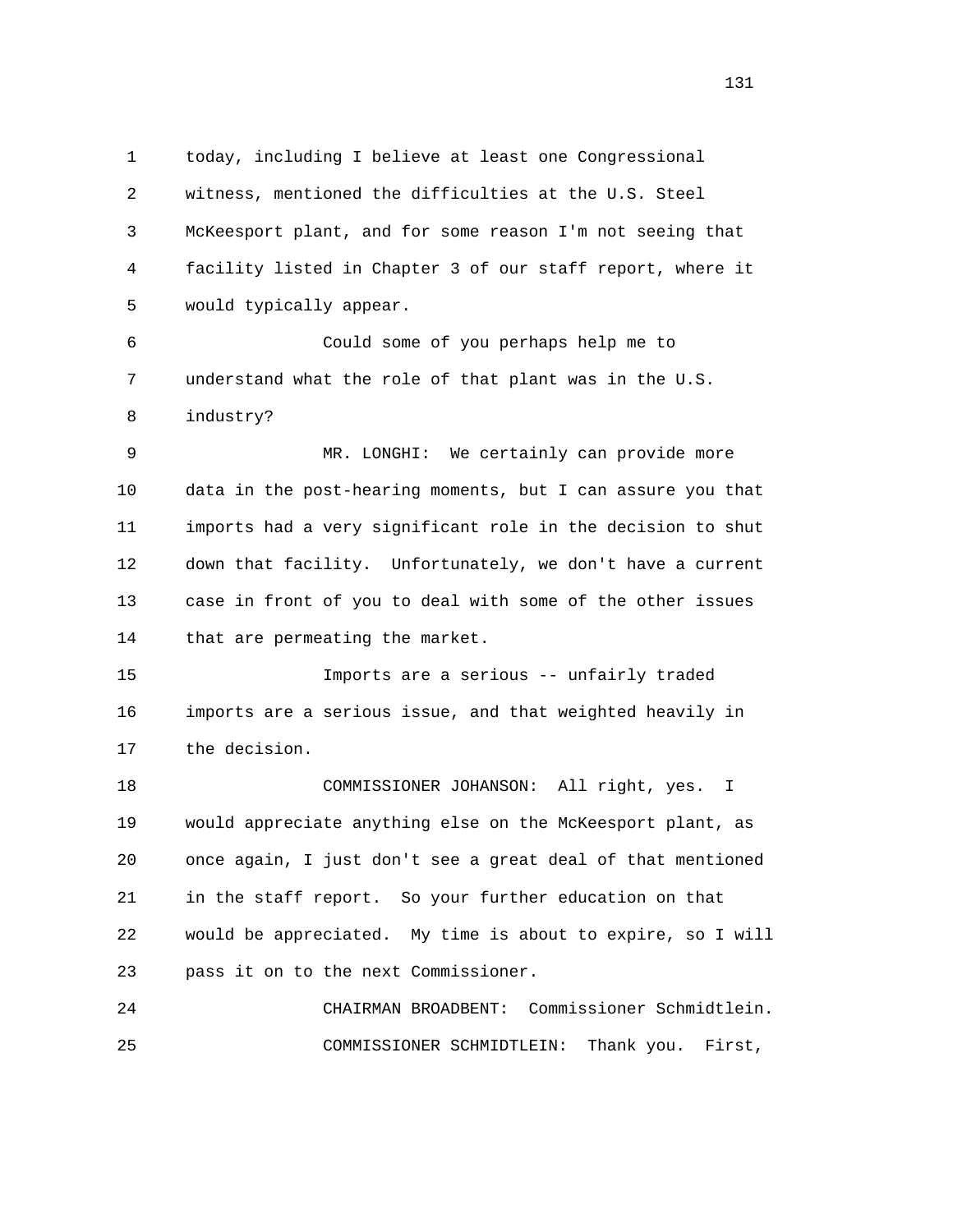1 I'd also like to thank the witnesses, the companies who have 2 appeared before us today, as well as the members of the 3 public who have an interest in this case. I personally 4 think it's so important for members of the public who have 5 an interest or just members of the public in general 6 actually to understand what we do here.

 7 It's heartening to actually see people 8 traveling and show up for these hearings. So thank you very 9 much. Then I also wanted to thank the counsel for the 10 Petitioners and the Respondents for acknowledging the hard 11 work of the ITC staff. We know they do great work, but it's 12 important that they know that the members of the bar also 13 think that they do great work, and I'm happy that there's so 14 many people here to also hear that. So thank you very much.

 15 I want to follow up on some questions about 16 the capacity, and in particular one of the things that's 17 been noted today was that U.S. demand actually exceeded the 18 capacity of the U.S. industry during that time. So one of 19 the questions that we'll have to ask is what does that mean 20 for imports, because if U.S. demand is more than what the 21 U.S. industry is capable of producing, doesn't that mean 22 that there is a role for imports? I'm not sure who wants to 23 take that question. Mr. Schagrin, I'll let you decide. 24 MR. SCHAGRIN: Commissioner Schmidtlein, 25 there's no doubt that for at least the past 30 years when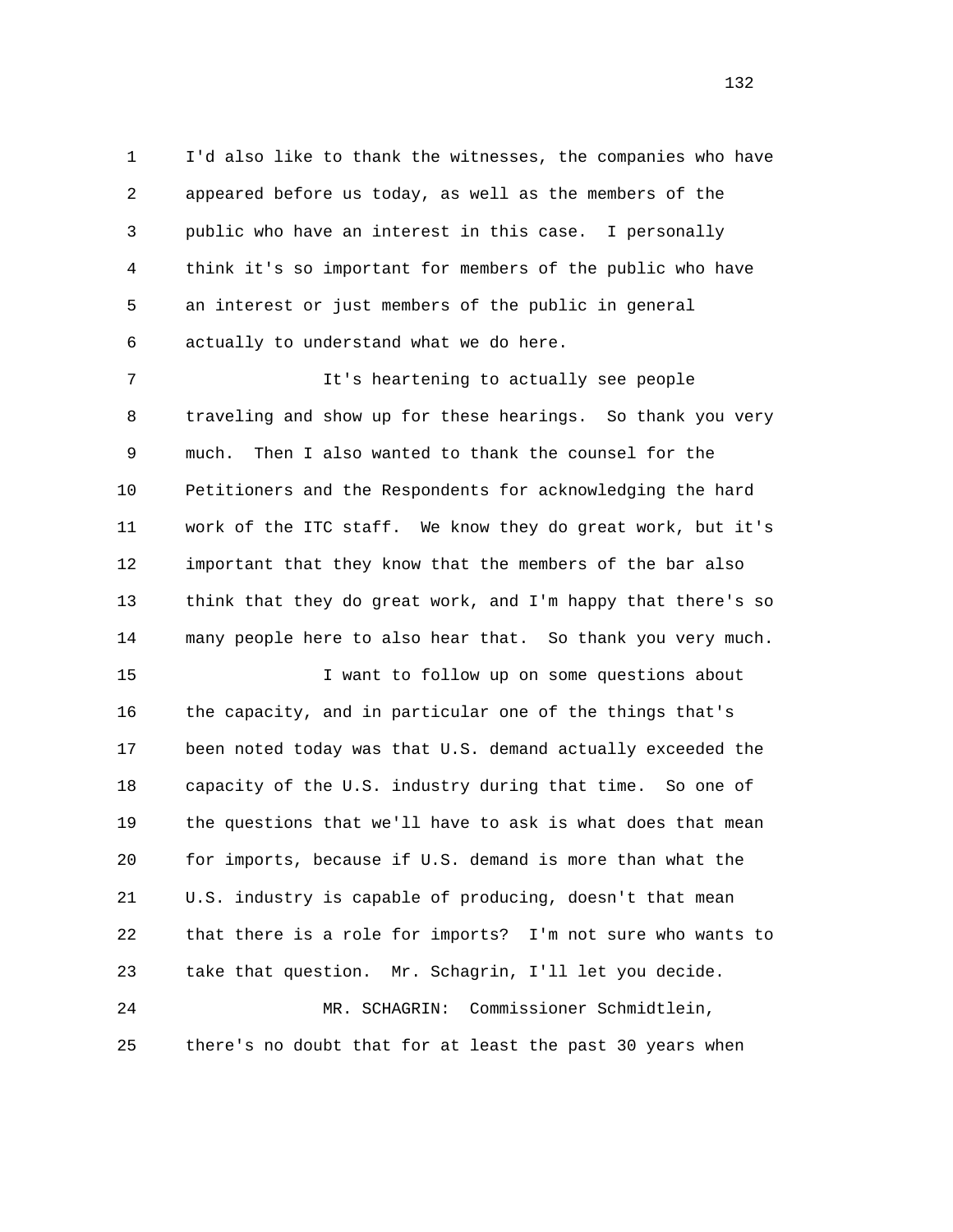1 this Commission has been looking at this particular product, 2 OCTG, we have often had demand exceeding U.S. capacity. So 3 there is room in this marketplace for fairly-traded imports, 4 and no one on the domestic panel would object to 5 fairly-traded imports. The imports from these nine countries 6 were found to be unfairly traded.

 7 I would also say in response to both your 8 question on U.S. capacity and Commissioner Johanson's 9 questions about capacity expansions by the U.S. industry, 10 that during this period of investigation, U.S. demand 11 between 2010 and 2013 increased by about two million tons, 12 while increases in U.S. capacity, which as Dr. Kaplan said 13 earlier, you know, were planned in anticipation of both 14 increased demand and a fair trade environment, increased by 15 only one million tons.

 16 That's why we don't believe the Respondents' 17 principle argument for an alternative cause of injury of oh, 18 it's the U.S. industry's excess capacity that injured 19 themselves, holds water, because in fact, the U.S. capacity 20 expansions were much less than the increase in demand, and 21 we should have seen, based on the growth in demand, and 22 absent the unfairly traded imports, significant price 23 pressures for price increases, as demand increases exceeded 24 supply, and more profitability, not the opposite, which was 25 caused by the unfairly traded imports.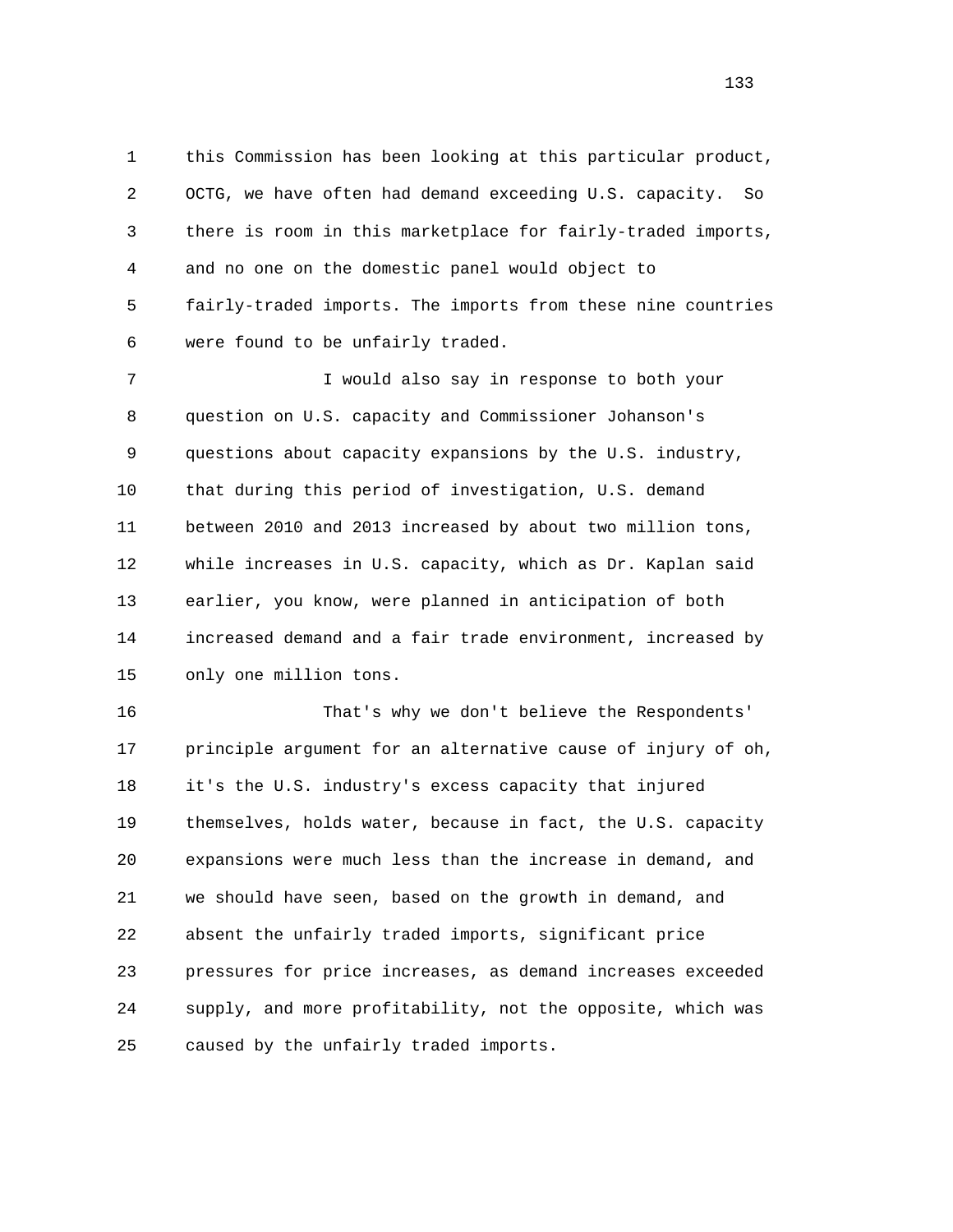1 MR. VAUGHN: Commissioner Schmidtlein, this is 2 Stephen Vaughn. Just a couple of other data points to keep 3 in mind as we look at this. Your staff reports shows that 4 there as relatively little increase in capacity from 2011 to 5 2012. I think it's only around 200,000 tons was added 6 during that period.

 7 At the same time, from 2011 to 2012, subject 8 imports went up by around half a million tons, and it was 9 also significant that it was during early 2012, that's when 10 prices really start to turn down. So I think that what was 11 going on here is is that the original -- by early 2012, it's 12 very clear that the market is really significantly 13 oversupplied because, as you've heard, you shouldn't really 14 have falling prices in a time of rising demands. So 15 something has gone wrong at that point.

 16 That takes place in early 2012, well before a 17 lot of the new domestic capacity comes on line. As you've 18 heard before, a lot of that capacity was planned years in 19 advance, based on projections for demand, which turned out 20 to be pretty accurate. Demand did turn out to be strong, 21 but by the time you get to the beginning of 2013, you know, 22 the industry's operating margins, operating profits have 23 already really, really started to fall.

 24 So I think that's a very clear way, where you 25 can distinguish between the effect of the subject imports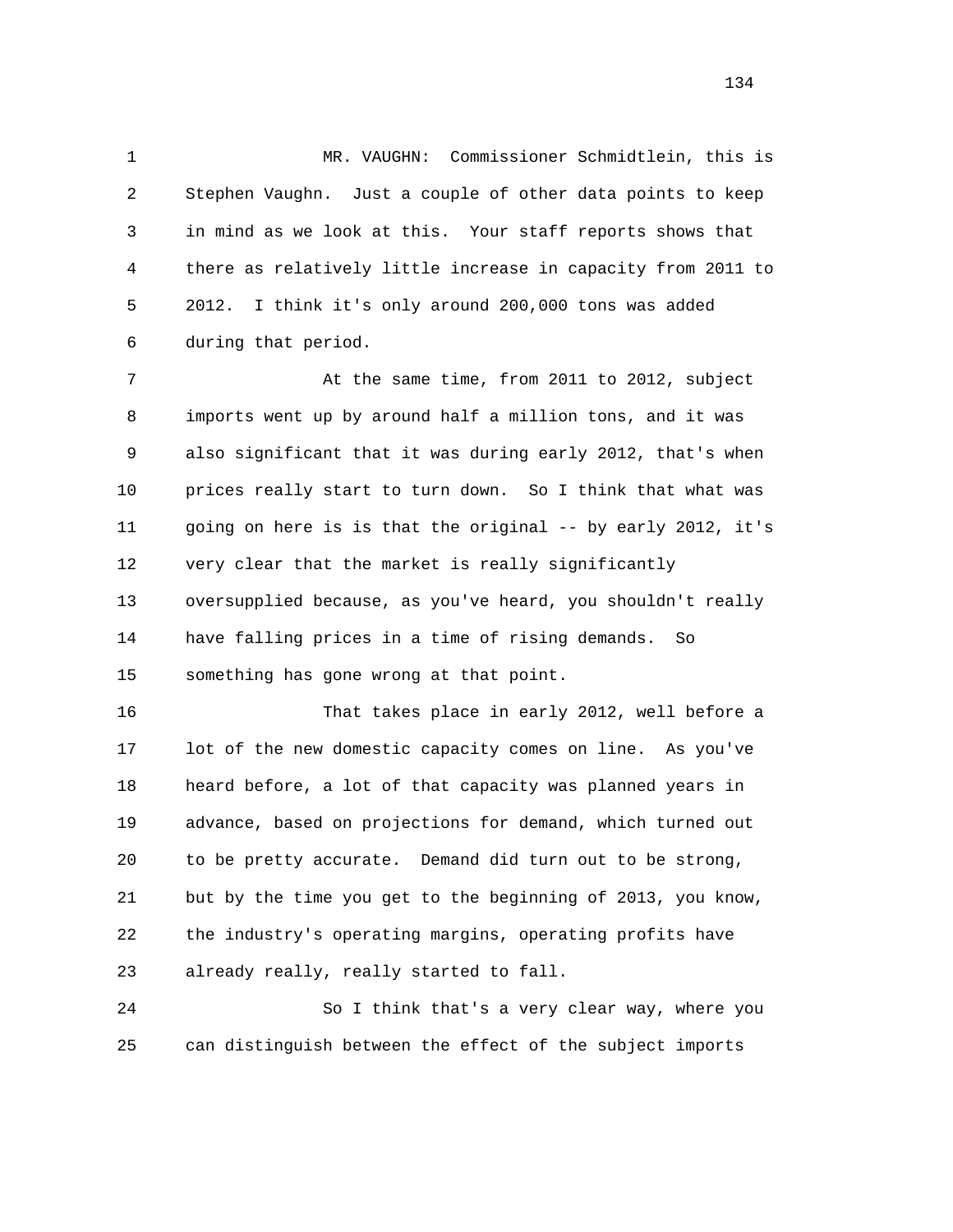1 and the effect of the new domestic capacity.

 2 COMMISSIONER SCHMIDTLEIN: How far in advance 3 are these types of decisions made? I assume it varies, 4 depending on what we mean by increasing capacity. But as a 5 general rule. 6 MR. HERALD: So as an example for Vallourec, 7 we actually began our study probably in 2007, and we made 8 our decision after the China ruling in early 2010, primarily 9 because -- and I would say I think we -- I don't think. I 10 know we got the market assumptions correct, and if anything, 11 the market has probably performed better than we thought it 12 would. 13 So we got the market correct and we hired the 14 workforce, we trained the workforce. What we hadn't planned 15 for was a competitive field that wasn't level, and that we 16 were facing imports that were brought in unfairly. So 17 everything has worked perfectly for us except the price side 18 of the equation. 19 Then also I would like to say as a domestic 20 producer, we also import. But we import product that's 21 complimentary to what we make, and we use a single 22 commercial organization in the U.S., to make sure that we 23 manage those products the same way we manage them in the 24 U.S., through our distribution network.

25 MR. CURA: This is German Cura. For the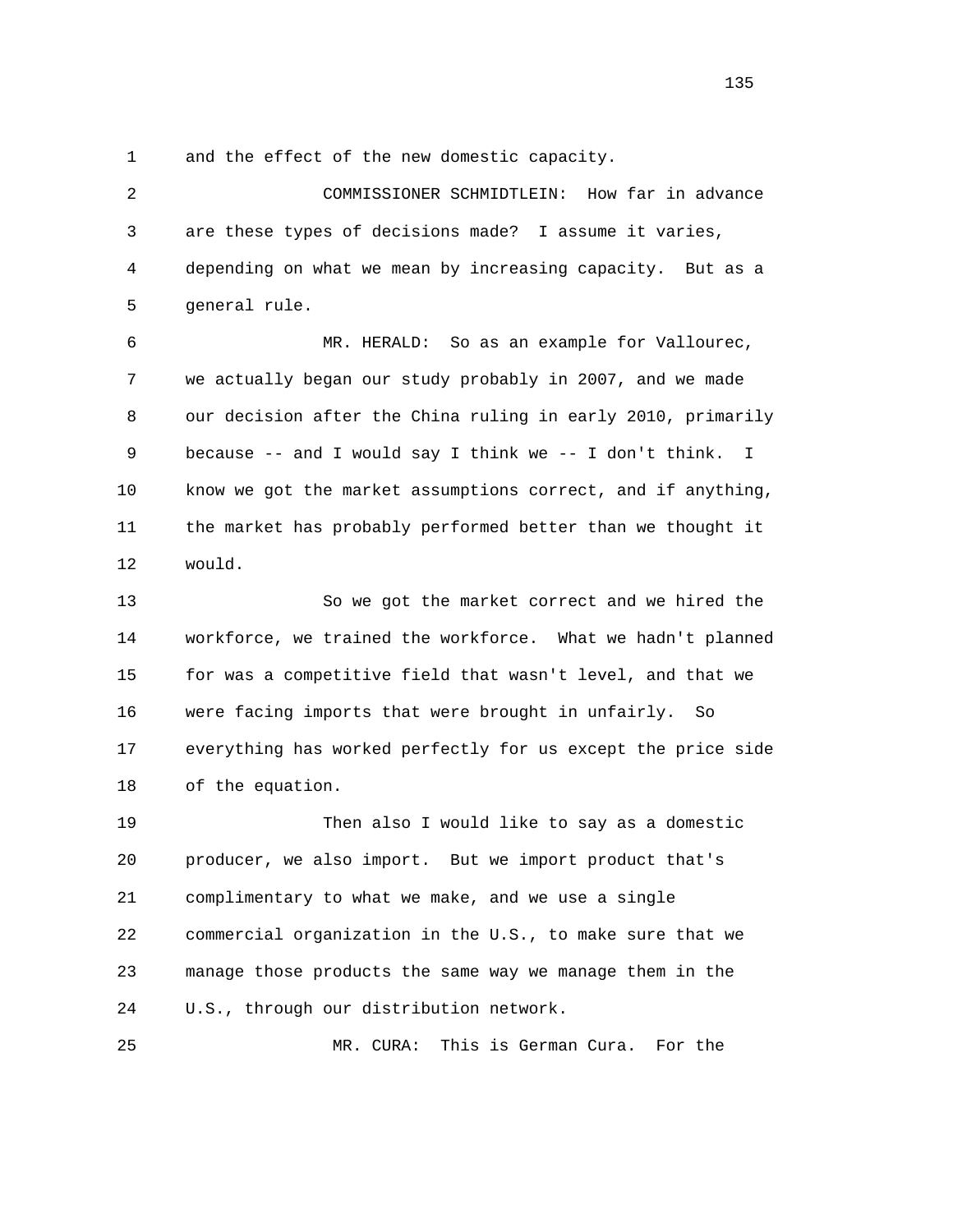1 record, I'm the president and chief executive officer for 2 Maverick Tube, and also the president for Tenaris North 3 America, and I'd like to state that investment plans 4 typically structure well ahead of time. Presently, we are 5 building up a new seamless pipe facility in Bay City, Texas, 6 a project that we announced quite some time ago.

 7 We took a substantial amount of time for us to 8 conceptualize the arguments and reasons to validate the 9 plan. As has been said, we have seen along the way a 10 sustainable market demand. As stated also, we saw the 11 opportunity of occupying the space left by the unfairly 12 traded Chinese imports at the time, and we continue on with 13 our investment plan, working under the sole notion that we 14 believe in the U.S., the trade laws will be enforced.

 15 COMMISSIONER SCHMIDTLEIN: Thank you. Before 16 my time is up, I wanted to also get into a question about 17 pricing, and I think sort of two questions. One is Mr. 18 Herald when you were testifying, you mentioned that there is 19 a lag time, and that prices actually started to go down in 20 the second half of 2012, because one of the arguments that 21 the Respondent is making is well, prices really dropped in 22 '13, and that imports weren't surging or the imports were 23 flat, subject imports.

 24 So could you tell me, can you explain that 25 again or a little more detail what you meant by the lag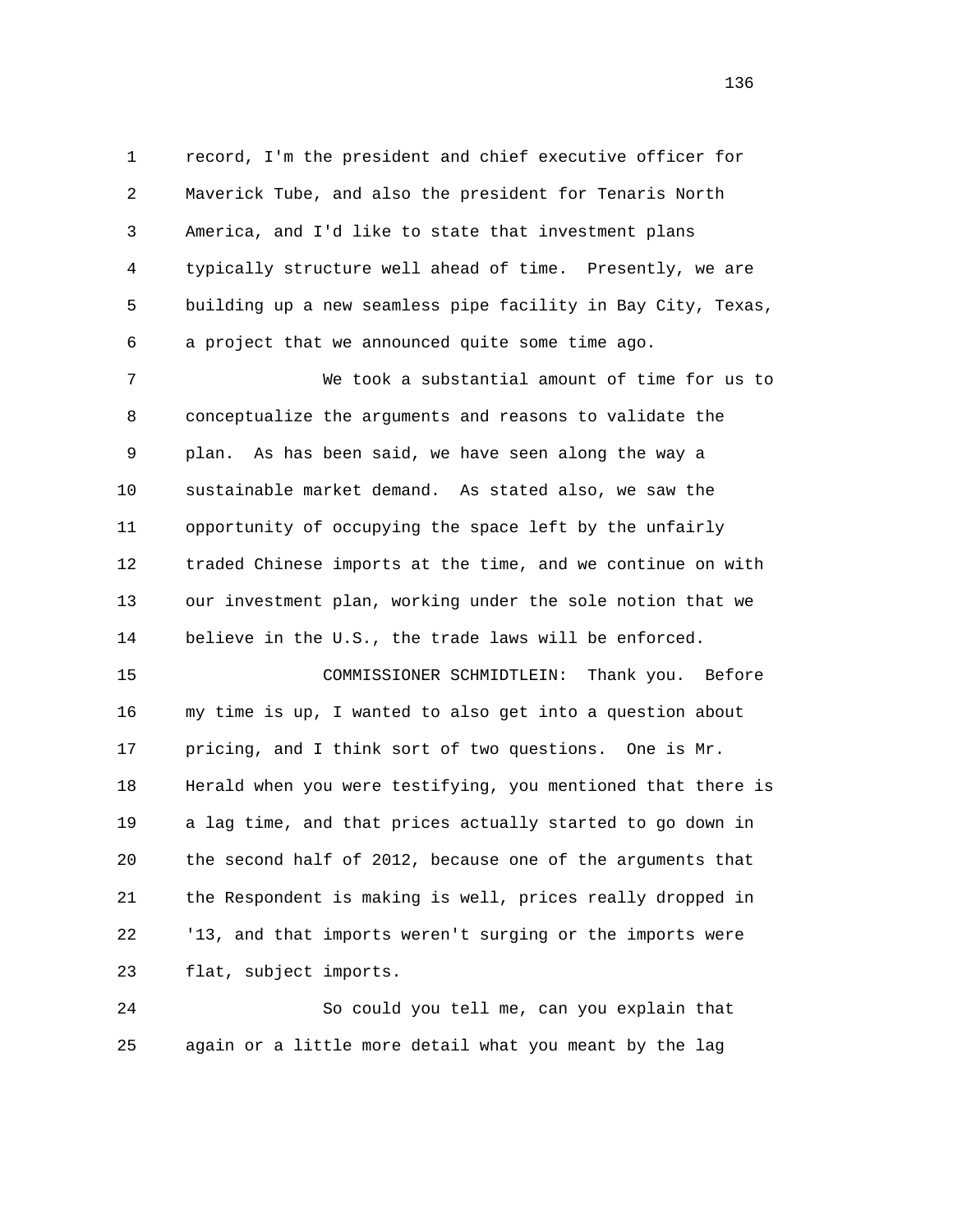1 time? Then my follow-up question has to do with that chart 2 that I believe this is it, which shows prices for J-55, and 3 whether or not you've looked at the prices for the other 4 products.

 5 MR. HERALD: So just a comment, and then I 6 think it may be good for one of our distributors to speak to 7 this a bit. But in general, we do -- we do -- for our 8 particular mill, we do quite a bit of program business, and 9 in general our programs have some type of pricing mechanism 10 that could be three to six months long.

 11 Generally within that window, we don't change 12 price. So when you start seeing the imports come to market, 13 you start seeing the price changes in the market. I think 14 one of the distributors talked about transparency. It's a 15 very transparent market. Immediately when the price, lower 16 priced product comes on the market, it goes to market and 17 you see all the public indices start to change and drop.

 18 As soon as those drop, the end users begin 19 discussing with the distributors that the overall market's 20 declined, so it's time to start renegotiating our terms of 21 our programs or our business. So in general, we don't see 22 that negotiation process happen immediately. It happens 23 over a window of anywhere from three to six months, and then 24 we see the actual drop in price.

25 COMMISSIONER SCHMIDTLEIN: Do those prices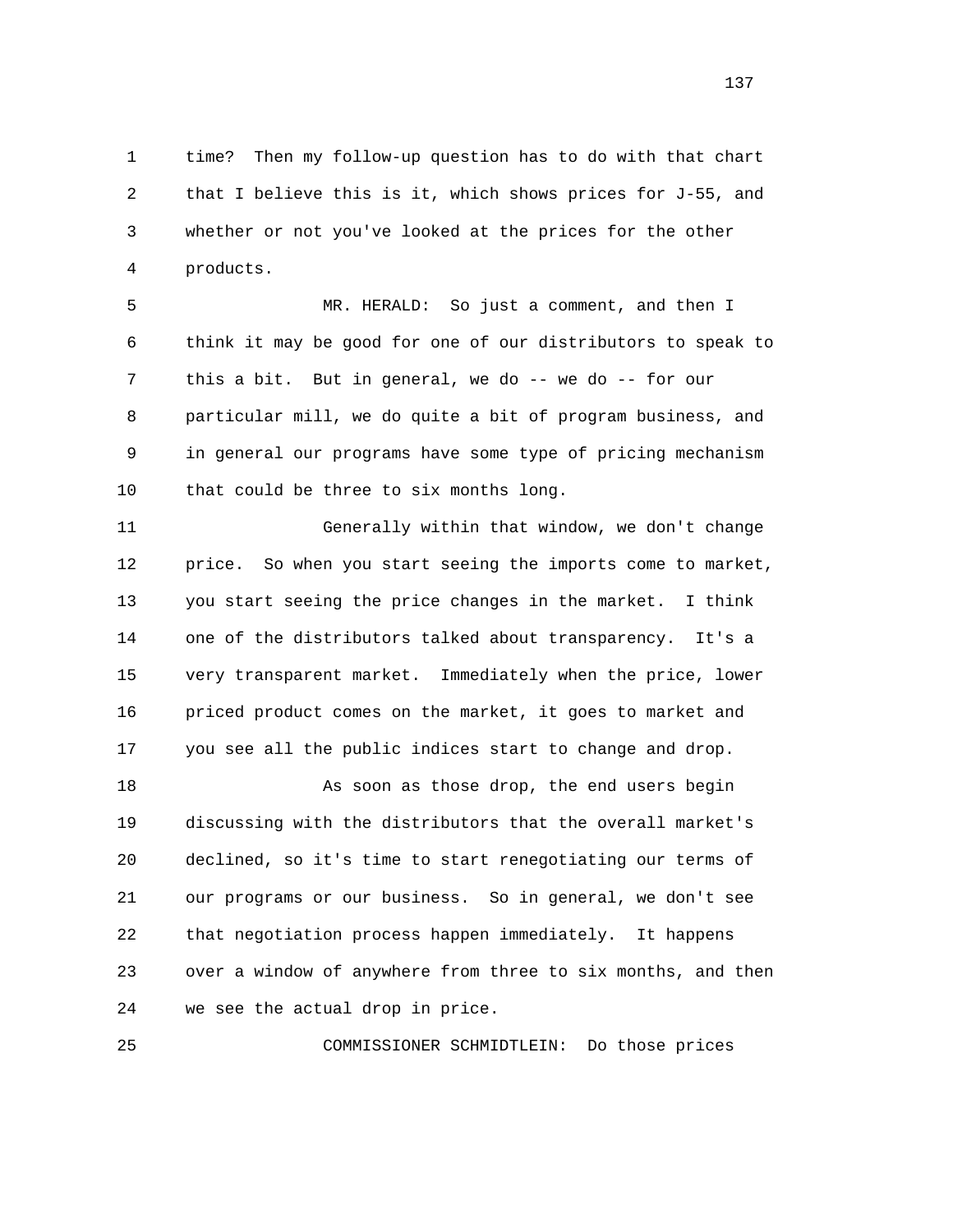1 that you've negotiated for the program sales then are 2 renegotiated for those particular sales, or is it another 3 volume of sales that -- 4 MR. HERALD: It's generally for future not -- 5 COMMISSIONER SCHMIDTLEIN: For the future, and 6 is that because you're legally obligated for those sales 7 or -- 8 MR. HERALD: I wouldn't use the word 9 "legally." I think at the end of the day we have no firm 10 contracts with our distributors or end users. But it's more 11 of this understanding between customers and distributors 12 more than anything else. 13 COMMISSIONER SCHMIDTLEIN: Okay. Would 14 anybody else like to comment on the program sales? 15 MR. SHOAFF: This is John Shoaff with Sooner. 16 I would agree with Mr. Herald on what he said. Just to put 17 a little it more color on that, these indices are used by 18 our customers, our end users, as a way to negotiate prices 19 either up or down. Of course in their case, they hope it's 20 going down. What Mr. Herald said is true, that there is a 21 lag time there. But specifically, these indices are mostly 22 used not so much to look at specific prices per item but as 23 trends. 24 So as you see these subject imports coming in

25 at these lower prices, they get pulled into these indices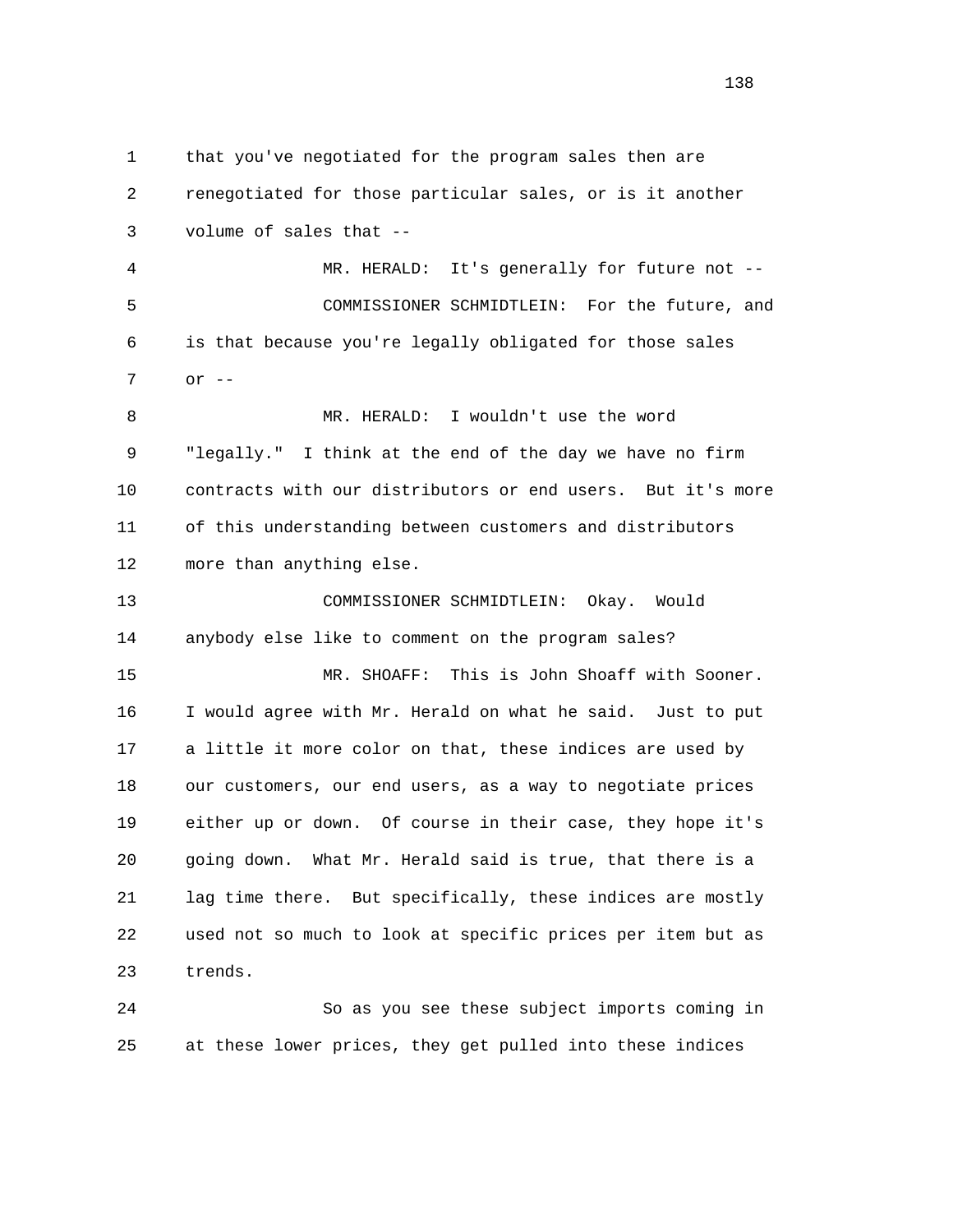1 and reported at a later date. So when it comes time for the 2 negotiation, as Mr. Herald referred to, you see downward 3 trends in pricing, and that gives the purchaser, you know, a 4 lot of opportunity to negotiate prices down for that 5 particular program. 6 CHAIRMAN BROADBENT: Thank you. 7 COMMISSIONER SCHMIDTLEIN: Thank you, my time 8 is up. 9 CHAIRMAN BROADBENT: Thank you. Let's see. I 10 had a couple of questions on sort of the commodity nature of 11 this product, maybe from Mr. Schagrin and Mr. Vaughn. I 12 think, Mr. Schagrin, that you stated during our staff 13 conference that OCTG is a commodity product, except for the 14 very high end, top line of the product. 15 U.S. Steel's prehearing brief mentions the 16 prevalence of standardized, homogenous OCTG has increased, 17 because of the drilling in shale, and that it sort of had -- 18 they have common or similar drilling characteristics. Is 19 OCTG a commodity product, or should we break it up into 20 segments, some of it's commodity, some of it's not? 21 MR. VAUGHN: Commissioner Broadbent, I'll 22 start with that. I think the term "commodity product" may 23 be a little bit loaded. What I would focus on, I think, is 24 more the question of whether the subject imports are 25 competing with the domestic industry on the basis of price.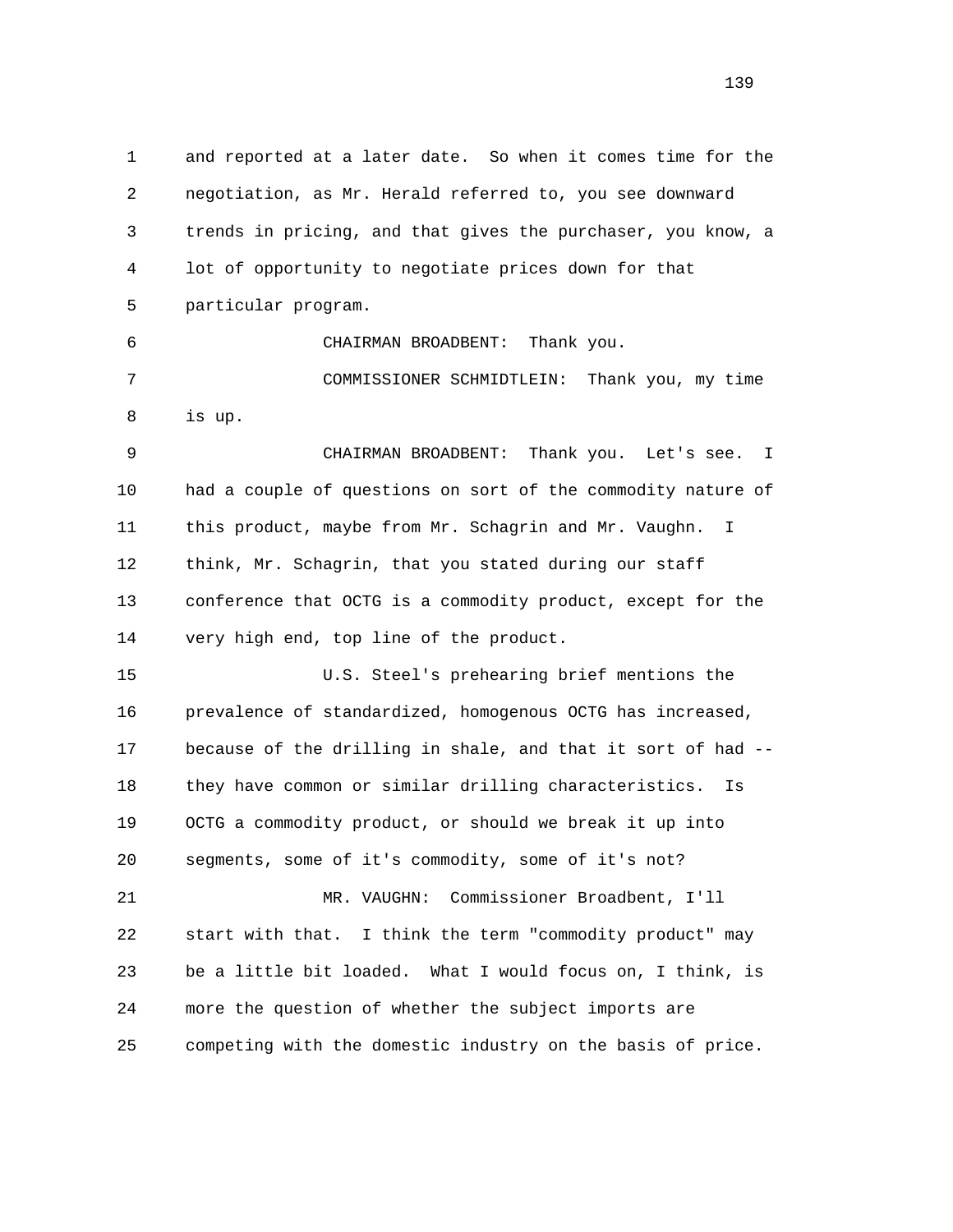1 I think that here, you have a lot of products that are made 2 to the same API grades.

 3 You have a lot of evidence from the purchasers 4 saying that they do make choices on the basis of price. You 5 have a lot of purchasers who said they would not be willing 6 to pay any premium for the domestic like product. In other 7 words, they would only look at the lowest price. Then you 8 see the combination of under-selling by the subject imports 9 and the plummeting prices of the domestic industry, which is 10 exactly what you would expect to see in a situation where 11 they're competing directly on the basis of price.

 12 So I think the way to understand this is is 13 that what the record is telling you is that this is not a 14 case in which the domestic product is sufficiently 15 distinguishable from the subject imports, that they can 16 avoid injury when they're faced with underselling.

 17 OCTG is obviously a very high-end product. 18 It's a highly engineered product. It's a product that these 19 guys, you know, want to make, and it's always been one of 20 the -- it's always been regarded as the highest end of the 21 tubular market.

 22 But clearly the record here shows that they 23 are able to come in and undersell the domestic industry, and 24 then we have no choice but to either cut our own prices, or 25 people will move elsewhere. I think, if you talk to -- I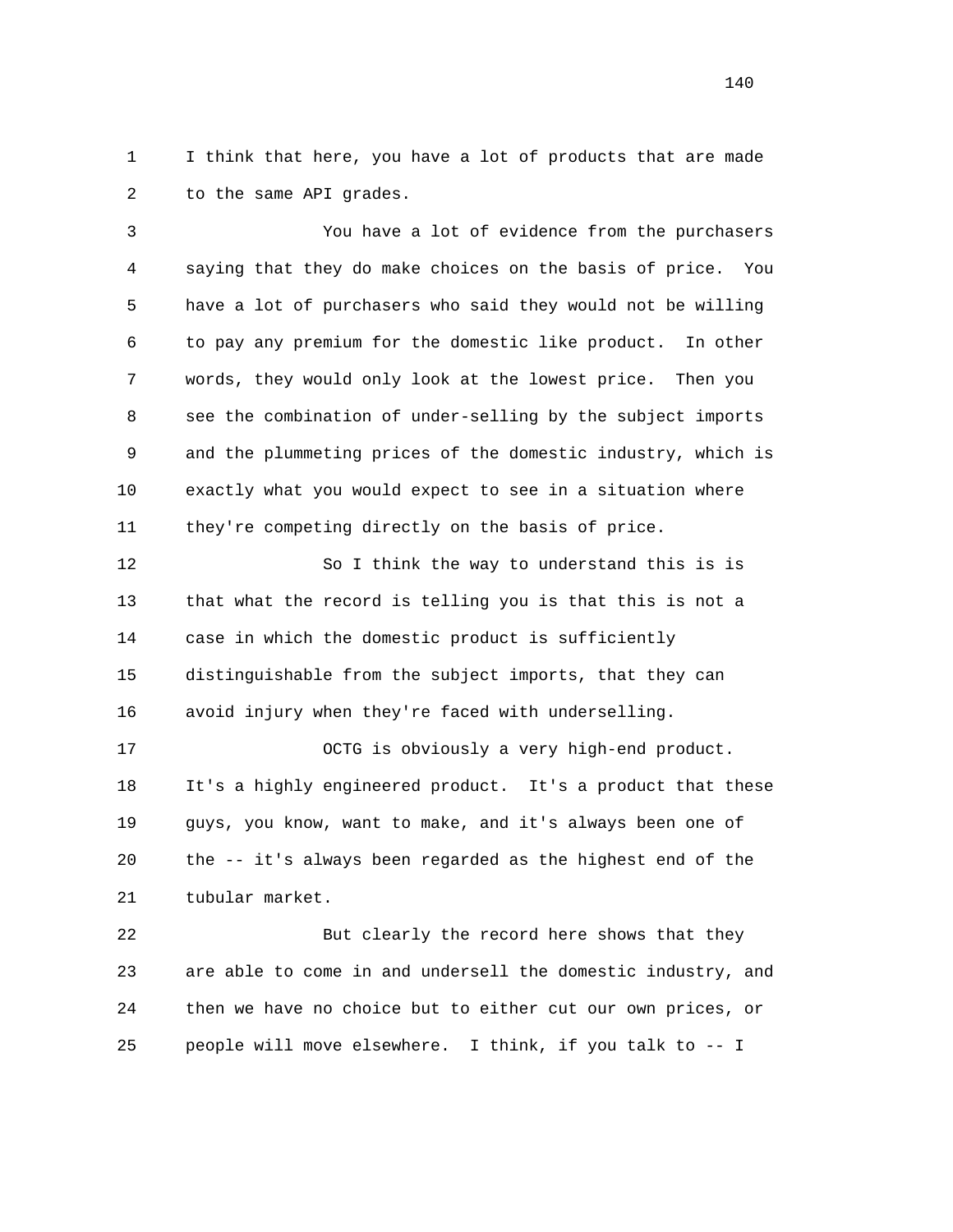1 think the industry participants will tell you that there are 2 often situations in which very, very small differences in 3 price can swing a contract one way or the other. 4 CHAIRMAN BROADBENT: Okay. 5 MR. CURA: Madam Chairman, this is German Cura 6 again with Tenaris. I'd just like to add that about 90 7 percent of the overall U.S. market meets the API standards. 8 This is the absolute bulk of what the fuel formation 9 associated requirements is about. These are standards that 10 are met by us, domestic producers, as well as the subject 11 imports, and this is, I think, the playing field where we 12 compete, one against the other. 13 MR. PRICE: Alan Price, Wiley Rein, counsel 14 for Maverick/Tenaris. Just want to add a couple of points, 15 and I agree with Mr. Vaughn, that price is incredibly 16 important in the sales of these products, particularly from 17 the subject suppliers. I'm not sure I would actually call 18 this a classic commodity like grain or something like that. 19 I think it's a little different, because of the level of 20 sophistication of the product.

 21 But price is the key driver for why these -- 22 kind of why the subject imports are in the marketplace. The 23 Respondents have actually tried to spend a lot of time 24 trying to obscure the marketplace and talk about the word 25 "attenuation." It's the only word I think they actually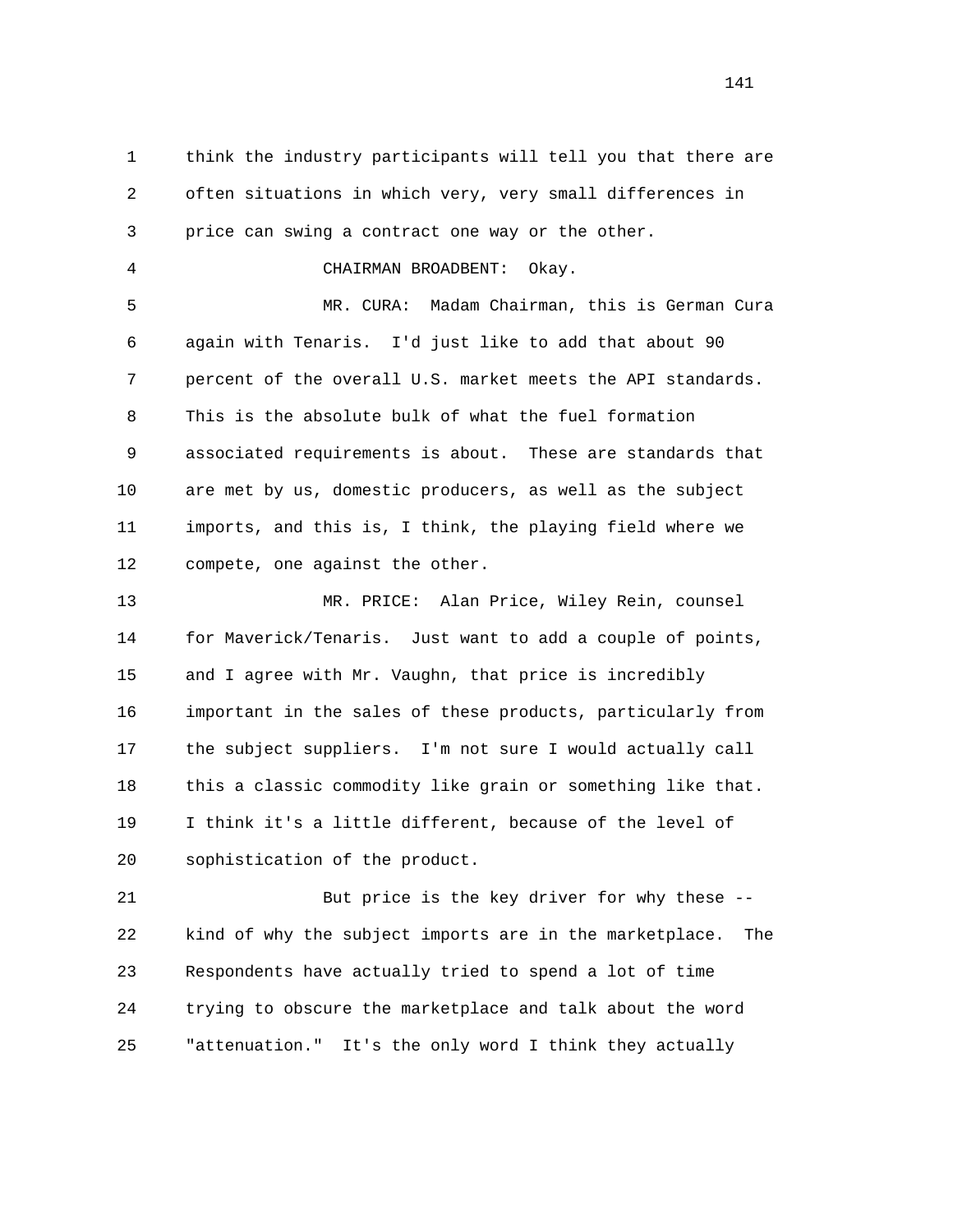1 know in many respects; they just say "attenuation" over and 2 over again in the brief.

 3 The Commission staff, at the request of the 4 Respondents, collected pricing data for 2013 in incredible 5 detail, and we analyzed it in Exhibit 22 of the Maverick 6 brief. It controlled for grade, it controlled for whether 7 or not it was threaded. It controlled for whether or not it 8 was threaded and coupled. It controlled for whether or not 9 it was plain. It controlled for coupling stock.

 10 What it showed was that regardless of where 11 you looked, the subject imports undersold the domestic 12 industry in 94 percent of the analysis. The Respondents, 13 having asked the Commission to collect this data, more 14 detailed in any respect than the pricing series, have 15 refused to acknowledge it.

 16 That data pretty much impeaches every one of 17 their pricing arguments that they have made. So what you 18 have is -- and the data also shows that the non-subject 19 imports, just like your pricing data, were very 20 characteristically different. They were much higher-priced 21 and actually typically oversold domestic product.

 22 So what you have is a situation where the 23 subject imports are in this market, in increased volumes and 24 depressed prices, and all they did was through pricing, and 25 they did it throughout the product range, whether it was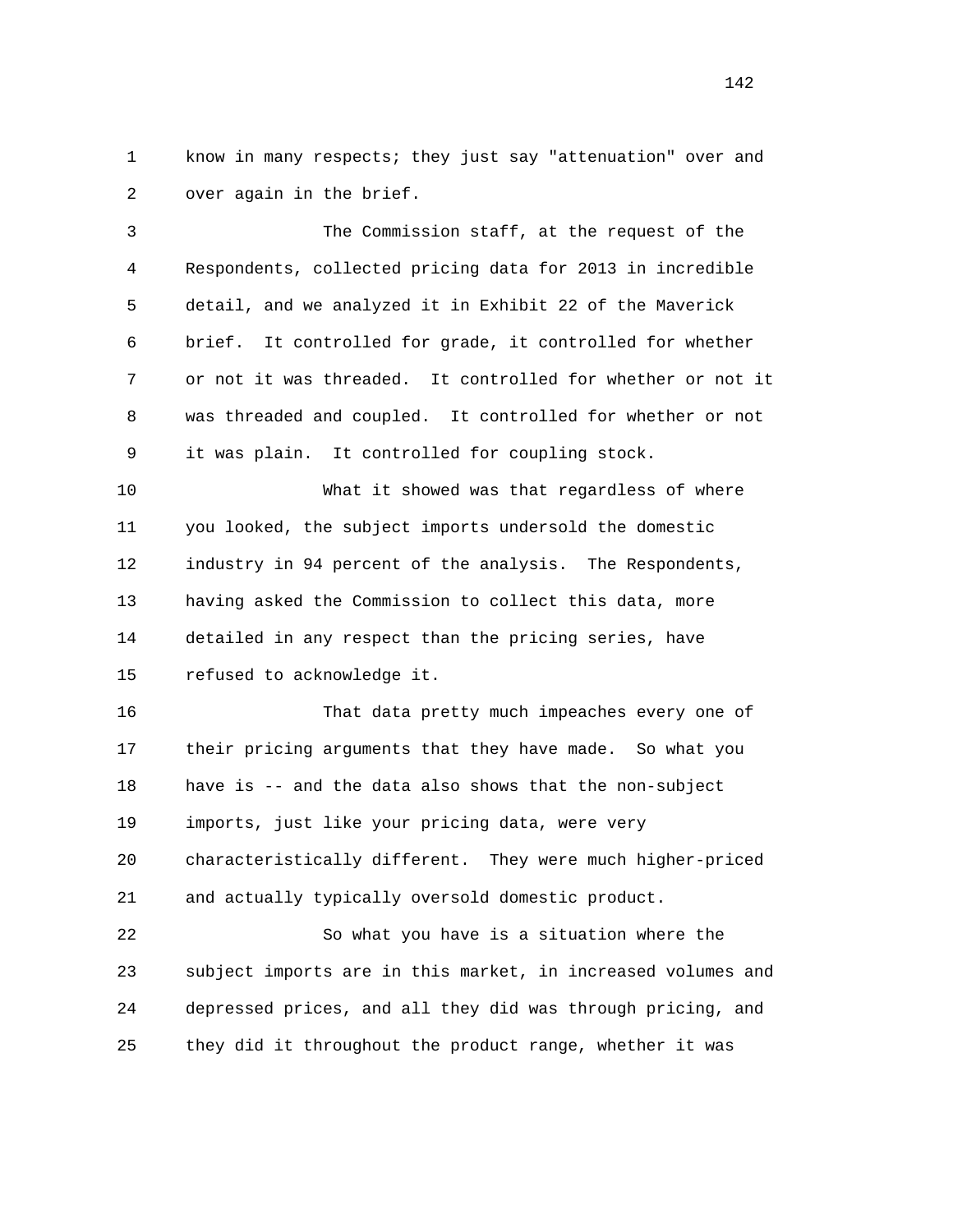1 plain, whether or not it was coupled, whether or not it was 2 threaded, whether or not it was proprietary threads, whether 3 or not it was a proprietary grade, whether or not K4, K55, 4 J55, L80, P110.

 5 Up and down the line, in every single variant, 6 just about every single import undersold and depressed and 7 suppressed domestic prices. So it eliminates the argument 8 that somehow or other there were differences in program 9 sales. No, because they undersold the domestic industry. 10 It eliminates all of their arguments that there was -- that 11 somehow or other premium connections explains the 12 difference, because that's controlled for in that pricing, 13 in that data set.

 14 So look at our analysis in Exhibit 22 of the 15 brief. It confirms your pricing series and how accurate it 16 is. It shows that the subject imports were in this market 17 because of pricing, and that's why -- and that's why they 18 undersold, and that's why they have the substantial -- their 19 underselling is why they have a substantial share of the 20 market.

 21 CHAIRMAN BROADBENT: Okay. Mr. Schagrin, did 22 you have any comment?

 23 MR. SCHAGRIN: I think most of it's been said, 24 Madam Chairman. The only thing I would add is not using the 25 term "commodity" in terms of a Chicago Commodities Exchange,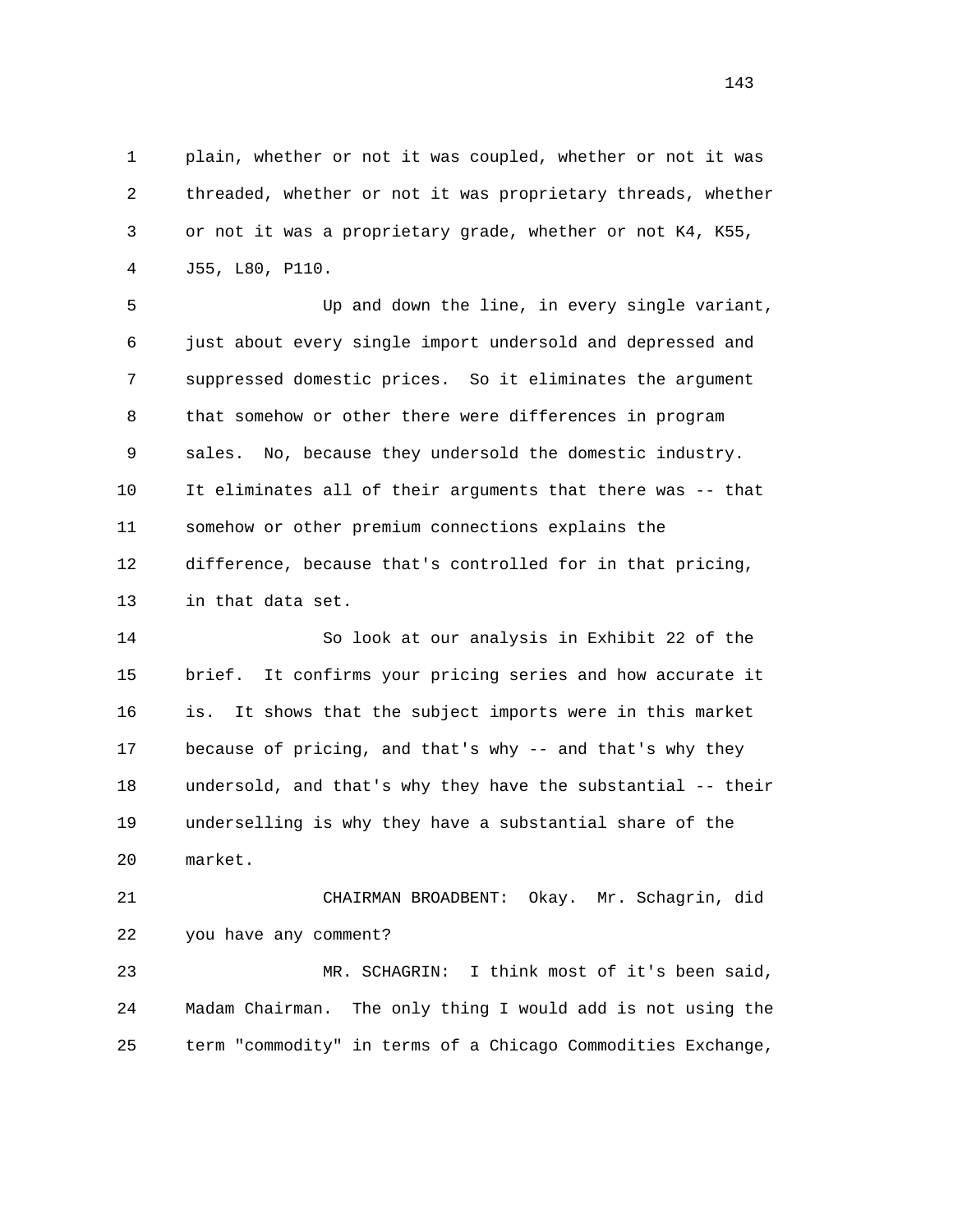1 but more ITC parlance. I believe that given the need for 2 those companies that drill for oil and gas around the world, 3 they established more than century ago the American 4 Petroleum Institute. 5 That Institute is the governing body which 6 issues, with a tremendous amount of input from the steel 7 industry as well as the users, these API standards. Then 8 the engineers, depending on the drilling conditions, can say 9 we need API standard J-55, K-55, L-80, P-110, maybe 10 something higher. 11 So products that meet those API standards, 12 have the OD and wall thickness and connections that the user 13 wants, then it becomes a commodity. The imports and the 14 domestic products are completely interchangeable substitutes 15 sold on the basis of price. 16 I would agree with the comment made by German 17 Cura. The information in your staff report and the 18 information from these very experienced members in the 19 industry show that about 90 percent of all OCTG used in the 20 United States are these kind of standard commodities, and 21 mostly just for drilling in the Gulf of Mexico, given the 22 Macondo well problem or drilling in sour service in Alaska, 23 maybe eight to ten percent of the market are for 24 super-specialized products. The other 90 percent, it's just 25 a commodity sold on the basis of price.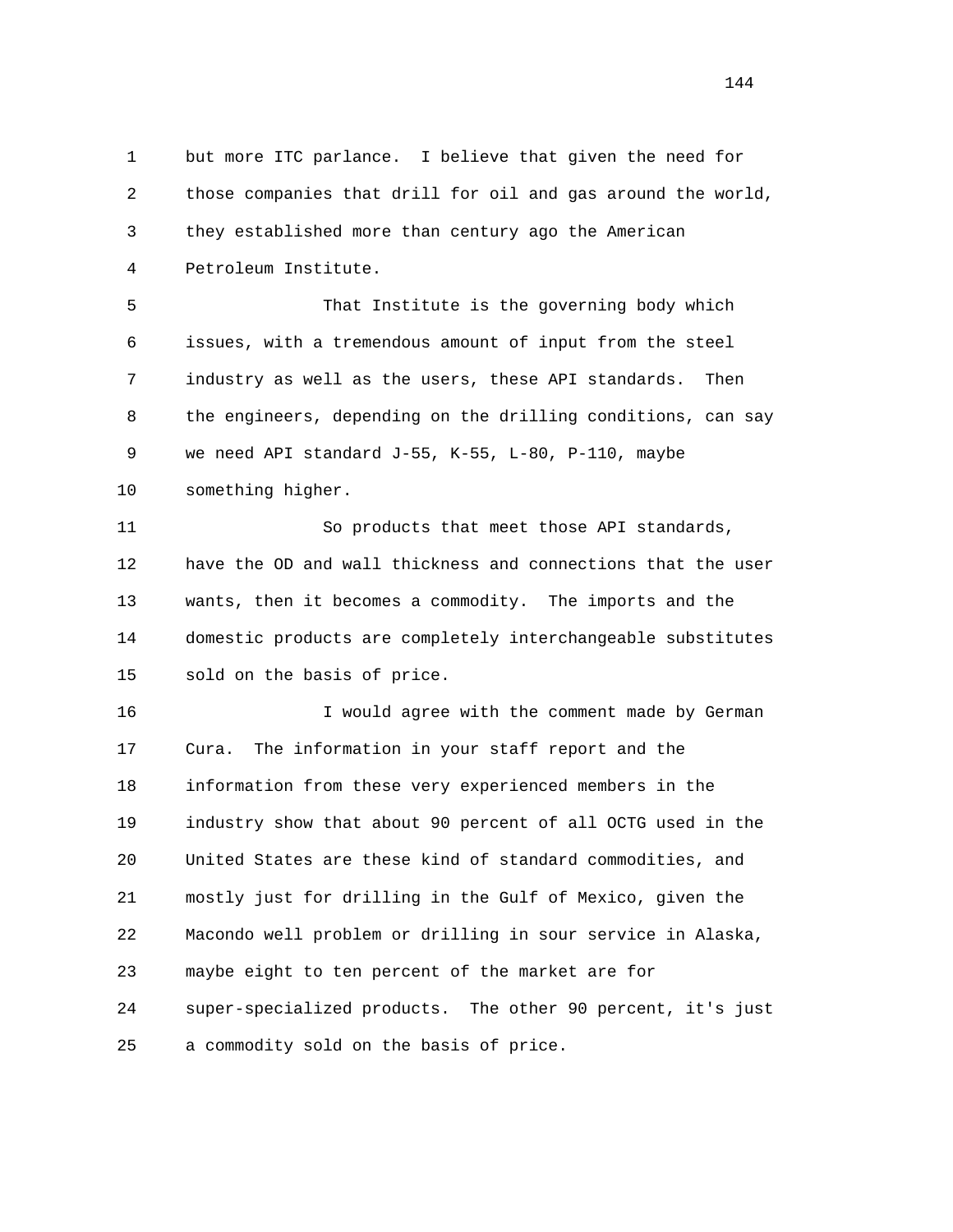1 CHAIRMAN BROADBENT: Well, can you speak to 2 how the increasing demand in the shale drilling has changed 3 the nature of demand for OCTG? Where on the price scale is 4 the demand growing the most? 5 MR. SCHAGRIN: It's growing, as I understand 6 it, in drilling for oil in the shale areas, which basically 7 require a lot of standard commoditized products, lots of 8 4-1/2 inch and 5-1/2 inch casing, and 2-7/8ths tubing that 9 normally just have API standard or semi-premium connections. 10 So I think those who are experts in the 11 industry would say that the major increase in shale oil 12 drilling and the shift away from shale gas drilling has led 13 to more standardization and more commoditization of what is 14 used, and I would invite any of the experts in the industry 15 or the distributors if they would like to supplement that. 16 MR. THOMPSON: Madam Chairman? 17 CHAIRMAN BROADBENT: Please identify yourself. 18 MR. THOMPSON: George Thompson with U.S. 19 Steel. The shift, and I think Skip Herald said it earlier. 20 In fact, you see an initial shift in which they look at 21 product that is within API standards, and then they try to 22 standardize it and get easier. 23 As you go from gas to oil, it is easier to use 24 more I will say simpler API-type product. If you look in

25 the Bakken right now, which is obviously the big area of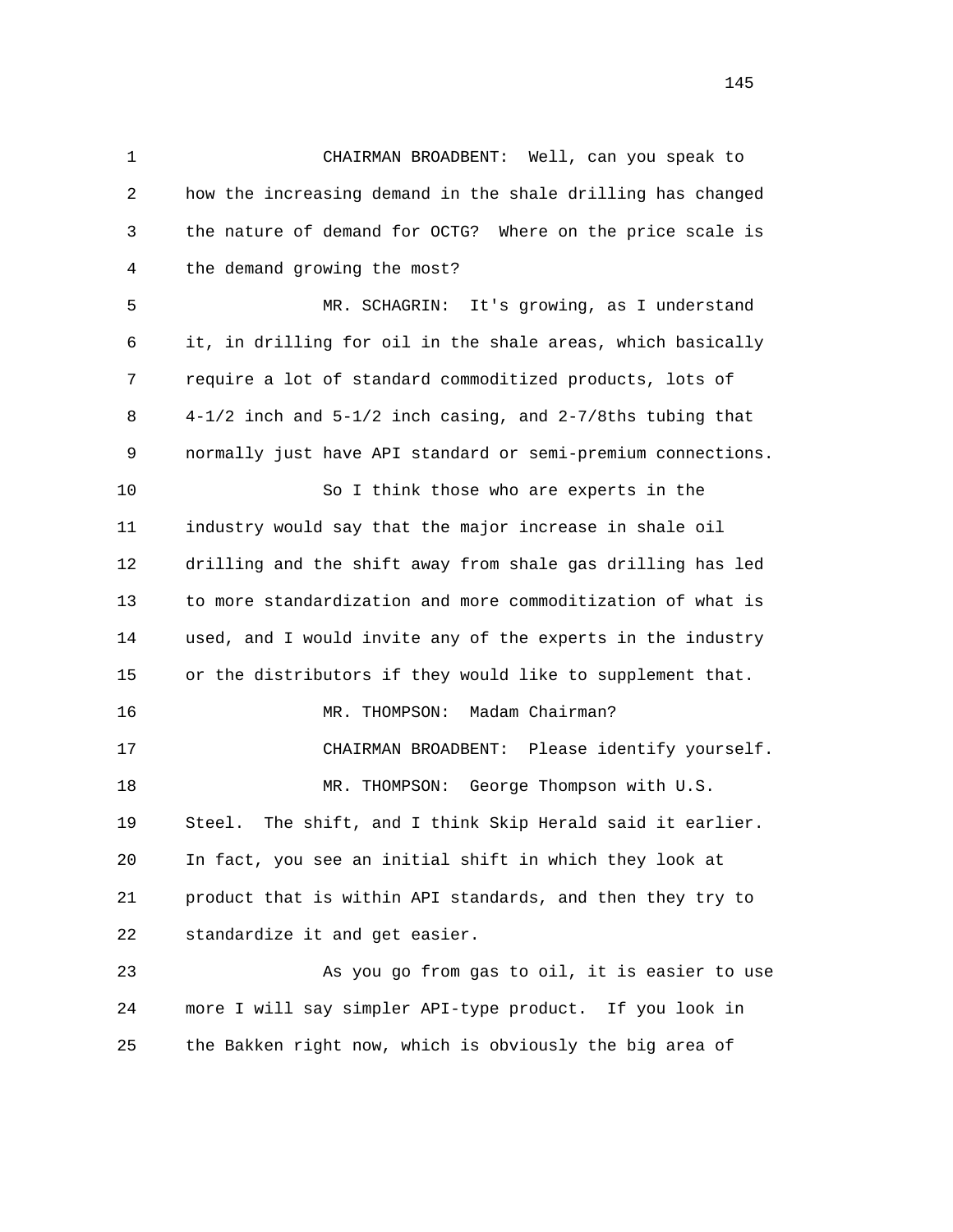1 activity right now, and almost all of that product is not 2 just API grades, which are almost 100 percent of the product 3 in the shales are API grades, with the exception of sour gas 4 situations.

 5 But it is all API threads also. So it has not 6 really made it any more complicated than it would be in 7 individual wells. The difference is is that the wells are 8 the same on a well to well basis, and consequently it's a 9 little bit easier to predict the demand cycle.

 10 CHAIRMAN BROADBENT: Okay. Vice Chairman 11 Pinkert.

 12 VICE CHAIRMAN PINKERT: Thank you, Madam 13 Chairman, and I join my colleagues in thanking all of you 14 for being here today. I also thank the Steelworkers in the 15 back for attending, and thank the staff for what I think is 16 widely acknowledged to be outstanding work, as usual. But 17 outstanding work in this case.

18 So I want to begin, Mr. Vaughn, with your 19 Slide 13, which deals with domestic share of the U.S. 20 market, and on that slide, you talked about the domestic 21 share from 2005 to 2007 -- it's sort of parenthetical, but 22 it's in there -- at 60.3 percent. I wanted to get some 23 context for that, and you can either answer here or in the 24 post-hearing. But what was demand like during that period, 25 from 2005 to 2007?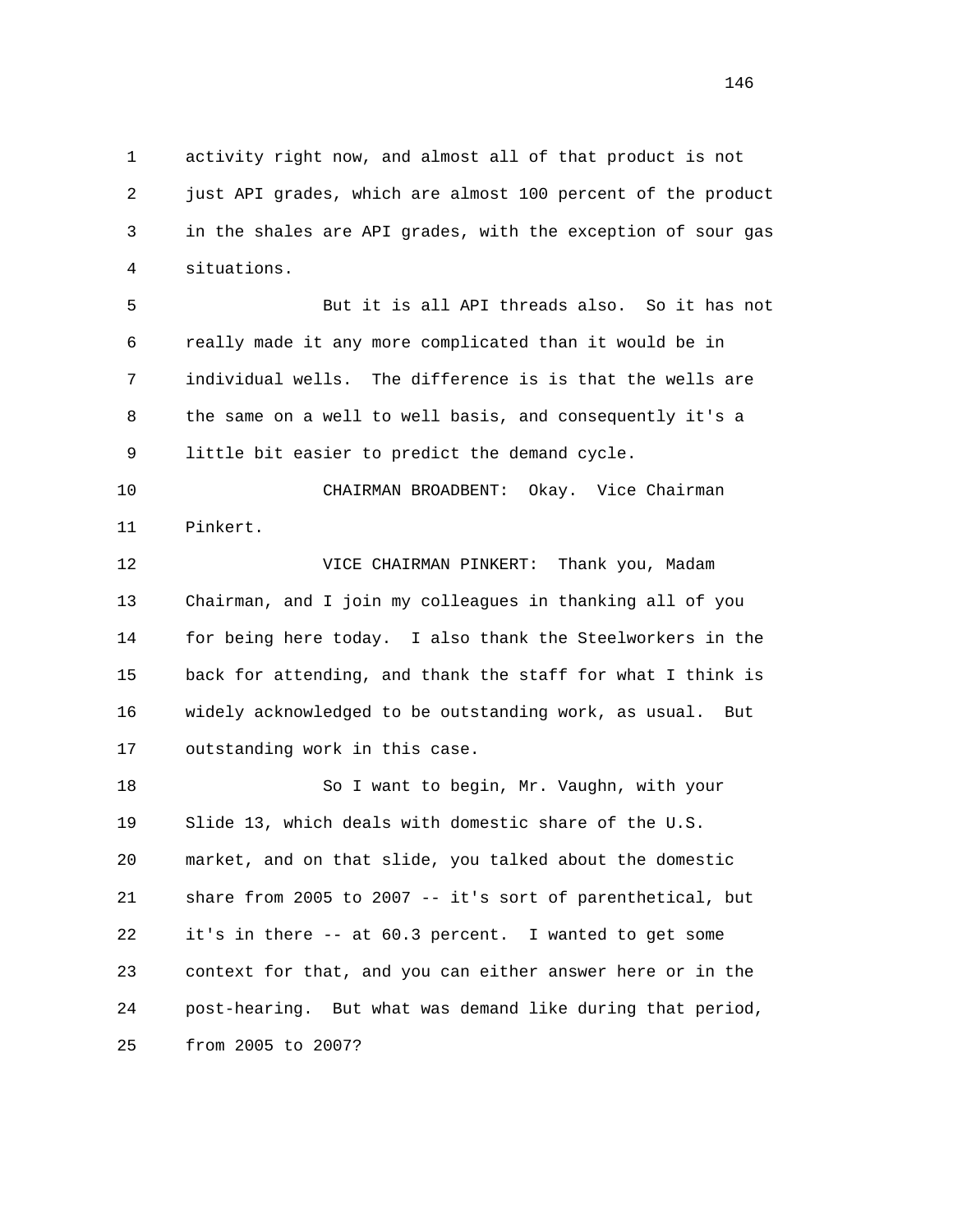1 MR. VAUGHN: We will -- we can expand on this 2 in the post-hearing, Vice Chairman Pinkert. But thank you 3 for that question. Actually, at the time, the period from 4 2005 to 2007 was regarded as a period of very, very strong 5 demand. Consumption, I think, in all of those three years 6 was at or above four million tons, which at the time was the 7 strongest consumption features that had been seen in the 8 domestic industry since at least the 1980s. 9 So that was regarded as a period of strong

 10 demand at the time, and one of the things that is 11 interesting about this case is to sort of compare that 12 period of strong demand to the period of strong demand that 13 you have now. Obviously demand in the last three years has 14 been even stronger than demand was in the '05 to '07 period, 15 but by every measure market share, profits, profit margin, 16 the domestic industry did better in the '05 to '07 time 17 period than it's done in the '11 to '13 time period.

 18 So that's one of the reasons we wanted to put 19 this on the slide, because we think that by just looking at 20 them, I mean obviously as we tried to explain, even within 21 the period of investigation, we think, for example, it's 22 very clear that all the loss in market share from '11 to '12 23 went to the subject imports, and that they were only able to 24 get back market share by cutting their own prices.

25 So we think even just looking at this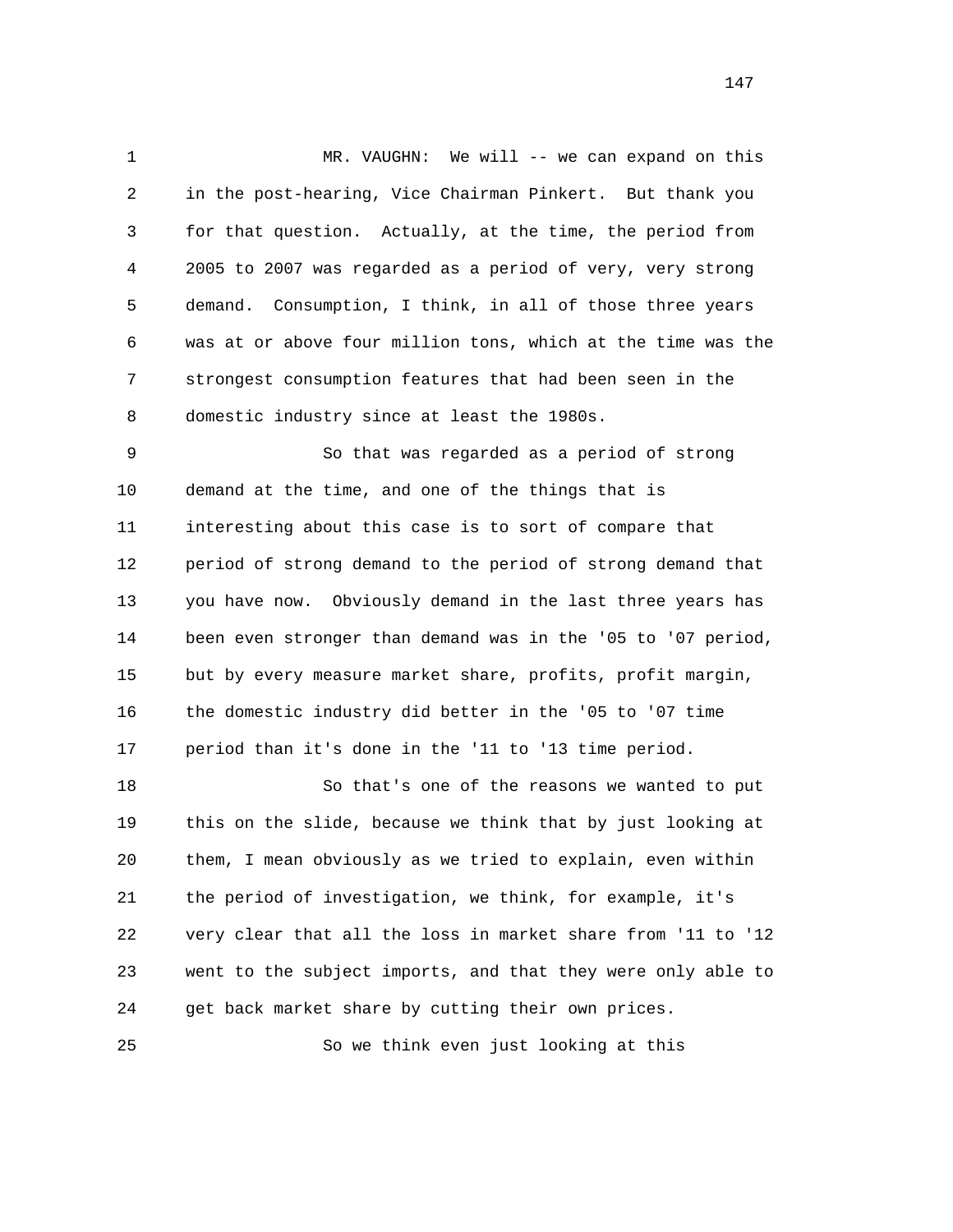1 three-year period, you can see that they were hurt in terms 2 of market share. But when you put it in the historical 3 context, as you suggested, then the problem becomes even 4 more difficult, because as you've heard this, all the 5 witnesses I think have testified. There was a lot of 6 anticipation that the market would sort of go more back to 7 normal after China left the market. So but market share 8 sort of never returned to that prior level.

 9 VICE CHAIRMAN PINKERT: Thank you, and in your 10 answer, you did compare demand in the current period with 11 demand during that period from 2005 to 2007. Could you also 12 talk about trends in oil and natural gas prices during that 13 2005 to 2007 period compared with the more recent period? 14 MR. VAUGHN: We'll get into that in more 15 detail sort of during the -- in the post-hearing brief, 16 because I just want to go back and make sure I have the 17 exact numbers. I do know that in general, like I said, that 18 '05 to '07 period was regarded as a time of growing demand 19 for oil country tubular goods. Significantly higher, for 20 example, than you would see in the early part of the 2000's. 21 But we'll put more information on that in the record.

 22 VICE CHAIRMAN PINKERT: Thank you, and one 23 last question related to that slide. You talked about 24 market share from 2005 to 2007. What was the domestic 25 industry market share in 2008?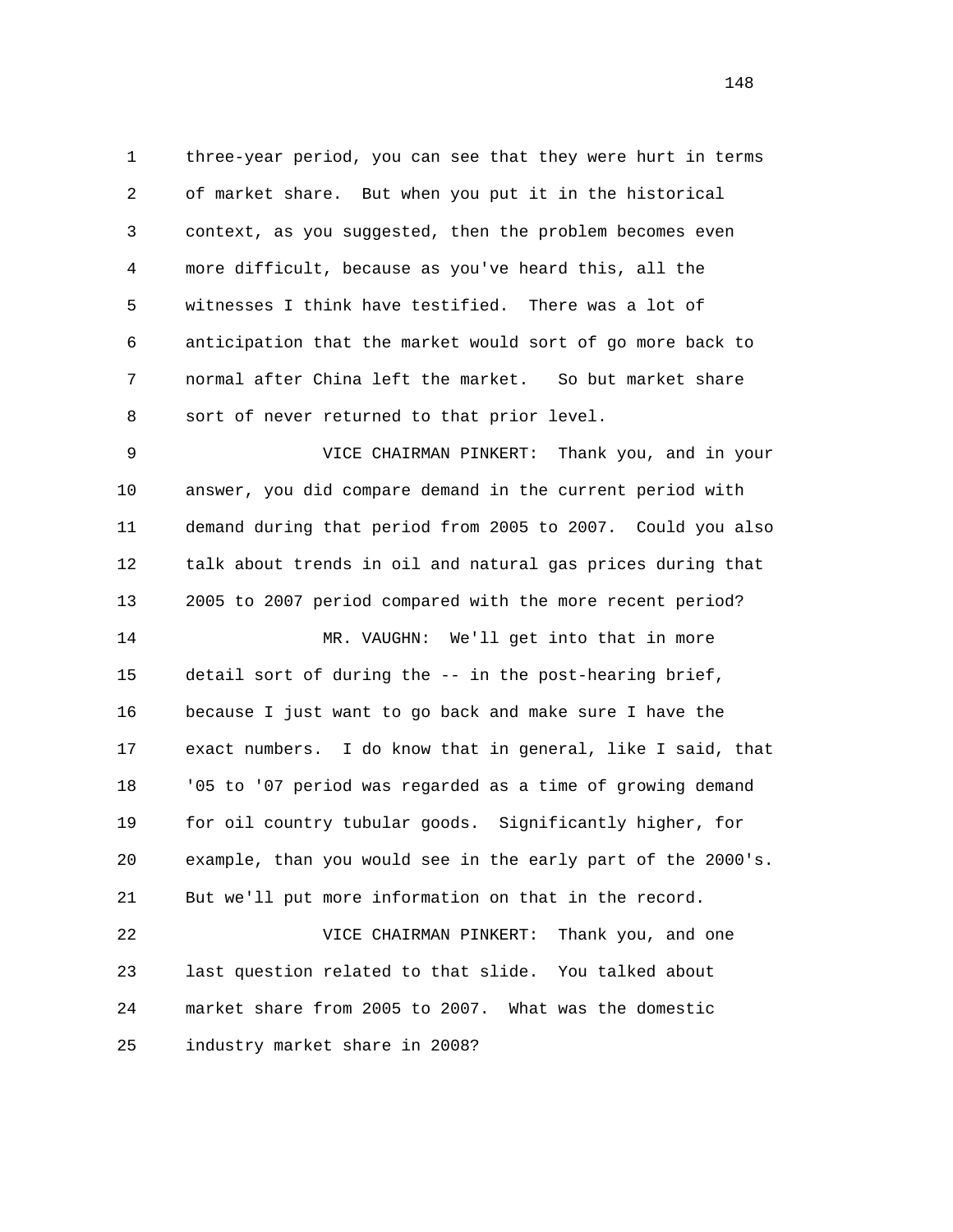1 MR. VAUGHN: In 2008, the domestic market 2 share I believe, and again I'll address this for the 3 post-hearing, it did go -- I think it fell below 50 percent. 4 But I believe that that was the same year in which China 5 shipped 2.2 million tons into the U.S. market. So we did 6 not include that, because that was not -- I don't think 7 anybody sort of in the industry regarded that as sort of a 8 normal kind of representative year.

 9 I mean at the same time, we're not comparing 10 -- there's a number of reasons why you wouldn't necessarily 11 compare market conditions here to market conditions in 2008. 12 But we think in terms -- what we were sort of trying to show 13 is what happened after the Chinese imports left the market? 14 Did they sort of get more back to where they had been before 15 that one, you know, enormous year of surge.

 16 VICE CHAIRMAN PINKERT: Thank you. Now I want 17 to turn to industry witnesses on this panel, and get some 18 understanding about what green tubes can be used for and 19 considered, and in particular, can they be threaded and 20 coupled and be considered finished for some uses, even 21 though not heat-treated?

 22 MR. MITCH: This is Dave Mitch with TMK IPSCO. 23 Again, thank you for the question. I think this also gets 24 back to the discussion you were having earlier on the 25 question of trying to segregate this OCTG product in too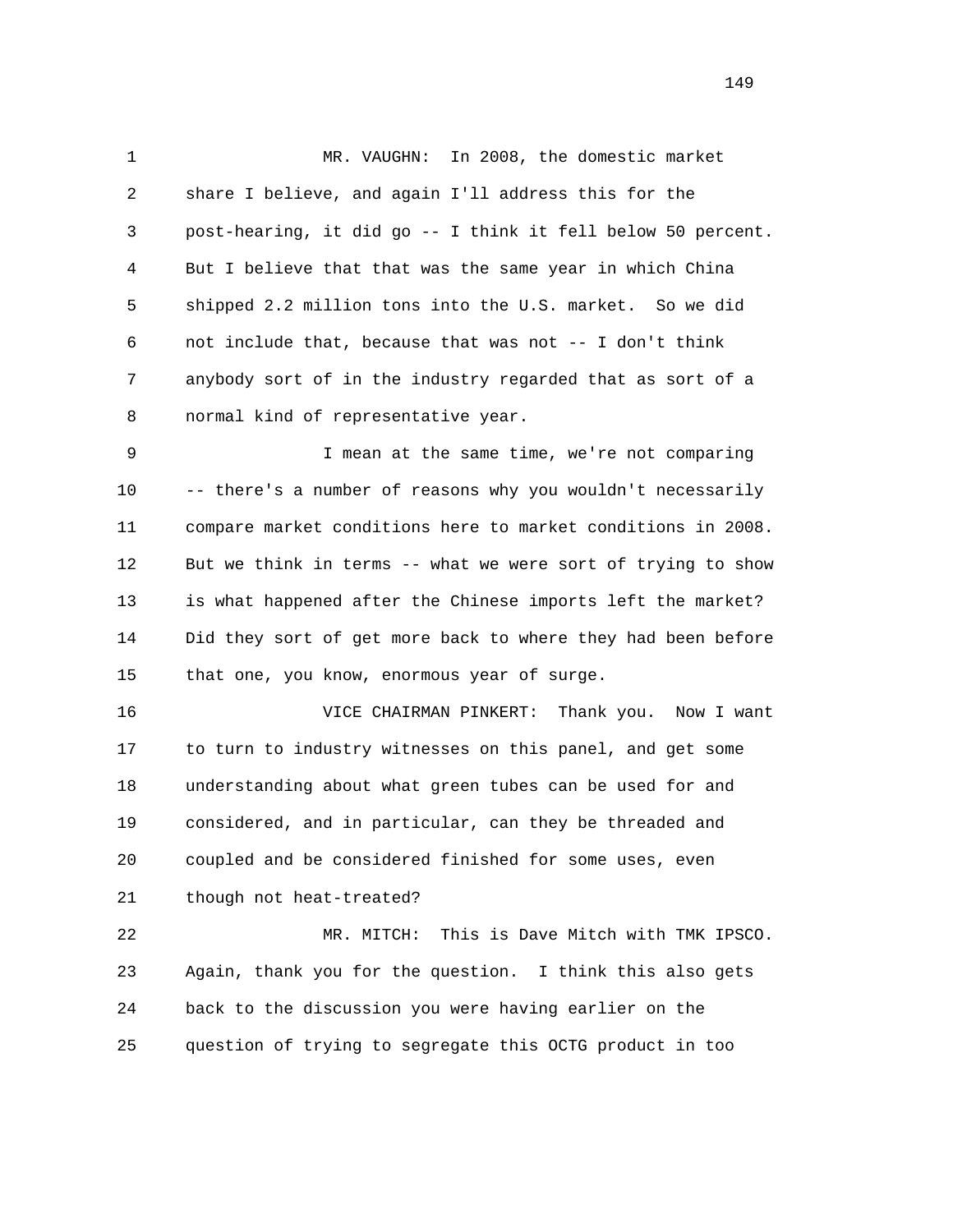1 fine a category.

| 2  | I guess just an opening thought is that                      |
|----|--------------------------------------------------------------|
| 3  | whether it's green tube, whether it's been heat-treated,     |
| 4  | whether it's been threaded and coupled, it's all OCTG        |
| 5  | products, and they go -- all go into down hole applications. |
| 6  | So as you look at it, the green tube is just a step in the   |
| 7  | So as you look at producing a green tube, that<br>process.   |
| 8  | could be upgradable to another API grade, whether it be an   |
| 9  | L80, a P110. That is then another process as you go          |
| 10 | through.                                                     |
| 11 | But in terms of the application or the ability               |
| 12 | for it to be heat-treated and threaded yes, the capability   |
| 13 | is there for that to happen.                                 |
| 14 | Please.<br>VICE CHAIRMAN PINKERT:                            |
| 15 | Just a small clarification.<br>MR. CURA:                     |
| 16 | Chemistries and properties over the course of the last few   |
| 17 | years have evolved in a way where today, a green pipe could  |
| 18 | be threaded and coupled and used as a J55 material directly  |
| 19 | on what we call the casing string, with no further           |
| 20 | processing, with no further heat treatment, with no further  |
| 21 | element other than just threading and coupling.<br>This is   |
| 22 | something which we have seen happening in the U.S. market    |
| 23 | for a good number of years now.                              |
| 24 | Alan Price, Wiley Rein. There's a<br>MR. PRICE:              |
| 25 | fundamental change in what was green tube in the 1995        |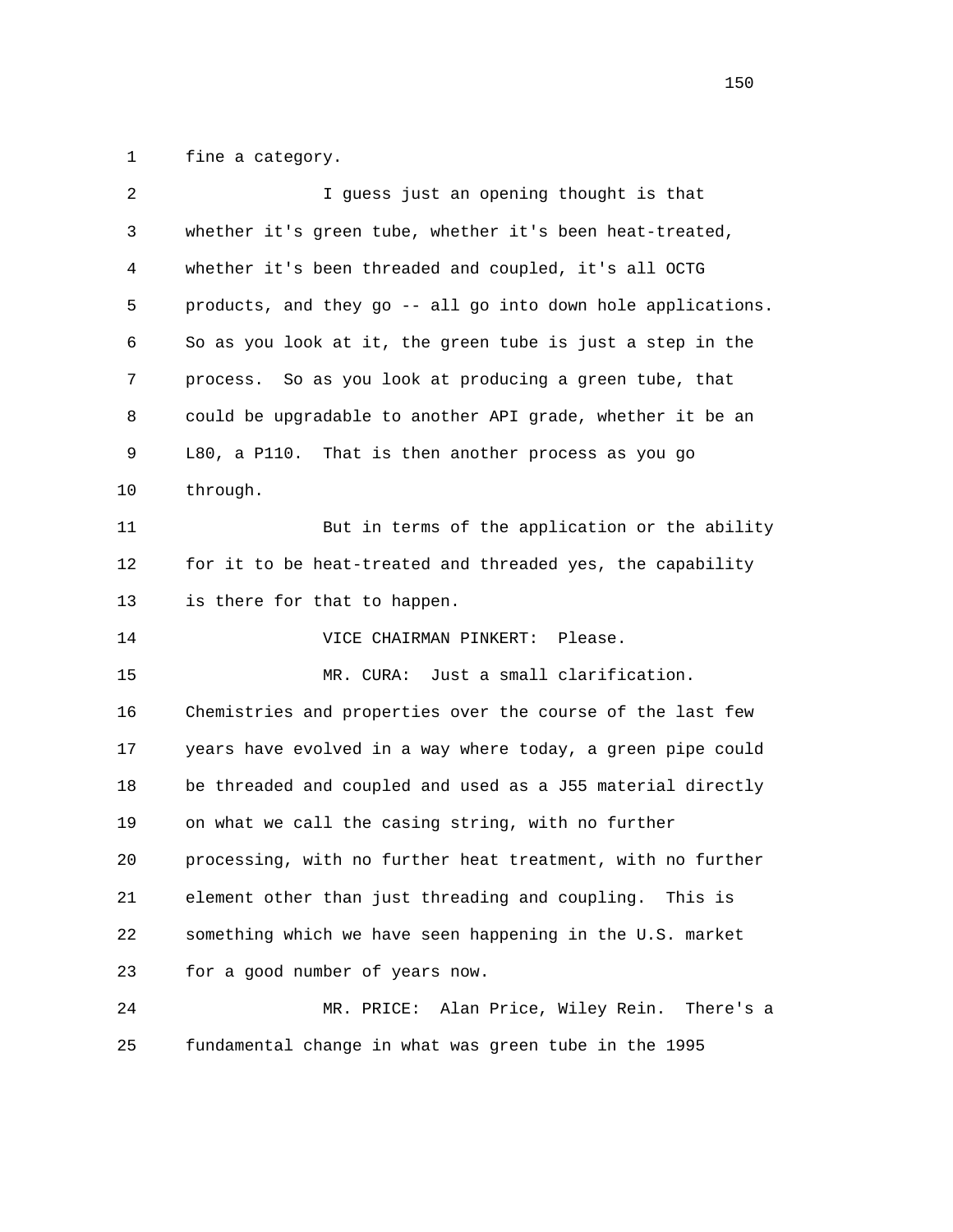1 period, when the Commission really analyzed this and was 2 sort of the semi-finished pipe and heat treatment was new 3 and exotic. Today, as we detailed it in the maverick brief, 4 the actual heat treatment is a very low cost component. 5 Most, a lot of what the Commission staff measured was really 6 threading and coupling, when they even gathered the data. 7 Today, most of what can be used as a green 8 tube, as Mr. Cura just stated is actually API material. So 9 there isn't even attenuation. It is in essence, I can bring 10 it in as a J55. I have inventory flexibility, just like I 11 have inventory flexibility with threading and coupling at 12 the end. It's just -- it is not -- it is changed 13 characteristically, and as we explain in our brief, we think 14 the analysis of it actually should change, but we don't 15 think it's material to the outcome of the case. 16 VICE CHAIRMAN PINKERT: Mr. Hecht. 17 MR. HECHT: Yeah, Jim Hecht, Skadden Arps. 18 Just to add one technical point to it. Again, the staff 19 really did collect outstanding information on this question, 20 and you got a lot in the record, some of which is 21 proprietary. But the way they define "at API grade" made 22 clear that it was capable of being used without further heat 23 treatment. 24 You can look at what the data show and just

25 how extensive, in terms of what the imports brought in,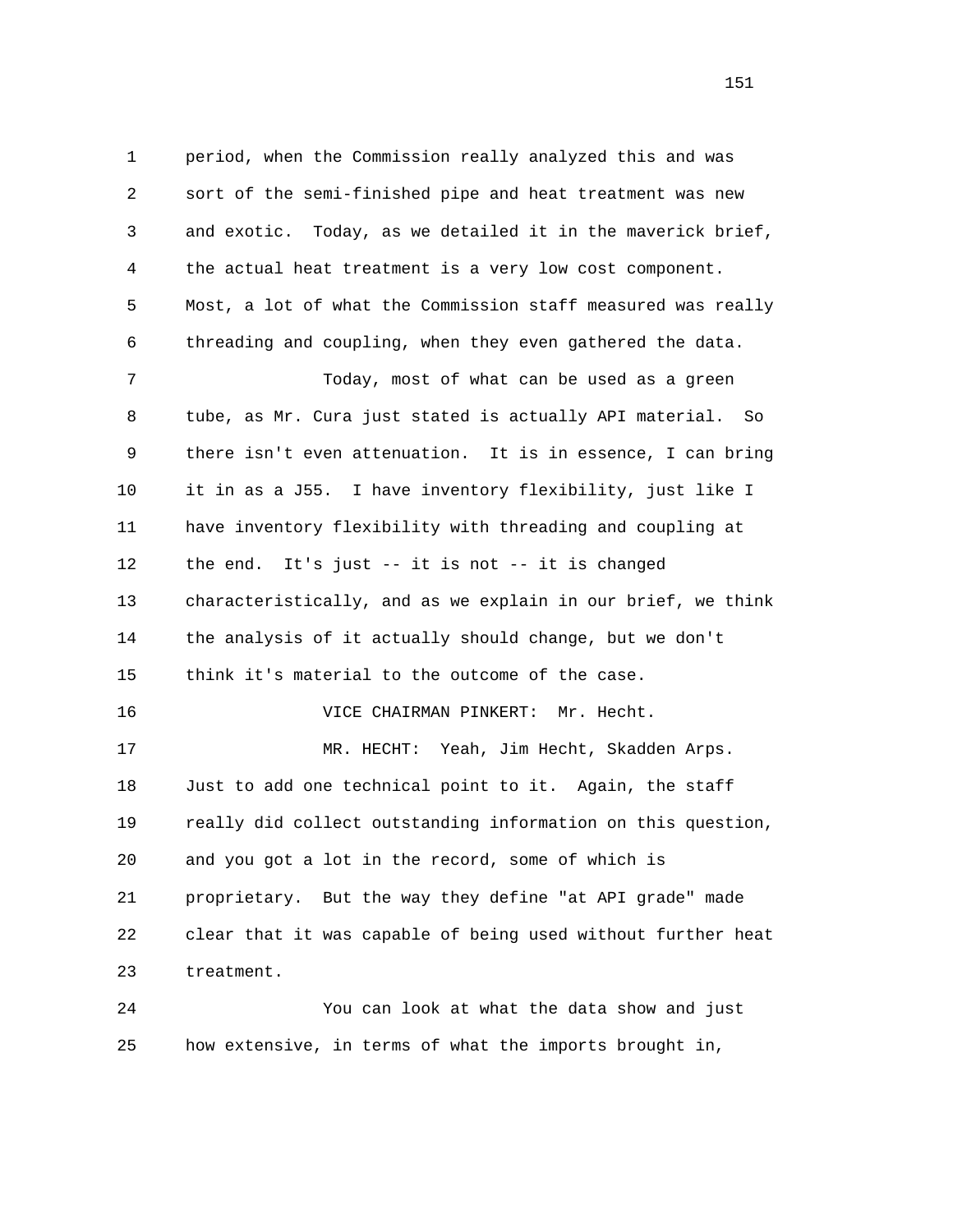1 could be used without further heat treatment, and we'll walk 2 through that in our brief. But again, I think it's quite 3 probative of what you're asking. 4 VICE CHAIRMAN PINKERT: Thank you, and I think 5 you may have anticipated my next question, but I want to go 6 ahead and ask it so we get the answer on the record here. 7 But do subject imports of green tubes and domestic finished 8 OCTG compete in different markets? 9 MR. THOMPSON: Every single ton of green tubes 10 that the subject imports bring in compete with us, every 11 single time. 12 VICE CHAIRMAN PINKERT: You want to go ahead 13 and identify yourself please. 14 MR. THOMPSON: Oh, I'm sorry. George Thompson 15 with U.S. Steel. But every ton they bring in has the single 16 and sole objective of competing with our product in the OCTG 17 market. Period, end of story. 18 MR. SHOAFF: This is John Shoaff with Sooner 19 Pipe. I would agree with Mr. Thompson. I mean that green 20 tube has to come in and get finished, you know, to a 21 finished API product with an API stenciled monogram. Once 22 that is finished and complete, it does definitely compete in 23 every instance with all the products that these 24 manufacturers up here present into the marketplace. 25 Just to make it quite simple, if that green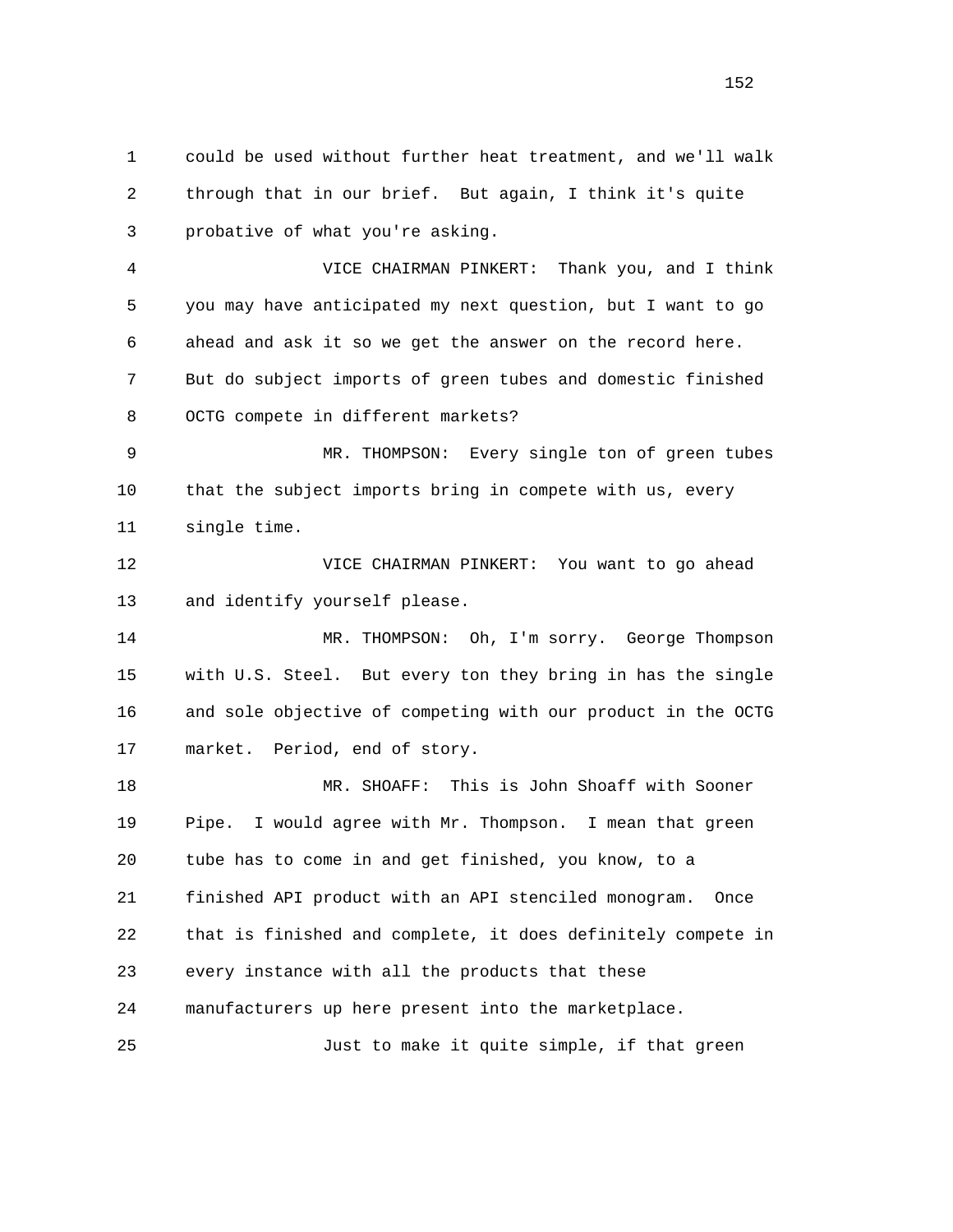1 tube comes in and it does not get finished, it's worthless. 2 I mean we were laughing yesterday. It's either a very 3 expensive fence post or it's a cattle guard. So something 4 has to happen to it. So once that gets finished, it is very 5 comparable and does compete with the domestic products. 6 MR. DUBOIS: Mr. Scott DuBois with Premier 7 Pipe, and I would agree with both of those comments. The 8 green tubes are not brought in for a certain segment of the 9 market. They're brought in to compete in the entire 10 marketplace. Once they come into the U.S., they're either 11 processed or finished. They go in and they're competing at 12 all levels of the marketplace. 13 VICE CHAIRMAN PINKERT: Mr. Hecht. 14 MR. HECHT: Jim Hecht with Skadden. Again, 15 just to reiterate, you can see in your record what level of 16 these imports were brought in at API grade, which by 17 definition do not have to be heat-treated. They can have a 18 thread put on them and used in the market just like every 19 other product. 20 At the option of the purchaser or the 21 importer, if they want to upgrade it by heat treating, they 22 can do that. But again, that would just allow them to 23 compete even more aggressively in different grades. 24 VICE CHAIRMAN PINKERT: Just a quick follow-up 25 for you, Mr. Hecht. Is it more profitable to import the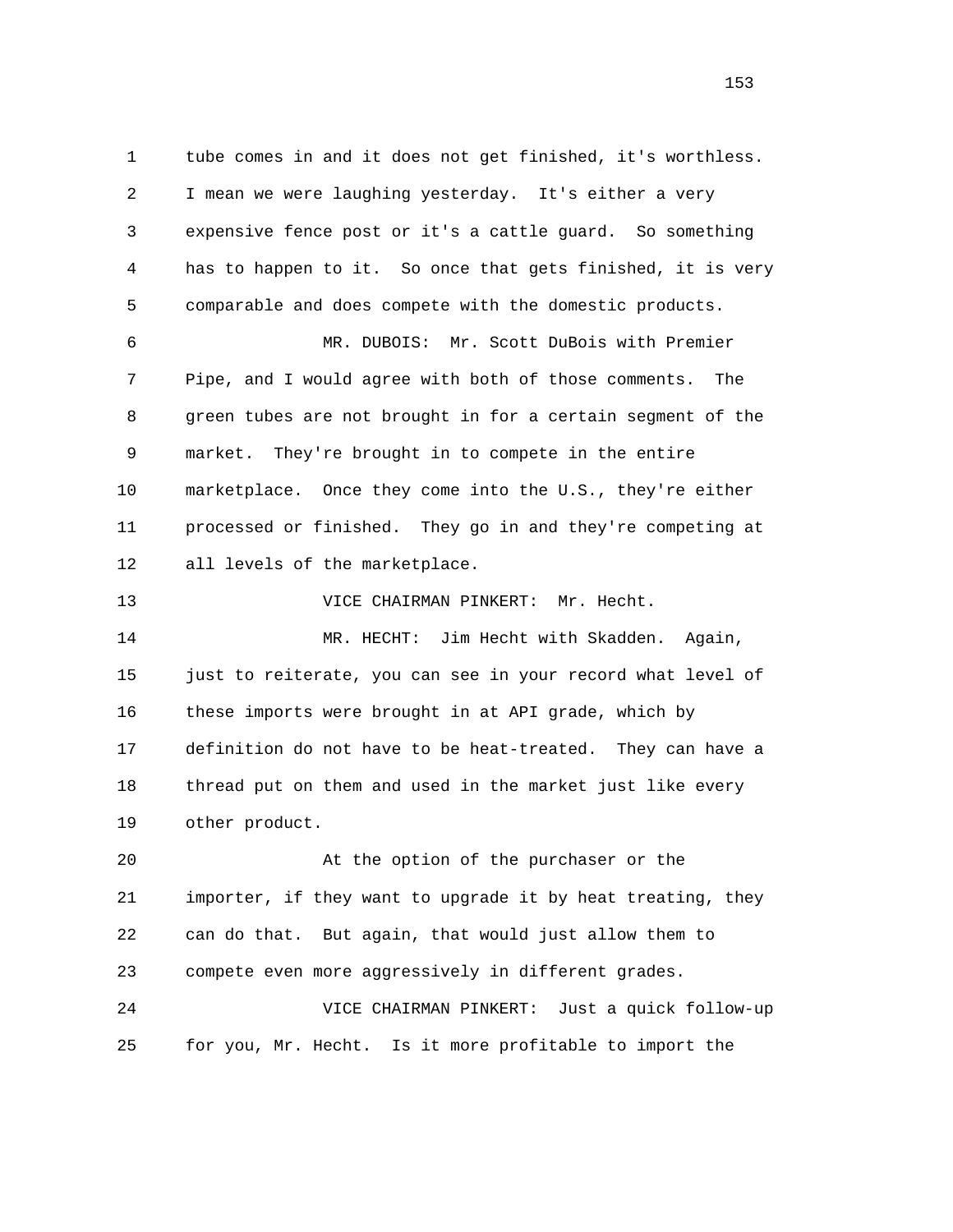1 green tube and have it heat treated here? Is it more cost 2 effective I mean, or is it kind of neutral as to where it 3 gets heat treated?

 4 MR. HECHT: Jim Hecht. I guess I would think 5 maybe that's a question a bit better answered by the experts 6 here. My understanding, from what's on the record here 7 again is that in terms of an inventory management tool, 8 again it gives the purchaser an option to either use it in 9 the J55 grade or to have it upgraded, depending on its needs 10 and circumstances at the time.

 11 So I think it does give it an additional 12 option. Now in terms of the relative cost effectiveness of 13 it, I guess I would defer to those more familiar. 14 MR. VAUGHN: Yeah. Commissioner Pinkert, I 15 know we're short on time, but I do believe some of the 16 distributor witnesses may be able to comment on the cost 17 effectiveness of having the heat treatment done here, as 18 opposed to being able to do heat treatment inside your

19 plant.

 20 MR. TEJEDA: This is Max Tejeda. I'd like to 21 answer that question.

 22 VICE CHAIRMAN PINKERT: Briefly please. 23 CHAIRMAN BROADBENT: Very quickly. 24 MR. TEJEDA: Heat treat requires energy, and 25 America has the lowest energy cost in the world. So yes, it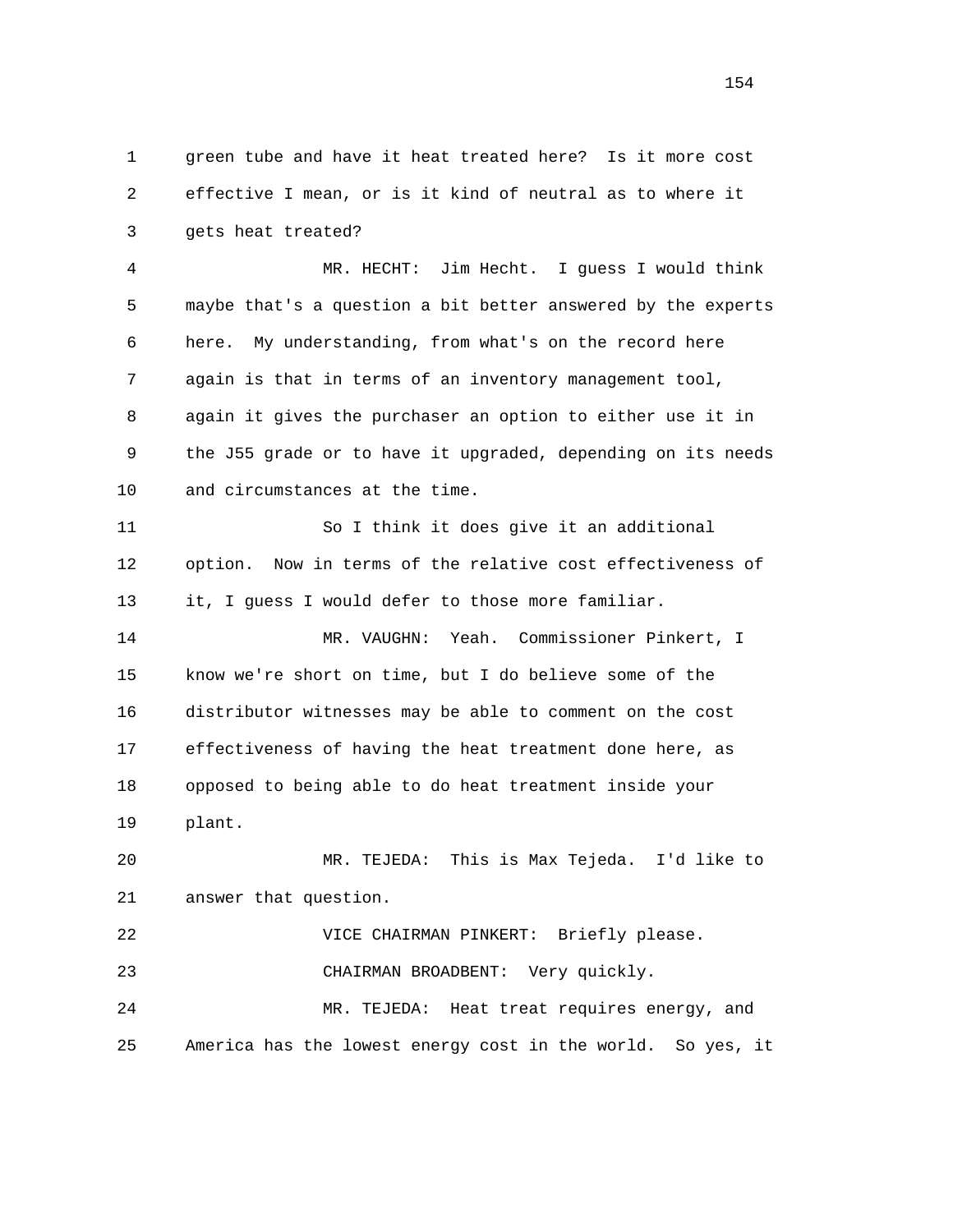1 is more -- it's more effective doing it here.

 2 CHAIRMAN BROADBENT: Okay. 3 VICE CHAIRMAN PINKERT: Thank you. 4 CHAIRMAN BROADBENT: Commissioner Williamson. 5 COMMISSIONER WILLIAMSON: Thank you. Since my 6 first question is going to be along that line, does anyone 7 else want to add something about this cost of heat treating? 8 MR. THOMPSON: I think I respect the question 9 with regard to cost. But I think the whole premise here is 10 nothing that these subject countries do have anything to do 11 with their cost. They supplement. 12 Make no mistake about it. They supplement any 13 price level, based upon the price of that tube coming from 14 those countries, and I would agree with Max, that it's 15 probably more affordable to heat treat here. But I think at 16 the end of the day, it still has to do with the price that 17 they're charging for the tube that comes in. 18 MR. VAUGHN: This is Stephen Vaughn again. I 19 just want to clarify one point on the record. I think that 20 in general, whether you do it here or elsewhere, I think in 21 general it's considered more cost effective to be able to 22 heat treat stuff at your own facilities, as opposed to using 23 an outside contractor for heat treating. 24 That's one of the reasons that people have 25 tended to invest in heat treating facilities. So one of the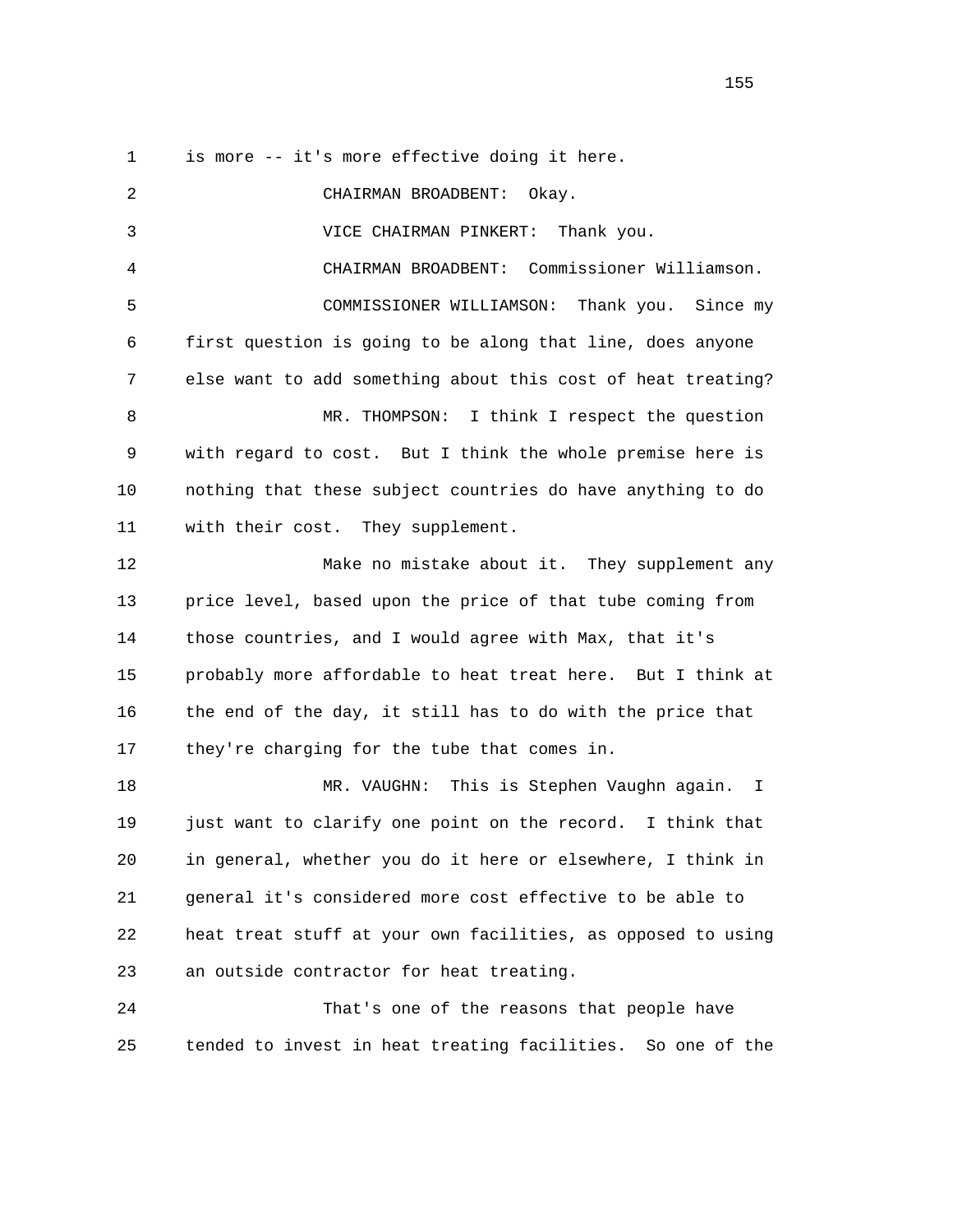1 things that has been very striking to members of the 2 domestic industry is is that when they see this stuff it's 3 coming in, and then in some cases it's heat treated by an 4 outside processor, and yet it still undersells the domestic 5 like product.

 6 That fact is even more evidence of just how 7 aggressive that they're being in terms of their price. I 8 just wanted to clarify that point for the record.

 9 MR. SCHAGRIN: One thing that might aid the 10 Commission in analyzing this issue is that you do have 11 separate information in your staff report on the volume and 12 profitability of independent heat treat processors versus 13 the U.S. industry, and virtually almost all the U.S. 14 industry has their own heat treating capabilities.

 15 I think you can clearly distinguish, just in 16 terms of looking at trends, the profit trends for the 17 independent heat-treaters versus the U.S. industry. I think 18 it's instructive to show that, you know, these independent 19 heat treat processors, they're charging a fee for heat 20 treatment, whether it's for a domestic or an imported 21 product, and they're going to get paid for that.

 22 They don't have risk, because unlike the 23 domestic industry, which is manufacturing product and has 24 gathered raw materials in advance and has to worry about 25 changes in the value of their finished product compared to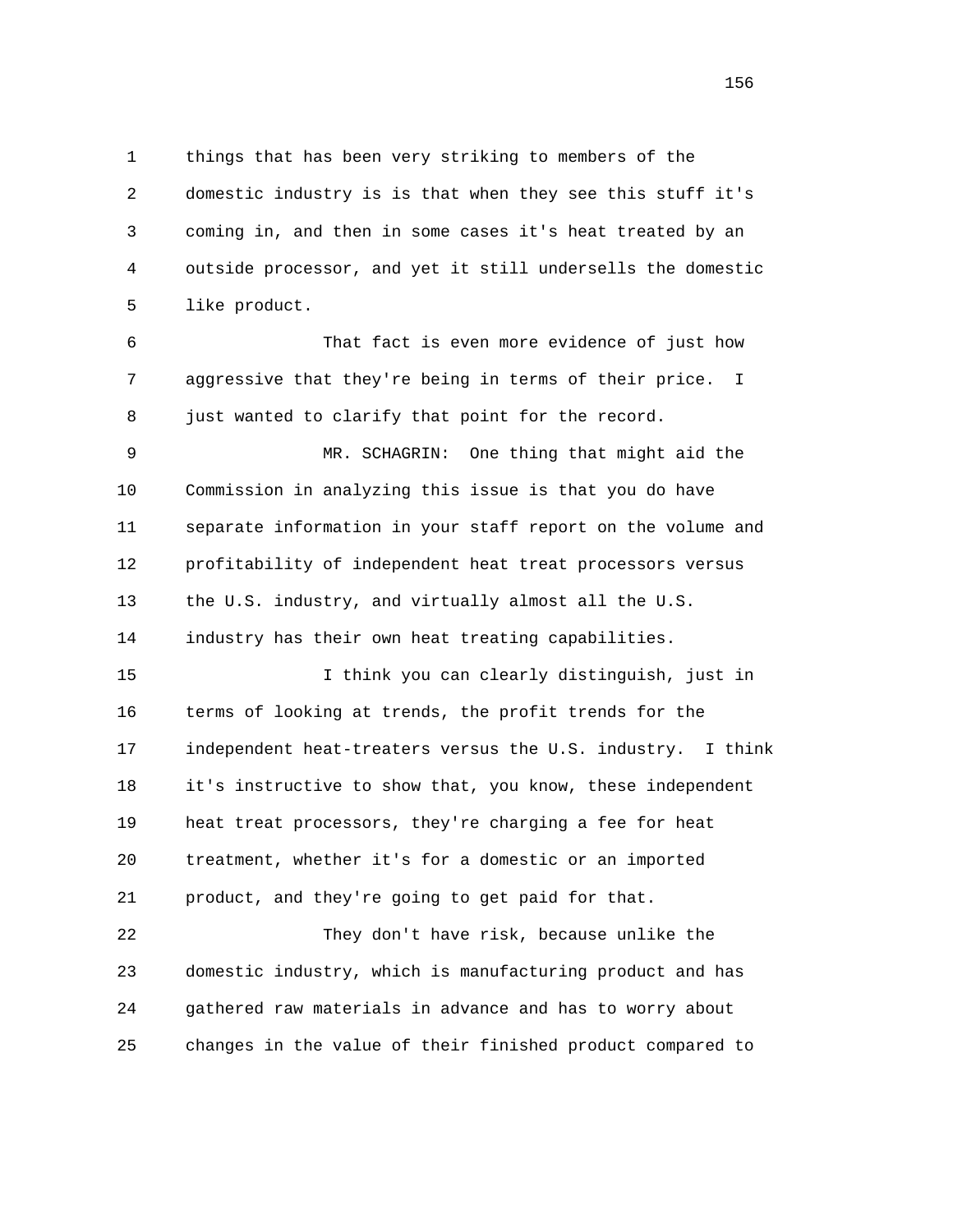1 all their costs, these independent heat-treaters are being 2 paid either by domestic producers or by foreign producers. 3 They're not buying for inventory. They're 4 just being paid for an independent process, and they're 5 doing quite well and have, you know, stable levels of 6 profitability, whereas the domestic industry was getting 7 hammered in terms of pricing and profitability. So I think 8 it's instructive and it does show that, in terms of the 9 ability of foreign producers to penetrate the U.S. market, 10 given that this is a market that consumes more than 50 11 percent of all worldwide demand for OCTG, we clearly have 12 the most sophisticated, the largest processing and finishing 13 industries in the world.

 14 My understanding is you simply can't take for 15 these nine foreign countries, many of whom have no home 16 markets. You couldn't take green tube or upgradable product 17 into markets in Africa, the Middle East, South America and 18 any of those markets the same way you do the United States, 19 because we've got this elaborate finishing processing 20 industry here.

 21 COMMISSIONER WILLIAMSON: Good, okay. I guess 22 this goes -- then the question I originally was going to 23 ask, and it's in actually Maverick's brief, that they argue 24 that processors that heat treat should not be included in 25 the domestic industry, because such processes have become a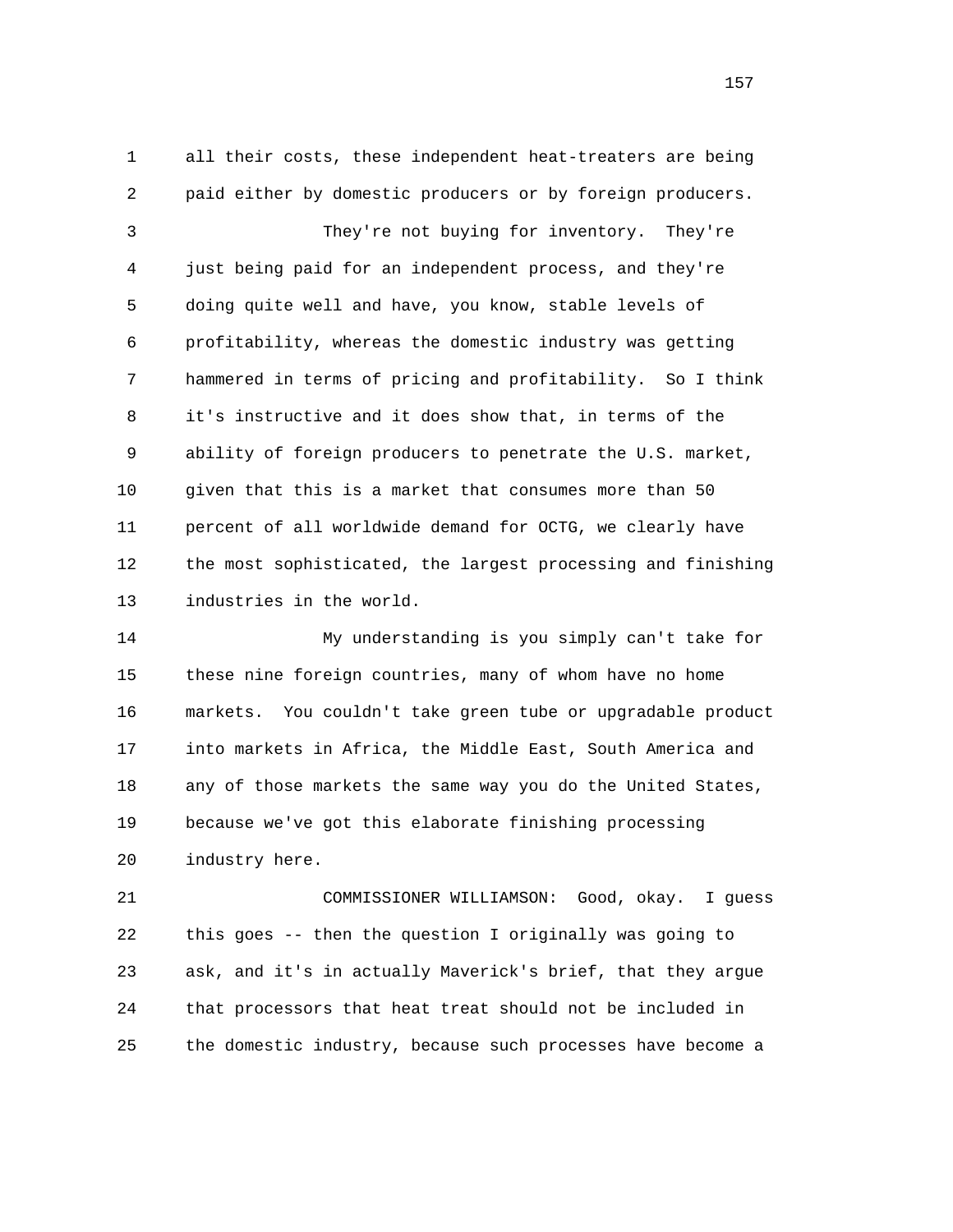1 standardized low value-added operation.

| 2  | I guess that treatment, that way we treat                    |
|----|--------------------------------------------------------------|
| 3  | these processors is kind of different than what we've done   |
| 4  | in the past. So I was going to ask what additional evidence  |
| 5  | can you provide to support this argument. I think y'all      |
| 6  | have just done that, although Mr. Price, do you want to add  |
| 7  | something, since y'all were the ones who made that argument? |
| 8  | MR. PRICE: We made the argument. I would say                 |
| 9  | that one of the fundamental -- one of the fundamental and    |
| 10 | key distinctions from when the ITC really looked at this is  |
| 11 | this whole evolution of J-55, and now it's a J-55 that's     |
| 12 | upgradable pipe. So not only is it standardized, not only    |
| 13 | is heat treatment paying low wages, not only is it basically |
| 14 | a whole processing conduit for imports, at this point it's   |
| 15 | not even an unfinished pipe that's coming in.                |
| 16 | It's essentially -- it essentially has just                  |
| 17 | become -- it's a J-55, it's an API graded material, it just  |
| 18 | involves threading and coupling most of the time. It can go  |
| 19 | right down the hole. It's distinguishable from what it was   |
| 20 | at the time in 1995, when the Commission looked at it, and   |
| 21 | what it is today.                                            |
| 22 | Fundamentally, this has become an inventory                  |
| 23 | management tool and a conduit for importers. You heard a     |
| 24 | lot today about the iron ore mines and U.S. Steel's          |
| 25 | flat-rolled operations in Arkansas from Congressman          |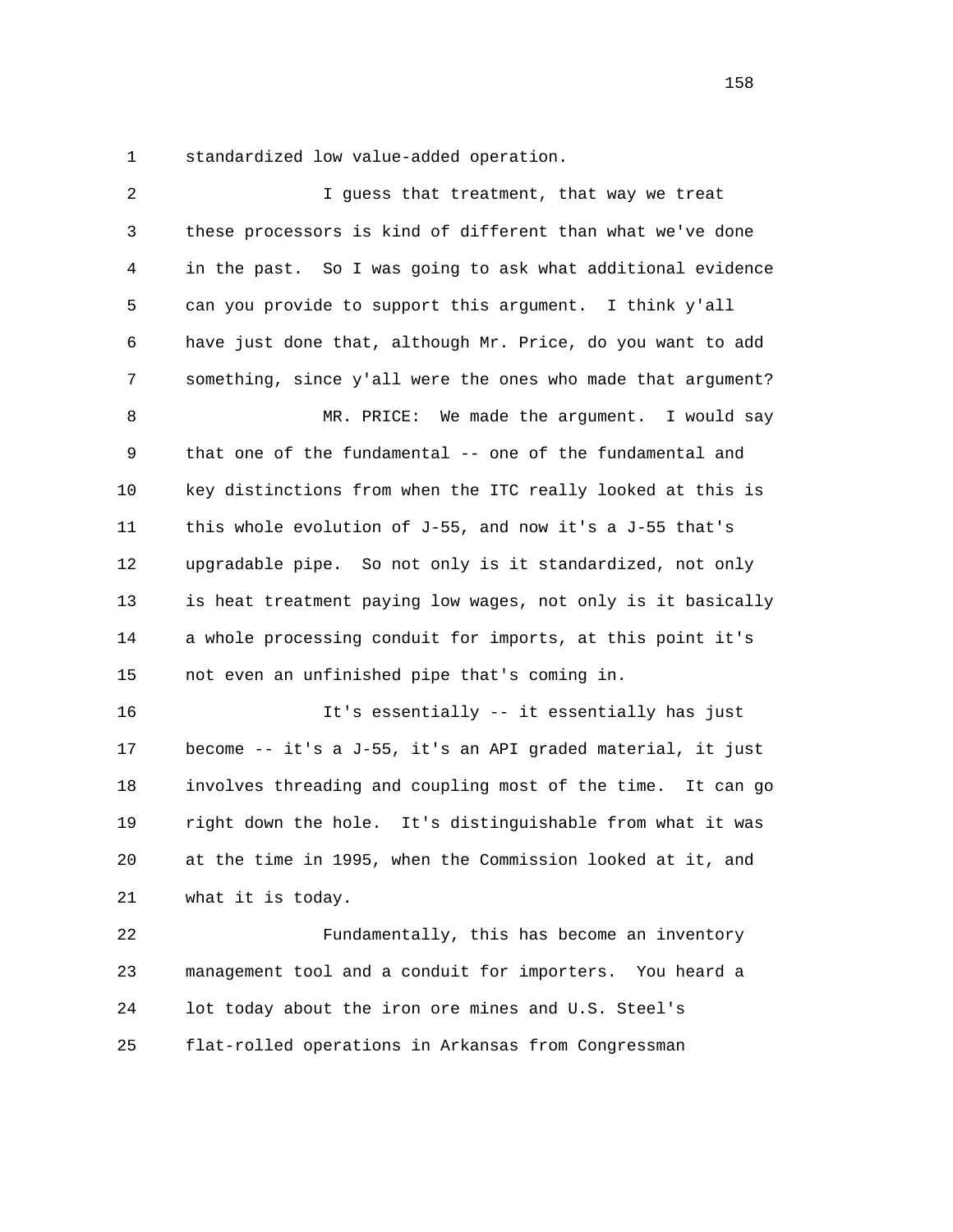1 Crawford, and Nucor supplying the flat rolled. It all 2 depends on supply chains.

 3 This is about whether or not you want the 4 domestic industry to be a bunch of processors in a supply 5 chain for Korean imports from POSCO and China Steel in 6 Taiwan, and Erdemir in Turkey and their supply chains, or 7 you say domestic industries' pipe formation and focus upon 8 the folks who form the pipe, in which case you have a 9 healthy, thriving, whole supply chain in the United States. 10 So it's fundamental. Do you want to hollow 11 out American manufacturing, or do you want to look at 12 American manufacturing in a way that I think is more -- 13 comports with where the real investment is. It's in the 14 pipe mills, and that's what this is all about, and that's 15 the core of this argument. 16 COMMISSIONER WILLIAMSON: Okay, thank you. I 17 think that should be the last word on that question. Let me 18 go to another one, at least for now. Given the industry's 19 unused capacity over the POI, why were there such 20 substantial imports from affiliated non-subject producers? 21 MR. CURA: Well I'd like -- 22 COMMISSIONER WILLIAMSON: Identify please. 23 MR. CURA: German Cura with Maverick. 24 COMMISSIONER WILLIAMSON: Sure. 25 MR. CURA: And like others, we do import some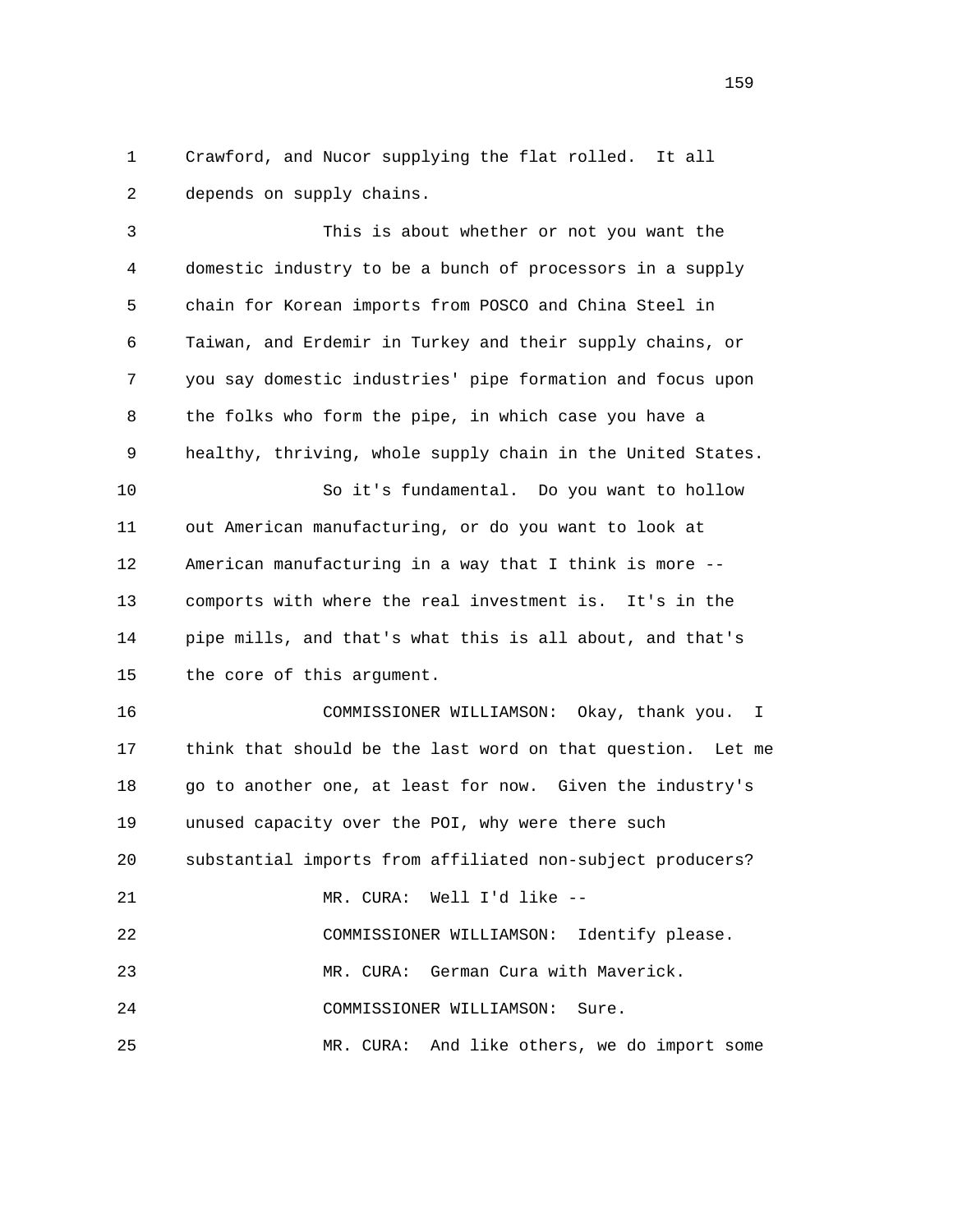1 pipes from overseas, other existing facilities of ours 2 overseas. We have stated to this Commission years past that 3 we were going to do that in a way of complementing 4 production. This is the stuff that we don't produce 5 domestically.

 6 Now I'd like to also take the opportunity to 7 highlight that over the course of the last 2-1/2 years, our 8 imports have come down, to a point that we have decided to 9 in fact embark ourselves in the construction of a new 10 seamless facility in South Texas. We intend to substitute 11 in a big component of our existing imports going forward. 12 COMMISSIONER WILLIAMSON: Okay, thank you. So 13 is this a question of just the particular individual 14 supplier and what they decide to do? Mr. Herald.

 15 MR. HERALD: So you know, historically before 16 we made our investment, there were products we couldn't 17 produce. So we imported from our European and Brazilian 18 mills to complement what we were doing, and in the event of 19 the new investment, we've actually reduced our imports in 20 those size ranges that we can make now domestically.

 21 But we have seen some increase in imports from 22 the Gulf of Mexico, the high grade, with the Macondo 23 incident being done. But in general our overall imports are 24 down.

25 COMMISSIONER WILLIAMSON: Okay, Mr. Price.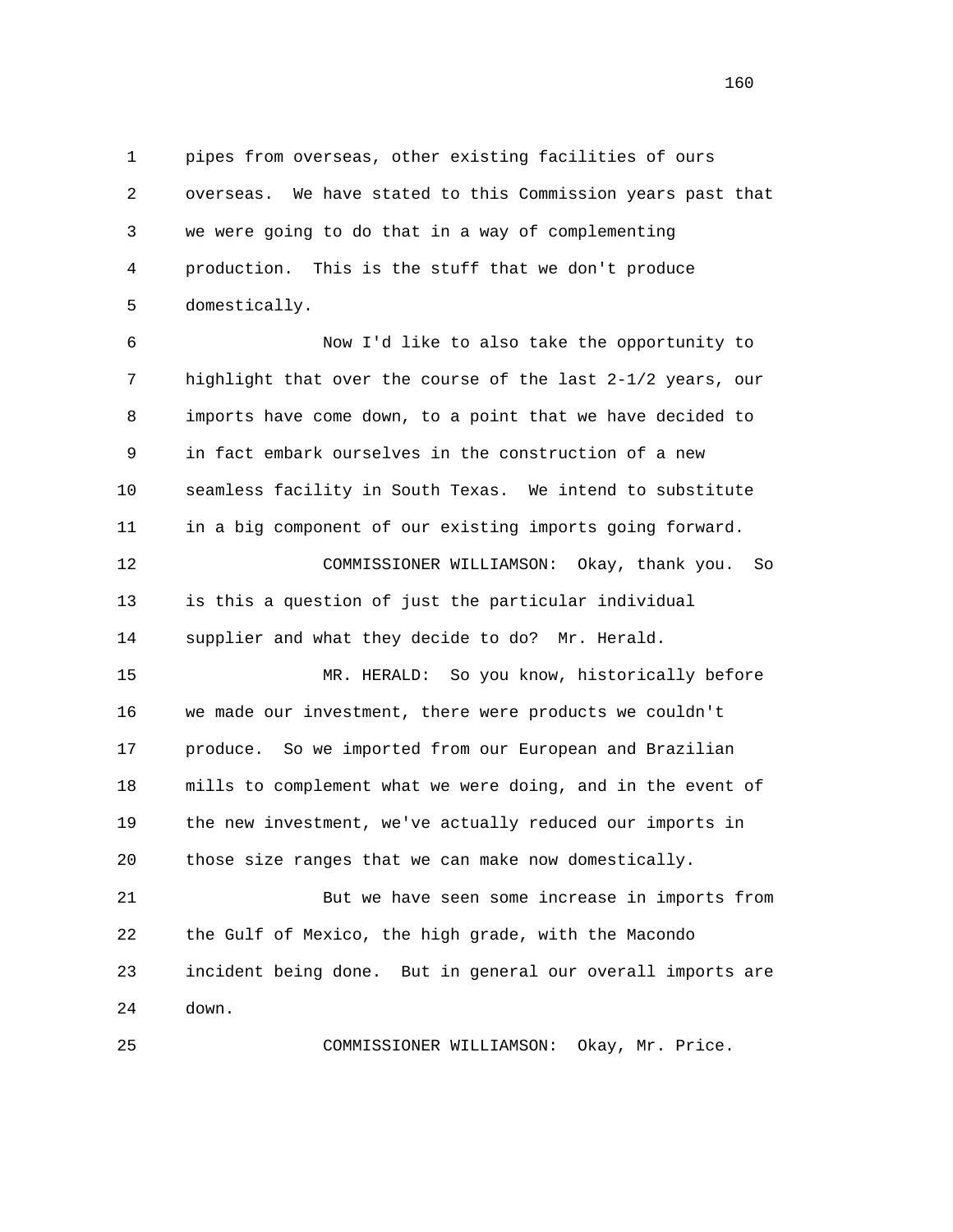1 MR. MITCH: I'd just add to that that -- Dave 2 Mitch with TMK IPSCO. We also at TMK import product very 3 similar to what Mr. Herald said. We supplement our current 4 size ranges that we can do domestically, and the products 5 that we bring in from our Russian facilities are in sizes, 6 ODs and walls that we do not produce here. 7 But also when we bring it in, I think the key 8 point that's always to be made, we also take that to market 9 as we bundle it together. So from our overall pricing 10 strategy, it's the same. 11 COMMISSIONER WILLIAMSON: Thank you. Mr. 12 Price. 13 MR. PRICE: And I'd actually like to echo that 14 point from Mr. Mitch, which is fundamentally, when you 15 looked at the Commission pricing series data, it showed that 16 contrary to what the Respondents have tried to argue here, 17 that the non-subject imports are characteristically 18 different in price, and they tried to undermine that and say 19 well, there must be other products out there. 20 But go back to Exhibit 22 in the Maverick 21 brief, where we take that very detailed data and we who 22 across the board that fundamentally, the subject producers 23 are dramatically under-selling the U.S. industry in dramatic 24 fashion across the board in every single product variant, 25 and the non-subject producers generally, on average, are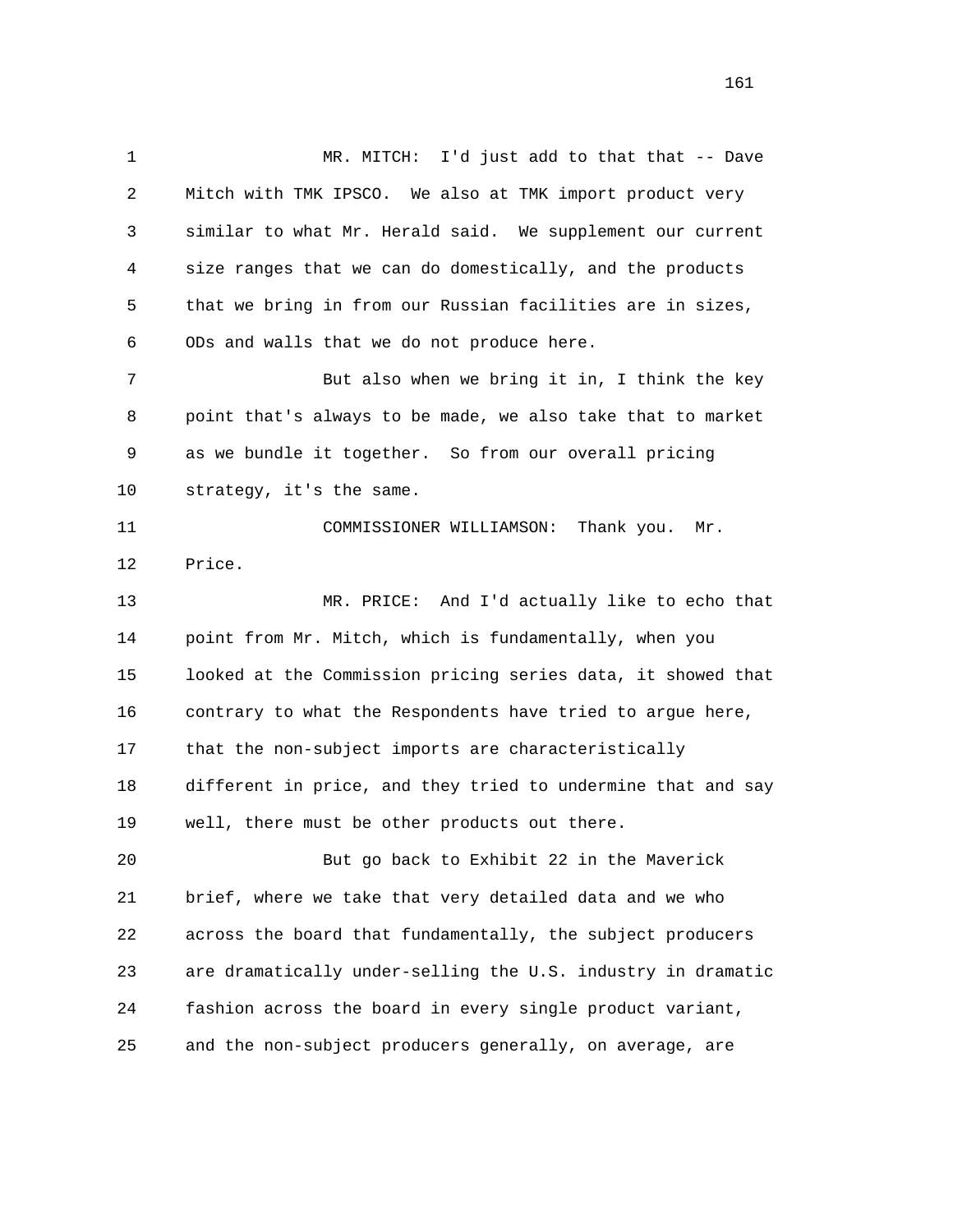1 actually over-selling the domestic industry.

 2 So it is fundamental -- there's really a 3 fundamental difference, and the subject producers have 4 driven down pricing, seized market share in 2012, caused 5 dramatic price declines in 2012 and 2013, and that's what 6 caused the injury to the U.S. industry. 7 COMMISSIONER WILLIAMSON: Okay. Thank you for 8 those answers. 9 CHAIRMAN BROADBENT: Commissioner Johanson. 10 COMMISSIONER JOHANSON: Thank you, Chairman 11 Broadbent. This morning, Mr. Schagrin mentioned that 12 imported products are indeed included in program sales, and 13 I was wondering, this is a major point made by Respondents, 14 that imported product is perhaps not included in program 15 sales, not included prominently in program sales. 16 This morning or earlier today I spoke about 17 capacity, which was a major plank of Respondent's argument. 18 Now I'd like to hear about this other one involving program 19 sales. So if Mr. Schagrin or perhaps some suppliers who are 20 witnesses today like Mr. Tait or Mr. DuBois could address 21 this issue, I would appreciate it. 22 MR. MILLER: Steve Miller with Cinco Pipe and 23 Supply. I'd like to address the Commission that program 24 sales are nothing new. They've been around for decades, and 25 typically a program sale is administered or managed by the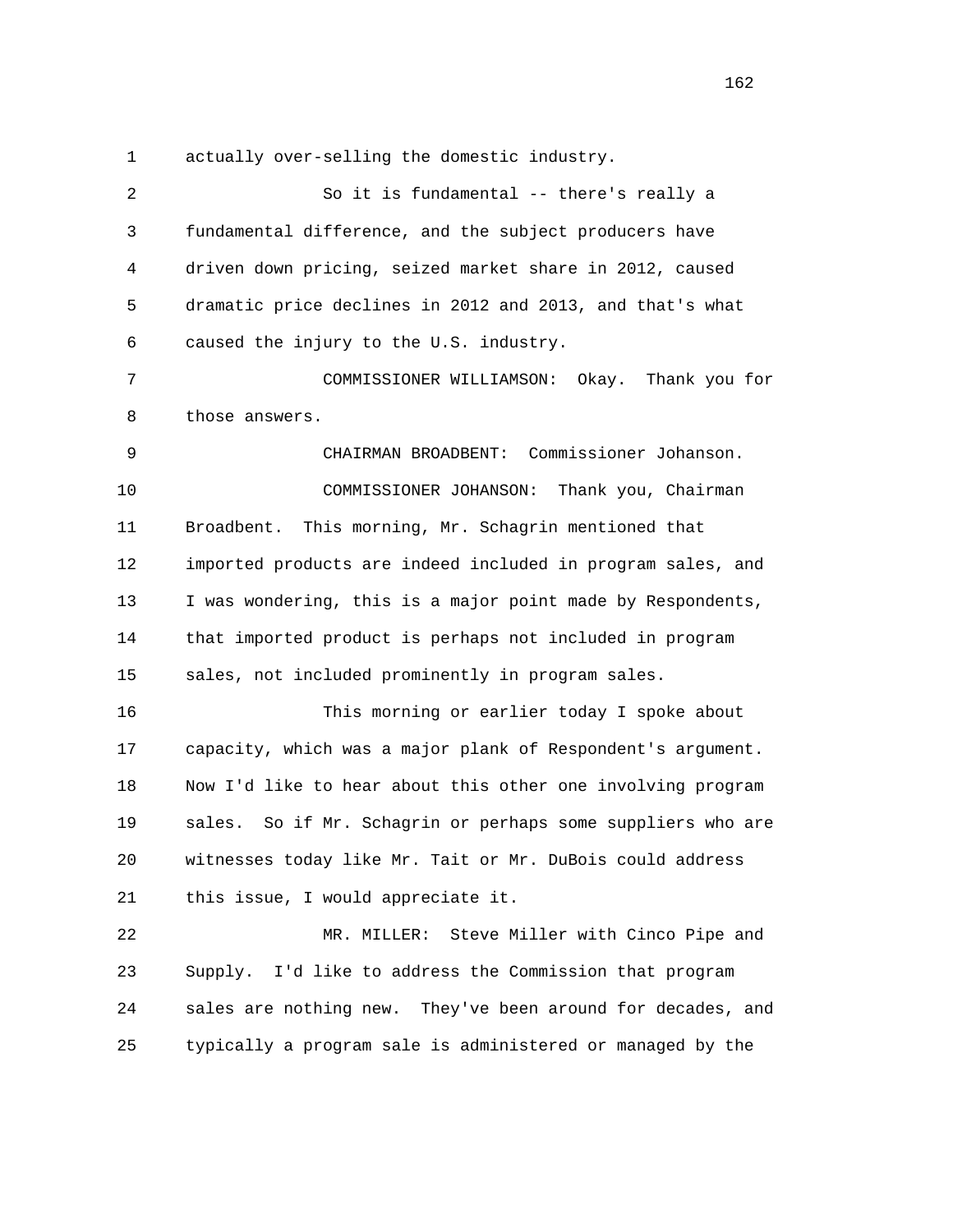1 distribution and the distribution process. In fact that's, 2 you know, our very definition.

 3 So even any -- there are different kinds of 4 definitions for programs themselves. However, any credible 5 definition would say that program sales have been in 6 existence a long time, and that there's not any product 7 brought in by the nine subject countries that are not 8 participating in program sales, and we can articulate that 9 in a post-hearing brief in more detail.

 10 But whether it's the Bakken or Eagle Ford or 11 Barnett or Marcellus or any of the other major shale plays, 12 the nine subject countries participate prolifically in those 13 geographic regions.

 14 MR. TAIT: Steve Tait with Pipeco. I think 15 I'd echo Mr. Miller's comments, and Pipeco, the large 16 majority of our sales are program sales, I mean upwards to 17 85-90 percent of our sales. I don't think we're really that 18 much different than other distributors. So I think you look 19 at the imports from the subject countries; they're being 20 sold through distribution.

 21 So I think logically you can say -- I know we 22 can say unequivocally that we're selling subject countries 23 pipe into program sales. So I think considering the amount 24 of tons that have been flooding into the market, and it's 25 all being sold through distribution, and taking that to the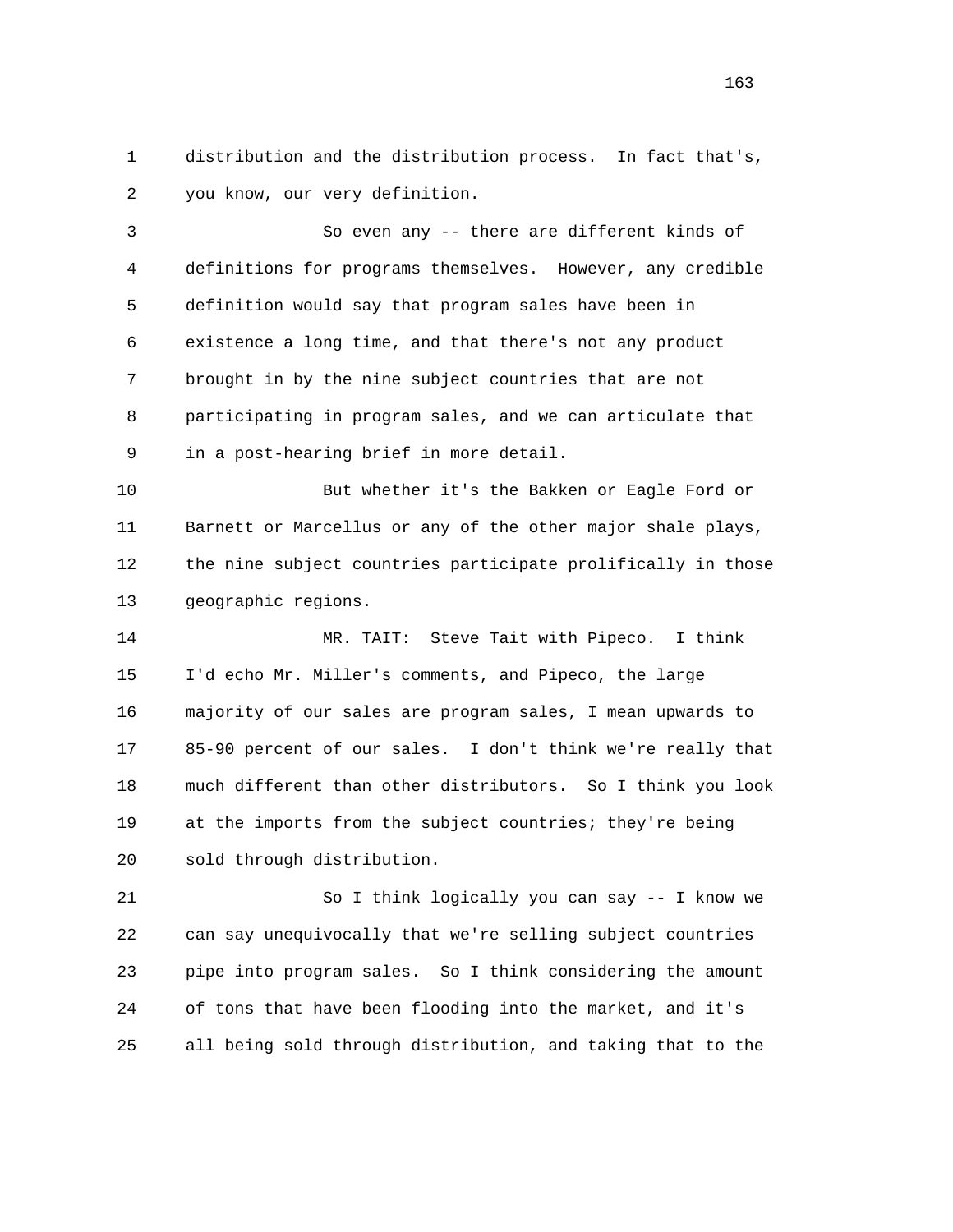1 next step, that most of distributor sales are program sales, 2 I think you can make a pretty good -- a rational conclusion 3 that these products are being sold into program sales. 4 COMMISSIONER JOHANSON: Would U.S. purchasers 5 prefer to have domestically produced pipe in program sales 6 for some reason? Or is it easier for U.S. produced pipe to 7 take part in program sales? 8 MR. MILLER: I don't think it's easier. I 9 mean the imported pipe is brought over and is stocked in the 10 U.S. So from the standpoint of access to the products or 11 access to the products that are brought over, it's just as 12 easy to get the imported pipe right now as it is the 13 domestic pipe that's being produced. With regards to our 14 end users, again as we've discussed, it kind of comes down

 15 to the price, and the imported pipe pricing has been very 16 attractive. So our end user customers are very interested 17 in pursuing those products in their particular programs. 18 COMMISSIONER JOHANSON: All right. Yes, Mr.

19 Kaplan.

 20 MR. KAPLAN: Yes. I think there are two key 21 points about the issue that was raised by Respondents and 22 how the market works. The first is that the programs go 23 through distributors, and there should be no confusion about 24 that, and the distributors are the importers or selling 25 imported product as well. It's not from the producer to the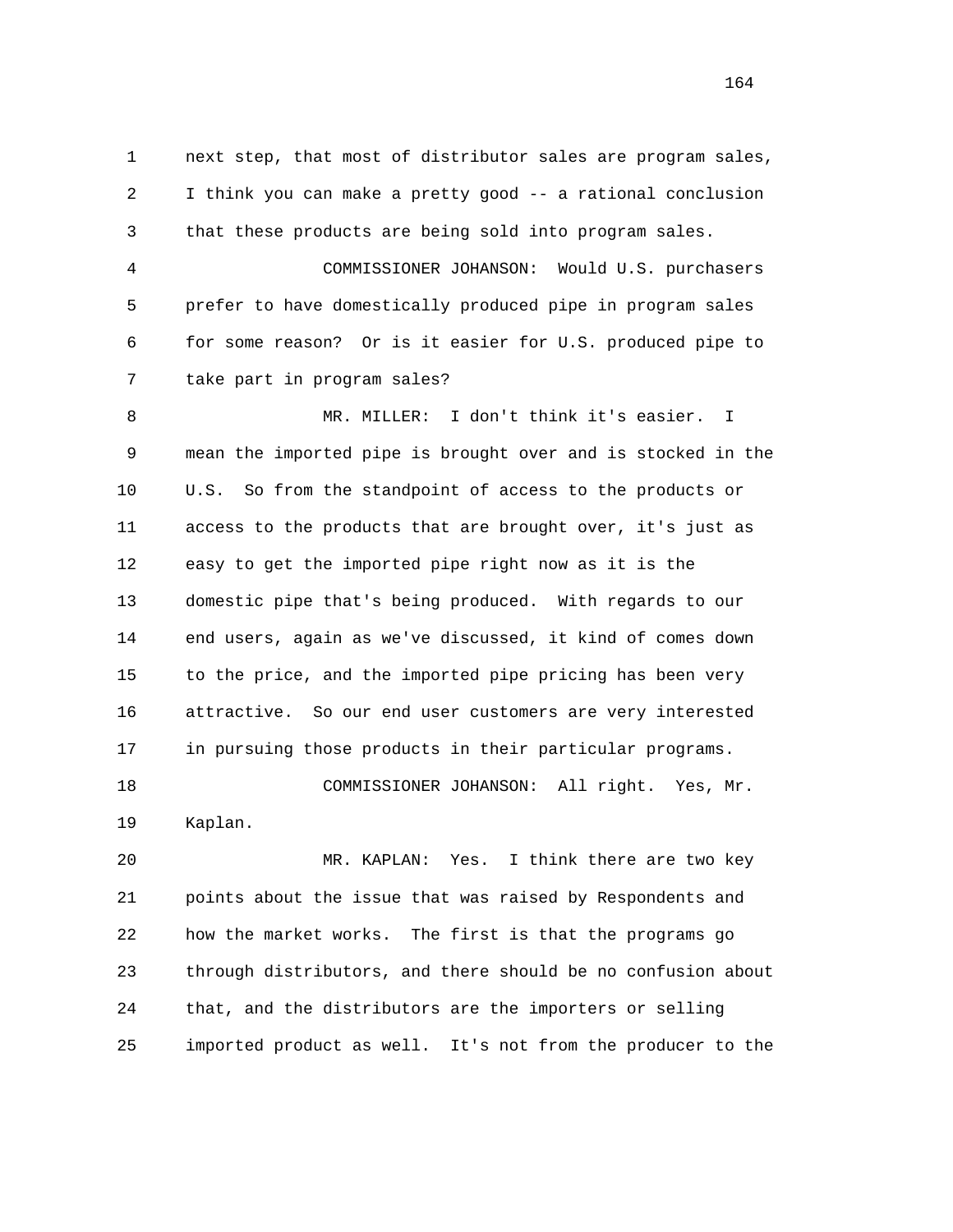1 end user; it goes through the distributor.

| $\overline{2}$ | The second point is is that the distributor                  |
|----------------|--------------------------------------------------------------|
| 3              | will be getting imported product, and the importer -- I mean |
| 4              | sorry, the foreign producer might not know that that product |
| 5              | is going into a program. So it might well be the case that   |
| 6              | certain Respondents don't think they're in the program       |
| 7              | market, and you could follow up with the distributors and    |
| 8              | they will tell you well, they are, because we manage the     |
| 9              | programs.                                                    |
| 10             | So I think both those pieces of information,                 |
| 11             | programs through distributors, not through the U.S.          |
| 12             | producer; and second, that the imports go through the        |
| 13             | distributor, and they're running the programs with imports   |
| 14             | that the foreign producer might not even know they're        |
| 15             | participating in. Thank you.                                 |
| 16             | Commissioner Johanson, I would<br>MR. SCHAGRIN:              |
| 17             | just like -- because I was as interested as I think you are  |
| 18             | in this topic, as this was what the Respondents made their   |
| 19             | argument about at the preliminary conference. So I spent a   |
| 20             | lot of time over the past year saying, trying to figure out  |
| 21             | what has changed in the OCTG market over the last 20 or 30   |
| 22             | years, and is it just these big distributors?                |
| 23             | You know here, I think you have four of the                  |
| 24             | six largest distributors in the United States. So I asked    |
| 25             | that at some conference of the NASPD, which is made up of    |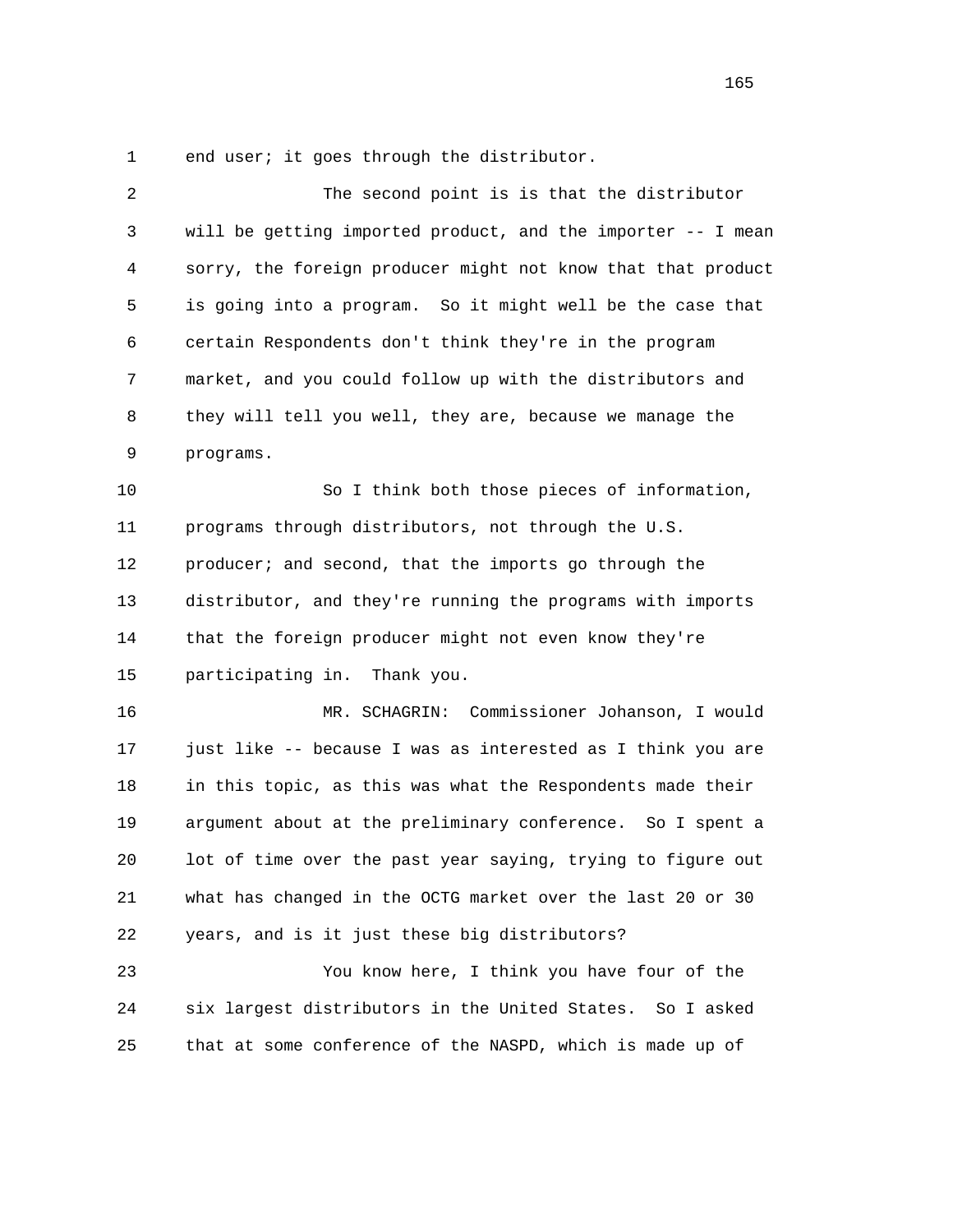1 lots of small distributors, do small distributors have 2 program sales? Yeah. Somebody who's just got one outlet in 3 the Permian Basin or the Eagle Ford or the Bakken, they're 4 no different from these folks who have 25 outlets. 5 Most of their sales, most, the vast majority 6 are programs. Oh, are the programs just with the Anadarko 7 Petroleums, the Devon Energies, the Exxon-Mobils, the XTOs? 8 Is it just the big folks of 30, 40, 50 rigs? No. 9 Independent guys who are in the IPAA, the Independent 10 Petroleum Association of America, who have one or two rigs, 11 they do programs. 12 Everybody in this industry, because the

 13 biggest cost in drilling -- you have on the record what a 14 small share of the cost of drilling a well is the OCTG. 15 It's somewhere between 8 and 15 percent. The big cost is 16 the rig rental. Everybody who's in exploration wants to 17 make sure that when they're paying that daily rig rate, 18 because that only comes with a drill pipe; it doesn't come 19 with a casing and tubing, they've got to make sure that a 20 distributor gets to that well site the casing and tubing 21 they need on time. So they're all doing these programs.

 22 So in the past, what we always focused on were 23 the sales by the imports and the domestic industry through 24 distributors and they're competing? Now all of a sudden 25 these foreign producers, importers and Mr. Cameron, who's a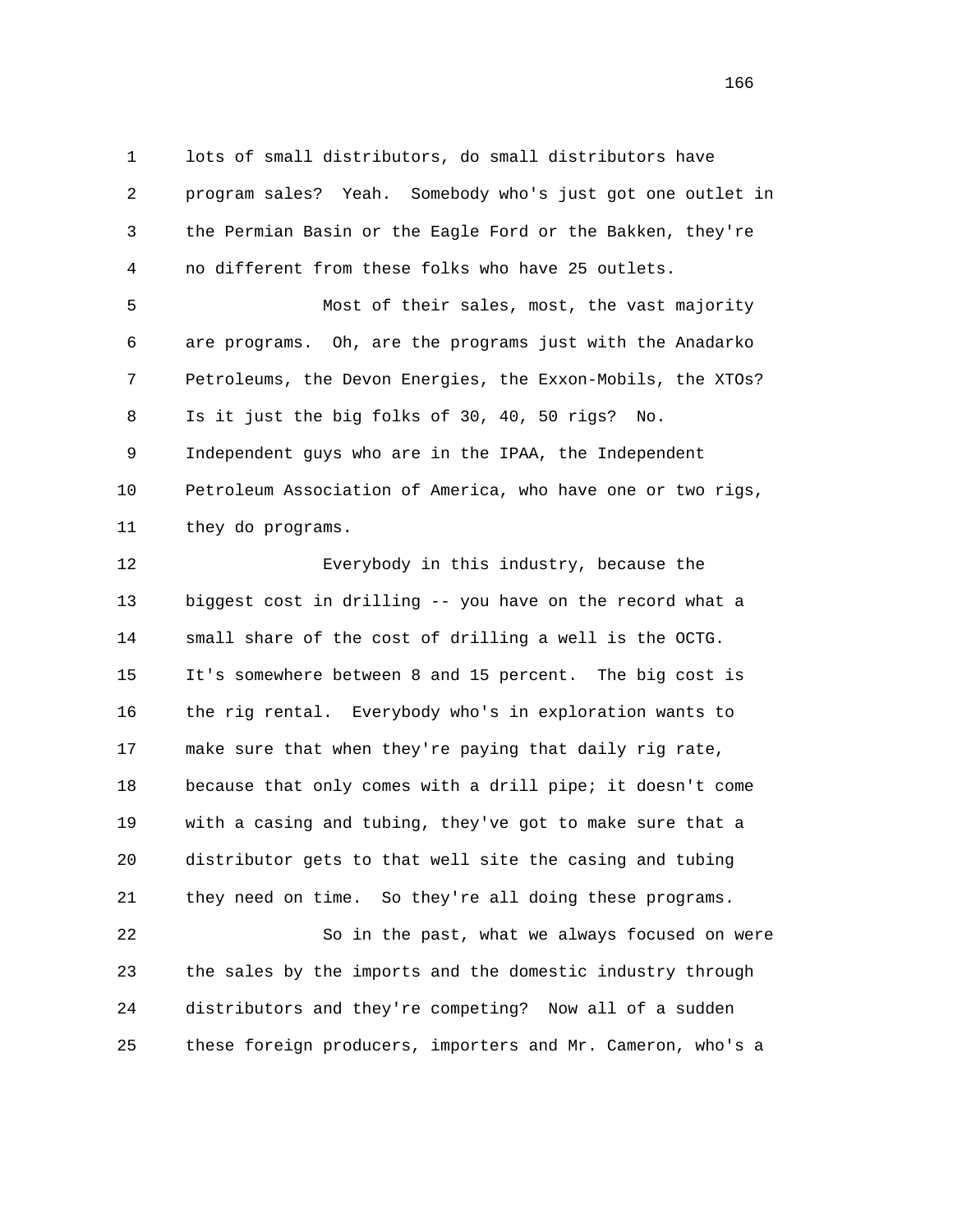1 very intelligent, very creative person, said "Ah, this set 2 of Commissioners loves attenuated competition. Let me 3 figure something out."

 4 But the fact is it's no different than it's 5 always been. It's a good thing about sometimes things not 6 changing when you're getting older, and it hasn't changed. 7 So the real question for this Commission is are the imports 8 and the domestic products still going through distributors?

 9 The answer is yes, and then the fact is 10 whether the foreign producers know it or not, almost -- 11 most, the vast majority of all the OCTG that goes through 12 distributors, be they tiny or gigantic, is sold on programs 13 to exploration companies. That's why there's perfect 14 competition that's not attenuated. That's why they were 15 able to penetrate the market with low prices. Thank you.

 16 COMMISSIONER JOHANSON: Perhaps y'all could 17 educate me a bit more on this, but from what you're stating, 18 Mr. Schagrin, it seems like program sales are the bulk of 19 sales in the U.S. market. Are non-program sales, are those 20 used -- are those pipes used in instances in which perhaps 21 there's an excess need of product, which is not available 22 through program sales? It's like almost like an extra 23 supply back there to use?

 24 MR. SCHAGRIN: I'll let the distributors 25 speak. But that's my understanding, Commissioner Johanson,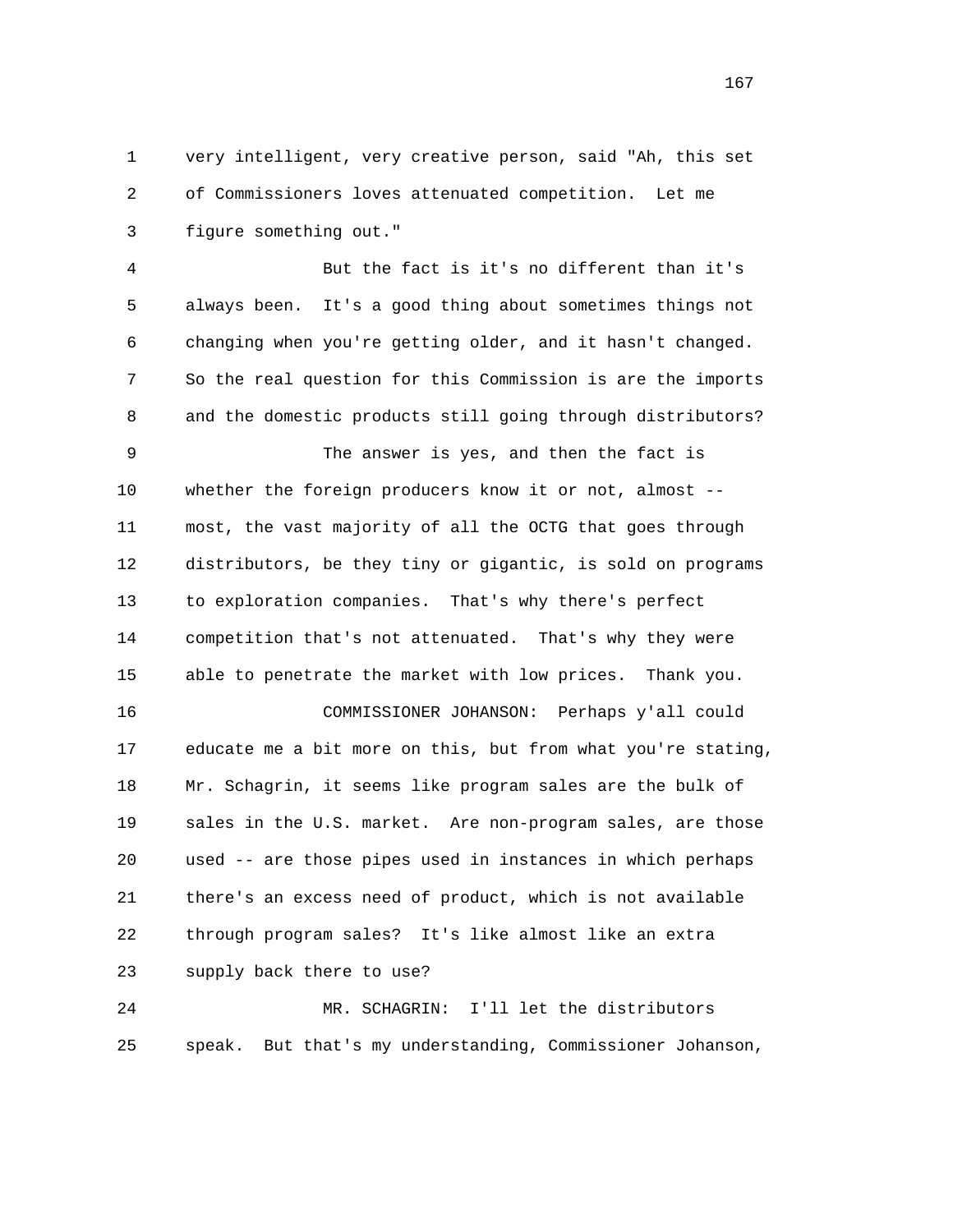1 is the vast majority of sales are program, and what happens 2 is people need to make purchases on a spot basis when all of 3 a sudden they need more of something. Or they may even 4 figure out they need a different size than what they lined 5 up in their program. Would any of the distributors like to 6 comment on Commissioner Johanson's question, on spot sales 7 versus program?

 8 MR. DUBOIS: Commissioner, this is Scott 9 DuBois with Premier Pipe. Let me give you a little sense, 10 if I could, why the program sales are so predominant today. 11 As we built into really a shale-driven onshore market, you 12 hear the term "a manufacturing system."

 13 So basically it's a very repetitive process 14 that the operators go through, and they have to have a very 15 efficient supply chain to put the efficiencies and make 16 these things economic. In order to do that, they have 17 advanced planning that goes months in advance. So they have 18 these programs or agreements. They can take many forms, 19 from large companies that may have an actual legal contract 20 to basically a phone call or an email saying I agree to your 21 terms; let's move forward.

 22 So these are what we call program. It's kind 23 of a generic term that you use today, and it's done because 24 they have to have the advanced planning in place. To Mr. 25 Schagrin's point, they cannot afford to shut down rigs and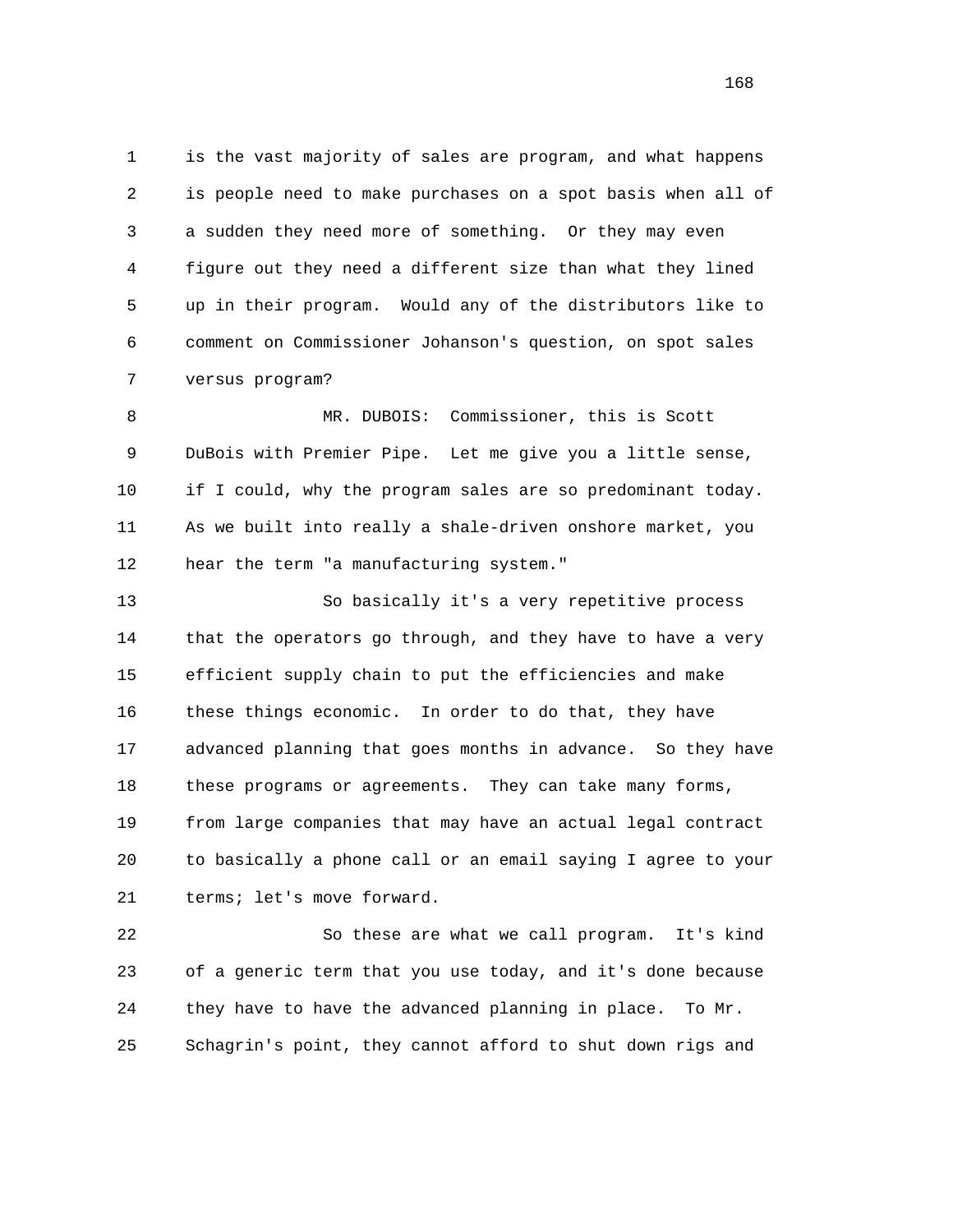1 that type of thing. Basically, all of that is managed 2 through the distributor. That's a lot of the value we bring 3 both to the customer and to the manufacturers that we 4 represent.

 5 We have multiple products that go through 6 those. It's not always all one manufacturer. We have 7 domestic and subject imports and non-subject imports that go 8 into these programs on a routine basis, depending on what 9 the customer needs, depending on what the economic drivers 10 are, and depending on the price of the product.

 11 COMMISSIONER JOHANSON: All right. Well thank 12 you for your responses. My time has expired.

 13 CHAIRMAN BROADBENT: Commissioner Schmidtlein. 14 COMMISSIONER SCHMIDTLEIN: Thank you. I 15 wanted to pick up on the pricing questions that I had 16 before, and in particular the chart that Mr. Vaughn used in 17 his opening on page 11, I believe it was, that tracks the 18 prices on a quarterly basis for J-55. I guess my question 19 is have you looked at the prices for the other products, and 20 do they similarly start to decline in the second half of 21 2012?

 22 Because of course this is one of the 23 Respondent's arguments, that you see the price decline in 24 2013, which was when the industry lost profitability. That 25 doesn't correlate with, you know, an increase in imports.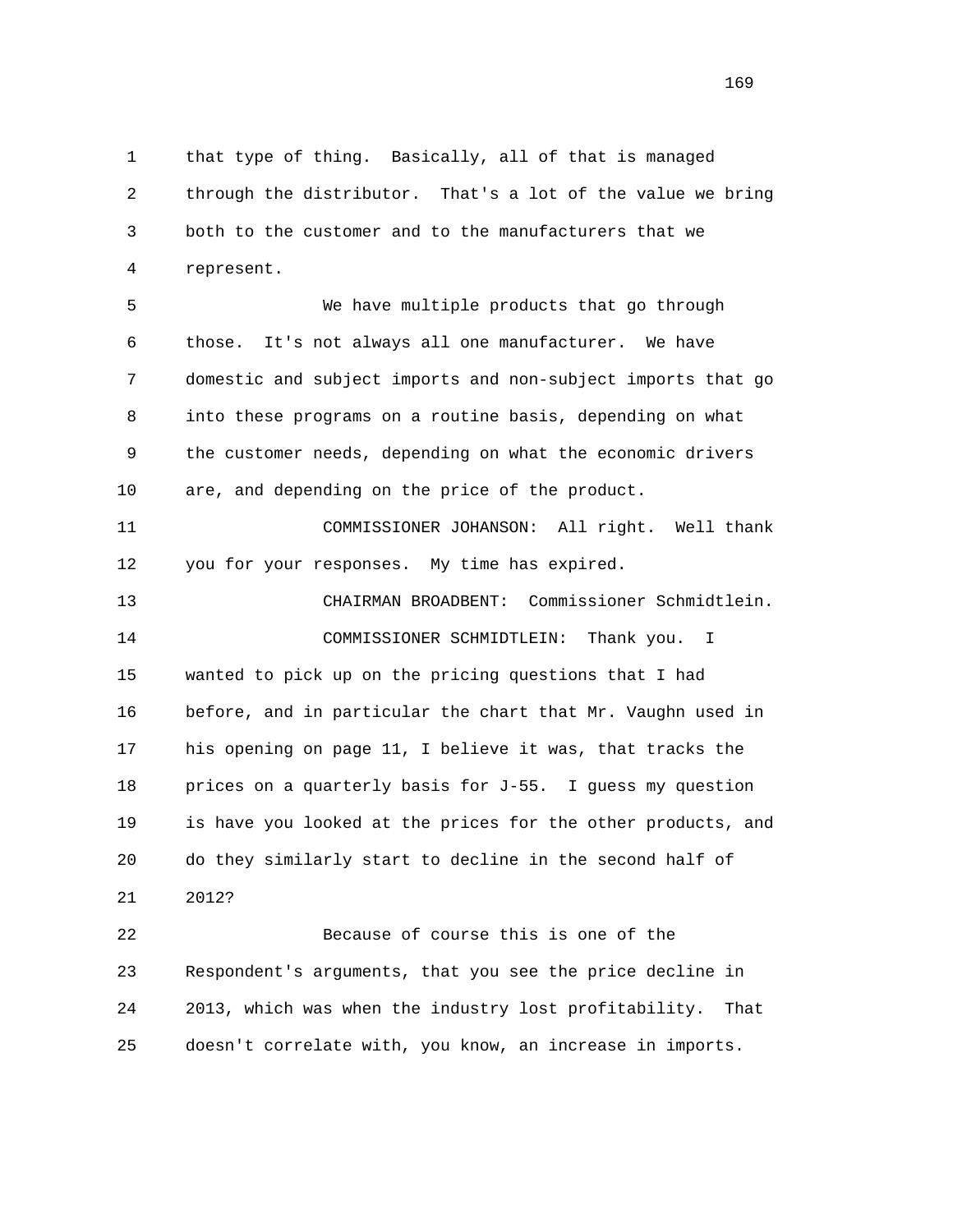1 So you know, I'm wanting to know, did you look at this? 2 Then the second half of my question would be 3 and have you looked at what raw material prices were doing 4 over these quarters, instead of just on an annualized basis, 5 where I think you lose some information? 6 MR. VAUGHN: I will -- let's start with the 7 first part of the question. Obviously, the chart here that 8 we're looking at here on page 11, this is one of the pricing 9 products that the staff went out and collected detailed 10 pricing data. They got pricing products for six different 11 -- pricing information for six different products, and we'll 12 address all six of them in the post-hearing brief. 13 But if you look, for example, because some of 14 the quarter by quarter information is APO. But for example, 15 if you look at our Slide 20, that's a second product that we 16 did. It's another one of the pricing products, and you see 17 the same pattern. The turndown starts in the second quarter

 18 of 2012, and then it continues on down into 2013. I would 19 also urge you to take a look at pricing product 3. We 20 looked at that one. Again, prices peak.

 21 Actually, for that product prices peaked in 22 the third quarter of 2011, and then they started to turn 23 down after that. So this is a pretty robust pattern. It 24 really just keeps repeating itself in terms of, you know, 25 what was happening from one year to the next, and I think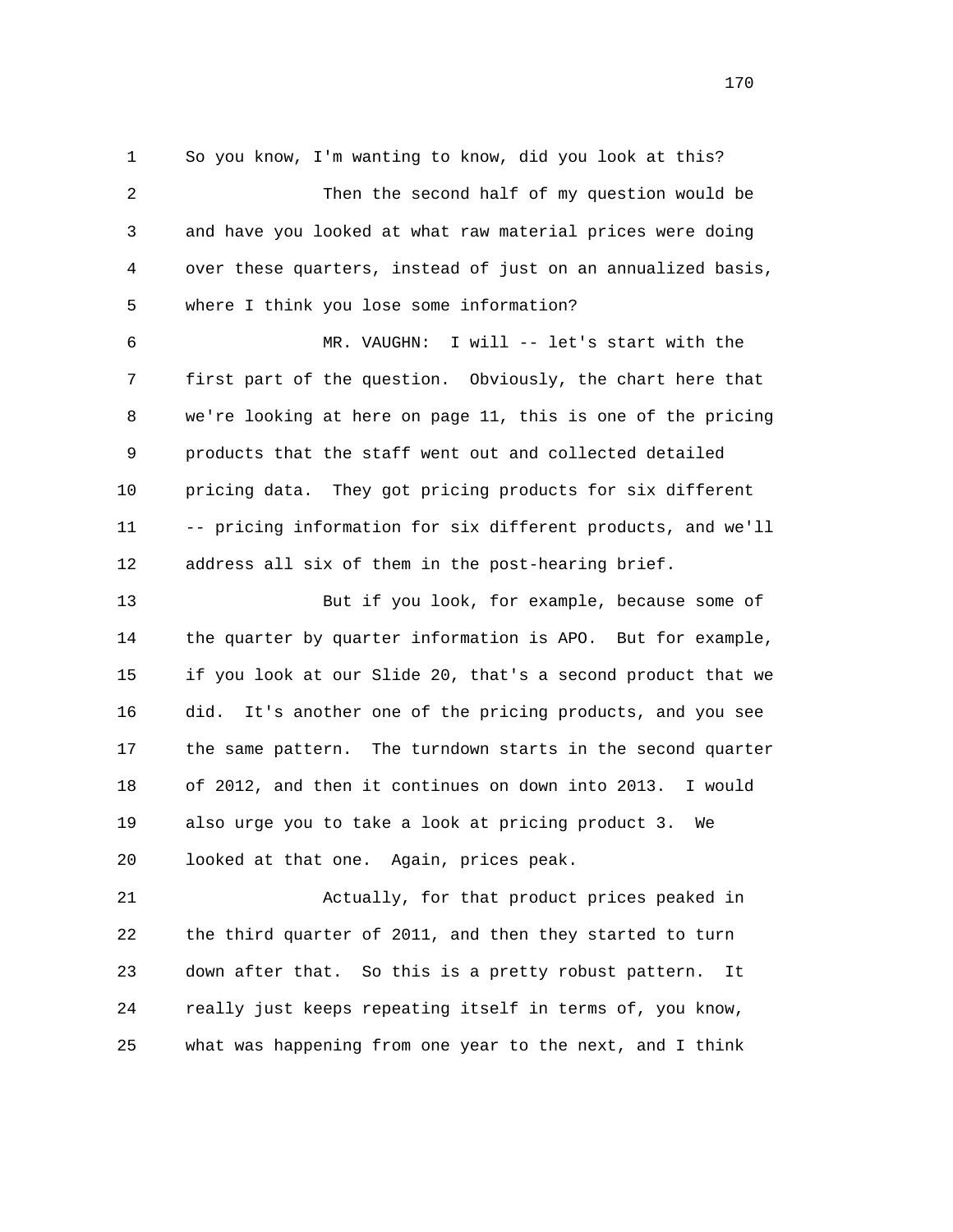1 it's very consistent with the testimony that you've heard 2 here.

 3 With respect to the raw materials, I just, you 4 know, I think that argument is really completely misleading. 5 But it's really misleading when it comes to this downturn in 6 prices. The staff collected data on raw material costs, and 7 the data show that the raw material costs actually went up 8 from 2011 to 2012. They were \$810 a ton in 2011, \$823 a ton 9 in 2012. So that cannot explain why prices in 2012 are 10 going down.

 11 One more point while I'm at it. On the raw 12 material costs, because they reference this several times, 13 even if you look over the whole period, raw material costs 14 were down \$22 a ton from '11 to '13, but the industry's 15 operating income was down \$114 a ton. So again, the change 16 in raw material costs just can't really explain what was 17 going on here. What was happening with prices was so much 18 more dramatic than anything that we saw with raw material 19 cost.

 20 COMMISSIONER SCHMIDTLEIN: And does it matter 21 whether you're looking at the material cost for hot-rolled 22 coil versus hot-rolled sheet?

 23 MR. VAUGHN: In other words do you see a 24 difference between like the billets versus the hot-rolled 25 steel?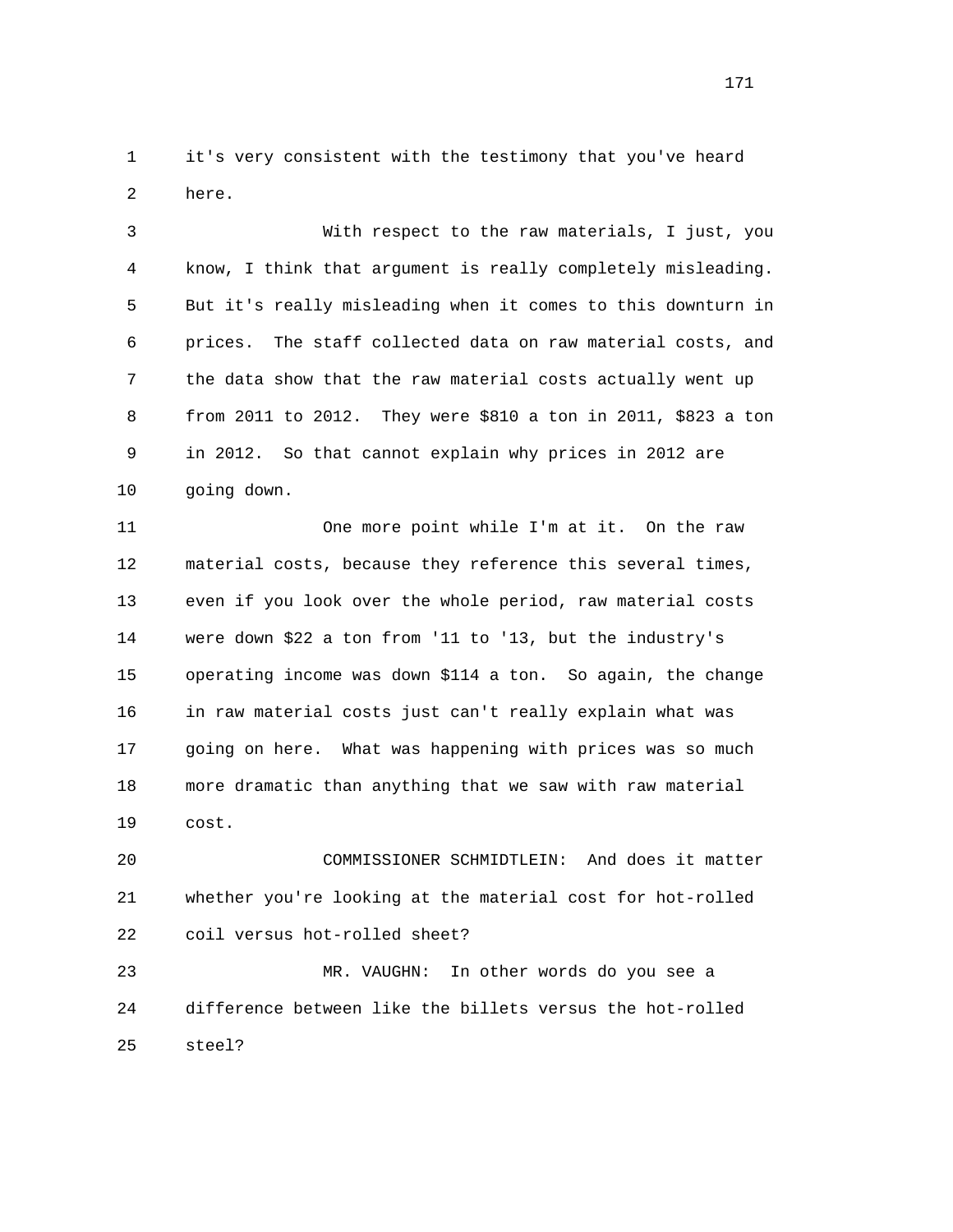1 COMMISSIONER SCHMIDTLEIN: Yeah, yeah. 2 They're both raw material costs for this OCTG. 3 MR. VAUGHN: Yeah, and they're obviously 4 combined in your data. We will go back and take a look at 5 it, see what we can find in terms of breaking out. But you 6 know, what we think here is that the data just 7 overwhelmingly show that raw material costs were relatively 8 stable, and prices were just plummeting, even while demand 9 was really strong. That seems to be consistent. 10 Like the product that I have on product -- the 11 product we have on Chart 11, that's a welded product. 12 That's made from hot-rolled steel. The product we have on 13 Chart 20, that's a seamless product. That's made from 14 billets, and you see the same pattern both times. You get 15 to the second quarter of 2012, it all starts to turn down. 16 COMMISSIONER SCHMIDTLEIN: Okay another argument 17 that the Respondent's make has to do with intra-domestic 18 competition and the representative from Boomarang mentioned 19 something about increasing the capacity so that they could 20 compete against domestic competitors and maybe I misheard 21 that or that wasn't exactly what they said but I was 22 wondering if you could follow up on that and then comment on 23 this argument about - that it's not subject imports that's 24 injuring the industry, but it is competition between the 25 domestics. There are so many people in front of us here.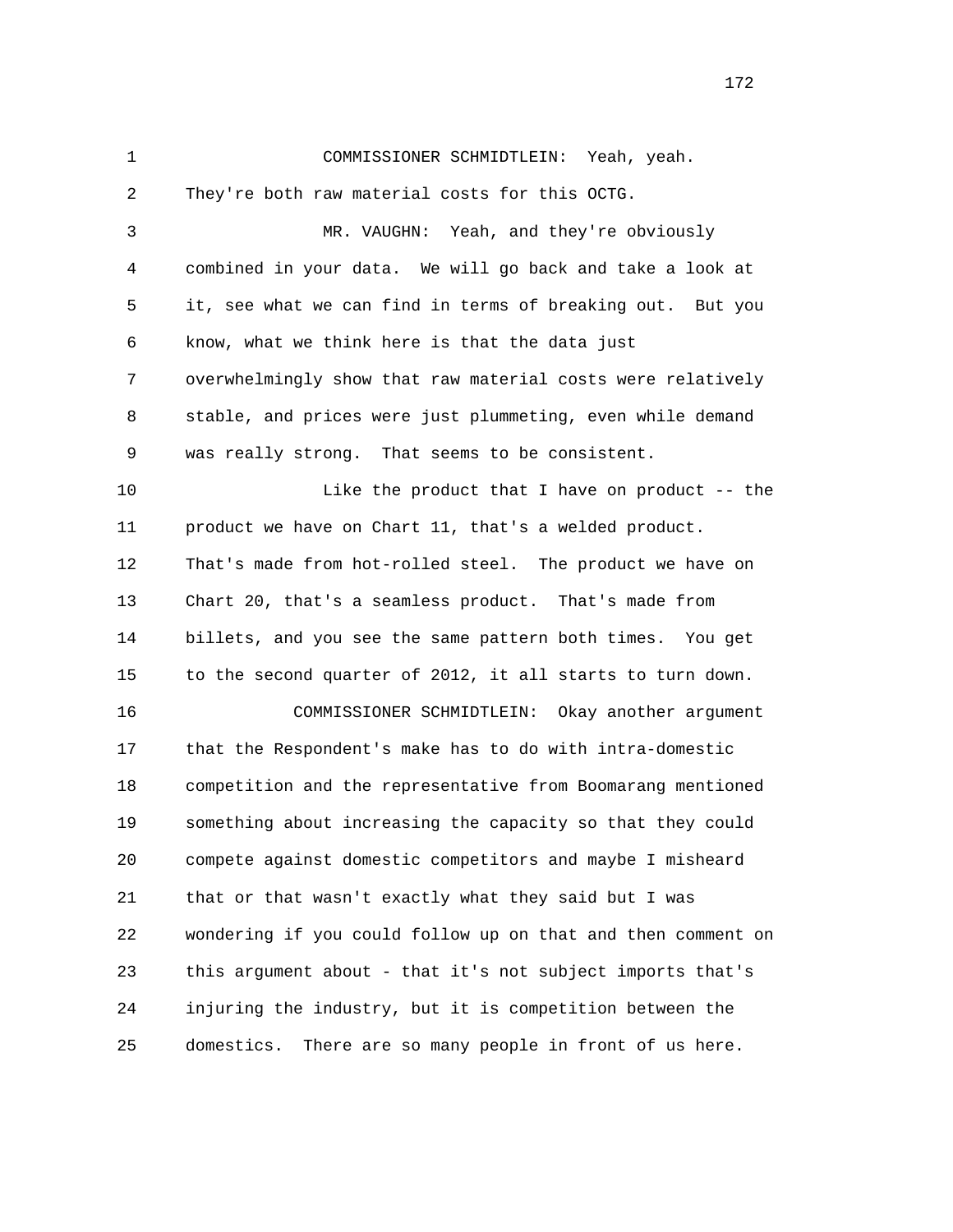1 Is it, the representative from Boomarang who is  $2$  -- 3 MR. DUBOIS: Would you repeat the question 4 please. 5 COMMISSIONER SCHMIDTLEIN: Oh I'm sorry. During 6 your earlier statement you mentioned something about I 7 believe it had to do with increased capacity being brought

> 8 online so that you could compete with other domestic 9 companies and I wondered if you - maybe I misheard you.

 10 MR. DUBOIS: Our capacity was new capacity so we 11 weren't replacing anything we were a new company, we started 12 up a new operation.

 13 COMMISSIONER SCHMIDTLEIN: I see, okay and I 14 don't know Mr. Schagrin maybe you want to comment or if 15 there is somebody else who would like to comment on this 16 point about intra-domestic competition.

 17 MR. SCHAGRIN: Look, there is no doubt any 18 economist would agree that more supply depending on what's 19 happening on the demand curve is going to have an impact 20 here as I think many would summarize from Mr. Eisenberg's 21 answer earlier I believe, that one of the Commissioner 22 Johanson's question is that he and the group of executives 23 who formed their company correctly determined that demand in 24 the United States was going to grow significantly and at the 25 time they brought their new plant on in 2011 that it was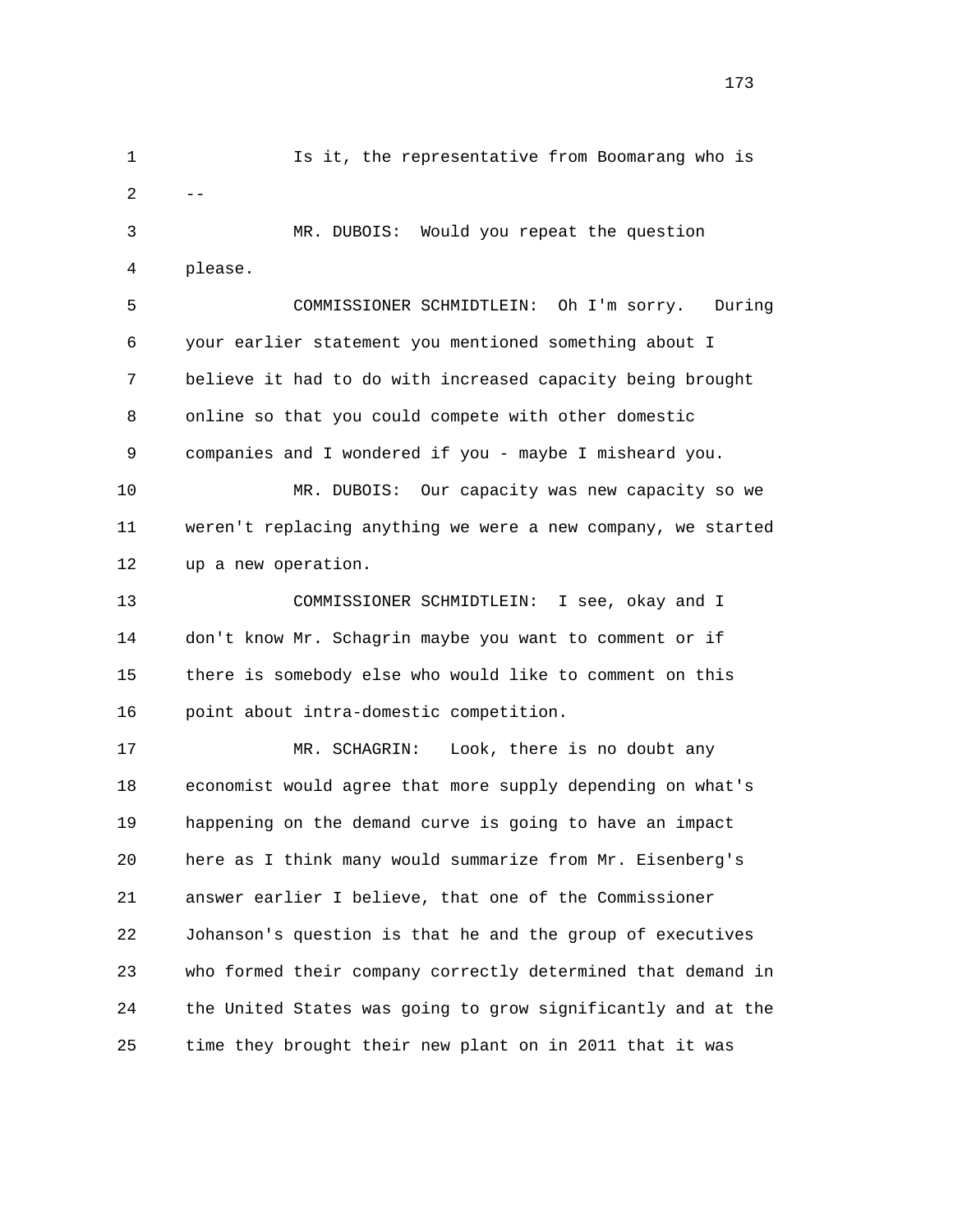1 growing and because of the growth and demand, they didn't 2 need to undercut the market in order to enter with their new 3 production from their new mill, but given the relationships 4 because Mr. Eisenberg may not have stated but he was the 5 head of Maverick Tube for over 20 years and he formed a team 6 of executives who had probably collectively over 100 years 7 of marketing experience in OCTG.

 8 But they were able to go out to the market and 9 say we know what market conditions are, we are an 10 alternative supplier but we can sell you high quality 11 products from a new mill at market prices and there was 12 demand for that product and no need, and I don't think 13 there's anything on the record that shows that prices 14 started plummeting in 2011 when Boomarang entered the 15 industry so I think given the fact that over this POI, the 16 additional domestic capacity was about a million tons.

 17 The increase in demand was two million tons, the 18 industry wasn't able to achieve higher capacity utilization 19 rates because the imports, I just don't think it holds water 20 that it was intra-industry competition, not the 1.8 million 21 tons of unfairly traded products that caused the price 22 depression.

 23 I'm sure the economist could further elucidate on 24 the economic analysis but I think that's the reality of the 25 marketplace.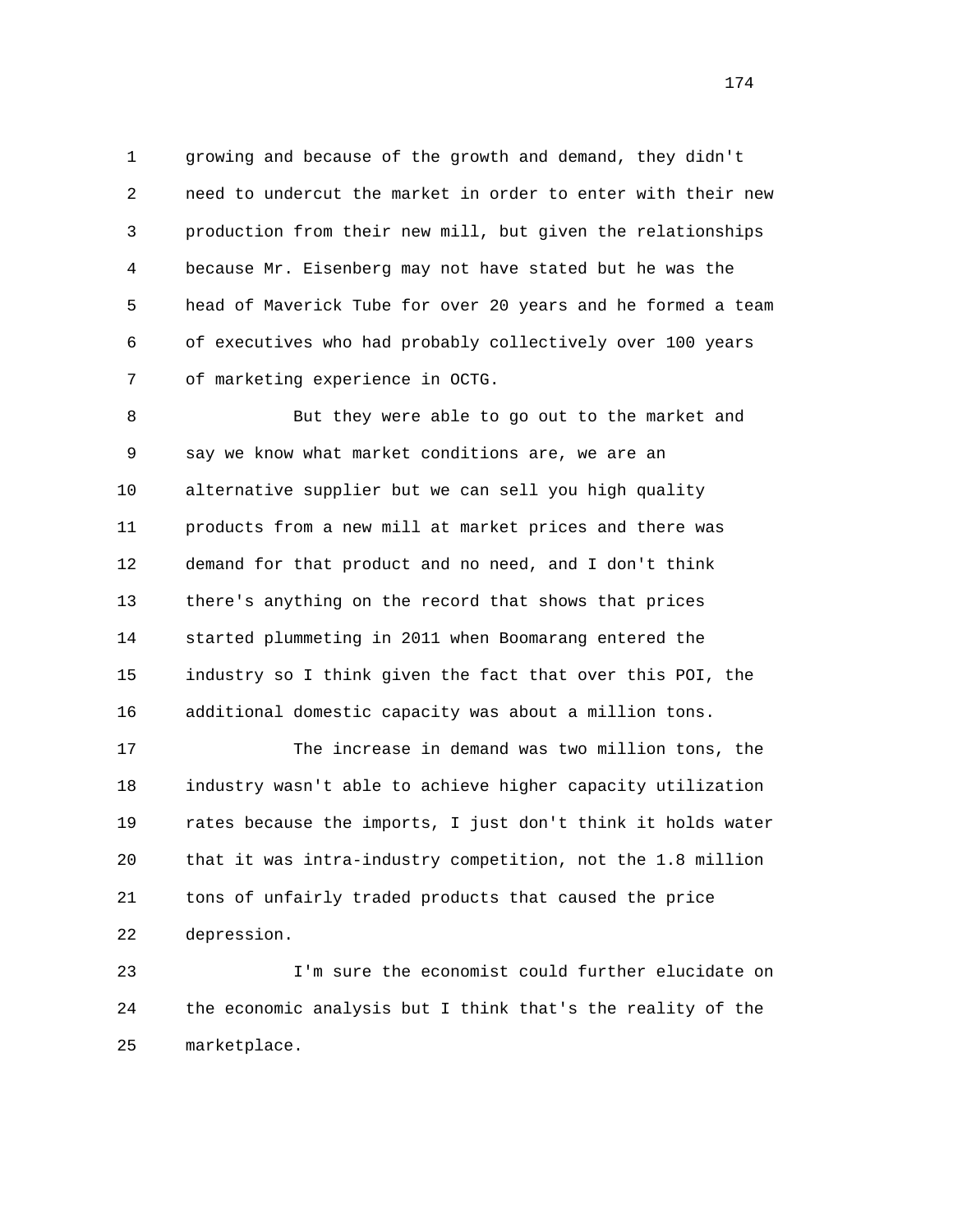1 MR. CURA: If I may --

 2 COMMISSIONER SCHMIDTLEIN: I think the 3 representative from Maverick wanted to make a statement. 4 MR. CURA: Yeah if I may thank you. This is 5 German Cura from Maverick. I think I would just provide the 6 view of a domestic player capacity divisions and whatnot. 7 Once we have established 90% of this pace, in a way coupled 8 by the API standards, and once the domestic industry saw 9 back in 2009 and 2010 timeframe that after the really 10 painful process finally with domestic industry we're not 11 going to be confronting unfairly traded Chinese imports. 12 A number of us ultimately determined that it was 13 in fact the opportunity for us to expand, for us to grow and 14 for us to accept the rules of competition, which are what 15 they are in the space that was ultimately structured in a 16 way consistent with the trade laws. 17 The fundamental argument came - now these are 18 decisions that take a long time because of big investments 19 that are required and tremendous amount of work prior to. 20 Now in the meantime we were ultimately surprised by the 21 notion that unfairly traded imports from China were by and 22 large as we have seen almost completely replaced by unfairly 23 traded imports from the subject countries and I think this 24 the core of the problem.

25 MR. WHINSTON: Commissioner Schmidtlein my name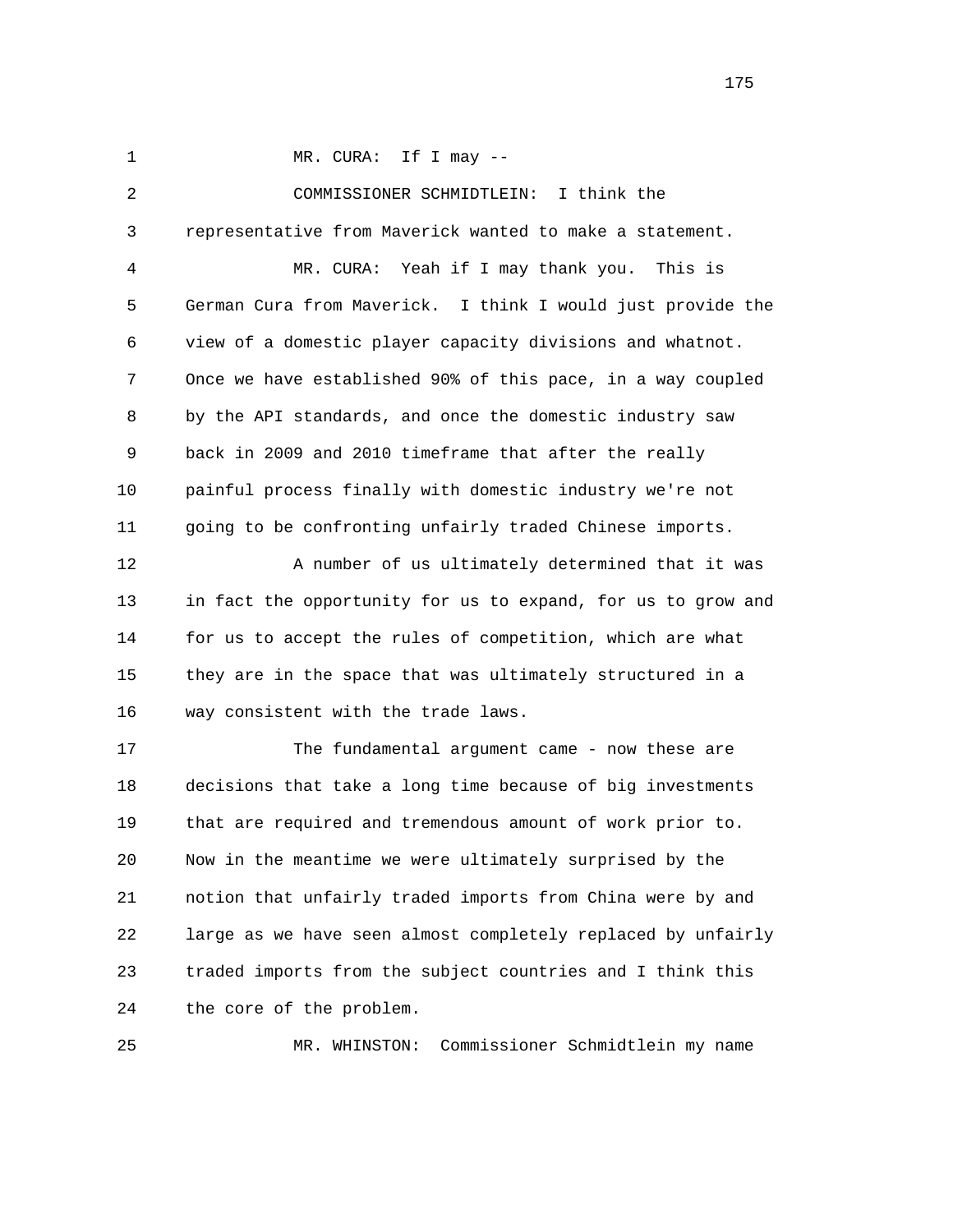1 is Michael Whinston, MIT so I did just want to jump in and 2 say that with regard to both of your previous last questions 3 that you know the staff report, you know there is evidence 4 in the staff report that is consistent with my own work that 5 subject imports you know, reductions in subject import 6 prices take away domestic sales. And they face domestic 7 producers with the choice of you know either, you know, 8 losing share in the market or reducing price to try to 9 maintain share and you know I think an important point is 10 whether, you know, even if raw material prices and you know 11 costs of production is falling, and even if domestic 12 producers are increasing capacity, you know the effect of 13 these unfairly low priced imports is something that comes on 14 top of it.

 15 So you can't just look at that trend but it, you 16 know the evidence is it is going to have an effect and it is 17 something that is on top of whatever that trend is.

18 COMMISSIONER SCHMIDTLEIN: Thank you.

 19 MR. VOGEL: Excuse me this is I'm Guillermo 20 Vogel, Vice-President of the Board of Tenaris and I would 21 like to answer your question from a conceptual basis but try 22 to give some rationale. When you see what happened in the 23 industry after the case was closed with China, you see that 24 really that market share of China was taken by the subject 25 imports. And that happened and I guess when you see that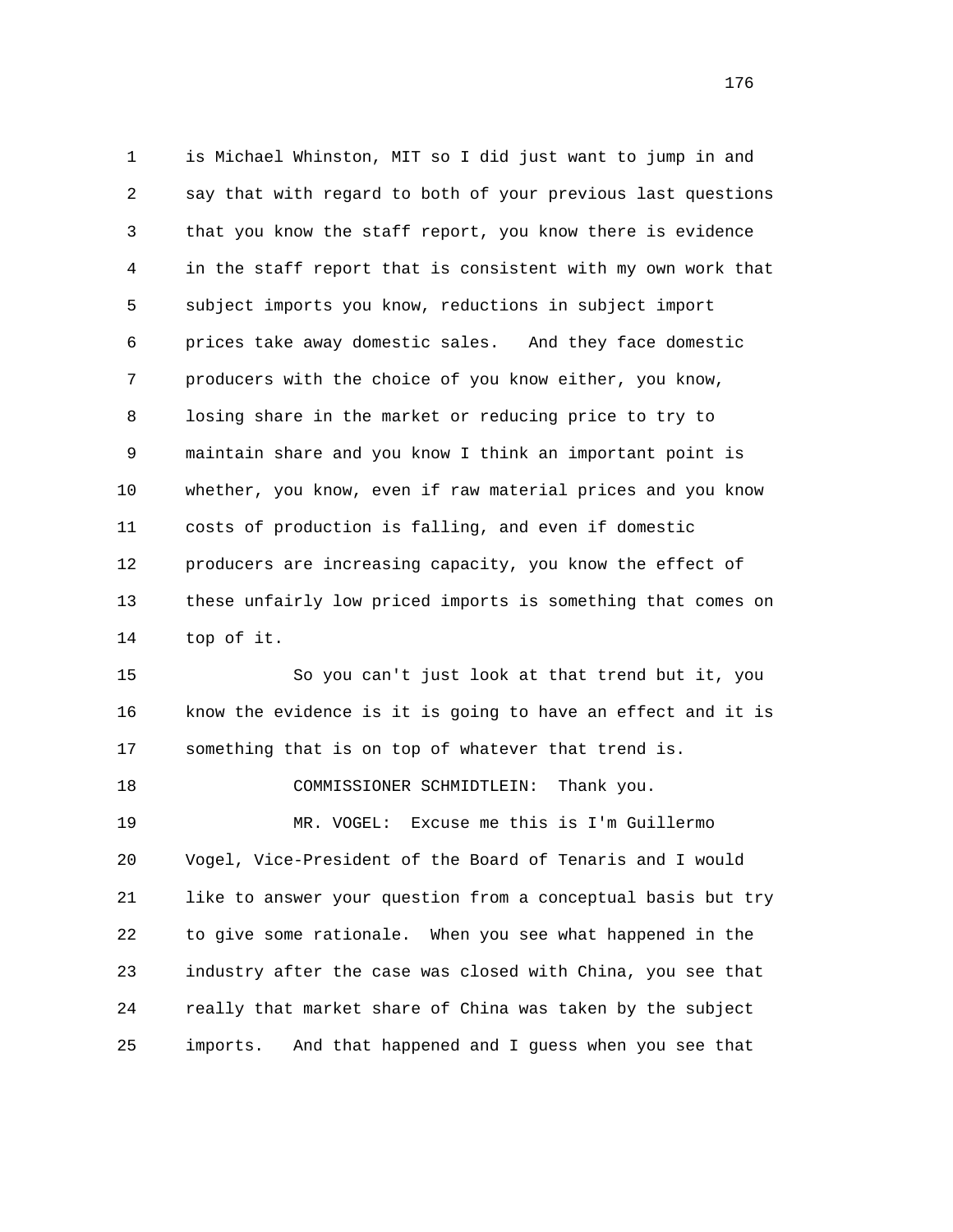1 the hero of the domestic industry is in an industry that is 2 trying to maintain -- and that somebody else is unfairly 3 coming in and eating so to speak, you know the dish that was 4 left over by the Chinese.

 5 I think that there is a moment where you start to 6 lose market share where you start to, to feel the pain that 7 is not only what the dish that was left over, but you are 8 trying to eat from your own dish and then you start to react 9 and so you have a -- the time of the behavior of the 10 domestic industry because it is when it is starting to hurt 11 you more.

 12 So I think it's because the expectation of the 13 industry was that the market was going to start to improve 14 after China, after we were able to give the unfair Chinese 15 imports - and at that time the aggressiveness was there was 16 not such a reaction on the street but there's a point where 17 either you react to it or you are totally eliminated from 18 the market and there are certain things that at this time 19 differences but you have to see within the rationale of the 20 day to day decisions that each one of us is taking when we 21 are looking at our own, you know.

 22 CHAIRMAN BROADBENT: Mr. Gerard I wanted to talk 23 a little bit about the processors that perform the heat 24 treatment and the finishing and then I guess they are toll 25 processors there too. Much of the discussion today on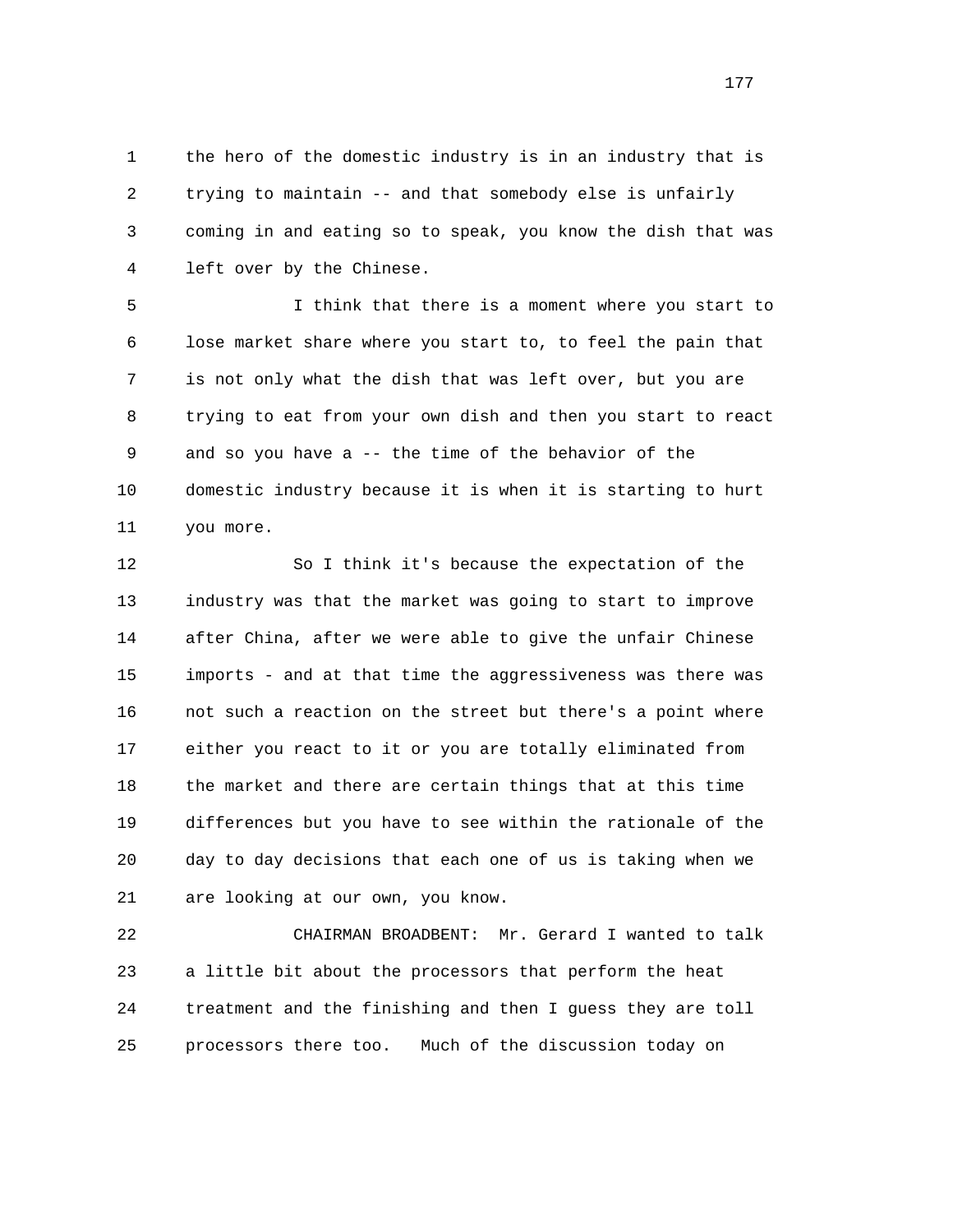1 employment and the focus on employment in the U.S. knows 2 whether that's been increasing or not. I notice that there 3 is considerable employment in the U.S. processors and it 4 looks like it's grown I guess about a third, do you have a 5 membership among the U.S. processors and do you have any 6 advice on how we should consider these workers in that 7 segment of the industry?

 8 MR. GERARD: We do have employment and then 9 representation in a number of processors that I couldn't 10 give you but we could maybe get it at some future point, but 11 I couldn't give it to you right now off the top of my head 12 how many that is, and whether those individual plants have 13 grown or whether additional plants have grown in that area. 14 But I can tell you this that for us this is the reason why 15 we ask our folks if they are interested in coming to an ITC 16 hearing is for two reasons, first of all so that they can 17 see what goes on and secondly so you can see them.

 18 And I have been enjoying listening to all of the 19 technical discussion but I have been sitting here thinking 20 about these are the people, that's the real issue the people 21 who are here, whether they are from processors or they are 22 from the steel mill or the pipe mill and the way that I have 23 looked at it, is that when we were getting flooded by 24 unfairly traded OCTG from China, these folks were laid off, 25 reduced hours, companies weren't investing and the industry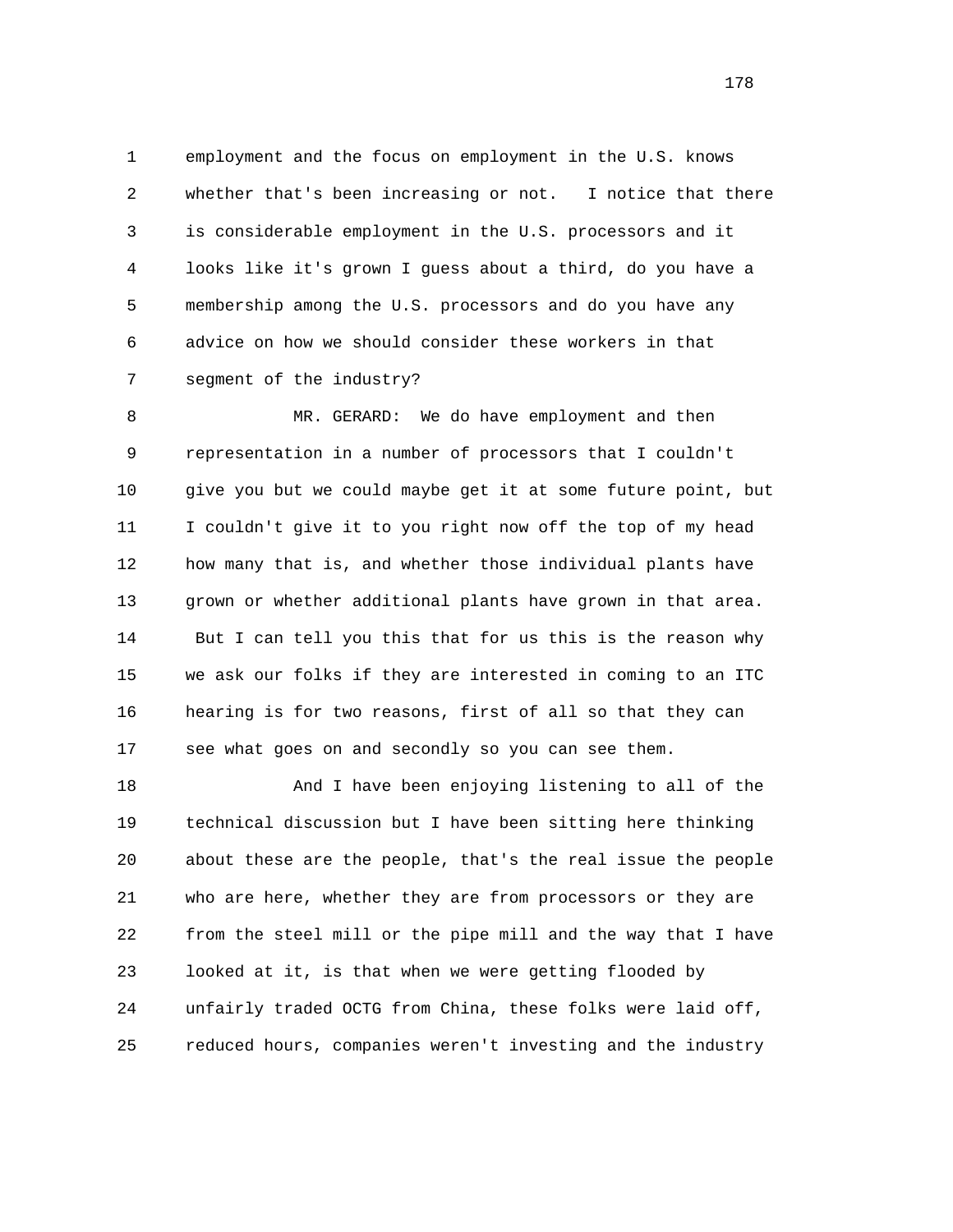1 was at risk.

| $\overline{2}$ | The Commission and the Commerce Department made               |
|----------------|---------------------------------------------------------------|
| 3              | an important decision but on a fair level China couldn't      |
| 4              | participate in our market, they have virtually left the       |
| 5              | market they couldn't compete on a fair level.<br>Then what we |
| 6              | get is these people getting recalled, they get overtime,      |
| 7              | they get money put in their pension plan, the company's       |
| 8              | investing in their plants, they invest in processing          |
| 9              | themselves in some cases.                                     |
| 10             | New processors come out on the field and those                |
| 11             | folks are working.<br>Then                                    |
| 12             | We end up with the current circumstance with again the flood  |
| 13             | of unfair imports and they are taking it on the chin again.   |
| 14             | So for us and the labor movement and the representation of    |
| 15             | workers, this is a fairly simple argument and we represent    |
| 16             | something almost every major tube producer.                   |
| 17             | We represent people upstream and downstream.<br>The           |
| 18             | message is clear when they are cheating our folks aren't      |
| 19             | When they are not cheating our folks are working.<br>working. |
| 20             | And all this technical stuff is really useful for you, but    |
| 21             | it doesn't do a thing for them and if you want to you know,   |
| 22             | be creating and all that jazz, the fact of the matter is      |
| 23             | across the board the message is clear when they started       |
| 24             | after China left the market, flooding our market the same     |
| 25             | way China did, our people suffered the same as they did when  |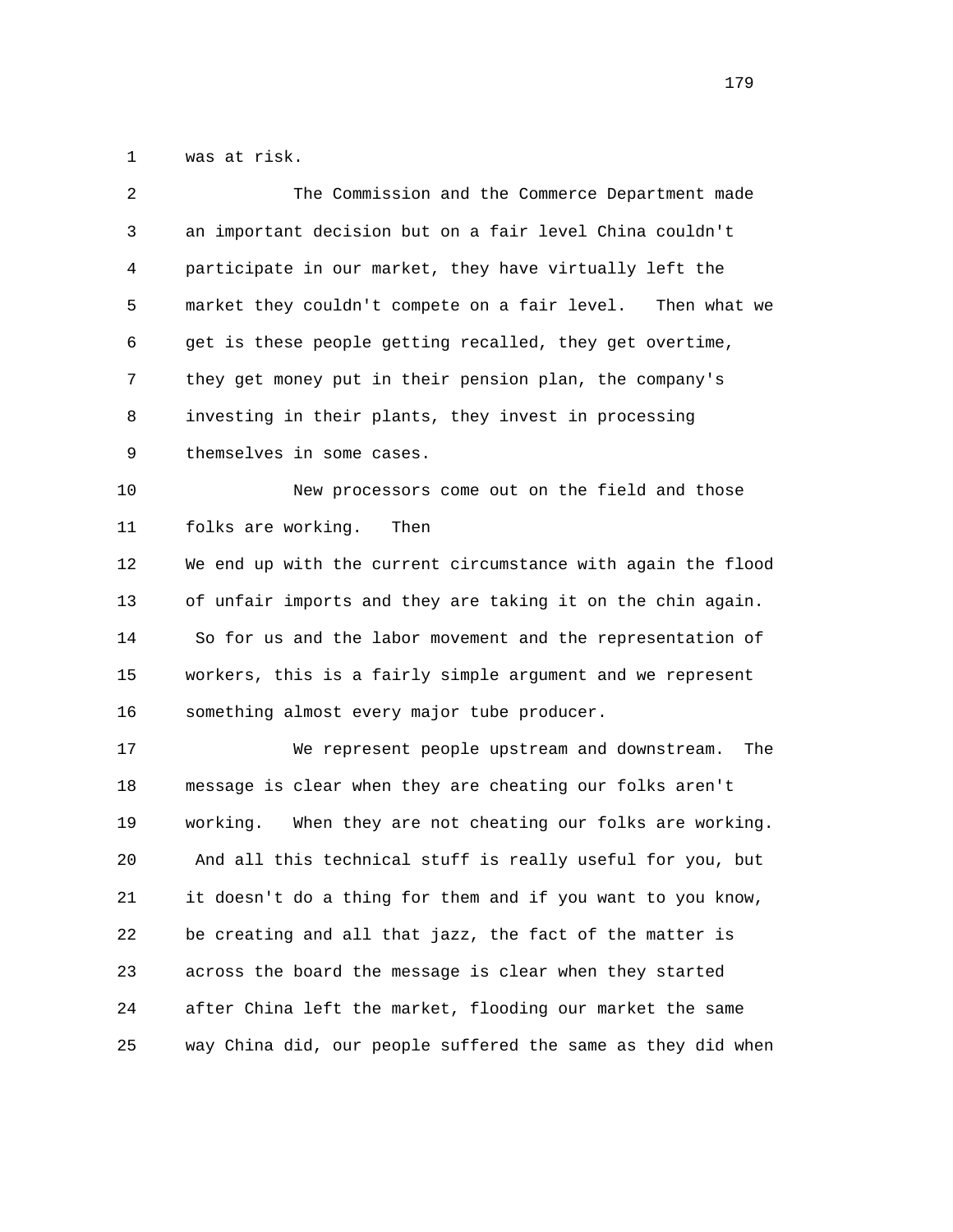1 China was doing it. They got laid off they got reduced 2 hours so if we are talking about injury there is injury. 3 Companies aren't closing plants for the hell of 4 it. Processing plants aren't closing for the hell of it. 5 I mean I will be glad to get you that information and we can 6 get it fairly quickly, but if you do it just sort of from 7 the point of view from the people that are in the industry, 8 we are getting injured. We are not worried about, now we 9 are worried about if the wrong decision comes down we can 10 lose two-thirds of the industry. 11 The API did a study of 500,000 jobs at risk so 12 they are here to learn about what their government is doing 13 for them but I appreciate the question and I will get you 14 the information. 15 CHAIRMAN BROADBENT: Great, thank you. I had a 16 couple of questions for Mr. Whinston or Mr. Kaplan on the 17 economic side. When we have got expanding demand, would 18 you expect imports to increase or decrease market share? 19 MR. WHINSTON: So again I would kind of come back 20 to thinking about both factors that cause trends and unfair 21 pricing as two distinct facts so you know, increasing demand 22 may bring you know more imports into the market when imports 23 are fairly traded, but you know you may see that you know 24 that's a trend that would be there but when you have 25 unfairly low-priced imports that you know, which are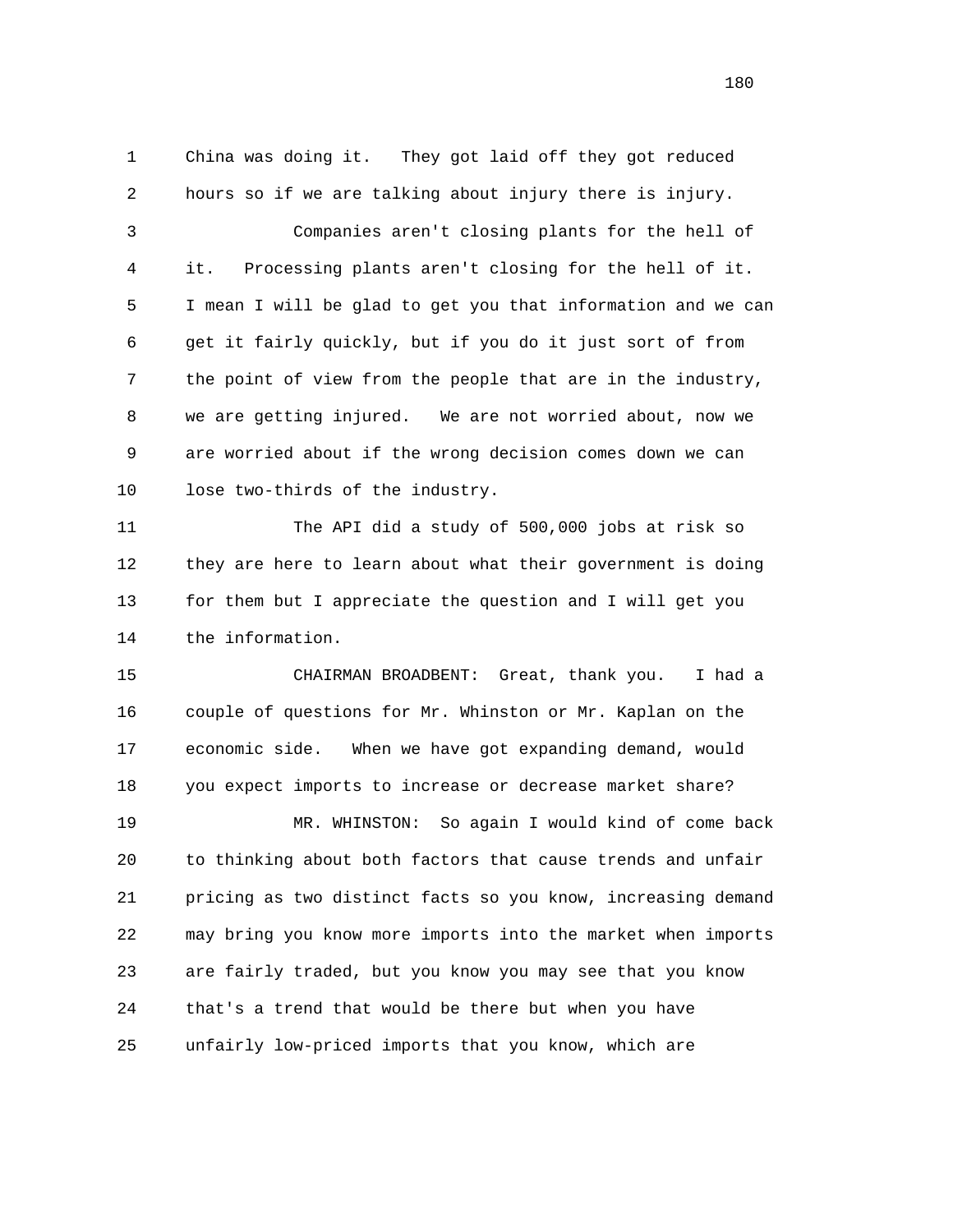1 subsidized or the like, you know that's an affect that is 2 going to be on top of whatever it is that underlying market 3 force of increase in demand will cost.

 4 So I think it's important to separate out those 5 two affects.

 6 MR. KAPLAN: I think in most standard economic 7 models when you would see a shift of demand you usually see 8 a relative increase in home market shipments if there is 9 excess capacity in the market and the cost curves are not 10 significantly upward sloping because there's a locational 11 advantage.

 12 So um you know, typically the way excess supply 13 and demand curves work they have to do with residual over 14 home markets so you would think and I think everyone in the 15 room would think, all the producers here that they are best 16 situated because of their location, their understanding of 17 the market and their costs relative to foreign producers.

 18 So while there might be increases in demand 19 generally, the share increase should be predominantly to the 20 U.S. producers when they have significant excess capacity 21 which they do in this market. And why the U.S. producers 22 when they were planning on building new facilities and 23 anticipating the exit of China and fairly traded imports 24 expected to pick up much more sales, much more shipments and 25 see prices rise.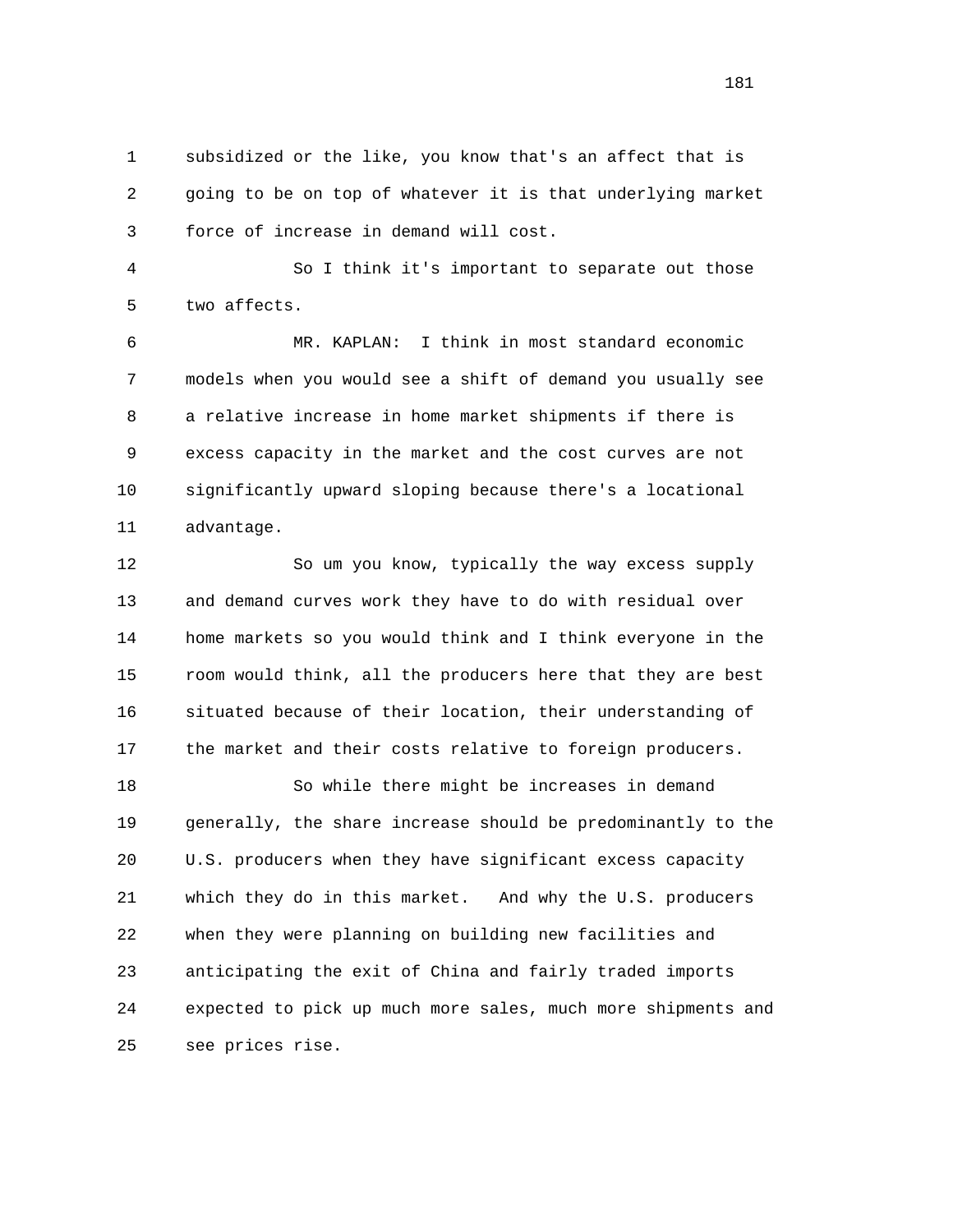1 CHAIRMAN BROADBENT: Okay, um following along 2 with the economists, I had some questions about sort of how 3 representative our pricing is really, all of our pricing 4 products are finished and are already threaded and coupled 5 products. Even that a lot of the imports enter without 6 threading and coupling or at some other unfinished level, 7 can we really say that our price data is representative of 8 comparisons in the market?

9 And please identify yourself.

 10 MR. PRICE: Alan Price Wiley Rein. So um I got 11 to thank the Respondents because they obviously thought 12 about this in advance, they just don't like the data that 13 has now showed up in the staff report. So you have your 14 pricing products and just for the record, and -- out there 15 and things that were processed in the United States are not 16 included in the pricing products so that was not taken into 17 account. Pricing products as the Commission staff 18 acknowledged were very representative given -- in terms of 19 quantity of the products and volumes and were quite 20 representative.

 21 But then thanks to the Respondents for 2013 you 22 collected exceptionally detailed data by end finish whether 23 it was threaded only or threaded and coupled, whether or not 24 it was plain end sold, whether or not it was -- whether or 25 not it was coupling stock, whether or not it had a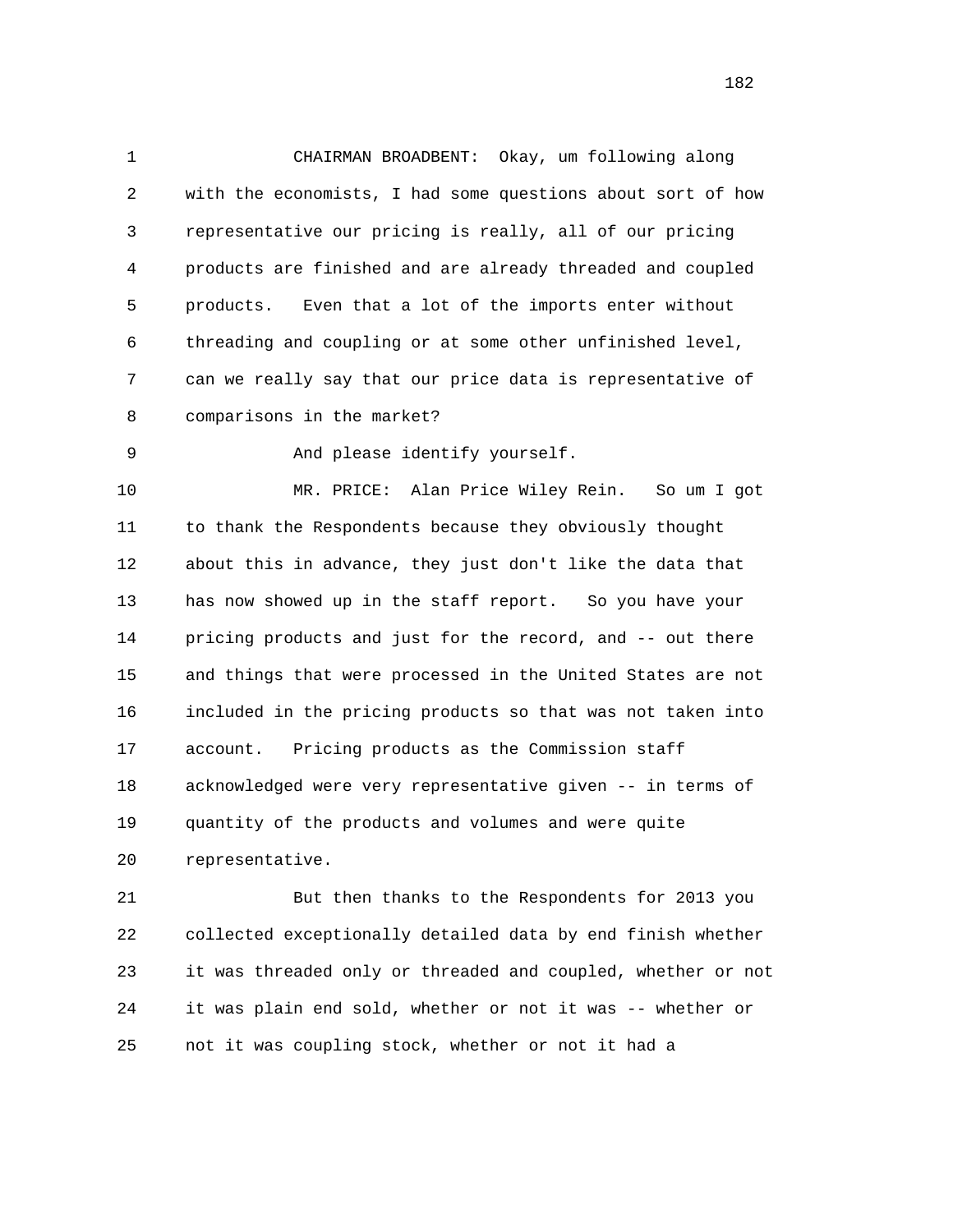1 proprietary finish, all separated out, all separate out by 2 grade.

 3 And guess what it shows? It shows -- it 4 uncovers roughly 100% of 2013 sales, and this is the 5 standard like AUV data you have, giving this incredibly, 6 incredible microcosm of data and guess what it shows? It 7 shows 94% subject import underselling regardless of whatever 8 you -- however you finish it, unfinished et cetera and so 9 that entire argument is not -- is impeached.

 10 And we did this analysis it isn't in the staff 11 report but we did it in Maverick Exhibit 22, Exhibit 22 it 12 is all confidential. We talked with staff whether or not 13 we could do a public version of this unfortunately it is 14 just too detailed and too proprietary. It shows that their 15 argument has no basis. Your data is representative and the 16 representativeness is confirmed by that exhibit and it is 17 accurate as confirmed by that exhibit, so regardless of 18 anything they try to throw up here, to try to walk away from 19 your data, it doesn't work.

 20 It doesn't work to say somehow or another they 21 are separate programs, separate programs in the market. It 22 doesn't work to say that somehow or another, those are lower 23 priced and you are not capturing -- because this captures 24 all the sales in the marketplace. It is essentially 100% 25 data for 2013 broken down by grade and finish et cetera and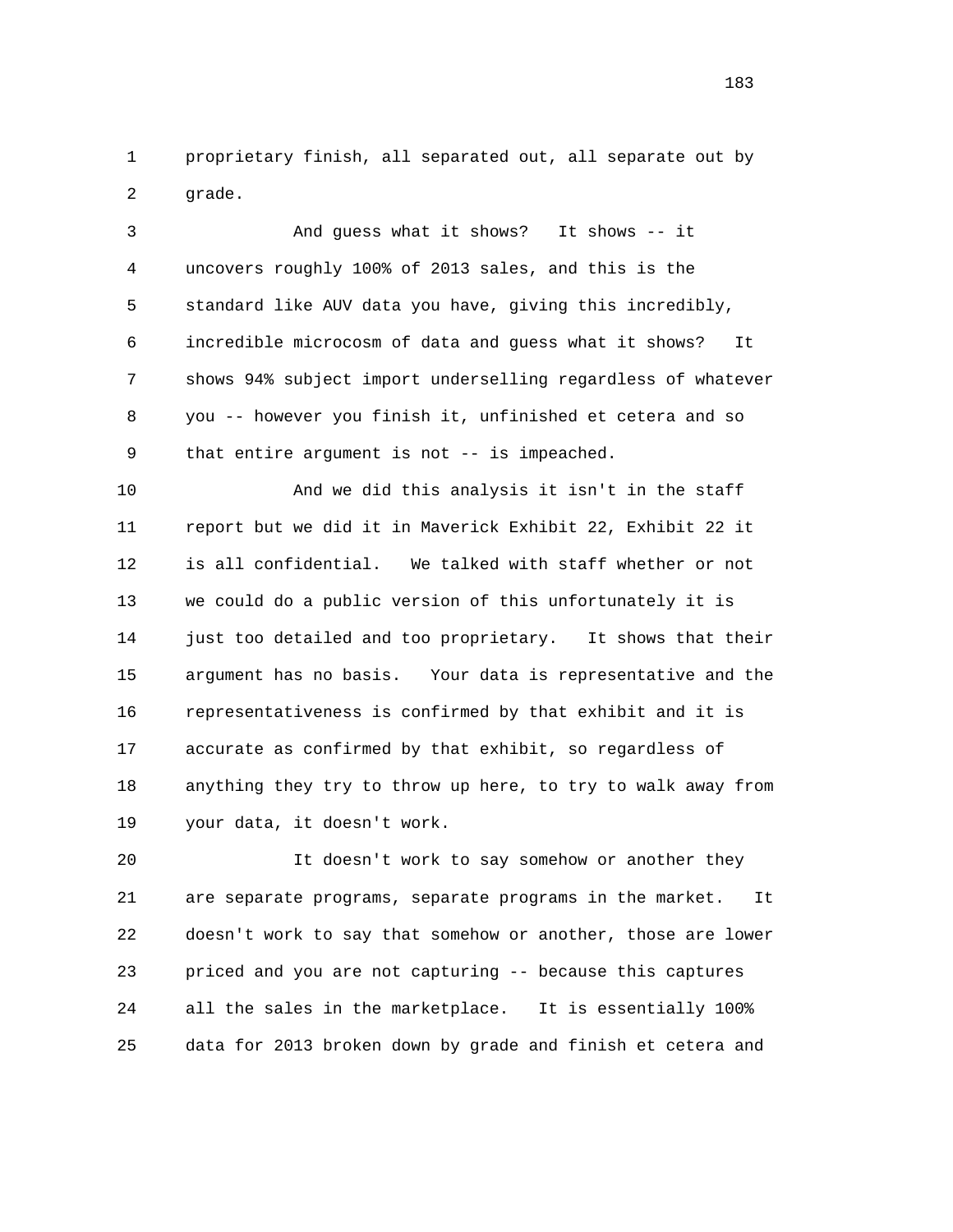1 so the Respondent's arguments that it has collected from the 2 importers and the producers just have no merit.

 3 CHAIRMAN BROADBENT: Mr. Kaplan, I thought that 4 you were saying something to me. You all agree? Okay, 5 all right. For some of the executives, and I'm not sure who 6 the best but this is on raw material costs again, um, to 7 what extent do purchasers utilize raw material costs when 8 you are doing pricing negotiations?

 9 MR. THOMPSON: It can be a factor. You know over 10 the course of the last ten, fifteen years raw material costs 11 have become more of a factor to discussions of price. That 12 being said, at the end of the day it is just one factor and 13 um most of it has more to do with the pricing in the 14 marketplace of the product. And what we have seen in the 15 past two or three years is actually a divergence from raw 16 materials versus the actual pricing, which regardless, being 17 in the business a view is very intimately familiar with 18 what's happening on raw materials. All the way back to 19 iron and true coil pricing, and we don't see much 20 correlation in the marketplace.

 21 Movements, movements up when product goes, as you 22 can see from the evidence, most of the evidence -- most of 23 the pricing has gone down over the last two or three years 24 and raw materials have been up and down.

25 MR. RINTOUL: This is Dave Rintoul, U.S. Steel.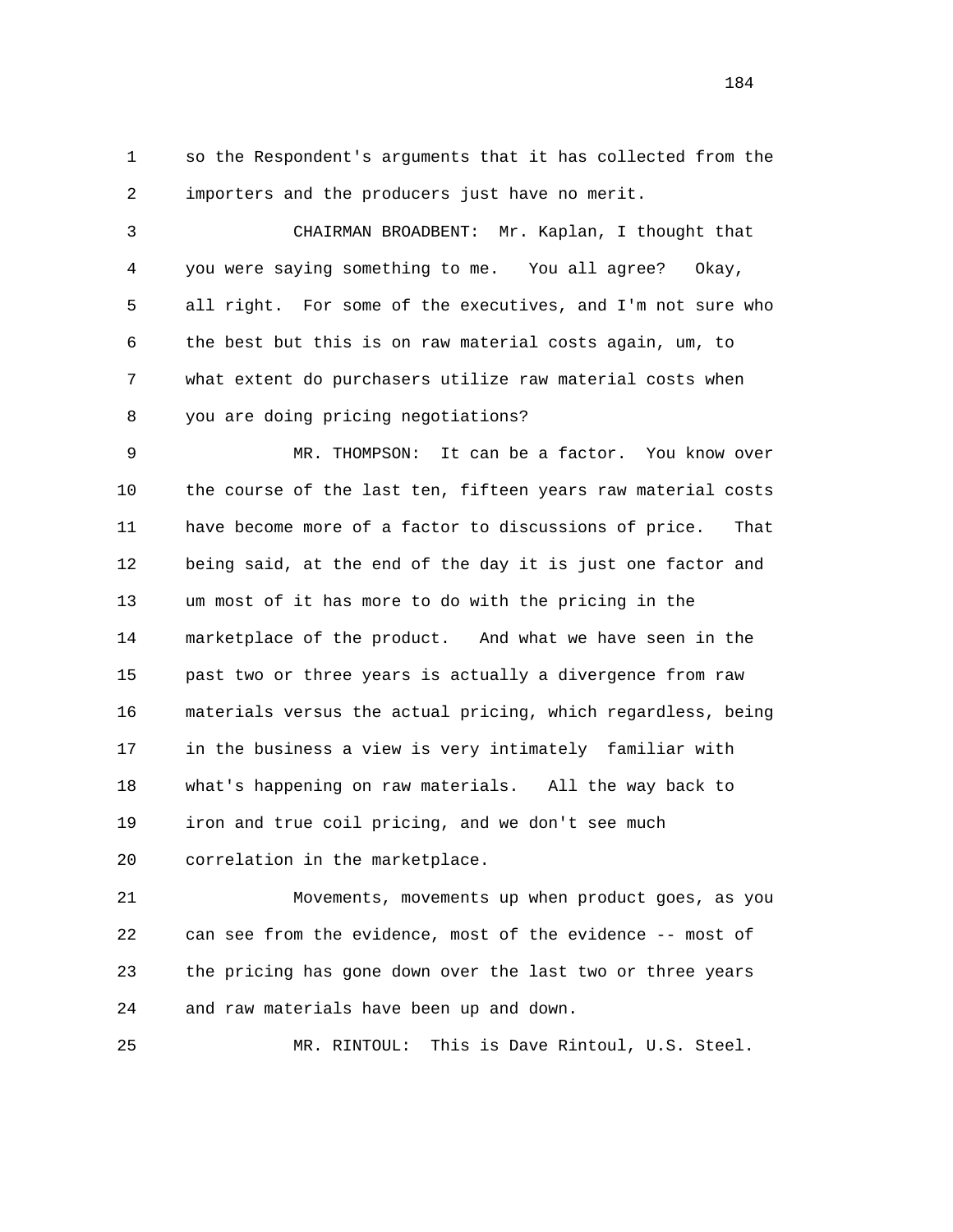1 One thing I just might add to that and this is true I think 2 across all steel sectors, tubular included. A lot of 3 people want to look at raw material pricing, things are 4 going in directions of lower finished good price, but when 5 raw materials go the other way rarely will those same people 6 bring out those graphs so that's why you get this 7 discontinuity between raw materials sometimes and the 8 product pricing because the people that are paying for the 9 ultimate product are wise enough to pick and choose their 10 timing on when they want to use that particular set of data 11 that make their case so that's why it is very difficult to 12 get it across the board long time line correlation. 13 CHAIRMAN BROADBENT: Okay my ten minutes are up.

 14 VICE CHAIRMAN PINKERT: Thank you Madam Chairman, 15 I just have a few follow-up questions. First of all there 16 has been a lot of talk on this panel about the average unit 17 values. I want to get you either here or in the 18 post-hearing to take a look at the pricing product 19 information that we have in the staff report and looking at 20 that information can we see that the underselling is causing 21 the price declines that you have all testified to. You 22 have all testified about the price declines but can we see 23 that the one is causing the other?

 24 MR. VAUGHN: Commissioner Pinkert we will address 25 that more in the post-hearing, this is Stephen Vaughn. We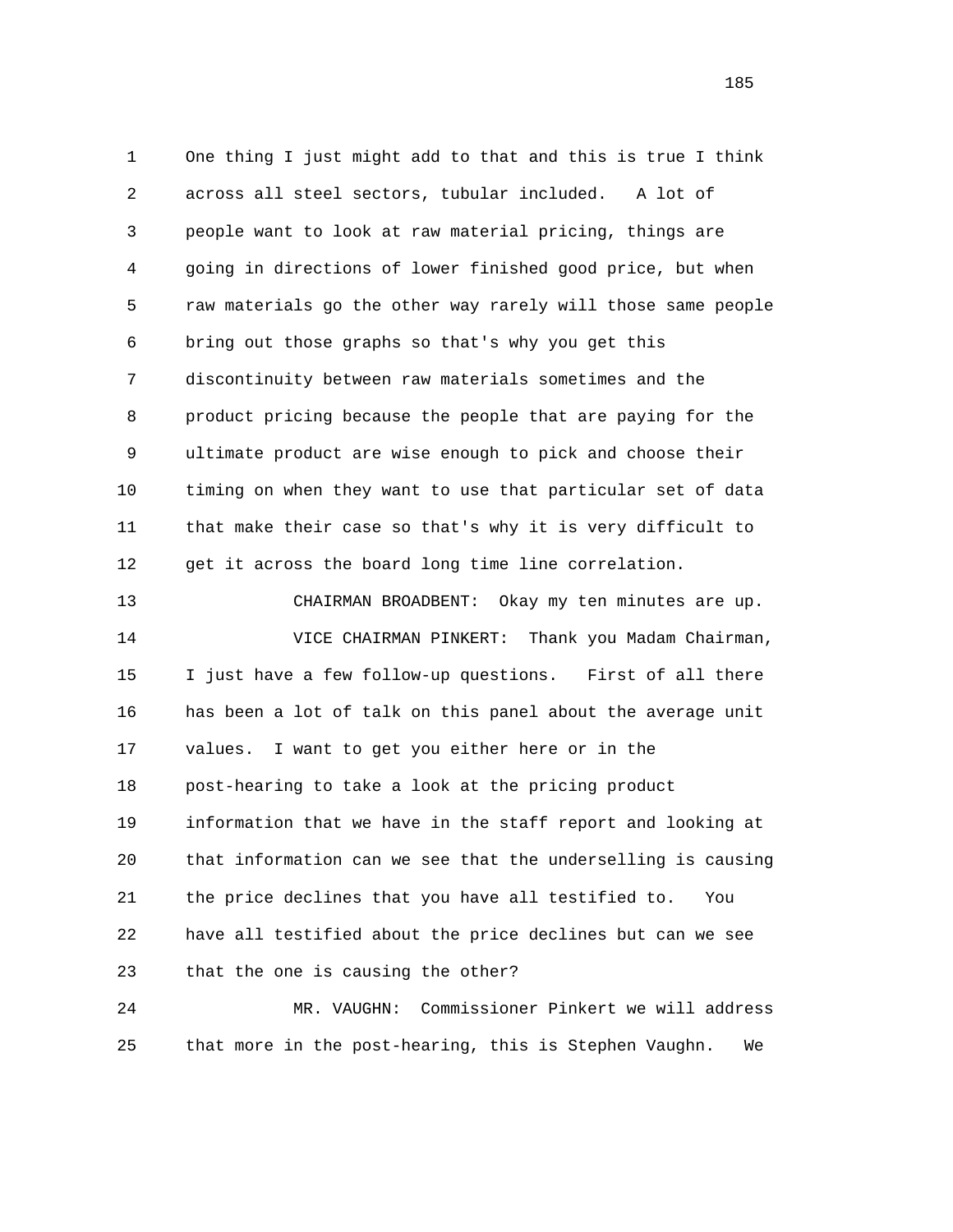1 will address that more in the post hearing. We think it 2 clearly shows that, we think what you will see in the 3 pattern is that um there was constant never-ending 4 underselling and every time the domestic industry tried to 5 lower their prices, they were soon faced with lower prices 6 from the subject imports.

7 And the way we think about what's been happening 8 in the market over the last two years is that it has just 9 been you know, just sort of a downward trend. We cut 10 prices, they cut prices, we cut prices, they cut prices. 11 One of the really scary things about this record is that we 12 really -- we still don't know how low their prices could 13 actually get to because the domestic industry was just never 14 able to get to a point where they weren't being undersold. 15 VICE CHAIRMAN PINKERT: Thank you Mr. Price. 16 MR. PRICE: Thank you, I will just for the record 17 we will address this in our post-hearing brief but we agree

 18 with, I agree with my colleagues here and we are raising the 19 AUV data to confirm the pricing series data to show that 20 there is just massive underselling and the importers are the 21 cause and the subject imports are the cause of the harm and 22 the price declines and the profit declines which all relate 23 to price, which our variance analysis shows.

 24 VICE CHAIRMAN PINKERT: For the record Mr. 25 Schagrin is shaking his head in the affirmative.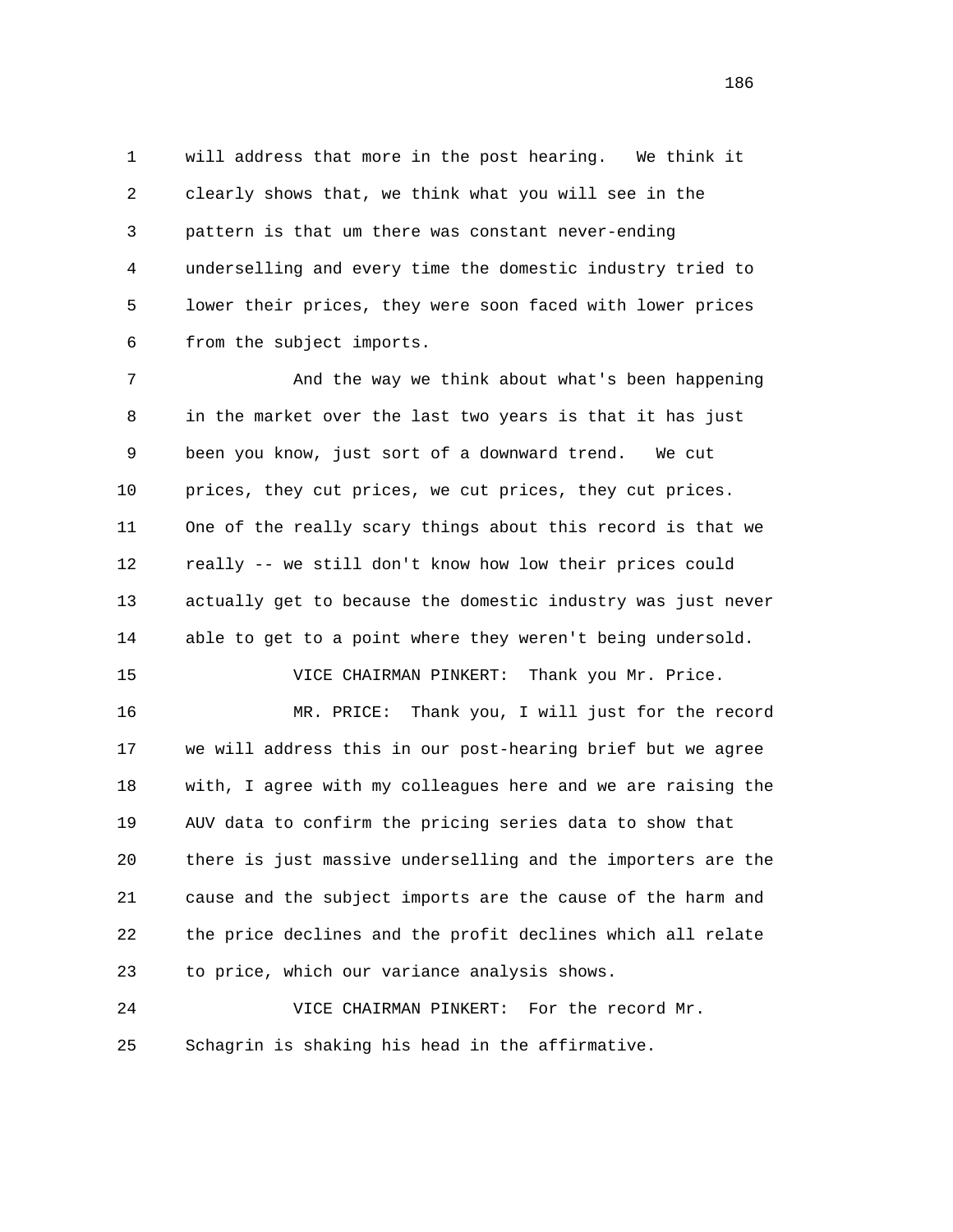1 MR. SCHAGRIN: Like I said I had a simple one 2 word, very rare for me, one word answer to your complex 3 question Commissioner Pinkert which is yes and we will 4 explicate it in our post-hearing brief, thank you.

 5 VICE CHAIRMAN PINKERT: Thank you very much. Now 6 I wanted to ask you a question and please don't infer from 7 this question that I have any suspicions or draw any 8 conclusions, but I just want to get you on the record to 9 explain your view of whether the fact that some domestic 10 producers have affiliates overseas has had any impact on 11 this investigation in any way.

 12 MR. THOMSPON: This is George Thompson U.S. 13 Steel. Being 100% domestic believe me we look at each and 14 every importer of record and we take -- we look at the 15 records very, very seriously and if there were twenty 16 importers to file on the list, we would have listed twenty. 17 If they were only six importers we would have listed six, 18 these are the nine offenders and we will continue to watch 19 importers as they go along and I can assure you that the 20 relationship of our -- of the other Petitioners have had 21 nothing to do with who we filed against.

 22 MR. MITCH: Dave Mitch with TMP IPSCO. As we 23 look, as you mentioned Commissioner Pinkert in terms of the 24 affiliates we have from overseas, we look at it as U.S. 25 market and certainly as we have structured the business and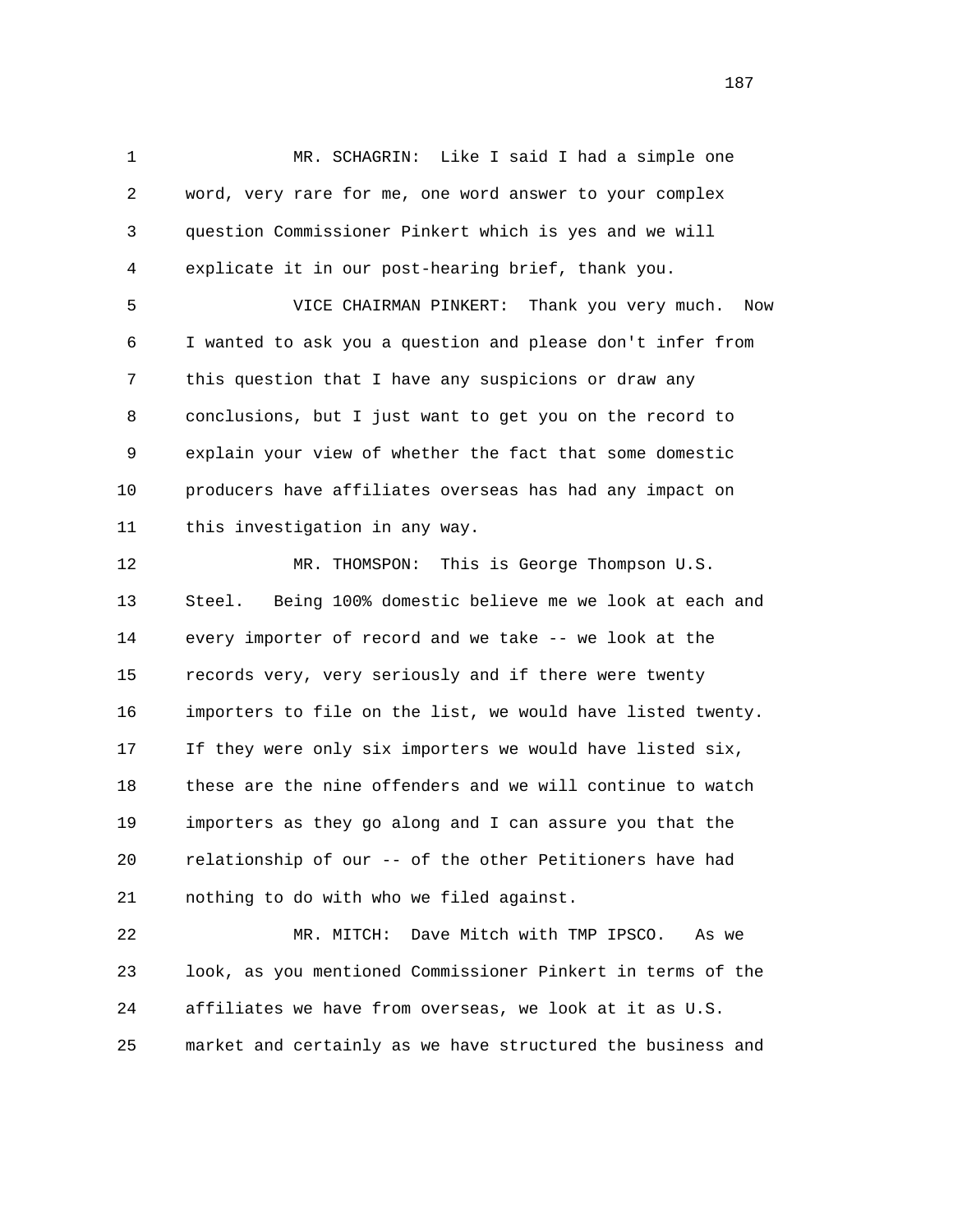1 we go to businesses as I mentioned earlier, we bundled those 2 products together. We are very, very sensitive with 3 regards to making sure that from a market perspective we are 4 going with an eye toward a good return on investment and as 5 we get into this constant battle of fighting lower and lower 6 prices, unfairly traded products, it just takes that away.

 7 MR. SCHOAFF: This is John Shoaff for Sooner 8 Pipe. Just to add a little bit to that from a distributor 9 point of view. The domestic producers here that can import 10 material from their other facilities and we do buy that 11 material for applications, some of them are off-shore 12 applications that is why they are coming in from some of the 13 other facilities.

 14 They don't necessarily have the capability to 15 make those products here in the states, but in that regard 16 we see no similarities in the way they are pricing that 17 material and the way we are seeing the pricing of the 18 subject imports.

19 VICE CHAIRMAN PINKERT: Mr. Vaughn.

 20 MR. VAUGHN: I'm sorry Commissioner Pinkert if I 21 could just put in a data point because for example I suspect 22 that the Ukraine this afternoon, you may hear something 23 about Russia, so let me just mention for example um, from 24 2010 to 2012 imports from Ukraine went up basically three 25 times by 68,000 tons over that three year period. Over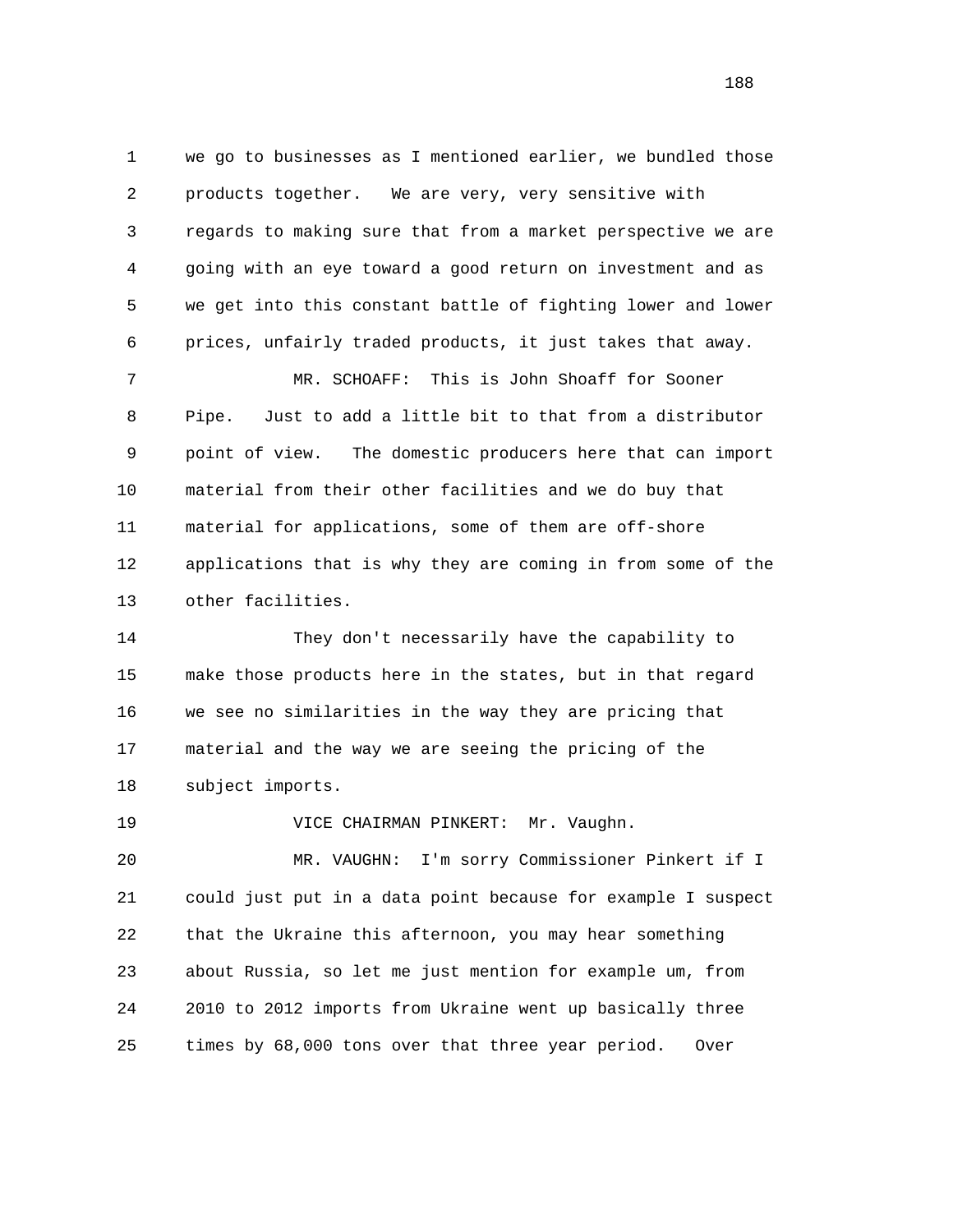1 that same period imports from Russia went up by 10,000 tons, 2 so I mean you know, as we laid out at the beginning this was 3 a data driven exercise and the data I think backed up the 4 decision that was made.

 5 VICE CHAIRMAN PINKERT: Thank you perhaps Mr. 6 Gerard can you comment on whether these affiliations have 7 had any impact on this investigation?

8 MR. GERARD: I'm sorry, certainly not to our 9 knowledge, in fact with the transplants as we call them, we 10 have a pretty constructive relationship and we haven't seen 11 them benefitting in any way because of their relationship 12 and exactly as was said by George that we have our first 13 obligation is to our members. If we thought that they were 14 in a conspiracy we would be the first to blow the whistle 15 and so we haven't seen any of that.

 16 VICE CHAIRMAN PINKERT: Thank you very much, any 17 other comments on that issue on this panel? No, okay. Now 18 I want to turn to another question which again I haven't 19 drawn any conclusions about but I want to give you a chance 20 to explain. In some investigations when a Petition is 21 filed we see some immediate benefits to the domestic 22 industry and sometimes it's argued that this shows that the 23 industry was being injured by the subject imports prior to 24 the Petitions being filed.

25 So in this case do we see an immediate benefit to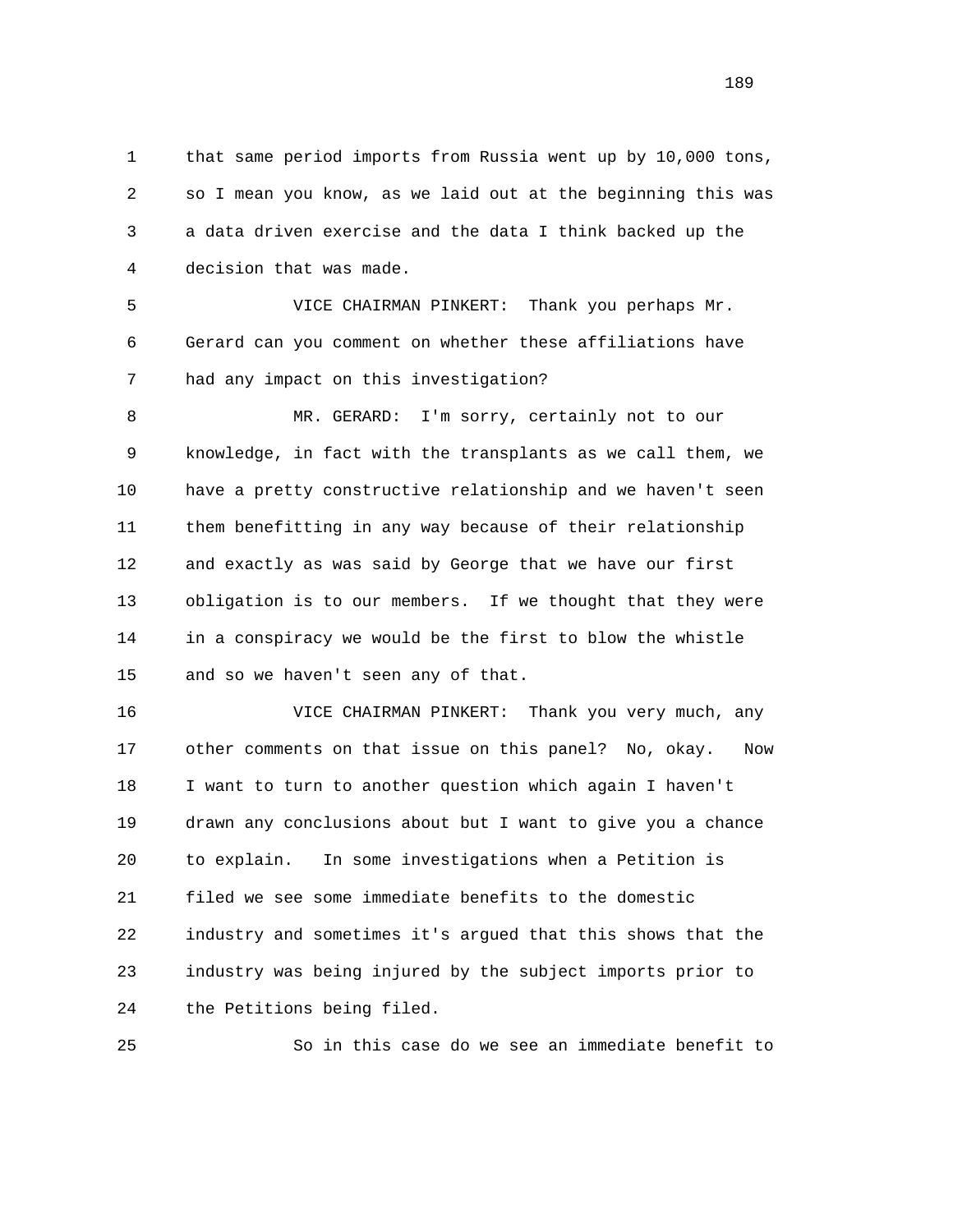1 the domestic industry from the filing of the Petition?

 2 MR. THOMPSON: George Thompson of U.S. Steel. 3 We have not. There have been times as we watched the data 4 that it looks like there might be some kind of a pull-back 5 but in fact that has not been the case. At the end of the 6 day we have seen no pull-back and at the risk of sounding a 7 little bit flippant I think it just shows in general 8 comments that we have already gotten is they are not 9 concerned about the ruling of this committee at all, they 10 are going to keep moving product into this country. 11 MR. GERARD: If I can just put in reverse, we did

 12 see an impact as soon as the Commerce Department made their 13 determination and that was part of this case and that 14 happened in a matter of weeks if not a month or a month and 15 a half where the stuff just flooded in, almost doubled if my 16 memory is right, just almost doubled within one month once 17 the Commerce Department said that their interim decision so 18 it has gone the reverse and are people are still not back to 19 work.

 20 MR. BARNES: Scott Barnes with TMK IPSCO, I would 21 agree with George Thompson's comments that in this 22 particular case we have really seen no positive reaction to 23 improving our situation in the market since the original 24 filing last summer. In fact quite the opposite, in our 25 commercial meetings with customers, you know we were getting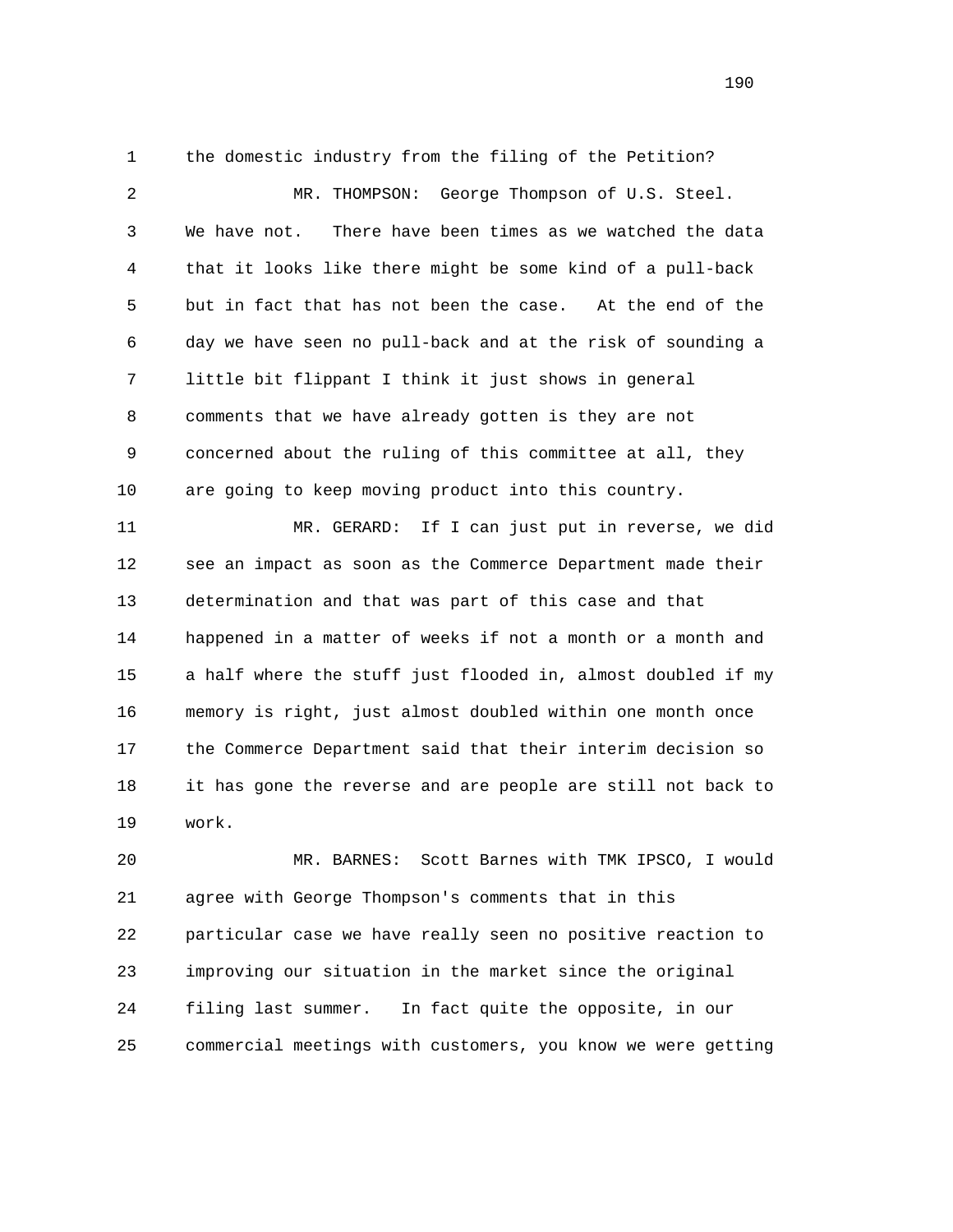1 feedback that these subject imports had no intention of 2 cutting back and as it is indicated in the import data, in 3 some countries it actually increased. The big difference I 4 think was in those that did get preliminary margins in 5 February they did begin to start to lower their import 6 levels, but those that got zeroes actually increased their 7 imports, further depressing the prices.

 8 VICE CHAIRMAN PINKERT: Thank you and my last 9 question is kind of a technical question, I apologize for 10 that Mr. Gerard but there is (laughter) as many of the 11 lawyers on the panel I'm sure are aware, there is a case out 12 there called Bratsk, there was a follow-on case called 13 Mittal Steel and I'm wondering whether this product should 14 be considered to be a commodity for purposes of that line of 15 cases Mr. Price?

 16 MR. PRICE: Yeah so I fully anticipated this 17 question and for the purposes of that line of cases we do 18 not view this as a commodity product in that in that sense. 19 So you know there are cases where essentially something is 20 tradable on a future's exchange and we would have something 21 really along those lines, then perhaps that Bratsk analysis 22 is fully in play but I think that this is somewhat different 23 and while the products are very highly substitutable, you 24 know, the products are not perfect substitutes, they are not 25 pure commodities, they are commodity-like in many respects,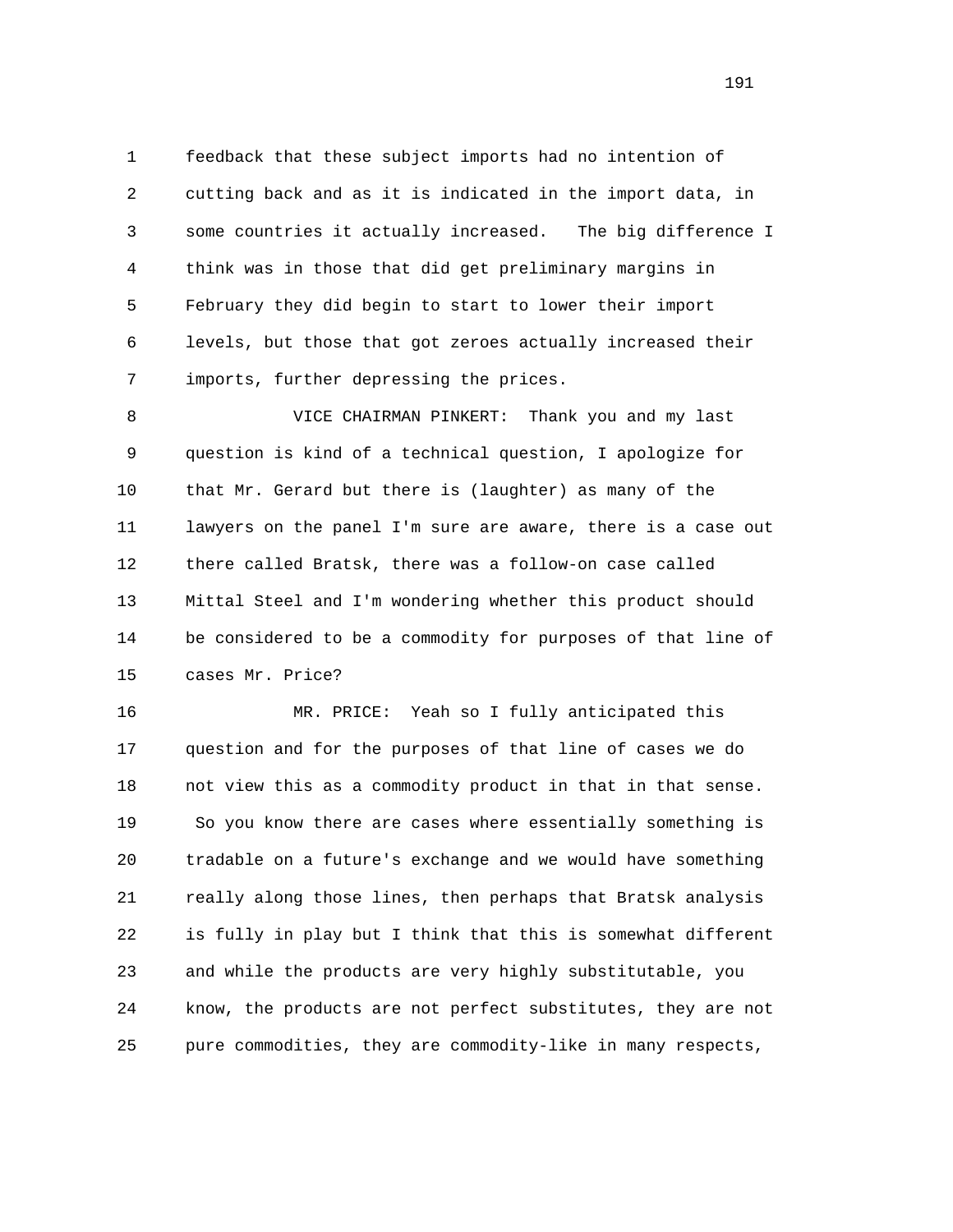1 but I would not call them a commodity for purpose of Bratsk. 2 MR. VAUGHN: Thank you Commissioner Pinkert, we 3 will discuss this specific issue on the commodity nature of 4 the proceedings in the post hearing brief. Having said 5 that I think it is arguable that in this case you don't even 6 have to reach that question, depending upon which way you 7 want to do the analysis because here you have such different 8 trends in terms of volume and prices. These guys went up 9 by 500,000 tons from -- eleven subject imports went up by 10 500,000 tons from 11 through 13, non-subject imports 11 actually went down, lost market share, pricing comparisons 12 are very different as you have heard throughout the day. 13 So I think whether or not you reach the commodity 14 grade issue, you can easily for purposes of Bratsk there is 15 no question that the behavior of these products represent, 16 the subject imports here represent a unique cause of harm in 17 the domestic industry. 18 VICE CHAIRMAN PINKERT: Thank you very much, 19 thank you Madam Chairman. 20 CHAIRMAN BROADBENT: Commissioner Williamson. 21 COMMISSIONER WILLIAMSON: Thank you, just a few 22 more questions. Could anyone explain the increase in 23 non-subject imports between the interim periods? 24 MR. VAUGHN: Commissioner Williamson this is 25 Stephen Vaughn. I think part of again we will put some more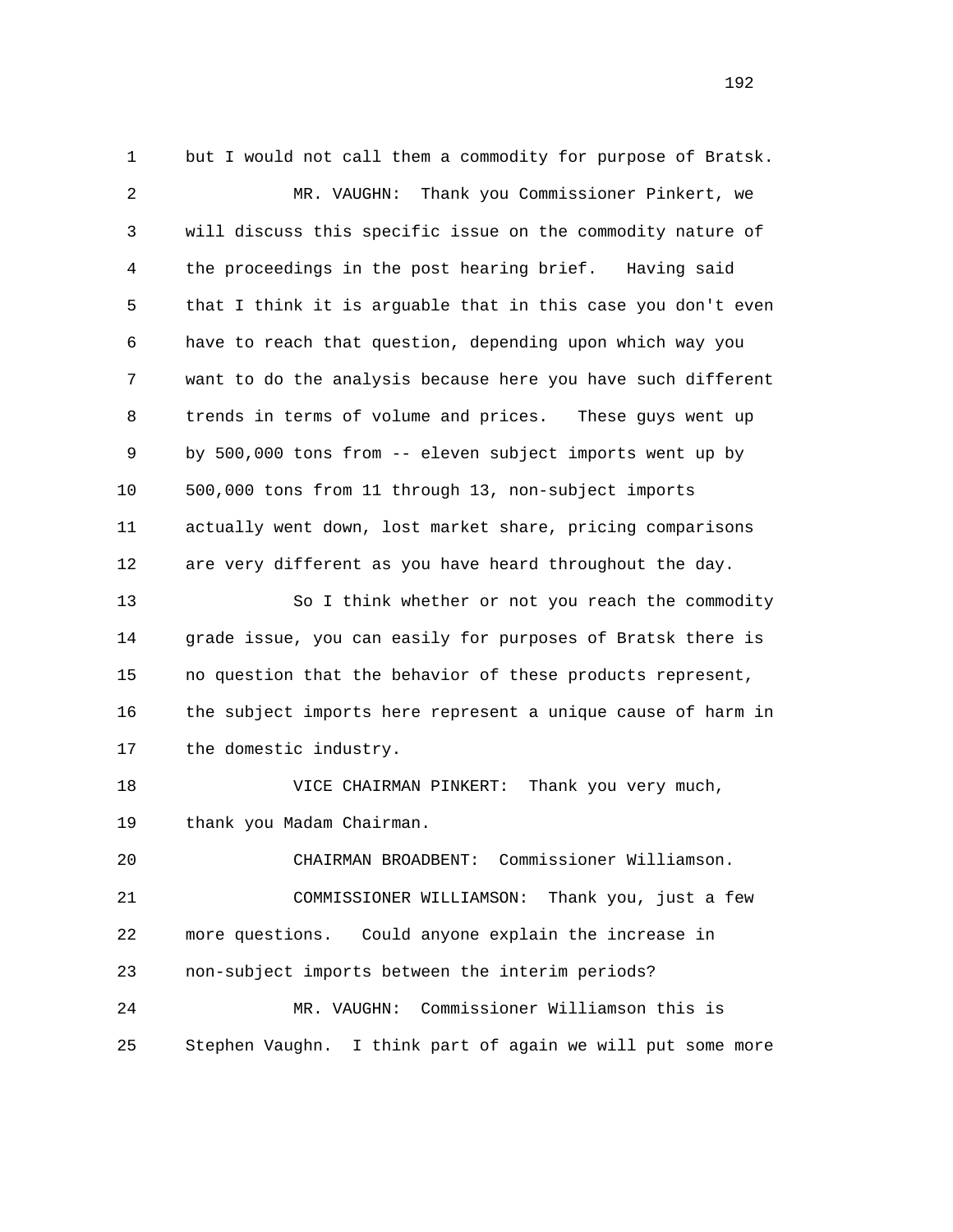1 information on this in the post-hearing as well but I think 2 part of what you see going on here is that there is an 3 increase in the consumption from Q1 2013 to Q1 2014. 4 Consistent with that increase in consumption there were 5 increases in the subject imports and in the non-subject 6 imports and in the domestic production. There was some 7 shift in market shares that you discussed.

 8 Part of what seems to be going on is that the 9 domestic AUV, the domestic pricing has sort of leveled out 10 toward the end of the period of investigation and it looks 11 as though the domestic industry having cut prices and cut 12 prices and cut prices down to a point where it is already 13 barely breaking even has sort of reached kind of the end of 14 the line. In other words, they are just not in a position 15 to cut prices anymore and it looks as though they might be 16 giving up some market share in the first quarter as a result 17 of what had happened to their pricing, but we will explain 18 that in more detail going forward.

 19 COMMISSIONER WILLIAMSON: Okay I'll look forward 20 to that, thank you. Respondents assert that there is a 21 natural price premium for domestic product. Do you agree 22 that purchaser are willing to pay a premium for domestic 23 OCTG and if so how much is that premium?

 24 MR. MILLER: Steve Miller with Cinco Pipe. I 25 think that in certain instances the domestic purchasers are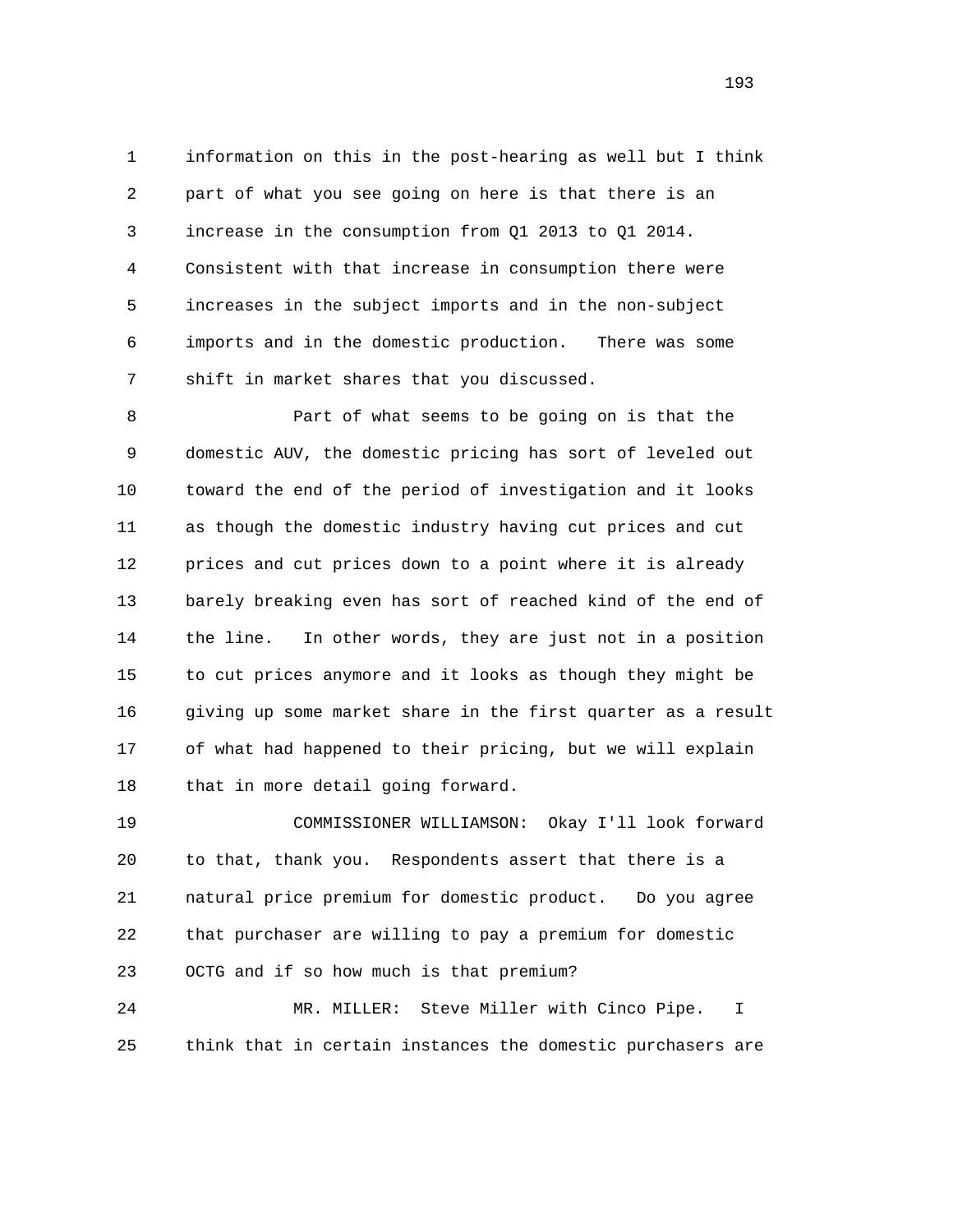1 willing to pay a very moderate premium for domestic products 2 for like products in many, many, many cases, most of the 3 cases, there is very little premium accepted or not at all. 4 COMMISSIONER WILLIAMSON: Okay, sorry, sometimes 5 purchasers?

 6 MR. MILLER: Generally there is not much of a 7 premium if any for like products, occasionally you will find 8 some variation in a product and then we get into the 9 commodity and non-commodity sort of debate, but in most 10 instances, for like products, for like quality from mills 11 that make commensurate products, there is not a serious or a 12 real measureable increase or premium for domestic product. 13 COMMISSIONER WILLIAMSON: Okay thank you. Is 14 demand for premium for proprietary pipe and threading

15 increasing?

 16 MR. CURA: I'll take that. This is German Cura 17 with Tenaris. No Commissioner Williamson, it's actually 18 decreasing, you know. Premium connections in gas type 19 products which are designed to withstand high pressure 20 formation requirements are typically associated with gas. 21 Now we discussed a little bit the -- markets between 2005-7 22 right up to today and I was going to say back then that back 23 then about 80% of the drilling activity in the market was 24 that activity over gas, today it is 80% oil, a much lower 25 pressure environment and consequently that requires a lot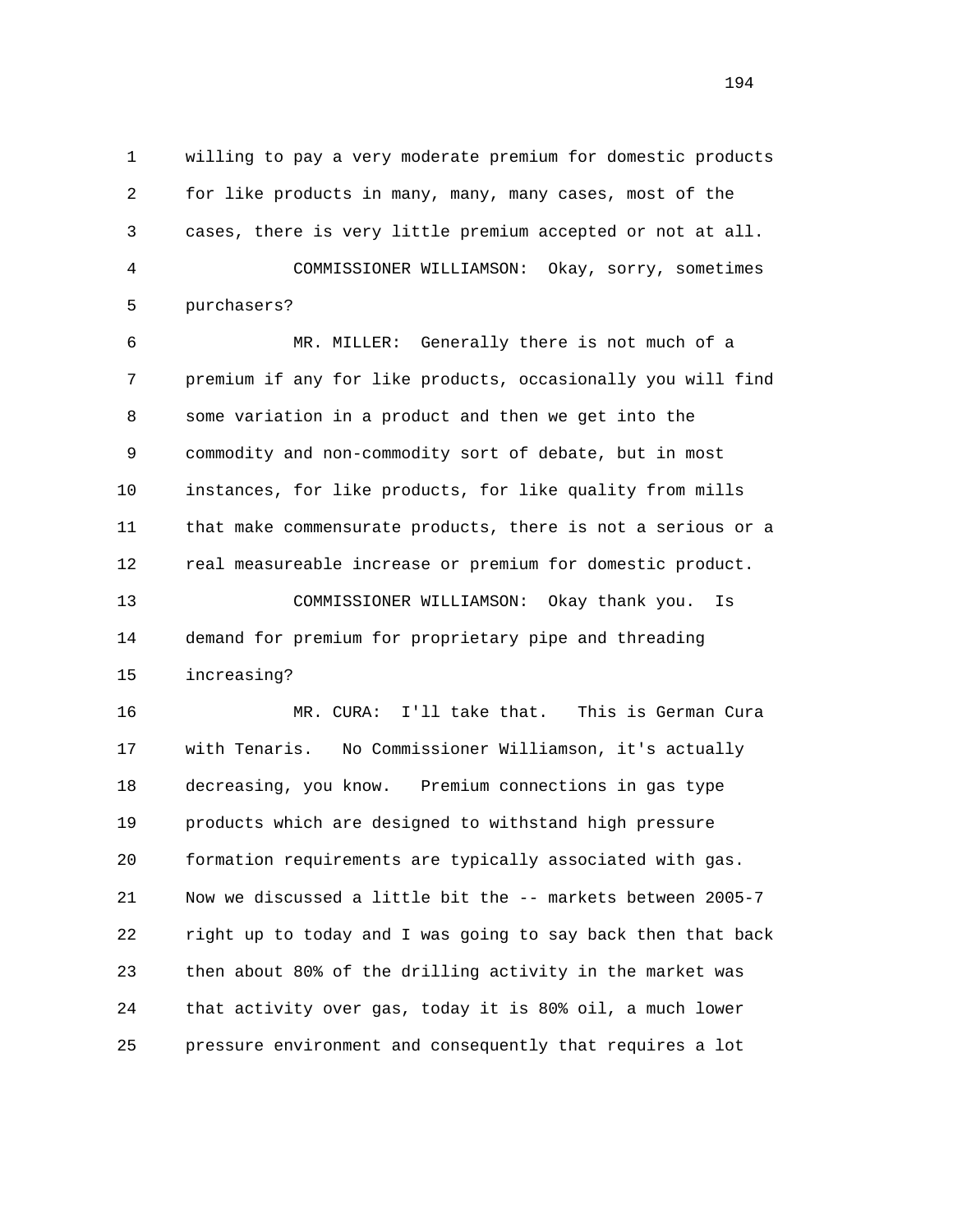1 less premium connections in oil.

 2 COMMISSIONER WILLIAMSON: Good. 3 MR. LONGHI: Commissioner I fully concur with the 4 statement made by my colleague and I have to tell you that 5 the distributors here today they are all of our customers 6 and I guarantee you that whenever you got a call from them 7 that they were telling me that they were willing to pay a 8 price for any products you sell them. 9 COMMISSIONER WILLIAMSON: Okay thank you. Okay, 10 good, for my last question how is producing upgradeable J-55 11 different than producing non-upgradeable J-55? 12 MR. LONGHI: My argument would be that actually 13 it's probably a more expensive product. The only way you 14 can make an upgradable J-55 versus a non-upgradeable is 15 through chemistry and the chemistry and the hours that you 16 have to put into that product would probably be more 17 expensive than straight J-55. So my argument and I am not 18 would be that they are over-providing the product that they 19 are selling in order to make it upgradable so in fact it 20 should be more expensive than straight J-55. 21 COMMISSIONER WILLIAMSON: Okay, anything else for 22 that. With that I have no further questions and I would 23 like to thank the panel for their answers. 24 CHAIRMAN BROADBENT: Mr. Johanson? 25 COMMISSIONER JOHANSON: Thank you Chairman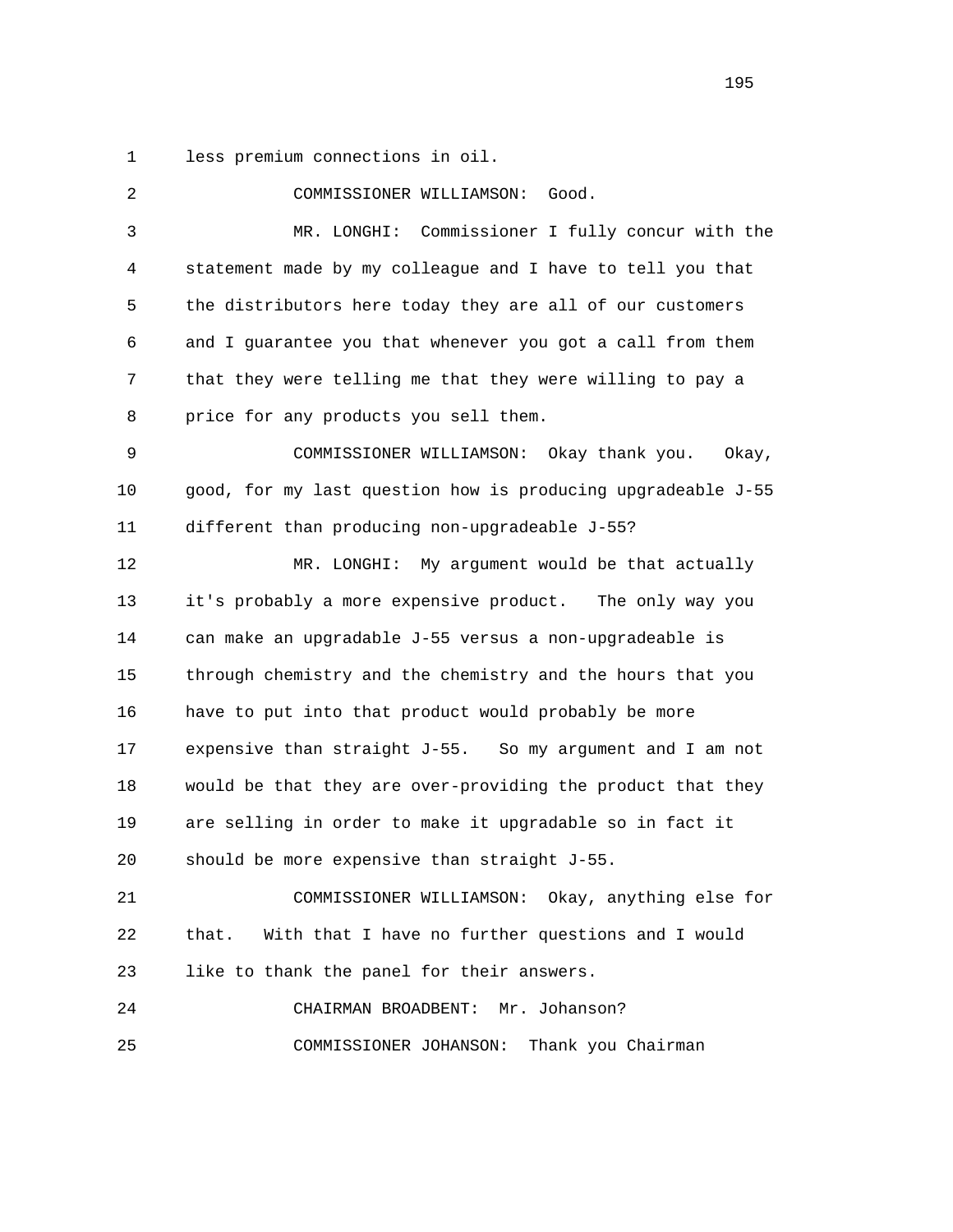1 Broadbent, I have just two more questions. The first one is 2 for Mr. Cura you had mentioned that Maverick is bringing 3 along a new pipe plant in Texas, what is the status of that 4 plant?

 5 MR. CURA: The plant is under construction. We 6 are going to initiate it in phases, the first phase of the 7 plant will be operational in November 2015 and the full 8 plant will be up and running by Q2 2016.

 9 COMMISSIONER JOHANSON: Has the current import 10 situation made you all reconsider what you are doing in 11 Texas?

 12 MR. CURA: No we continue to work under the 13 premise that the trade laws will be enforced.

 14 COMMISSIONER JOHANSON: Okay thank you for your 15 response, I have just one more question. This is for the 16 distributors. Some of you this morning in the two-hour 17 recall Mr. DuBois and Mr. Tait attributed larger than usual 18 inventories of OCTG solely to imports. Throughout your 19 careers have you seen prior oversupply periods and what has 20 caused oversupply in the past?

 21 MR. DUBOIS: This is Scott DuBois from Premier 22 Pipe. We have seen oversupply situations predominantly in 23 the going into '08 going into '09 timeframe when we saw the 24 surge of Chinese material. As I testified, we have had a 25 little over four and a half months of supply on the ground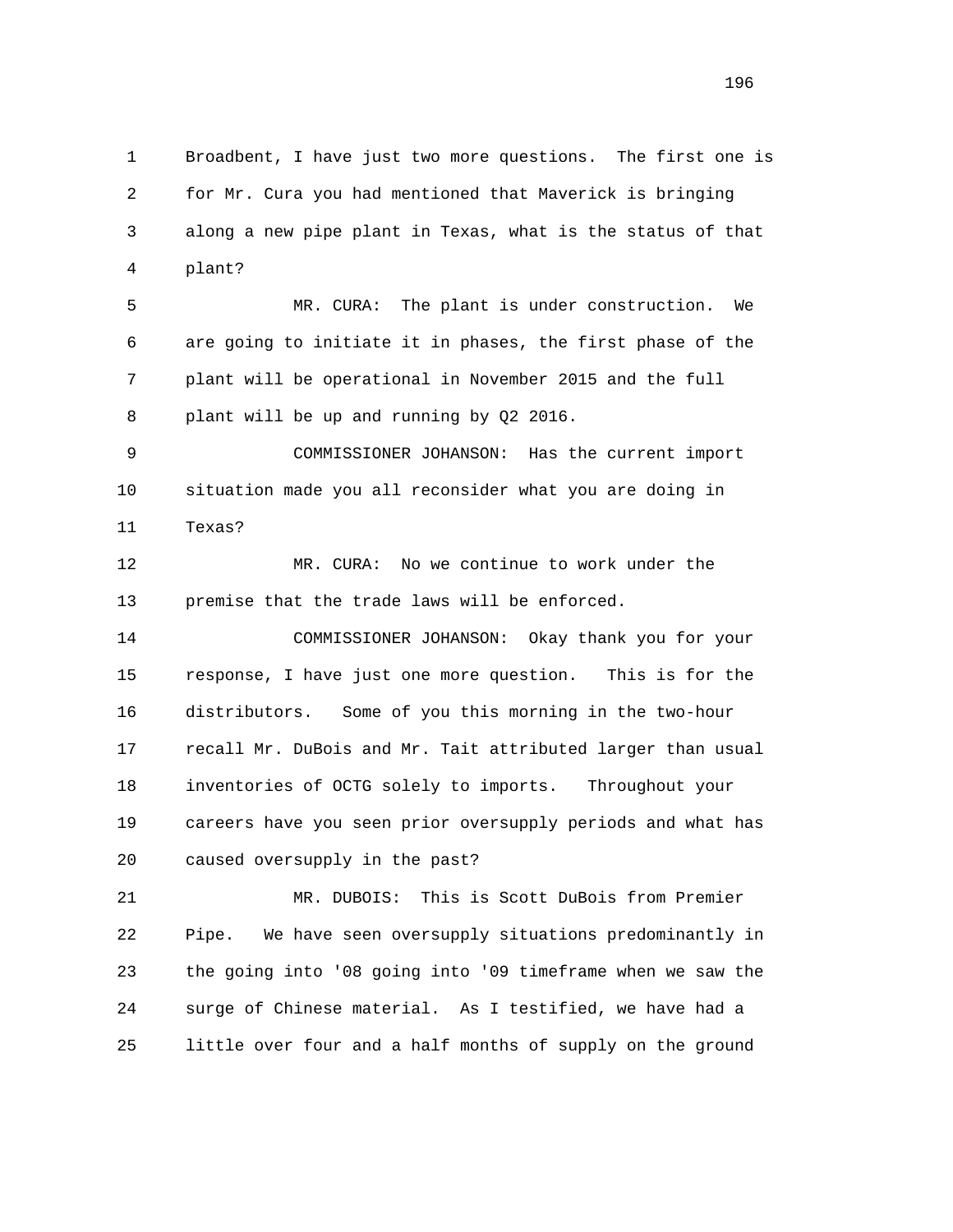1 for the last couple of years due to the efficiency really in 2 managing the entire supply chain.

 3 We have taken probably about a month out of the 4 need of inventory on the ground so we are currently in an 5 oversupply situation. Any time today we are in the four 6 and a half to five we have been over five during the past 7 couple of years, we would consider that an oversupply 8 situation. 9 COMMISSIONER JOHANSON: And what has caused 10 oversupply in the past? 11 MR. DUBOIS: Excess imports are certainly a part 12 of it. 13 COMMISSIONER JOHANSON: Okay any other factors 14 you can recall? 15 MR. DUBOIS: No sir. 16 COMMISSIONER JOHANSON: Okay would anyone else 17 like to respond? 18 MR. TAIT: I would just concur with Mr. DuBois. 19 CHAIRMAN BROADBENT: Please identify yourself. 20 MR. TAIT: Steve Tait with Pipeco. With regards 21 to the causes of oversupply I think from a macro standpoint 22 yeah it's largely, we usually see macro over supply by the

 23 imports. There are times when there is micro out -- micro 24 oversupply maybe at the end of the year when drilling 25 budgets may be drilled out the end users maybe slow down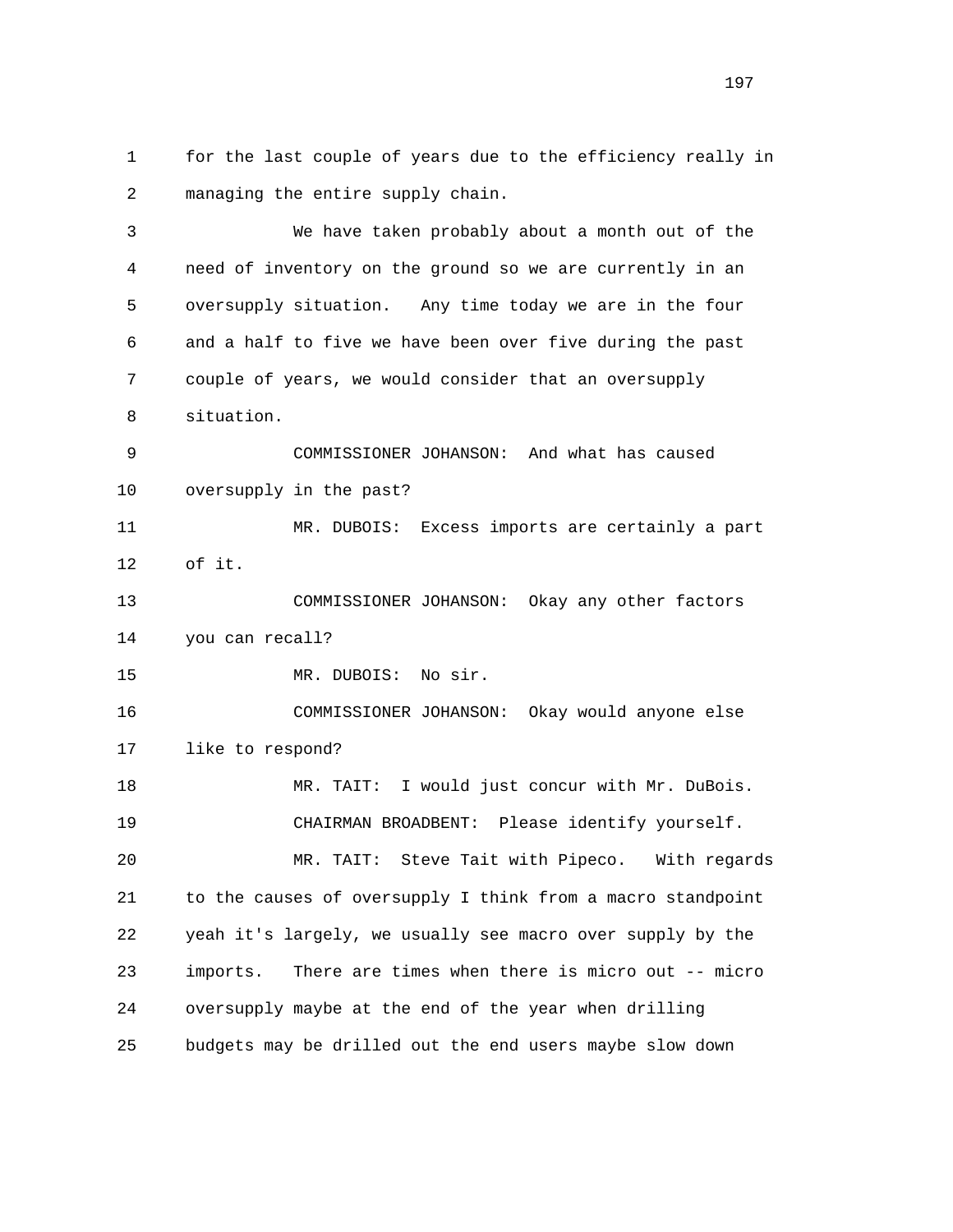1 their activity because of gas flow issues but that doesn't 2 happen every year. We have seen that before but those are 3 usually very quickly correctable situations.

 4 MR. SHOAFF: John Shoaff with Sooner just to add 5 one more thing to that. The majority of the subject 6 imports that come in aren't necessarily sold when they are 7 manufactured or even shipped from those countries. A lot 8 of those tons go into the United States, go into inventory 9 with the idea of being sold once it gets here, so that does 10 contribute to the oversupply.

 11 COMMISSIONER JOHANSON: All right I thank you for 12 your responses that concludes my questions. It has been a 13 long morning but I have learned a lot today and I look 14 forward to hearing from the Respondents this afternoon and I 15 would also like to thank all the public, for the public 16 attendance today I am surprised the room is so packed. 17 There is a lot of you out there I know everybody is probably 18 getting ready for lunch but anyway thank you all for 19 attending here today.

 20 CHAIRMAN BROADBENT: Commissioner Schmidtlein. 21 COMMISSIONER SCHMIDTLEIN: Okay I actually have 22 two more questions and the first one maybe better dealt in 23 the post-hearing brief because it does involve confidential 24 information but I do think it's important. One of the 25 arguments from the Respondents has to do with high start-up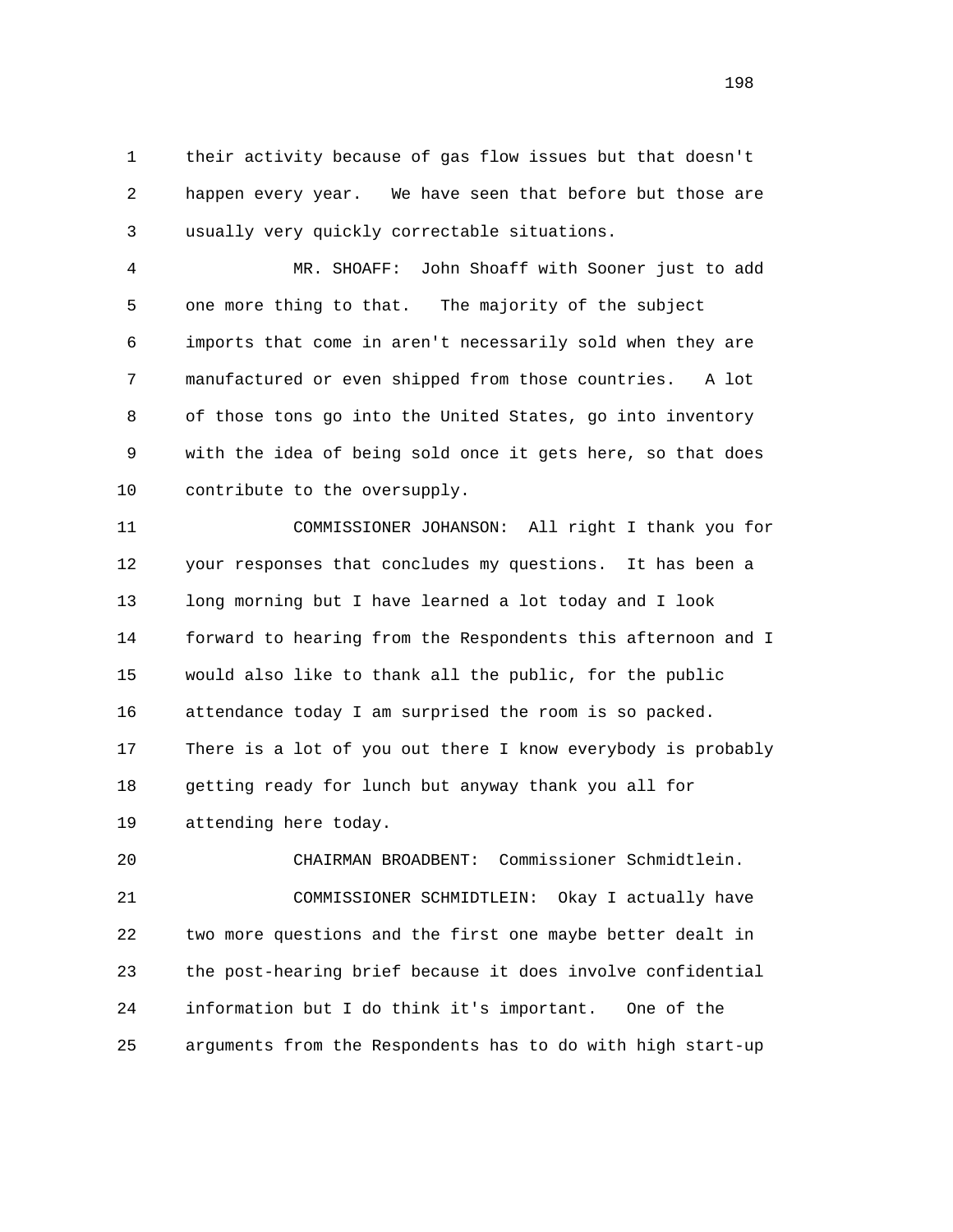1 cost and that that was causing the decline in profitability 2 for the domestic industry and so my question is how should 3 the Commission consider this and in particular, if you look 4 at table 6-1 in the staff report and the numbers having to 5 do with other expenses for the U.S. mills and the large 6 increase in those numbers as well, there's footnote 1 which 7 talks about some start-up costs that were taken as a charge, 8 so Mr. Vaughn do you have a response?

 9 MR. VAUGHN: Yeah, thank you Commissioner 10 Schmidtlein. We would address that in the post-hearing but 11 let me just make one point about the cost issue. If you 12 look in that same, and these numbers, the numbers I give are 13 public, if you look at that same table, the average cost of 14 goods sold for the domestic industry was \$1,372 a ton in 15 2011 and it was \$1,376 a ton in the first quarter of 2014, 16 so basically beginning period end period, the total cost of 17 goods sold, everything that you know what accountants call 18 above the line for purposes of operating income and yet the 19 operating income fell from \$196 a ton to \$52 a ton, so it 20 does not appear that this had anything to do with the big 21 surge in costs, it was simply falling prices and those 22 falling prices and again I can't emphasize this enough the 23 fact that you have falling prices in a period of strong 24 demand and we just think that is clear evidence of material 25 injury.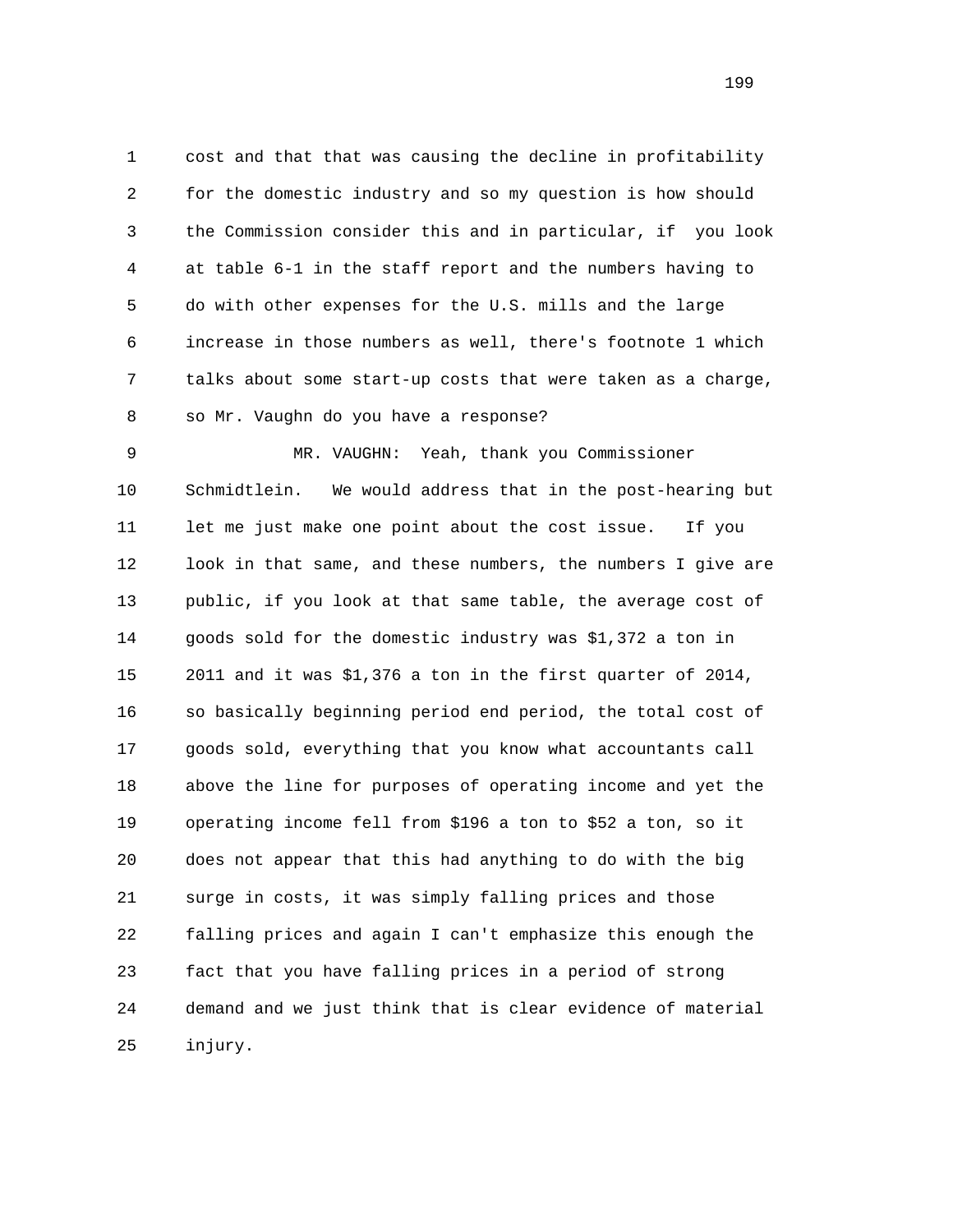1 MR. PRICE: Alan Price Wiley Rein. I will 2 address this in detail in our post-hearing brief but I will 3 also refer the Commission back to today's variance analysis 4 and the variance analysis shows that that what we have is 5 falling prices causing falling profits here, and it is not 6 you know, that's what our -- that's what the problem is 7 pretty darn simple.

 8 COMMISSIONER SCHMIDTLEIN: Okay thank you. My 9 other question relates to the low product coverage which I 10 think Mr. Price you were talking about earlier and I wasn't 11 sure maybe I wasn't listening to everything but if you could 12 also address that in the post-hearing brief and whether or 13 not and I'm sure in fact I've only been here two months but 14 I have sat in on a case already where a little product 15 coverage was an issue and so I know we have had other cases 16 that deal with that and whether or not that affects the 17 weight that you can give the pricing data or how we treat 18 that pricing data.

 19 MR. PRICE: Let Mr. Schagrin say because I have 20 talked about it a fair amount already.

 21 MR. SCHAGRIN: Okay so Commissioner Schmidtlein, 22 first we will also address in the post-hearing. Here just 23 in terms of the process that takes place, you know, both 24 Petitioners and the Respondents have an opportunity for the 25 final questionnaires to comment on your pricing products.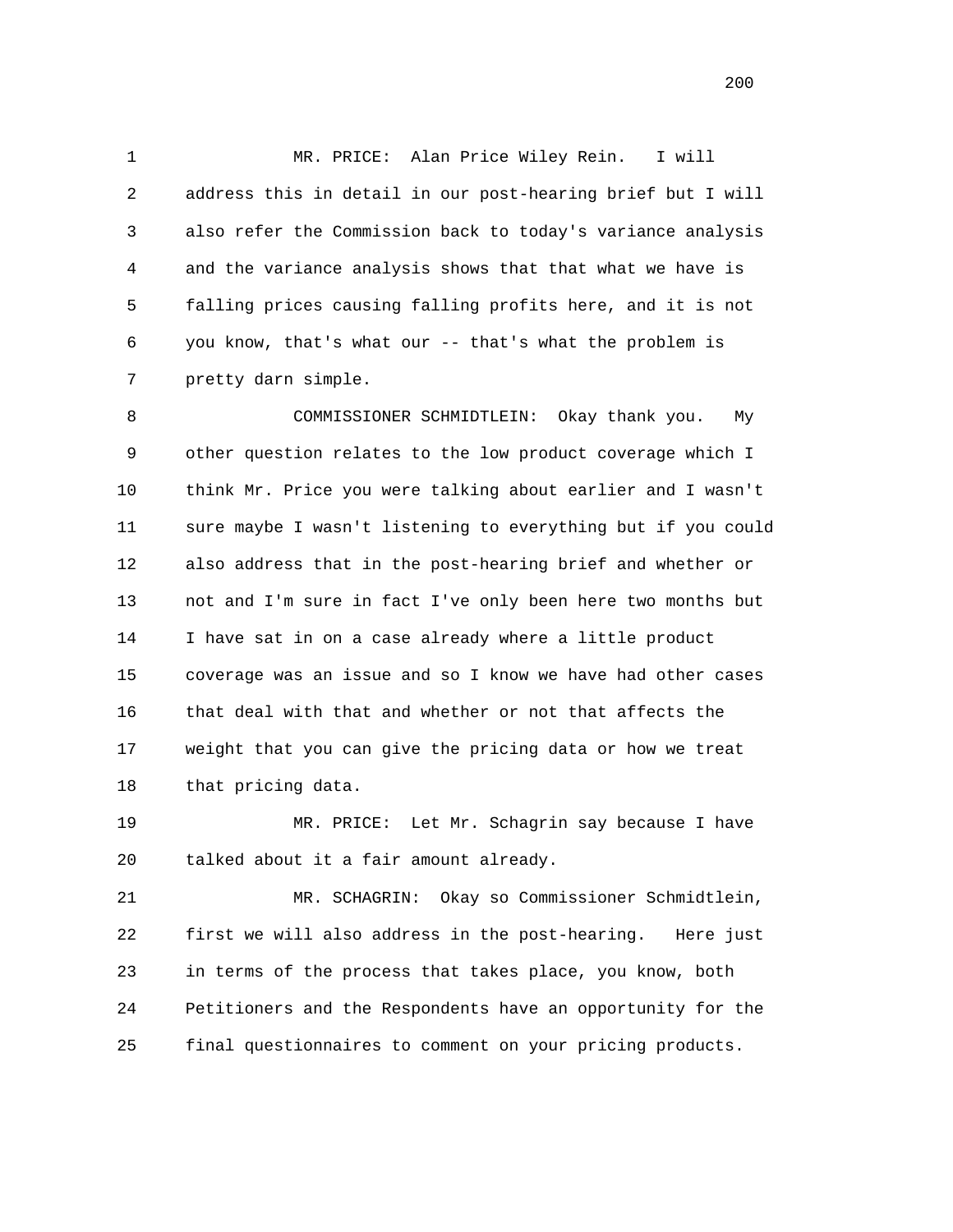1 We are invited by the Commission through your staff to say 2 do you want additional products?

 3 Do you want us to replace products, there are 4 other products that are more representative. I think that 5 given that imports are both welded and seamless that the 6 domestic industry produces both welded and seamless and that 7 this Commission has a lot of experience in this industry and 8 both of the Petitioners and the Respondents did a pretty 9 good job picking pricing products that are representative.

 10 When you have an industry in which there is 11 hundreds of product combinations the fact that you have 12 relatively low coverage when you pick six or eight is not at 13 all surprising. The question is it seems like whenever the 14 Respondents don't like the underselling results, they jump 15 up and down and say oh you can't use these, these products 16 aren't representative but it is really kind of result driven 17 analysis given their ability to participate.

 18 The fact is I think if you ask the distributors 19 who distribute these products to look at the choices of 20 pricing products, these are really representative products 21 and you are just not with six or eight products going to get 22 a huge amount of coverage in an industry like this, but it 23 doesn't make them not representative and as Mr. Price 24 already explained, because of the suggestions of Respondents 25 you have this more detailed information just for 2013 which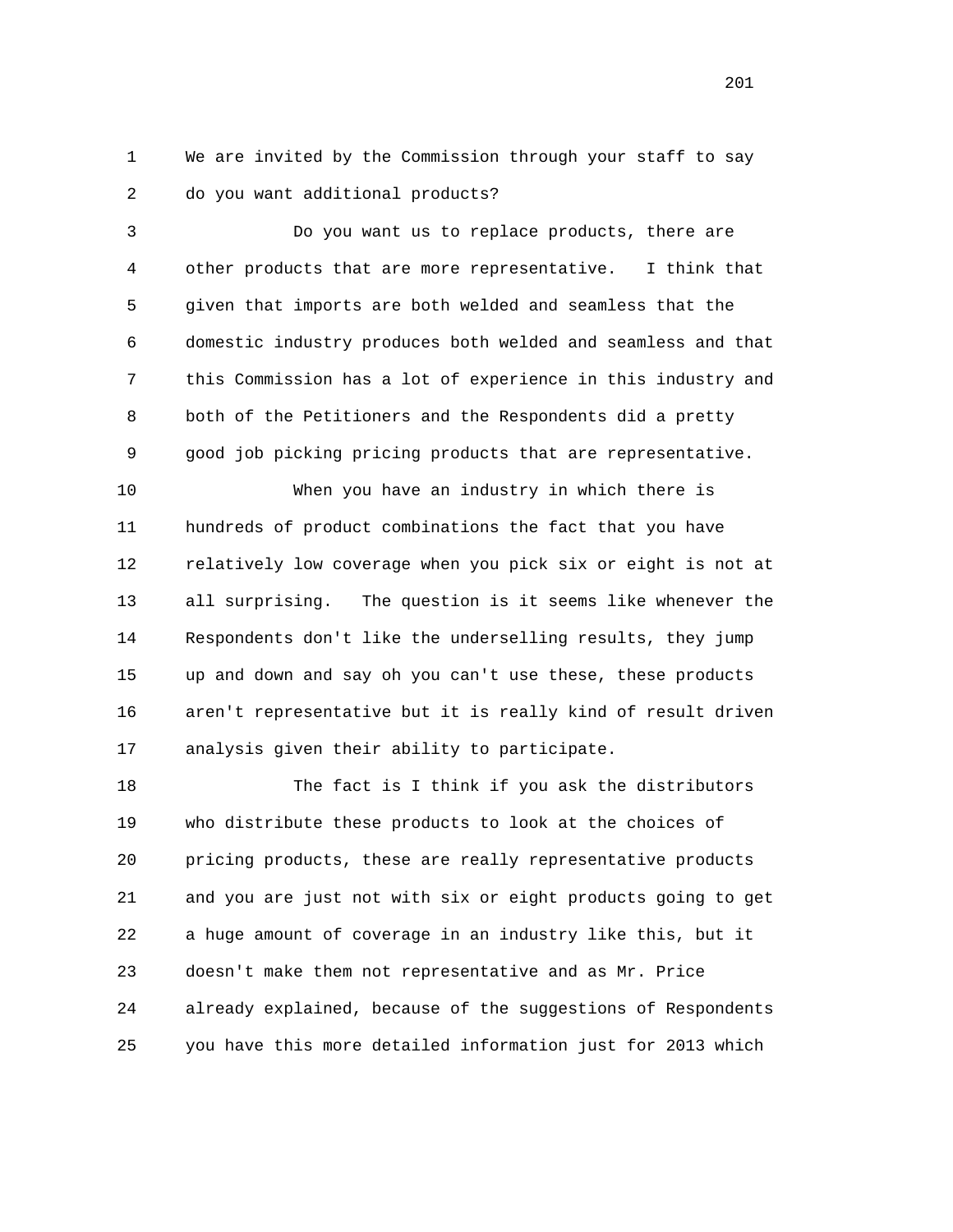1 correlates perfectly in terms of the underselling results 2 with the pricing products and you have further evidence 3 based on AUV's because there's not a very large difference 4 between the product mixes of the domestic industry and the 5 imports.

 6 So however you choose to analyze it I believe 7 that you would come to the conclusion there is underselling. 8 But from my own perspective of having participated in many 9 cases on OCTG and consulting with my client saying you know 10 what do you think of the most representative products today 11 I do believe that the pricing products chosen by your staff 12 in consultation with both the domestic industry 13 representatives and the foreign producer representatives are 14 representatives of pricing trends for OCTG products. 15 COMMISSIONER SCHMIDTLEIN: Mr. Kaplan? 16 MR. KAPLAN: Thank you. The Commission is often 17 faced with the task of trying to define the products 18 narrowly enough that they are head-to-head or broad enough 19 to get coverage and not that they have an infinite number of 20 products in the questionnaire. I think given the very 21 features of the products in OCTG the comments by 22 Petitioners, the comments by Respondents, the experience the 23 staff has with this product from previous investigations, 24 they did well.

25 The other thing from a perspective on how much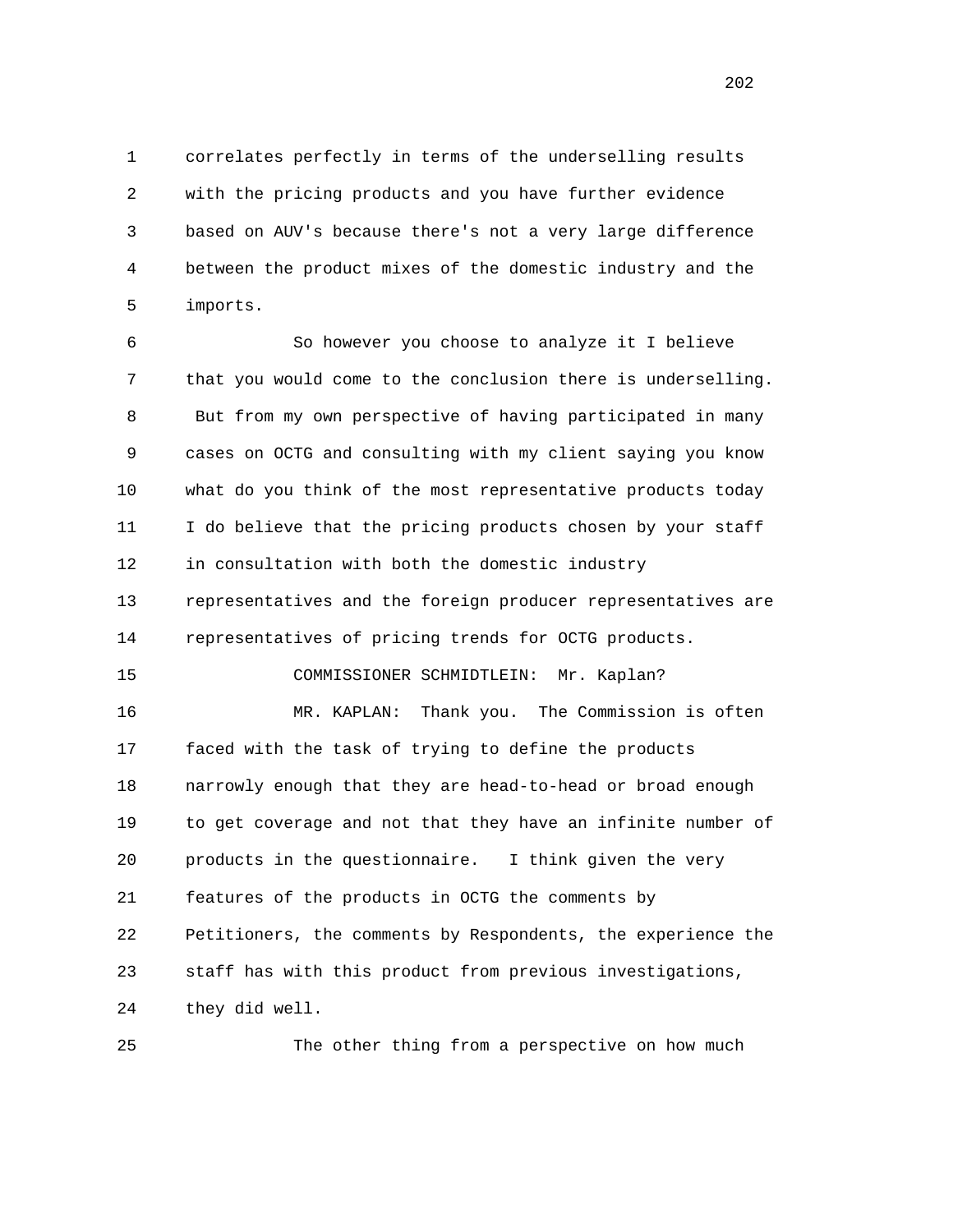1 weight to put on it as an economist or just a scientist 2 thinking in this area is to look at other measures of the 3 same thing and see if there is contradictions or see if 4 there is corroboration and I think if you look at average 5 unit values, if you look at the testimony you could ask more 6 from the witnesses here today that are buying and selling 7 these products every day.

 8 If you look at the purchaser questionnaire and 9 their responses about who is more or less expensive on the 10 category list, there is a whole series of corroborating 11 types of evidence and they are all consistent.

 12 So when I see something like that, I would give 13 the pricing products the weight they deserve which is 14 significant and I would feel comfortable because all of the 15 evidence I had was consistent with the margins you see and 16 the underselling comparison. Thank you.

 17 COMMISSIONER SCHMIDTLEIN: All right I have no 18 further questions.

 19 CHAIRMAN BROADBENT: Welcome Congressman Bachus. 20 The secretary will announce you and please take the podium. 21 MR. BISHOP: The Honorable Spencer Bachus, United 22 States Representative, 6th District Alabama.

 23 REP. BACHUS: Well thank you very much. They 24 are picking my replacement today after 22 years and I wanted 25 to be there to cast my vote in the run off and I wanted a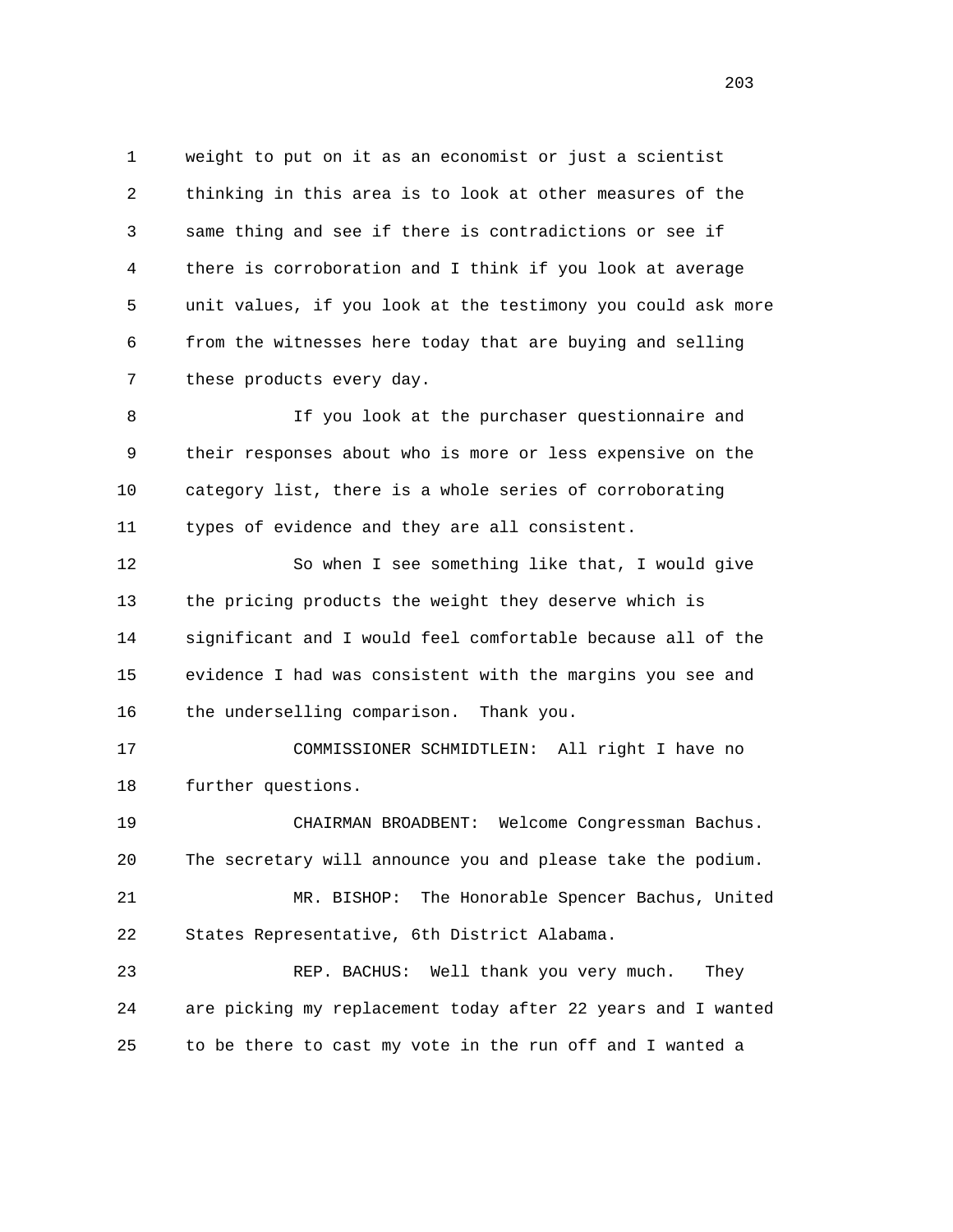1 candidate that wouldn't shut down the government so.

2 (Laughter.)

 3 CHAIRMAN BROADBENT: Yeah we would all appreciate 4 that in here.

 5 REP. BACHUS: And I'm not sure we are going to be 6 successful. I have always supported fair trade. I believe 7 in fair trade, I believe that trade expands the pie. I 8 believe that it creates jobs. I believe it is in a global 9 economy it makes sense. And I believe if done right there 10 are no losers long term, there may be short term 11 displacements. I have gone back to mills that were shut 12 down and some people argue well that means it's not working, 13 no that doesn't mean that.

 14 It can but normally it doesn't, it just means 15 that someone is more efficient. But while I believe in fair 16 trade if I learned one think in 22 years and I've actually 17 advocated for the Administration, both the Clinton 18 Administration and the Bush Administration, I urged fellow 19 members to vote for free trade agreements and I went to 20 Africa and promoted that very vigorously. I think that has 21 been a real success.

 22 But it has to be fair. People have to play by 23 the rules. I am an attorney. I believe the rule of law 24 is one thing that makes our country great. If we are 25 following the rules and other countries are following the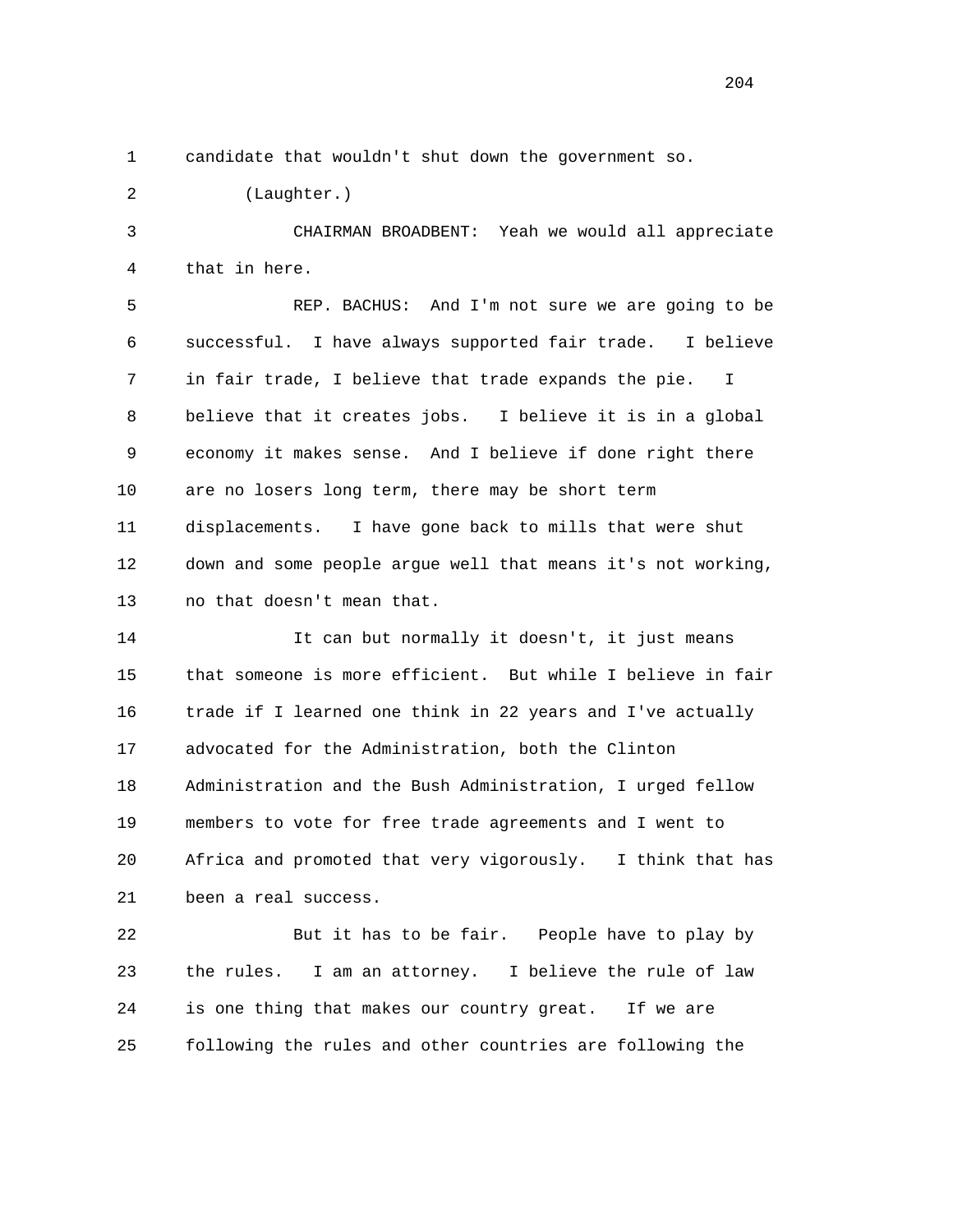1 rules, I think trade is a wonderful thing. To use and I 2 know you have to go to lunch so I am going to speed this up. 3 Well I know I don't want to get between you and a meal. 4 But if it is not fair, if it is not the rule of 5 law, it undermines our whole democracy. If it's not fair, 6 if it's not ethical, if it is not legal, if people are 7 cheating then it's not fair trade, it's not free trade. 8 It's really largely in a way it's breaking the rules. And 9 that's one thing our country should never stand for. 10 And the Commerce Department has regulatory pretty 11 iron clad shy, it's not my opinion, it's not steelworkers 12 opinion, it's not those who want the cheapest imports, it's 13 the Commerce Department that made that decision and I 14 respect that decision. 15 And I'll see we in Alabama we can't speak if we 16 are from Alabama without mentioning Auburn and Alabama. I 17 represent the University of Alabama, I'm a graduate of the 18 university but I am also an undergrad at Auburn University 19 and we love our football but can you imagine a tilted 20 playing field. Can you imagine if Auburn went to Alabama 21 and when Auburn got the ball they gave them a ball that was 22 two pounds heavier or they tilted the playing field. 23 Now we probably don't have one in Texas or Texas

 24 A&M could actually design a field with a tilt and would 25 probably do if it they could get away with it. (LAUGHTER)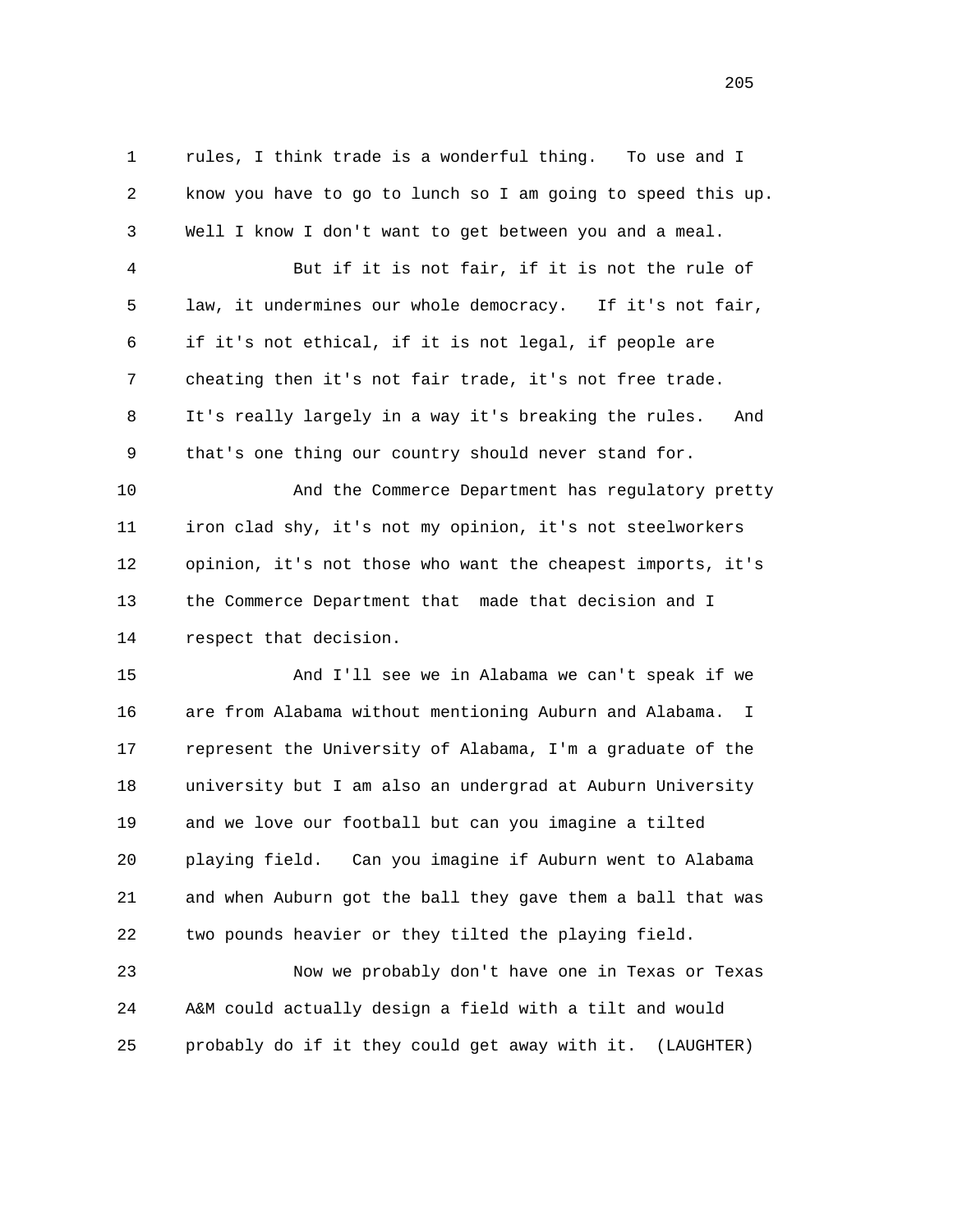1 We don't have that kind of mind, but can you imagine, can 2 you imagine, you know. We just had a player go from Miami 3 to Cleveland Cavaliers. Can you imagine if he gets up 4 there and he finds that their goal on one end is two feet 5 lower than the other he may want to go back to Miami, if 6 it's a Miami goal.

 7 But I think you see my point. It has to be fair 8 and it is not. If you and I have heard more and more of my 9 colleagues I have actually had my Republican colleagues 10 lately, one that actually came back to me and said you know 11 you convinced me to vote for a trade agreement and it has 12 really hurt my folks.

 13 Because the rules aren't being enforced, they are 14 cheating and getting away with it. I don't want that to 15 happen. I don't want people in this country to sort of 16 throw up their hands and say I have had enough of trade, I 17 don't want another Schmidt and Holly, I don't want another 18 depression partially caused by high tariffs we don't want 19 that.

 20 But I think the American people, they have a 21 sense, trust the American people and they are beginning to 22 think this isn't working for us because people are not 23 playing by the rules. And I think it's up to you, you are 24 in a way the referee and you have to call it straight but 25 when someone obviously is cheating you can't say wow you

<u>206</u>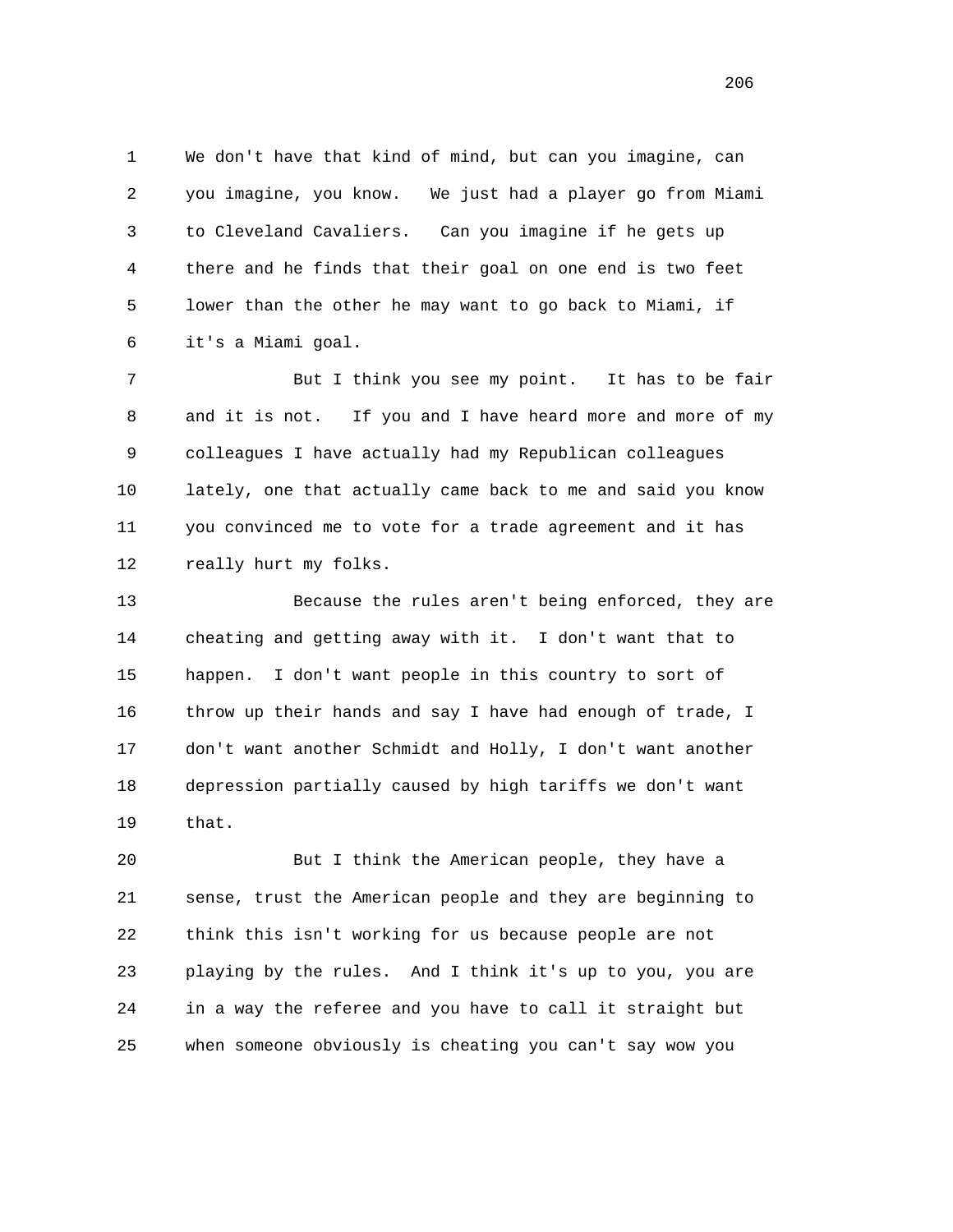1 know, we can't get into a fight, we can't get into a trade 2 war with the other side. We can't take a change on our 3 relations with these countries but you have to put out a 4 flag.

 5 You have to get in there and you have to call it 6 and sometimes it's not very popular, sometimes that's not 7 very popular. So my written agreement I told my staff and 8 wrote some notes down and when I got here it said that I was 9 standing up for steel. Well I'm standing up for a fair 10 shake for domestic steel. I am not necessarily standing up 11 for steel I'm standing up for fair trade.

 12 In fair trade you enforce the rules and it's hard 13 to enforce the rules. We have a coat maker that we keep 14 getting decisions and China keeps taking and transporting it 15 to another country and getting it in the back door and it's 16 frustrating.

17 17 I am going to close by saying that I am 22 years 18 I'm retiring from Congress and I'm a little uneasy about 19 what the future holds in store for us. You know job 20 security, after 22 years I think things are going to be 21 good. I can't imagine being a steel worker and just being 22 undermined by subsidies and by dumping and thinking how do I 23 feed my family.

 24 You know I am going to retire with 22 years and I 25 have got my military service, I'm going to retire on like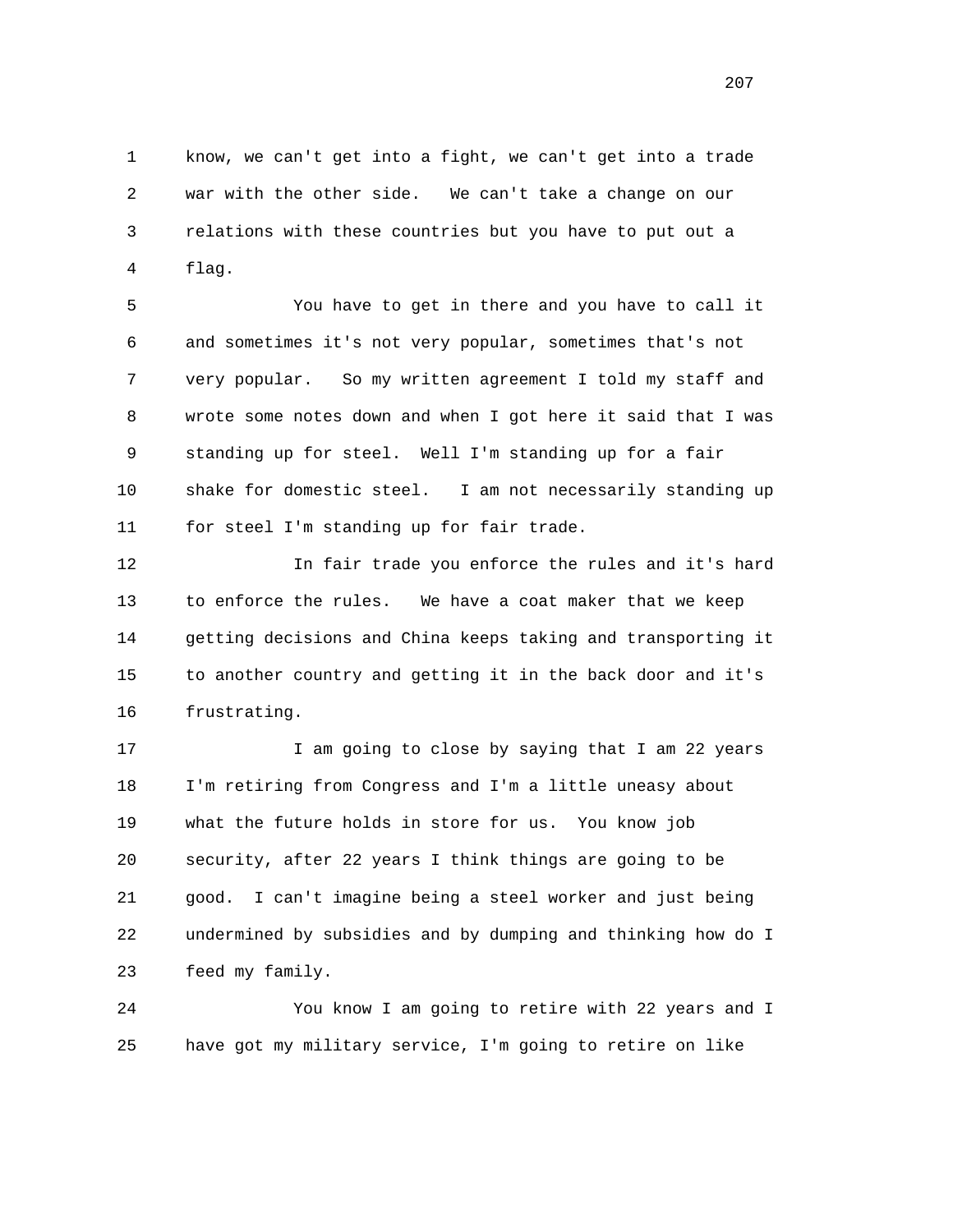1 \$90,000 with my social security, nobody is going to starve 2 and I've got other opportunities, but a lot of them don't. 3 Those are good paying jobs, there are good health benefits 4 and you know if anything else, remember that this country if 5 there are not jobs here, if the jobs aren't here, this 6 country is not going to remain the leader of the free world 7 and we in certain instances have sacrificed those jobs to 8 what some people mislabel you know as free trade and it is 9 not.

 10 It's dumping and its subsidies so thank you very 11 much for allowing me to be here and I know that you have got 12 an important decision to make, thank you.

 13 CHAIRMAN BROADBENT: Thank you Mr. Bachus. I 14 don't know if my colleagues have any questions. I know you 15 will be missed in Congress and we appreciate everything you 16 have done on the trade issues over the years.

 17 REP. BACHUS: Thank you. And I thank you for 18 your all service and it's a demanding job and I hope the 19 Congress doesn't make it any harder for you.

 20 CHAIRMAN BROADBENT: Great I think at this point 21 we are done with our questions, yep and the issue would be 22 whether the staff has any questions for the panel?

 23 MR. SZUSTAKOWSKI: Thank you Madam Chairman, Mike 24 Szustakowski, Office of Investigations, staff has no 25 questions.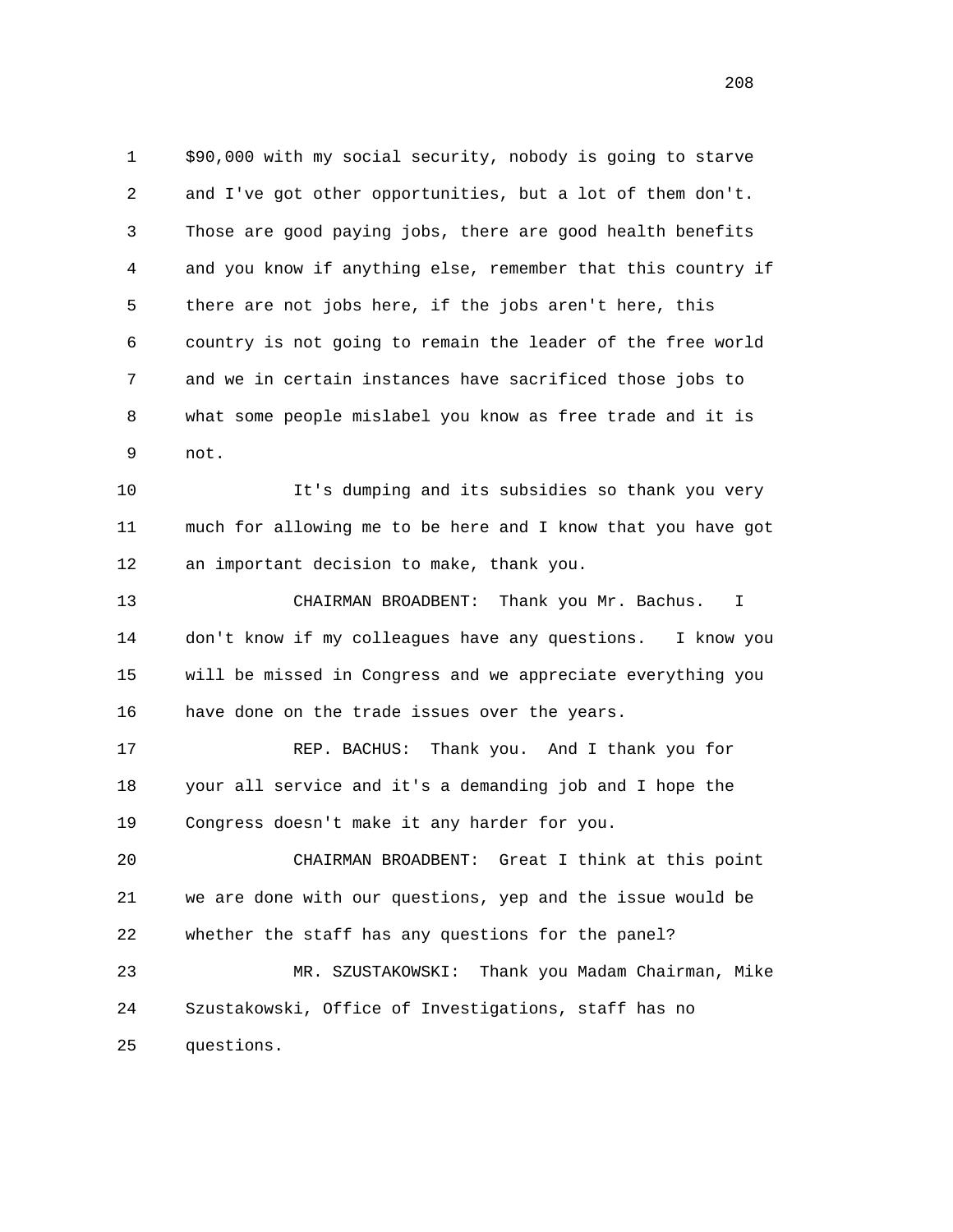1 CHAIRMAN BROADBENT: In that case we will -- yes, 2 do Respondents have any questions? No. Got it. Thank 3 you. Okay now can I adjourn for lunch, okay. We will 4 return here at three o'clock for the Respondents panel, 5 thank you very much to all of the participants.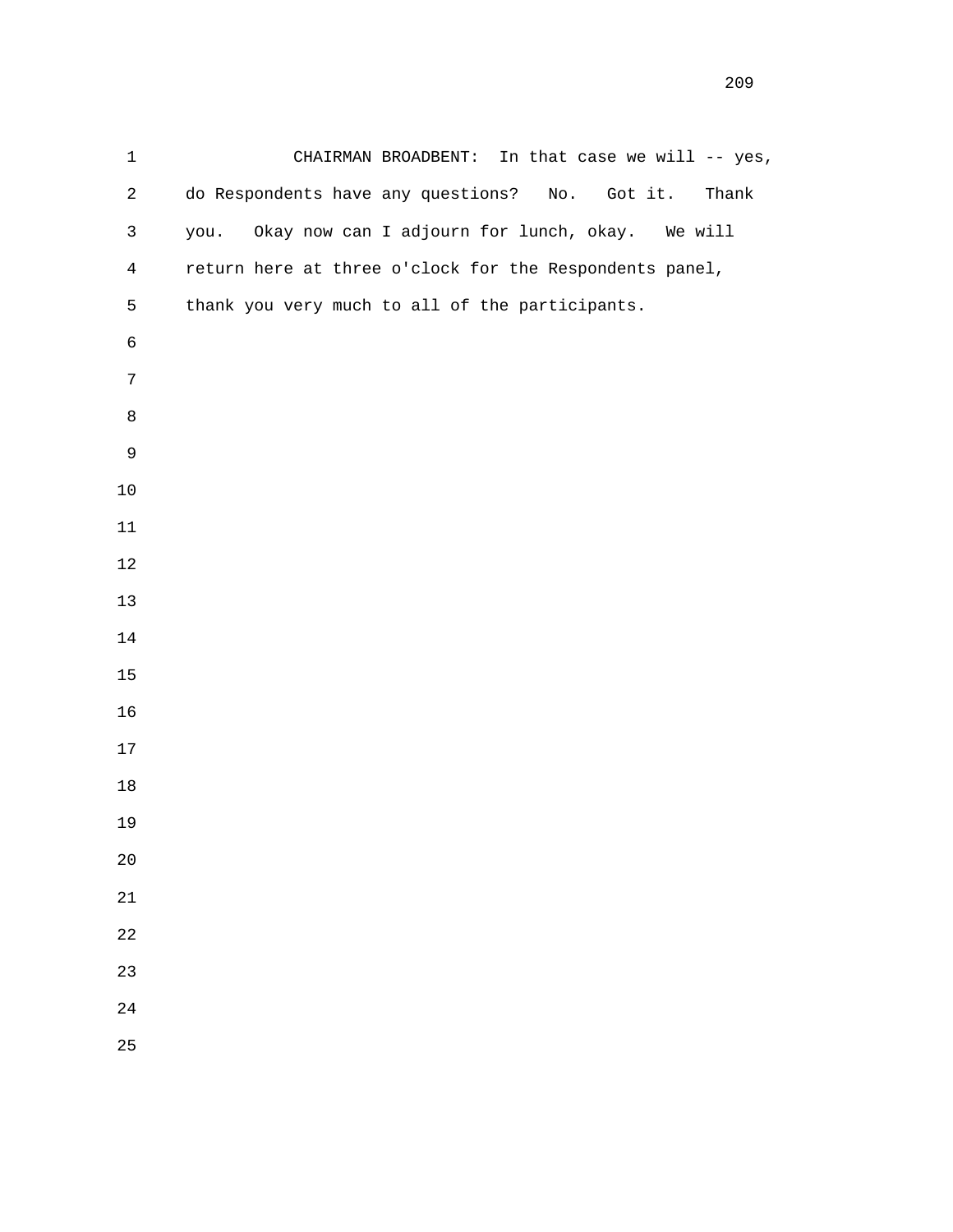1 A F T E R N O O N S E S S I O N 2 CHAIRMAN BROADBENT: Okay, Mr. Secretary. 3 MR. BISHOP: Will the room please come to order. 4 CHAIRMAN BROADBENT: Thank you, Mr. Secretary. I 5 want to welcome the afternoon panel. I'd like to remind all 6 witnesses to speak clearly into the microphones and state 7 your name for the record for the benefit of the court 8 reporter. 9 You may begin when you're ready. 10 MR. CAMERON: Madame Chairman, Don Cameron on 11 behalf of the Respondents our initial witness would be Jim 12 Dougan, and then we'll proceed 13 MR. DOUGAN: Good afternoon. I'm Jim Dougan from 14 Economic Consultant Services appearing on behalf of joint 15 respondents. 16 The Commission faces an unusual fact pattern in 17 this case. The domestic industry is claiming to be injured 18 by reason of subject imports; yet, most indicators that the 19 Commission uses to analyze the condition of the domestic 20 industry were strong over the POI. 21 Petitioners have no credible case for adverse 22 volume affects, so their entire injury case rests on the 23 fact that their profitability declined in 2013 and 2014. 24 They blame this decline on falling prices, which they claim 25 were caused by subject imports by pointing to the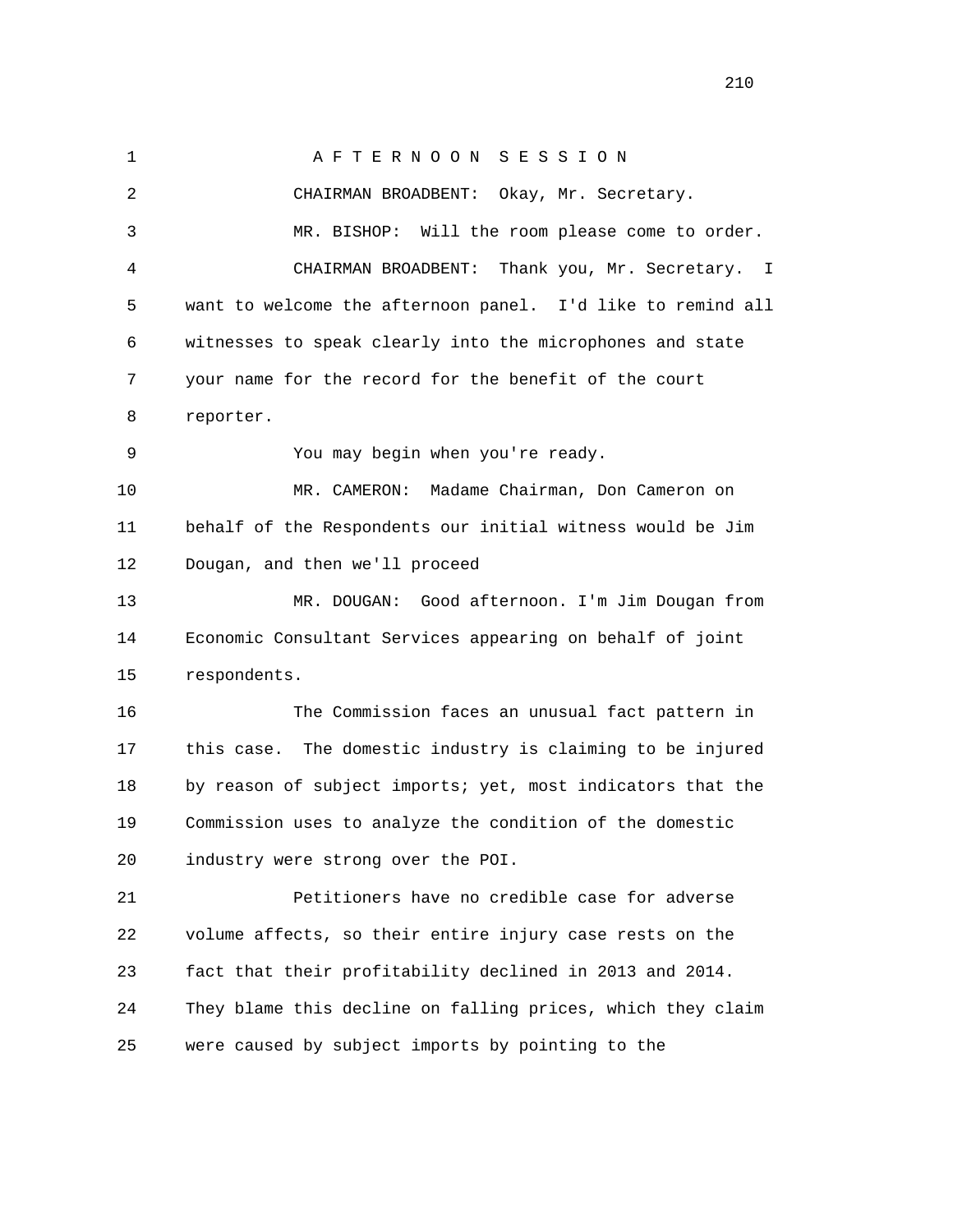1 underselling on the record.

 2 The truth is any adverse price effect suffered by 3 the industry were driven by intra-industry competition 4 fueled by the domestic industry's ramp up in production to 5 fill their new capacity coming online just as raw materials 6 prices and demand indicators like rig count were trending 7 downwards.

 8 The domestic industry has made and continues to 9 make large investments in domestic capacity that reflect a 10 strongly optimistic outlook for further OCTG demand in the 11 United States. But they have blamed subject imports for the 12 temporary negative impact on profitability as the new 13 capacity comes online and is absorbed by the market.

 14 The domestic industry has made nearly \$2 billion 15 in investment during the POI, expanded capacity by about one 16 million short tons, and heat treatment capacity by over one 17 million short tons, as shown at Slide 1.

 18 In September 2013, two months after the filing of 19 the petition, Tenaros broke ground on its new mill in Bay 20 City, Texas, which will represent an additional investment 21 of \$1.5 billion, an additional capacity of 600,000 short 22 tons.

 23 Despite the massive increase in capacity, roughly 24 18 percent from 2011 to 2013, and roughly 20 percent form 25 2011 to annualized 2014, domestic industry shipments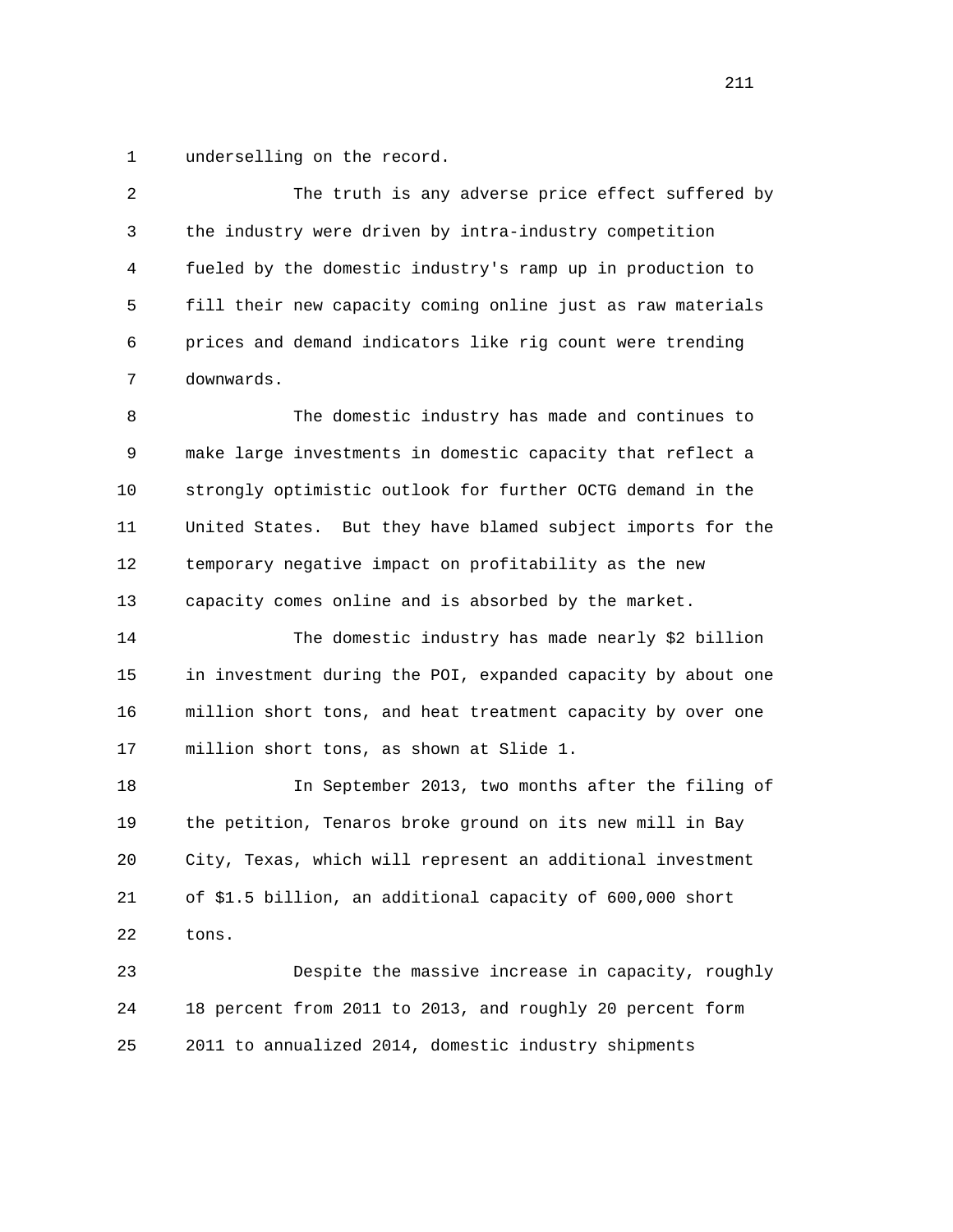1 increased by even more, 23 percent from 2011 to 2013, and 28 2 percent from 2011 to annualized 2014, with the result that 3 capacity utilization increased from 68 percent in 2011 to 71 4 percent in 2013, and to 72 percent in part year 2014.

 5 Typically, in ITC cases, such large rollouts of 6 new capacity are marked by at least a temporary decline in 7 utilization rates. Here, the opposite is true, which is 8 highly remarkable and a strong indicator of domestic 9 industry health.

 10 The industry's employment figures also improved 11 substantially, as shown at Slide 2. Production related 12 workers at U.S. mills increased by 19 percent from 5,976 in 13 2011 to 7,092 in part year 2014. These new workers were 14 paid higher wages as well from 28.39 per hour in 2011 to 15 \$32.48 per hour in first quarter 2014, an increase of 14.4 16 percent.

 17 These aren't made-up numbers. These are the 18 numbers from the staff reported based on questionnaires 19 submitted by domestic producers, and they show employment 20 indicators strongly improving.

 21 The exception to these positive metrics was the 22 industry's profitability, which declined from an operating 23 margin of 11.6 percent in 2011 to 3.4 percent in first 24 quarter of 2014.

25 According to the staff's variance analysis, this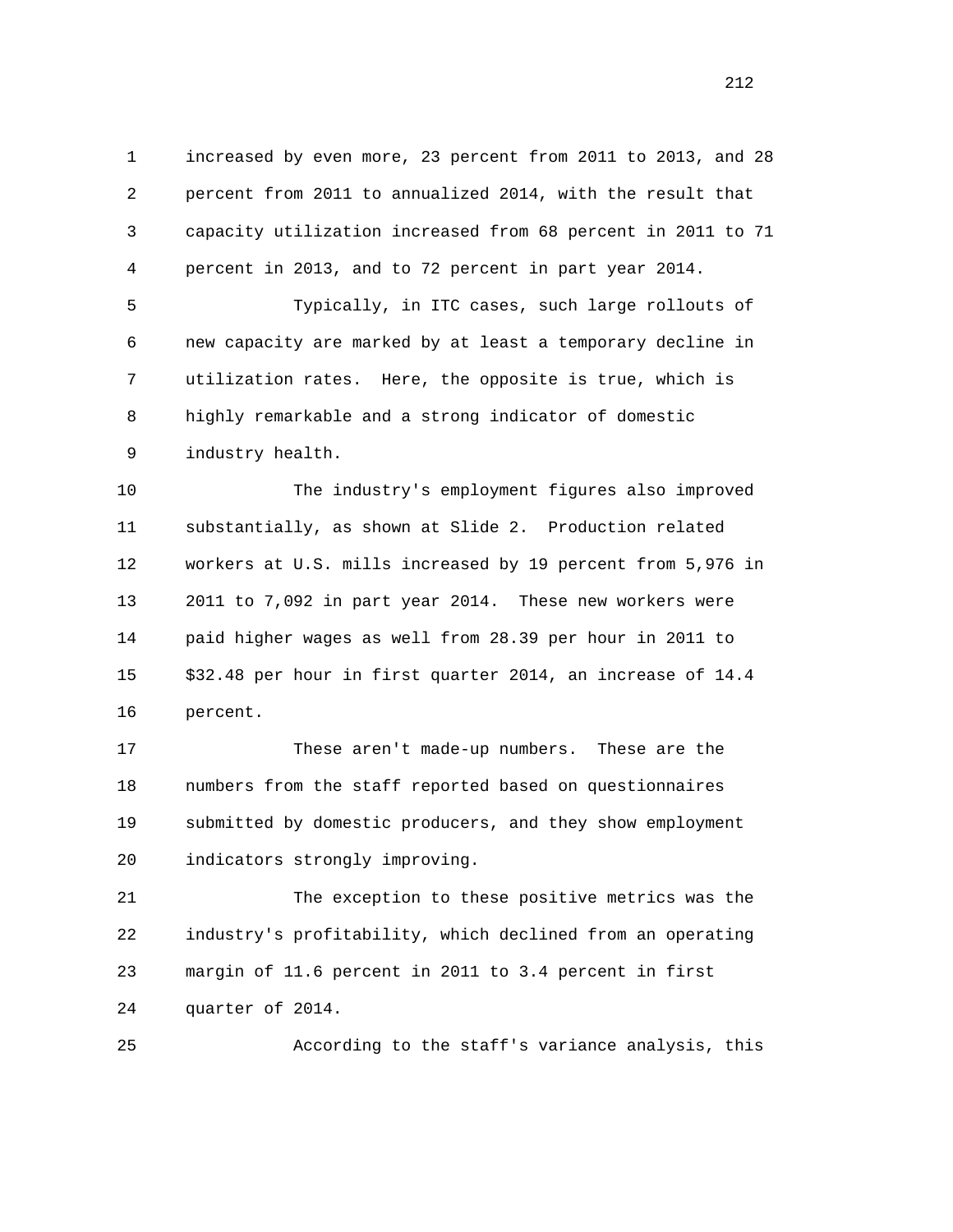1 decline in profitability was wholly attributable to a 2 decline in prices, which offset positive income variances in 3 volume and costs.

 4 Petitioners lay the blame for these declines at 5 the feet of subject imports. Their story is, in short, 6 import volume increased; there was a lot of underselling, 7 domestic prices declined, and the domestic industry's 8 profitability declined with those prices.

 9 More specifically, they place primary emphasis on 10 the sharp decline in profitability from 2012 to 2013, for 11 which they claim domestic producers were faced with rising 12 volumes of low price subject imports, and "desperately cut 13 prices to retain sales," and therefore their profits 14 suffered as a result.

 15 This story only makes sense if one reviews the 16 data at the surface level. Subject market share increased 17 from 2011 to 2012, and domestic market share decreased, but 18 profitability hardly changed at all, from 11.6 percent to 10 19 percent. And the AUV of domestic producers, U.S. shipments, 20 actually increased by about 3 percent, from \$1688 per short 21 ton to \$1736 per short ton.

 22 From 2012 to 2013, the domestic industries market 23 share increased from 48.7 percent to 53 percent, but their 24 profitability dropped from 10 percent to 5.3 percent, at the 25 same time prices declined. Their average unit values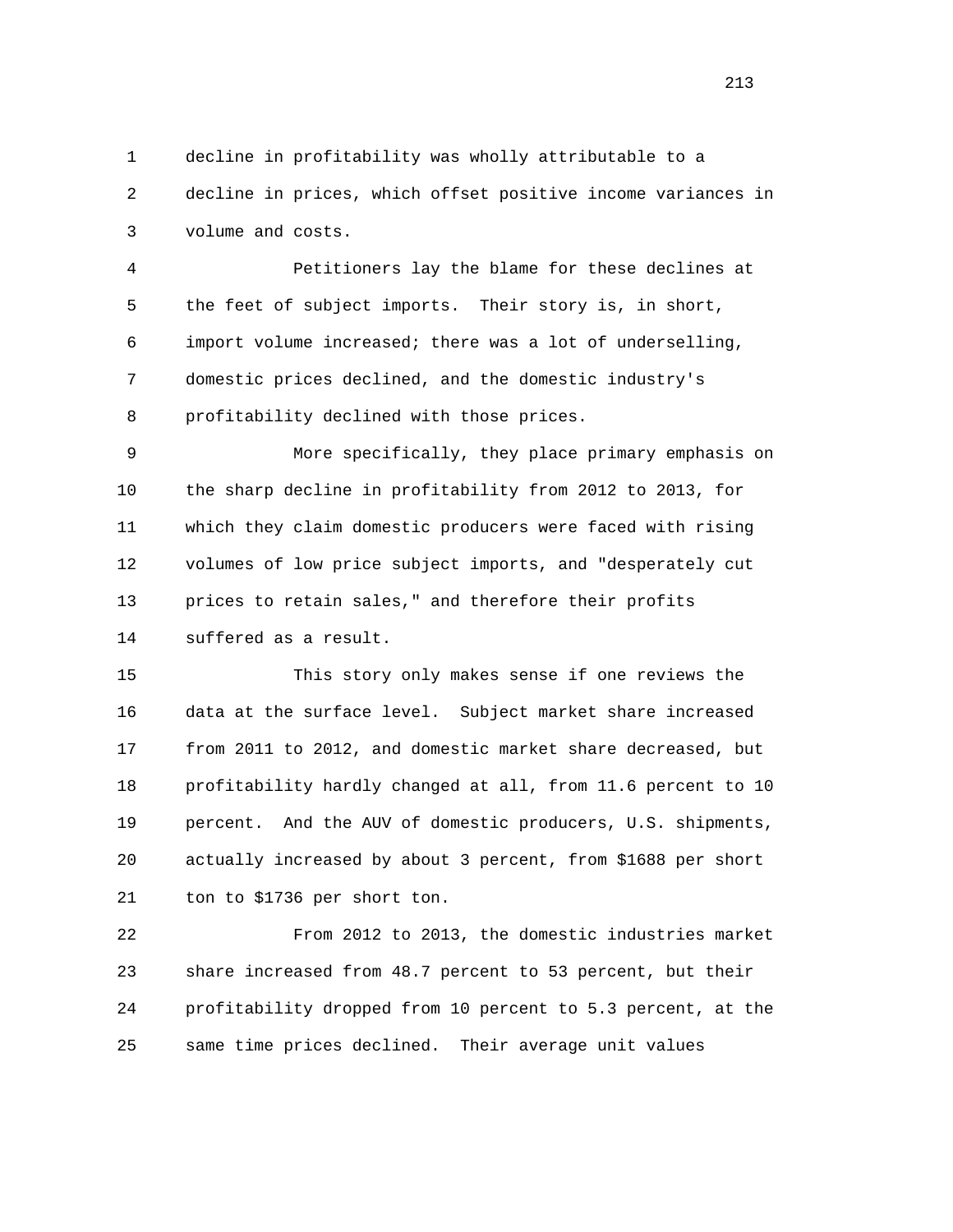1 declined rather by 9.8 percent from \$1736 to \$1566 per short 2 ton. Therefore, they argue domestic price cuts lead to them 3 winning back market share lost earlier in the POI to subject 4 imports, but at the expense of their profit margins.

 5 If you scratch the surface, the facts on the 6 record show the flaws in Petitioners' story. First, with 7 respect to subject imports initial market share gain from 8 2011 to 2012, it's worth noting that despite the large 9 increase in loaded capacity over the POI, according to the 10 staff report at page 2-7, 4 of 14 domestic producers 11 reported that they were unable to supply product at some 12 point since 2011.

 13 The specific data are confidential, but I think I 14 can say that collectively these four producers accounted for 15 over 15 percent of U.S. sales quantity over the POI. In a 16 time of rapidly increasing demand, a parent consumption 17 increasing by 16.5 percent from 2011 to 2012, customers who 18 were turned away from U.S. mills or placed on allocation 19 would have no choice but to seek alternative sources of 20 supply.

 21 Second, as shown at Slide 3, between 2012 and 22 2013 the domestic industry gained 4.3 percentage points of 23 market share. Of this, however, virtually all of it, 4.2 24 percentage points, was gained at the expense of non-subject 25 imports, not subject imports. Moreover, while the specific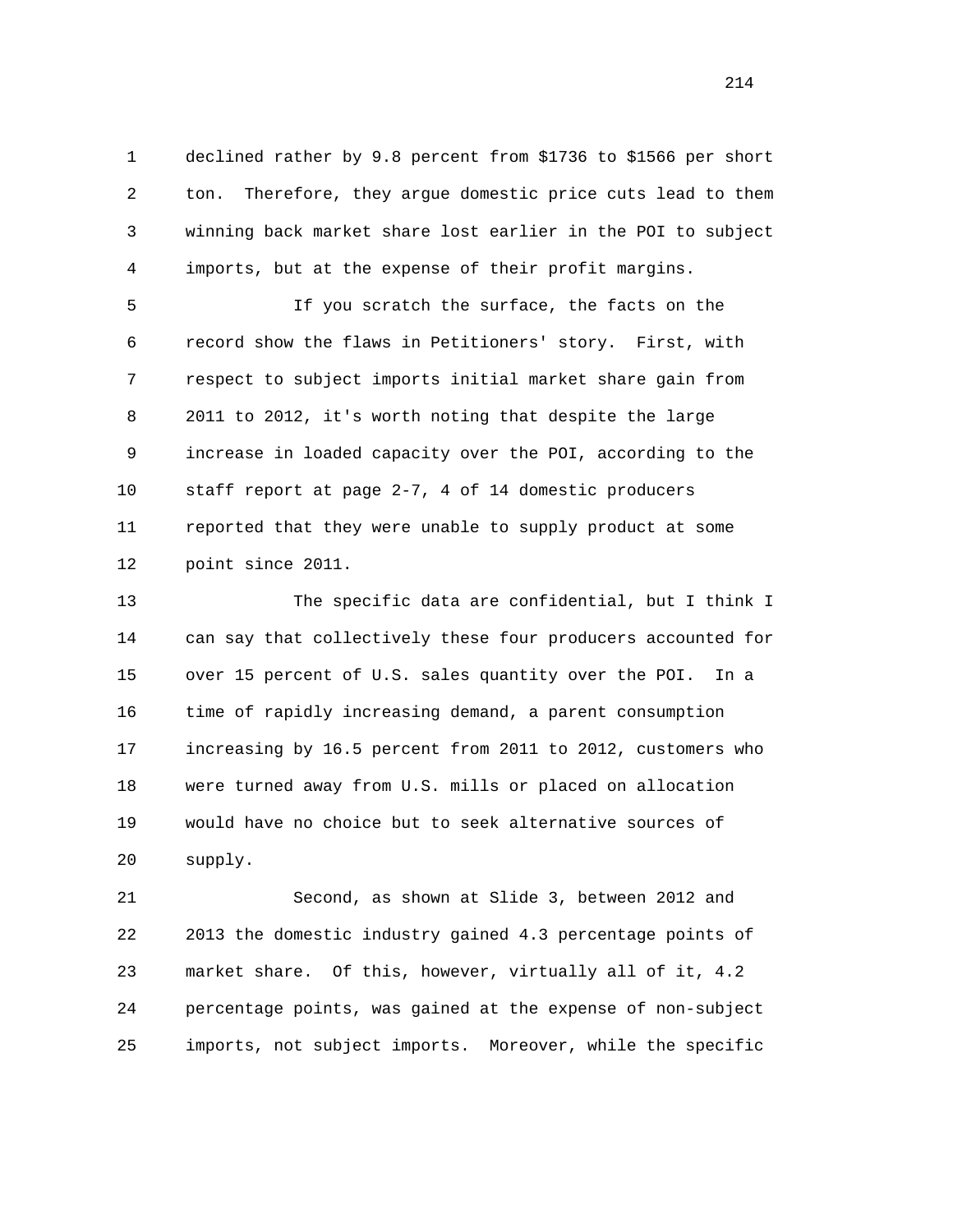1 data are confidential, I can say that the vast majority of 2 the non-subject import market share replaced was from 3 non-subject sources affiliated with domestic producers.

 4 Thus, the shift in market share were the result 5 of fierce price competition among domestic producers and 6 their affiliated imports in the segments where they are most 7 heavily focused. These are segments where subject imports 8 have little or no presence, as shown by the fact that their 9 market share barely changed at all.

 10 The problem with Petitioners' theory of causation 11 persists for the part year periods, as shown at Slide 3. 12 Between first quarter 2013 and first quarter 2014, subject 13 import market share declined by 1.8 percentage points and 14 domestic industry market share also declined by 2.1 15 percentage points, while non-subject imports gained 3.9 16 percentage points.

 17 Again, while the data are confidential, a 18 substantial portion of that non-subject import market shared 19 gain went to imports from sources affiliated with domestic 20 producers. So, in effect, affiliated imports replaced 21 domestic shipments, and unaffiliated, non-subject imports 22 replaced subject imports. And yet, domestic profitability 23 declined again from 6.2 percent to 3.4 percent. It simply 24 doesn't follow that this decline can be by reason of subject 25 imports.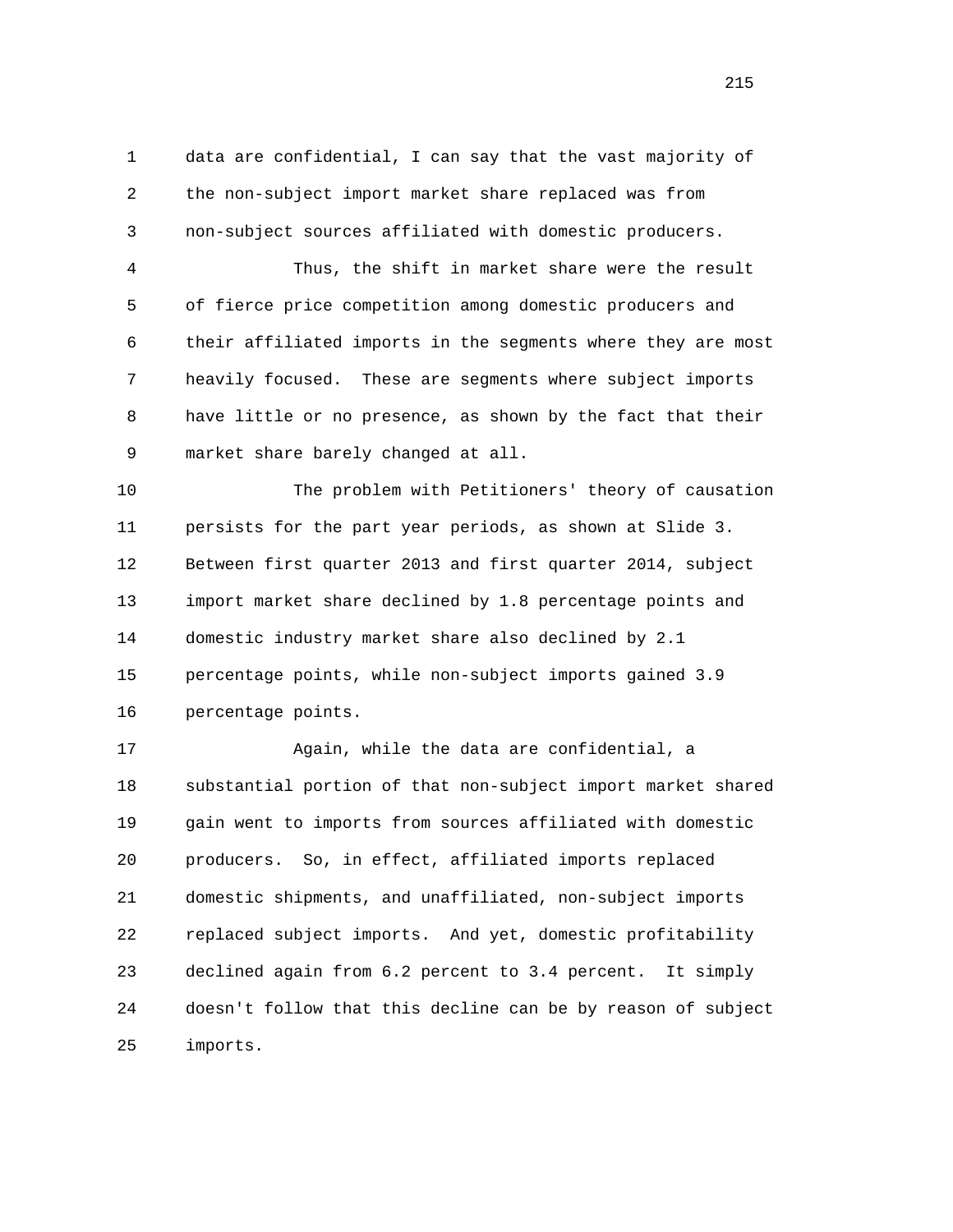1 The other platform of Petitioners' case is that 2 underselling by subject imports was responsible for 3 depressing and suppressing U.S. prices. 4 First of all, the underselling observed in the 5 data is not significant as an indicator of adverse price 6 affects. The Commission should place little weight on those 7 data for the purposes of determining price affects because 8 they represent a very low coverage of the market. 9 Over the entire POI, the pricing data only 10 represent 11.6 percent of U.S. producer shipments, and an 11 even smaller share -- a much smaller share of subject import 12 shipments. This means that the supposedly high volume, high 13 competition products there was a limited overlap of 14 competition. 15 We'll respond to Wiley Rein's Exhibit 22 in our 16 post-hearing brief regarding what they show with respect to 17 underselling overall. But the data collected by the staff 18 do show attenuated competition by very different levels of 19 participation by grade and finish. We never said no 20 competition anywhere ever, but that's not what attenuated

 22 Second, what the data do show is this. What the 23 underselling data do show is this. The small underselling 24 margins observed over the POI indicate that subject imports 25 aren't the cause of price declines in the domestic industry.

21 means. We know what attenuated means.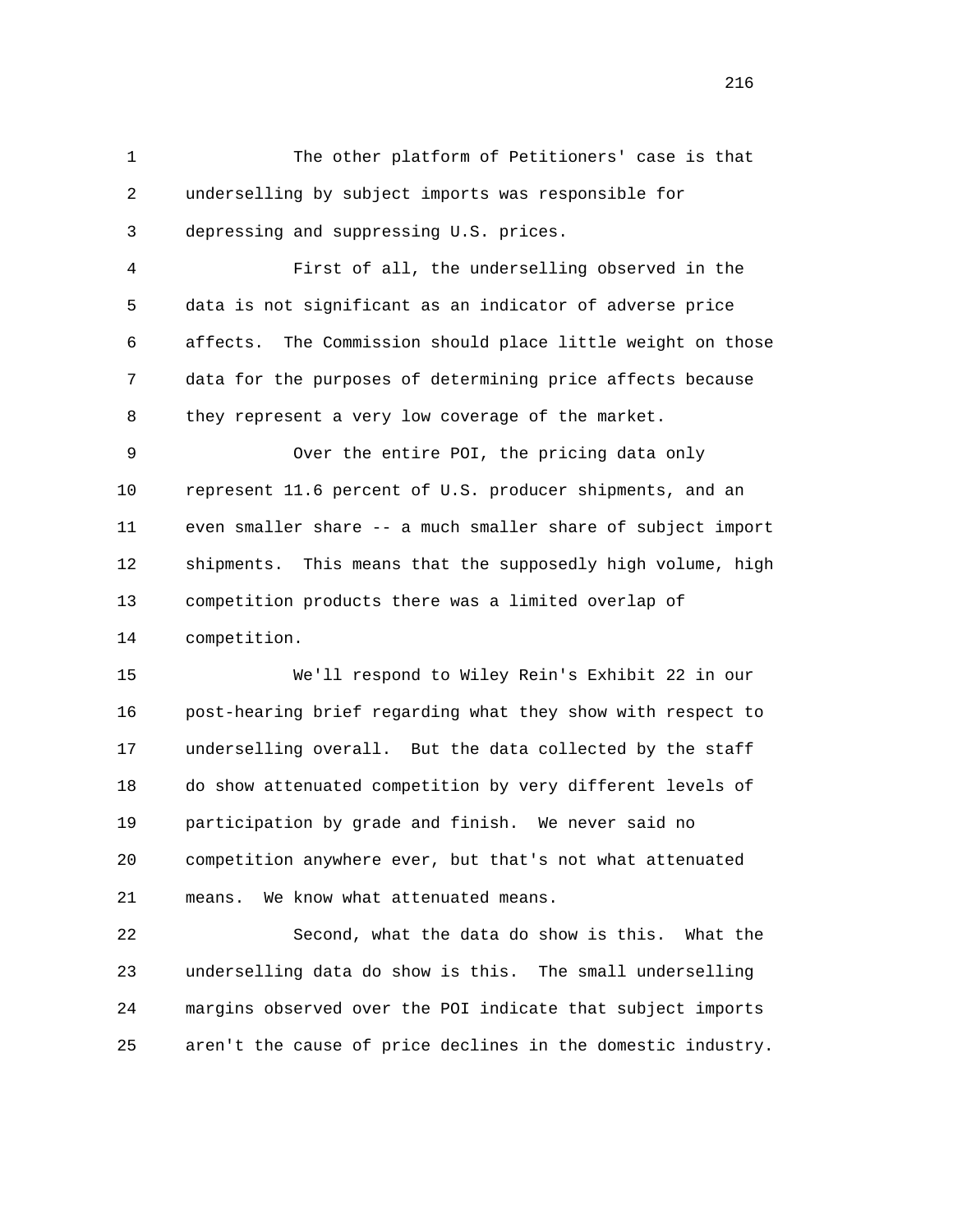1 The small underselling margin accounts for the longer lead 2 times and logistical issues that result from purchasing 3 imported OCTG.

 4 The reasons for this natural premium for domestic 5 OCTG are evident in the pre-hearing report at Table 2-13. 6 In 11 of 18 categories, the United States is ranked by 7 purchasers as superior to subject imports; therefore, it 8 makes sense that domestic industry OCTG commands a higher 9 price, given that it is superior in characteristics such as 10 availability, delivery terms, delivery times, product 11 consistency, product range, program sales, propriety 12 connections, reliability of supply, and technical support 13 and service, that there is a domestic price premium is 14 supported further by the record evidence. 15 At pre-hearing report Table 2-16, reproduced at Slide 4, 16 shows that purchasers, and it was a majority of purchasers, 17 indicated that they would be willing to pay a premium 18 between 5 and 19 percent for domestic OCTG. 19 The domestic industry price premium implied by 20 the average underselling margin for each subject country are 21 within these ranges of premiums that the purchasers would be

 22 willing to pay for domestic OCTG. Detailed data are shown 23 in the Korean Respondent's pre-hearing brief at Exhibit 4.

 24 Finally, the observed underselling margins for at 25 least a few of the pricing products are likely to have been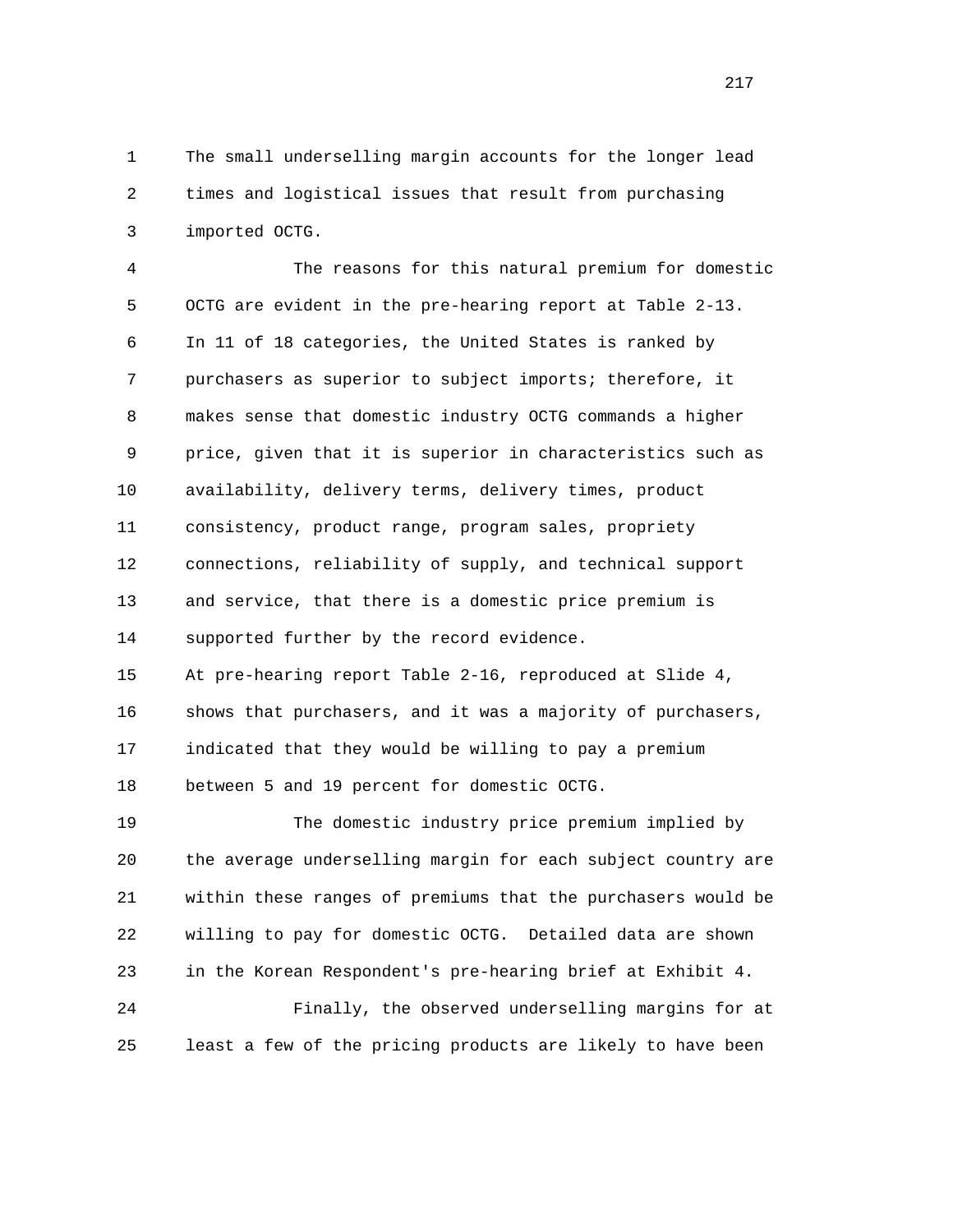1 exaggerated by the reporting of domestic producer sales with 2 higher-priced premium connections.

 3 The declines in pricing observed from 2012 to 4 2013 cannot be explained by the allegedly depressing affects 5 of subject imports, but rather overall market trends 6 affecting all prices in the U.S. market.

 7 In U.S. Steel's pre-hearing brief, and in their 8 presentation this morning, it states that subject import AUV 9 declined by 10.1 percent from 2012 to 2013 compared to 9.8 10 percent for U.S. producers, and that this 0.3 percentage 11 point difference in rate of decline amounts to slashing 12 prices and that somehow explains the 5 percentage point drop 13 in domestic industry operating margin.

 14 This isn't plausible. The more reasonable 15 explanation for the essentially identical change in prices 16 is that both parties were affected by similar market forces. 17 To test whether the AUV comparisons cited in U.S. Steel's 18 brief and presentation were biased by shifts in product mix, 19 we calculated the 2012 to 2013 price changes using the 20 pricing data.

 21 While the coverage is low, the product mix among 22 the six products is very similar between domestic producers 23 and subject imports. So, weighted average comparison of 24 these prices will not be biased by product mix and should 25 give a good indication of pricing trends.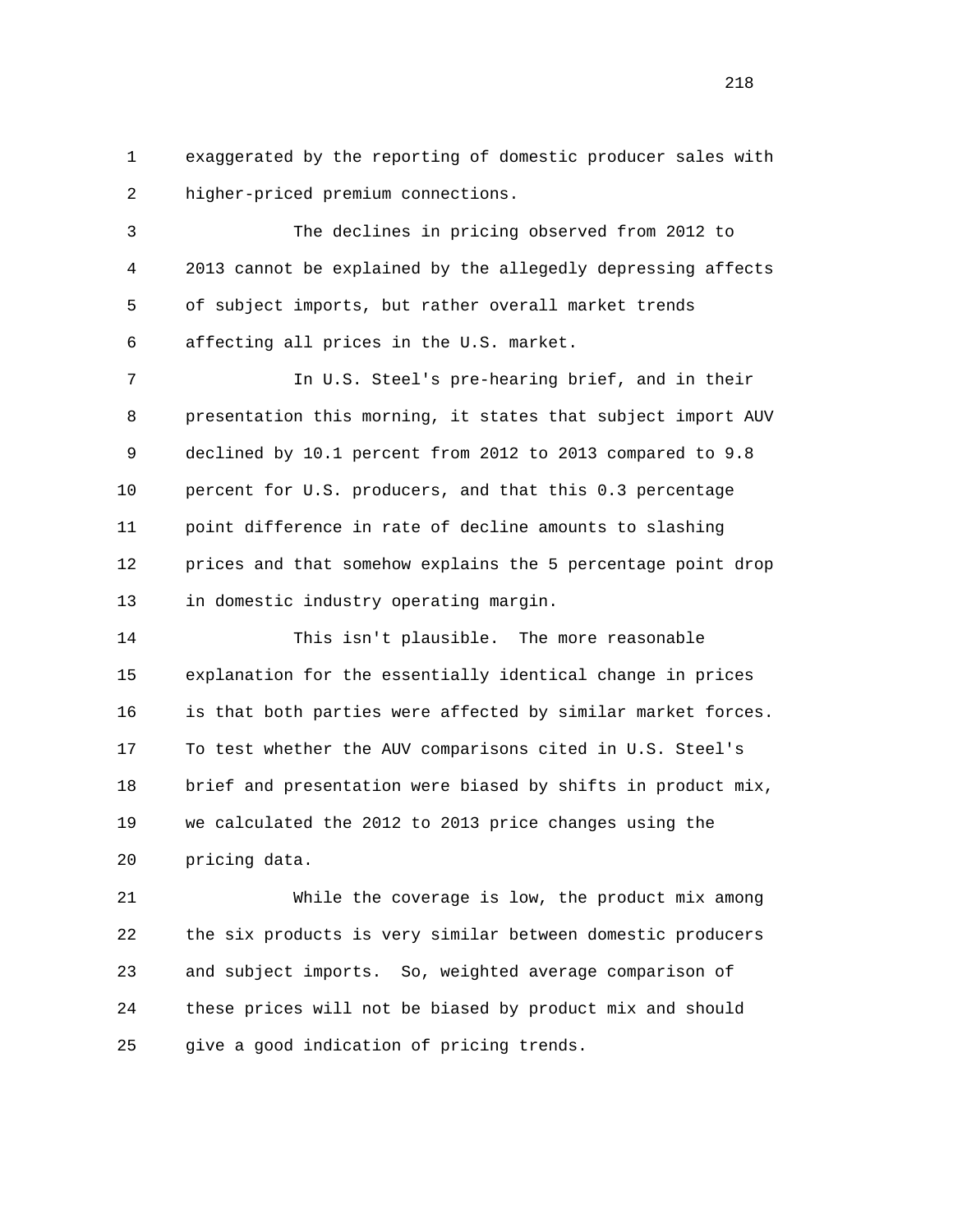1 What did they show? From first quarter 2012 to 2 fourth quarter 2013, average domestic prices declined by 3 14.4 percent. Average subject import prices declined by 4 14.7 percent. This is coincidentally the same .3 percentage 5 point spread. This tiny spread isn't evidence of price 6 depression, but rather that both domestic producers and 7 subject imports were, generally speaking, faced with the 8 same market forces that caused the decline in prices.

 9 What were these market forces? First, as shown 10 at Slide 5, demand for OCTG is measured by rig count was on 11 a declining trend from 2012 to 2013.

 12 Second, as shown at Slide 6, prices for the key 13 raw material input to OCTG, hot-rolled coil, were also 14 declining. A combination of declining demand and declining 15 prices for the key raw material input would inevitably lead 16 to a decline in price with or without subject imports in the 17 market.

 18 At the preliminary conference, several domestic 19 industry witnesses made implausible claims about how raw 20 material prices don't enter into their negotiations with 21 customers. Yet, in their final phase questionnaire, 8 of 11 22 producers responded that raw material prices were referenced 23 in price negotiations. And 6 of 1w indicated that OCTG 24 prices were actually indexed or linked to raw materials 25 prices, such as CRU, Pipe Logix were an index for scrapped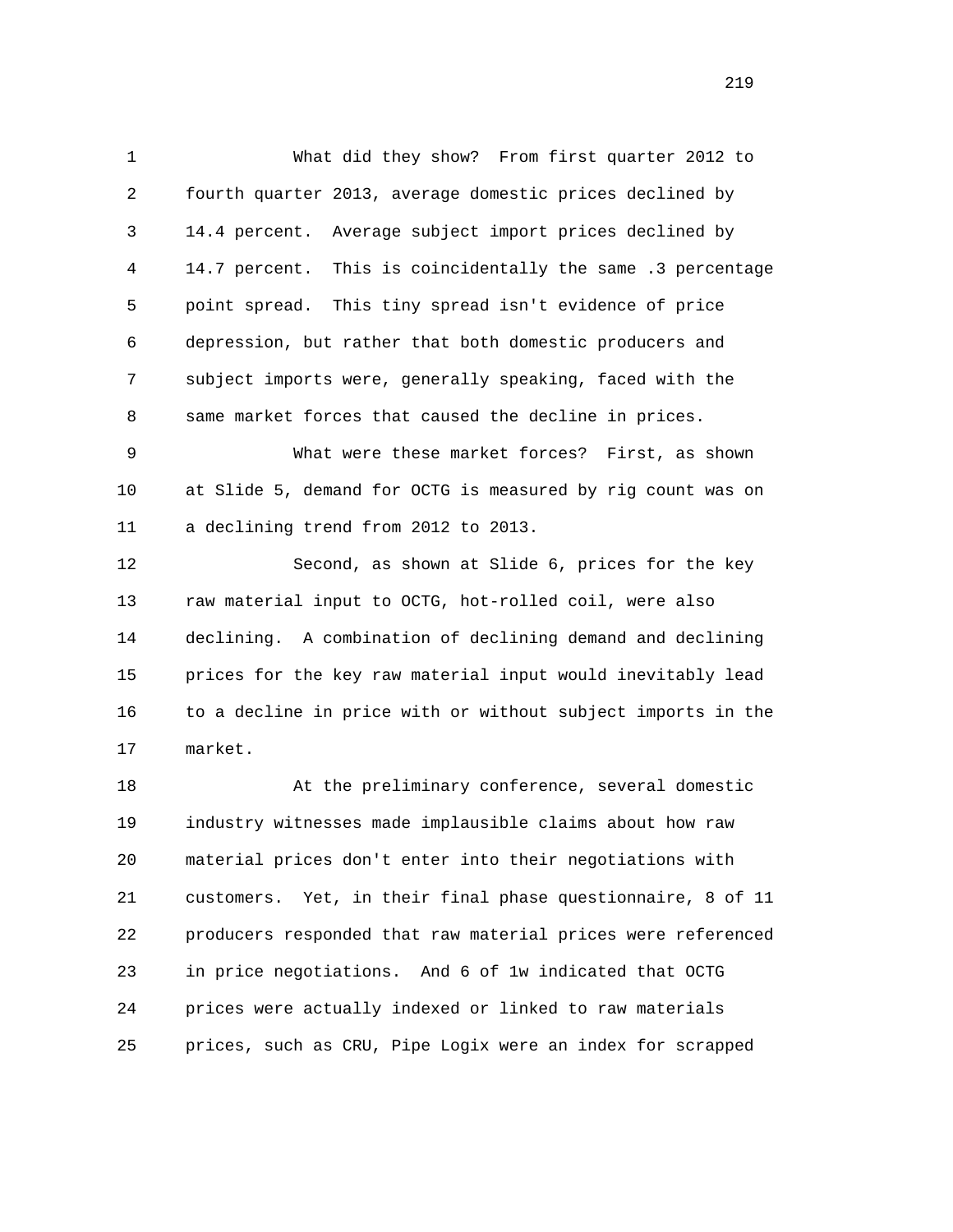1 steel.

| $\overline{a}$ | A witness from this morning's panel said subject             |
|----------------|--------------------------------------------------------------|
| 3              | imports were "The one and only cause" of price declines.     |
| 4              | The evidence shows that this is simply not true. Declining   |
| 5              | domestic prices also go hand-in-hand with the increasing     |
| 6              | importance of program sales, in which participating          |
| 7              | producers offer what amount to volume discounts in exchange  |
| 8              | for planned, if not guaranteed, purchase volumes.            |
| 9              | Pre-hearing report, page 5-11, based on responses            |
| 10             | from purchasers, which include distributors who participate  |
| 11             | in the program sales, and they should now, and summarized at |
| 12             | Slide 7, reports volumes that equate to program sales market |
| 13             | share of 70 percent for domestic producers, 18 percent for   |
| 14             | non-subject imports, and 12 percent for subject imports.     |
| 15             | As discussed previously, the majority of                     |
| 16             | non-subject imports are from producers affiliated with U.S.  |
| 17             | producers, so the share of program sales held by the         |
| 18             | domestic industry, based on the purchasers' data, is likely  |
| 19             | even higher than 70 percent and may be as high as 88         |
| 20             | percent.                                                     |
| 21             | Moreover, the 2.5 million short tons of program              |
| 22             | sales reported by purchasers as purchased from U.S.          |
| 23             | producers is roughly 22 percent of U.S. producers total U.S. |
| 24             | shipments over the POI; thus, over 20 percent of the         |
| 25             | domestic industry's shipments were to a market segment in    |

<u>220</u>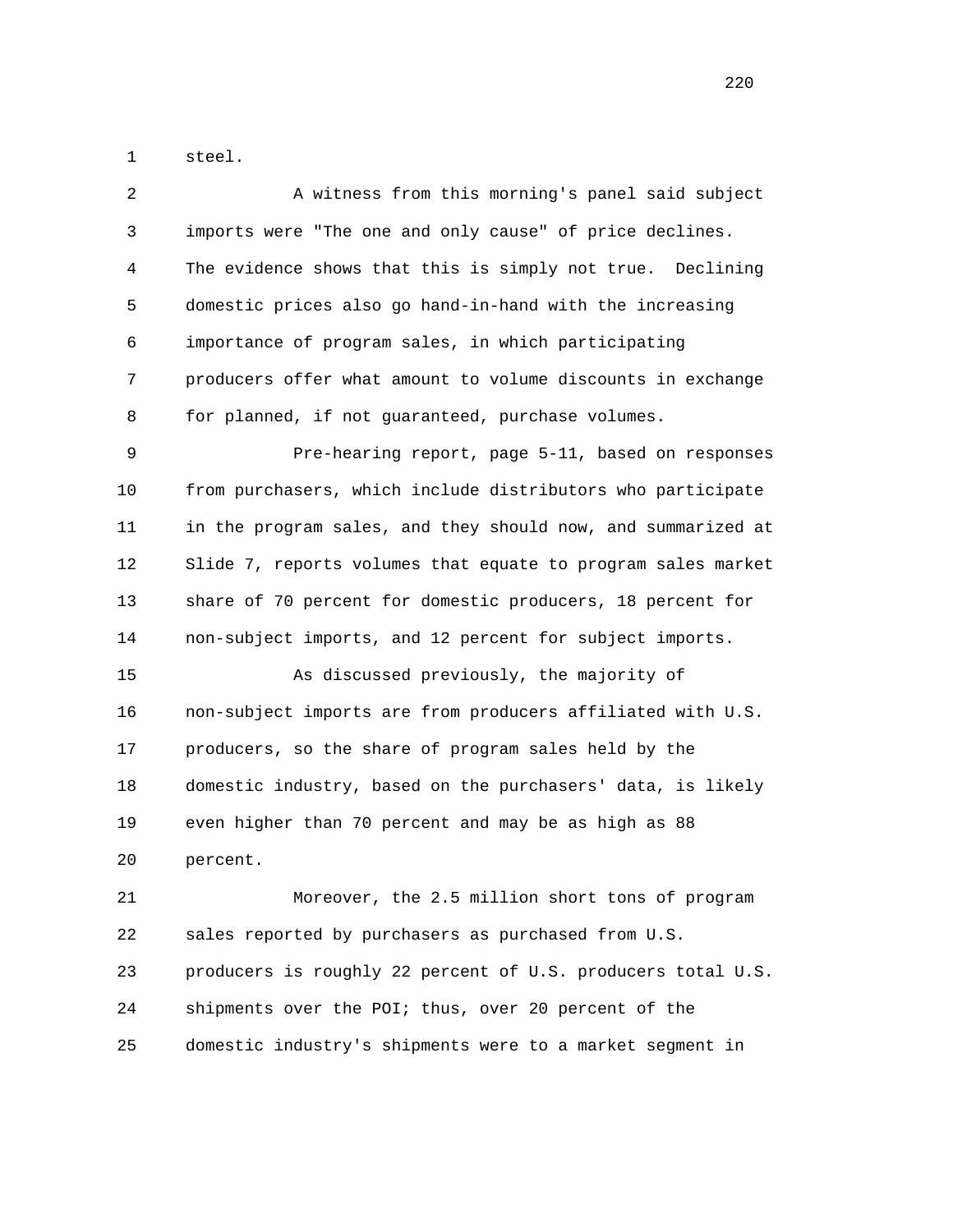1 which it faces only marginal competition from subject 2 imports and in which sales tend to be made at lower prices 3 in exchange for volume commitments.

 4 It makes intuitive sense that the volume 5 commitments would have been attractive to U.S. mills with 6 large amounts of new capacity looking to fill that mill. 7 Needless to say, shipping greater volumes via program sales 8 would have hand an adverse impact on domestic producers 9 overall pricing and therefore their profitability.

 10 Petitioners have also placed a great deal of 11 weight on a rising trend in inventories over much of the 12 POI, harking back and hoping that the Commission harkens 13 back to the massive inventory overhang built up during the 14 POI for the China case. As shown at Slide 8, inventory 15 levels during this POI, even at their highest, are no way 16 near the levels of 2008 and 2009.

 17 Moreover, recent patterns in inventory levels 18 make sense when compared to patterns in monthly OCTG 19 consumptions levels. See Slide 9. Beginning in 2010, as 20 OCTG consumption climbed, inventories were drawn down. 21 Consumption peaked at the end of 2011 -- monthly consumption 22 I should say, and inventory levels hit a trough at roughly 23 the same time. As consumption began to decline, inventory 24 levels built. Consumption recovered in the second half of 25 2013, and after a lag, inventory levels began to decline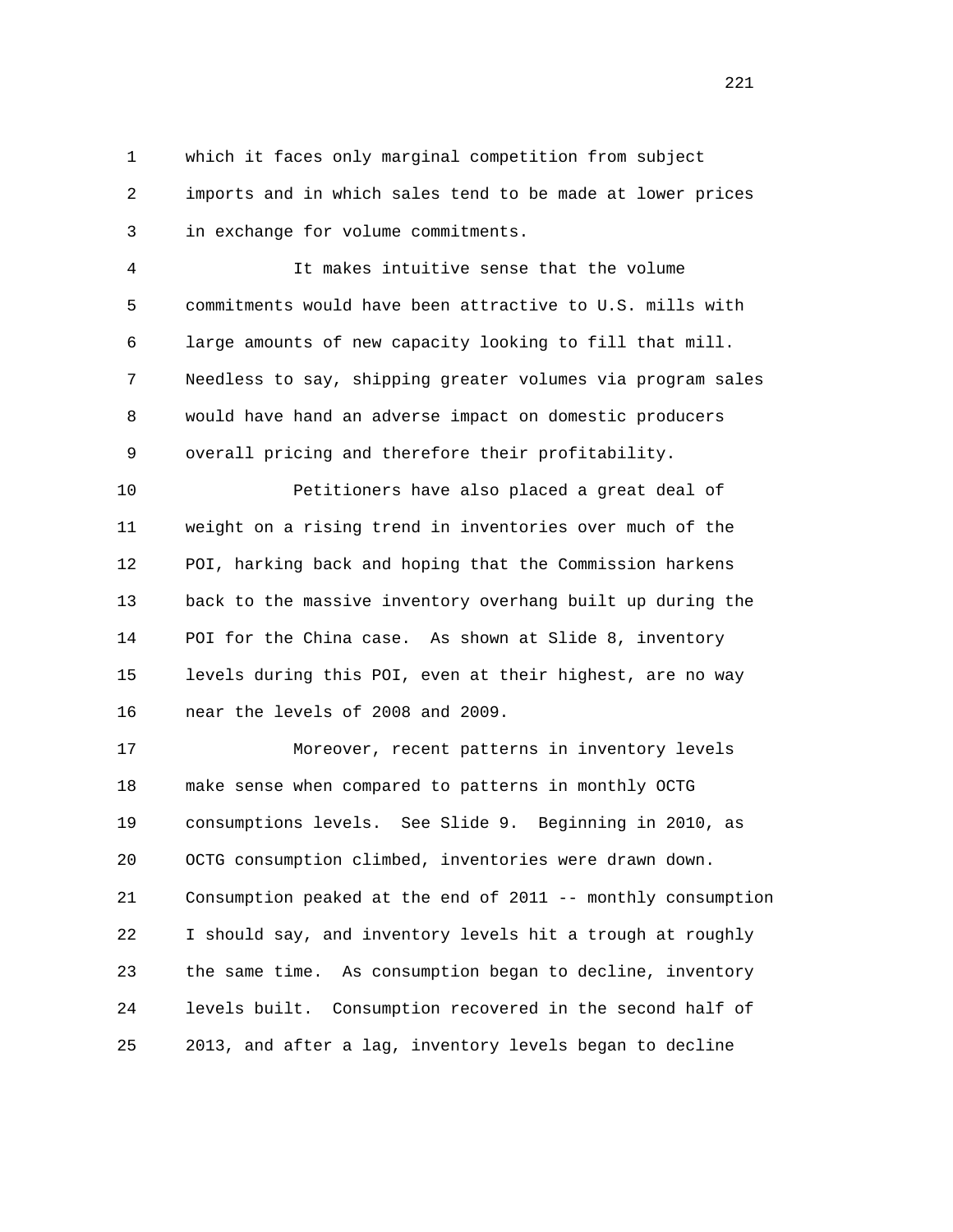1 again.

| 2              | I note further that these inventories aren't                   |
|----------------|----------------------------------------------------------------|
| 3              | composed entirely of subject imports. They're distributor      |
| $\overline{4}$ | inventories. And nearly all of U.S. producer shipments,        |
| 5              | according to Table 2-1 of the pre-hearing report, over 98      |
| 6              | percent, were to distributors as well. In fact, given the      |
| 7              | importance of available inventory to participate in program    |
| 8              | sales, the proportion of U.S. produced to subject imports      |
| 9              | and distributor inventories is likely to have increased.       |
| 10             | Finally, I remind the Commission that domestic                 |
| 11             | producers increased their production by 14.5 percent from      |
| 12             | 2012 to 2013. For an industry that was so concerned that       |
| 13             | the market was in an over-supply situation, having a           |
| 14             | negative affect on prevailing market prices, ramping           |
| 15             | production by 15 percent seems like a counter-intuitive        |
| 16             | strategy, especially, when demand drivers like rig count       |
| 17             | were trending downward and overall apparent consumption        |
| 18             | ended up growing by only 1.3 percentage points overall.<br>But |
| 19             | again, these producers had new capacity to fill, and so fill   |
| 20             | it they did.                                                   |
| 21             | Finally, my testimony thus far has, for the sake               |

 22 of argument, taken many of Petitioners' arguments on their 23 own terms. That is, domestic producers and subject imports 24 compete head-to-head across the market and a sale gained by 25 one represents a sale lost to the other. But the record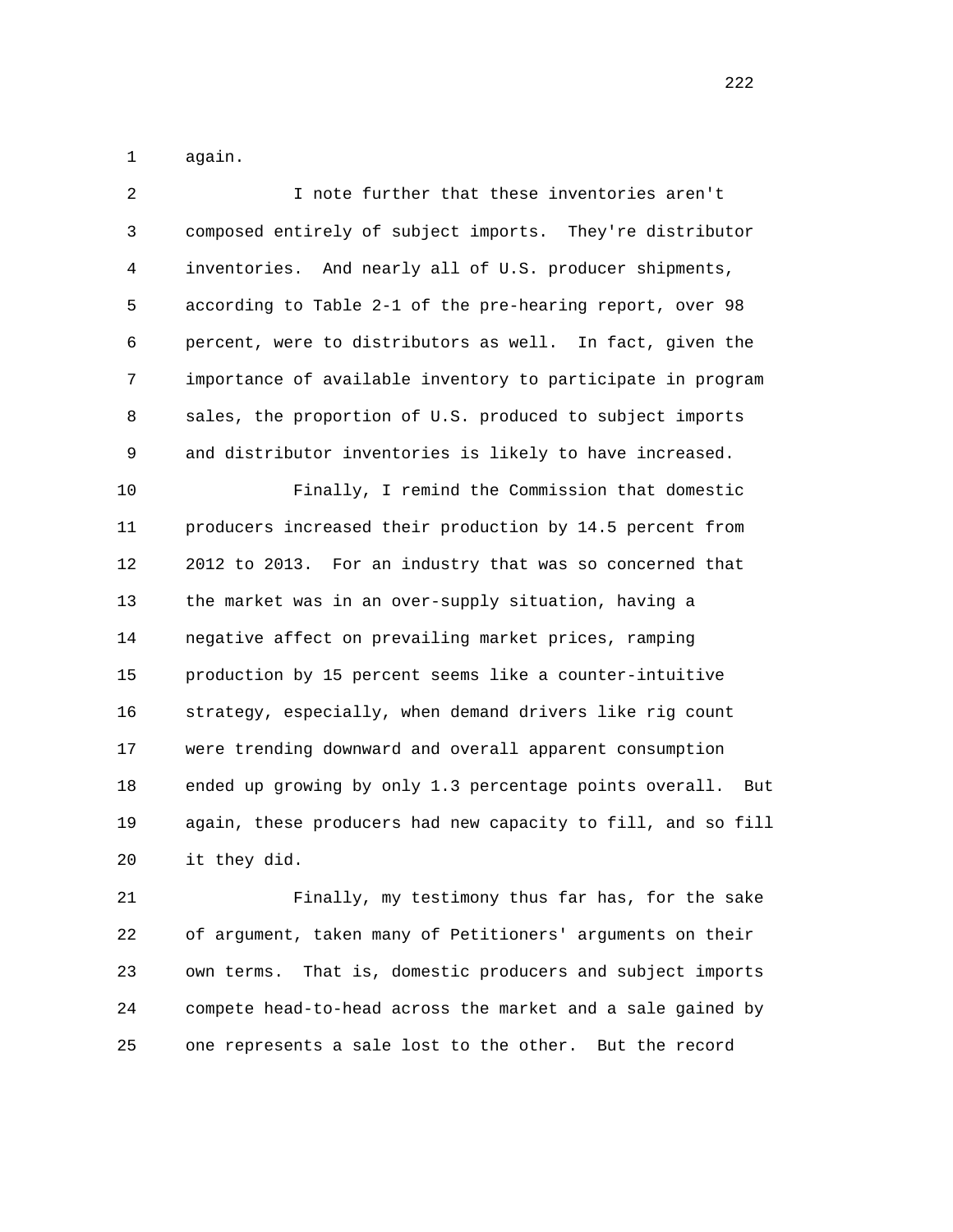1 data that simply isn't true.

| 2            | Staff have done a tremendous job of collecting                |
|--------------|---------------------------------------------------------------|
| $\mathsf{3}$ | and compiling these data, which show that there is a high     |
| 4            | degree of attenuation between subject imports and the         |
| 5            | domestic industry. Much of the data are confidential,         |
| 6            | detailed analysis is presented in Respondents' pre-hearing    |
| 7            | briefs, and we'll provide additional rebuttal to why the      |
| 8            | Rein's analysis in our post-hearing brief.                    |
| 9            | But on a few points that can be stated publicly,              |
| 10           | the value market for propriety connections is dominated by    |
| 11           | domestic producers and non-subject imports. Subject imports   |
| 12           | have essentially no presence in this segment of the market.   |
| 13           | Price competition in this segment is among domestic           |
| 14           | producers and non-subject imports, many of them from          |
| 15           | domestic producers overseas affiliates. The record evidence   |
| 16           | suggests that this composition is fierce.                     |
| 17           | Domestic producers and subject imports are                    |
| 18           | concentrated in different grade segments. As shown at Slide   |
| 19           | 10, two-thirds of subject imports are on the most basic       |
| 20           | grade, J-55, and only a minority of these sales are of        |
| 21           | So, the vast majority competes as J-55, compared<br>gradable. |
| 22           | to only 21 percent of domestic shipments and 10 percent of    |
| 23           | non-subject imports.                                          |
| 24           | The majority of domestic shipments, 58 percent,               |

25 and non-subject imports, 73 percent, are in the high value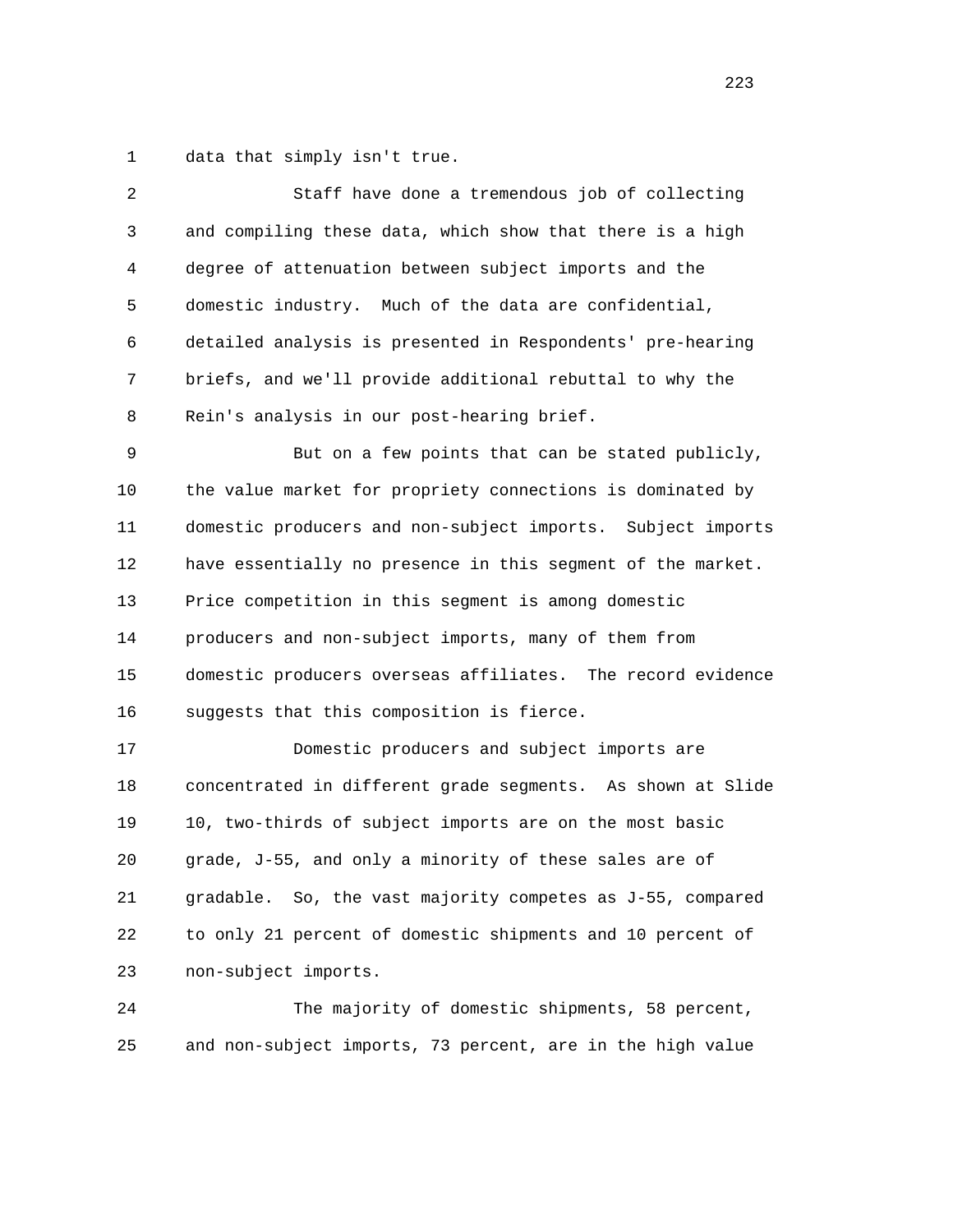1 P110 and L80 grades, a substantial portion of which also 2 feature proprietary connections. Only 24 percent of subject 3 imports are in these grades, and virtually none of them have 4 proprietary connections.

 5 Moreover, the product range of domestic producers 6 is more diversified with 21 percent in grades other than 7 those big three while only 8 percent of subject imports are 8 sold in these grades.

 9 The overwhelming majority of domestic producer 10 shipments, between 87 and 90 percent are of finished OCTG 11 while less than 20 percent of subject imports are imported 12 in finished form. Much of the remaining imports require end 13 finishing, heat treatment, or both; therefore, they are not 14 directly competitive with domestic production.

 15 In summary, Petitioners' causation arguments 16 fail, even when taken on their own terms and accepting many 17 of their assumptions. But when one considers the actual 18 conditions of competition, and the attenuated nature of 19 competition between subject imports and the domestic 20 industry, they're shown to have no merit whatsoever.

 21 The Commission should not ascribe to subject 22 imports injury caused by intra-industry price competition 23 between domestic producers and their affiliated non-subject 24 imports. Thank you.

25 MR. DONG-HEUI PI: Good afternoon. My name is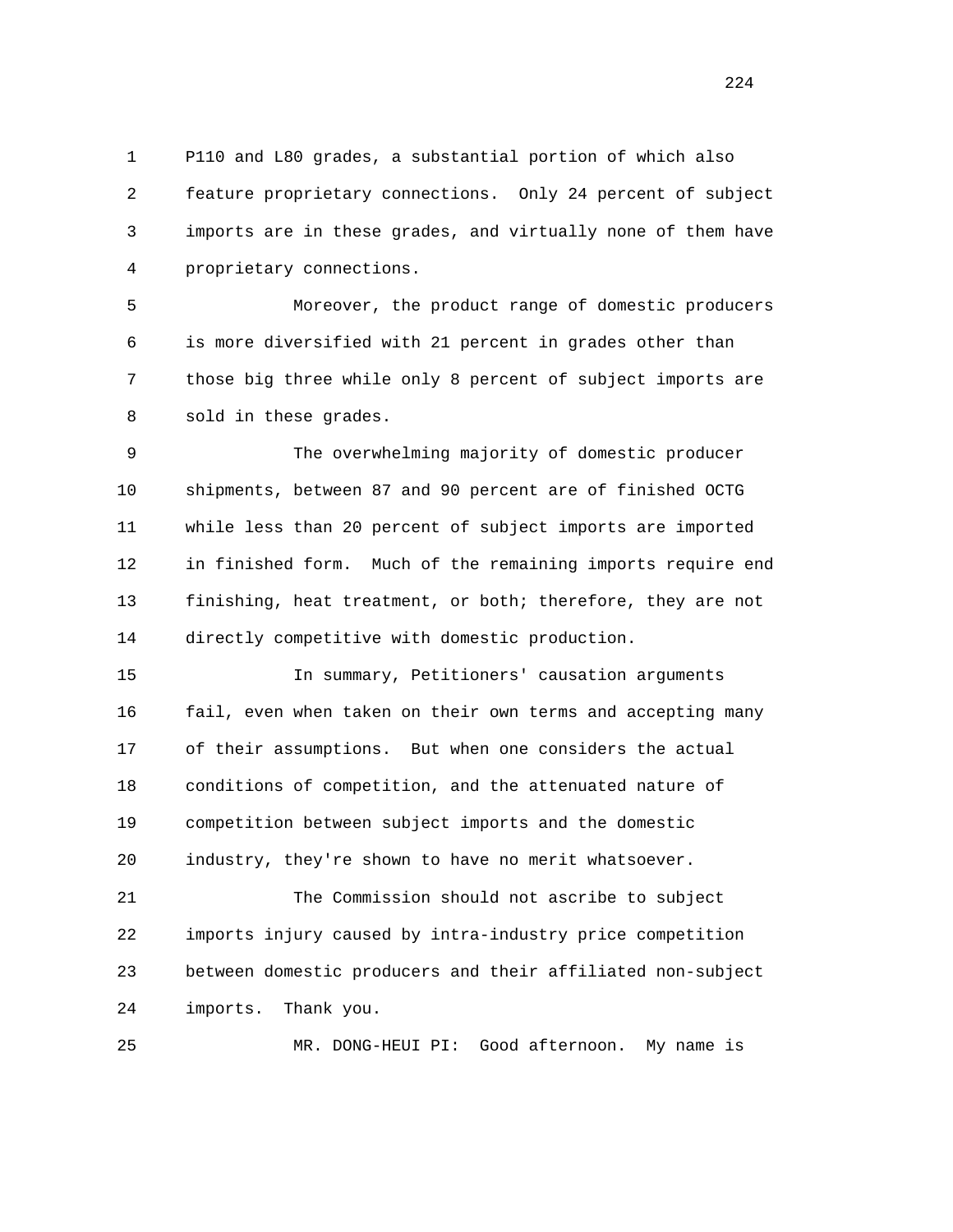1 Dong-Heui Pi, Deputy General Manager with Hyundai HYSCO, one 2 of the leading producers of OCTG in Korea.

 3 Hyundai HYSCO has produced welded OCTG since the 4 late 1980s. In light of the Department of Commerce's 5 stunning reversal of its earlier negative preliminary 6 determination in the OCTG from Korea case through some 7 unprecedented outrageous methodologies, I felt it important 8 for me to come to Washington, D.C. to speak with you 9 directly.

 10 There are five primary producers of OCTG in Korea 11 and one new seamless producer. All five welded producers 12 produce a variety of welded pipe and tube, including OCTG 13 line pipe and standard pipe. Most of the OCTG is finished 14 in Houston, either with threading and coupling only, or with 15 heat treatment to be upgraded to higher grades of OCTG.

 16 Korean OCTG is recognized for its quality and 17 reliability, and it is well accepted in the market, but 18 imports from Korea are imports. They are not domestic 19 production, which is import to some U.S. purchasers. 20 Neither, HYSCO nor any other Korean producer has access to 21 premium connections, which are increasingly important in the 22 U.S. market.

 23 Imports from Korea are produced to order. The 24 time between order and completion of finished OCTG in 25 Houston is roughly five or six months. This is a long lead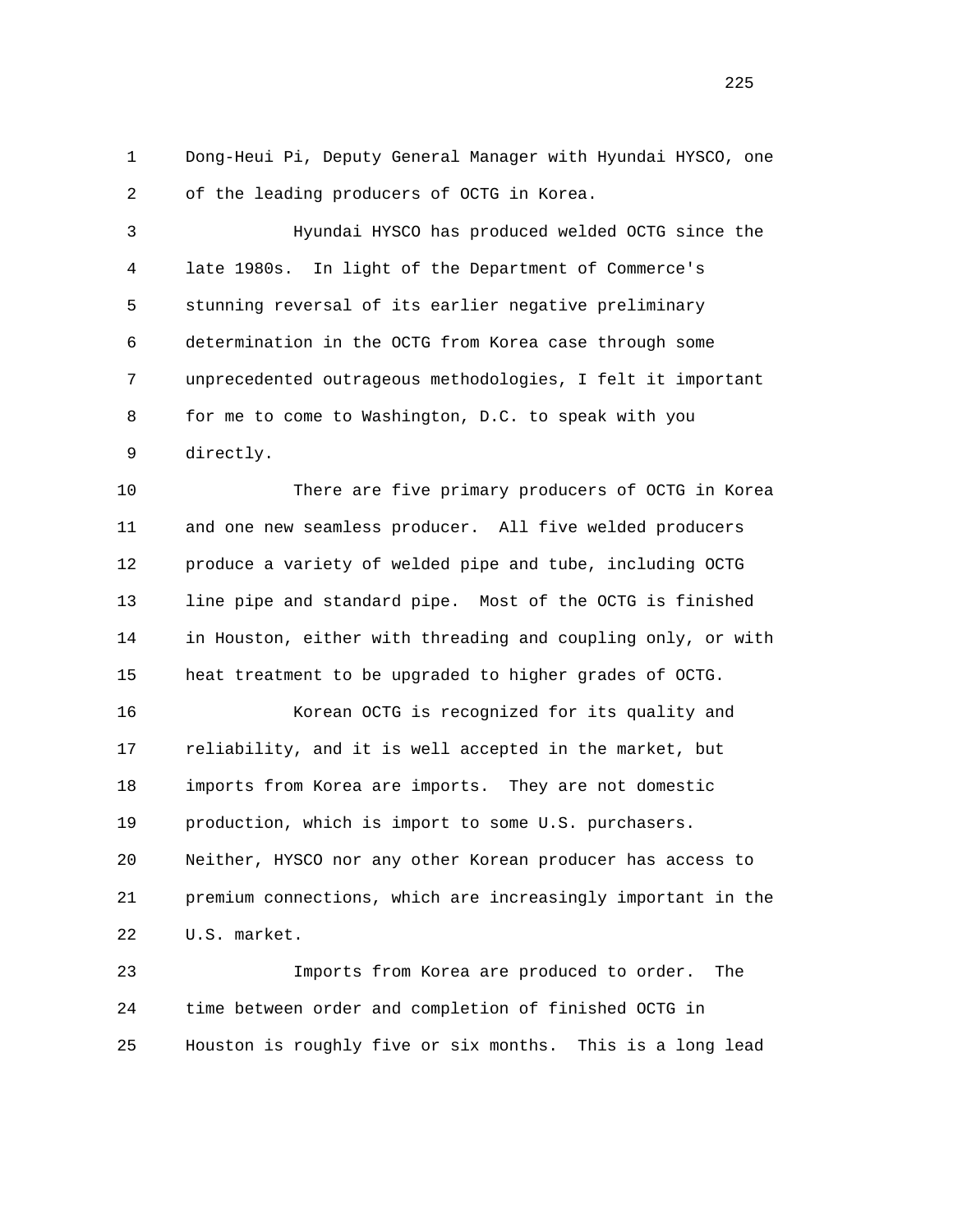1 time and a lot can happen in that time, including delays in 2 shipping and finishing. The OCTG market has changed with 3 the emergence of "Program Sales." Korean imports 4 participate in program sales to some extent, unlike most 5 other subject imports; however, domestic suppliers dominate 6 program sales because they are closer to the market with 7 shorter supply chains.

 8 Thus, for program sales, welded OCTG from Korea 9 is accepted by many major drilling operators as supplemental 10 supply within their programs. But, no OCTG program would 11 rely primarily on imported OCTG because of the risk of the 12 long supply chain. Thanks.

 13 MR. MURRAY: Good afternoon. My name is Kirk 14 Murray. I'm the Vice President and General Manager of Pan 15 Meridian Tubular. Pan Meridian is an importer and a master 16 distributor of OCTG, and is affiliated with SeAH Steel 17 Corporation, a major producer of ERW OCTG in Korea and in 18 Vietnam.

 19 Pan Meridian competes in the OCTG market every 20 day. Our primary competition is with other imports. This 21 is not to say that we don't compete with the domestic 22 producers, but imports and domestic production compete on 23 different levels.

 24 There is a preference in the marketplace for 25 domestically produced product, and that preference results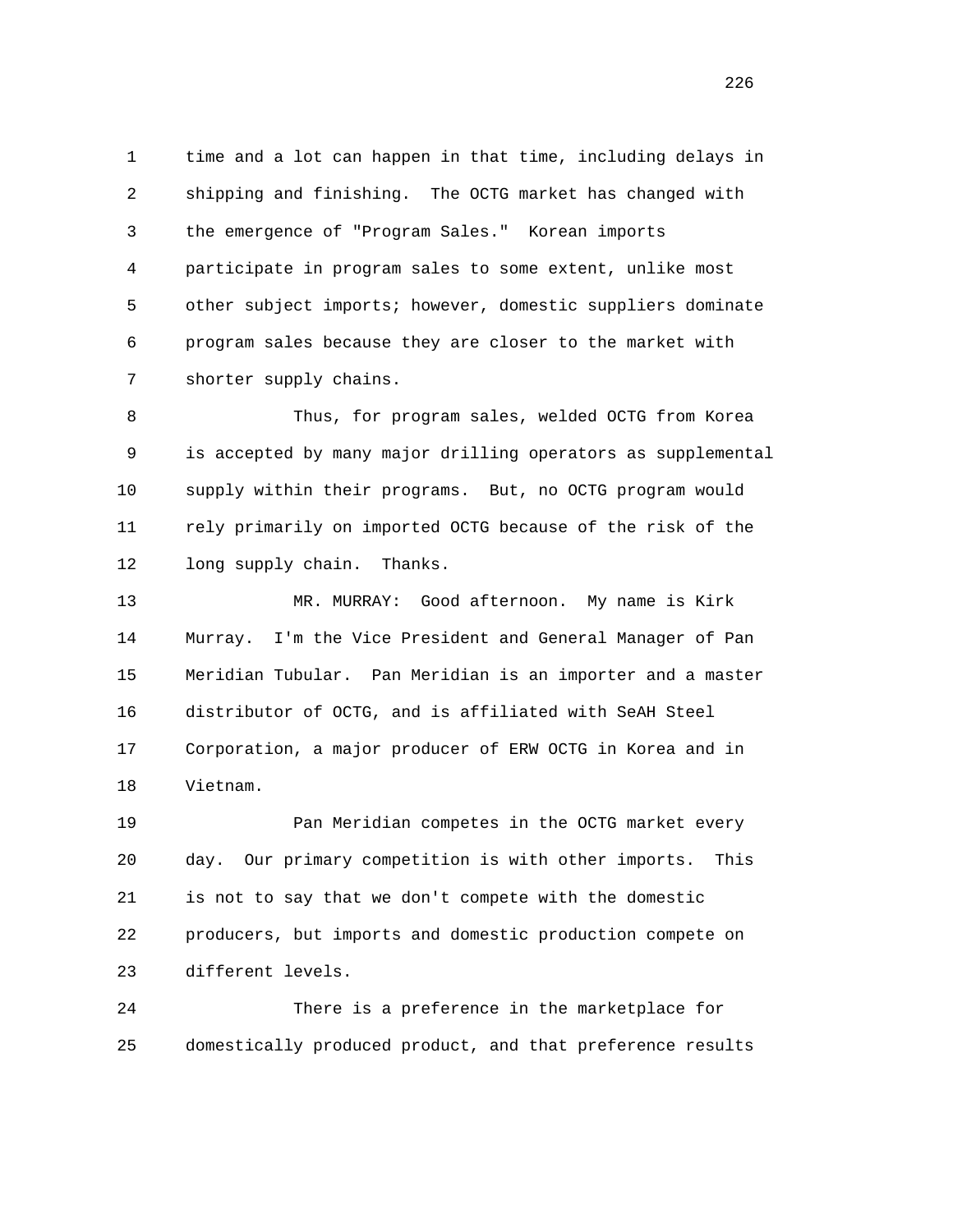1 in price premiums for the domestic producers compared to 2 imports. This has always been the case. Purchasers also 3 prefer the imported product produced by foreign affiliates 4 of U.S. mills, such as Tenaris, Vallourec and TMK because 5 these imports are sold right along side their U.S. 6 production. That market dynamic has to be considered when 7 evaluating whether subject imports are underselling and 8 injuring U.S. producers.

 9 OCTG is not a commodity. Quality varies 10 considerably among suppliers, and quality has increased 11 tremendously in importance with the increase in horizontal 12 drilling. U.S. producers, quite understandably, focus on 13 high alloy OCTG with premium propriety connections.

 14 I would estimate that this market is about 25 15 percent of the U.S. market. Neither SeAH Steel, nor any 16 Korean producer can produce premium, propriety connections, 17 which is an increasingly important market segment. High 18 alloy OCTG also doesn't compete with J-55 OCTG, a lower 19 value and low profitability pipe.

 20 We are supplemental suppliers compared to 21 domestic mills, and that is reflected in the pricing. We 22 also supply smaller, independent operators who buy J-55 23 products on the spot market, but the most important factors 24 in analyzing the market are quality of the OCTG and the 25 availability of the product required. Price is important,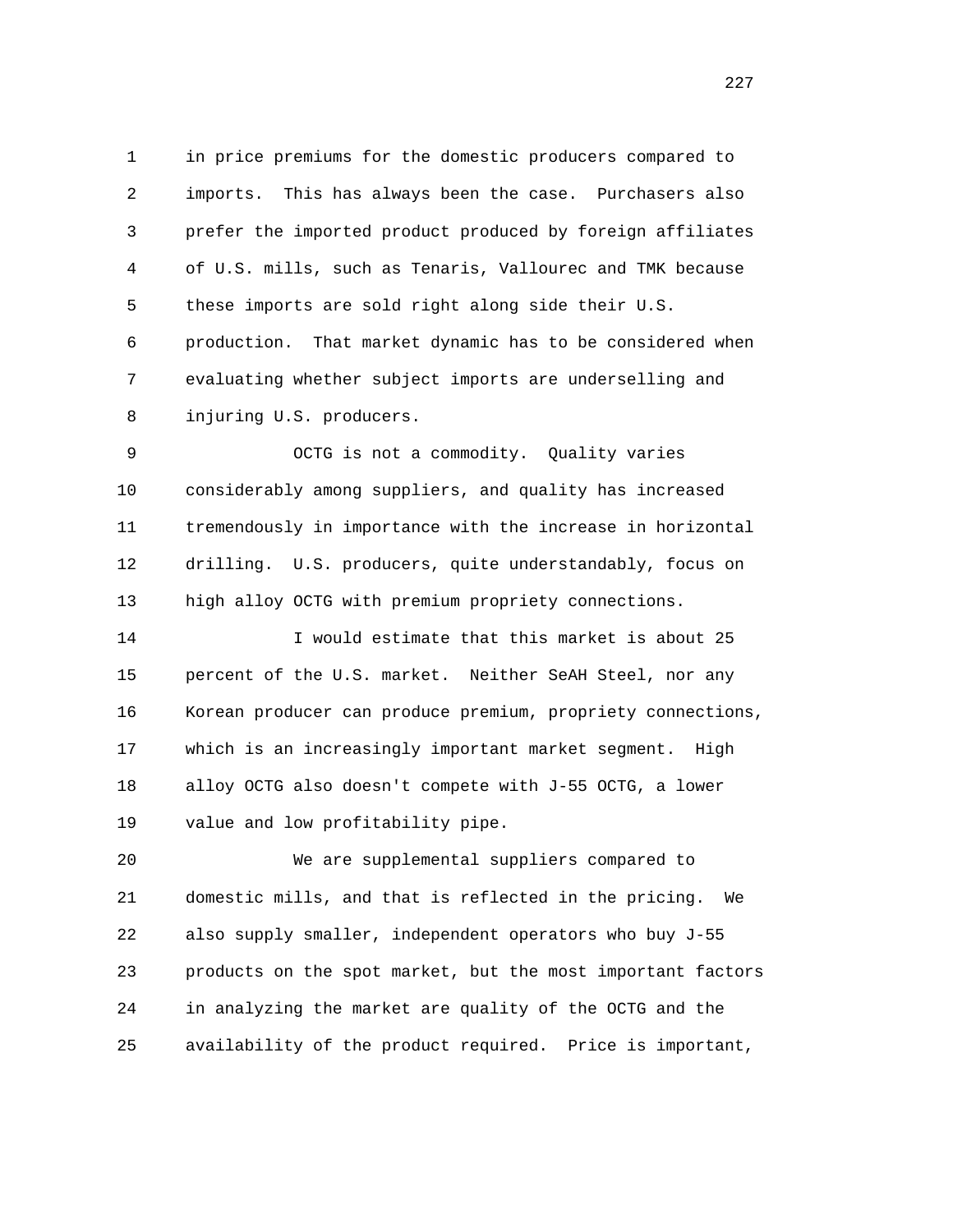1 but not as important as quality and availability.

| 2  | The domestic industry claims to be injured by the            |
|----|--------------------------------------------------------------|
| 3  | subject imports, yet, domestic capacity and production has   |
| 4  | increased along with employment. Many domestic mills have    |
| 5  | been turning away requests from their customers for more     |
| 6  | How can that be if the market isn't oversupplying.<br>OCTG.  |
| 7  | Investments in new capacity by U.S. mills have been          |
| 8  | substantial, and domestic producers compete head-to-head     |
| 9  | with other domestic producers.                               |
| 10 | This head-to-head competition has created a fight            |
| 11 | for market share among domestic mills. Put simply, these     |
| 12 | investments were not made because investing producers        |
| 13 | considered the market injured, and the decisions were made   |
| 14 | when imports were still at their traditional 50 percent      |
| 15 | market share.                                                |
| 16 | So, what has changed? From our vantage point, a              |
| 17 | couple of things have occurred. First, raw material prices   |
| 18 | declined, and that fact is widely known. When raw material   |
| 19 | prices decline, purchasers demand that prices reflect those  |
| 20 | declines, whether from imports or the domestic industry.     |
| 21 | Another major market factor has been the                     |
| 22 | substantial increase in the domestic capacity.<br>Some       |
| 23 | investments in new pipe mills have been more successful than |
| 24 | others, and many of the newer mills have struggled with poor |
| 25 | logistics, high financing costs, and poor construction.      |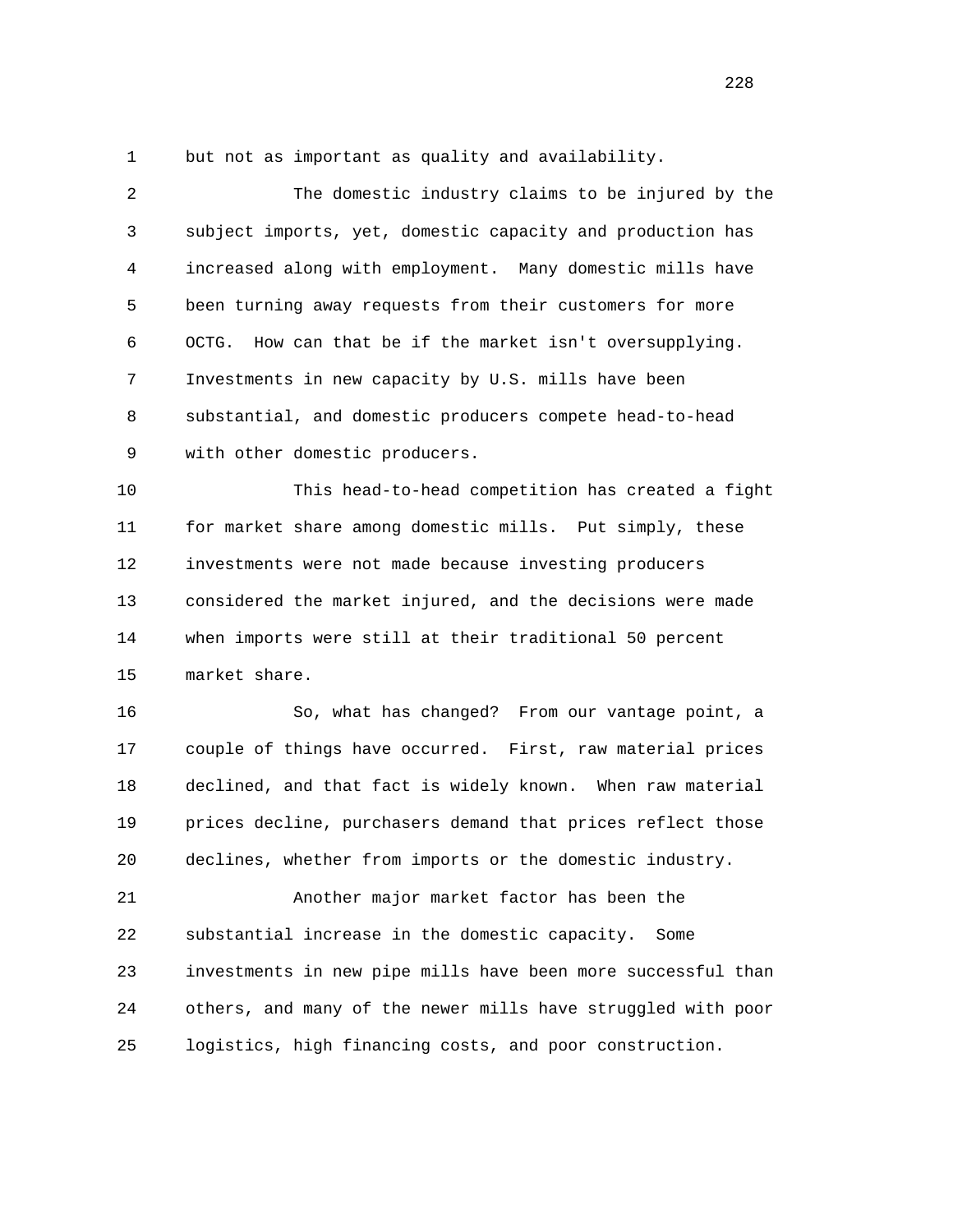1 None of these factors are the result of subject imports, but 2 all that new capacity competes head-to-head with other 3 domestic producers. So, prices and profits naturally take a 4 temporary dip as the market absorbs the new capacity. That 5 is the way the market works, but demand is strong and 6 growing, and not coincidently, domestic producers are 7 announcing price increases.

 8 I have been told by one of my customers who is a 9 distributor for these domestic mills that they need more 10 pipe. They cannot get the allocation. This fits with the 11 boom and bust nature of this business, and it has happened 12 time and time again, but these producers are not injured by 13 imports. Thank you.

 14 MR. SCIANNA: Good afternoon. My name is Chuck 15 Scianna. I'm the President of Sim-Tex L.P., a master 16 distributor of OCTG produced from a number of sources, 17 including Korea, Germany, and the United States. We sell to 18 distributors that sell directly to end users.

 19 As a supplier of both imported and domestic OCTG, 20 I can speak directly to the preference of some end users for 21 domestic OCTG. I've been in the OCTG business for 31 years, 22 and I know this industry very well.

 23 I remain amazed that imports from Japan, Canada, 24 all Tenaris, all TMK IPSCO sources, and all Vallourec 25 sources are excluded as if they do not compete in this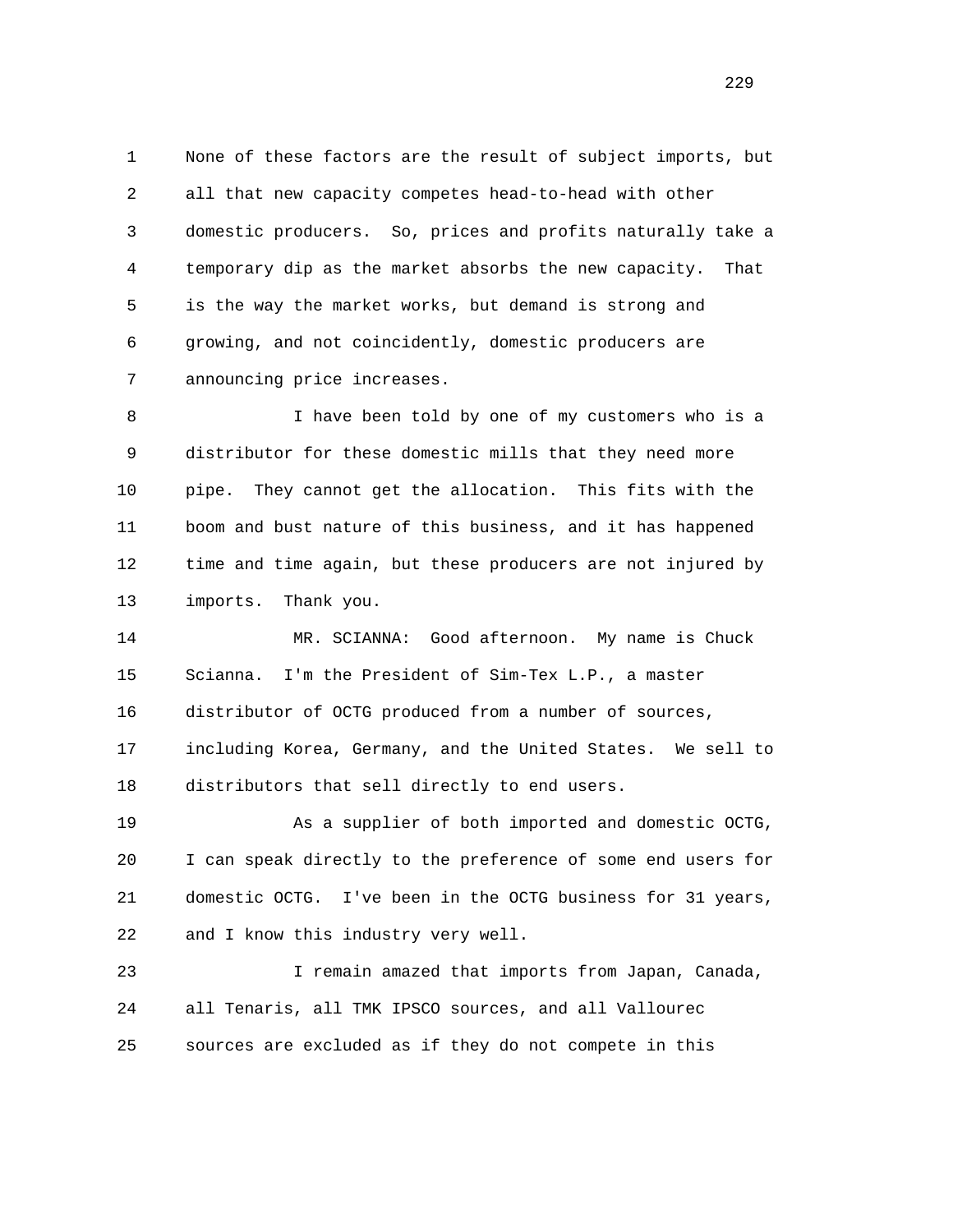1 market or have an impact. Imports from all of these sources 2 compete actively in this market just like imports from Korea 3 and others. The difference is that they're tied to U.S. 4 producers who are actively competing with each other, and 5 they have an impact on pricing.

 6 They also sell proprietary connections that our 7 import sources do not have access to and cannot compete 8 with. The last three years has seen over 700,000 tons of 9 additional domestic capacity with more on the way, and yet, 10 to hear the U.S. industry tell the story they should have 11 been able to raise or maintain prices even as raw material 12 costs fell and U.S. producers pursued "fill the mill" 13 policies.

14 14 It is understandable that U.S. producers 15 emphasize filling their new capacity, but many of the 16 producers have had problems operating the new capacity. But 17 that capacity has put downward pressure on prices despite 18 growing demand. That is what happens when significant new 19 capacity enters the market. The market adjusts.

 20 That said, our customers have told us for months 21 that they've been on allocation, especially for tubing and 22 4-1/2 through 7-inch. Also, the backlog for premium and 23 semi-premium connections seems to be out a good way. The 24 domestic producers and imports controlled by those producers 25 have a number of significant advantages in this market

<u>230</u>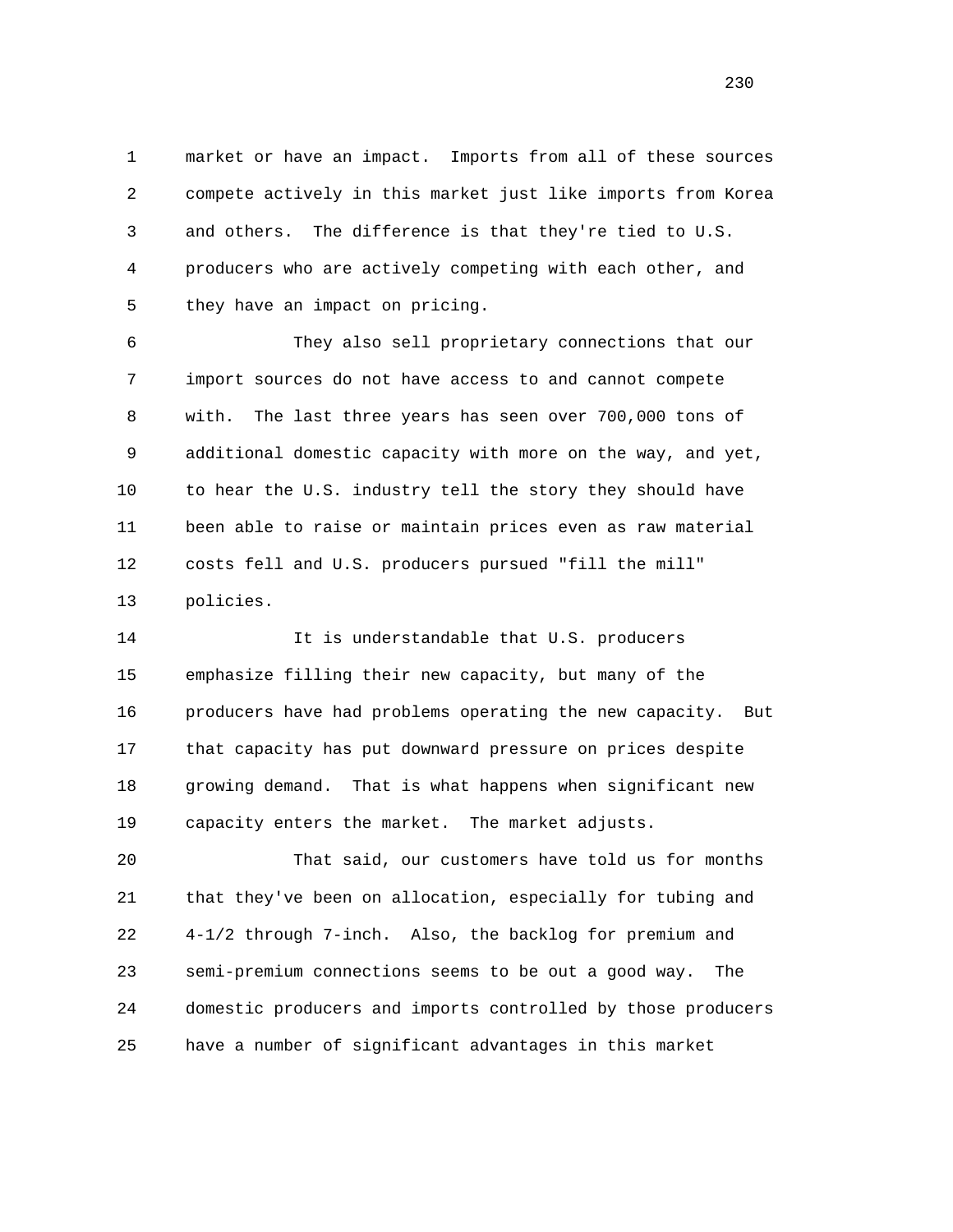1 compared to subject imports.

| 2  | First, the domestic industry produces and sells              |
|----|--------------------------------------------------------------|
| 3  | large quantities of high-grade alloy OCTG. Many of the       |
| 4  | subject imports are not alloy grade, and while a portion of  |
| 5  | subject imports are upgradeable to alloy grade that amount   |
| 6  | should not be overstated. And backlogs for heat-treating     |
| 7  | occur regularly. A substantial volume of subject imports     |
| 8  | are of lower grade material with regular connections that    |
| 9  | service smaller operators that do not participate in program |
| 10 | business.                                                    |
| 11 | We service these smaller operators. By and                   |
| 12 | large, the domestic producers don't. Second, U.S. producers  |
| 13 | emphasize the sale of alloy-grade OCTG using premium         |
| 14 | proprietary connections. When I say "premium," I mean        |
| 15 | premium and semi-premium. Premium connections may account    |
| 16 | for as much as 25 percent of the market today.               |
| 17 | U.S. producers have virtually no competition in              |
| 18 | this market segment from subject imports.<br>Import          |
| 19 | competition in this market segment comes only from imports   |
| 20 | controlled by U.S. producers, such as Vallourec, Tenaris,    |
| 21 | TMK IPSCO, et cetera. The use of premium connections has     |
| 22 | increased dramatically since 2011. Premium connections are   |
| 23 | used primarily in high-stress applications. They are quite   |
| 24 | expensive, and U.S. producers compete fiercely with each     |
| 25 | other for this market.                                       |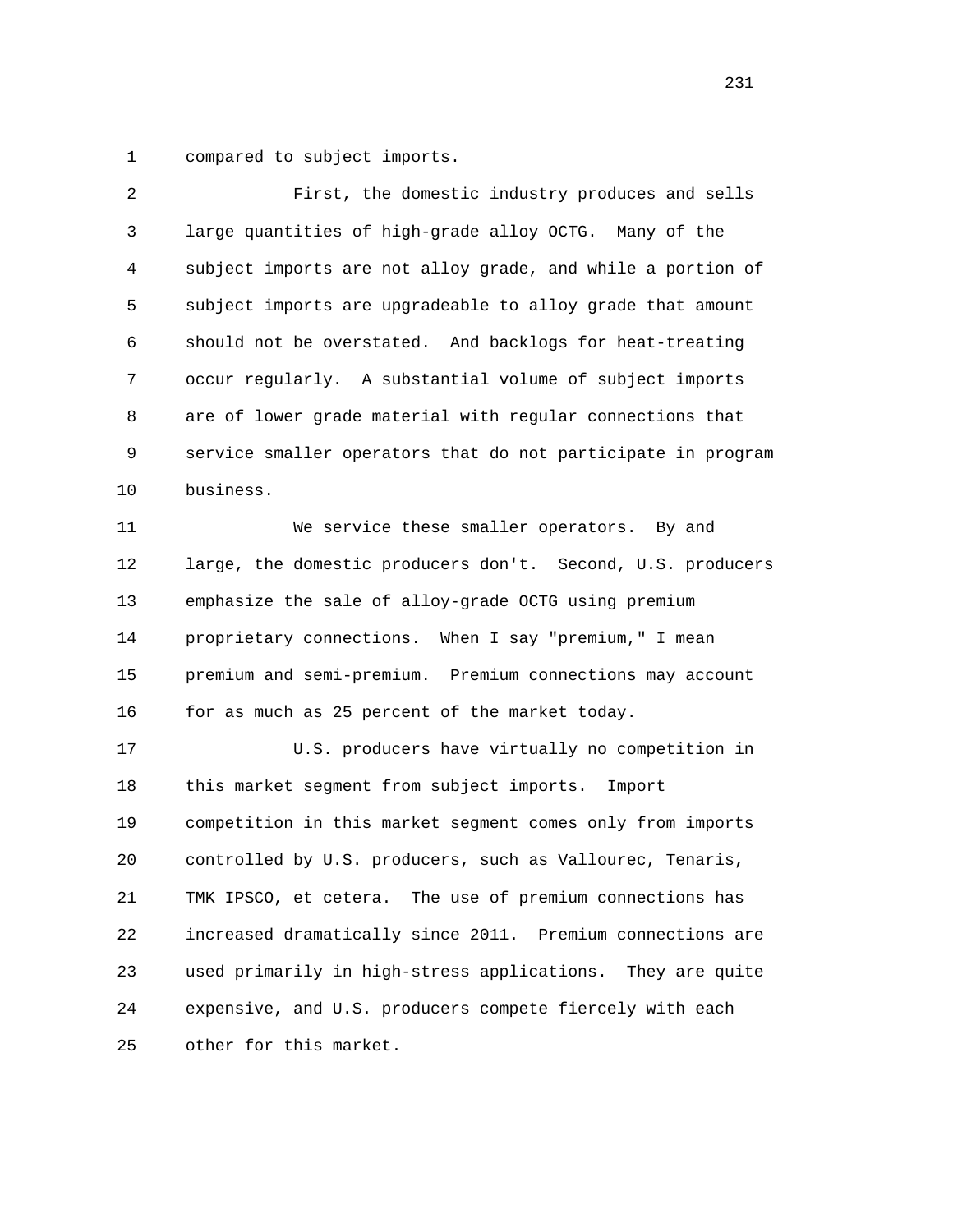1 Third, the 50 most active oil and gas operators 2 account for over half the OCTG consumption in the United 3 States, and they typically prefer to align with domestic 4 OCTG producers. This preference appears to be based, in 5 large part, on minimizing any supply chain disruptions 6 related to the delivery of OCTG products in a timely fashion 7 as well as the flexibility if and when a casing design 8 change takes place.

9 The operators typically require OCTG suppliers, 10 the mills, and distributors, to guarantee price and quantity 11 over a fixed period of three to six months or longer. These 12 are commonly referred to as program sales. Program sales 13 are a significant portion of the market, but it's important 14 to understand how program sales work.

 15 First, program sales are at seller's risk. 16 There's no guarantee that the buyers will purchase what was 17 requested. That said, sellers need to stock sufficient 18 inventory to guarantee supply because if sellers default on 19 the supply they won't receive another order.

 20 Finally, program sales are the low price in the 21 market. They represent a volume discount to the mills, but 22 volume discounts fit perfectly with the "fill the mill" 23 strategy. We should also note that some domestic mills 24 provide post-sale rebates to end users based on volumes 25 purchased.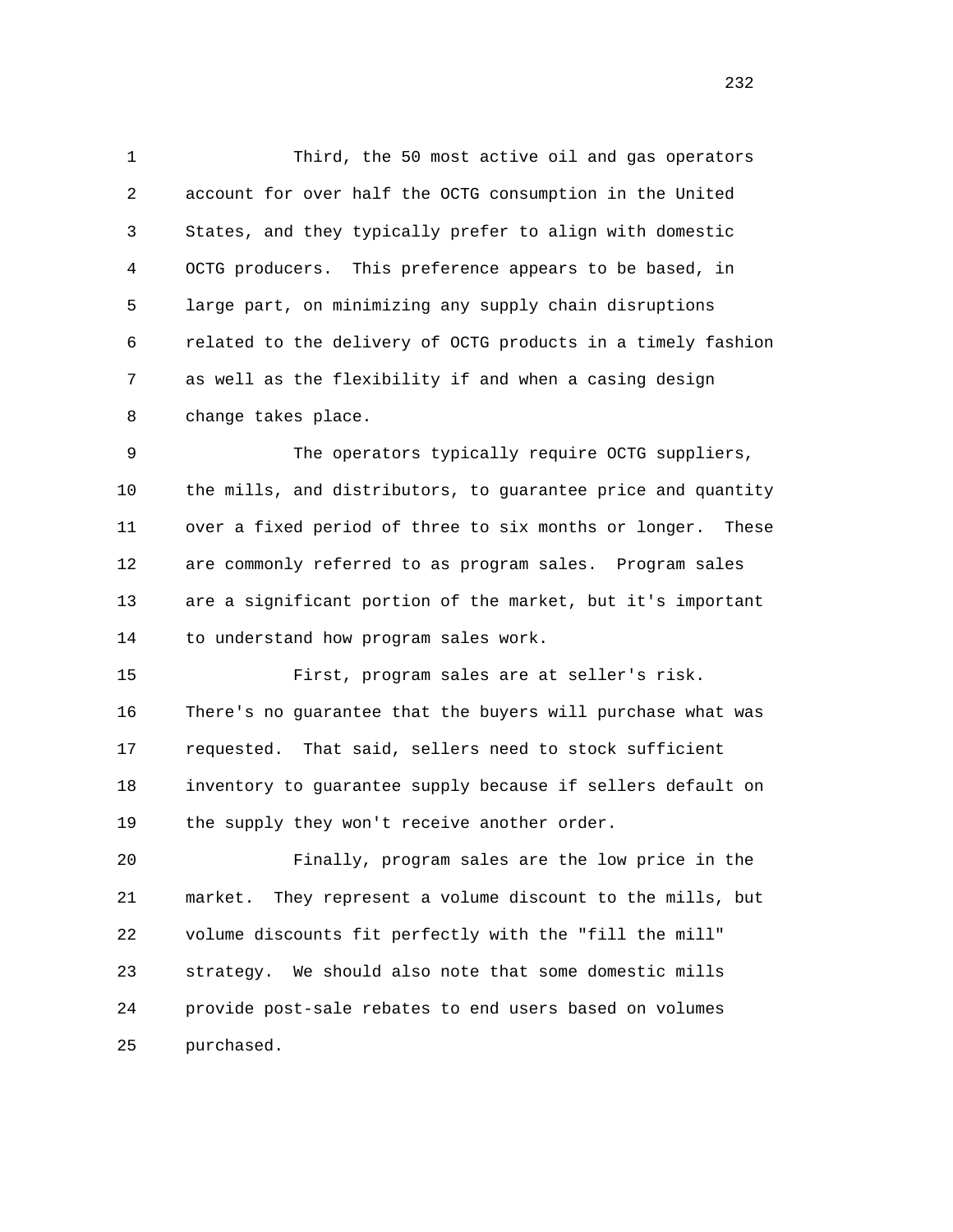1 Sim-Tex, along with a few other wholesalers and 2 distributors participate, to an extent, in program sales, 3 but this segment is dominated by the domestic mills because 4 of their proximity to the customers, the supply chain, and 5 the product selection they can offer compared to subject 6 imports.

 7 Again, most import sources do not participate in 8 program sales, and to the extent that they do, they're 9 largely marginal, supplemental suppliers to those programs. 10 Imports fill in gaps of the domestic supply. They do not 11 replace domestic supply. Logistics and long lead times for 12 imports give the domestic mills an advantage in program 13 business. OCTG prices have been declining over the past 14 year, but that appears to be the result of a combination of 15 factors having little to do with overall imports.

 16 Within the review period, additional domestic 17 capacity has been added by Northwest Pipe, Boomerang Tube, 18 Welded II, Vallourec, Tejas Tubular, Energex, and others. 19 New capacity has created some pressure on the domestic-only 20 sectors of the market as these entrants compete for market 21 share. Again, as domestic mills, those mills command a 22 premium over imports from non-domestically controlled 23 sources. This has always been a characteristic of the 24 domestic market.

25 If there has been damage to the U.S. OCTG market,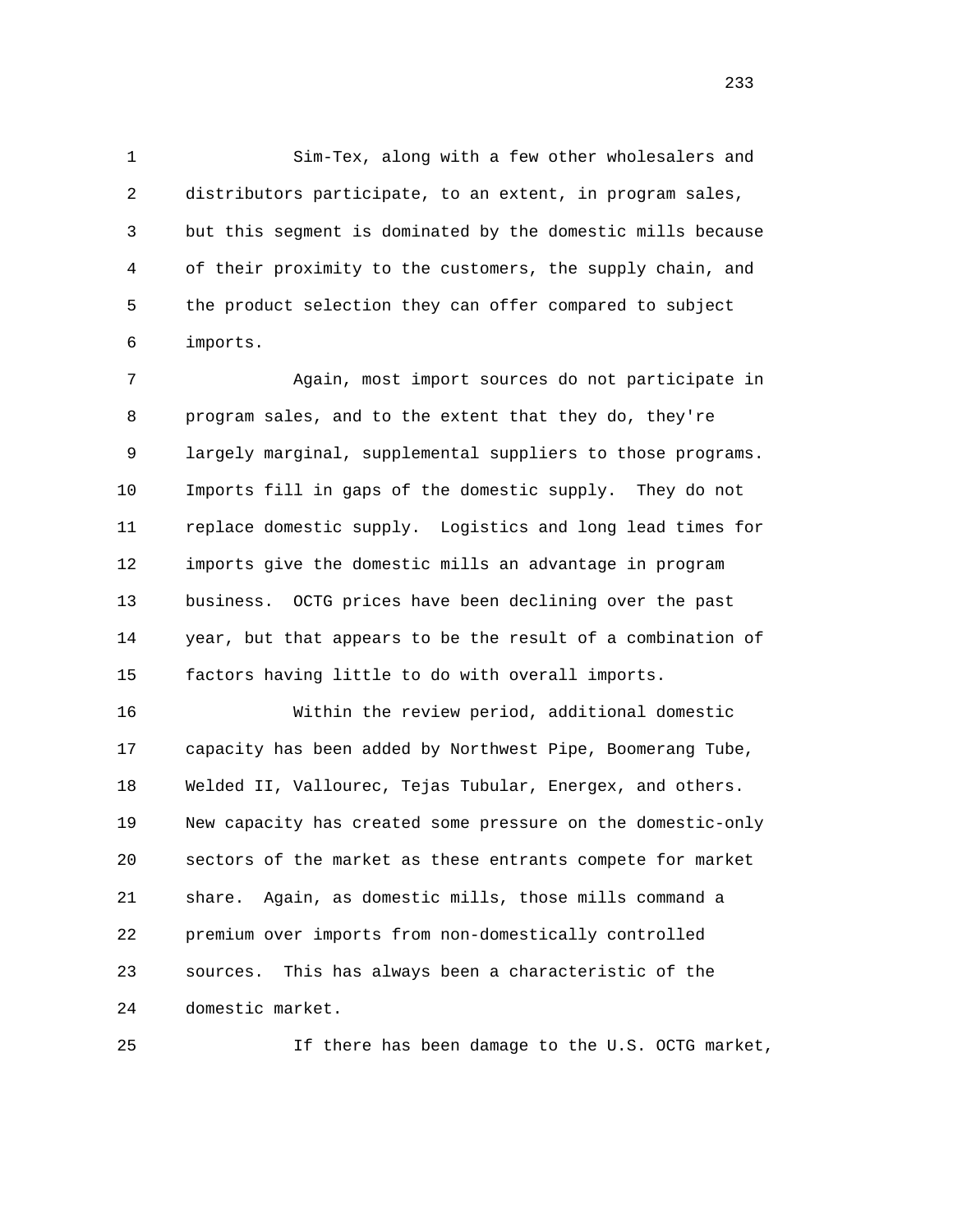1 then why is Tenaris building a new seamless mill in Bay City 2 with capacity of 600,000 tons? Why is Tejas building a new 3 seamless mill in Nebraska with announced capacity of 120,000 4 tons? Add to that new seamless capacity being built by 5 Benteler, PTC and TPCO, totaling over one million tons. 6 Consumption of OCTG in 2014 was projected to be 6.8 million 7 tons. It is going to be 7.2 million tons, the total 8 previously projected for 2017.

 9 These producers have not been injured by subject 10 imports.

 11 MR. BREWER: Good afternoon. My name is Buddy 12 Brewer. I'm the CEO of Borusan Management Pipe U.S. Prior 13 to Borusan, I've worked in the U.S. OCTG industry for 32 14 years. I worked at North Star Steel, which is now Vallourec 15 Star, Lone Star Steel, which was acquired by U.S. Steel, and 16 other pipe manufacturers and processors.

 17 I'm accompanied here today by Semih Ozmen, the 18 President and CEO of Borusan in Turkey. Borusan is the 19 leading Turkish producer of OCTG, has been supplying the 20 U.S. market since 1998. Borusan estimates that it accounted 21 for approximately 85 percent of Turkish exports to the U.S., 22 but total imports from Turkey only accounted for less than 23 2.5 percent of the U.S. market.

 24 In my testimony today, I want to focus on the 25 most important fact concerning Borusan, and that is our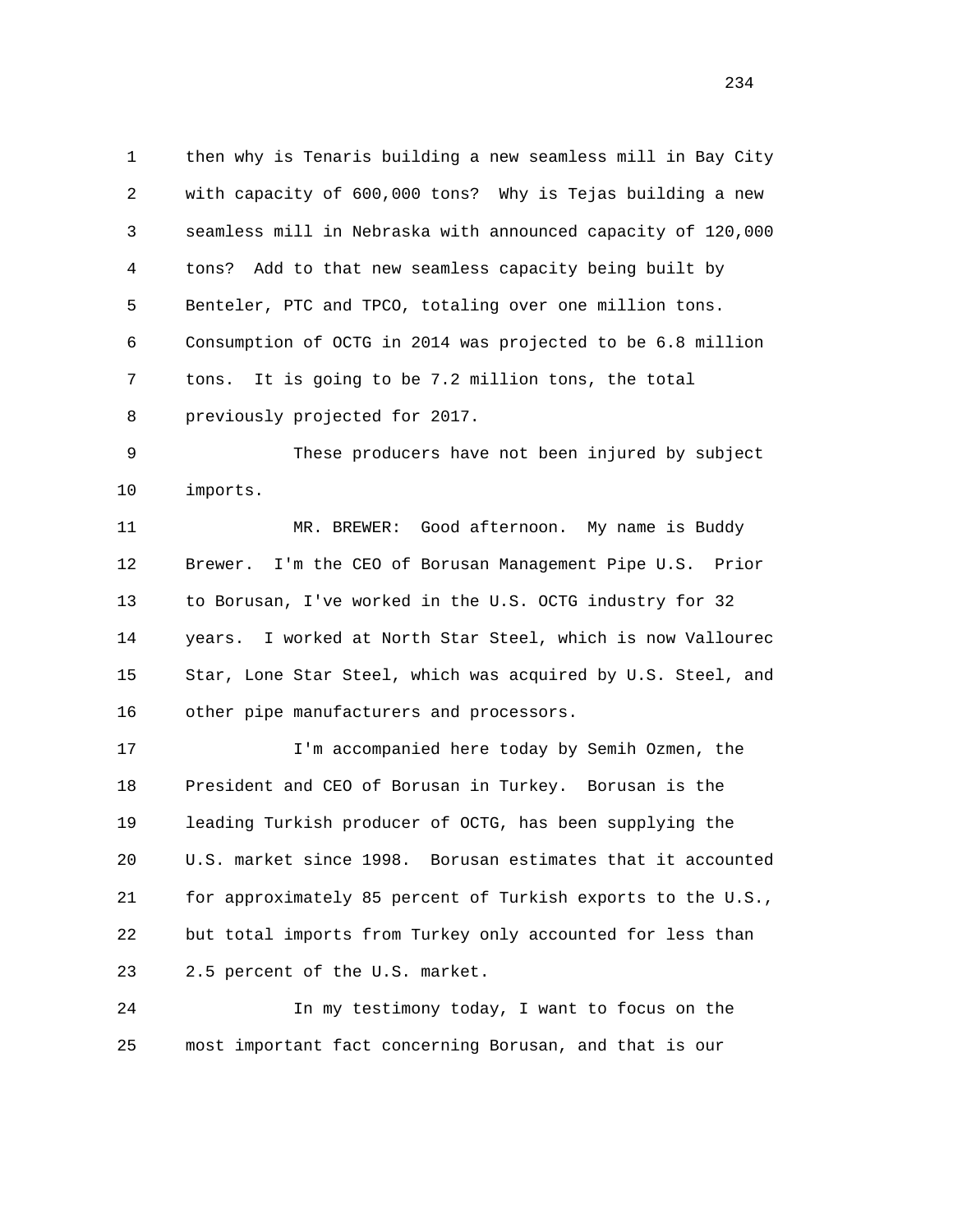1 decision to open a U.S. production facility. It is the 2 reason that imports of OCTG from Turkey have not caused 3 material injury to the domestic industry and will never 4 threaten or cause such injury.

 5 About two years ago, Borusan made the final 6 decision to invest \$150 million to build a new Greenfield 7 welded OCTG manufacturing facility in Baytown, Texas near 8 Houston. Our facility is now completed, and we began 9 commercial operations in March of this year. When fully 10 operational, we will have pipe-forming capacity of 300,000 11 tons per year in sizing ranging from 4-1/2 inches up to 12 10-3/4 inches.

 13 Our facility also features two threading lines 14 and a heat treatment facility, which is coming online this 15 month. Our plant uses U.S. produced hot-rolled steel source 16 from Nucor, from Severstal-Mississippi plant and 17 ArcelorMittal-Indiana plant. And we employ approximately 18 200 workers at this time. 19 During the Commission's period of investigation, 20 Borusan exported welded, plain end OCTG to the U.S.

 21 Beginning in the second quarter of 2013, Borusan U.S. became 22 the importer of record. Borusan maintained its small 23 position in the market based on its well-deserved reputation 24 for quality and reliability. Borusan's strategy has always 25 been cognizant of market conditions.

<u>235</u>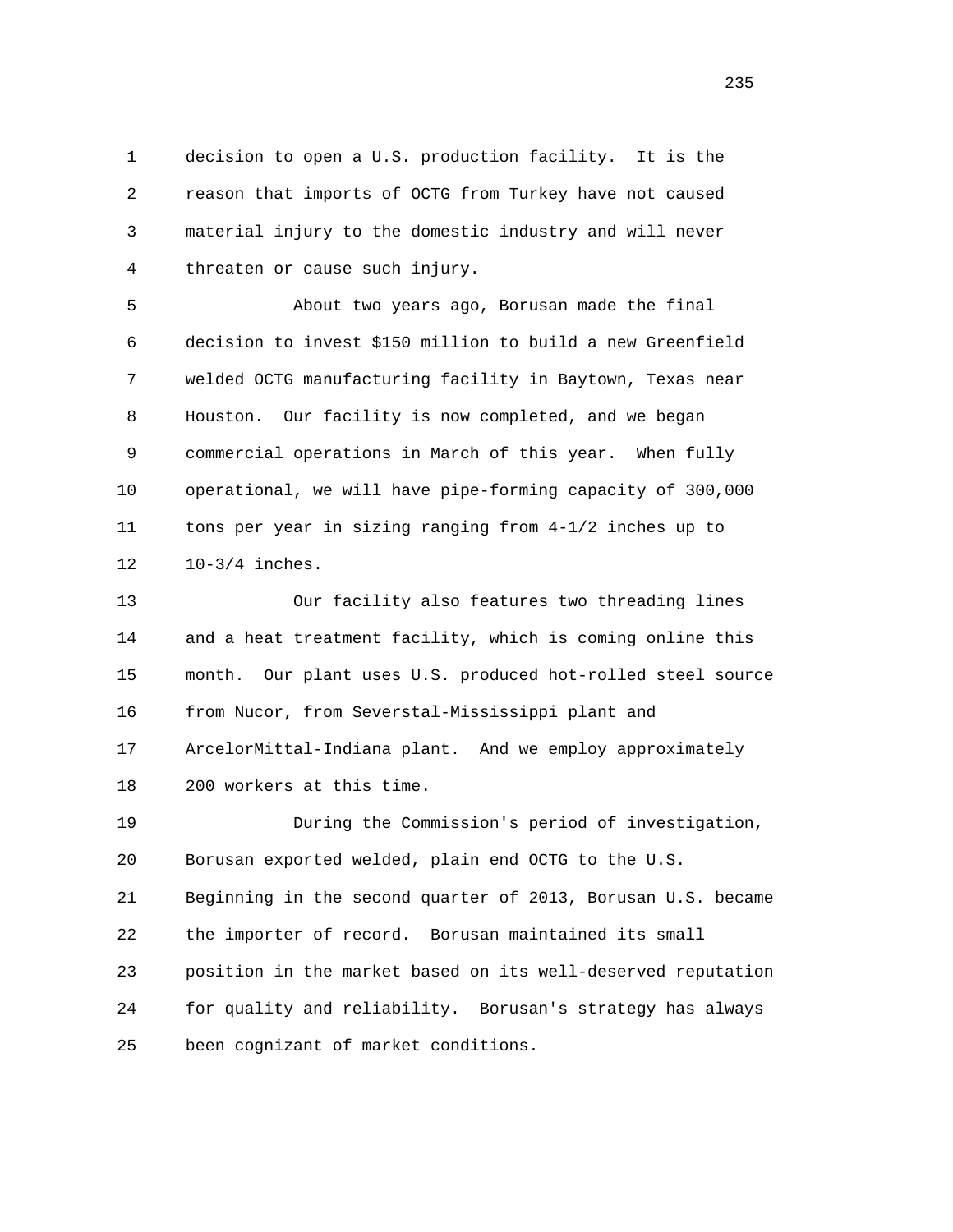1 During the period of investigation, Borusan's 2 exports and those of Turkey overall declined as the market 3 slowed down in 2013. Our pricing has never been aggressive. 4 Borusan's decision to establish production in the U.S. 5 presented a number of advantages to Borusan.

 6 First, Borusan in Turkey does not have a heat 7 treat facility, and until this year had no threading 8 capability either. This meant that Borusan could supply 9 only plain-end J-55 grade. There are a limited number of 10 processors in the Houston area, so this was often a source 11 of bottlenecks and significant cost. By developing our own 12 dedicated threading and heat-treat capabilities here in the 13 U.S. for our own pipe production, we avoid these problems.

 14 Second, certain end users just will not accept 15 imported material for a variety of reasons. By investing in 16 the U.S. and producing OCTG here that we can also process we 17 can compete on the same terms as other U.S. producers. It 18 has become the investment model here in the U.S. OCTG 19 industry. And many of the so-called domestic mills are 20 owned by foreign steel companies who have invested here to 21 get access to the prime segments of the U.S. market. Just 22 like every other major U.S. mill, including U.S. Steel, we 23 will continue to import certain sizes from our foreign firm 24 that are outside the size capability of our U.S. mill. 25 I do not understand how these foreign-invested

<u>236</u>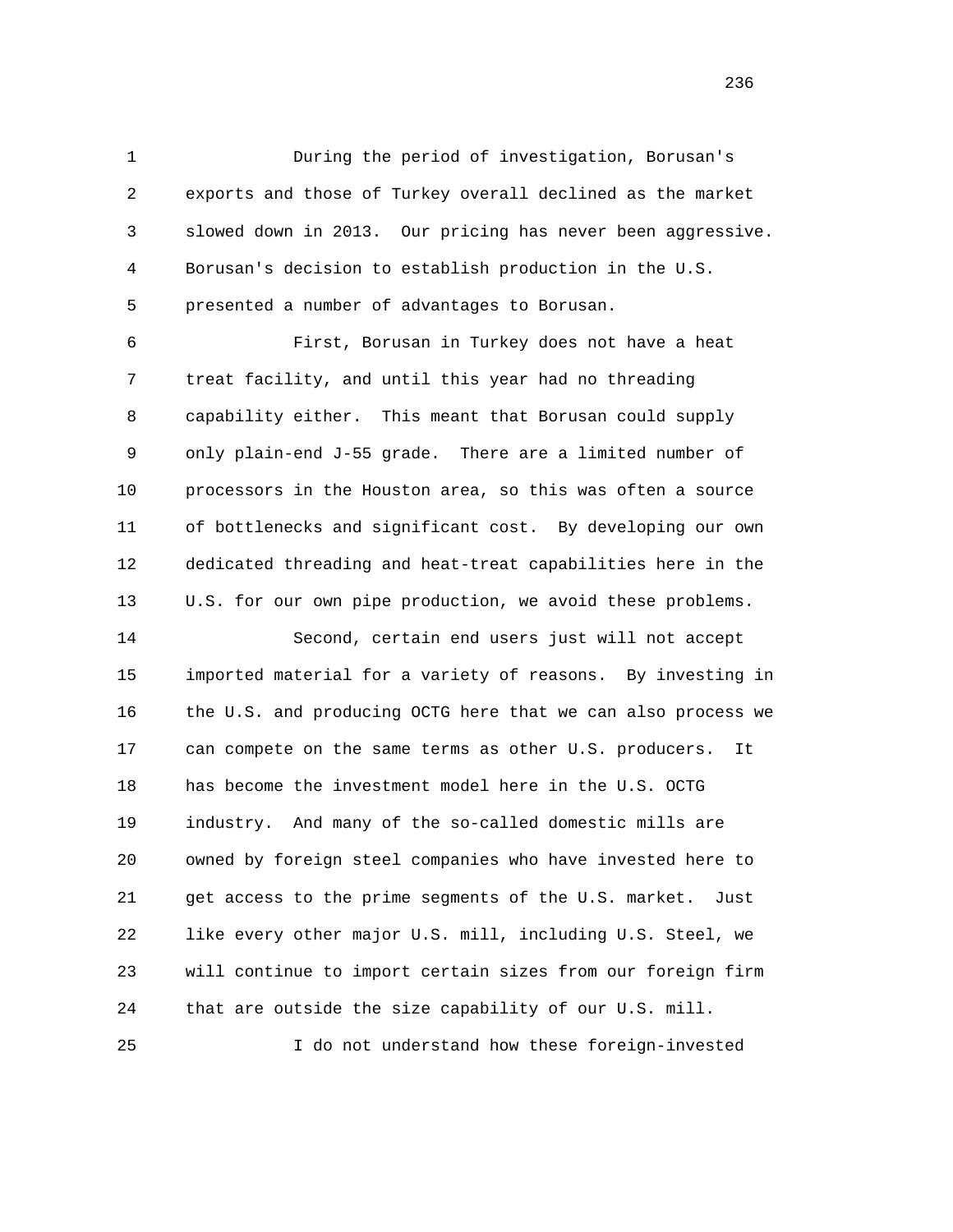1 companies in U.S. Steel can simply exclude their importing 2 sources and bring a case against my source of imported 3 product in Turkey. How can it be that Turkey's imports are 4 injuring U.S. producers while much larger imports from 5 Petitioners have no effect on domestic producers? It makes 6 no sense.

 7 So, let's compare. In the first four months of 8 2014, 184,000 excluded tons total of OCTG was imported from 9 Argentina, Brazil, France, Italy, Russia, and Mexico, while 10 less than 48,000 tons were imported from Turkey. Mexico 11 alone imported double the amount that came in from Turkey, 12 but they're excluded. And the same countries had an import 13 license for 69,000 more tons in May while Turkey license for 14 8,000 tons.

 15 It is not a coincidence that four of the 16 petitioning companies own OCTG plants in at least one of 17 those countries, and Tenaris owns OCTG plants in four of 18 those countries, plus has a joint venture with a Japanese 19 company. Japan imported another 68,000 tons of excluded 20 imports from January through April.

 21 Third, our new facility will incorporate 22 proprietary connections, allowing us to participate in that 23 high value segment of the market. Fourth, the market 24 considers that the highest and most easily audited standards 25 for quality control are found in U.S. domestic mills. Many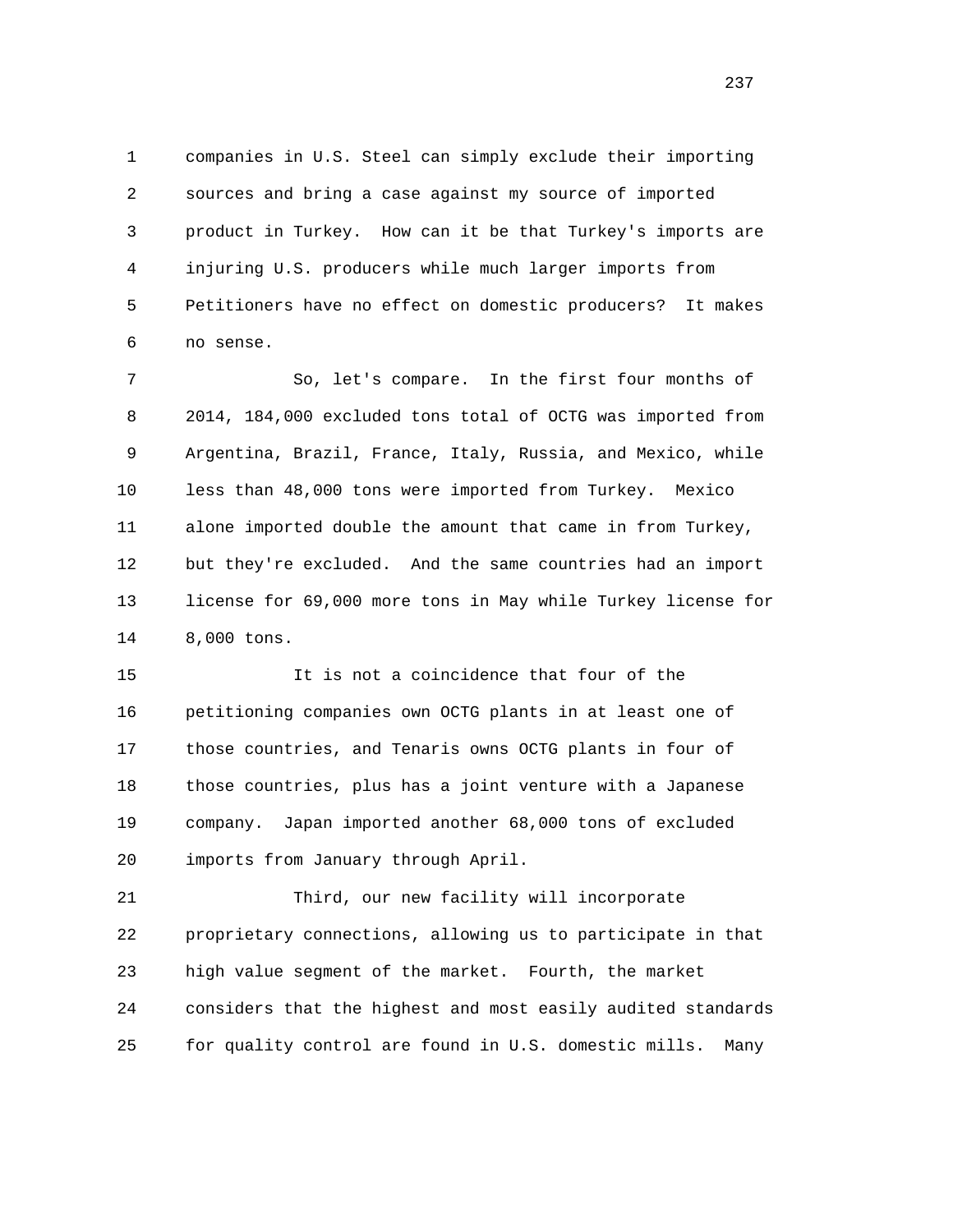1 end users, and therefore distributors, will pay a domestic 2 premium U.S.-made OCTG.

 3 Once Borusan decided establish a U.S. operation, 4 we considered several options. Buying existing used 5 facility and equipment would have been cheaper and faster, 6 and we evaluated several options, including the Lakeside 7 Steel facilities later purchased by JMC Steel Group. In the 8 end, we determined that this facility was not competitive 9 and opted instead to construct a Greenfield facility.

 10 Borusan's decision to make this investment was 11 based on our evaluation of the long-term fundamentals of the 12 U.S. OCTG market, which we believe are very strong and on 13 the inherent advantages of being a U.S. supplier. Borusan 14 was well aware of the other investments and capacity 15 expansions that were in the works at the time, as well as of 16 the competition from imports. But Borusan concluded that 17 the U.S. OCTG market's long-term prospects were strong and 18 that the presence of import competition did not diminish the 19 value of entering the U.S. industry. That is why we went 20 forward with our investment. And I have no doubt that other 21 domestic producers, many of whom are much larger and have 22 made much bigger investments came to the same conclusion.

 23 Once our U.S. plant is fully operational, 24 Borusan's exports of OCTG to the U.S. will be greatly 25 reduced. We plan to import only sizes which our U.S.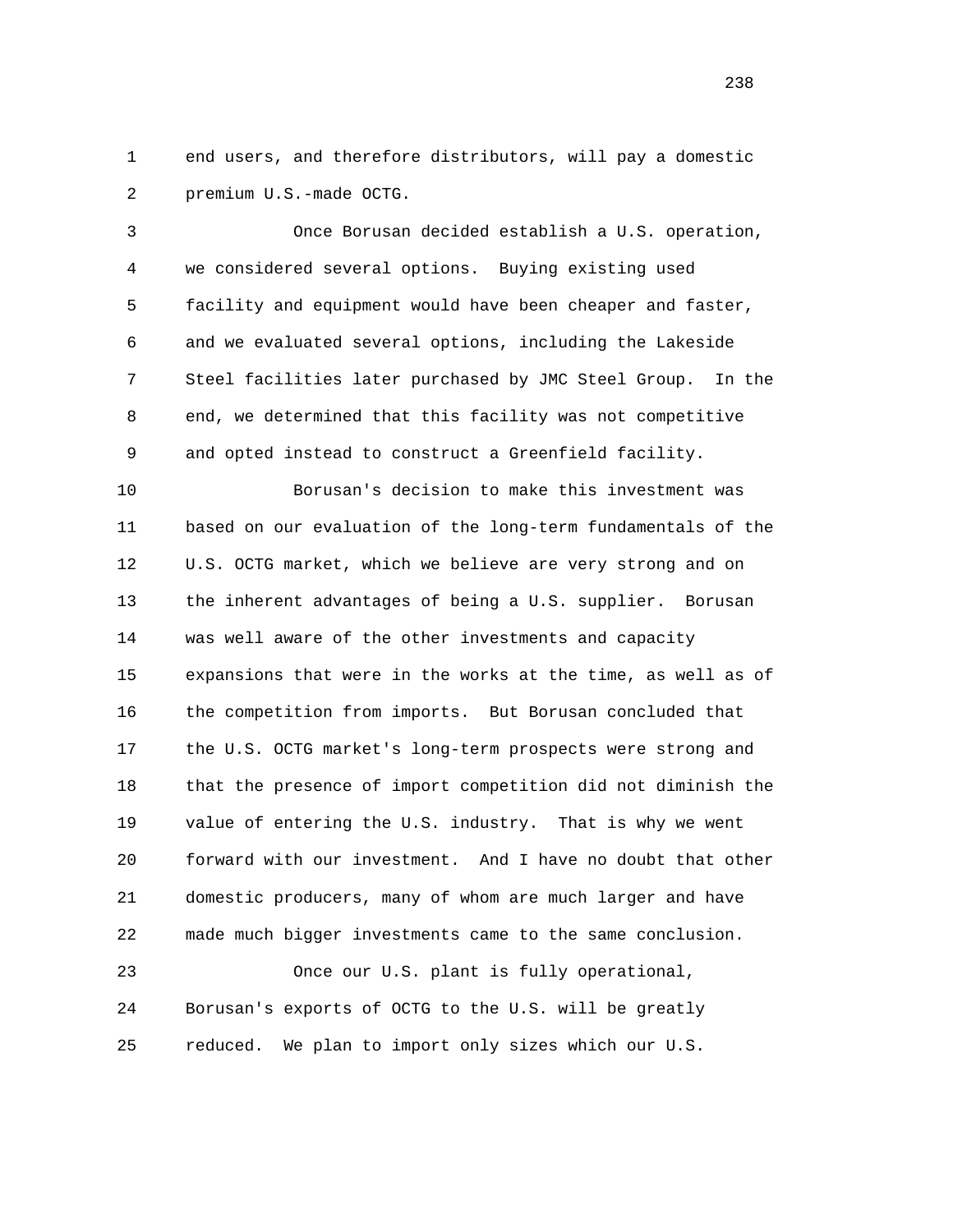1 facility is not able to produce. As our U.S. plant becomes 2 the primary source of supply to this market, Borusan in 3 Turkey will shift its focus to developing opportunities to 4 supply the Turkish OCTG market. We will also shift some of 5 our capacity out of OCTG and into the other five types of 6 pipes that we produce and sell in Turkey.

 7 Although t he Turkish market has historically 8 favored the use of seamless OCTG in the oil and gas sector, 9 we are finding that Turkish driller, particularly 10 privately-owned companies as distinct from the state-owned 11 petroleum agency are increasingly open to using welded OCTG. 12 In addition, Turkey has significant and expanding geothermal 13 drilling industry, which also consumes welded OCTG.

 14 We included with our brief a study of the OCTG 15 market in Turkey. The lack of threading capacity in Turkey 16 was a problem which we solved earlier this year by obtaining 17 an API threading license.

 18 As I already mentioned, Borusan has always been a 19 careful and responsible participant in the U.S. market. Our 20 imports did not increase over the period of the Commission's 21 investigation. They declined, as did overall imports from 22 Turkey. We have always priced responsibly. We have no 23 interest in creating market disruption or price drops in the 24 U.S. market where we have made a \$150 million investment. 25 And with the opening of our Baytown plant, those imports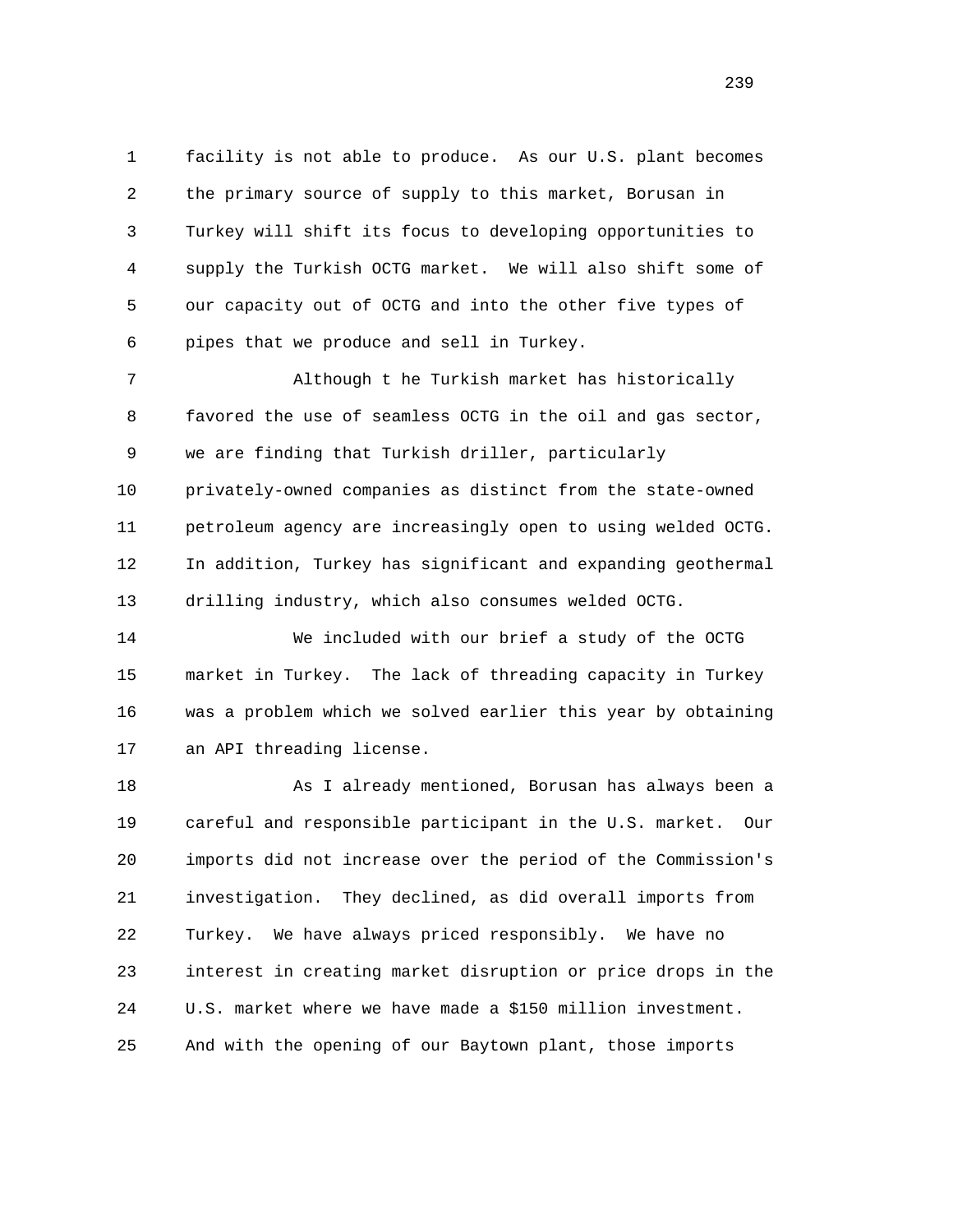1 will continue to decline in the foreseeable future.

 2 So, why have been included in this trade case? 3 The answer I suspect has to do with intra-industry domestic 4 competition. As all the new domestic OCTG capacity comes on 5 stream, some U.S. producers have felt pressure to fill out 6 their mills and to have the products from their new 7 facilities accepted in the marketplace. This is 8 particularly true for those producers who are re-purposing 9 older mills or who don't have a long track record of 10 production in the U.S. 11 This has lead to price-cutting, which is one 12 reason why OCTG prices have been soft over the past year or 13 so. We have largely avoided this problem of price cutting 14 because of Borusan's reputation for quality and because we 15 have built a brand new mill and hired very experienced, 16 proven mill operators to run it. We have also invested a 17 lot of time in bringing customers to our mill as it was 18 being constructed so they can assure themselves of what

19 they're getting.

 20 But to really compete successfully in this market 21 in the long run we need to be able to offer our customers a 22 complete range of sizes and products. And as I mentioned, 23 there are some sizes we can't currently produce here and 24 we'll need to continue to import from Turkey. Virtually 25 every other major U.S. producer, including Tenaris,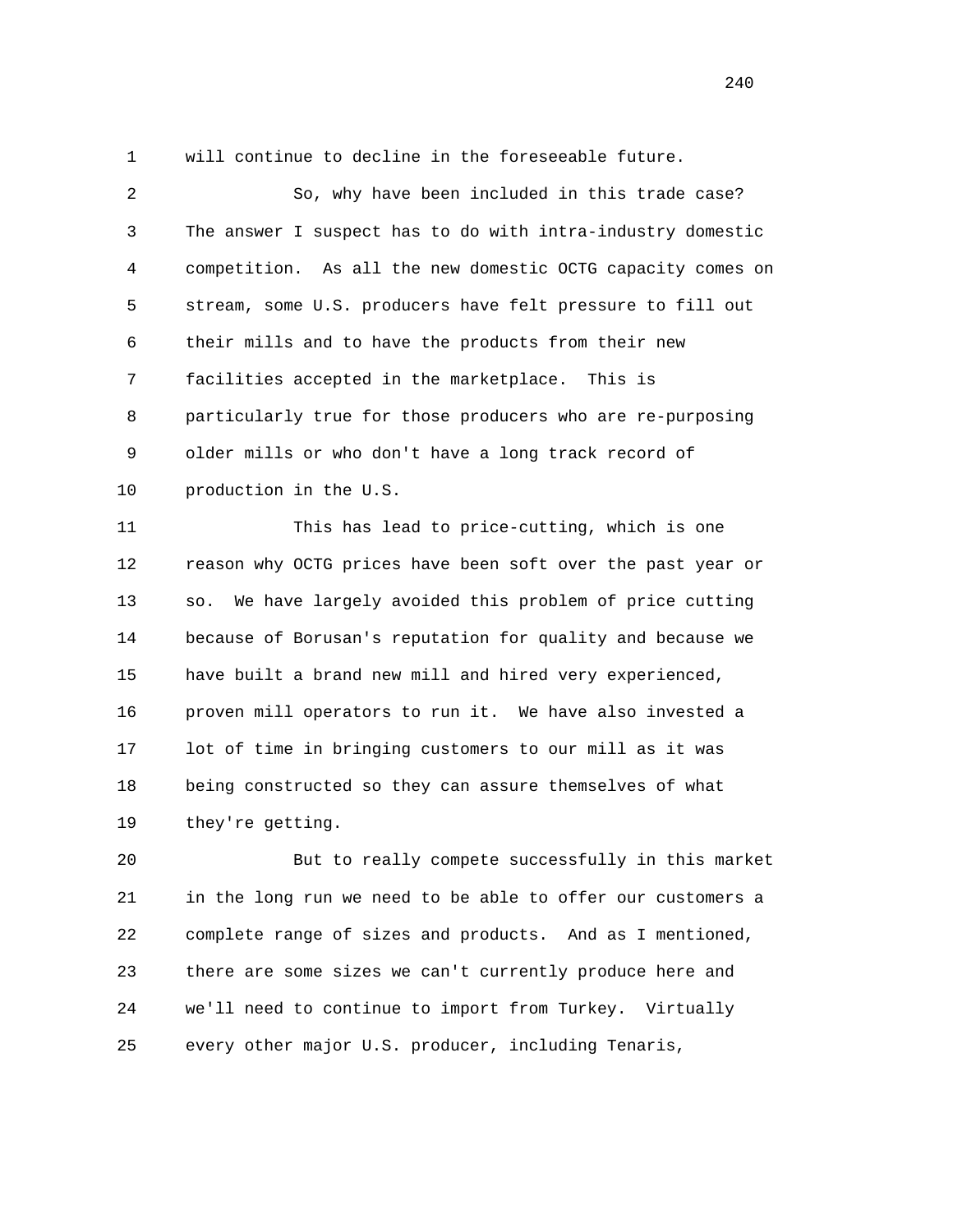1 Vallourec, Start, TMK IPSCO, and even U.S. Steel follow a 2 similar strategy.

 3 By potentially denying us the ability to bring in 4 OCTG from Turkey to fill out our product line, I believe the 5 major domestic producers are seeking to gain an advantage in 6 competing with our domestic production. My understanding 7 has always been that the unfair trade laws are intended to 8 protect domestic businesses and workers from unfair foreign 9 competition. It's not supposed to be a tool for larger 10 domestic producers to try to squeeze out new domestic 11 competitors. The U.S. trade laws should not be used in this 12 way.

 13 On behalf of Borusan's 200 U.S. employees, we ask 14 you to carefully evaluate the merits of this trade case and 15 to take into consideration Borusan's unique situation. 16 Thank you.

 17 MR. GURLEY: Good afternoon. My name is John 18 Gurley from Arent Fox representing JESCO and Duferco SA. 19 JESCO is the only exporter of OCTG to the United States from 20 Saudi Arabia.

 21 Let me begin by stating the obvious. Saudi 22 Arabia is the farthest thing possible from an export 23 platform of OCTG. This case is about oil country tubular 24 goods. Saudi Arabia is oil country. The U.S. industry has 25 nothing to fear from Saudi Arabia for several reasons.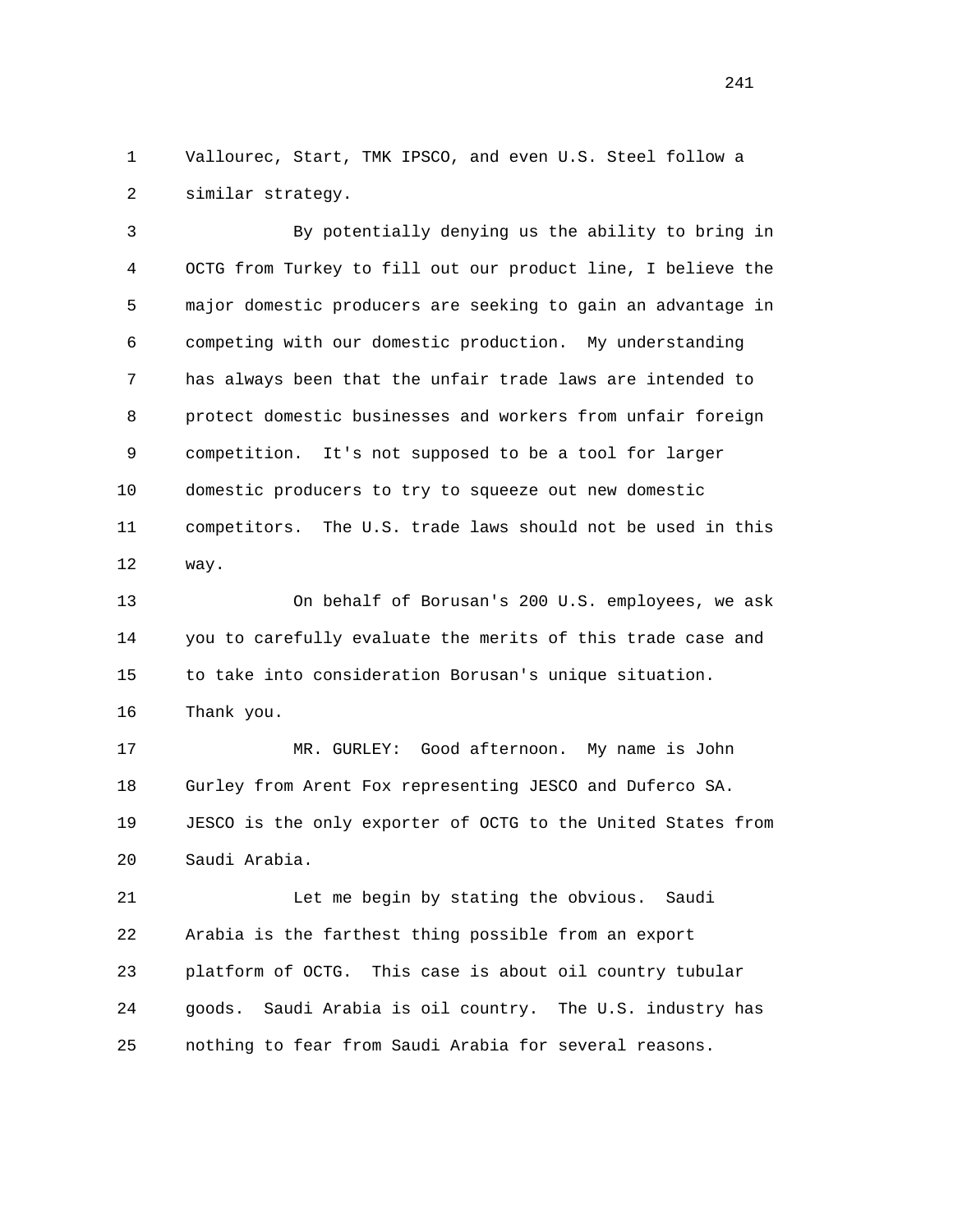1 First, imports from Saudi Arabia have always been 2 small. Second, there's very little unused capacity. Third, 3 the largest oil producer in the world, Aramco is in JESCO's 4 backyard, literally. The fastest growing OCTG consumption 5 is in the Middle East. These are advantages unique to Saudi 6 Arabia.

 7 On threat, there are very strong crowns to 8 de-cumulate Saudi Arabia from the other countries. There 9 are clear competitive differences between imports from Saudi 10 Arabia and the other subject countries. The Saudi product 11 is high end, seamless product. It is sold at some of the 12 highest prices on the record, and it is declining in volume. 13 De-cumulation is clearly warranted.

 14 I'm now going to turn the floor over to our 15 witness, Mr. John Blomberg from Duferco SA.

 16 MR. BLOMBERG: My name is John Blomberg. I am 17 the Director of Pipe and Tube for Duferco SA in Switzerland 18 and I'm also on the board of directors for JESCO, the Saudi 19 company named in these petitions. I've been involved with 20 JESCO since September 2007 when the plant was being 21 constructed.

 22 Saudi Arabia is one of the largest oil producing 23 countries in the world. However, until 2010 the Middle East 24 had no local OCTG production at all. JESCO was built 25 specifically to take advantage of the Saudi and regional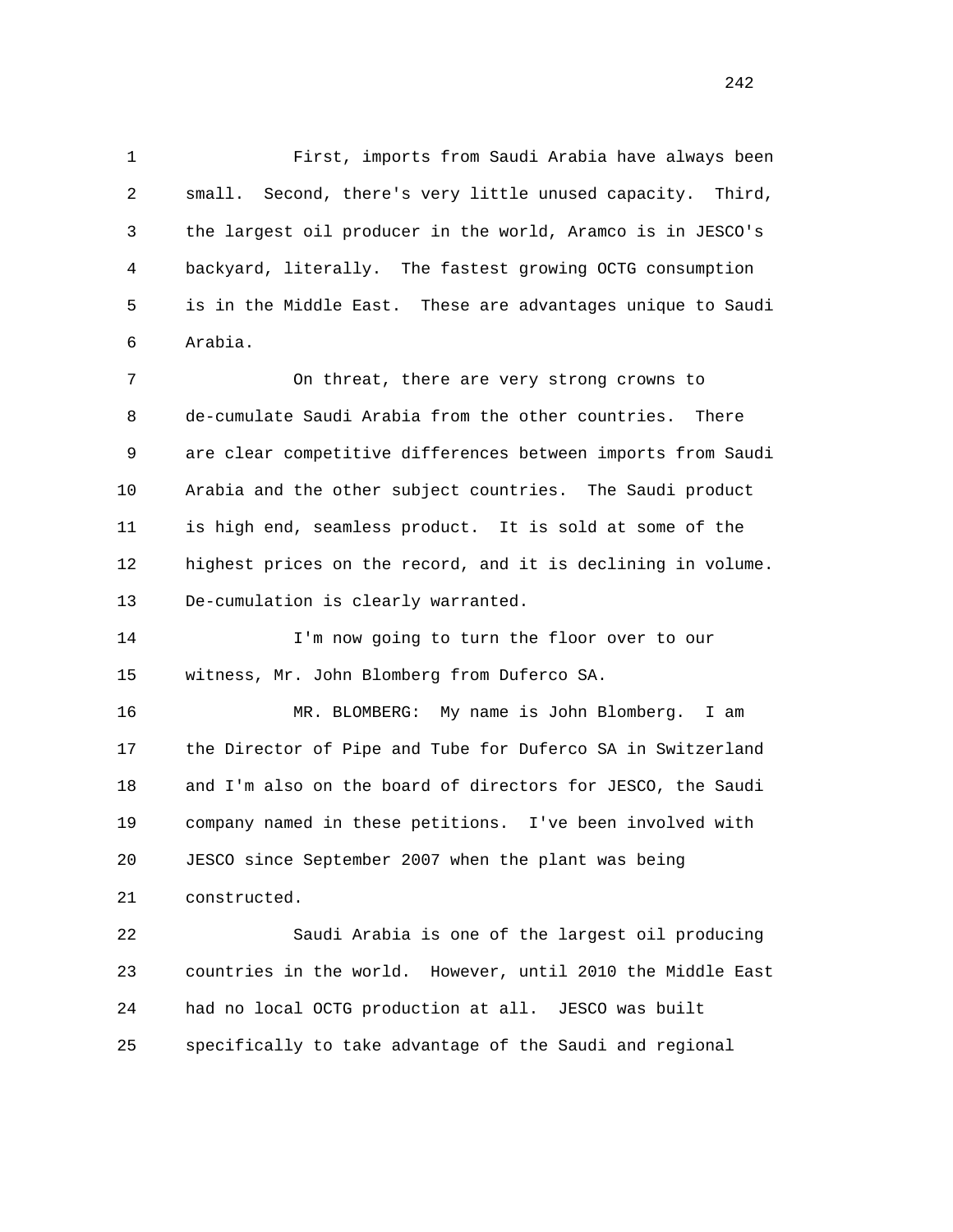1 market demands for seamless OCTG and line pipe.

 2 Saudi Arabia has to be by far the most unlikely 3 target in this case. So unlikely, in fact, that the two 4 biggest petitioners, Tenaris and Vallourec refuse to support 5 the petition as to Saudi Arabia. They know better. For the 6 USA industry to complain about Saudi Arabia taking 1 percent 7 share of the U.S. OCTG market is quite remarkable. 8 All speeches heard today by the domestic mills 9 are referring to export platforms built to ship low-priced, 10 many times semi-finished imports to the United States. This 11 has nothing to do with JESCO. We have shipped so far only 12 high-priced, heat treated, finished seamless material to the 13 United States. And it is not at all the majority of our 14 sales that go to this country. 15 JESCO has never sent significant quantities of 16 OCTG to the United States. JESCO only produces a limited 17 range of casing and some coupling stock, and our lead times 18 are much longer than those of the domestic industry. JESCO 19 focuses primarily on large diameter pipe which is not so 20 popular in the United States with its shale gas. 21 Importantly, while JESCO makes premium connections, it is 22 selling them only to Aramco. They are not approved for the

 23 American market. These factors exclude JESCO's product from 24 many of the important USA buyers, including most of those 25 that purchase basis program sales as mentioned by Mr.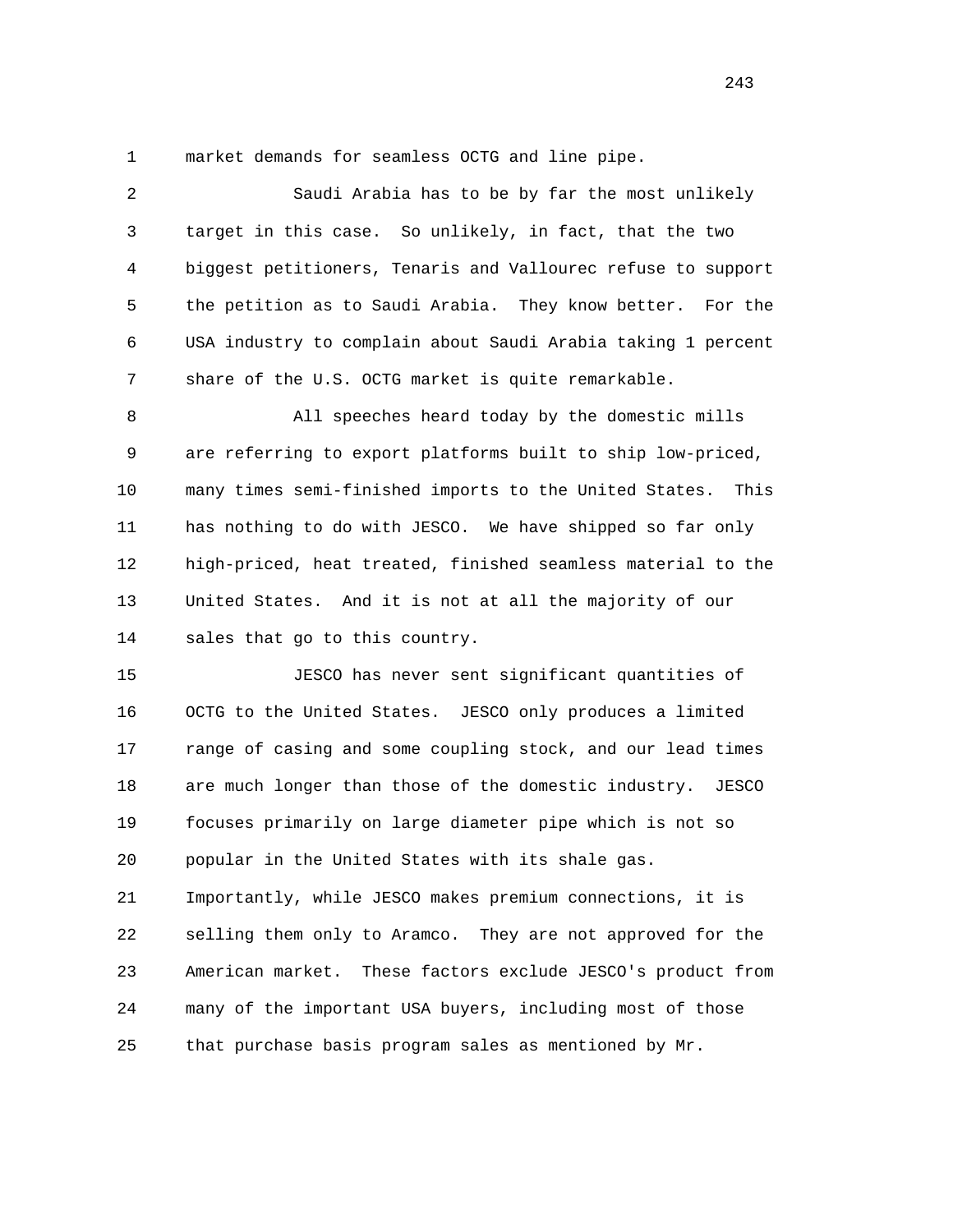1 Scianna.

 2 When JESCO has shipped OCTG to the United States 3 this is done so on a responsible basis. U.S. import 4 statistics continue to show that JESCO's import prices are 5 much higher than all other named imports as well as many of 6 the petitioners' own imports.

 7 I'd like to discuss the issue of the alleged 8 future threat to the United States OCTG industry from Saudi 9 Arabia. First I want to dispel the myth that there are 13 10 OCTG producers in Saudi Arabia as alleged by the 11 petitioners' brief. Vallourec has a large threading plant 12 and heat-treating facility in Saudi Arabia. Tenaris 13 likewise recently completed a threading facility for premium 14 connections in Dammam, Saudi Arabia. Today they control 15 about 50 percent of the Saudi OCTG market through their 16 sales of premium connection pipe. They both know the market 17 very well. We are astonished that the petitioners will 18 continue to allege that there are potentially 13 Saudi 19 producers when two of the companies in this room today know 20 to the contrary. They deserve at least a yellow card for 21 this infraction.

 22 As our legal brief mentions, two companies filed 23 responses to the ITC questionnaire JESCO and Saudi Steel 24 Pipe. They produced the vast majority of OCTG production 25 today in Saudi Arabia. But JESCO is the sole company that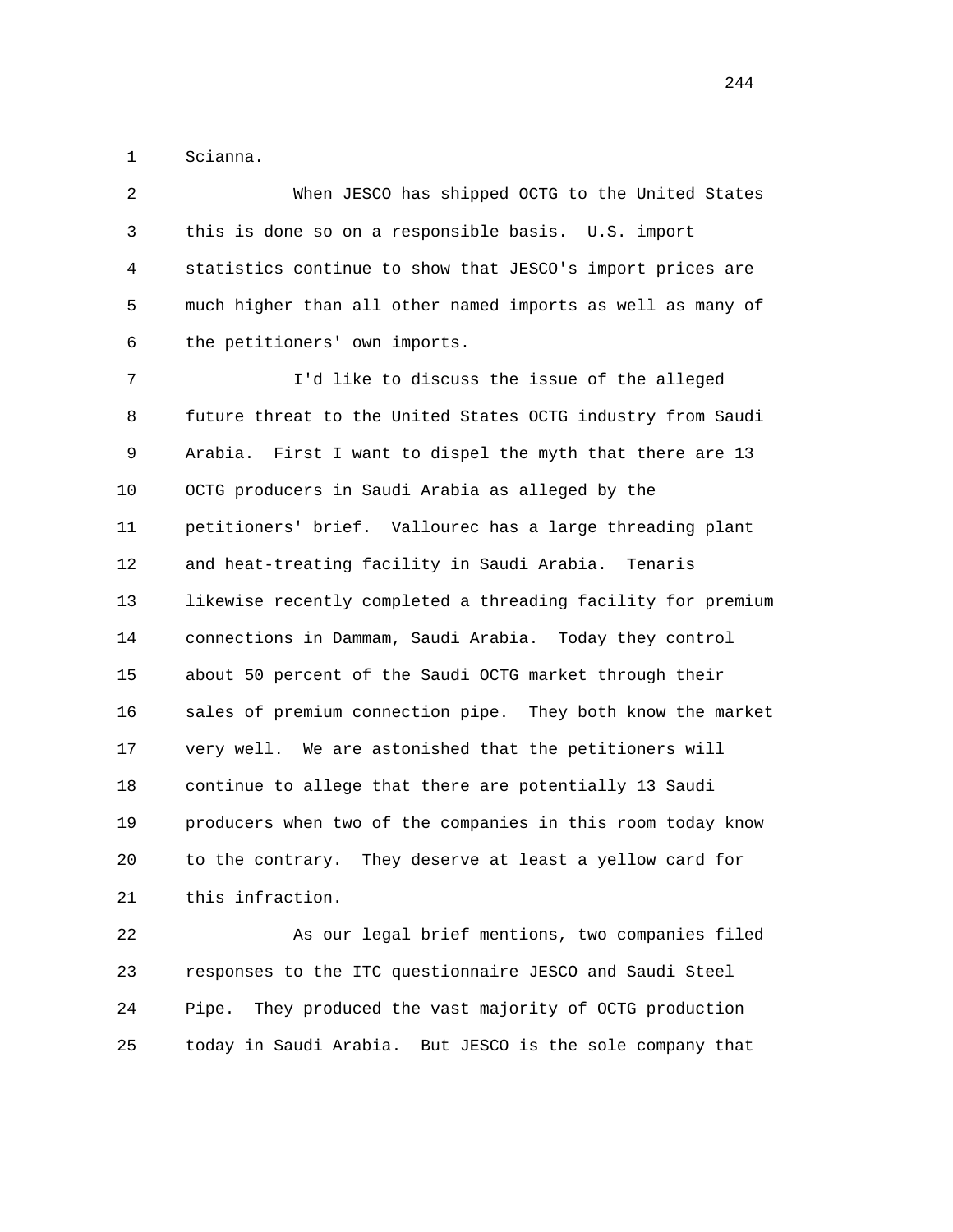1 has ever exported OCTG to the United States and Duferco 2 Steel is the only importer of Saudi OCTG pipe.

 3 Petitioners mentioned Saudi Steel Pipe as a 4 possible threat. This company is a welded pipe company 5 producing large-diameter, non-heat-treated OCTG and line 6 pipe which are in big demand in Saudi Arabia. Saudi Steel 7 Pipe has received several large contracts from Aramco for 8 surface casing as well as for line pipe. But to my 9 knowledge Saudi Steel Pipe has never exported its OCTG 10 outside of the Gulf region. It is focused on the Saudi 11 market and why not.

 12 Petitioners alleged that -- AMJ, another Saudi 13 producer has opened its mill and added 600,000 metric ton of 14 new capacity. I understand from JESCO that this mill has 15 recently opened on a limited basis, but it has neither 16 produced nor sold OCTG to any markets including the United 17 States market. In fact, I understand that they cannot yet 18 make their own couplings which is a critical part of OCTG 19 production. The 600,000 metric ton figure cited by the 20 petitioners is preposterous. Companies almost always cite 21 their theoretical rolling capacity of their mill, not the 22 actual OCTG capacity which is a very different thing. 23 Moreover, that figure is the theoretical capacity to make 24 all types of pipe including line pipe when the mills are 25 running at its full capacity.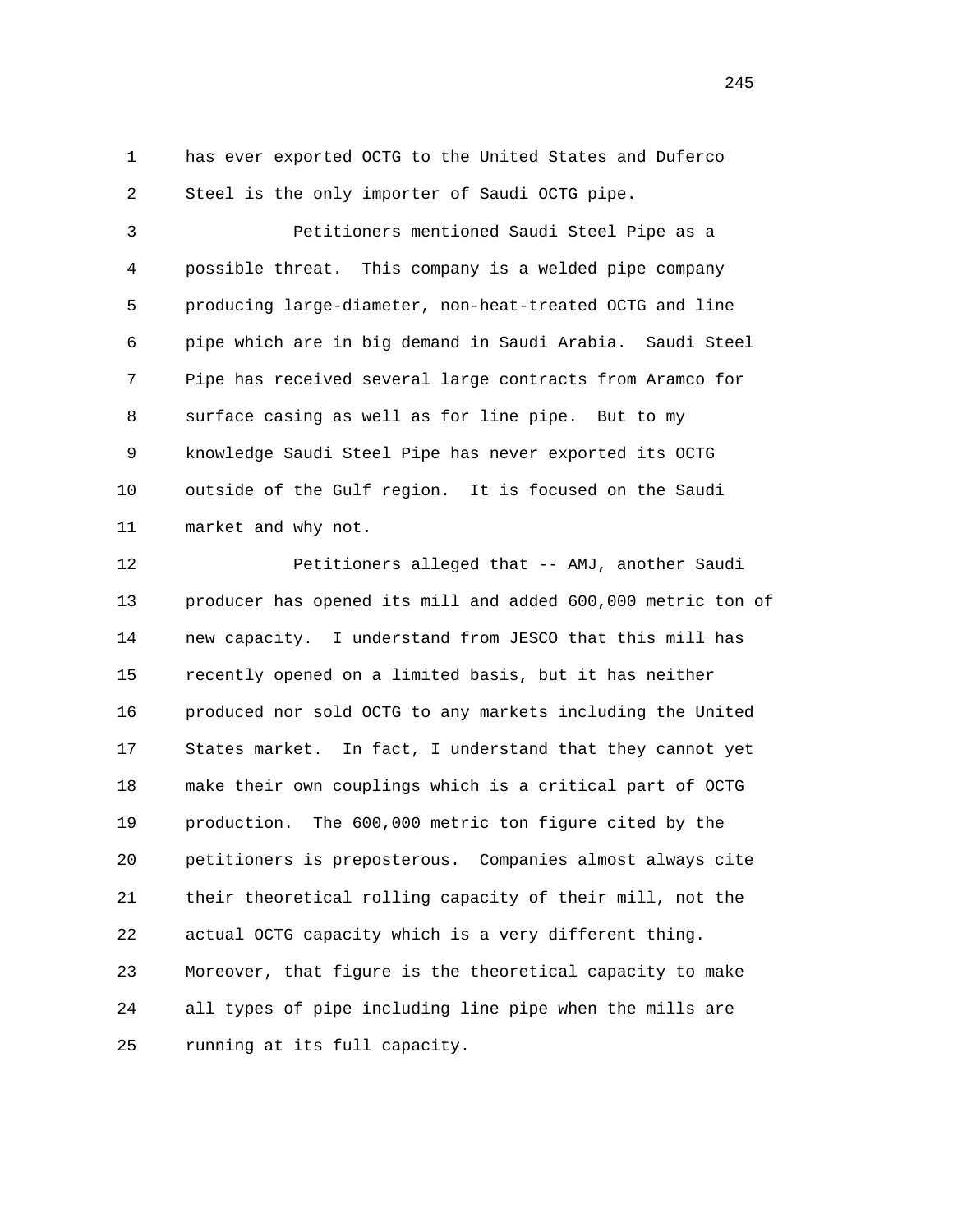1 Based on JESCO's own experience, once you 2 commission a seamless pipe plant it takes years to go from 3 zero to full production. This is particularly true in the 4 Gulf region where there is a lack of skilled workers in the 5 seamless pipe industry. It took JESCO well over 18 months 6 to fully commission and accept all the installed equipment 7 in our factory. It took us a couple of more years to ramp 8 up production and get customer approvals.

 9 In testimony last year I stated that in my 10 opinion ArcelorMittal OCTG would have zero impact on the 11 United States market in the next year. That statement has 12 proven to be true. Even if AMJ's mill now opens, it has not 13 yet produced OCTG, much less shipped OCTG to the United 14 States. It is hard to see how AMJ can have any real impact 15 on the U.S. market in the near future.

 16 I would like to now talk about the Saudi market 17 for OCTG. Saudi Aramco produces around 10 million barrels 18 of oil per day and plans to increase their capacity to 12 19 million barrels of oil per day. It is additionally 20 embarking on a major drilling program in order to increase 21 their natural gas production to service local industry 22 needs. Saudi Arabia has around 200 active rigs. The target 23 is over 240 by the end of 2014.

 24 JESCO is participating in a new five-year tender 25 with Aramco covering casing and premium connections. On an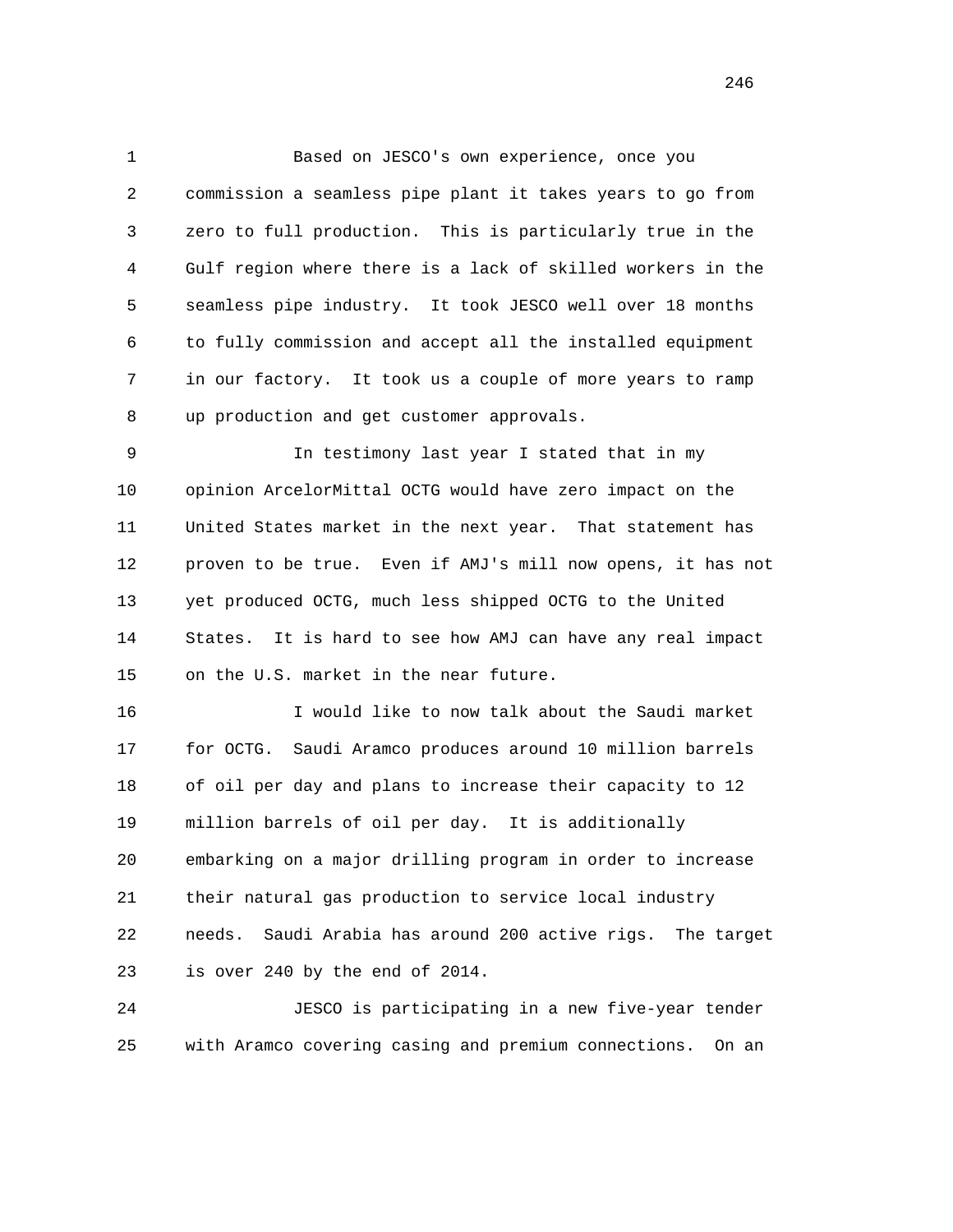1 annual basis this will exceed JESCO's total capacity to 2 produce OCTG. We're confident that winning a significant 3 amount of the new tender JESCO has also entered the premium 4 connections segment of the Saudi market and has already 5 delivered in excess of 50,000 metric tons to Aramco of such 6 products.

 7 JESCO also expects to compete for new business 8 with Aramco in 2015 for a different type of premium 9 connections that represents a large part of Aramco's annual 10 consumption. Indeed premium connections are expected to 11 exceed 50 percent of the OCTG consumption in Saudi Arabia by 12 the end of 2015.

 13 There is also significant growth in the Gulf 14 countries and in North Africa. The rig count for this 15 region is estimated to be greater than 450 by the end of 16 2014. National oil companies in the region such as Abu 17 Dhabi, Oman, and Qatar are continuing to issue new tenders. 18 JESCO is not fully approved in these countries. We estimate 19 that the market for seamless pipe in the Middle East and 20 North Africa including line pipe an OCTG is in excess of two 21 million tons per year. Precisely because of large contracts 22 awarded by Aramco and the growth in the region JESCO's 23 export to the United States will not increase.

 24 Conclusion. I want to leave the Commission with 25 a few important point. Number one, like the United States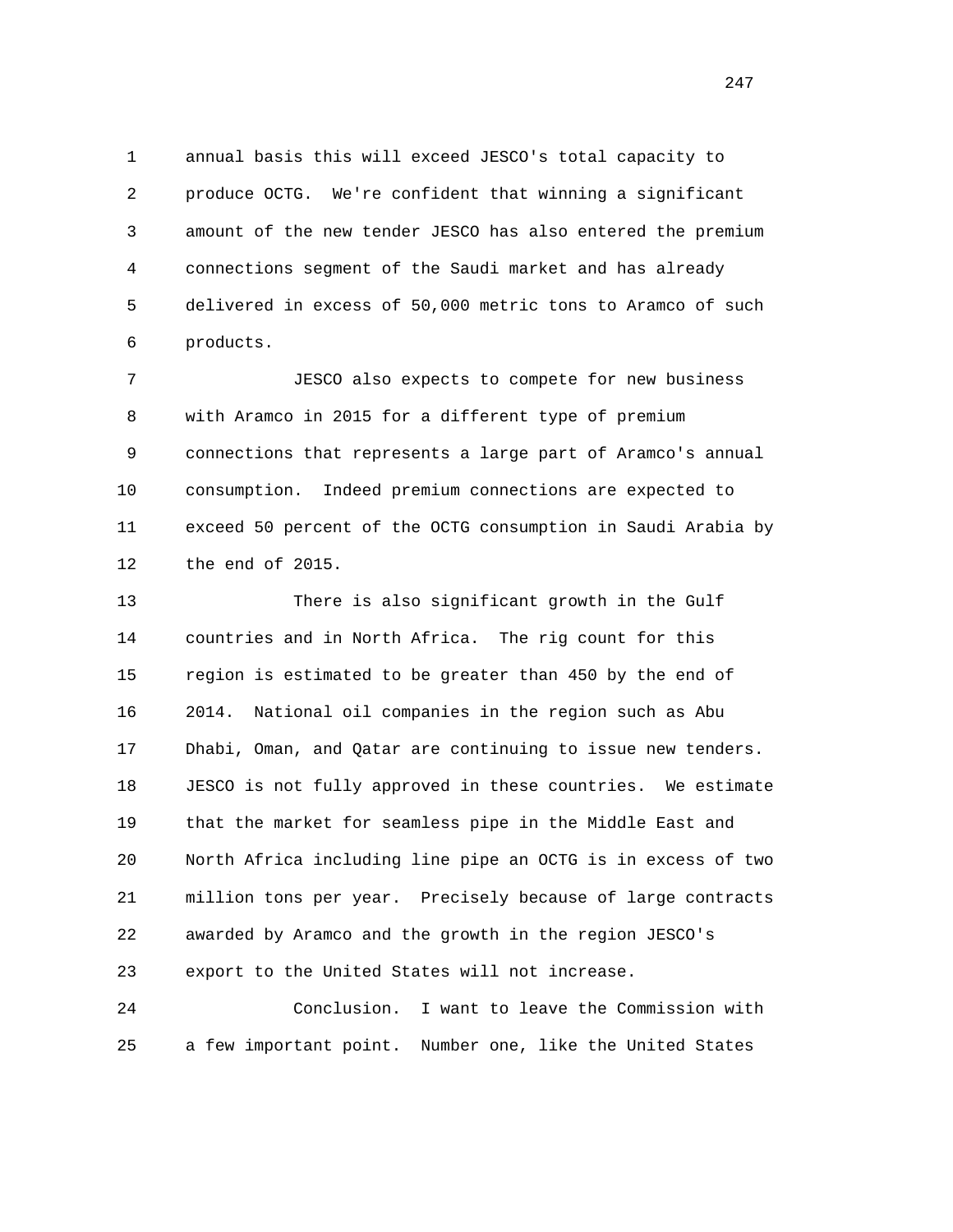1 Saudi Arabia is a huge oil producing country with a large 2 and growing domestic share including a growing market share 3 for premium connections. 4 Number two, our oil field supply business has 5 been largely dominated, for years, by USA firms such as 6 Halliburton, Flamber Jay, Hughes Neighbor Drilling, et 7 cetera. 8 Number three, meanwhile JESCO's share of casing 9 sales in the United States is less than 1 percent of the 10 market. 11 Number four, JESCO wants to set up -- was set up 12 to serve Aramco and other national oil companies in the 13 region. JESCO has an advantage here like U.S. producers 14 have an advantage there. 15 Number five, like most foreign exporters, we are 16 blocked -- we are not present for much of the United States 17 market including the very profitable premium connection 18 segment of the USA market. 19 Number six, the Commission should follow the lead 20 of Tenaris and Vallourec that did not think that this case 21 against Saudi Arabia had merit and neither should the 22 Commission. 23 Thank you very much. 24 MR. McCONNELL: Good afternoon. I'm Mark 25 McConnell appearing on behalf of Interpipe, the sole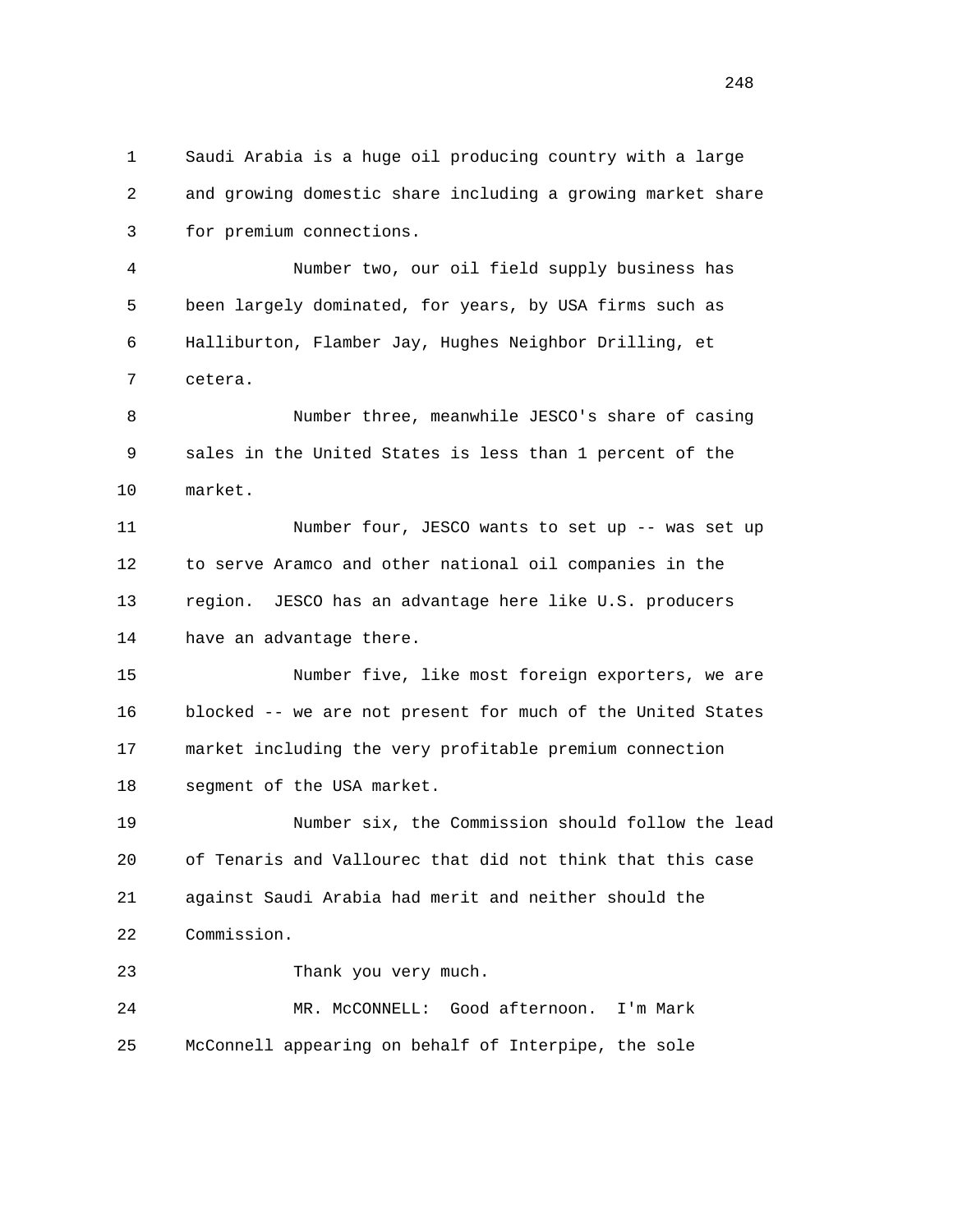1 exporter from Ukraine. We support the joint defense on 2 current injury and if the five of you agree with us, you 3 will move on in your analysis to threat. That's what we're 4 going to talk about. You have the statutory discretion to 5 decumulate in your analysis of threat. We think you should 6 decumulate Ukraine and find that exports from Ukraine viewed 7 on their own do not cause a threat of injury.

 8 Why should you decumulate Ukraine? When I read 9 the petitioners' briefs, I was struck by how they focus on a 10 model structure of a foreign industry that supposedly drives 11 those industries toward the U.S. market. You heard a lot 12 about that model again today. Ukraine does not fit that 13 model.

 14 First, the petitioners argue that foreign 15 industries were set up to ship the vast majority of their 16 product to the United States. That's not Ukraine.

 17 Look at the data on page 18 of the U.S. Steel 18 brief. It shows that we are unique among the suppliers in 19 this case and how little of our sales we make in the United 20 States.

 21 Second, U.S. Steel argues that the foreign 22 producers face intense Chinese competition in their home 23 regions driving them here. This is not Ukraine either. 24 Chinese product is not a major factor in our home region. 25 Third, Maverick argues that foreign producers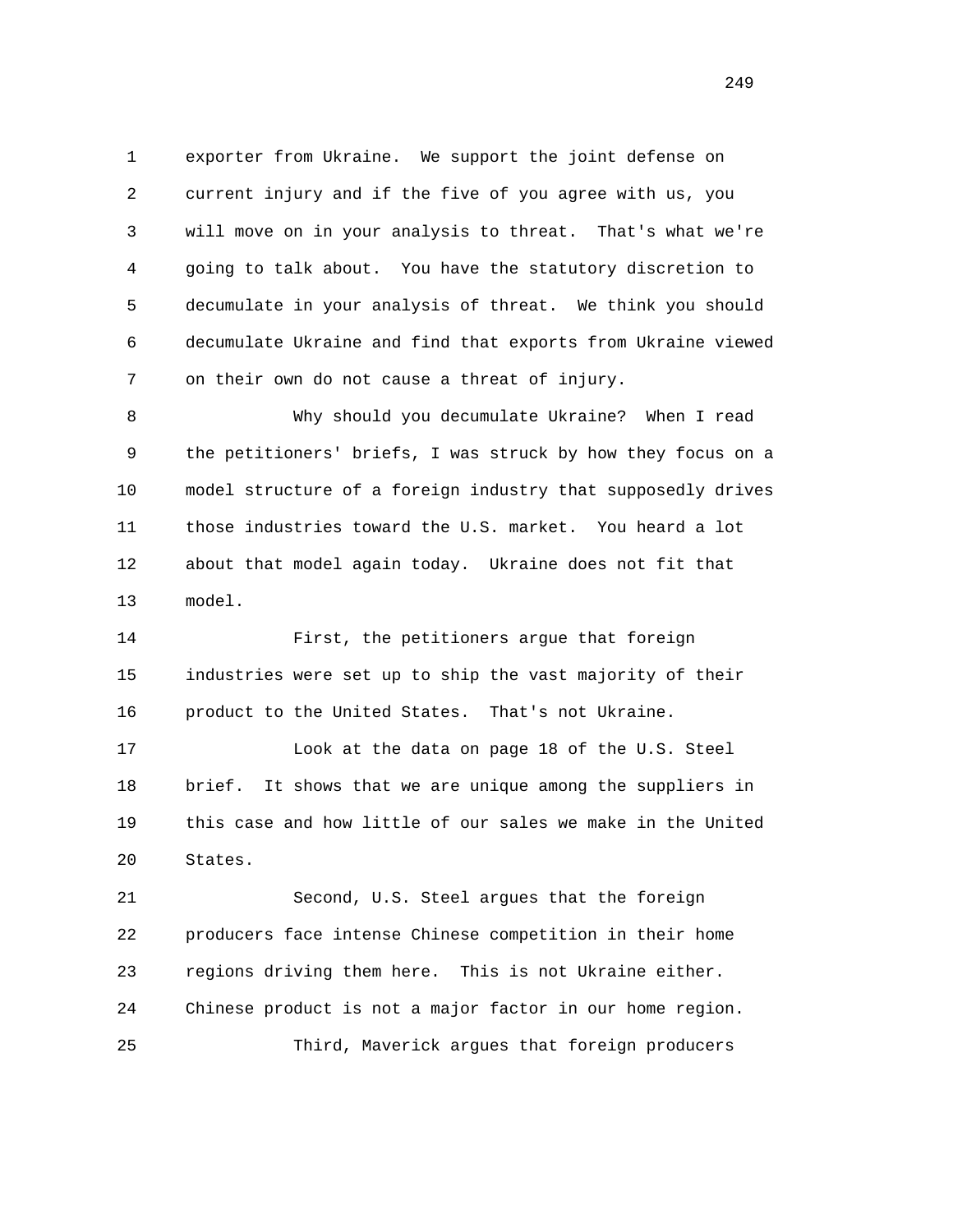1 have to ship to the United States because their product is 2 welded and the United States is the only major welded 3 market. That's not Ukraine. We make seamless OCTG.

 4 I could give you other examples, but the bottom 5 line is that Ukraine does not fit the mold. Ukraine is 6 different and should be assessed on its own merits.

 7 Now, having shown you what Ukraine is not like, 8 let me show you what Ukraine is like. This is a map of 9 Ukraine and its neighbors, Russia, Belarus and Romania, all 10 four of the countries on the map make OCTG. All four ship 11 small volumes to the United States. And those small volumes 12 are because they principally serve robust markets in their 13 home region.

 14 Why is Ukraine named in this case but not Russia, 15 Belarus or Romania? Well, the answer is obvious. A leading 16 Russian producer, TMK, is one of the petitioners here today. 17 Another petitioner, Tenaris, owns a mill in Romania. And a 18 third petitioner Tejas Tubular has a supply arrangement to 19 bring in OCTG from Belarus. The petitioners know that 20 Ukraine is not a threat in the U.S. market. The sum total 21 of all Ukrainian imports is a small fraction of what Tenaris 22 brings in all by itself. Ukraine was named so that the 23 petitioners' preferred Eastern European suppliers would get 24 an advantage.

25 Now, I'm going to depart from the testimony I

<u>250</u>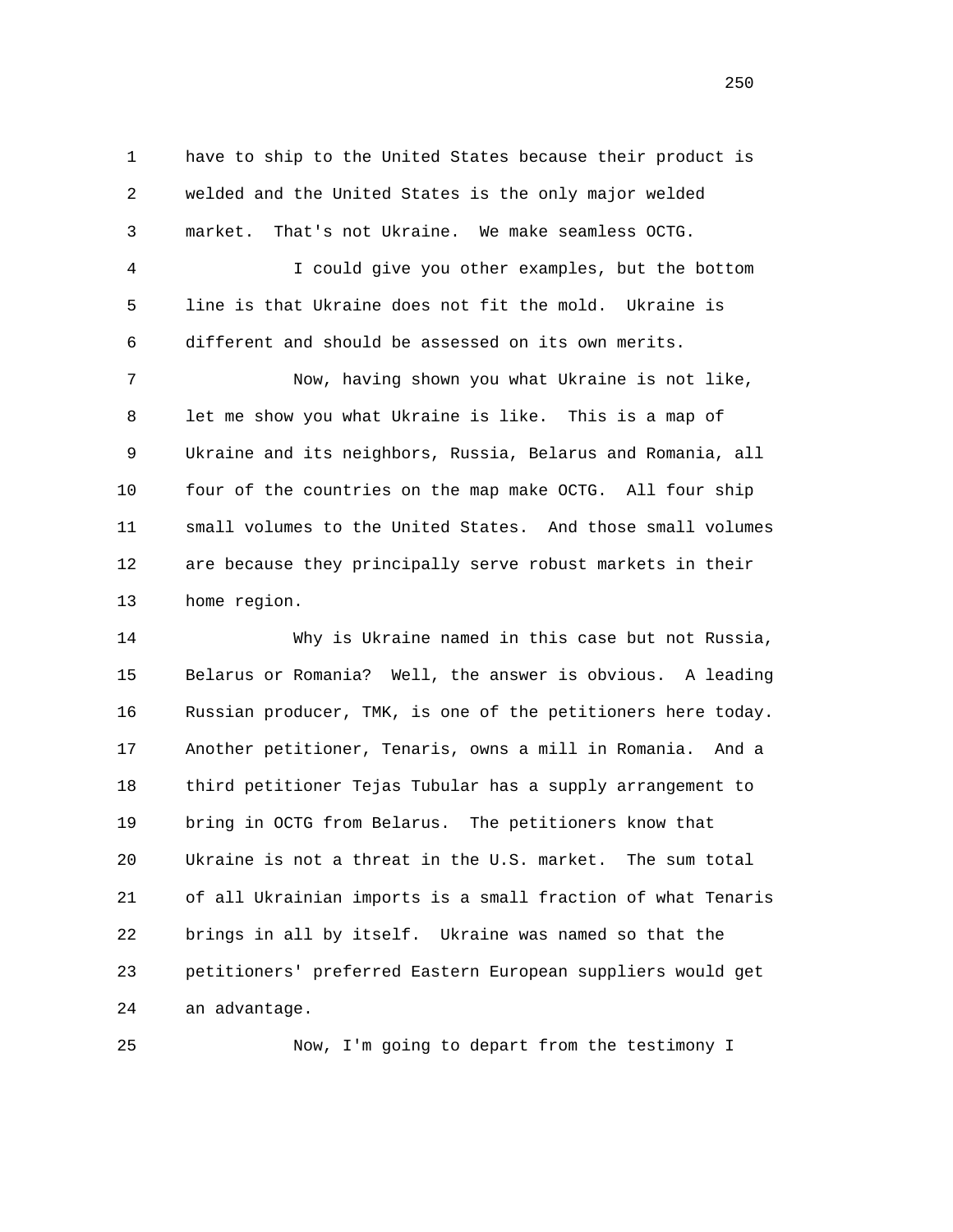1 prepared because I want to show you a slide that just came 2 up today.

 3 This is an article in this morning's Russian 4 financial press. It's about your hearing today. The 5 headline is "America Helps Russian Pipe makers". The 6 Russian view is that you are being asked to grant Russia a 7 preference in this market. And I submit to you that the 8 intent of the dumping law is to protect U.S. industries, not 9 to grant privileged access to countries that happen to have 10 relationships with U.S. producers.

11 11 I turn to our witness Fadi Hraibi.

 12 MR. HRAIBI: Good afternoon. My name is Fadi 13 Hraibi. I am the Chief Commercial Officer at Interpipe. 14 This investigation comes at a political turning 15 point for Ukraine. We hope that out of this will come 16 better government, and a proper path for our country between 17 the West and Russia. The United States has been 18 extraordinarily supportive. We in Ukraine thank you for all 19 your support.

 20 I would like to tell you about Interpipe's place 21 in the U.S. market, and to puncture some myths about the 22 effect of political developments on our business.

 23 The obvious point about the U.S. market is that 24 our share is tiny. Our market share is 2 percent. I find 25 it very hard to believe these small quantities have any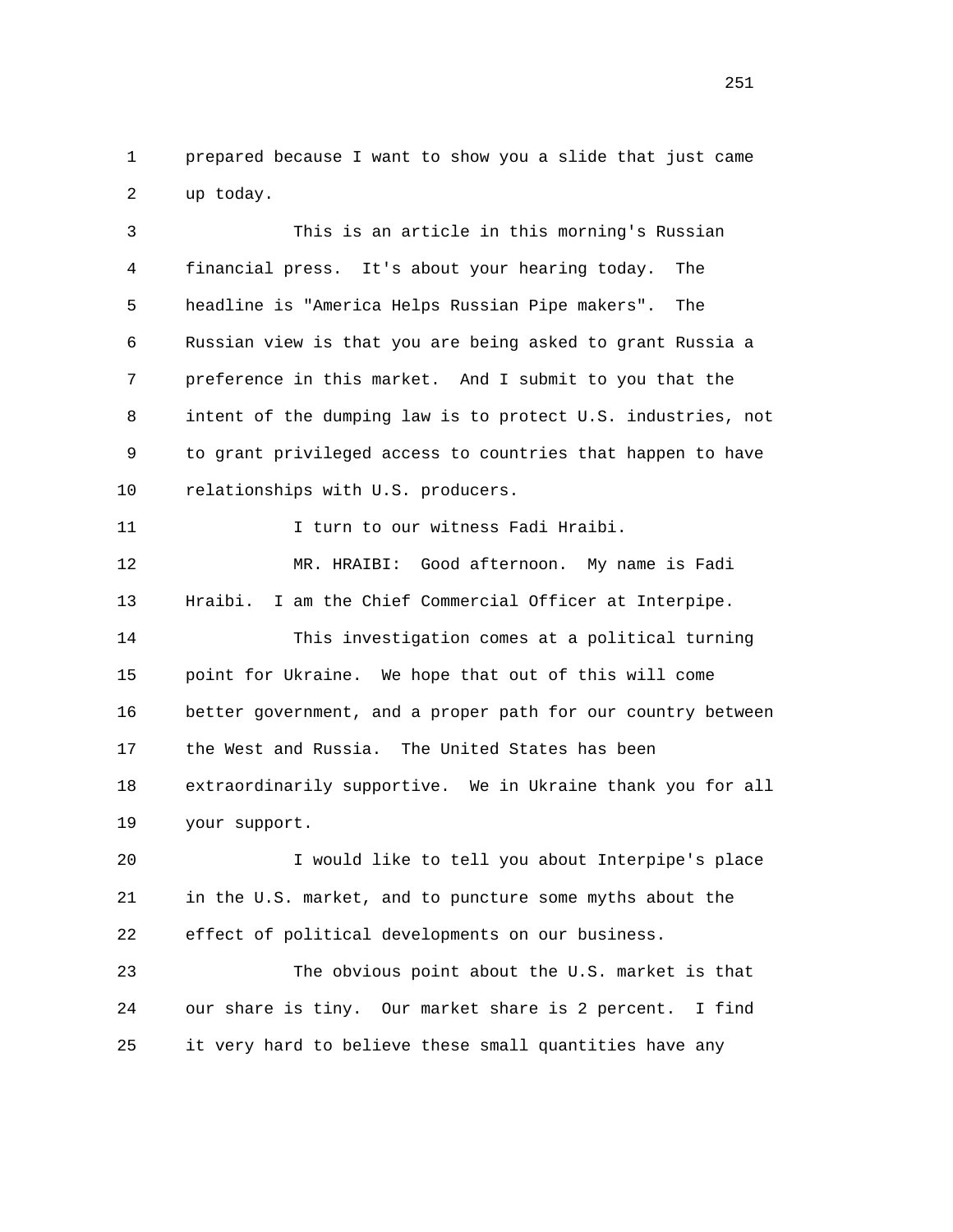1 effect on U.S. market prices or U.S. producers.

| $\overline{2}$ | The argument seems to be that political                     |
|----------------|-------------------------------------------------------------|
| 3              | uncertainty will cause us to increase shipments to the      |
| 4              | United States. This plausible, but it has not proved true.  |
| 5              | Since the start of the political unrest, we have not lost   |
| 6              | sales in our home market, we have not lost sales in Russia, |
| 7              | and we have not lost sales in the European Union.           |
| 8              | Let me start with Ukraine. Political uncertainty            |
| 9              | definitely does not encourage drilling, but two other       |
| 10             | factors outweigh political uncertainty. First, Russia's     |
| 11             | manipulation of gas exports has driven gas prices high.     |
| 12             | Natural gas in Ukraine now sells for around \$100 more than |
| 13             | in December. This creates a great incentive to drill, and   |
| 14             | drilling has been active.                                   |
| 15             | Second, Russia has recently stopped gas supplies            |
| 16             | completely to Ukraine. This creates an urgency for          |
| 17             | Ukrainian energy independence agenda. The United States has |
| 18             | been very supportive in developing this agenda. As a        |
| 19             | result, we are looking for increased drilling, stability in |
| 20             | our home market sales, and growth in the future.            |
| 21             | Next, Russia. Russia is a very large market for             |
| 22             | OCTG, and drilling is very active.<br>It is a strong market |
| 23             | for Interpipe. Yes, Russia imposed additional tariffs on    |
| 24             | pipe products, including OCTG. And, yes, Ukraine's          |
| 25             | political relations with Russia are challenging, to say the |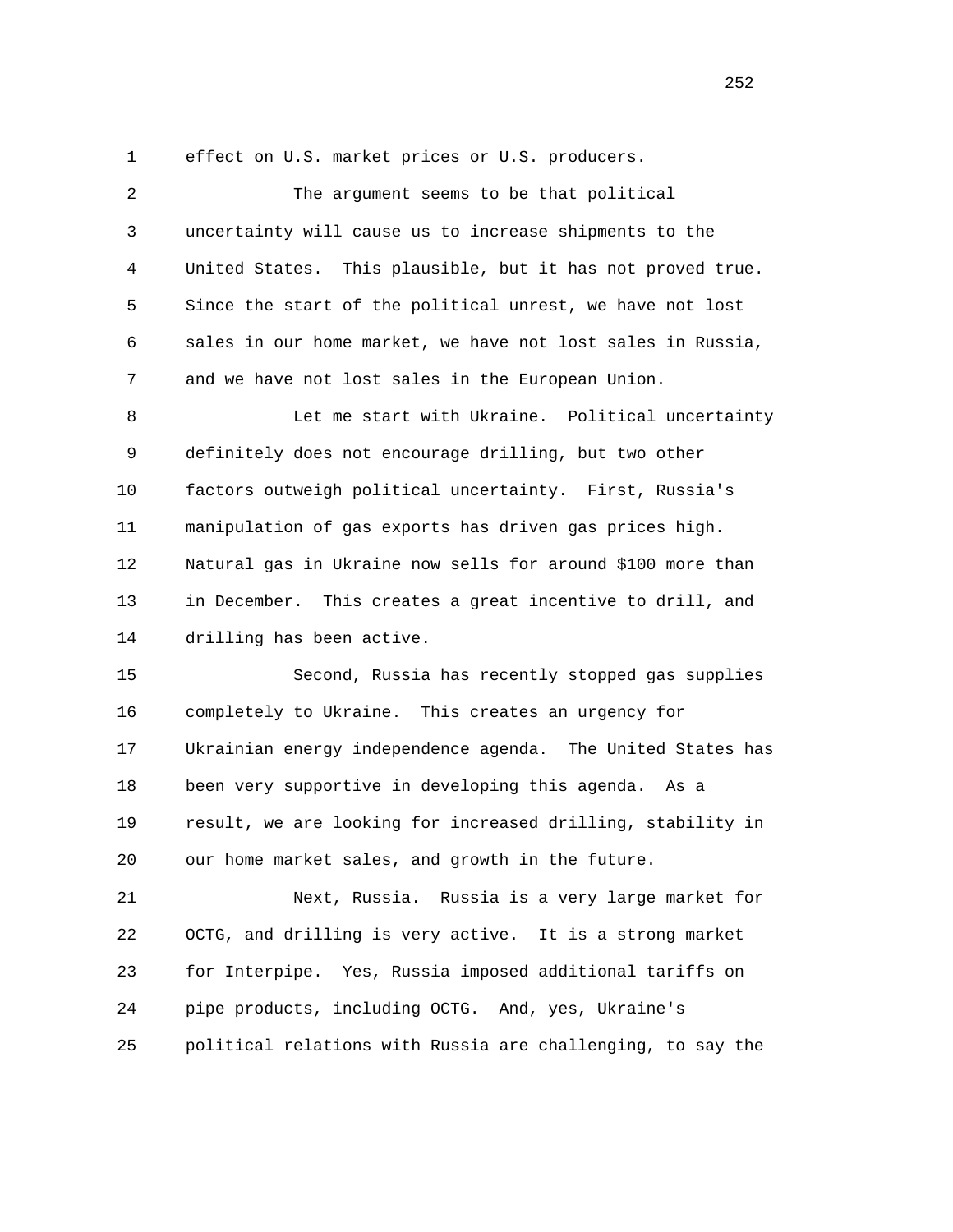1 least. However, I have put a great deal of effort into our 2 Russian marketing, and I can report that nothing has 3 collapsed. To the contrary, our OCTG exports to Russia have 4 been increasing. In particular, we have seen very good 5 growth in our sales of OCTG to the large Russian energy 6 companies -- some of which are actually state-owned. 7 Despite all the speculation, we are not seeing a decline in 8 our OCTG sales to Russia.

 9 Finally, the European Union. While there are 10 antidumping measure in the European Union, Interpipe has 11 held its market position in OCTG, and is growing exports of 12 seamless pipe in the European Union. Ukraine and the 13 European Union has just recently signed an historic free 14 trade agreement, which will support our growth in this 15 market moving forward.

 16 We produce seamless pipe on the same equipment as 17 OCTG. So growth in seamless pipe sales means we make less 18 OCTG.

 19 When you put this all together, you see that we 20 are not dependent on the U.S. market. Of course, we want to 21 stay in the U.S. market, but we do not have an incentive to 22 ship massive new volumes to this market, and we actually do 23 not have the capability to do that. Because our OCTG 24 capacity is tied to serving our home region, the allegations 25 that Ukraine will ship massive new volumes to the United

<u>253</u>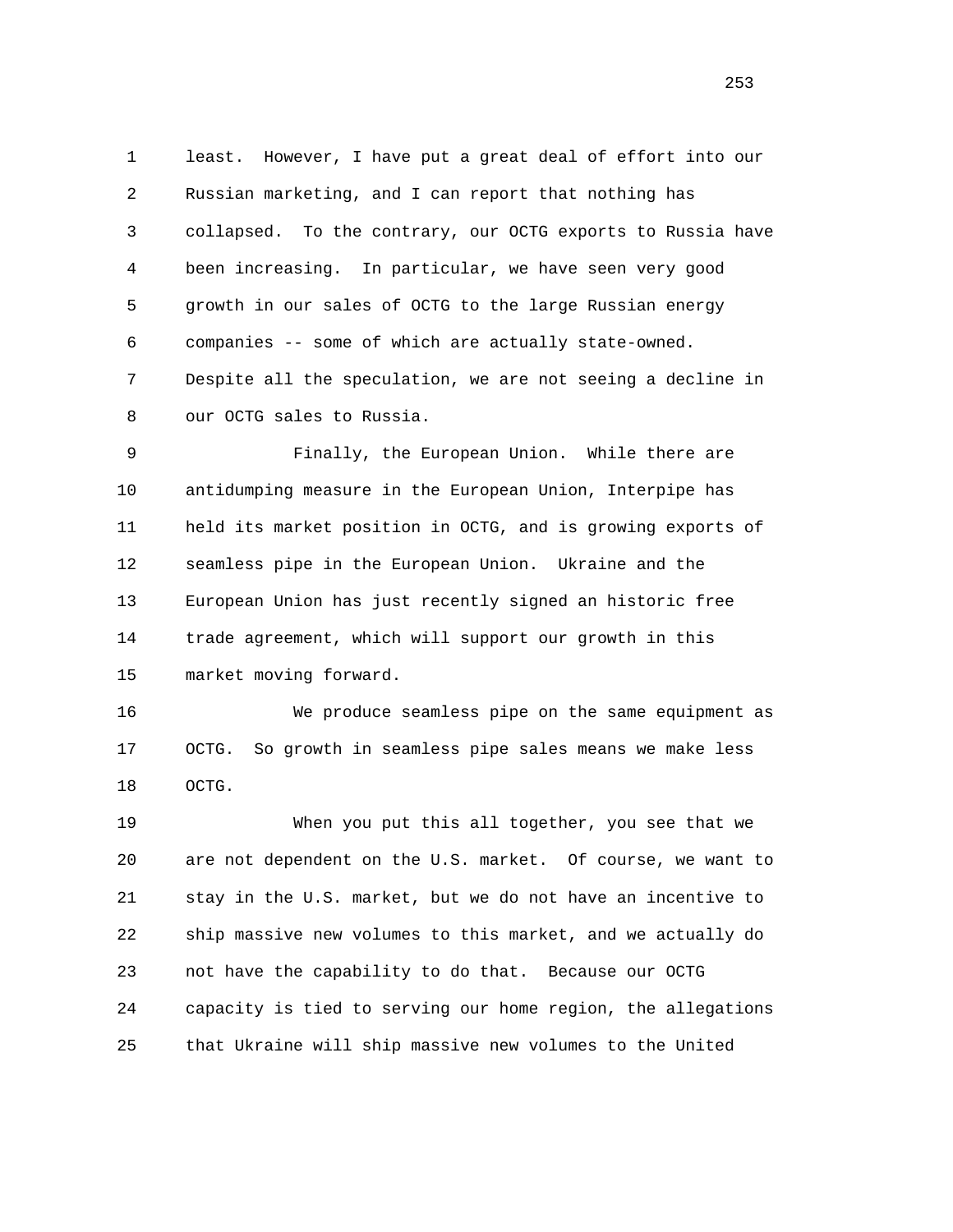1 States are simply wrong.

| 2  | Thank you very much. I would be pleased to                   |
|----|--------------------------------------------------------------|
| 3  | answer any of your questions.                                |
| 4  | MS. NAGARAJAN: Good afternoon, my name is Nithya             |
| 5  | Nagarajan, counsel to Jindal SAW Limited, a producer and     |
| 6  | exporter of seamless OCTG from India. Unfortunately my       |
| 7  | client had intended on traveling to the United States to be  |
| 8  | present at this hearing today, but fell ill and was unable   |
| 9  | to travel. At the outset, let me state that we support the   |
| 10 | joint defense arguments on all issues of material injury and |
| 11 | will focus our discussion on two main issues.                |
| 12 | First, there is no threat of material injury by              |
| 13 | reason of imports from India.                                |
| 14 | Second, there is no reason for the Commission to             |
| 15 | find that critical circumstances exist with respect to       |
| 16 | imports by Jindal SAW.                                       |
| 17 | First, India is not a major exporter of OCTG to              |
| 18 | the United States. As compared to the other exporting        |
| 19 | countries, India's overall share is a tiny portion of the    |
| 20 | overall market, accounting for less than 2 percent and       |
| 21 | steadily declining. Of that tiny portion which India         |
| 22 | represent, Jindal SAW's share of the market is even smaller. |
| 23 | And Jindal SAW does not see that changing over the next few  |
| 24 | years.                                                       |
| 25 | Second, Jindal SAW's focus for its seamless OCTG             |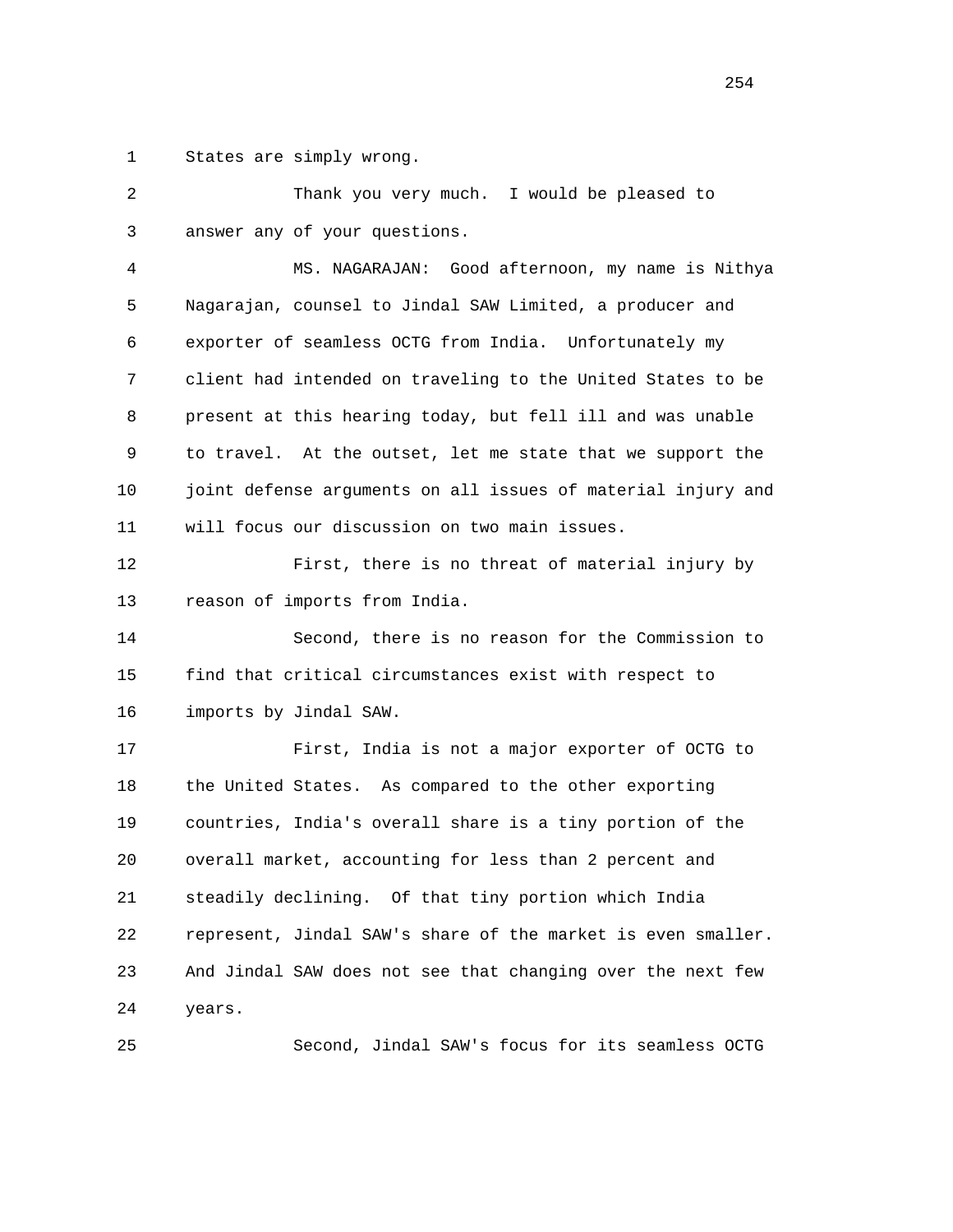1 is the domestic Indian market and other export markets. As 2 we detailed in our prehearing brief at Exhibit 21, our 3 business plan over the past few years has been to 4 increasingly serve the local Indian market. This focus has 5 not changed, and in fact, since the start of this 6 investigation we have only sped up our plans and have 7 shifted our sales to markets within India and also to 8 countries other than the United States. The U.S. market is 9 not of primary interest to Jindal SAW.

 10 The Indian economy is increasingly demanding more 11 and more energy to sustain its dramatic growth. And this 12 has resulted in increased exploration activities and well 13 counts within the country. To our knowledge there have been 14 no down cycles in the demand for energy within the Indian 15 market.

 16 The OCTG and specifically the seamless OCTG that 17 Jindal SAW produces is destined for the internal major oil 18 and natural gas companies, most of which are state owned and 19 the remainder of their production is geared toward the 20 smaller, but growing private sector within India.

 21 Thus, for purpose of Jindal SAW's own marketing 22 strategies, it intends to fully focus on meeting the growing 23 demands of its own national market for the foreseeable 24 future and not focus on the United States.

25 Third, Jindal SAW does not sell its products

<u>255</u>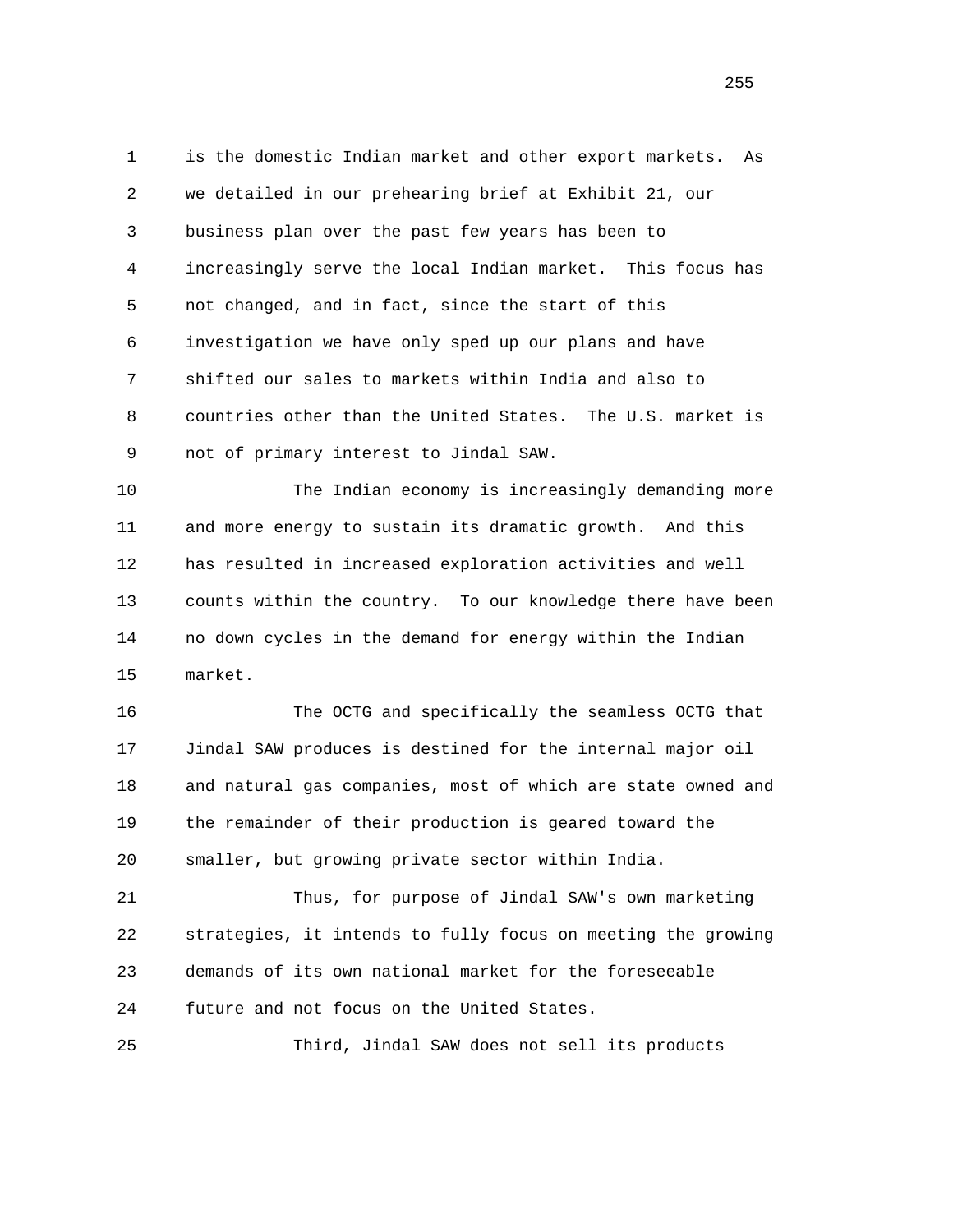1 based upon price. Our customers choose our products based 2 upon our quality and delivery schedules. They have a 3 state-of-the-art production process which enables Jindal SAW 4 to produce high-quality pipes which serves the needs of 5 their customers. It does not compete on price as it charges 6 a premium for its products. Its customers only discuss 7 price after it's proven by Jindal SAW that it can meet the 8 quality, availability and delivery requirements demanded by 9 its customers.

 10 Of course, its customers do care at some level 11 about price, but price is not the driving factor. The 12 reason why Jindal SAW's OCTG is sought by its customers is 13 because of its high quality. And it is rare for Jindal 14 SAW's OCTG to be rejected for quality reasons and its 15 business is based upon trust and reliability, not on low 16 prices.

 17 Fourth, contrary to petitioner's repeated 18 arguments, Indian capacity is not continually growing. 19 Jindal SAW itself has not added any capacity in the past 20 several years, nor does it plan on doing so in the near 21 future. Thus, whatever volume it is able to produce today 22 is what it plans on producing over the next few years.

 23 Due to the fact that India accounts for such a 24 small portion of the overall market within the U.S. OCTG 25 sector, coupled with the fact that there are no anticipated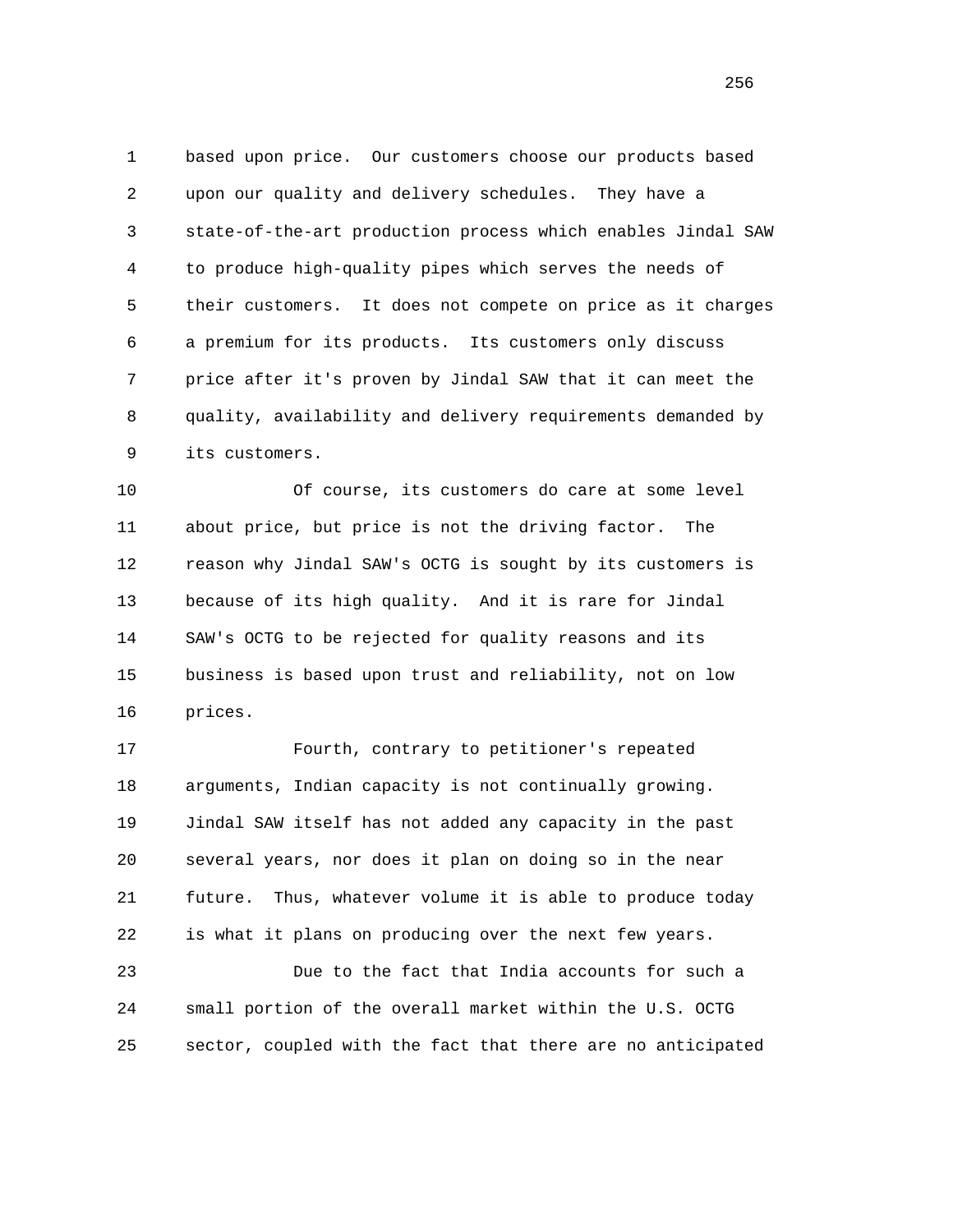1 increases in capacity, there is no possible way that Indian 2 imports could surge to such a level that it could 3 potentially cause or even threaten to cause injury to the 4 U.S. industry.

 5 With respect to critical circumstances, the 6 Commission should not find that critical circumstances exist 7 with respect to imports from India. First, with respect to 8 the AD investigation, the Commerce Department found that 9 critical circumstances do not exist and thus there is no 10 reason for the Commission to continue its analysis on that 11 front.

 12 With respect to the CVD finding of critical 13 circumstances, this was driven purely by an adverse 14 inference and unsupported by the record. We refer you to 15 our prehearing brief with respect to the arguments specific 16 to critical circumstances. However, we're happy to answer 17 questions.

 18 MR. MENEGAZ: Good afternoon. My name is Gregory 19 Menegaz of the law firm DeKieffer and Horgan. I'm here on 20 behalf of HLD Clark, Pipe Co., Inc., the sole Philippine 21 producer of OCTG in the Philippines.

 22 HLD Clark had participated actively in the 23 preliminary and final phases of the Commission's injury 24 investigation in this case and HLD Clark was the only 25 mandatory respondent in the Department of Commerce's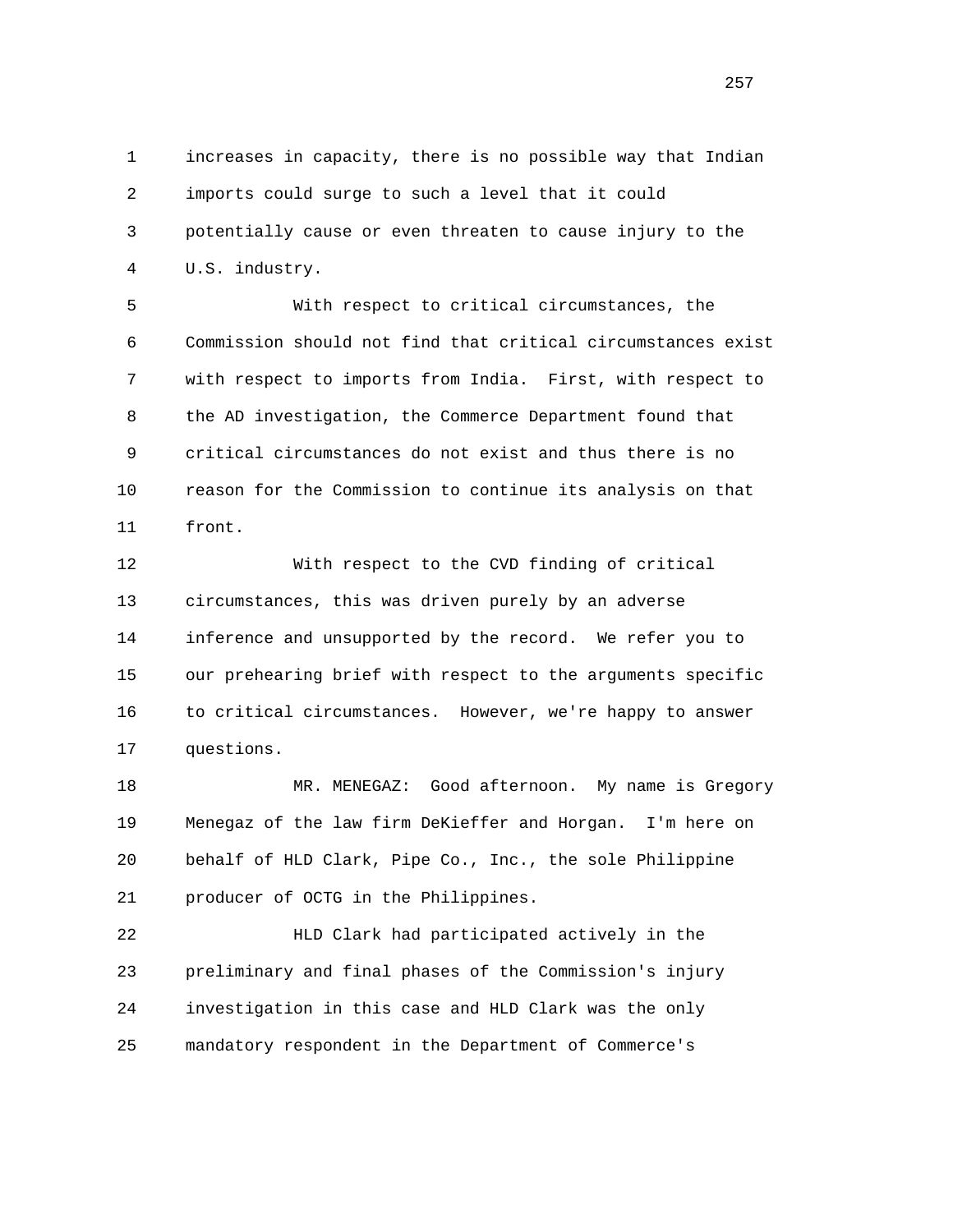1 antidumping investigation of the Philippines.

 2 HLD Clark joins and otherwise endorses the 3 arguments made on behalf of other exporters, that the record 4 does not support a finding of material injury or threat of 5 injury generally in these investigations.

 6 With respect to threat of injury, HLD Clark's 7 production and capabilities present no possibility of 8 increase as to contribute any eminent threat of material 9 injury to the U.S. industry. The Commission already found 10 in the preliminary phase of the injury investigation that 11 HLD Clark is the sole Philippine producer of subject 12 merchandise, had the smallest capacity amongst subject 13 producers, and the highest capacity utilization in 2012 and 14 interim 2013. That's at USITC Publication 442 at Table 2-4. 15 The Commission concluded that, quote, "These factors 16 indicate a relatively low ability to increase shipments to 17 the United States."

 18 The Commission's prehearing report in this final 19 phase confirms the preliminary finding that the projected 20 capacity production and end-of-period inventories in the 21 Philippines reflect a low ability to increase shipments to 22 the United States in the foreseeable future from the 23 Philippines. And for that we would refer to tables -- pages 24 Roman 7-16 and 19 and tables Roman 7-5 and 6.

25 HLD Clark's foreign producer questionnaire

<u>258</u>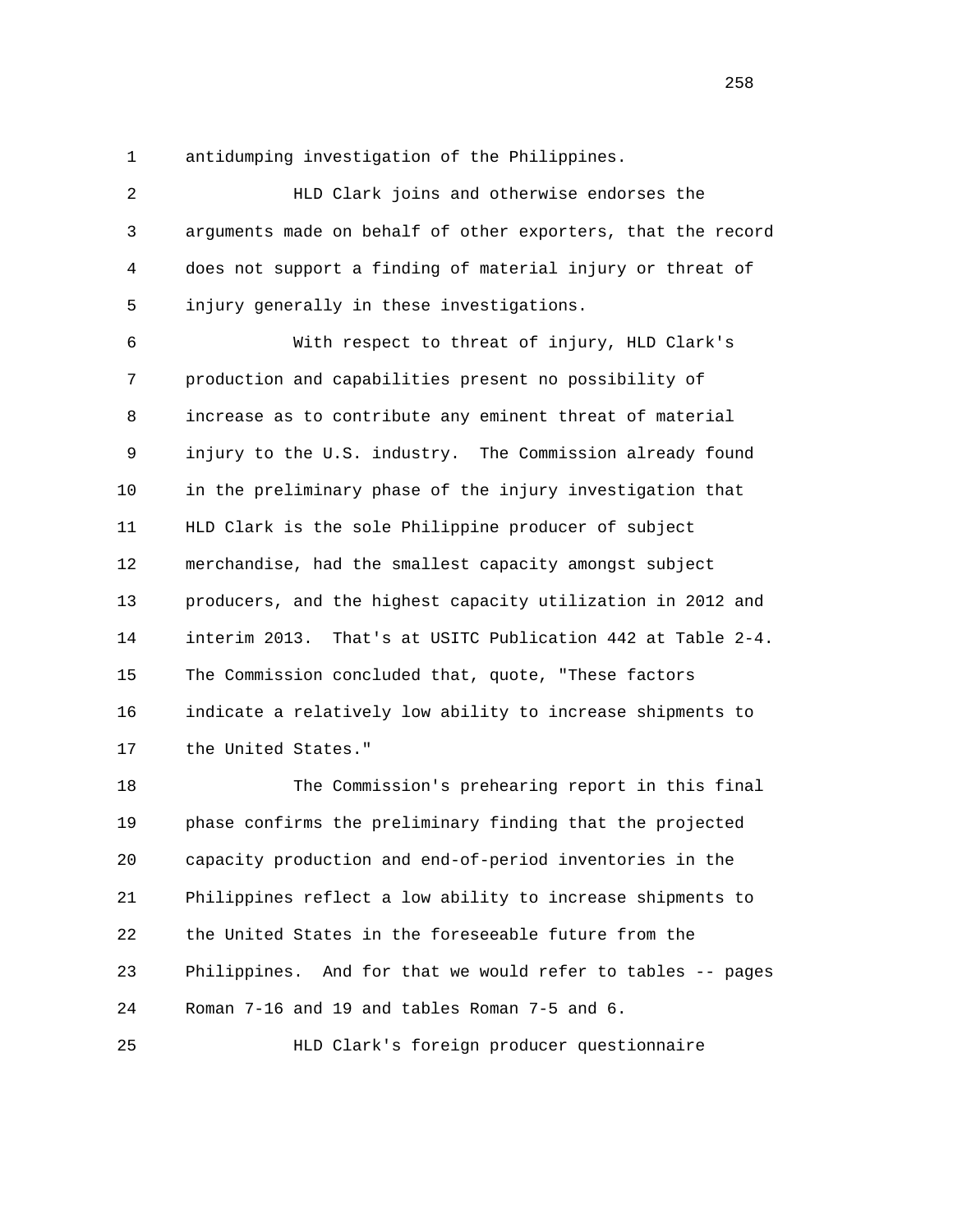1 reveals that a substantial portion of its production is 2 dedicated to non-subject merchandise as well. For all these 3 reasons the Commission should render negative material 4 injury and negative threat of injury finding with respect to 5 the Philippines and this investigation.

6 Thank you.

 7 MR. CUNNINGHAM: I am Dick Cunningham, Steptoe 8 and Johnson. With me is my partner Joel Kaufman. We are 9 counsel to ILJIN Steel, Korea's seamless producer and a 10 producer that exports exclusively unheat-treated, 11 semi-finished seamless for processing including heat 12 treating in the United States before sale. I have 13 distributed a -- typically for me -- a lengthy hearing 14 statement which I've ask to be distributed. I'd ask to be 15 put in the record. I am not going to read that and I am 16 only in part going to summarize it.

 17 Instead I want to devote myself to something that 18 I am concerned about in view of the testimony that has 19 arisen today. So you should take that and use it for your 20 nighttime reading tonight. When you do, you might pay 21 particular attention to the two legal arguments related to 22 unheat-treated imports of green tubes, first that they -- 23 when they're heat treated in the United States -- become 24 sales of U.S. merchandise, not imports. And secondly the 25 argument that such material, particularly seamless material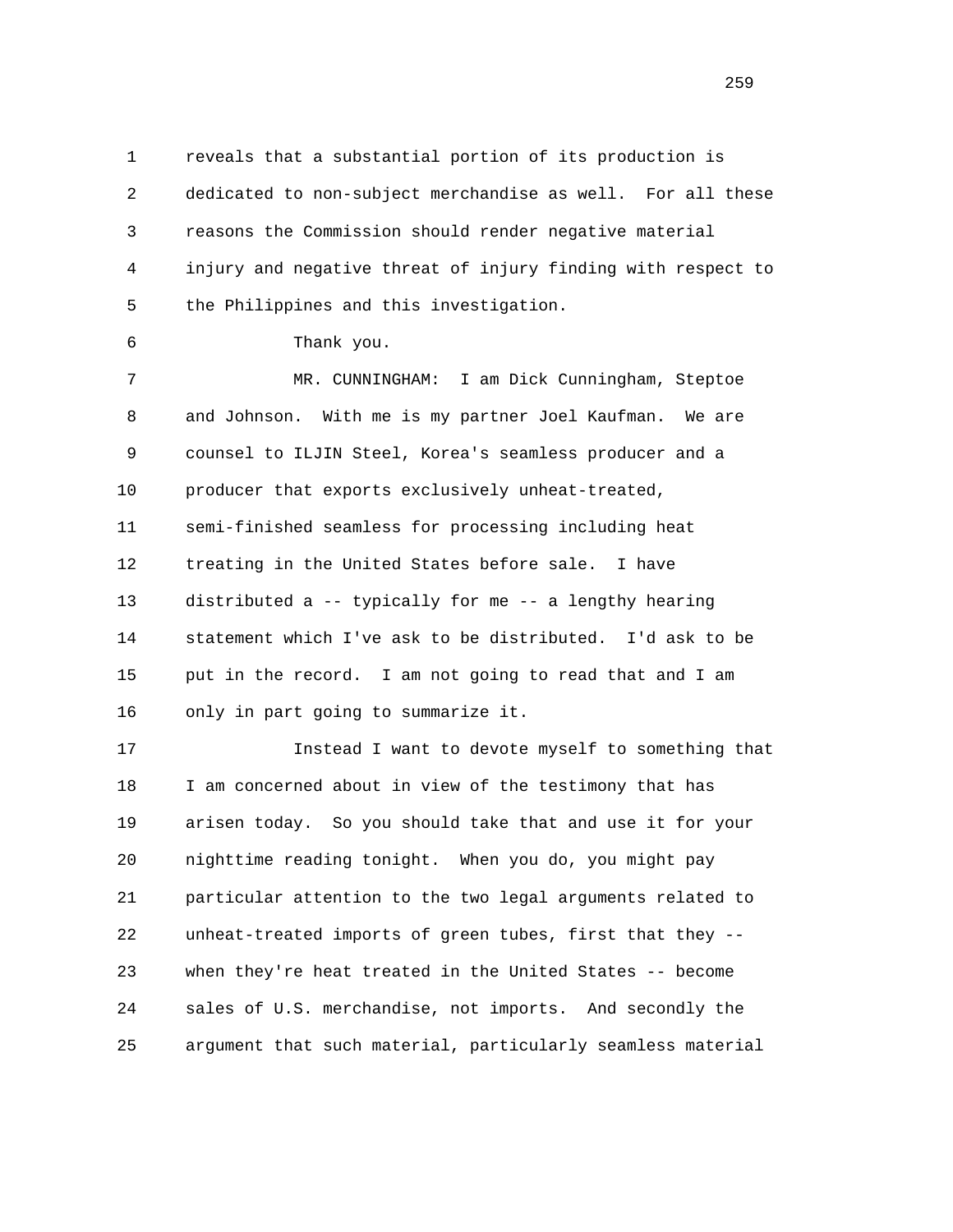1 that's heat treated after importation should be a separate 2 like product.

 3 What I want to focus on is the big picture of 4 this case. Which I have some fear is getting lost in the 5 blizzard of details presented by both sides, and as to which 6 I fear some of the very, very persuasive statistics have 7 been, if not misrepresented, at least erroneously presented 8 to you. This is a price case. There's no argument here of 9 volume injury to the U.S. industry. You heard that clearly 10 at the end of the U.S. industry's presentation.

 11 The issue here is one issue in the case, it's an 12 issue where the answer leaps out at you from the staff 13 figures. The issue is, what caused the decline of OCTG 14 prices during the period of investigation? Was it subject 15 to imports, or something else?

 16 Now, what we're going to talk about here is the 17 capacity issue. And I want to emphasize that what happened 18 here is not something that is unusual in a market which is 19 undergoing a boom in demand as everyone in this room has 20 said, as everyone has characterized demand during the period 21 of investigation, as everyone has has characterized demand 22 in the coming years. What often happens in such a situation 23 is that market participants overbuild capacity in 24 anticipation of that demand boom. Note the response of Mr. 25 Tejada of Tejas to Commissioner Johanson's questions about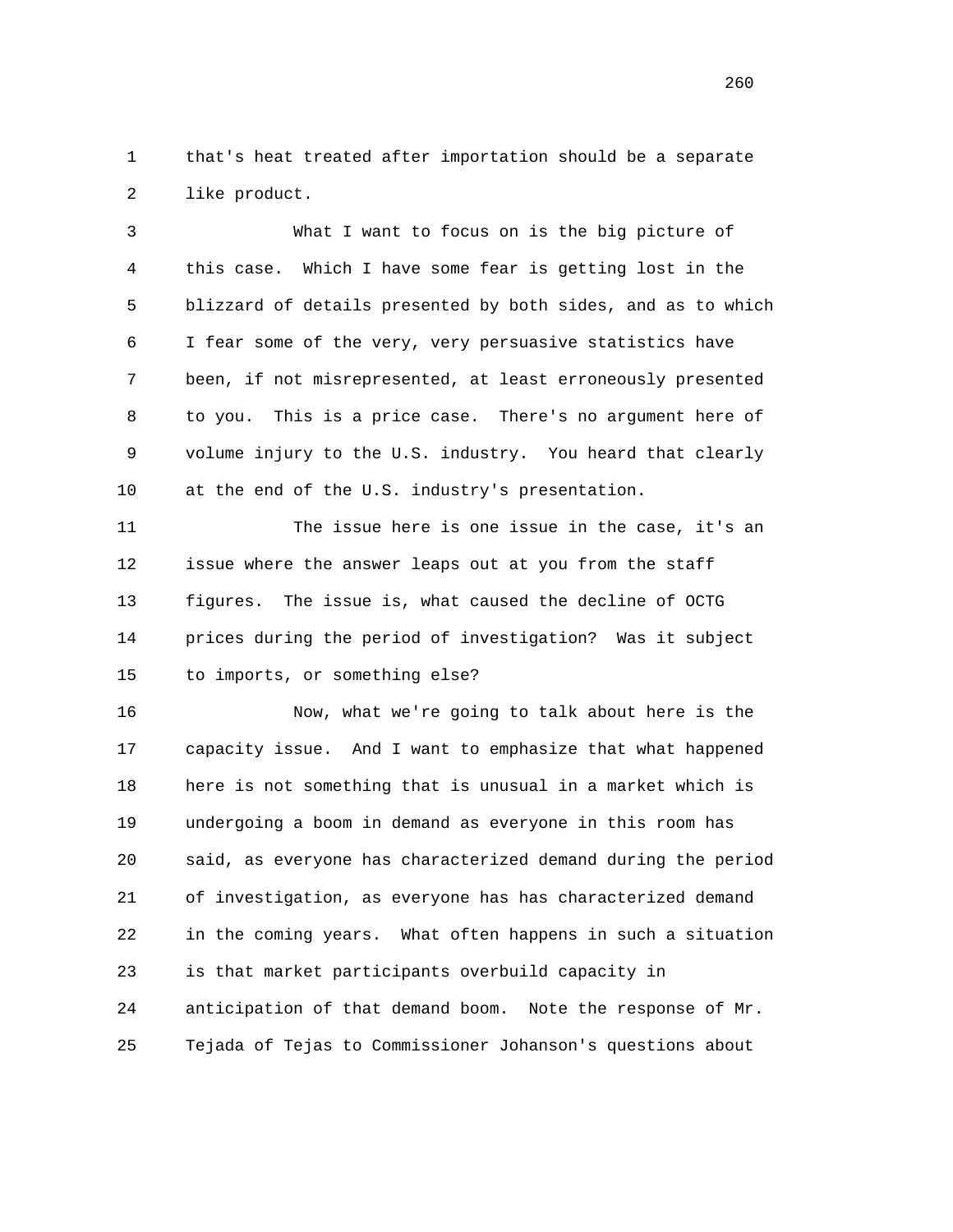1 capacity and at which his response was echoed by a number of 2 the other companies. They saw the demand coming, and they 3 very rationally increased capacity.

 4 The problem is that in an industry of many 5 companies, and that is the case here, capacity often gets 6 overbuilt when everybody reacts in the same way to a coming 7 boom. The staff report at Table roman numeral 3-4, shows 8 that very clearly.

 9 At the beginning of the period of investigation, 10 the domestic industry, and I refer to the integrated mills 11 and the processor had a startlingly large excess of capacity 12 over their current production, 1.6 million tons for the 13 process -- for the integrated mills and a little less than 14 200,000 tons for the processors. That is 600,000 tons more 15 than the total increase in U.S. consumption over the period 16 of investigation, over the entire period.

 17 In other words, the existing U.S. excess capacity 18 at the start of the POI was sufficient to absorb all of the 19 increase in OCTG consumption that came about throughout the 20 entire period with more than half a million tons left over. 21 Even allowing for some imprecisions in calculating capacity, 22 and we all know capacity is not the most precise of figures 23 that you get in these investigation, that's a startling 24 figure and the magnitude of it can't be ignored. So what 25 happened then?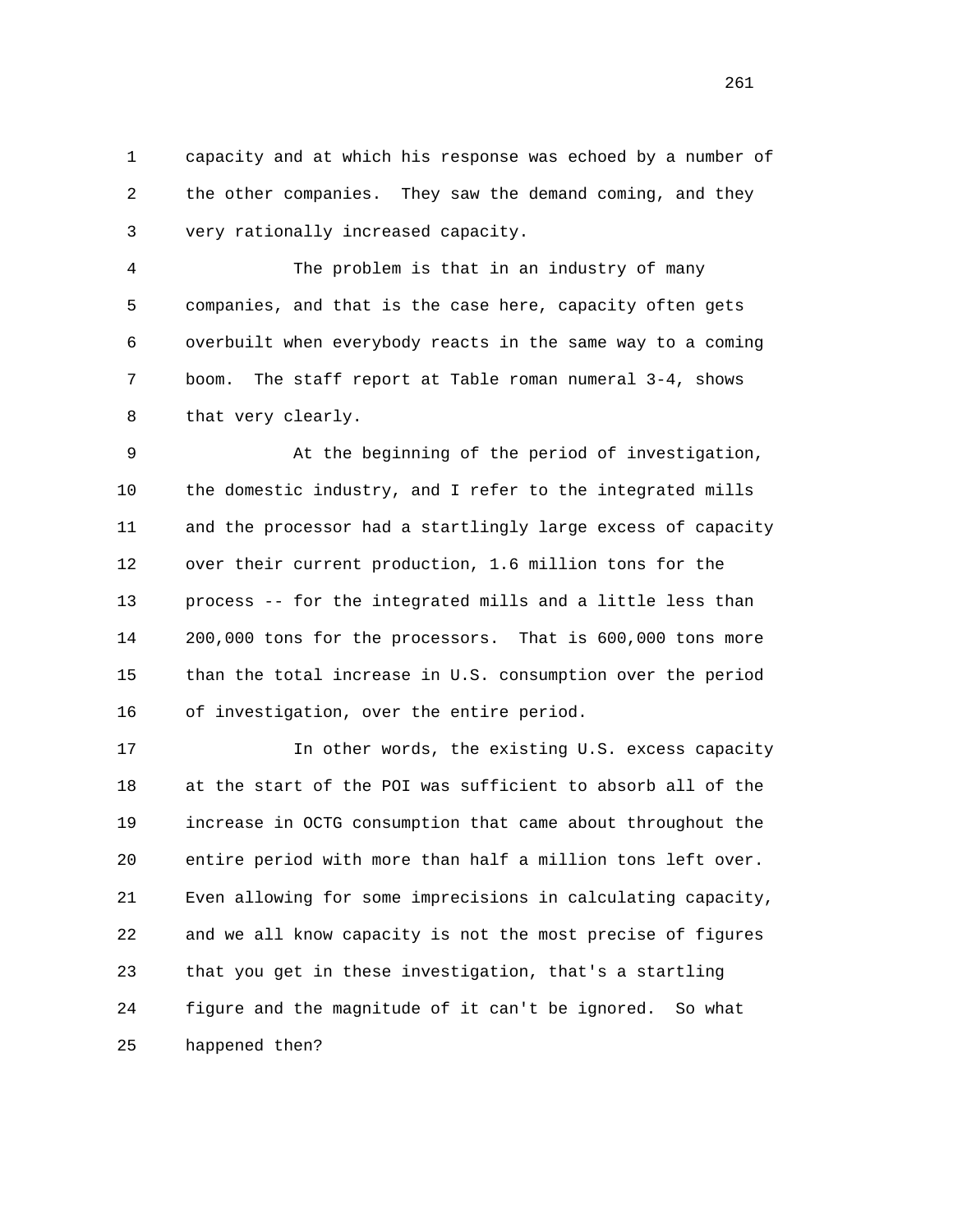1 Again, look at table 3-4. Integrated mills added 2 another 900,000 tons of capacity and the U.S. processors 3 added over 400,000 tons of capacity. That's another 1.3 4 million tons. That also exceeded the total increase in U.S. 5 consumption over the period of investigation by more than 6 200,000 tons. And it's not just capacity. The U.S. 7 industry, mills and processors, production also increased 8 over the POI by an amount significantly greater than the 9 growth in apparent consumption.

 10 So what happens when you have such an excessive 11 capacity expansion? The answer is, common sense. Producers 12 price aggressively to fill their plants. This Commission 13 has enough experience with steel cases to understand how 14 maximizing your plant loading is critical to the 15 profitability of steel companies. And this is especially 16 likely where, as here, the price of the basic raw material, 17 hot rolled sheet for most of this stuff, was declining 18 giving these companies flexibility to cut OCTG prices.

 19 So I submit you need to draw the following 20 fundamental conclusions here. First, the combined amounts 21 of new U.S. industry capacity substantially exceeded the 22 entire increase in U.S. apparent consumption over the POI 23 even on top of excess capacity at the start of the period 24 sufficient to absorb the entire POI increase in consumption. 25 Secondly, the increases in domestic industry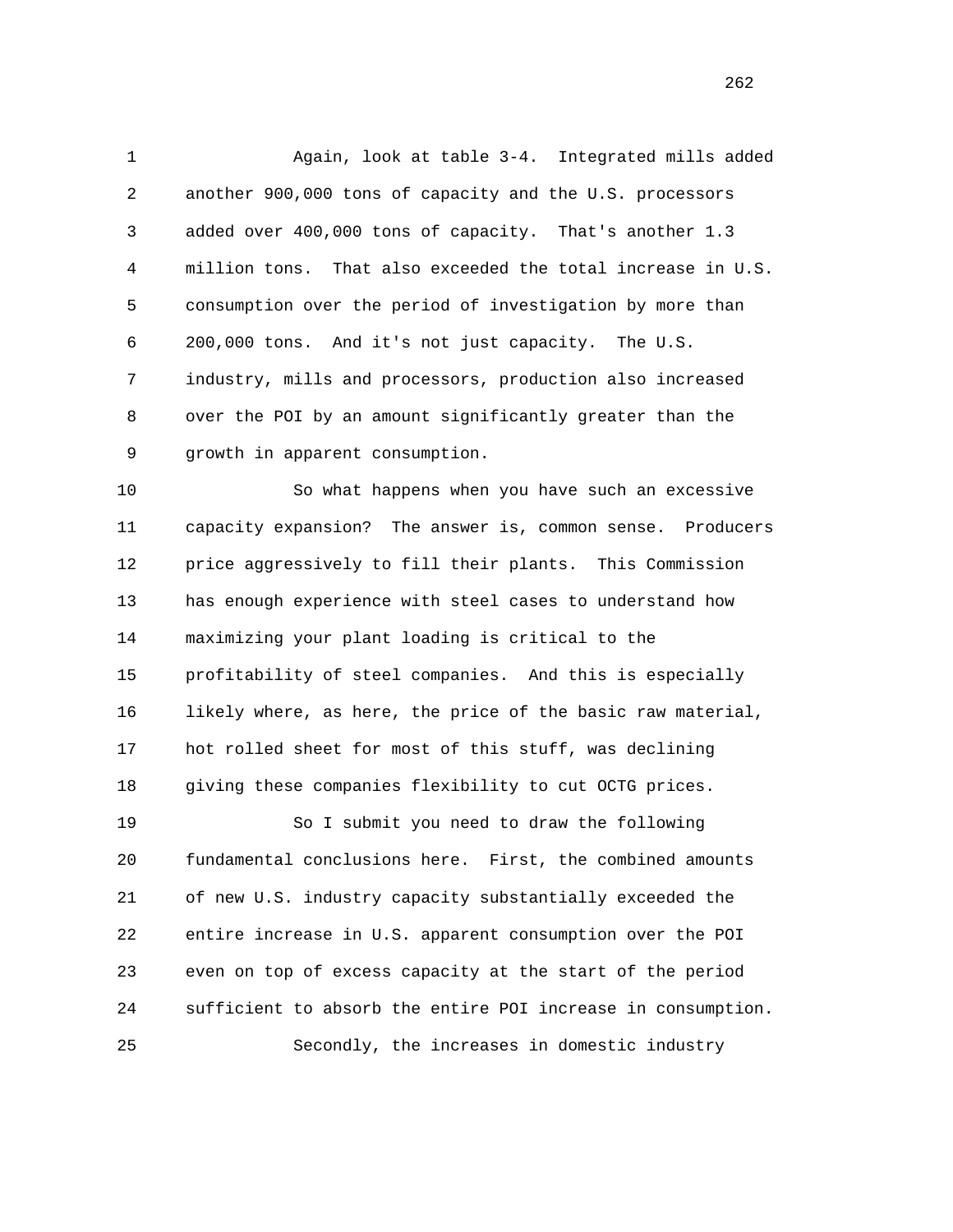1 capacity, production, and U.S. shipments over the POI each 2 dwarfed the increase in subject imports. Subject imports 3 increase is shown in table 4, roman numeral 4-7. The far 4 greater increases in U.S. producers' shipments than in 5 imports suggests strongly that domestic firms were the ones 6 pricing more aggressively than the importers. Moreover, the 7 data suggests that the integrated mills were the most 8 aggressive pricers as evidenced by the fact that the mills 9 were able to increase their capacity utilization from 67.6 10 percent in 2011 to 70.7 percent in 2013, while the 11 processors capacity utilization fell from 76 percent to less 12 than 72 percent.

13 And you should note that all of this 14 intra-domestic industry competition occurred in the merchant 15 OCTG market whereas a substantial portion of subject 16 imports, we estimate them some 20 to 25 percent, were sold 17 in the input market, that is to processors, where U.S. 18 producers essentially do not compete.

 19 But one final point. This is not the death nail 20 for the U.S. OCTG industry. Demand, everybody agrees, is 21 going to continue to grow rapidly. This is a shakeout. A 22 type of shakeout that occurs as an industry enters the 23 sustained boom period. It is a self-correcting shakeout. 24 Unless the U.S. producers continue to overbuild, they're 25 going to to be fine.

<u>263</u>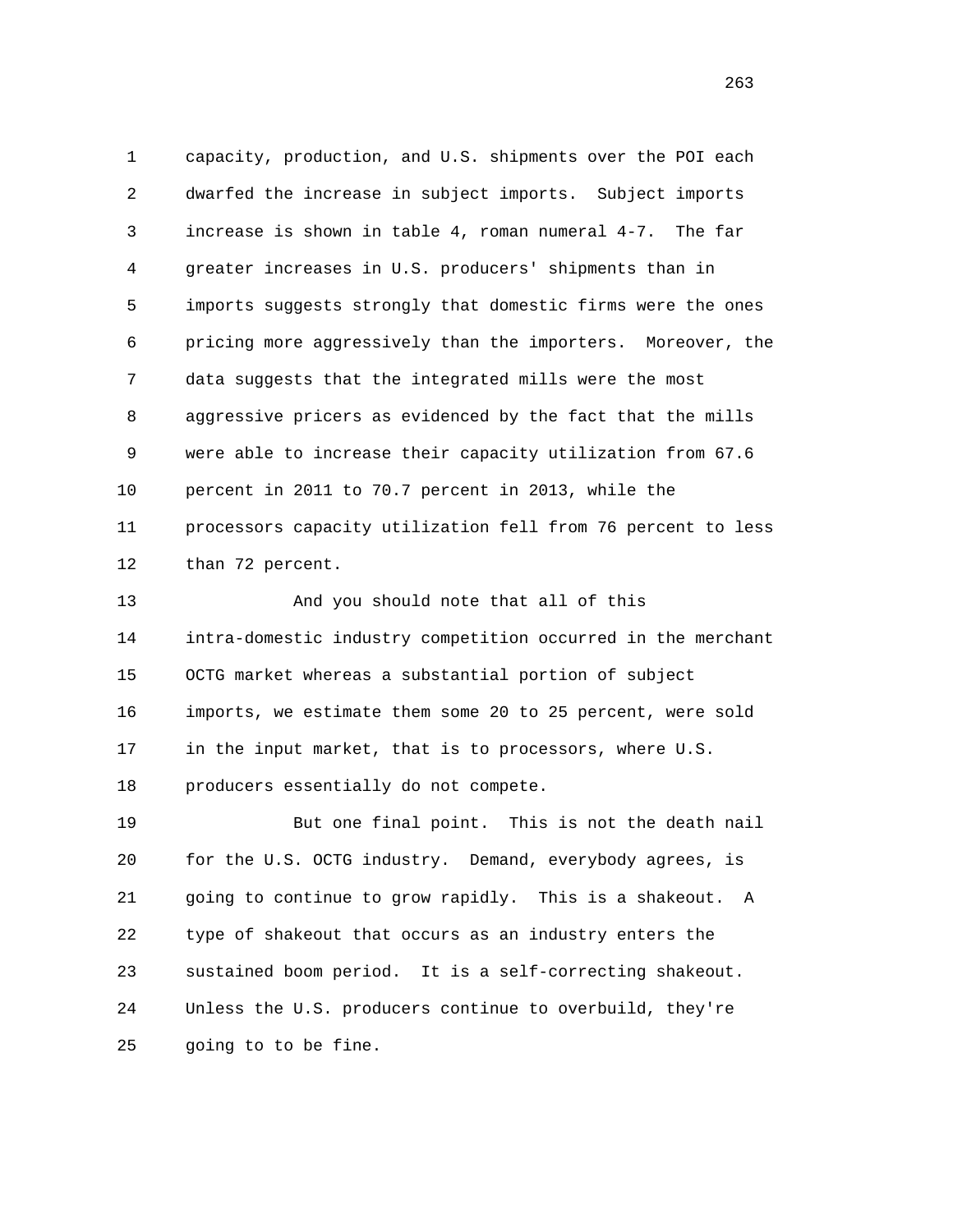1 Thank you. 2 MR. WAITE: Good afternoon, Madam Chairman. My 3 name is Fred Waite from the law firm of Vorys, Sater. I'm 4 here this afternoon with my colleague Kimberly Young on 5 behalf of C&F International, a U.S. importer regarding the 6 allegation of critical circumstances with respect to OCTG 7 imports from Vietnam. 8 Madam, Chairman, we will not be presenting the 9 prepared statement this afternoon. Instead, we rely on the 10 arguments in our prehearing brief. We are, nevertheless, 11 available to respond to any questions which you or other 12 Commissioners may have on this issue. 13 Thank you. 14 MR. CAMERON: Madam Chairman that concludes the 15 presentation of respondents. Thank you very much for your 16 patience and your attention. 17 CHAIRMAN BROADBENT: Thank you to all the 18 witnesses for coming today. Before we start with questions, 19 Mr. Secretary, is there any preliminary matters you wish to  $20 - -$  21 MR. BISHOP: Madam Chairman, I would note that 22 all witnesses on this panel have been sworn in. 23 CHAIRMAN BROADBENT: Great. Let's see, I think 24 we'll start with Commission Johanson. 25 COMMISSIONER JOHANSON: Thank you, Chairman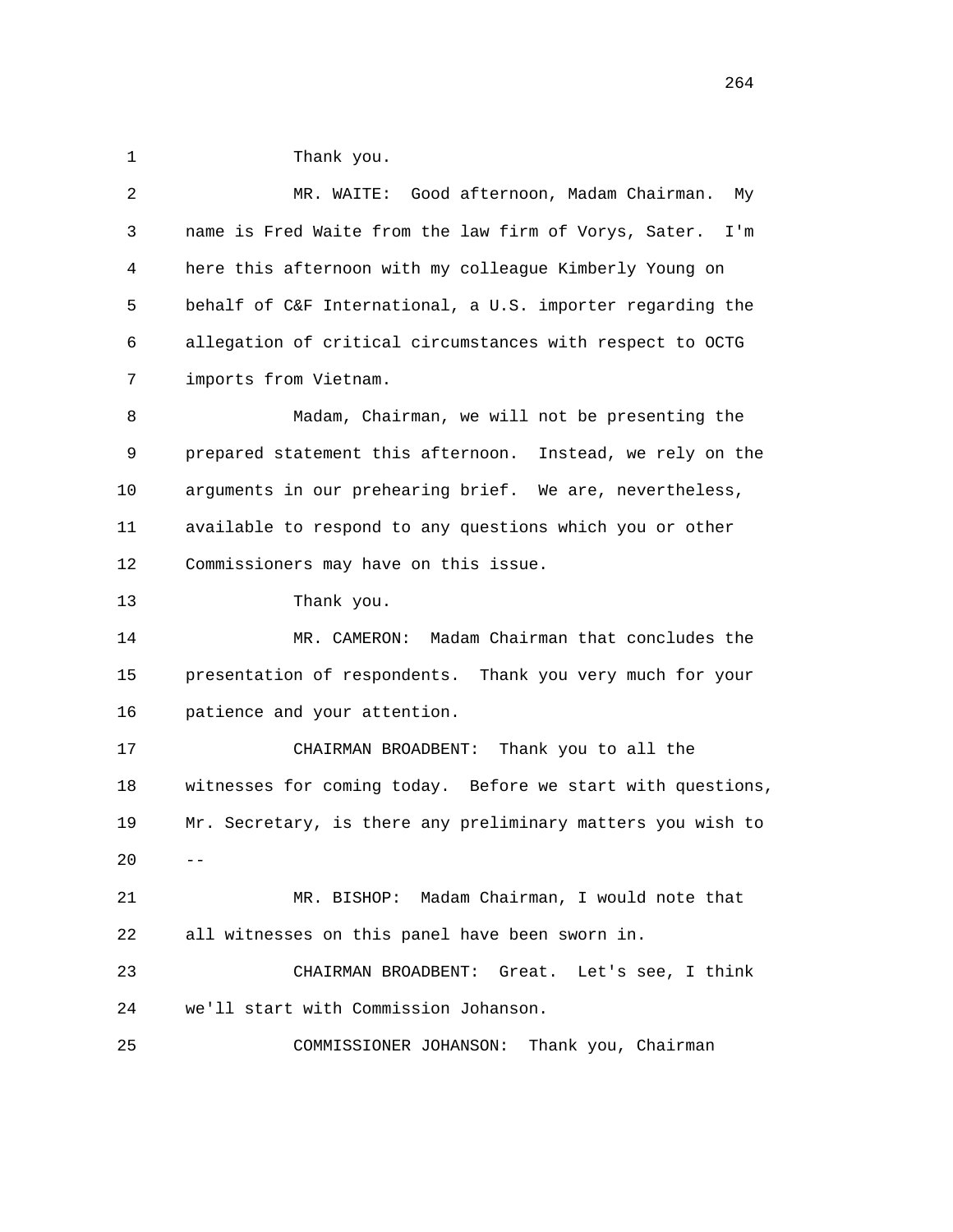1 Broadbent. And I would like thank all of the witnesses for 2 appearing here today. I know it's been a long day. But 3 I've certainly learned a lot about the industry which has 4 been very helpful.

 5 I'd like to begin with the issue of capacity 6 which was the first issue I raised with petitioners this 7 morning. As you all, know, that's a major factor in this 8 investigation. You all the respondents contend that U.S. 9 producers have harmed themselves by bringing more capacity 10 on line, but capacity has increased not only in the United 11 States, but also in a number of subject countries. In light 12 of this situation, could it be possible that new capacity 13 both domestic and abroad has negatively impacted U.S.

14 prices?

 15 MR. CAMERON: Well, Don Cameron, our economist 16 will answer more expansively, but I think that what -- I'm 17 not sure that we said that the domestic industry harmed 18 itself. I think what we said was they did build the 19 capacity. The capacity did have effects. But the building 20 of the capacity was rational and frankly this is like 21 watching a rat go through an anaconda. I mean, okay, so you 22 have a big thing that starts, and what did they do when they 23 added the capacity? It's not like the capacity wasn't used. 24 You pointed out this morning that there was already 25 quote/unquote "unused capacity available". But what did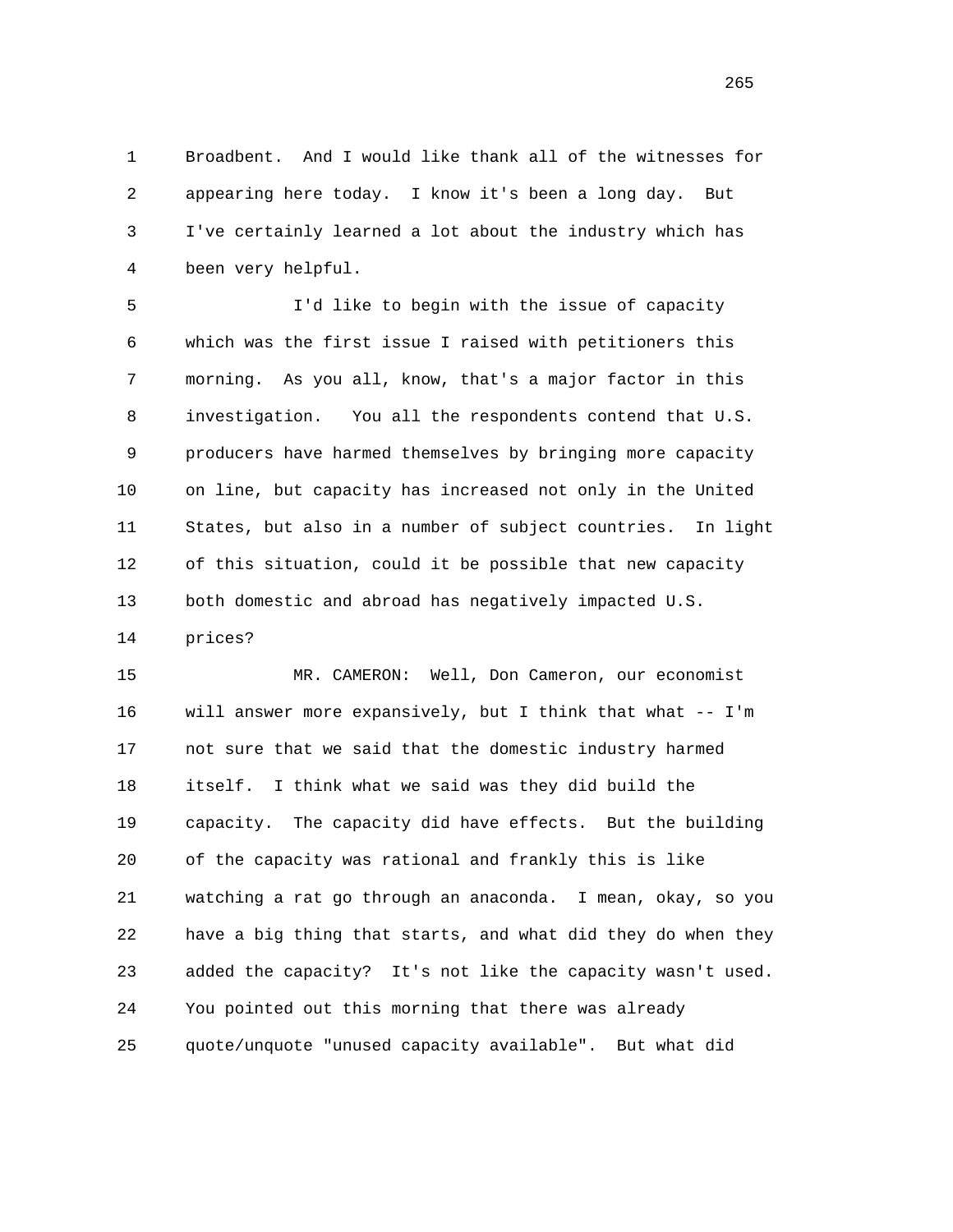1 they do? They added a million tons of capacity and they 2 increased production more than they increased compound. So 3 I would suggest to you that that's not necessarily 4 overbuilding capacity, but it does have a temporary effect 5 on the market as the market adjusts.

6 Jim, do you want to --

 7 MR. DOUGAN: Sure. And just to add to that, to 8 the degree that there is attenuation in competition which we 9 believe that there is, that there are customers who either 10 for logistical reasons or for domestic only reasons, or for 11 in some of the cases with the drillers, I understand that 12 perhaps some of industry folks can back me up on this, 13 liability reasons for preferring domestic supply. That 14 demand is going to grow, but they by nature have to compete 15 with one another for that. It is rational when that demand 16 is growing to add capacity to service it. But it's also a 17 fact that when there's more capacity and more production 18 competing for that business, it's going to have an impact on 19 prices. So, you know, I'm not -- the effect of capacity 20 increases overseas, you know, what you see in the market and 21 the increase in subject imports, the time period when the 22 greatest degree of at least decline in operating profit was 23 observed, you didn't see much of a change in subject import 24 market share. What you saw was a shift in market share 25 amongst domestic producers and nonsubject imports. And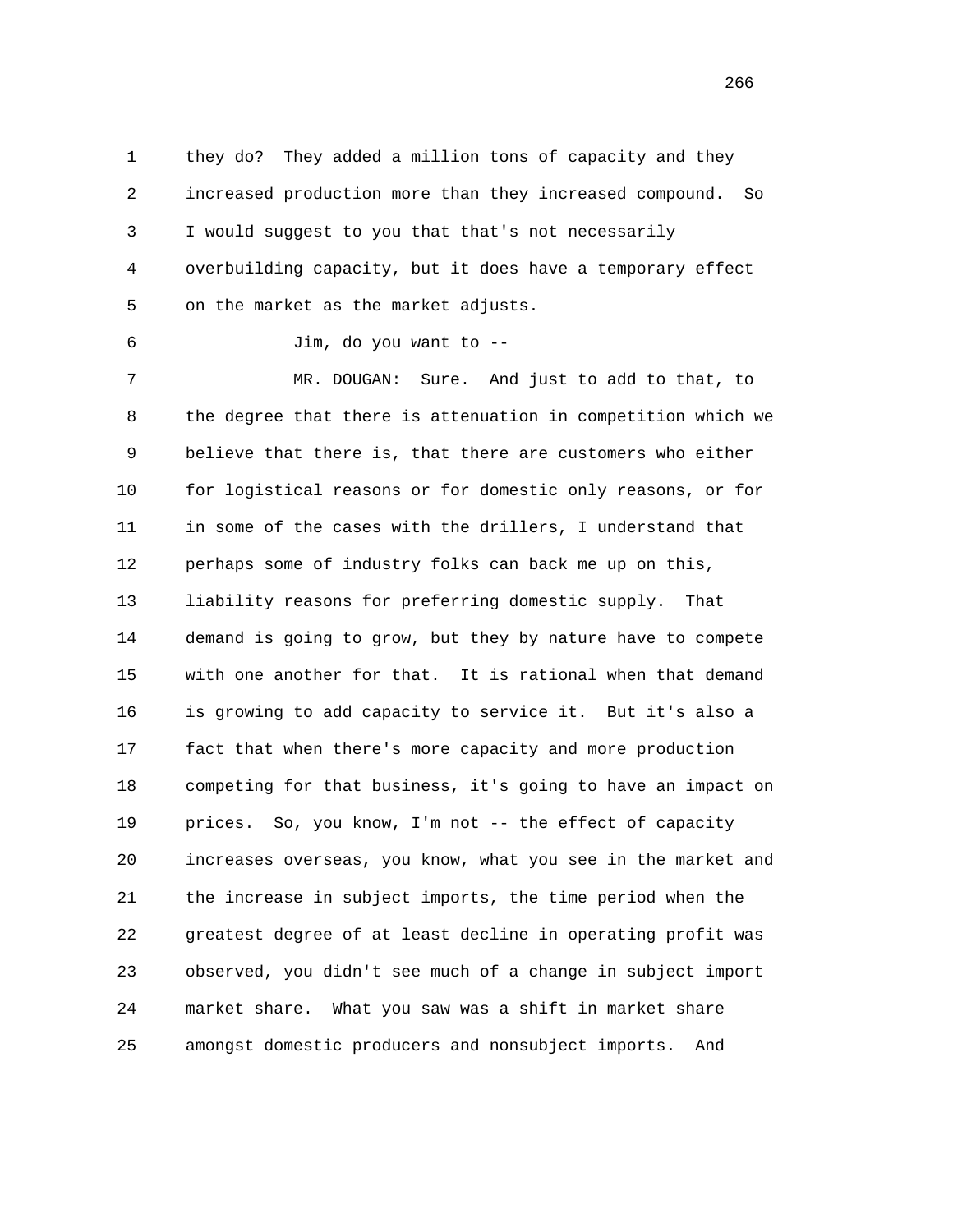1 likewise in 2014 or part year 2014, when the operating 2 margin continued to decline, subject imports were, again, 3 losing market share. So it seems to me given that fact 4 pattern that, given the timing of those declines, that 5 capacity, whatever it may be increasing overseas, would 6 explain that decline in profitability.

 7 MR. CAMERON: There's one other thing that ought 8 to be pointed out and that is, if there was actually an 9 overcapacity situation as being said, then exactly why is 10 it, and this is what Mr. Scianna was pointing out, why is it 11 that Tenaris is building another 700,000 tons? We have 12 Tehas and that really is the poignant question. Well, 13 that's because they think that the capacity is justified 14 based upon the market demand.

 15 MR. SCIANNA: I'm Chuck Scianna with Sim-Tex. In 16 2008 we had extreme shortages, even with the Chinese in the 17 market. But that was because we had a robust world economy. 18 OCTG is just a small segment of the steel industry and in 19 most of these mills other products can be manufactured on 20 the same lines, line pipe, mechanical tube, structural pipe, 21 so the mills have options and the idea to build a capacity 22 was a great idea in 2006, '07 and early '08 when the mills 23 looked at it. Nobody anticipated the economic crash of late 24 2008. And this capacity continued to come on with no 25 options for those lines. The option today is OCTG. The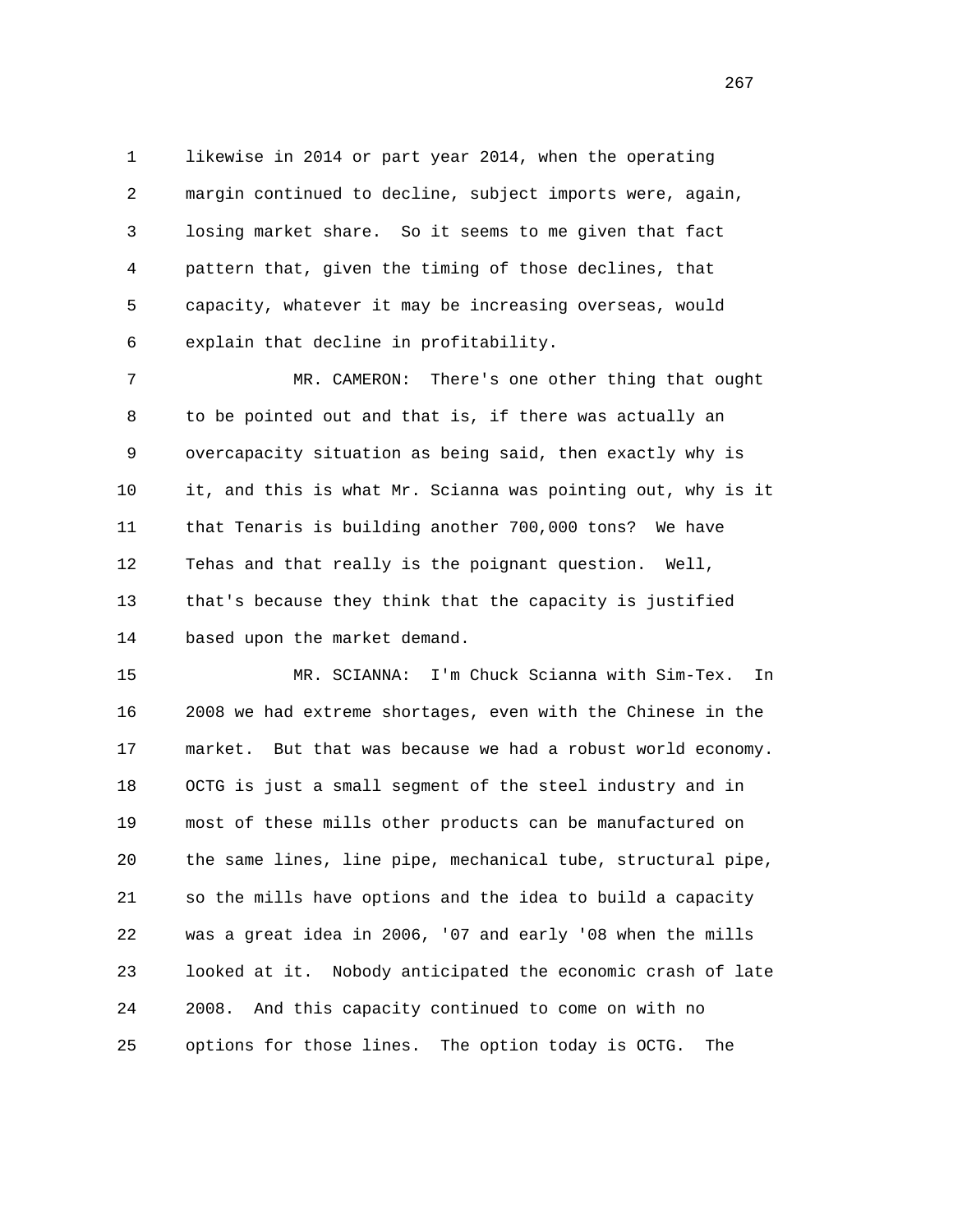1 line pipe market hasn't recovered, the standard pipe market 2 hasn't recovered. We're not building power plants in the 3 U.S., so the high dollar, high profit boiler tube market and 4 pressure tube market hasn't recovered. So all of those 5 things have kind of come together to create this perfect 6 storm with this lack of capacity. But like Don said, you've 7 got a lot of capacity coming on at one time and you can't 8 swallow it all at once. And there is a preference for 9 domestic material in this market.

 10 And I'm not sure, you know, we go back and forth 11 and we say, well, the petitioners said they don't get a 12 premium. Well, one way or the other, we get more for 13 domestic than we do for the imported material. So you can 14 call it a premium or a discount, whichever way you want to 15 look at it, but in this market today, the majors especially, 16 the large independents, require domestic and the foreign 17 distributors don't have an opportunity to even quote.

 18 MR. CUNNINGHAM: Commission Johanson, I wonder if 19 I could add something to that? First of all, like Don, I 20 want to disassociate myself from any idea that what I or he 21 is arguing is that the U.S. producers were dummies in 22 expanding capacity. They were reacting rationally each 23 individually to the expected increase in demand. And what 24 happens in a multi-company industry is each company acts 25 independently and then the total becomes a substantial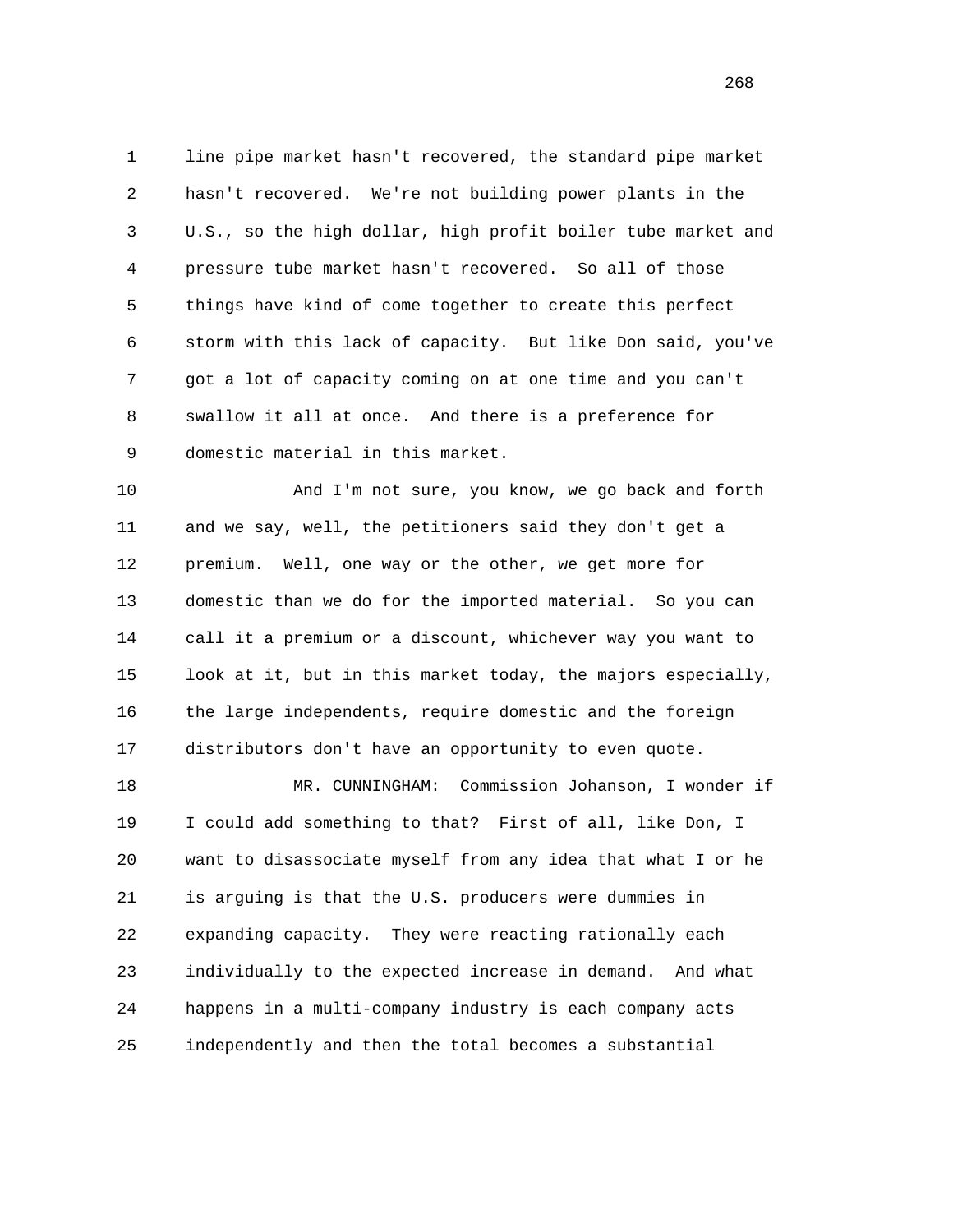1 excess of capacity.

| 2  | With respect to your question about foreign                  |
|----|--------------------------------------------------------------|
| 3  | excess capacity, I frankly don't know the issue whether      |
| 4  | there's substantial excess capacity around the world. I      |
| 5  | know there's not in my client, and I'll let the others talk  |
| 6  | to them -- talk for their clients. But, this is an import    |
| 7  | issue that we deal with here. If there's foreign excess      |
| 8  | capacity that is not transmitted to the United States by     |
| 9  | imports, then it's not relevant to antidumping injury        |
| 10 | Here, I can't give figures because the shipments<br>issues.  |
| 11 | for the U.S. industry and the breakdown of the total imports |
| 12 | by subject imports and others are confidential. But you      |
| 13 | will look at the staff report and you will see that the      |
| 14 | subject imports increase over the period of investigation is |
| 15 | dwarfed by the increase in shipments by the U.S. industry.   |
| 16 | And let me make a point of that. I told you                  |
| 17 | there were figures thrown at you that are sort of at least   |
| 18 | inaccurate and maybe disingenuous. There was constant talk   |
| 19 | of 1.8 million tons of imports. What you're dealing with     |
| 20 | here is the increase in imports over the period of           |
| 21 | investigation, not the total imports at the end of the       |
| 22 | investigation, as if none of those imports had any right to  |
| 23 | be in this market ever. And when you focus on the increase   |
| 24 | in imports during the period of investigation and compare it |
| 25 | as you should with the increase in U.S. producer shipments   |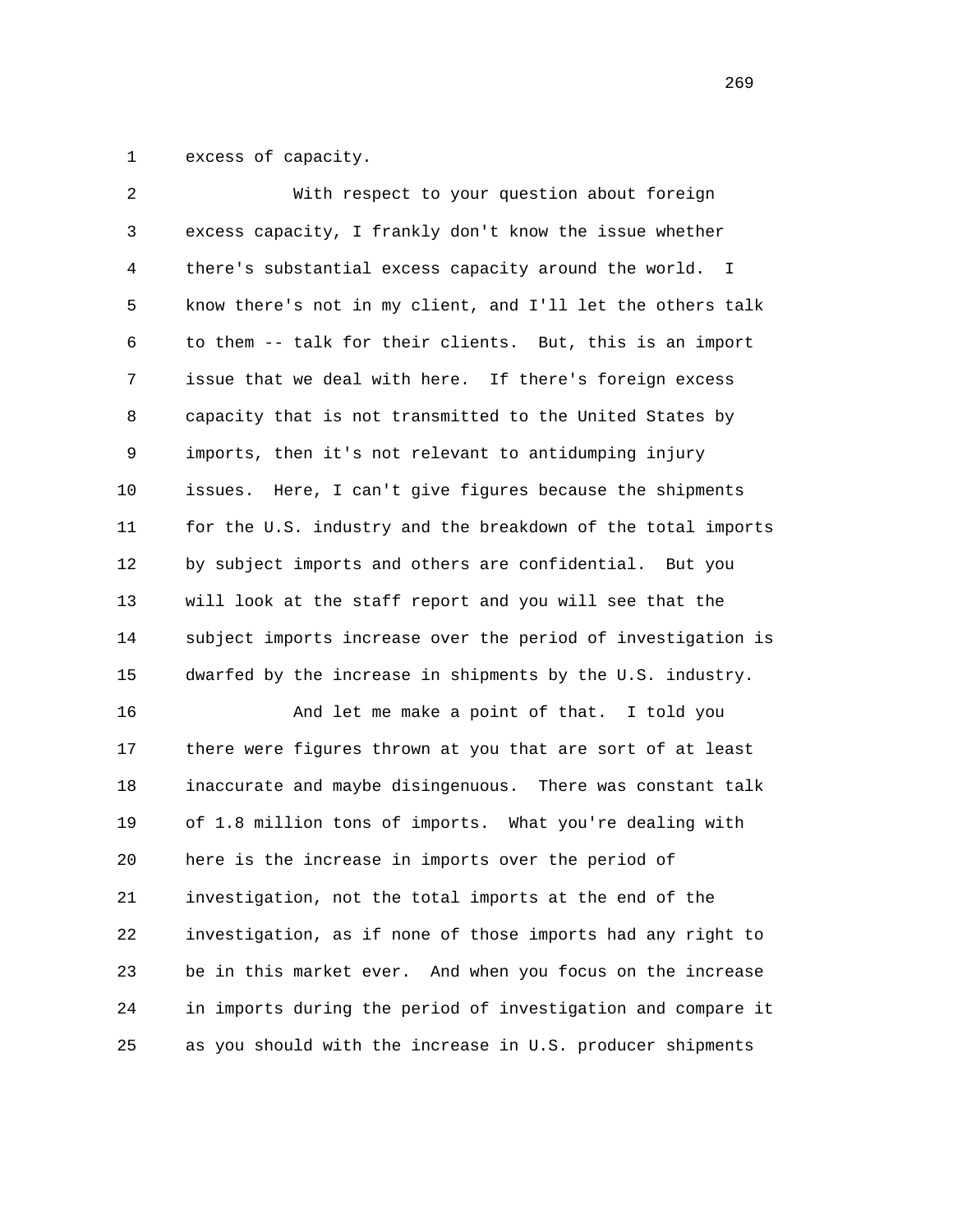1 and including processor shipments, you're going to find that 2 they are very small in comparison.

 3 MR. CAMERON: Commission Johanson, I would like 4 to add just one other thing. There's also capacity and 5 there's capacity. You asked this morning, for instance, 6 well, what is the relevance of McKeesport? And the witness 7 from U.S. Steel sat here and told you, well, I'll answer 8 that in a post-hearing brief. The reason he told you that 9 he was going to answer it in the post-hearing brief is that 10 McKeesport, despite the fact that they have publicly 11 associated the shutdown of McKeesport with OCTG, McKeesport 12 has not produced OCTG since 1994. Was that correct date? 13 And I think that there are issues with some of

 14 the other capacity. And you can talk about Energex, I mean, 15 for instance or Vallourec.

 16 MR. SCIANNA: Well, there's capacity that's built 17 outside of the market, the new capacity that Energex 18 purchased that was built in Alabama proved to be in a bad 19 spot to serve the industry. There's different quality 20 capacity not just around the world, but even here in the 21 United States. All consumers that require domestic only 22 material don't accept all domestic manufacturers.

 23 It's just like automobiles, domestic automobiles, 24 we all have a preference if we drive a domestic automobile. 25 And right or wrong, we think some are better than others.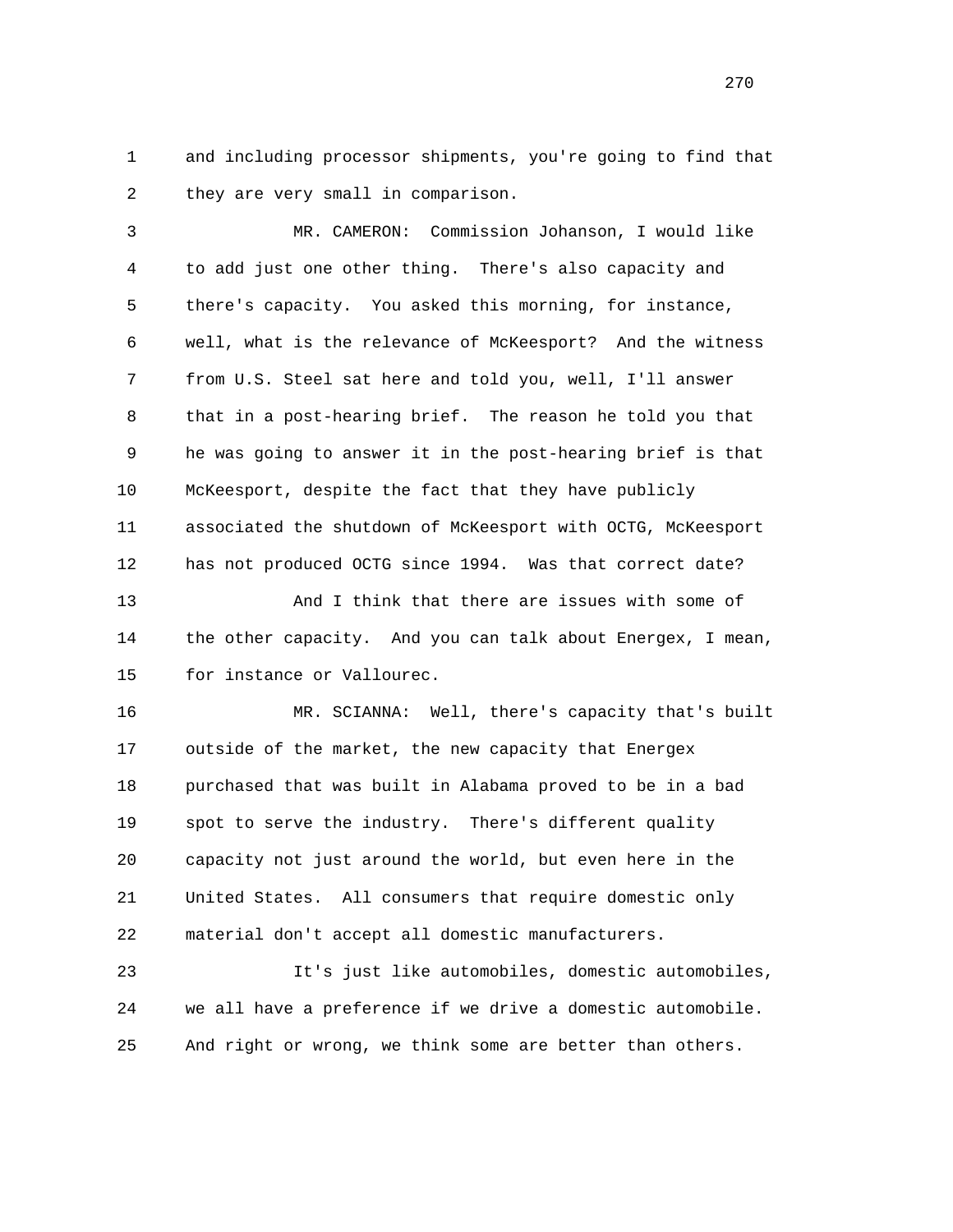1 And it's the same thing here except that we have a way in 2 the industry with the API Standards to track quality and 3 there is a difference, there's a demand -- different demand 4 for seamless versus ERW.

 5 MR. McCONNELL: Mr. Commissioner, if I may, I see 6 your yellow light is on, but this is all so far been 7 response for one country. I'd just like to point out that, 8 you know, this is a perfect example of a forward-looking 9 issue where separate consideration of countries would be 10 very useful, and as you might expect in Ukraine, there has 11 been no expansion of capacity.

 12 MR. BREWER: Buddy Brewer, Borusan. Just to add 13 a little bit to what Chuck was saying about the Energex 14 facility, originally Lakeside facility, besides the location 15 and its inaccessibility to most of the markets, they also 16 had significant equipment problems and they also had extreme 17 difficulty getting people to come to that facility with any 18 experience to try to run the place. So they had a huge 19 amount of problems at that facility.

 20 COMMISSIONER JOHANSON: All right. Thank you for 21 your responses. As you can see my time is expired. 22 Actually I had another question this one on capacity also, 23 but I think I might hold off on that. Thank you. 24 CHAIRMAN BROADBENT: Commission Schmidtlein.

25 COMMISSIONER SCHMIDTLEIN: Thank you. I wanted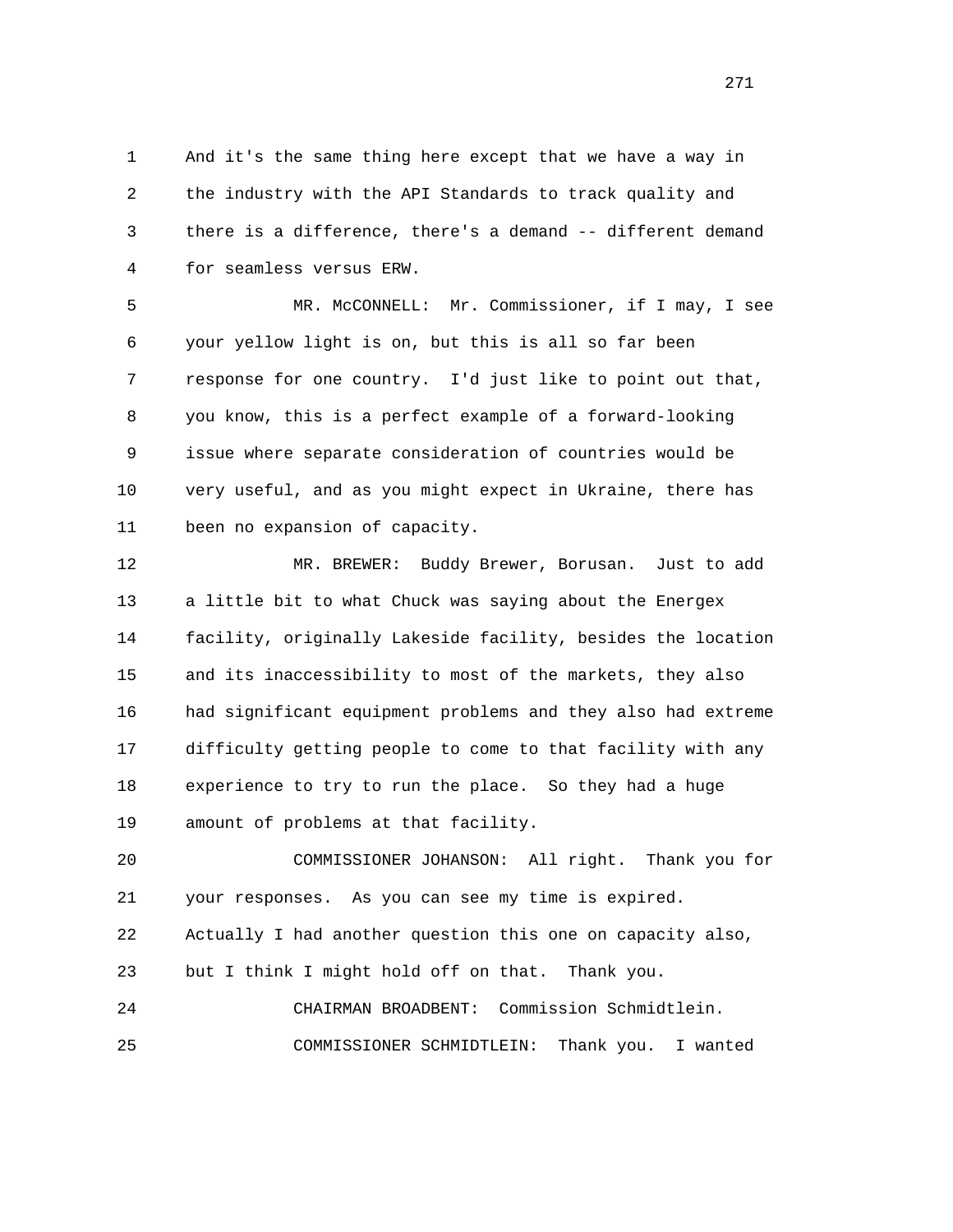1 to ask about the attenuated competition argument and Mr. 2 Dougan's slides. In particular slide 10 where you show -- 3 I'll let you bring it up -- and, again, you know, you can 4 correct me if I'm misstating the argument. But because the 5 numbers here in some of the particular categories are -- I 6 don't know what you would say, significantly different or 7 drastically different, maybe J55 and P110, that means 8 competition is attenuated. And you said that doesn't mean 9 there's no competition, but that it's attenuated. Do I have 10 that right?

11 MR. CAMERON: That's fair enough.

 12 COMMISSIONER SCHMIDTLEIN: Okay. So my question 13 is, you know, were do we draw the line? You know, at what 14 point is it enough competition? Because as you can see, and 15 I had looked at the tables in the staff report which this 16 summarizes in a public way, they are competing in every one 17 of these categories. There are subject imports and U.S. 18 product in every one of these categories. So, where is the 19 line between something that's attenuated, admittedly there 20 is competition and where it's enough to say, they're 21 competing?

 22 MR. DOUGAN: Sure. I think where the attenuation 23 comes into play is kind of part of the reason that I put it 24 at the end of the presentation which is to say that the -- 25 for example, what is it that explains the decline in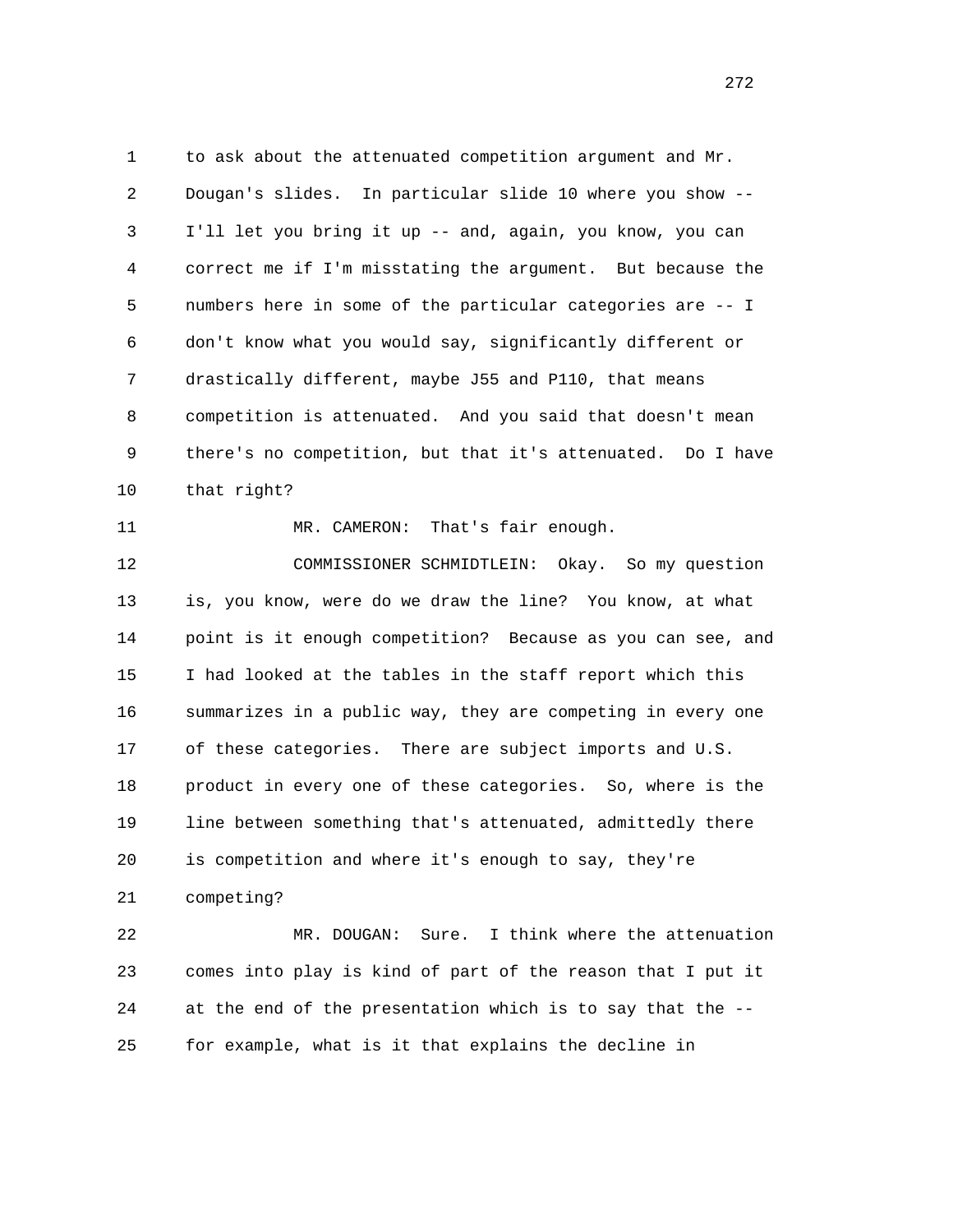1 profitability for the domestic industry? How can we 2 understand this to have happened? What caused it?

 3 I think the staff's variance analysis and from 4 all the other data I've looked at, it is correct in that it 5 was a decline in price because the variances and their cost 6 base and in their volume base certainly were positive, so it 7 was a price decline. And when you look at what the changes 8 actually were in price, they're very, very similar between 9 domestic producers and subject imports. To me that doesn't 10 suggest, in fact they're almost virtually identical, that to 11 me doesn't suggest that one is pulling one in one direction 12 or the other. It's suggested that they're both subject to 13 these, you know, changes in demand trends, they're subject 14 to changes in raw material price.

 15 The fact that there is a gap between the prices, 16 we say is explained by the domestic price premium due to all 17 the logistical issues and other reasons. And they're 18 sometimes not even logistical reasons, but just accepting 19 domestic-only policies.

 20 When you put that together and you put that 21 together with the fact that they are focused in different 22 areas, it doesn't explain the decline in profitability for 23 the domestic industry. And that's -- if there were much 24 more competitive overlap, if they were virtually identical 25 and identical presence within these different segments, if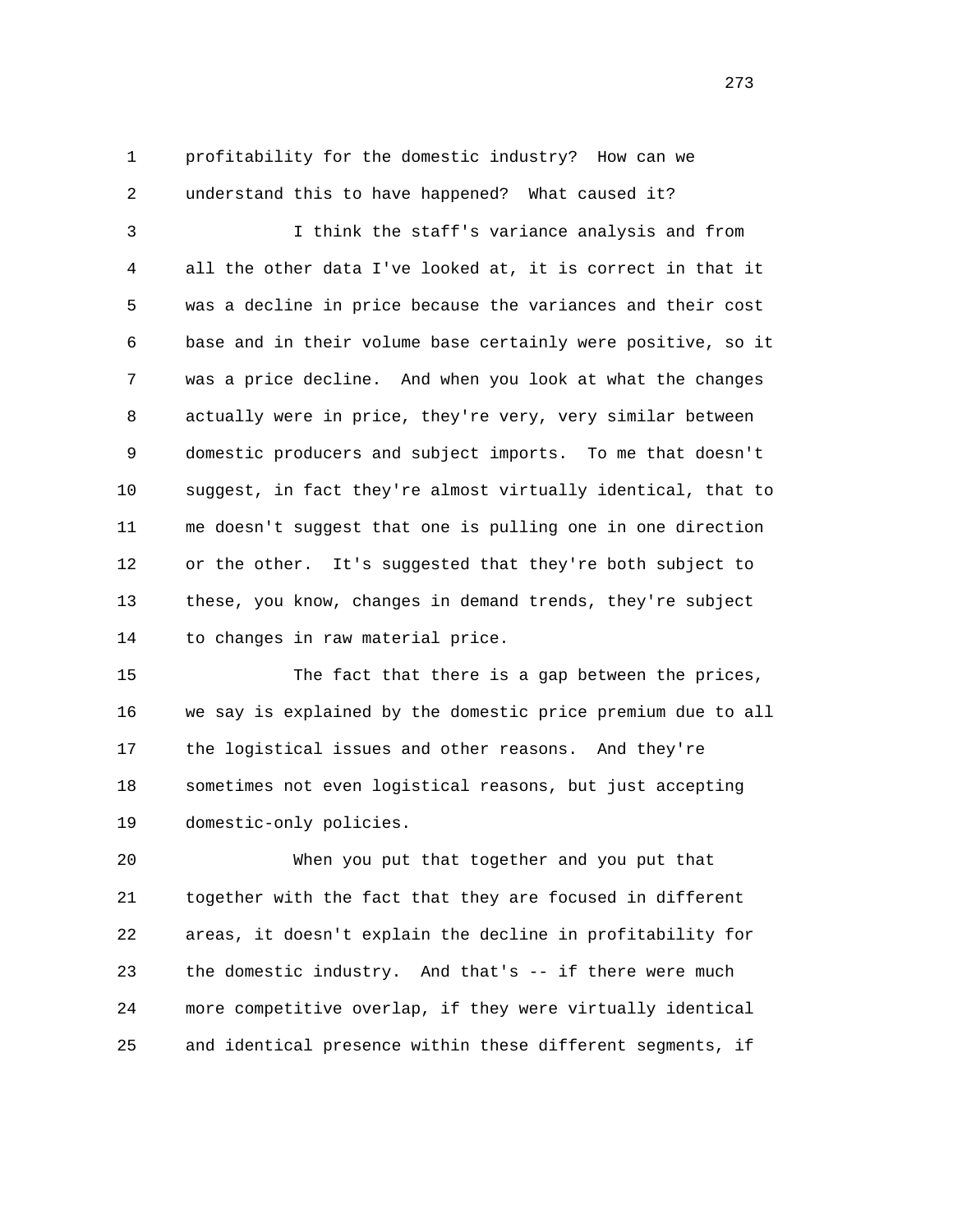1 they all had access to the premium connections, if there 2 were changes in the pricing that were drastically different 3 over time, if the timing of the shifts in market share 4 between domestic industry, subject imports, and nonsubject 5 imports kind of came together in that way, then you could 6 point to the subject imports as being a cause. But to me 7 when you sort of put it all together, it doesn't fit. And 8 this is an aspect of that. And, you know, we're not saying 9 they never see each other ever in the marketplace, but when 10 you put all those things together, subject imports can't be 11 explaining what the changes were and the decline in 12 profitability. 13 MR. CAMERON: Commission, just one moment. I 14 think it would be a mistake -- Don Cameron. I think it 15 would be a mistake to suggest that this is the only 16 attenuation that we are suggesting. Because -- 17 MR. DOUGAN: The only public one. 18 MR. CAMERON: It's the only public -- yeah, but, 19 I mean, that's an important fact. I mean, this is the one 20 that we could point to. But we've also discussed 21 proprietary connections which actually is an extraordinarily 22 important part of the market. We've discussed the price 23 premiums and the price premiums for the domestic industry 24 are very real. They are documented by the Commission staff 25 and they get again into this issue of attenuated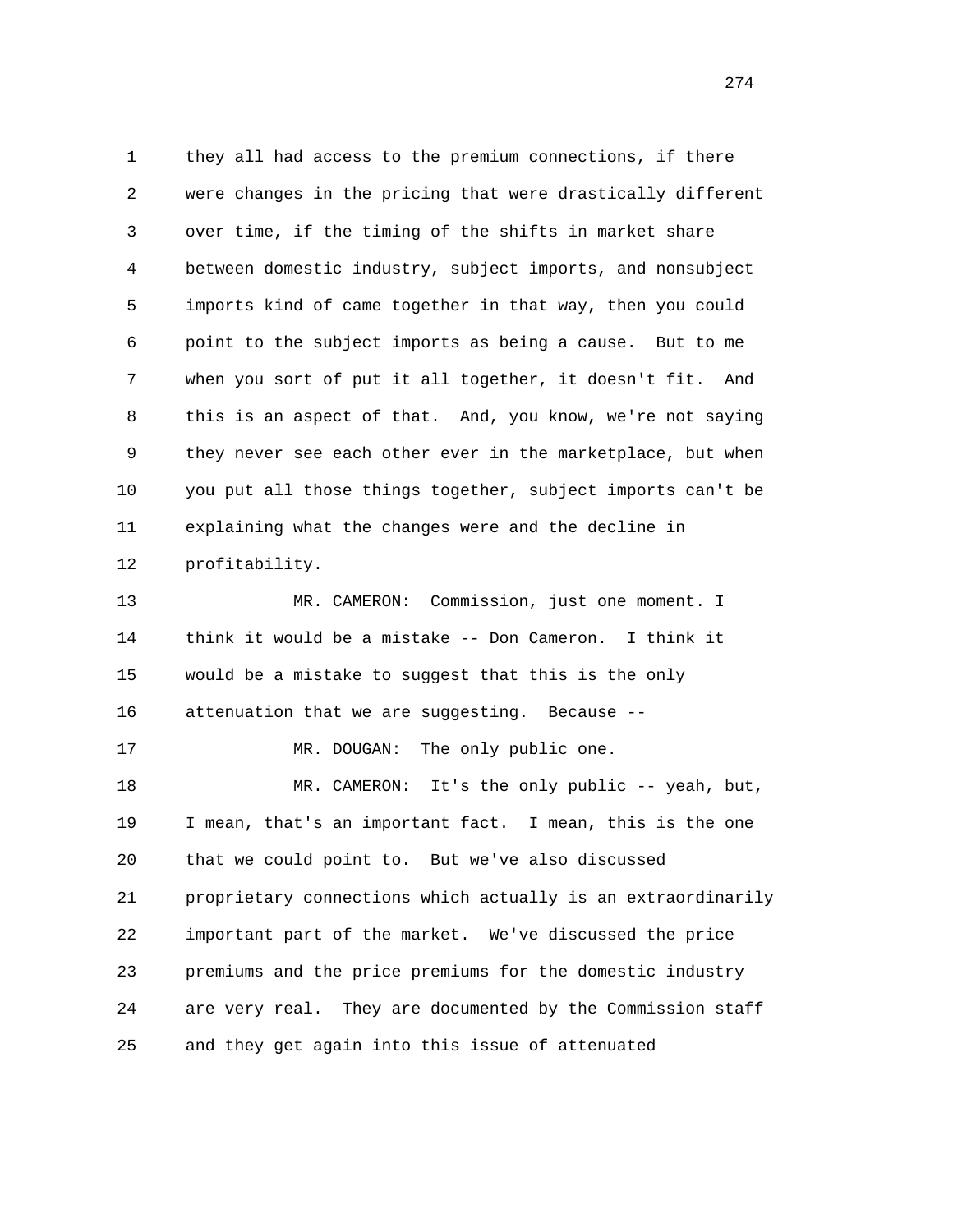1 competition. So this is part of the story of attenuation, 2 but we don't claim that it is the complete story of the 3 attenuation. I don't know if that helps, but -- 4 COMMISSIONER SCHMIDTLEIN: Okay. Thank you. 5 MR. CUNNINGHAM: Commissioner, could I add one 6 point to that? 7 COMMISSIONER SCHMIDTLEIN: Sure. 8 MR. CUNNINGHAM: Because there is a portion of 9 the imports -- substantial portion that is quite clearly not 10 competing with the domestic industry and I refer to the the 11 stuff that's brought in, heat treated after it's brought in, 12 and then sold. Take Iljin's situation. Iljin sells unheat 13 treated seamless green tubes to a distributor in the United 14 States. The distributor will have that tool heat treated, 15 an operation which the Commission has determined constitutes 16 U.S. manufacturing makes it a U.S. product. But put that 17 aside for just a moment and look at the competition. Iljin 18 is not competing with the domestic mills in sales of 19 finished seamless, heat treated. We don't set the price for 20 the finished seamless, heat treated. We don't sell it to 21 the customers of the distributor, and at that level in the 22 merchant market, the seamless unheat treated material -- the 23 seamless, heat-treated material is not in competition 24 between imports and the domestic industry and Iljin does 25 not. Nor does Iljin compete with the domestic industry in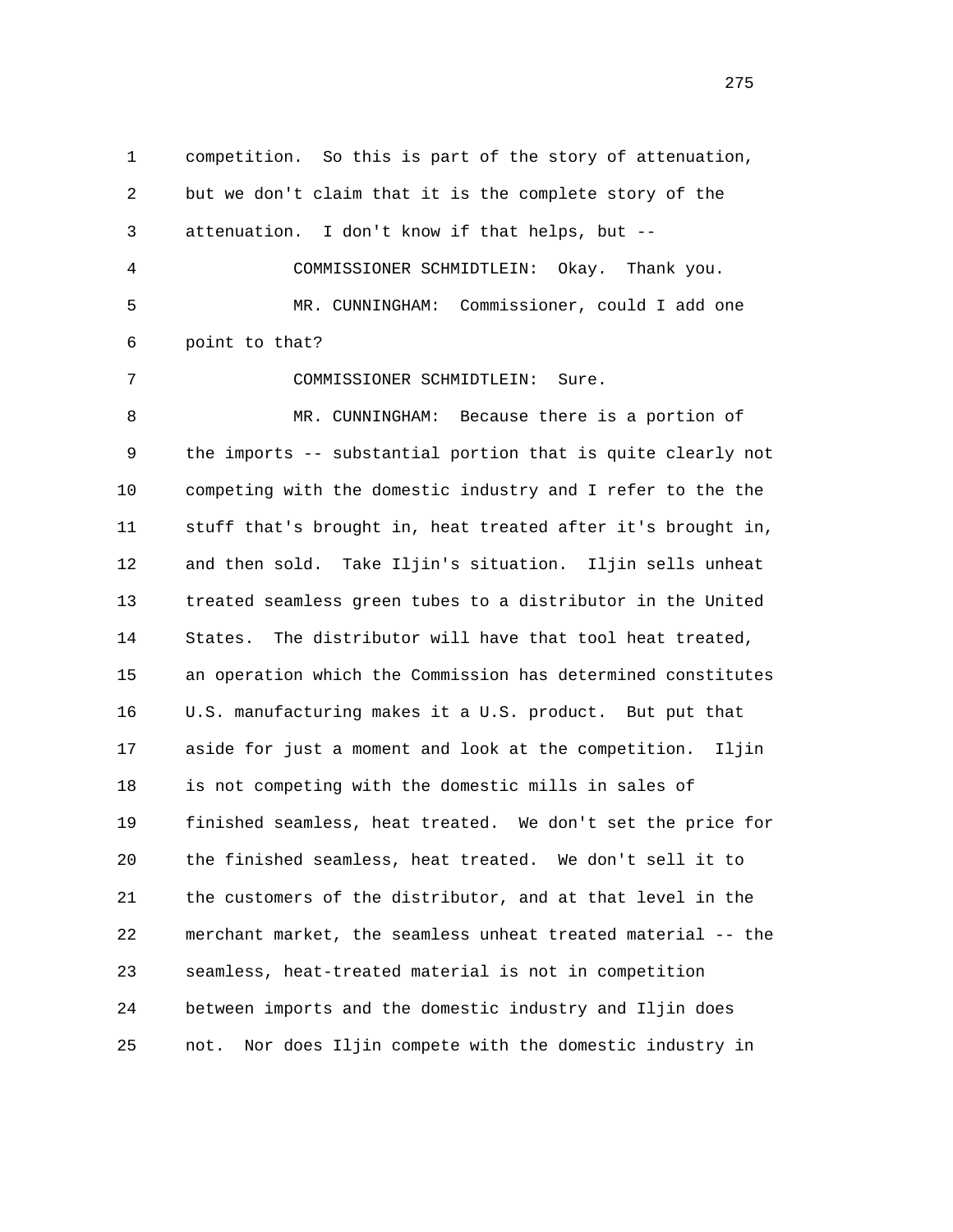1 sales of the unheat treated material. Why is that? Because 2 the domestic industry will not sell to our clients, to the 3 distributors unheat treated, seamless OCTG for heat treating 4 and then reselling in competition with them. Therefore, 5 that is an area, and it is a substantial area in the overall 6 spectrum of imports where the imports simply do not compete 7 at all with the U.S. industry at either level of trade. 8 COMMISSIONER SCHMIDTLEIN: Okay. I had a sort of 9 similar question with regard to the program sales slide that 10 you had which was slide seven in terms of attenuation. 11 Because the point of this was also look, the domestic 12 producers have most -- you know, most of the program sales. 13 I mean, one question I had was, the percentages you have up 14 there, if you looked at what percentage of the domestic 15 producers sales were in program sales, that's a much 16 different number; right? 17 MR. CAMERON: Yeah, I believe it's a little over 18 20 percent. 19 COMMISSIONER SCHMIDTLEIN: Right. Okay. So if 20 you look at it that way like what percentage of each of 21 those -- 22 MR. CAMERON: Right. 23 COMMISSIONER SCHMIDTLEIN: -- actors' sales are 24 going into program sales -- 25 (Simultaneous conversation.)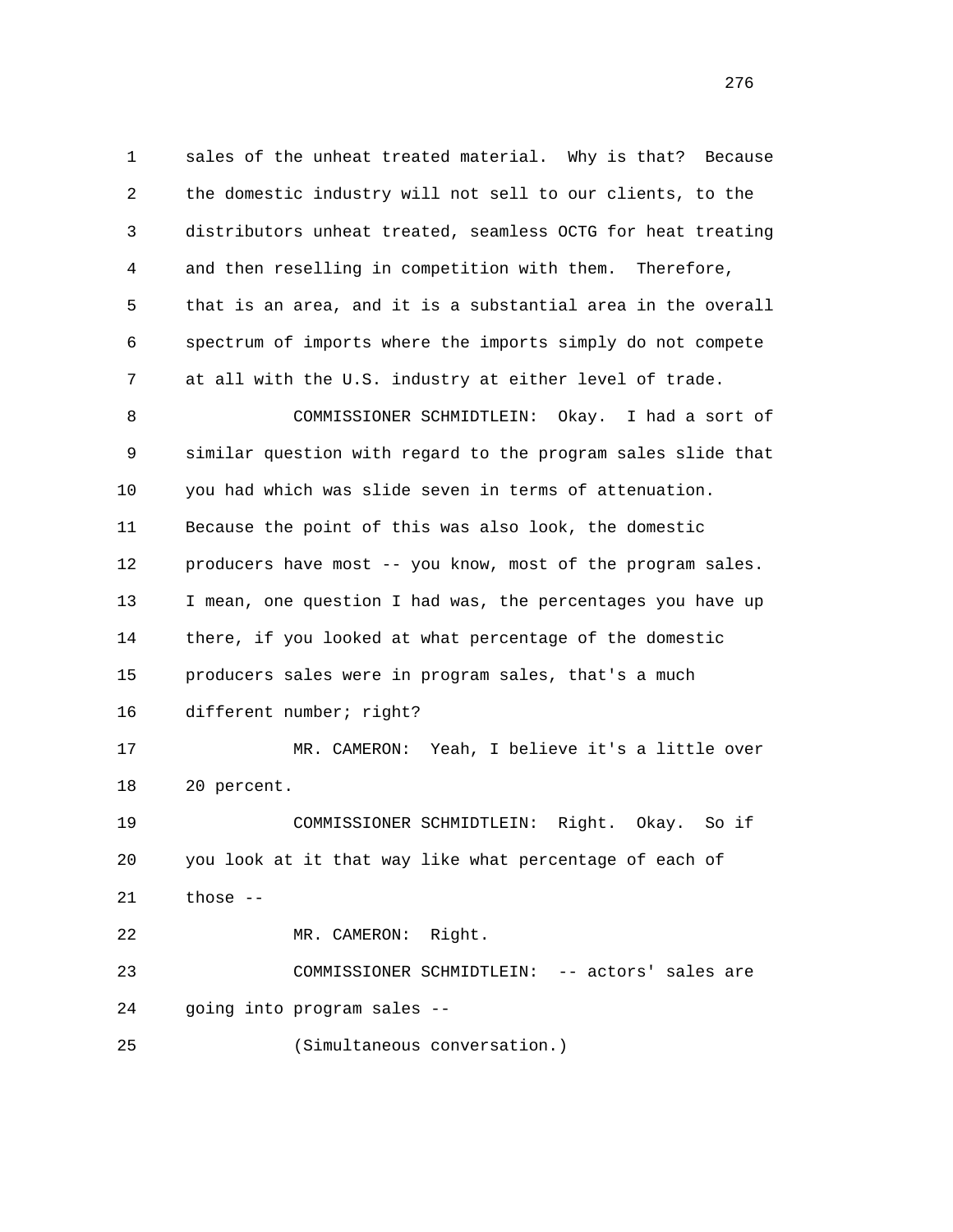1 MR. CAMERON: According to the petitioners this 2 morning, all of their sales were program sales when they 3 testified.

 4 COMMISSIONER SCHMIDTLEIN: Yeah. Okay. Well, so 5 t his is my -- I guess two questions. You heard the 6 petitioners this morning say that -- and the distributors in 7 particular that testified, that, you know, foreign producers 8 may not realize that their product is coming in and is being 9 sold into a program sale, were you aware of that?

 10 MR. CAMERON: Commissioner, this table is based 11 upon the purchaser questionnaire data that was collected by 12 the staff. This is not based upon the foreign producers. 13 This is based upon the distributors themselves. So, this 14 actually is the accurate data that breaks it up. Because 15 what the staff did, is they asked the question, what are you 16 selling into the program? Are you selling U.S. production, 17 nonsubject and subject? And this was the result of it. So 18 it actually -- this is the accurate representation based 19 upon the data that has been collected by the staff and we 20 stand by it.

 21 MR. SCIANNA: Chuck Scianna. On that point, 22 we're a wholesaler. We sell other distributors, but we know 23 100 percent of the time, 100 percent, where our pipe is 24 going, program, or nonprogram spot market.

25 COMMISSIONER SCHMIDTLEIN: But the real point, or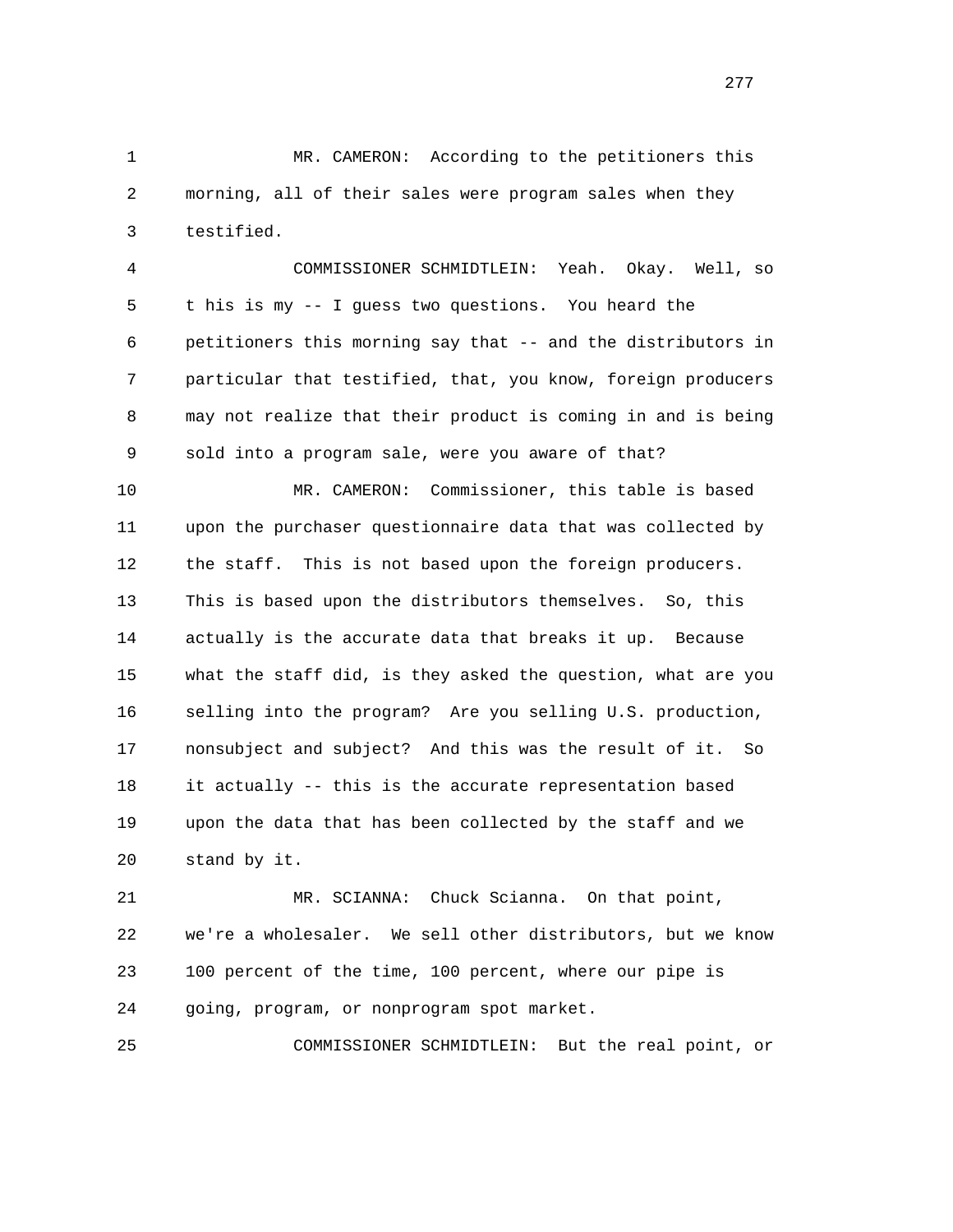1 I guess my question is, is there anything stopping

 2 distributors from selling more of that import into the 3 program sales? In other words, like, yeah, they're not as 4 much right now as domestic producers. But, again, they are 5 there and --

 6 MR. CAMERON: What stops them is the requirement 7 that you have to have the inventory. This was the testimony 8 this morning from one of the domestic distributors about, 9 well, they have lower inventory requirements if I am serving 10 a program out of domestic sales because, of course, the 11 domestic sales are there. What happens if you're stocking 12 for inventory? And many of the importers have to have a 13 requirement of more inventory in order to supply that 14 program sales. Why? Because the program sales operate on a 15 just-in-time basis. And you either have the stock, or you 16 don't. And this is the problem that the distributors who 17 are sourcing from imports have. So, it is a different 18 situation and it is a different situation with respect to 19 them. And, of course, when you're ordering for the imports, 20 you're doing it based upon a forward base six months ahead 21 of time assuming that there aren't going to be any changes 22 in the order.

 23 MR. DOUGAN: One last thing. In the staff report 24 it says, six of 37 responding importers noted that they had 25 tried to sell OCTG from these countries via program sale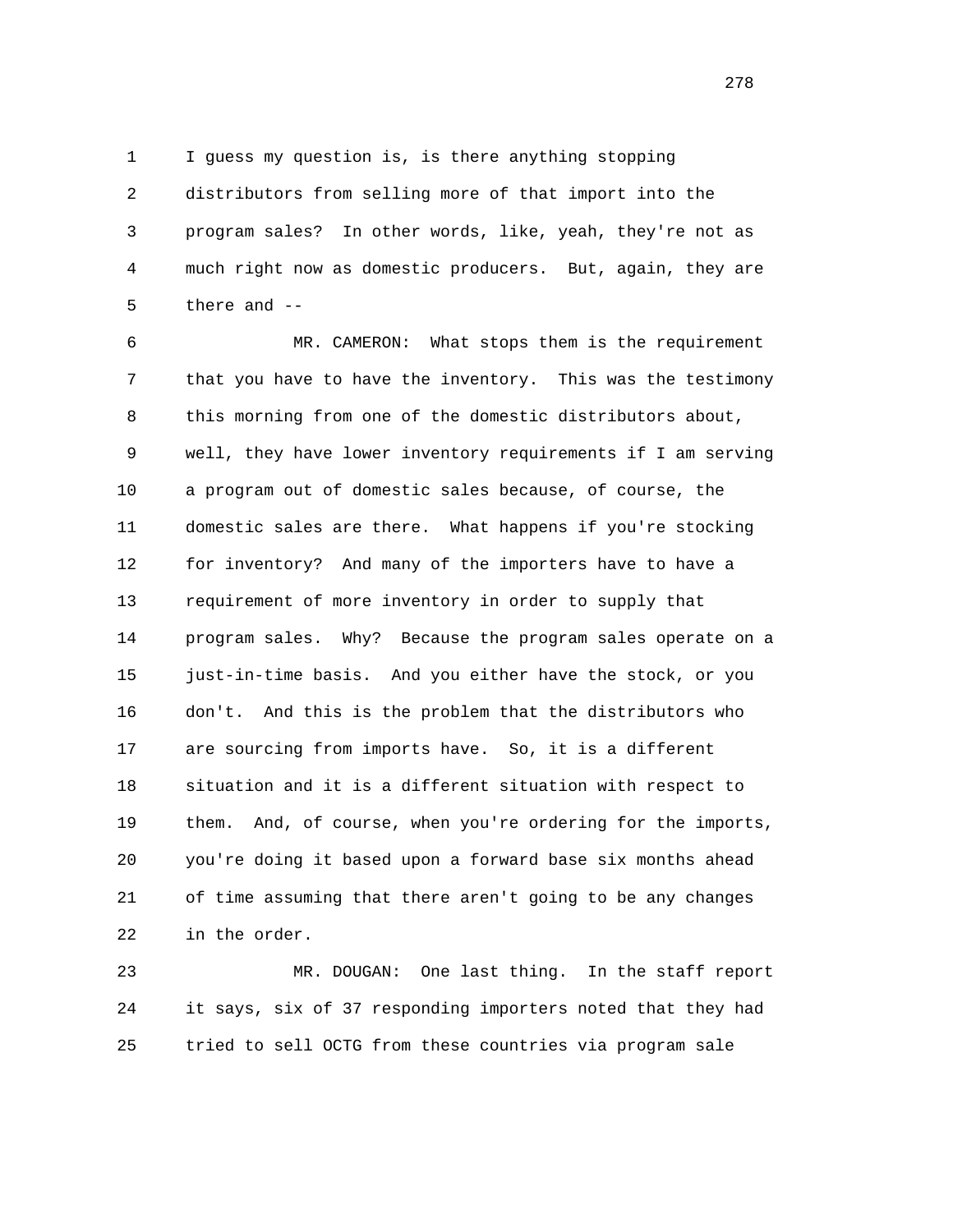1 agreements, but had been unable to do so. And then other 2 various reasons were stated by approximately half of the 32 3 importers which didn't attempt to sell imported OCTG from 4 the nine countries. But they weren't -- I mean, the ones 5 who tried to get in couldn't and a lot of the other ones 6 didn't try. I mean, there certainly were some who did, 7 evidently, but it's a very small percentage of the market. 8 COMMISSIONER SCHMIDTLEIN: Thank you. 9 MR. BLOMBERG: I'd like to fill in on that, also, 10 if I may. This is John Blomberg from Saudi Arabia. It also 11 is a question of approvals. Many of the large programs in 12 this country are booked by big companies like Anadarka et 13 cetera, and they have close relationships with the American 14 steel mills, pipe mills, and they're not going to consider 15 foreign mills like ours for their programs, unfortunately. 16 So, you know, maybe some of the smaller guys will, but these 17 are not really -- these are very small program. 18 COMMISSIONER SCHMIDTLEIN: Okay. The time is up. 19 CHAIRMAN BROADBENT: The time is up, but we can 20 get around to it again. 21 COMMISSIONER SCHMIDTLEIN: Okay. We can come 22 back. 23 CHAIRMAN BROADBENT: This is probably back on the 24 capacity question, Mr. Cunningham, and maybe others, I 25 understand the argument that domestic capacity growth could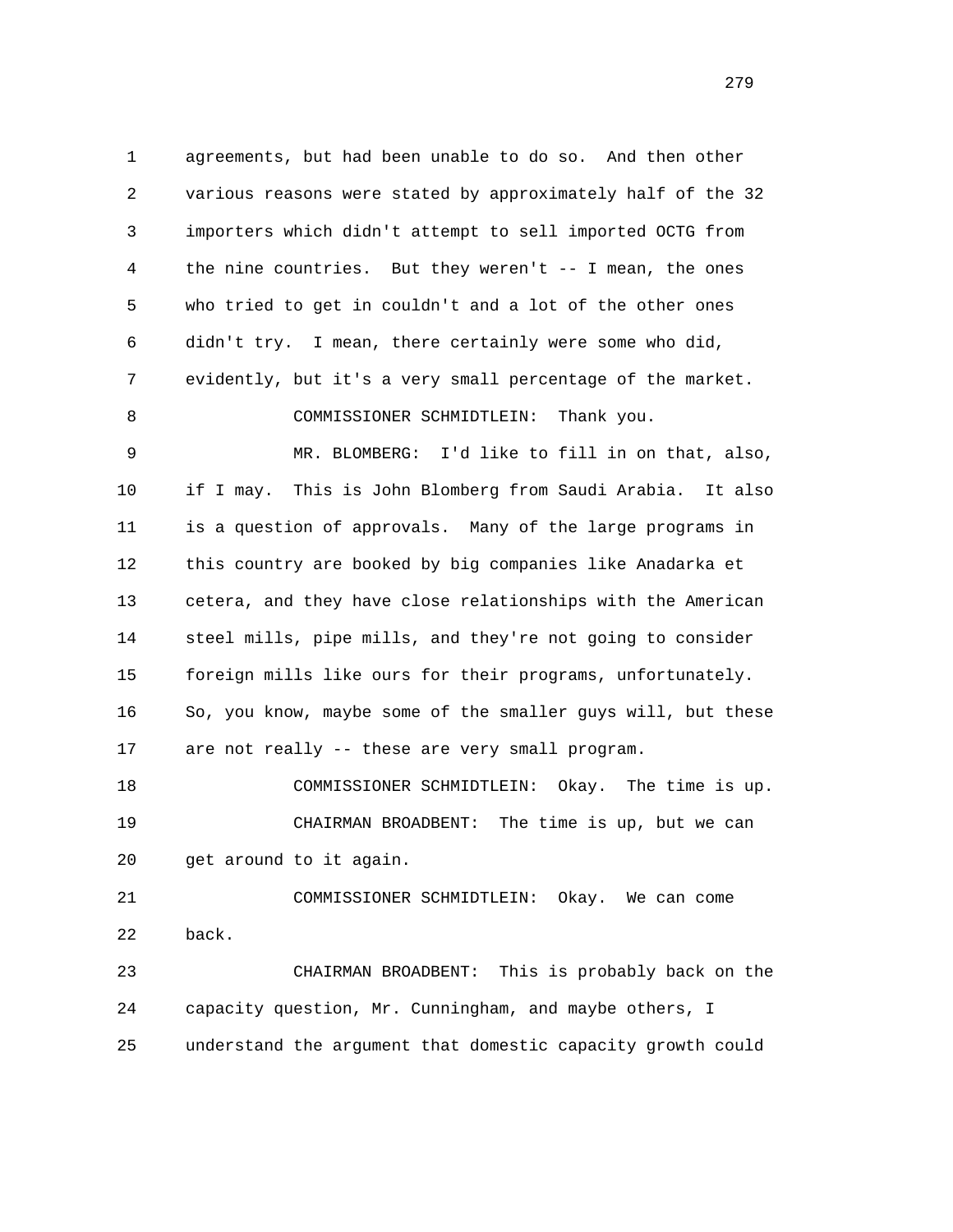1 lead to aggressive domestic competition. But there's a bit 2 of a difficulty, I think, looking at the excess domestic 3 capacity as the source of the injury to the industry or sort 4 of as a shakeup of the prices. You know, on the other side 5 the petitioners might argue that excess capacity is an 6 effective injury. So in your post-hearing brief, could you 7 take a look at excess capacity and sort of cause and effect 8 trace it out for us? And you might have a comment on that 9 now.

 10 MR. CUNNINGHAM: If I might say one thing about 11 it before I do that. If the petitioners' excess capacity 12 (a) came from a decline in their sales because they're 13 losing sales to imports during the POI, I would have said, 14 but, yeah, that's capacity excess caused by imports. That's 15 not the case here. District sales increased.

 16 If the petitioners' capacity comes from new 17 capacity put on, if that's reason for the excess, and if the 18 reason for the excess is capacity that existed already 19 before the POI, I have trouble with the argument that 20 somehow the imports caused the excess of capacity.

 21 MR. CAMERON: Commissioner with all due respect 22 capacity is an issue but I believe that one of the things 23 that we have been trying to emphasize is it wasn't nearly 24 the capacity per se, it was the fact that actually they were 25 able to produce actually more than they added in capacity.

<u>280</u>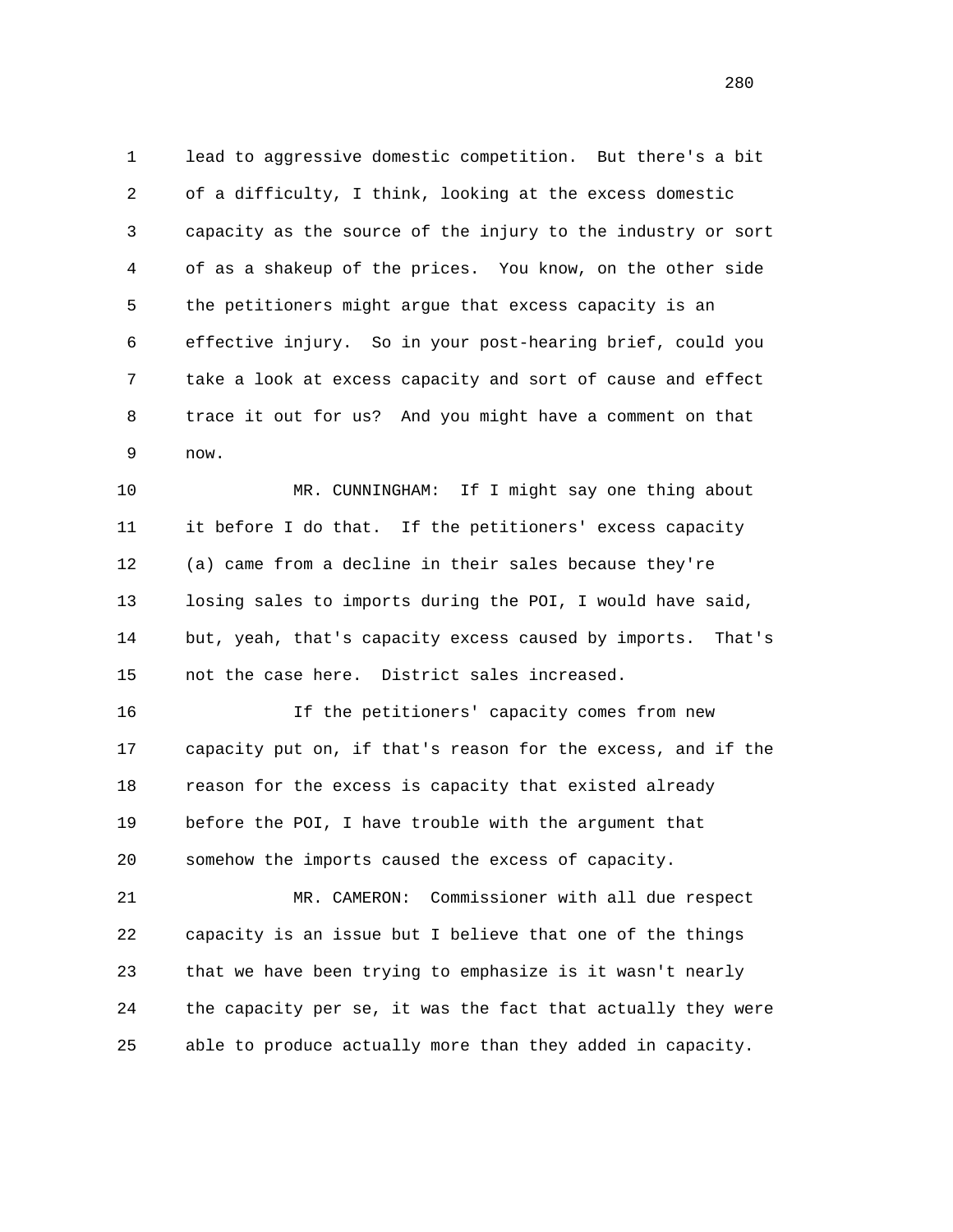1 That run up in production occurred at the same time that you 2 had raw material costs falling, raw material prices falling 3 and it was a combination of that that actually led to price 4 declines with a lot of the production that was coming on 5 stream so it's not simply a matter of capacity per se, it's 6 a matter of the ramp up in production and the timing of 7 that.

 8 MR. DOUGAN: Agreed the affects that we observed 9 in the marketplace with the ramp up of production and its 10 corresponding impacts on prices would have happened if they 11 were running at 90 or 95 or 100% so the fact of the excess 12 capacity "almost doesn't matter" to some degree they added a 13 lot of capacity and they filled it but that did have, you 14 know, consequences for intra-industry competition and prices 15 given the timing of that.

 16 CHAIRMAN BROADBENT: Okay. Ah let's see, Mr. 17 Dougan or Mr. Murray is there a typical methodology used by 18 purchasers to set prices based on raw material costs, of raw 19 material costs -- do purchasers rely on hot rolled coil 20 billets or an index that uses both, is there another way to 21 do it?

 22 MR. MURRAY: Raw materials I'm sorry, Kirk 23 Murray. Raw materials have always been a factor in pricing 24 considerations. They are used primarily as an index and 25 purchasers, pipe buyers and end users use those because they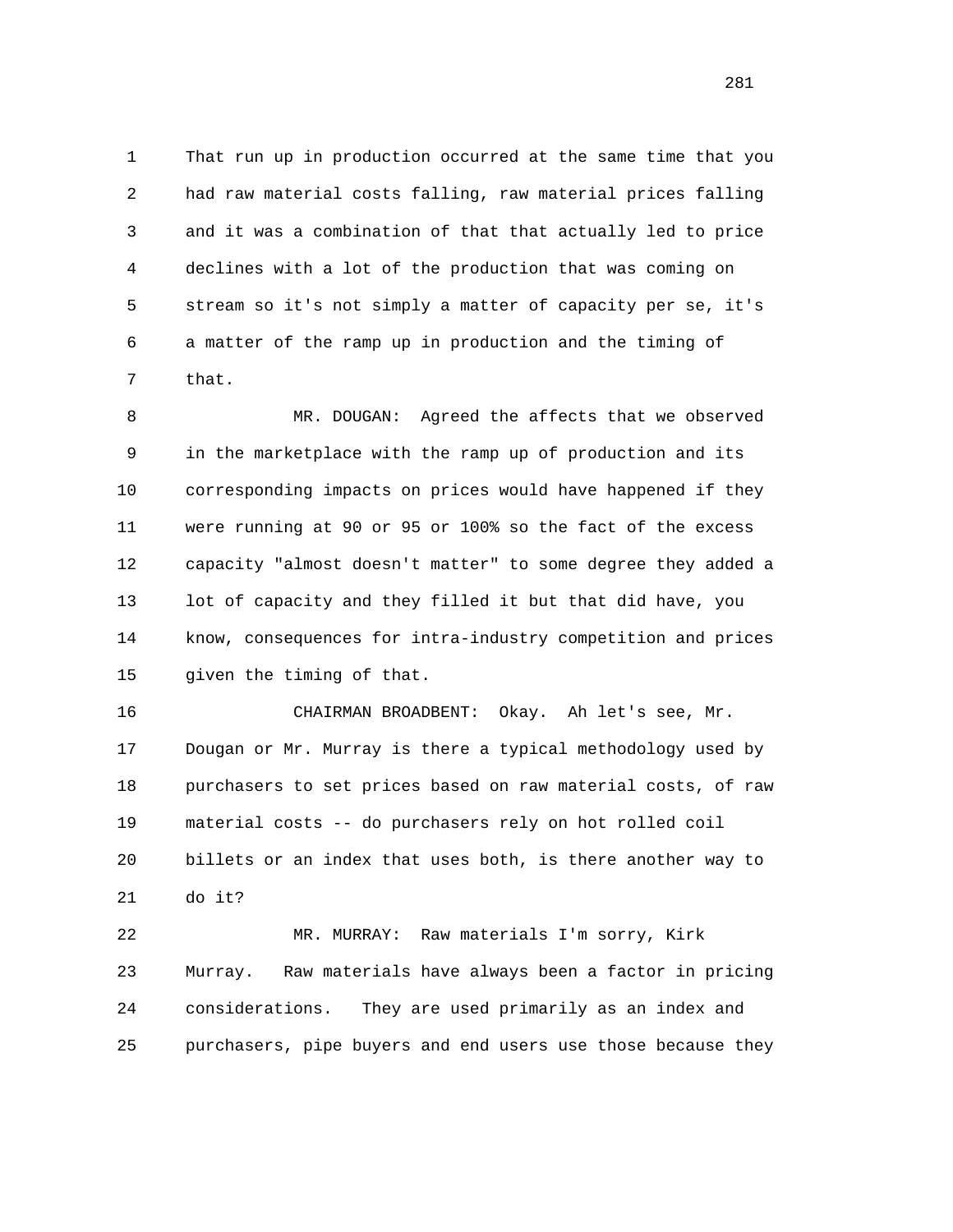1 are concerned about replacement costs. Replacement costs 2 are what is driving that and we use it strictly as an index 3 on our programs, ah - we are a distributor, we bring in the 4 steel and the data matches ours.

 5 About 75% of our sales is through distribution, 6 the other 25% is direct and approximately 20% of our sales 7 overall are program business. Some of those, most of the 8 programs that we have are through distribution and many of 9 these programs, I say many, some are indexed with hot rolled 10 coil prices.

 11 MR. SCIANNA: Miss Commissioner, I'm Chuck 12 Scianna. When we look at prices the mills have all used 13 raw material cost as justification for increases. Back in 14 2005, 2006 and 2007 it was iron ore, scrap prices, all of us 15 in distribution look at those numbers as Mr. Murray said as 16 indexes to try to see what's coming in the future. The 17 scrap increase today will hit the pipe price or the hot band 18 price 30 days, 60 days, 90 days from now.

 19 So there are a number of indexes, coke and coal, 20 iron ore, scrap, depending on what type of mill you have and 21 energy costs as well. So those are all used when a price 22 goes up anybody that's mining wants to know why and there 23 has to be justification so most of the time it's raw 24 material and there are times when it is labor cost and raw 25 material.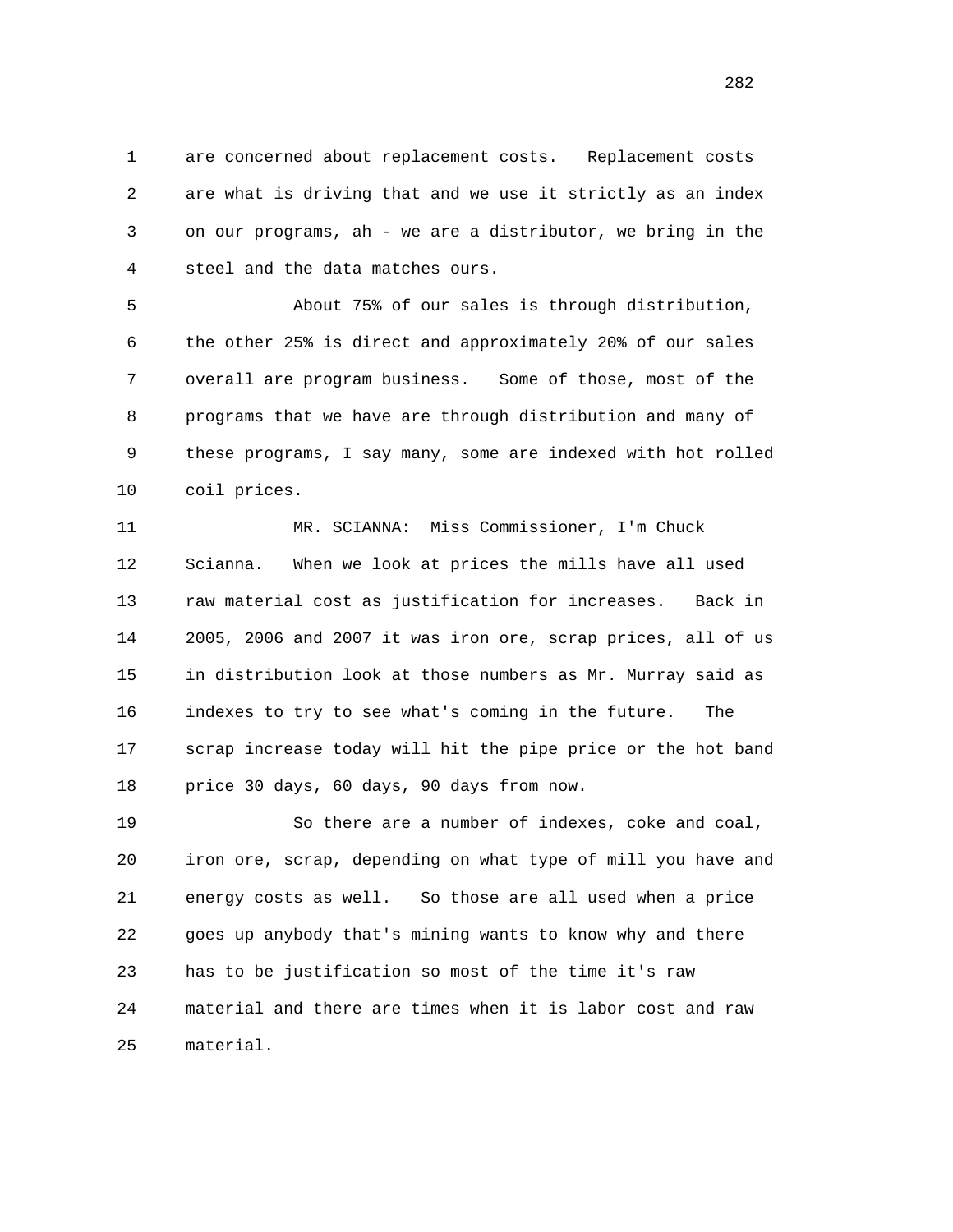1 MR. BREWER: Buddy Brewer, Borusan. We are a 2 producer and we sell 100% to distributors and I can assure 3 you in our discussions with them we definitely get questions 4 especially when scrap prices are going down, CRU's going 5 down, coil price index are going down, we definitely have 6 those conversations, it's our negotiation it's part of 7 posturing I guess if you want to say it that way, it's 8 definitely a part of our discussions. Is it the 9 manufacturer? No, not always, but it is definitely part of 10 discussion.

 11 CHAIRMAN BROADBENT: Okay Mr. Dougan going back 12 to one of your sites, is rig count the best indicator of 13 demand in the market as you discussed today? It's my sense 14 that not all rigs are the same in terms of their usage of 15 OCTG and we know that OCTG intensive horizontal drilling is 16 on the rise. Why not use operator consumption of OCTG as a 17 demand indicator?

 18 MR. DOUGAN: Well they are -- it is a good 19 indicator and perhaps there are better ones because I think 20 it has gotten less good as an indicator over time for this 21 particular -- we can put something in the post-hearing brief 22 that shows that, but it is going to show the same trend from 23 12 to 13. It was, I mean they are not one to one in the way 24 that they may have been in the past but you are going to see 25 a decline in the demand indicators right around the same

<u>283</u>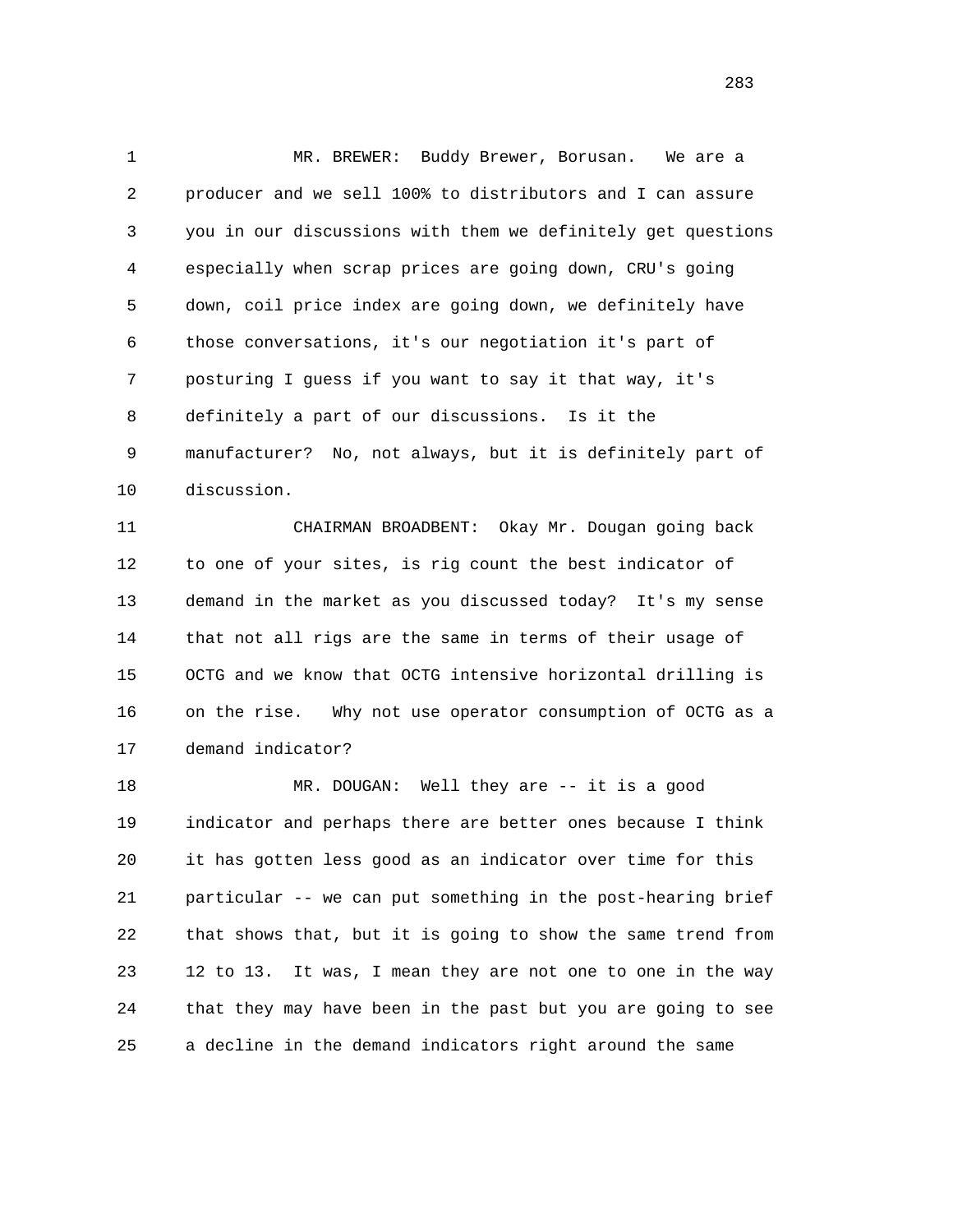1 time that the new capacity was coming online and the 2 production was being ramped up and the raw material prices 3 were declining.

 4 MR. CAMERON: But we do agree with your 5 observation concerning the fact that the rig count per se is 6 not the same as it used to be and we will look at that.

 7 CHAIRMAN BROADBENT: Okay good. Um, Mr. Blomberg 8 why did Saudi Arabia develop a seamless high quality 9 industry? Is it typical I mean is it for the Saudi Arabia 10 geology or is it because you focus on a lot of external 11 markets?

 12 MR. BLOMBERG: I'm sorry could you repeat the 13 question again I didn't hear it quite well.

 14 CHAIRMAN BROADBENT: Sure, why did Saudi Arabia, 15 why did you and Saudi Arabia develop a seamless high quality 16 industry, why did you focus on that, are you focused on the 17 Saudi Arabia market or exporting generally?

 18 MR. BLOMBERG: Actually most if not all of those 19 key markets outside of ocean North America pretty much 20 insist on seamless pipes. Saudi Arabia has a consumption 21 of OCTG in excess of 500,000 ton a year and it's all 22 seamless with the exception of the 1805 8's surface casing 23 which is huge and that's welded because it is only set to 24 about 300 meters but it is very mild application, the rest 25 of it is all seamless.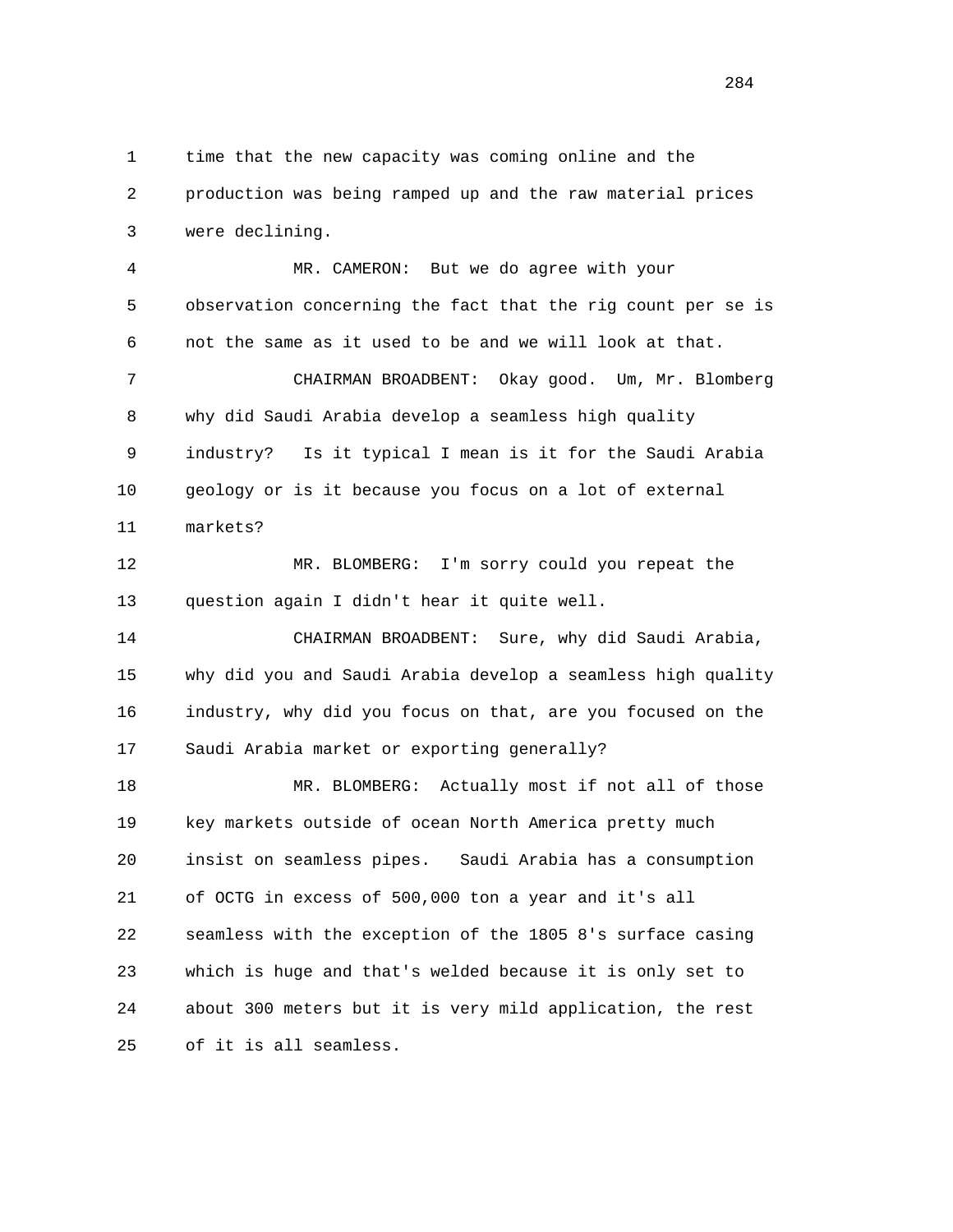1 No welded and it is the same for all the near countries 2 north Africa, mid-east north African, everybody.

 3 CHAIRMAN BROADBENT: Okay I think I will turn to 4 my colleague Vice-Chairman Pinkert.

 5 VICE CHAIRMAN PINKERT: Thank you Madam Chairman 6 and I thank all of you for being here today. It's been a 7 long day but you are all looking chipper. I want to begin 8 with a question that I asked the earlier panel and that is 9 about the apparent preference for importing grain tubes and 10 then heat treating them in the United States. You can tell 11 me that that's not a real preference but assuming that it is 12 what is the best explanation for it?

 13 MR. CAMERON: Before we do that I think it would 14 be, Don Cameron, it would be useful to clarify some of the 15 discussion that occurred this morning because they basically 16 finessed your question. There is a difference which some 17 of the witnesses were more candid about than others between 18 green tube and upgradeable J-55. And your staff collected 19 the difference between those two.

 20 Most of the industry witnesses when they were 21 testifying to you were really discussing upgradeable J-55. 22 That is sometimes known in the industry as green tube but it 23 is not green tube. J-55 as a monogram, it is certified to 24 chemical and mechanical properties, J-55 can be upgradeable 25 as one of the witnesses this morning said, it is upgradable

<u>285</u>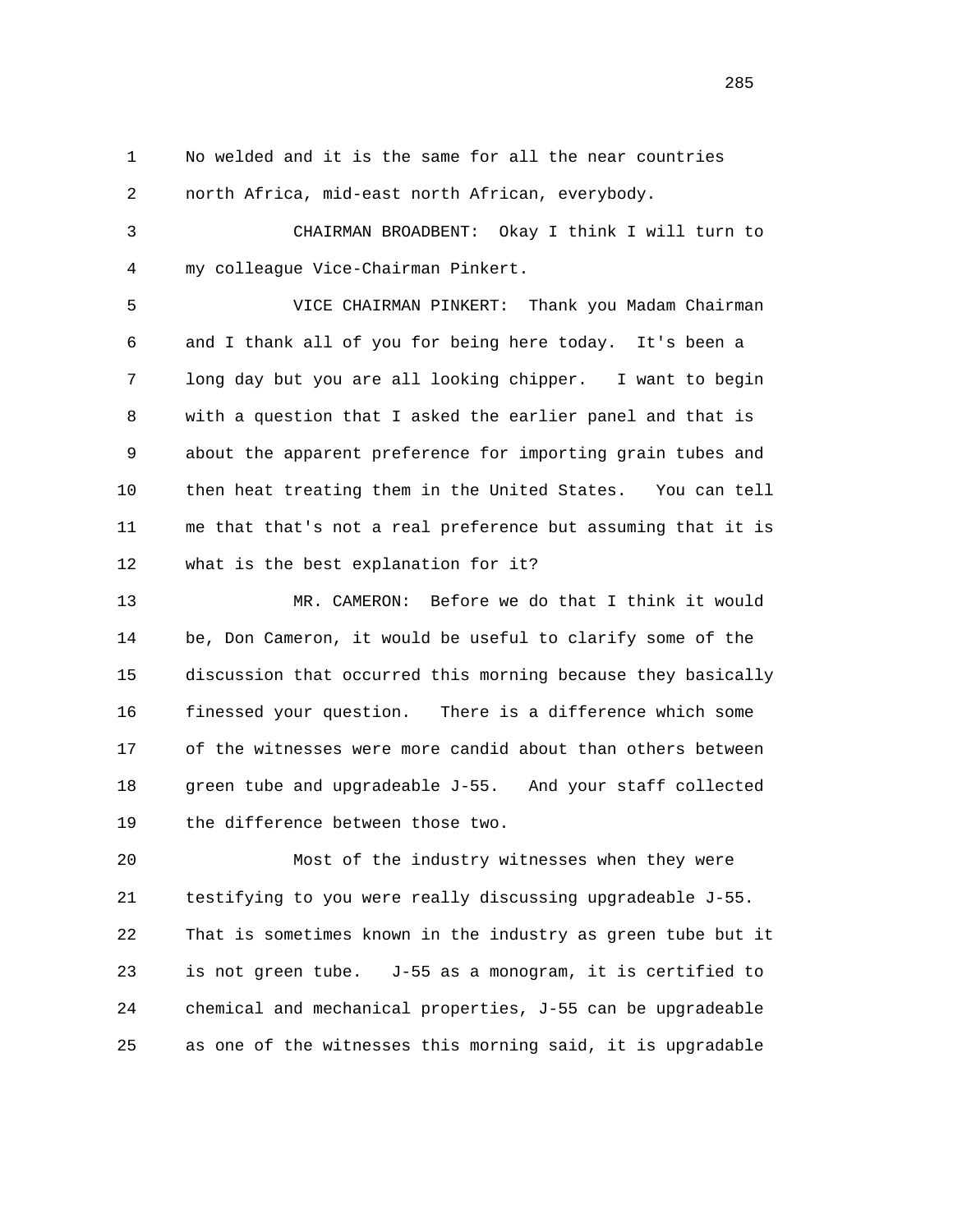1 if it has the chemical properties but it is not necessarily 2 upgradeable and even all upgradeable J-55 is not necessarily 3 upgraded. That is not green tube.

 4 Green tube per green tube comes in it has no 5 mechanical properties, it has no API monogram and it has to 6 be heat treated and Mr. Shoaff was the most honest witness 7 you had this morning in terms of being candid because what 8 he said is, if you don't heat the green tube you might as 9 well stick it into the ground as a piece of pipe because you 10 can't use it as OCTG and that is correct so you have to 11 distinguish between green tube which is non-stenciled non 12 API monogram and the staff in the question asked to 13 distinguish between that and certified API but upgradeable 14 which is J-55.

 15 And I believe what we pointed out in our 16 questionnaire is that the J-55 that is imported, there is a 17 portion of it but it is not and it shouldn't be overstated. 18 I thought that was useful to clarify because that had been 19 the question that you had asked so I thought it was 20 important to get the facts out.

 21 VICE CHAIRMAN PINKERT: No I really appreciate 22 that but I would also like to I hear about the preference if 23 there is one and what explains it.

 24 MR. PLANERT: Commissioner, Will Planert, it may 25 vary, sorry. Will Planert, it may vary a little bit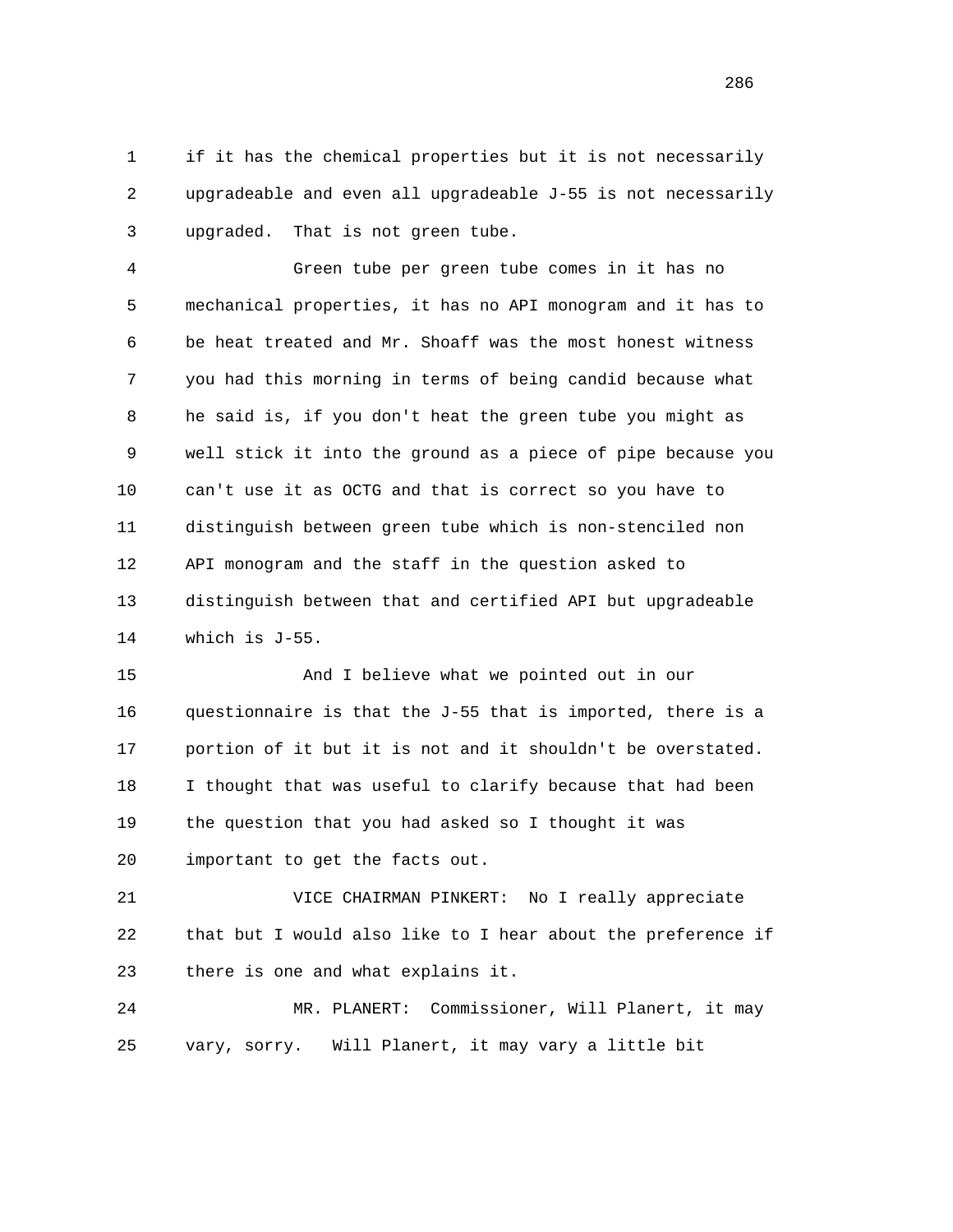1 country to country but in some instances for example with 2 Turkey the answer was that they didn't have the ability to 3 heat treat in the home market and so they would export J-55 4 some of it was upgradeable and if they needed to upgrade it 5 they would but rather than that being a preference it was to 6 some extent a bit of a disadvantage because they are as Mr. 7 Brewer testified there can be bottlenecks there, there are 8 incremental costs there and one of the factors that I looked 9 at, his investment is the fact that by building a facility 10 here having its own dedicated heat treatment facility it 11 would no longer be dependent on getting capacity from the 12 merchant heat treaters.

 13 So I'm not sure when you say preference, I think 14 to some extent it was a matter of necessity and it is 15 actually a disadvantage that importers face, these are the 16 the domestic industry which has its own heat treatment 17 capacity, you know and dedicated, allocated as it sees fit 18 so I think from our respect that's not a preference, that's 19 to some extent a disadvantage that at least some subject 20 imports are facing in trying to compete with the domestic 21 industry in this market.

 22 MS. MENDOZA: And Commissioner Pinkert just to 23 continue on with that, just to clarify Turkey did not import 24 into the U.S. any so-called green tube. Everything was 25 specified to API specifications at the time of importation.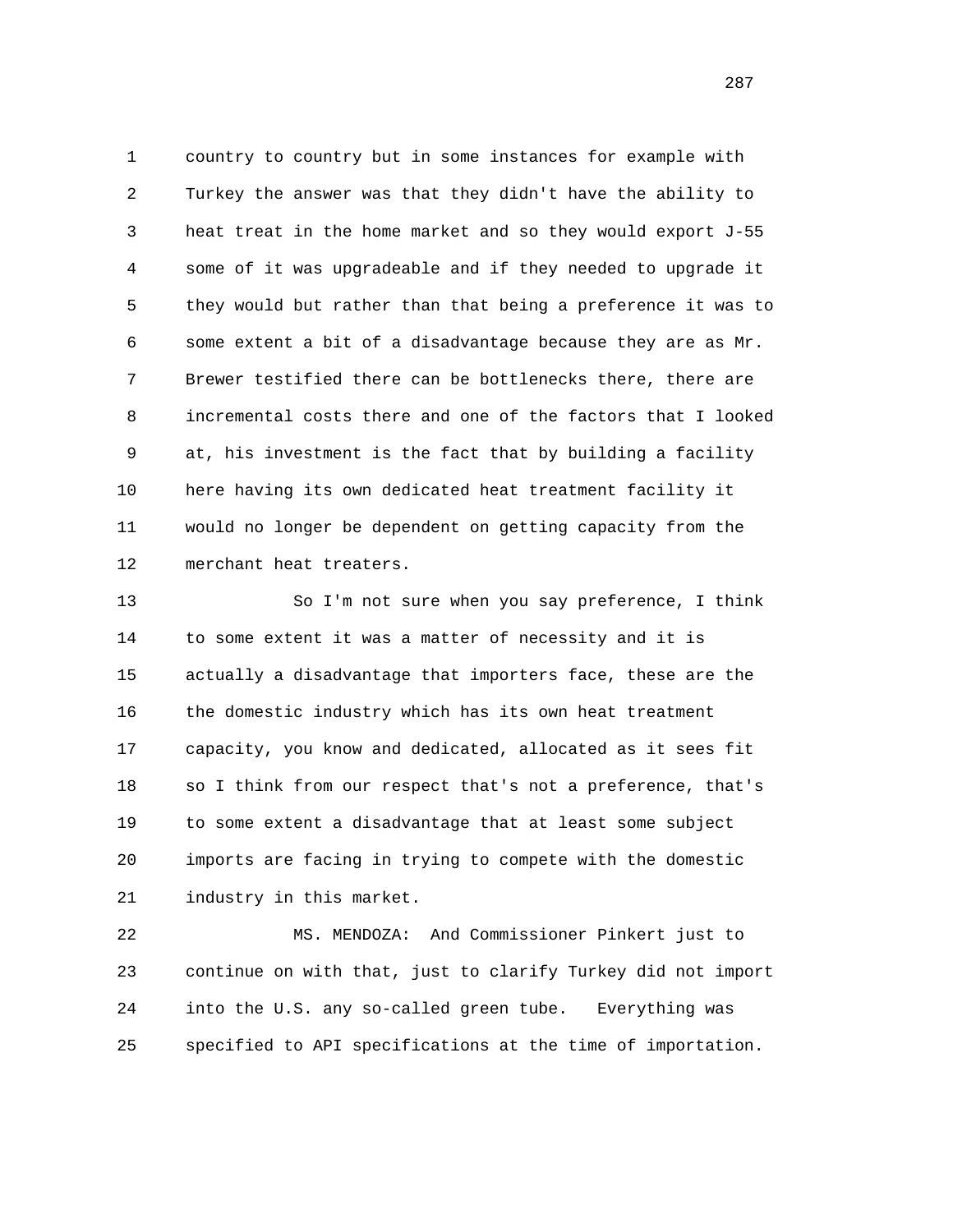1 MR. SCIANNA: Chuck Scianna Mr. Commissioner. 2 From Korea there is only one importer of green tube and 3 that's ILJIN that Mr. Cunningham talked about earlier. The 4 upgradeable J-55 is preferred because in tubing, we are 5 talking about two different items now, tubing and casing. 6 In tubing the upgradeable J-55 gives you the most 7 flexibility. The foreign manufacturers don't upset and 8 heat treat tubing, it comes in here plain end and if you get 9 a green tube or an upgradeable J-55 you can upset it and 10 sell it as J-55 or in a lot of cases heat treat it depending 11 on the chemistry to the other grades, N, L or P. 12 The encasing if you can buy it already heat 13 treated plain end it is the best way to bring it in. When 14 the foreign producers just got into the heat treating 15 business in the last five or six years, most people bring it 16 in head treated to grade. Some casing comes in green J a 17 lot of that is sold as J, the reason we don't like to bring 18 it in threaded and coupled is because of handling damage. 19 It is easier to have it threaded here and there are 20 different types of threads, most of the casing can be 21 threaded with long thread, short thread or buttress and 22 again there are semi-premiums that we don't have access to 23 but some of the customers do.

 24 MR. CUNNINGHAM: Commissioner Pinkert could I 25 just add further, this is Dick Cunningham. I thought I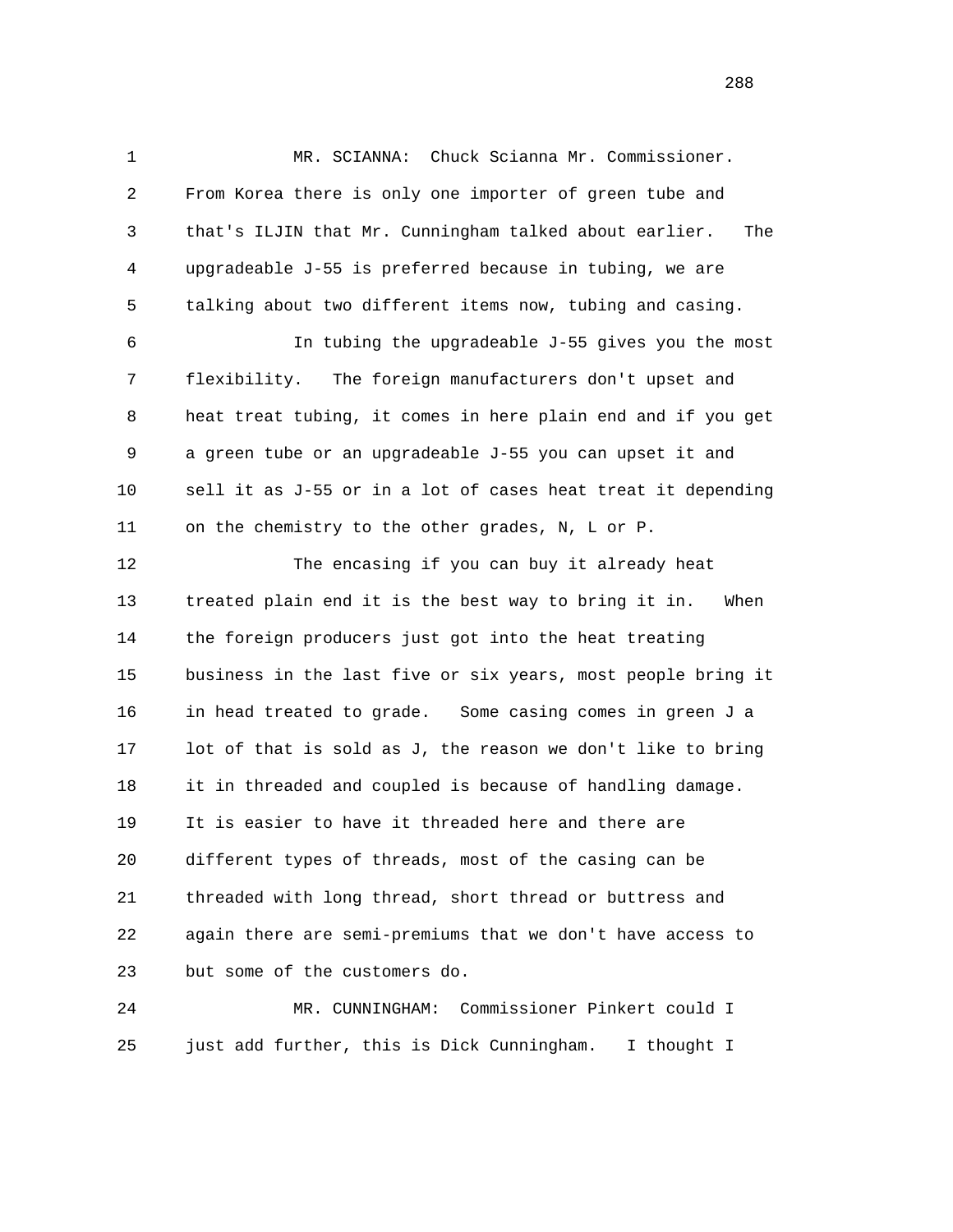1 would further confuse the issue here, something I have been 2 notoriously good at. What the Commission has determined to 3 be U.S. produced material by a U.S. producer is stuff that 4 is heat treated. That would include green tubes, that is 5 the stuff that can't be used at all until heat treated and 6 processed.

 7 It would also include that portion of J-55 that 8 might have been usable without heat treating but is in fact 9 heat treated. Once it is heat treated it becomes a U.S. 10 product. Now there are some problems with the Commission's 11 data on this and it may be the product attributable to 12 miscommunications between us the U.S. industry and the 13 staff. It is hard to separate out that portion of J-55 that 14 is heat treated and that which is not heat treated although 15 Don probably knows better than I about that.

 16 MR. CAMERON: I believe the staff actually did 17 collect the data on that and I believe that it is in the 18 staff report.

19 VICE CHAIRMAN PINKERT: Thank you.

 20 MR. BREWER: Excuse me, Buddy Brewer, Borusan I 21 would also like to make a clarification of something that 22 was mentioned this morning about the advantage that the 23 importers have in bringing in one tube that can be made into 24 anything. I worked for U.S. domestic producers for many, 25 many years. I can assure you they do exactly the same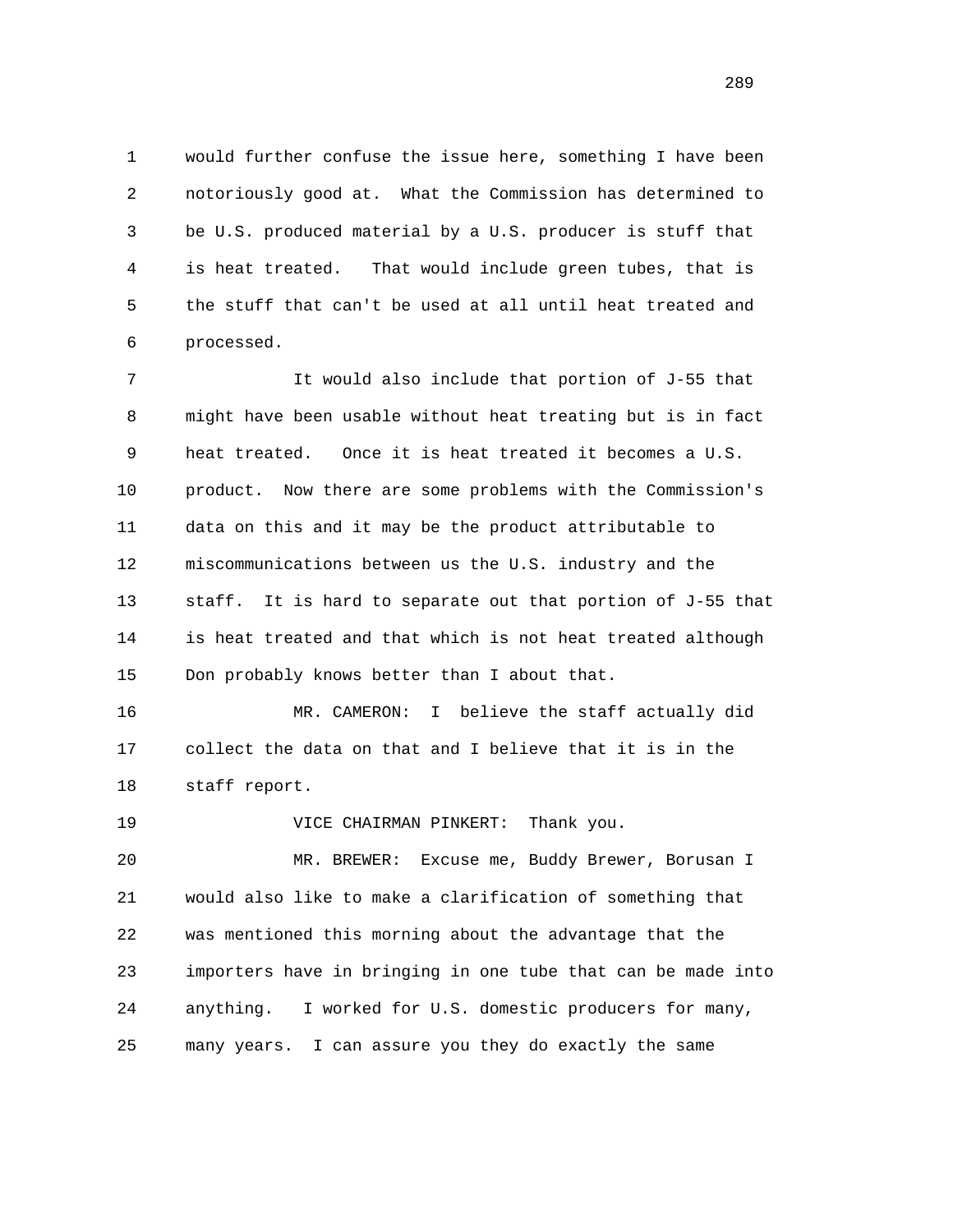1 thing. They produce tubes that can be then converted into 2 any grade downstream, so they do exactly what they said that 3 the imports have an advantage in doing.

 4 VICE CHAIRMAN PINKERT: Thank you I just wanted 5 to clarify that. Now Mr. Dougan I want to ask you an 6 economic question before the end of this round and the 7 question is can you explain to me why an imported green tube 8 can't have a price effect on the sales in the United States 9 of the finished product, of the finished domestic product 10 and you have a minute and twenty seconds.

 11 MR. DOUGAN: Okay wow, a minute fifteen, 12 fourteen, thanks Don. Well on the first -- in the first 13 instance the domestic industry is not selling green tube 14 into the merchant market or if they are it is at a fraction 15 of their sales, I'm not sure if there is any at all. So 16 there is no head-to-head competition in that sense. The 17 other aspect of it is once it is heat treated and had 18 significant value add to it to be as I understand it from 19 Commission precedent considered domestic production, it is 20 domestic product that is sold into the marketplace in 21 competition with domestic product and also other imported 22 product and so in that sense if it is domestic product 23 whatever price effect it may have it is not attributable to 24 subject imports.

25 VICE CHAIRMAN PINKERT: I am going to ask the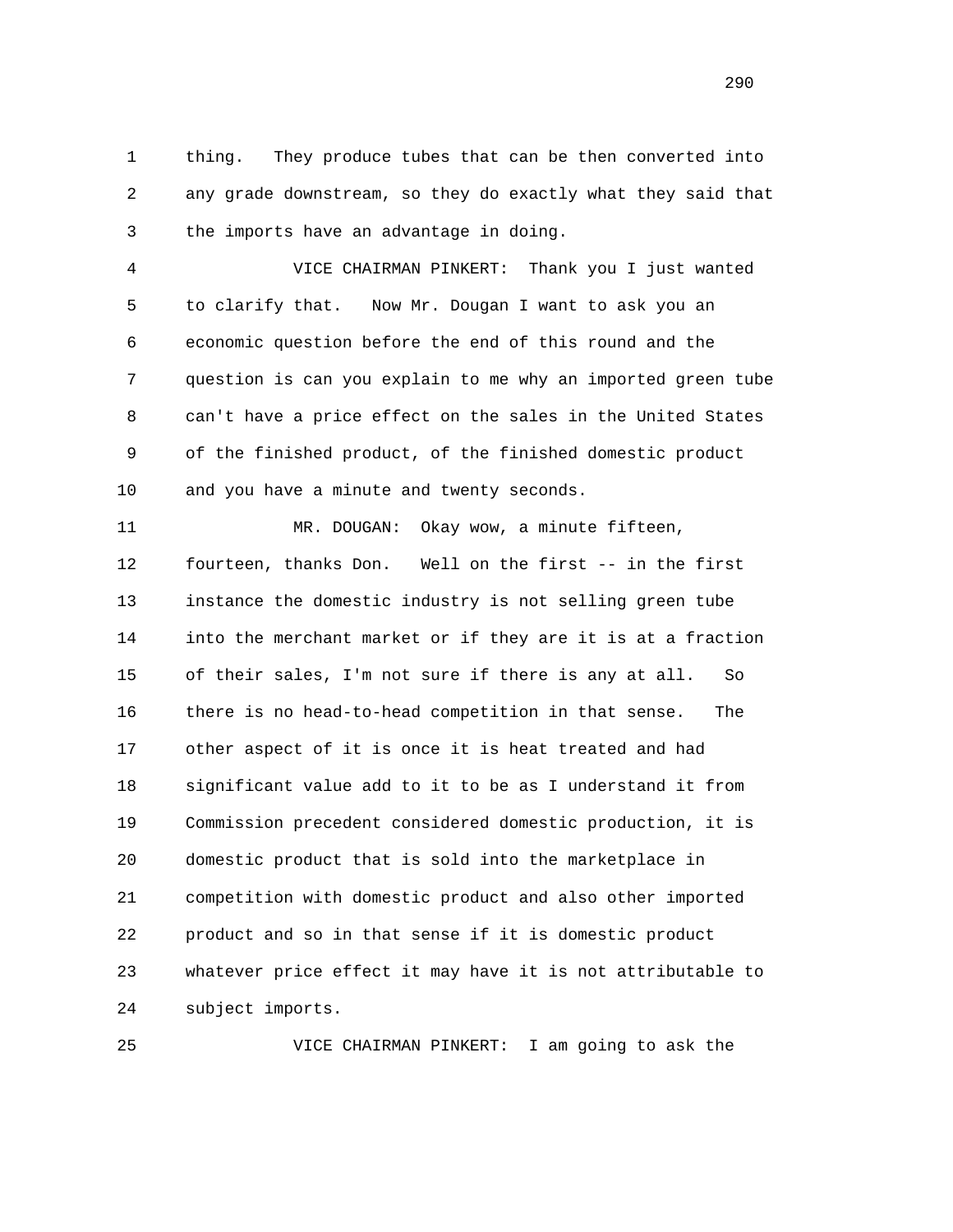1 question again and perhaps you can answer it in the post 2 hearing. 3 MR. DOUGAN: Okay. 4 VICE CHAIRMAN PINKERT: What I am concerned about 5 is whether the pricing 6 MR. DOUGAN: Okay. 7 VICE CHAIRMAN PINKERT: Of the imported green 8 tube can have an impact downstream 9 MR. DOUGAN: Okay. 10 VICE CHAIRMAN PINKERT: In the finished product 11 market? 12 MR. DOUGAN: Okay I will think about that and 13 answer it post-hearing. 14 VICE CHAIRMAN PINKERT: Thank you. 15 MR. CUNNINGHAM: Could I suggest one thing, could 16 you ask also does it because it can -- my answer to that 17 would be it can but it may or may not, it depends on the 18 person who we sell the green tube to and that person then 19 has the pricing, sets the price for the finished product, 20 not the foreign seller of the green tube and therefore it 21 may affect the cost of the person who sells into the U.S. 22 market the finished product or it may not, it depends on all 23 sorts of factors that we could write a few books about. 24 VICE CHAIRMAN PINKERT: Okay so the question for 25 the post hearing then is can it have an impact and does it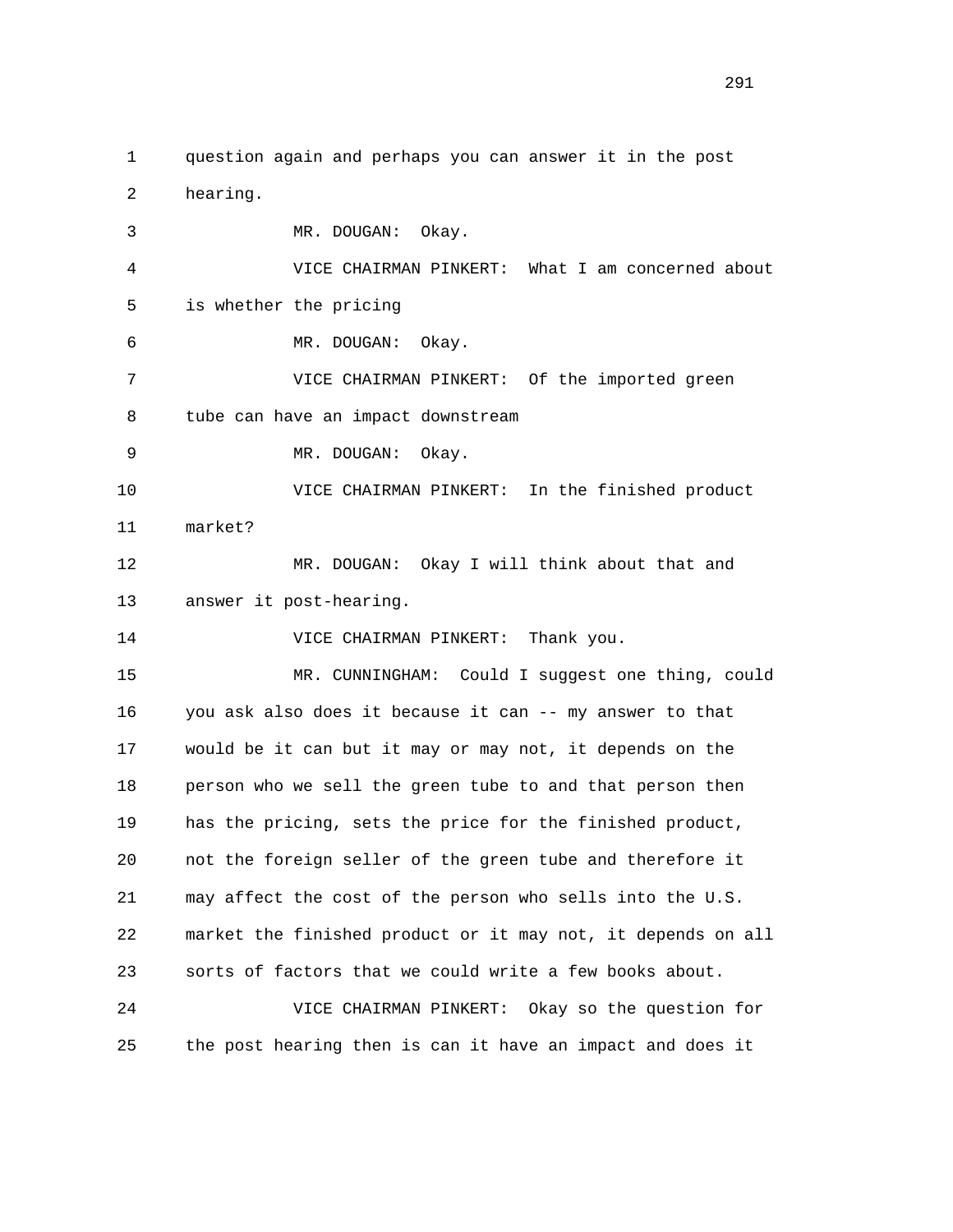1 have an impact, thank you.

 2 CHAIRMAN BROADBENT: Okay Commissioner 3 Williamson. 4 COMMISSIONER WILLIAMSON: Thank you. I want to 5 thank all of the witnesses for their testimony. We have 6 had conflicting arguments about whether the market has moved 7 toward more standardization or toward more uses of specialty 8 grades due to horizontal drilling and fracking and I am want 9 to know how we assess that. 10 I have heard people talk about this, it's 11 definitely there was quite a bit this morning. 12 MR. BREWER: Buddy Brewer Borusan. I can't speak 13 for the domestics all I know is that the inquiries that we 14 see on a daily basis are for specialized products. They 15 are asking for restricted, hardness limitations, impact 16 resistance, collapsed values. We see -- we certainly sell 17 standard API products every day but we see a huge number of 18 inquiries on specialty products. 19 COMMISSIONER WILLIAMSON: Okay, excuse me this

 20 morning, domestic energy was saying that with the shift 21 towards you know oil as opposed to natural gas, and that the 22 demand is stronger now with the oil that you could use more 23 J-55 you don't need the specialties, do people agree with 24 that or either with the shift or with that implications? 25 MR. SCIANNA: Chuck Scianna again.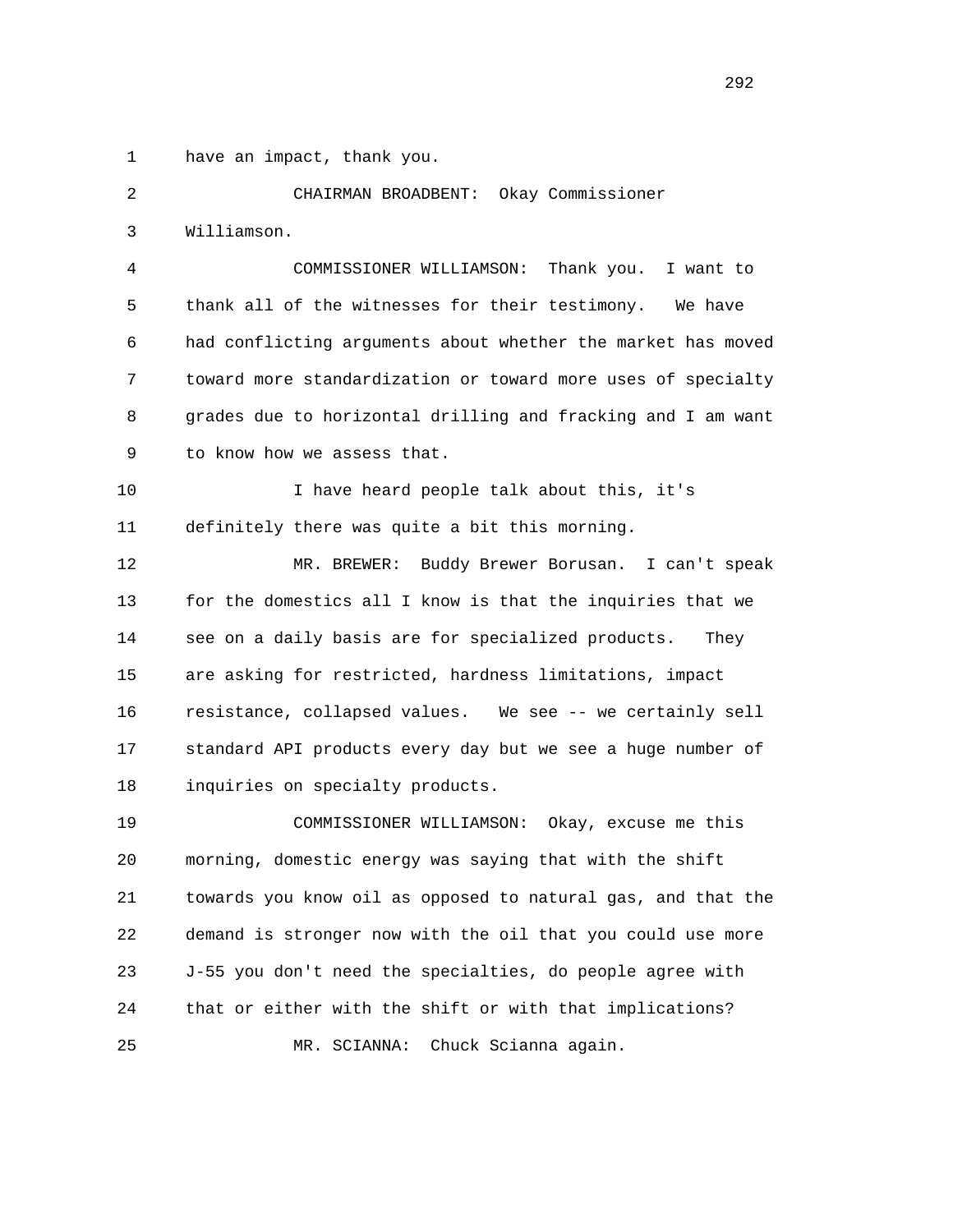## 1 COMMISSIONER WILLIAMSON: Yeah.

 2 MR. SCIANNA: We are shifting into oil and what 3 you can do with oil as compared to gas is you don't have to 4 have the premium gas tight connections. With the new 5 horizontals you can't use more J-55, the J-55 won't make the 6 curve, J-55 won't you can't drill it into the ground so like 7 Mr. Brewer said I have been in this business, I have been in 8 the oil field for over 40 years, 31 in OCTG. I don't know 9 what my inventory needs to be tomorrow. It changes on a 10 daily basis because right now we are still in trial and 11 error. Trying to find out what works best and what 12 application.

 13 And as Buddy said the standard grades in P110 now 14 there's P110, there's P110 high collapse, there's P110 15 enhanced collapse. The end users are asking does P110 16 control yield all of these things are being developed as we 17 speak at the request of the end users so I don't really know 18 what standardization is.

 19 It may be that some grades like N80 are much less 20 in demand but we haven't shifted from the specialty grades 21 to J-55 and the connections that we are using some are 22 premium but a lot are called semi-premium and then you are 23 splitting hairs, now when you talk about premium versus 24 semi-premium.

25 MR. CAMERON: Commissioner, just one thing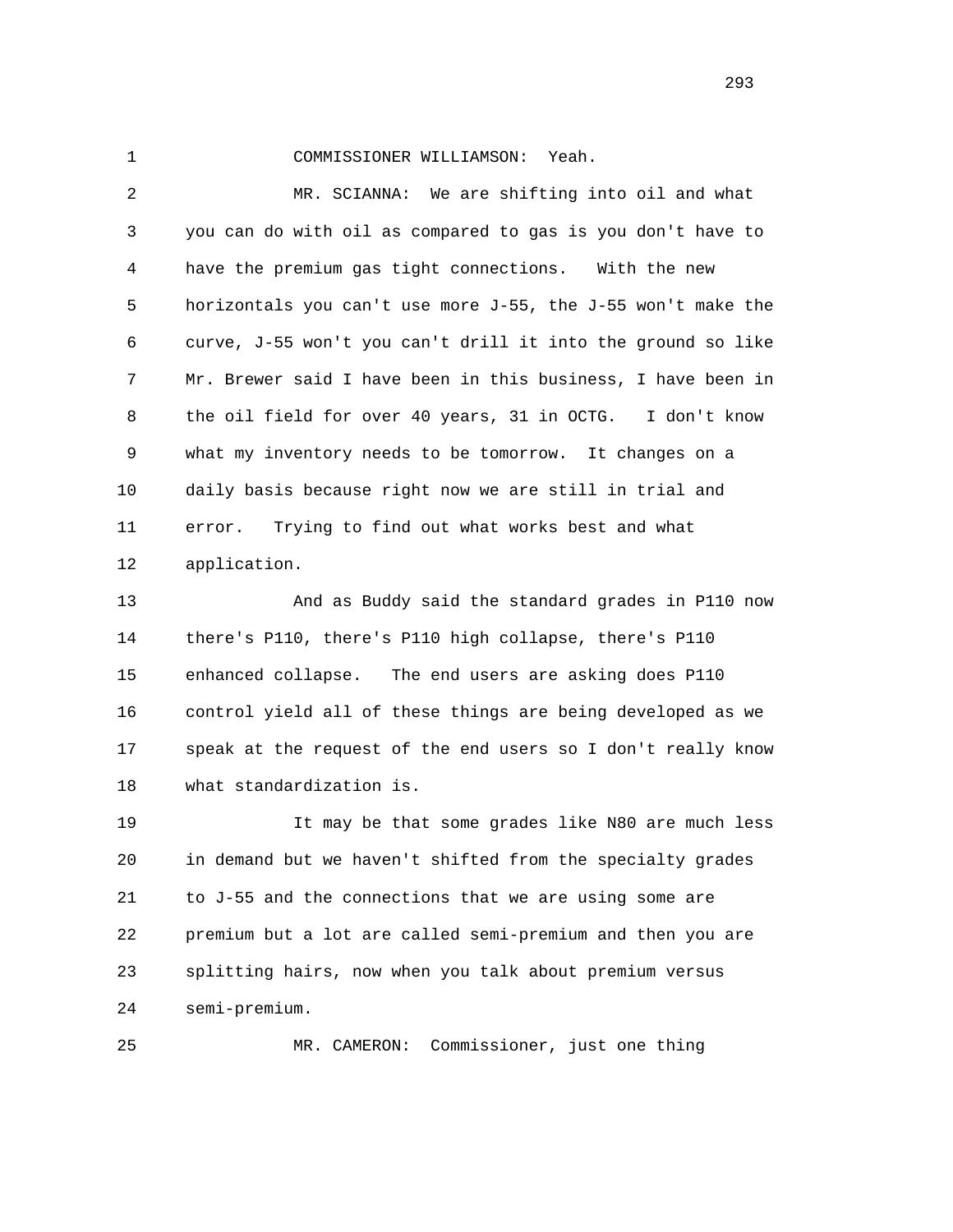1 yesterday's American metal market TMK IPSCO is quoted as 2 saying the following with respect to the results announced 3 by the Commerce Department it is not going to have that much 4 of an impact "because the company has been shifting its 5 focus towards value added products such as premium 6 connections".

 7 I mean the questionnaires are littered with 8 information with respect to the increased specialization of 9 the products and so I actually I do think that the 10 questionnaires and the staff report supports the proposition 11 that no these are not standard -- I mean first we started 12 calling it a commodity product, then later it was called a 13 commodity-like product -- I mean I don't know how many 14 variations of the word commodity we can use because I know 15 that they are not going to agree with Commissioner Pinkert 16 the way we ought to be doing a Bratsk test and it appears to 17 us that there is a great deal of quality differences.

 18 There are a great deal of different requirements 19 per well and these spring designs change so this I heard all 20 the noise about it but in the end you cannot harmonize that 21 with the, the increased use of premium connections and that 22 is a very real. So I heard the testimony but I don't 23 believe that the data that has been collected by the staff 24 so far supports that proposition.

25 COMMISSIONER WILLIAMSON: Well are you saying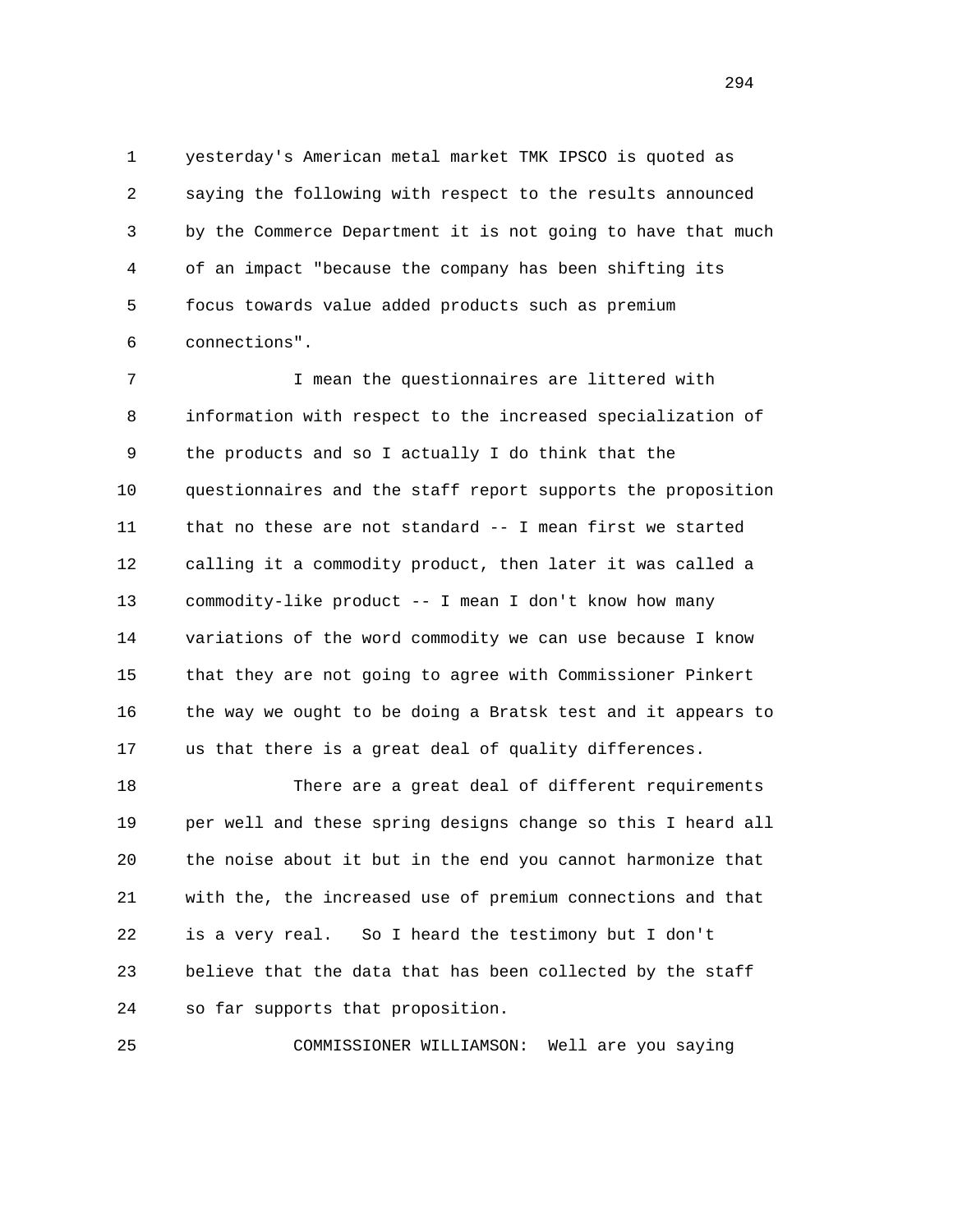1 then because you have argued about intenuating competition, 2 isn't that the importers, the suppliers of the importer 3 product aren't trying to compete where they think the demand 4 is going? 5 That's the implication I get from what you -- 6 MR. CAMERON: No, the implication is actually the 7 contrary. Yes, the importers would love to be able to 8 compete in the proprietary connection of the market which 9 you guys have estimated at 25% of the market. They don't 10 have access to the proprietary connections. Those 11 proprietary connections are controlled by the eleven 12 producers, whether it be U.S. Steel, TMK IPSCO, Vallourec 13 and every one of the controlled imports of those producers. 14 That's who has the proprietary connection. 15 No subject imports have proprietary connections 16 so they actually can't compete in that segment of the 17 market. 18 COMMISSIONER WILLIAMSON: But is it just the 19 proprietary connections or is it also demands for higher 20 levels? 21 MR. BREWER: Just a couple of points, this is 22 Buddy Brewer. If products are becoming standardized then 23 there would have been no reason for TMK to build a 24 multi-million dollar research facility for standard 25 products. The other thing is that a few years ago, five,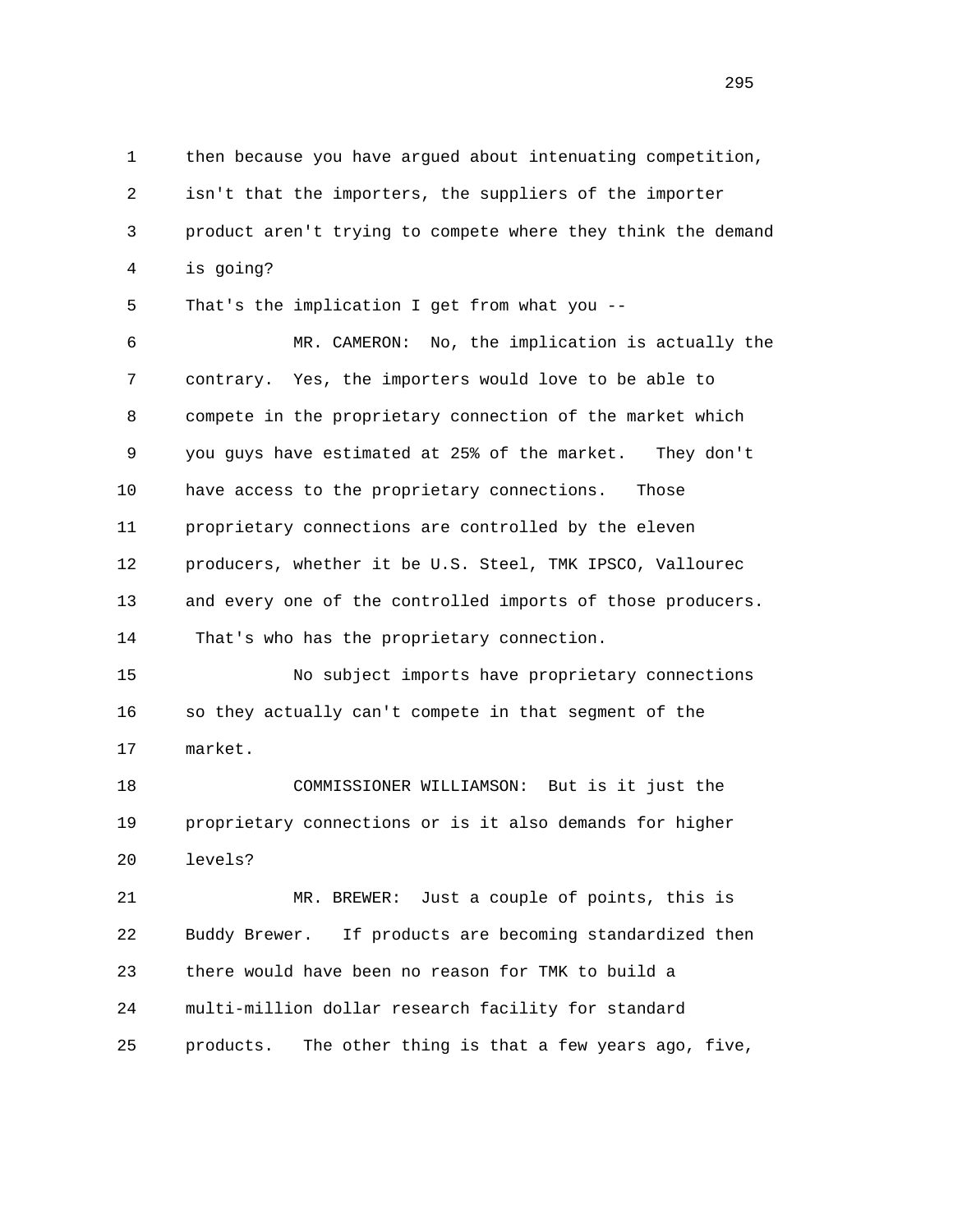1 six years ago a standard string was maybe 12,000 feet,

 2 15,000 feet. Today they are going down 12 or 15,000 feet 3 turning it and going another 15,000 feet.

 4 To Chuck's point especially the API connections 5 cannot handle that bending and so what we are having 6 difficulty with, again this is the life we are living right 7 now. We are having difficulty sourcing API couplings 8 because the coupling shops are spending all of their 9 capacity to produce semi-premium and premium couplings, 10 that's because they are not standard products.

 11 MR. GURLEY: Commissioner this is John Gurley. 12 Some of us have become somewhat familiar with the financial 13 statements of Tenaris in the Department of Commerce 14 proceeding and the reason I mention that is because their 15 financial statement is littered with references to the 16 premium connections they make and it is also littered with 17 references to the fact that their profit margins are over 18 25%. So I think it defies logic that there is a commodity 19 product out there when Tenaris is making 25% margins and 20 they are talking about premium connections being one of the 21 bigger reasonings.

 22 COMMISSIONER WILLIAMSON: I am not talking about 23 commodity products, I am just trying to find out where the 24 demand is and where the demand is growing and what role our 25 imports are going to play in satisfying the demand can they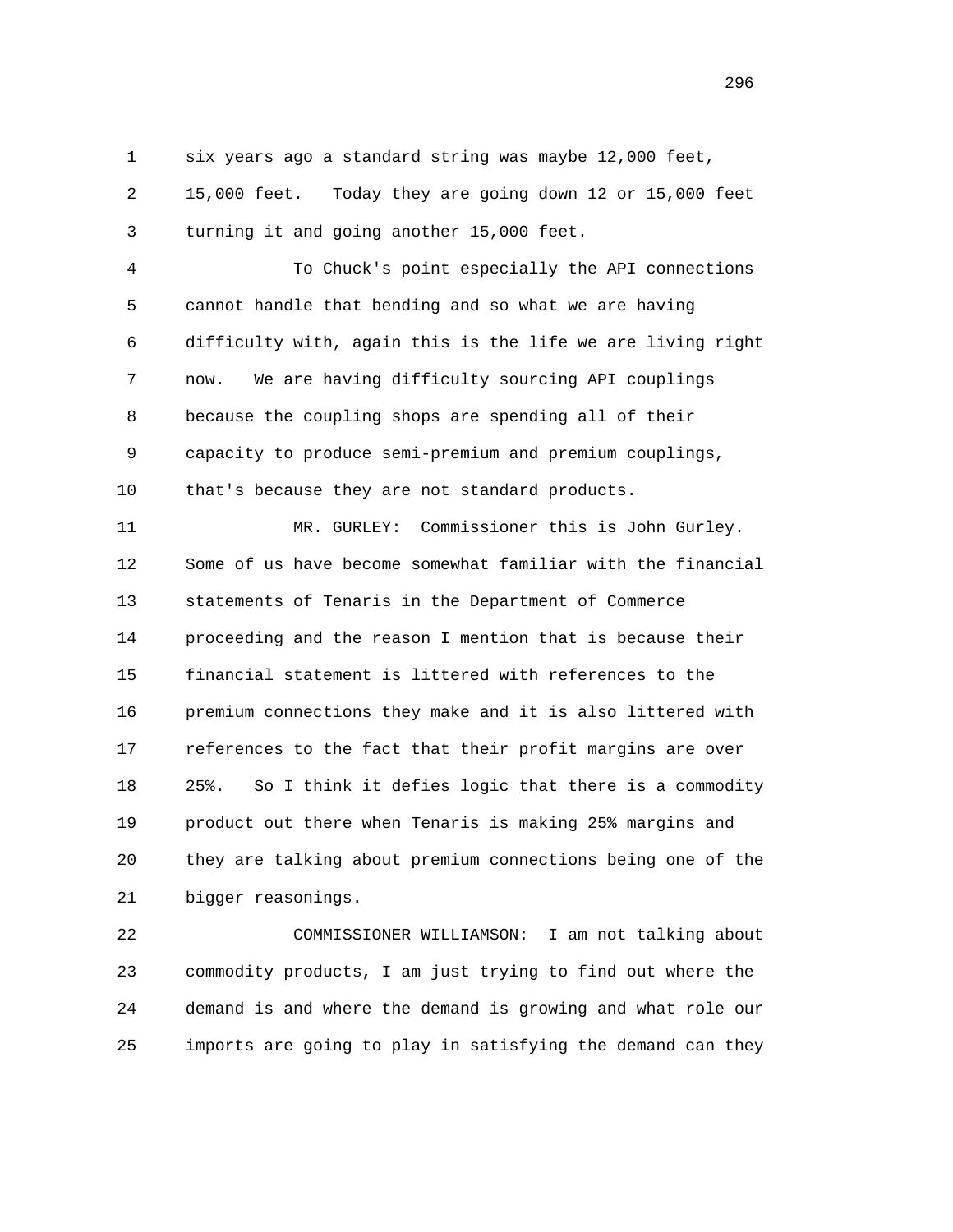1 not?

 2 MR. HRAIBI: Fadi Hraibi while I supported -- 3 COMMISSIONER WILLIAMSON: Will you identify 4 yourself, I'm sorry.

 5 MR. HRAIBI: Fadi Hraibi, Interpipe. So I 6 supported what my colleagues said actually both Tenaris, 7 Vallourec and TMK on every single conference call they make 8 with their shareholders and every single financial statement 9 and financial report we make, they stated their strategies 10 were into the premium segment, their strategy is going to 11 premium connection and the special steel gauge, proprietary 12 steel gauge.

 13 Why we as importers or actually as smaller 14 companies cannot enter this market because it is very 15 heavily protected by patents. No we have just as an 16 anecdote we have developed a premium connection called a 17 Ukranian premium joint, however we cannot market it outside 18 of the Ukraine because of the patent protection from 19 Vallourec, from Tenaris and TMK so I think that it's a big 20 intellectual property barriers that stops us from going in 21 there.

 22 MR. SCIANNA: Sir, Chuck Scianna again. To 23 answer your question directly, what part of the market are 24 imports going to take? The API portion, the standard API 25 portion which will not limit us to grade it will be J L and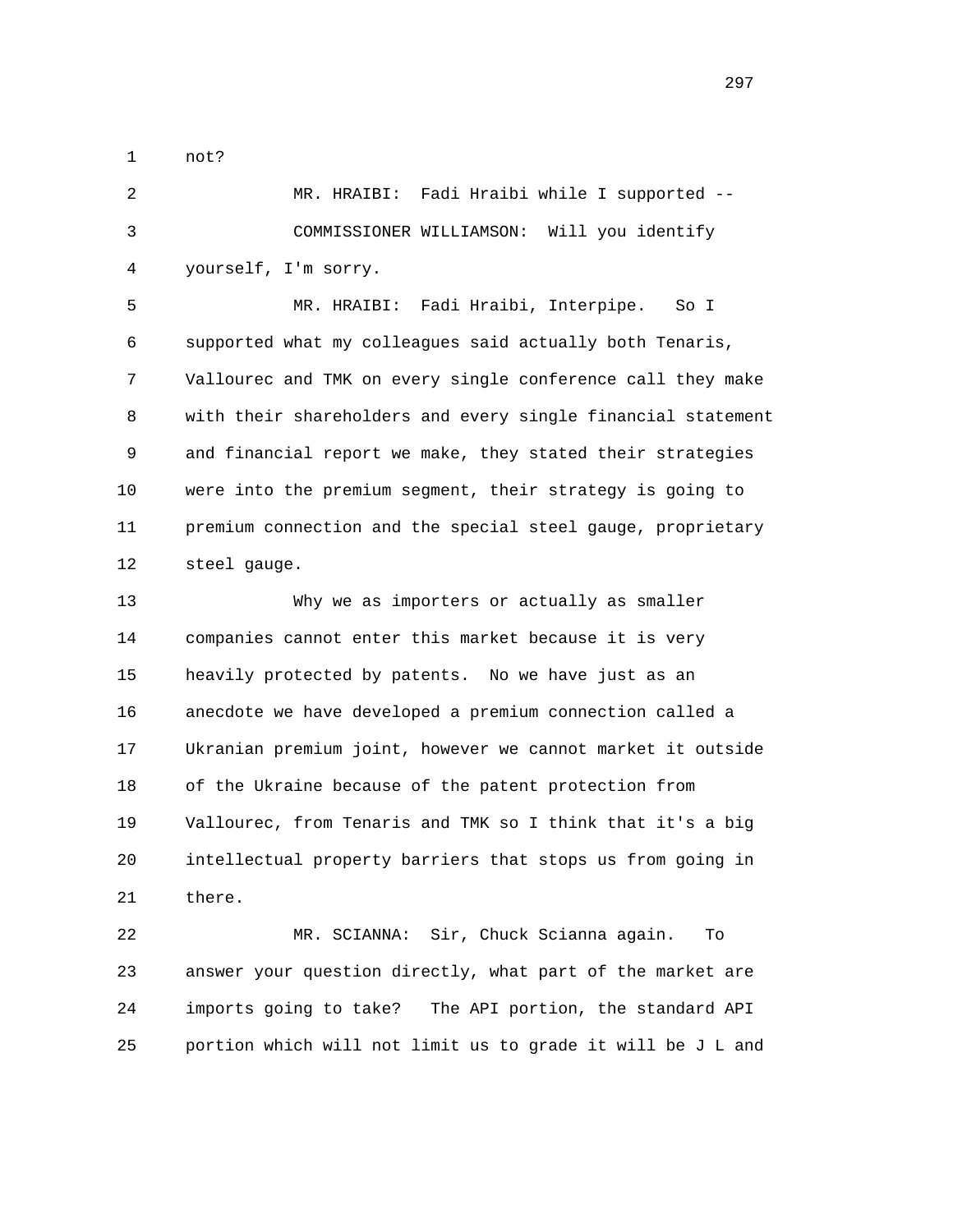1 P, it will be the standard API connection. We won't as -- 2 COMMISSIONER WILLIAMSON: Does that mean you 3 can't do the deep horizontal drilling?

 4 MR. SCIANNA: No, no, tubing for the most part is 5 horizontal, I mean vertical not horizontal and we can do 6 some of the horizontal drilling with buttress which is an 7 API connection and some drillers still use that. But we 8 have a limited market because of the intellectual property 9 we are very limited in what we could develop. I think 10 almost every foreign mill that you talk to would like to 11 develop a premium or semi-premium connection, but they have 12 been around for so long, so many variations have been 13 patented and the new ones that have been patented don't have 14 the tools, the down hole tools to match the thread.

 15 The end users want to buy a connection that they 16 can use, a buttress tool, a buttress threaded tool or 17 somebody that already has the tools made to go with the 18 thread because the real profit is in those tools. The down 19 hole tools that they have to use, the packers and the 20 different tools that go on the pipe that have the premium 21 connection as well and those are proprietary also.

 22 COMMISSIONER WILLIAMSON: Okay my time is up but 23 if there is anything that Respondents or Petitioners can do 24 to shed light on this as to how we should assess this trend 25 and how significant is it and what does it say about our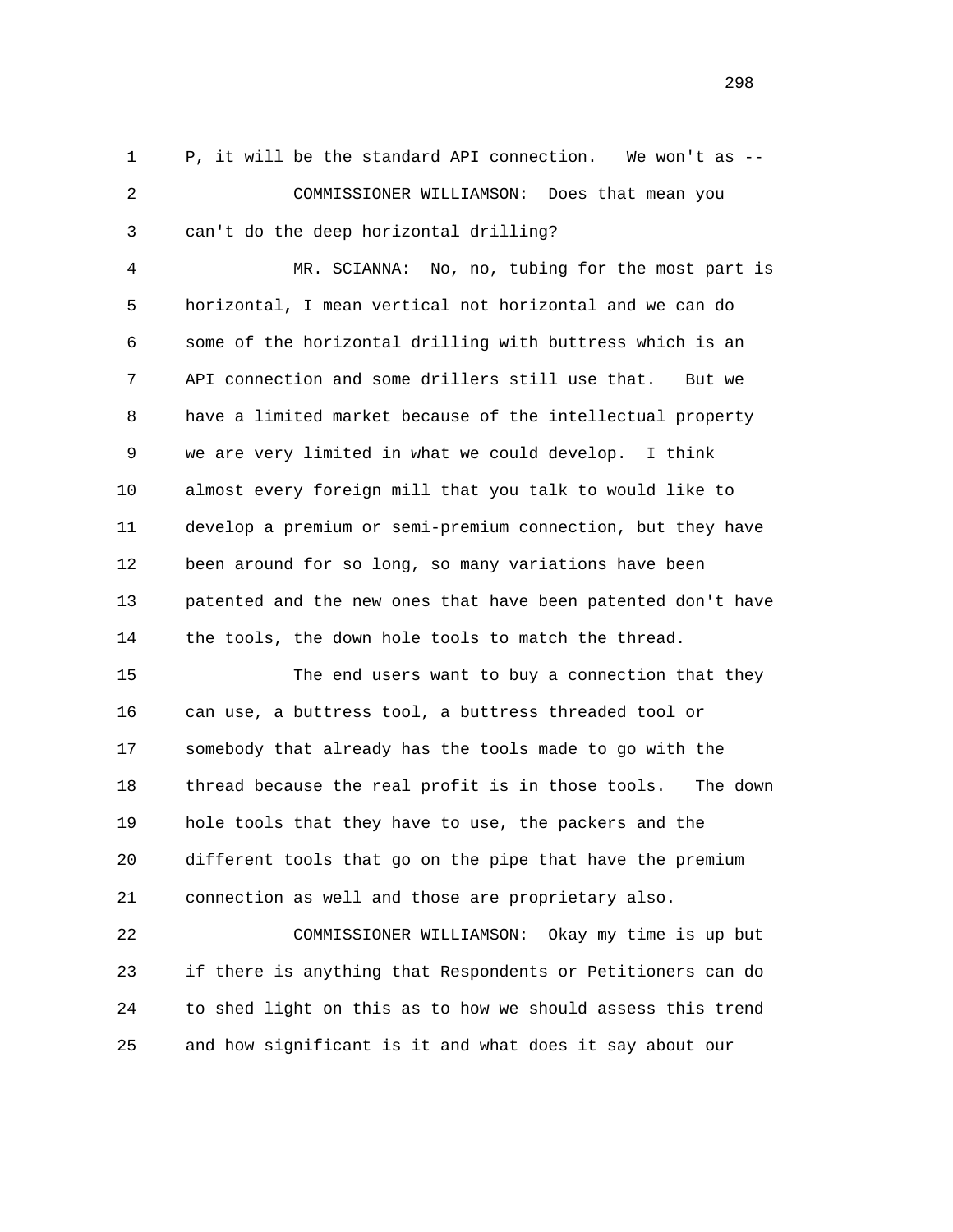1 decision whether or not the subject product is causing 2 injury? Thank you.

 3 CHAIRMAN BROADBENT: Mr. Johanson. 4 COMMISSIONER JOHANSON: Thank you Chairman 5 Broadbent and I'm going to believe it or not ask you more on 6 attenuated competition from somewhat of a different angle. 7 As you all know this is a major issue in this investigation. 8 With nine Respondent countries making both cumulation and 9 attenuated competition arguments, it is not easy to keep 10 track of all of the proposed distinctions. Among others we 11 have heard high grade alloy versus low grade carbon, 12 seamless versus welded, heat treated versus green tube, 13 casing or coupling stock versus tubing, finish versus plain 14 end, premium or proprietary connections versus non-premium 15 connections and program sales or contracts for spot markets. 16 It seems that if some of these categories are

 17 combined then some attenuation could be shown for at least 18 some of the countries, yet I'm sure that counsel are aware 19 of the Diamond Sawblades case and what it says about the 20 Commissions' attenuated competition analysis.

 21 Is it possible for one of the parties to give us 22 the best argument for attenuating competition with the 23 Diamond Sawblades case in mind?

 24 MR. CAMERON: If it would be possible to do that 25 in the post-hearing brief we would be glad to do that.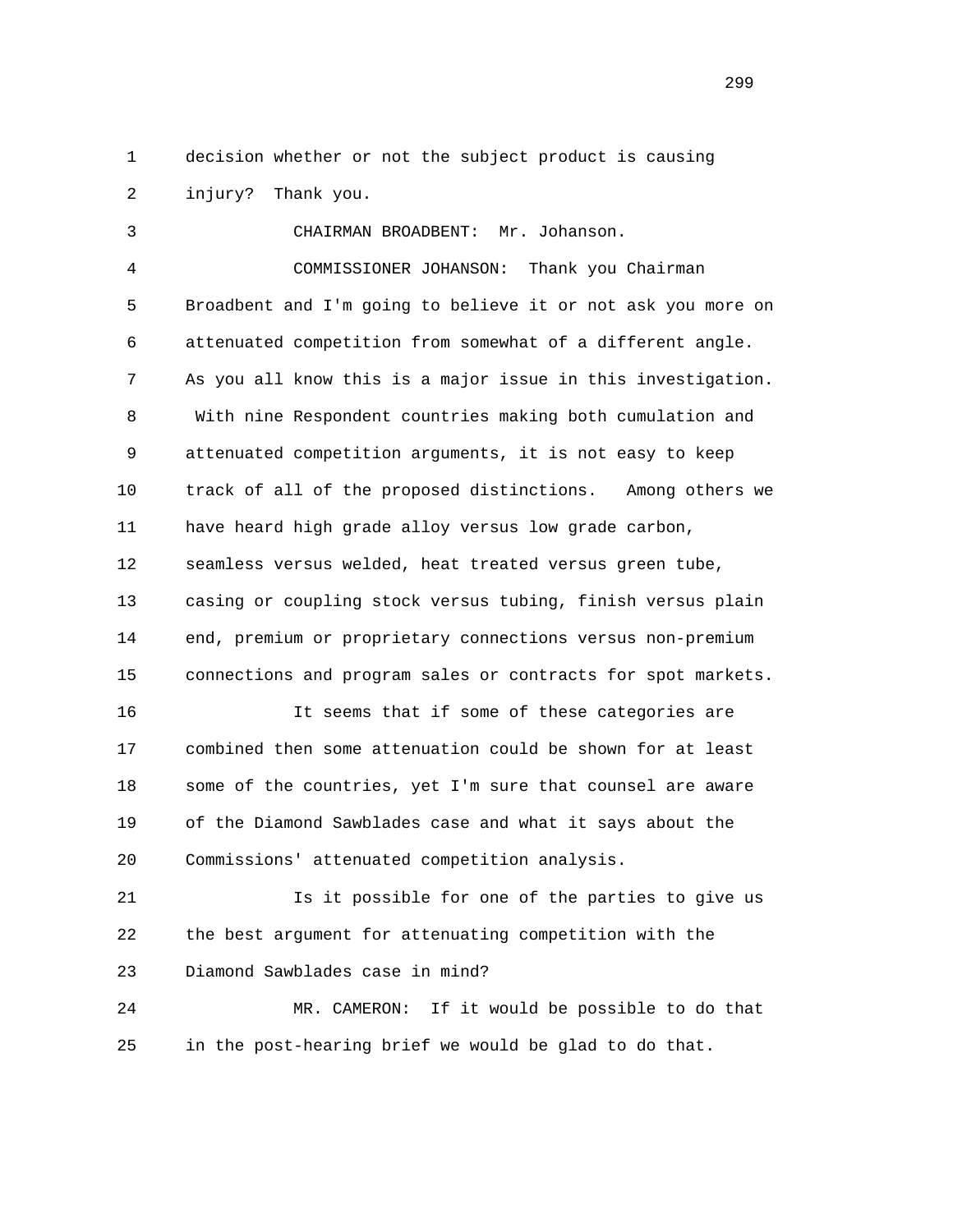1 COMMISSIONER JOHANSON: All right thank you Mr. 2 Cameron I look forward to seeing that at that time. 3 Petitioners contend that the plants in some of the subject 4 countries were built specifically with the goal of getting 5 around the China order. Could the witnesses please respond 6 to these statements? 7 MR. CAMERON: Well to the extent that it's been 8 well I guess could you be more specific about that? 9 COMMISSIONER JOHANSON: If you look at some of 10 the pre-hearing briefs there are contentions that certain 11 plants were built in other countries specifically I am not 12 going to use the word evade, that's a loaded word, but -- 13 MR. CAMERON: Okay I think individual countries 14 have to answer the questions. In the case of Korea there 15 is no -- first of all there is no Chinese hot coil that is 16 used to manufacture OCTG in Korea. Secondly, those are 17 Korean mills, they are not trans-shipping any Chinese OCTG 18 and the other countries can speak for themselves. 19 MR. BLOMBERG: John Blomberg. For us it is not 20 applicable, we built our seamless mills to supply seamless 21 casing primarily for the Middle East. 22 COMMISSIONER JOHANSON: I don't know if any of 23 these countries are present, yes? 24 MR. SAILER: Frank Sailer from Bali Pipe Company

25 Limited, a Thai company which does have some Chinese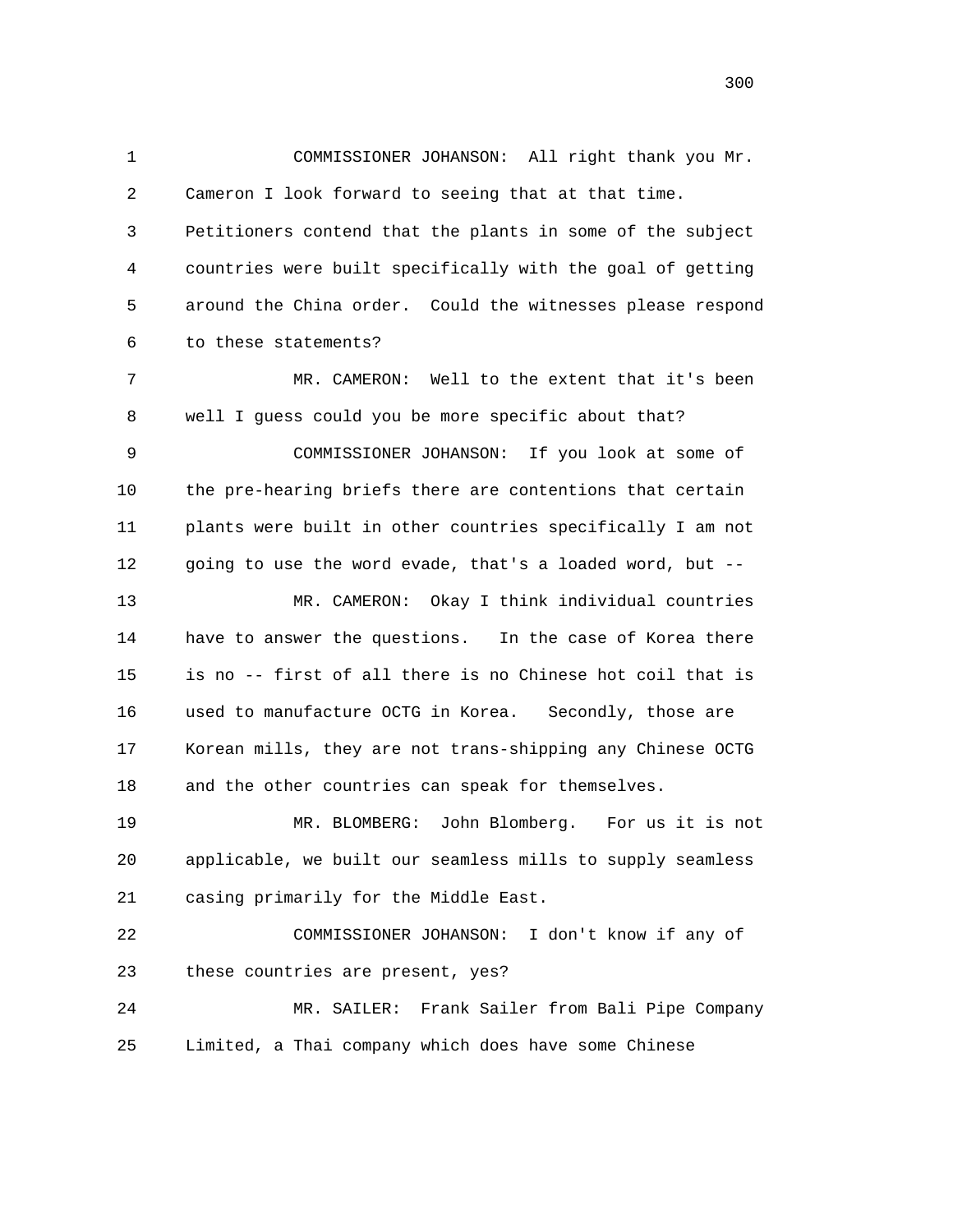1 ownership. We would prefer to address that in the 2 post-hearing brief but I will say that Bali in particular it 3 has set its sights more on the Southeast market, sorry 4 Southeast Asian market, the plant was not built to get 5 around the U.S. anti-dumping case. Again we will address 6 that in more detail in the post-hearing brief. 7 MS. NAGARAJAN: This is Nithya Nagarajan for 8 Jindal SAW an Indian producer of seamless. No their plant 9 was in existence for many years prior to the Chinese

 10 investigation. They don't source from China, the Chinese 11 case has no influence on their decisions to produce.

 12 MR. HRAIBI: Fadi Hraibi, Interpipe Ukraine. 13 Our plants are actually built in the Soviet era to serve the 14 Soviet oil industry so of course there is no influence on 15 the Chinese anti-dumping order.

 16 MR. CUNNINGHAM: Dick Cunningham for ILJIN, 17 perish the thought Mr. Johanson.

 18 MR. MURRAY: We are the distributor for SeAH 19 Steel out of Korea and SeAH also has a plant in Vietnam and 20 the only mill that I was aware of there that was a literal 21 transplant was SeAH-VINA is owned by SeAH of course and that 22 is the only one I am aware of in Vietnam.

 23 MR MENEGAZ: This is Craig Menegaz from HLD Clark 24 just to chime in. Their partial owner was not a mandatory 25 Respondent in the OCTG case in the first place so they are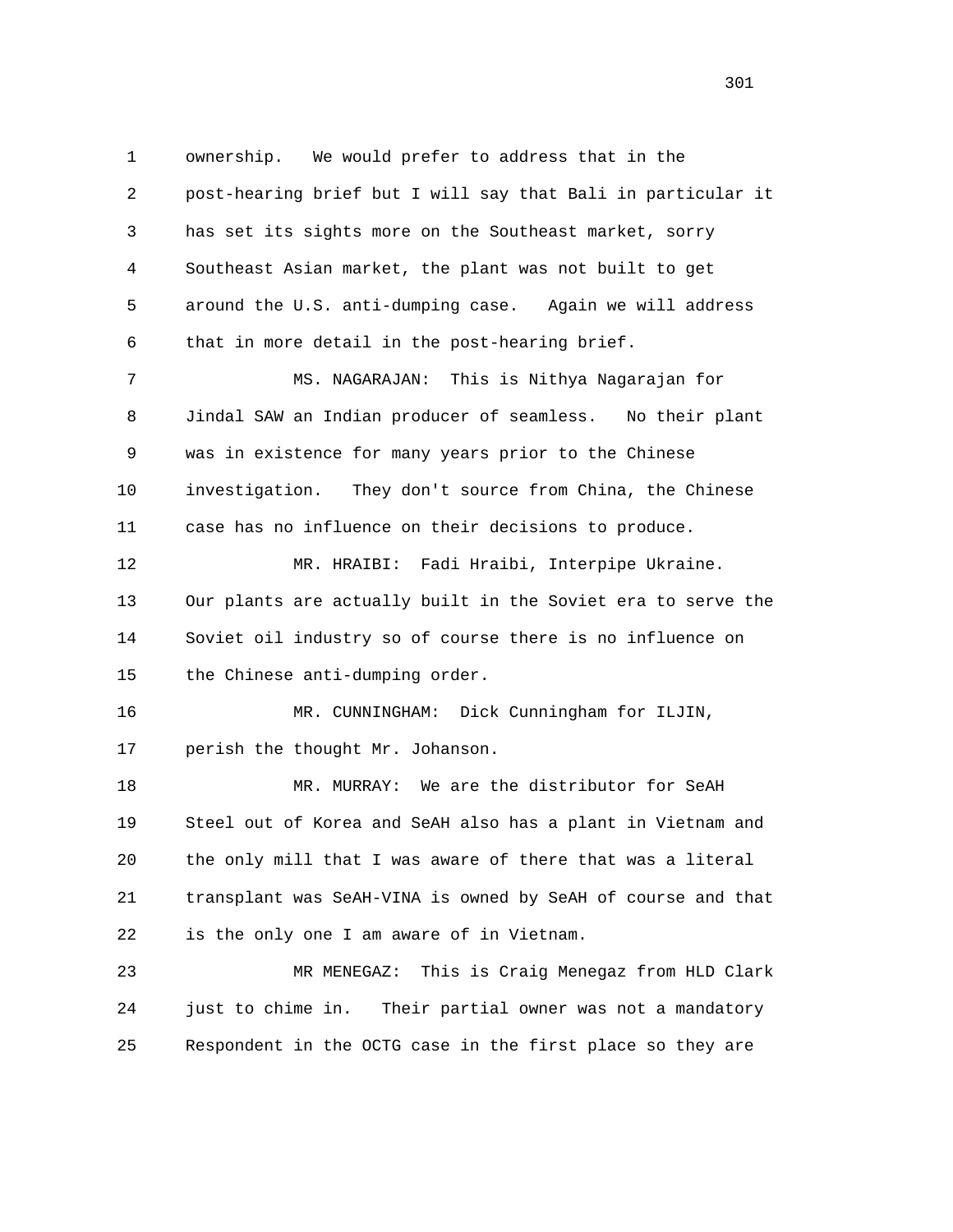1 kind of caught up in that case but as you heard this morning 2 all of the Petitioners or many of the Petitioners have their 3 own foreign affiliates and for us this seems to be a basic 4 business decision and HLD Clark is in an economic zone with 5 a lot of other large U.S. and foreign corporations and this 6 issue was investigated in detail by the Commerce Department 7 even though Petitioners admitted in their allegations that 8 it wasn't really a legal problem for the company so we don't 9 see really the legal relevance of this but we will address 10 it in our post-hearing brief.

 11 COMMISSIONER JOHANSON: I don't necessarily see a 12 legal problem with it but I could see how one could contend 13 well if the U.S. is in effect that the United States is in 14 effect a magnet market for certain countries which do not 15 consume OCTG and perhaps particularly in light of the 16 contention that certain plants were built up solely to 17 export to the United States in order to once again get 18 around the China order that those imports could thus drag 19 down the U.S. prices, I think that's in effect what the 20 Petitioner's stated in some of their pre-hearing briefs.

 21 MR. BREWER: Buddy Brewer Borusan. For Turkey 22 our stretch reducing 3 inch mill began operations in 1975, 23 our large diameter casing mill began operations in 1987 and 24 then our direct coil 3 inch mill began operations in 2008. 25 MR. CAMERON: Commissioner it is useful to know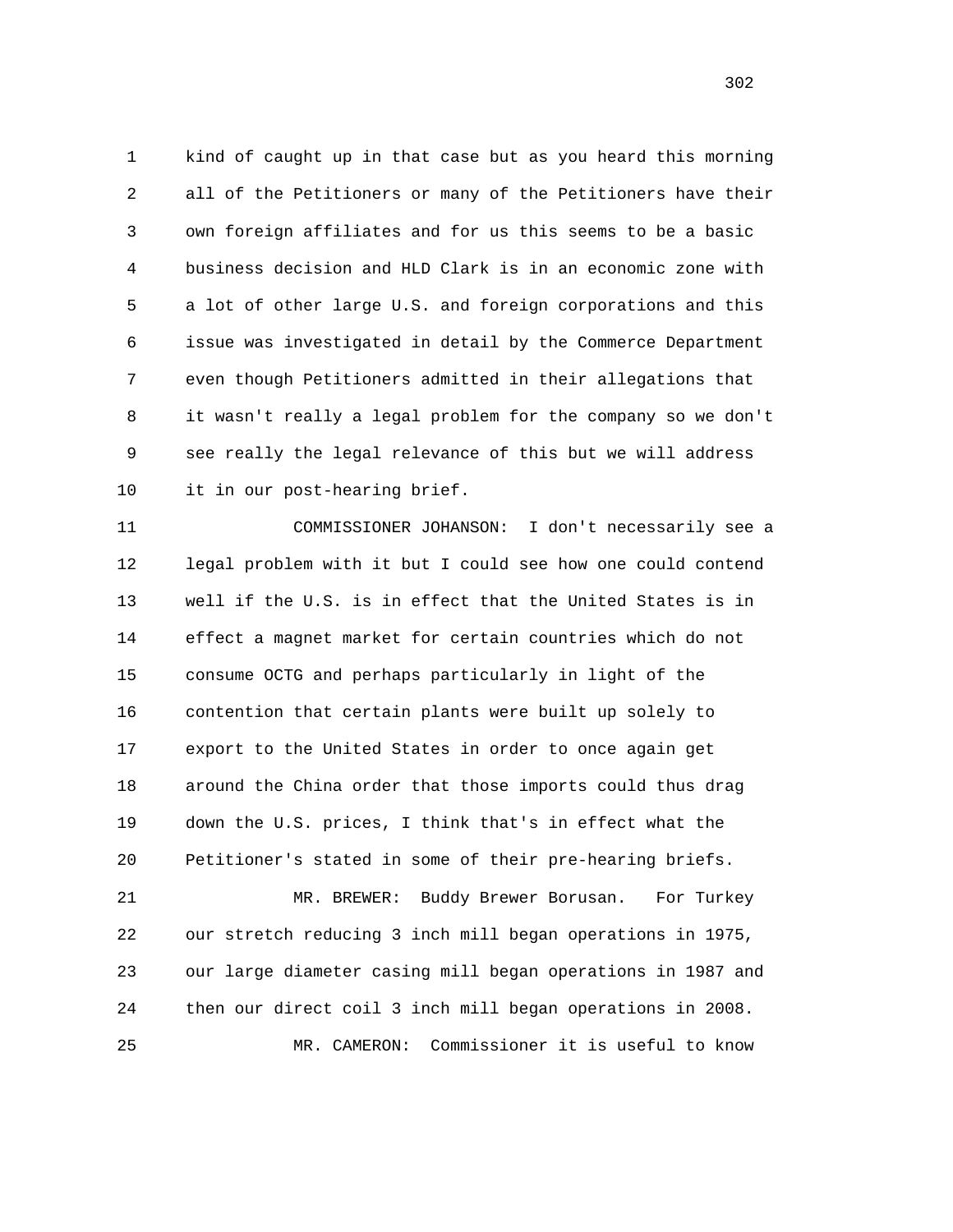1 that there has been a lot of talk about how Korea does not 2 have oil drilling capacity, oil drilling in Korea and that 3 is undoubtedly true. The Korean pipe mills have been in 4 operation the three largest since the early 1980's and 5 actually before that. OCTG the first OCTG case that I did 6 was in 1982 dealing with preclearance on the trigger price 7 mechanism.

 8 I know it would be a shock to you that the 9 Commerce Department, having found that the Koreans could 10 produce under the trigger prices discontinued the 11 pre-clearance system for the trigger price mechanism but it 12 is to say that China had nothing to do with the capacity of 13 OCTG or any other pipe in Korea and they manufacture a 14 variety of pipe and they do it on the same mills.

 15 In other words, it is not like you are building 16 OC -- you are manufacturing OCTG on a separate mill from 17 Standard Pipe and Line but they are manufacturing, they use 18 the same pipe forming equipment to manufacture. The 19 difference is number one the quality of the hot rolled coil 20 that is used to manufacture OCTG as opposed to other types 21 of piping tube.

 22 Secondly they have now recently developed a heat 23 treating capacity in some of the mills but they manufacture 24 a wide variety of pipe and tube and the China order has 25 never had anything to do with Korea.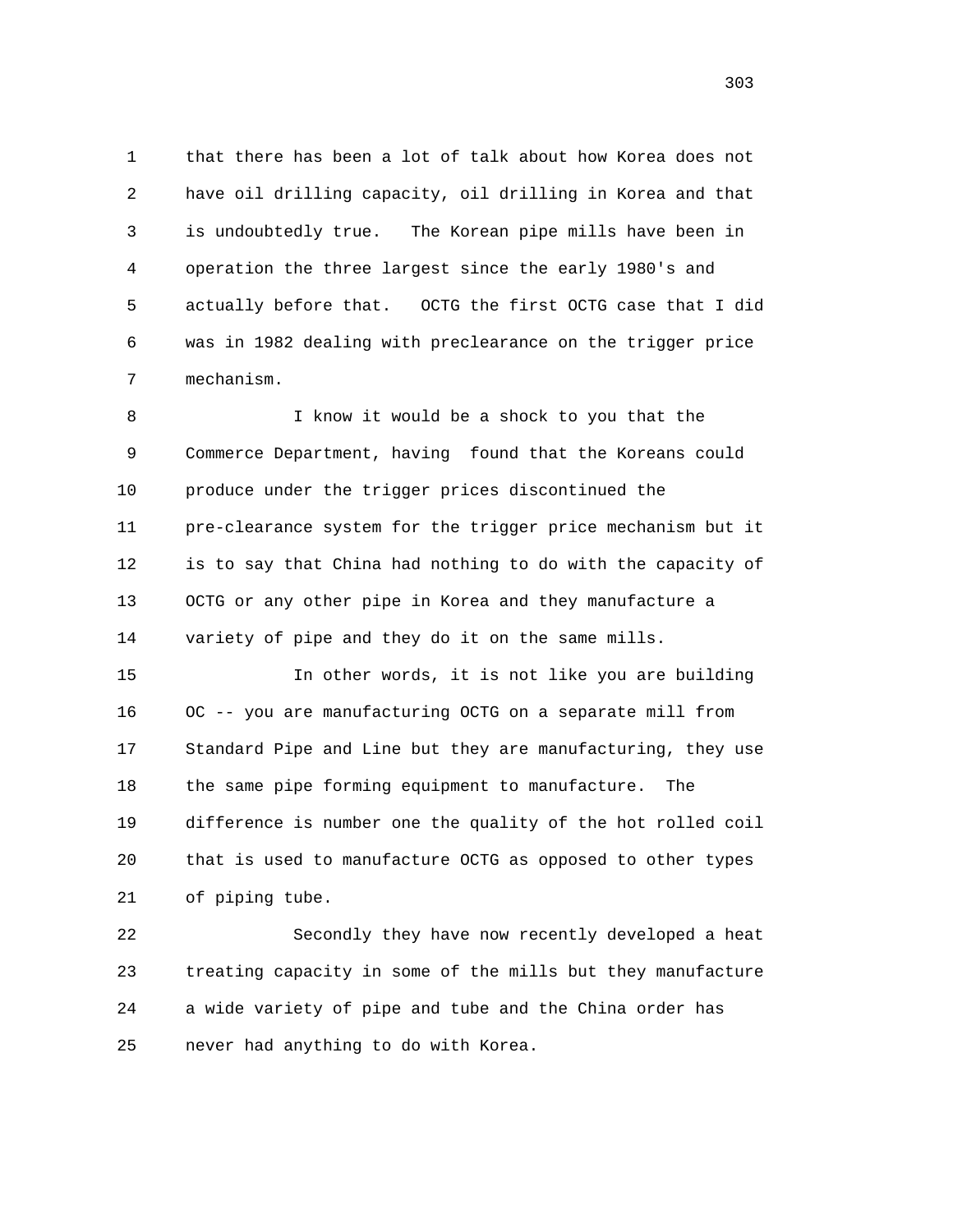1 COMMISSIONER JOHANSON: All right, thank you for 2 your responses, they were helpful. I am going to get back 3 to another issue which I raised this morning. This morning 4 Mr. Schagrin, counsel for Petitioners said that imported 5 products are indeed included in program sales and you all 6 addressed that a few moments ago. If foreign produced OCTG 7 is not included extensively in program sales which seems to 8 be your response to what he stated, is foreign produced 9 OCTG, O-C-T-G primarily sold to the spot market? 10 MR. SCIANNA: Chuck Scianna. It is sold through 11 the spot market and is sold as filler for programs. 12 COMMISSIONER JOHANSON: Okay so you are basing 13 stating what I heard this morning from Mr. Schagrin that it

 14 is in effect often used as a back-up whenever a program pipe 15 is not available?

 16 MR. SCIANNA: Yes I think that if you read the 17 brief that we filed and I grant you that there has been a 18 lot of paper flowing in so that wasn't, that's not a 19 criticism. We did not say that there is no import 20 participation in program sales. We said that there is a 21 limited import participation in program sales and we cited 22 to the data that had been collected by the staff and that 23 was the point and actually what we are suggesting is that 24 the data selected by Mr. Schagrin was suggesting that there 25 is no real data to support how much the imports are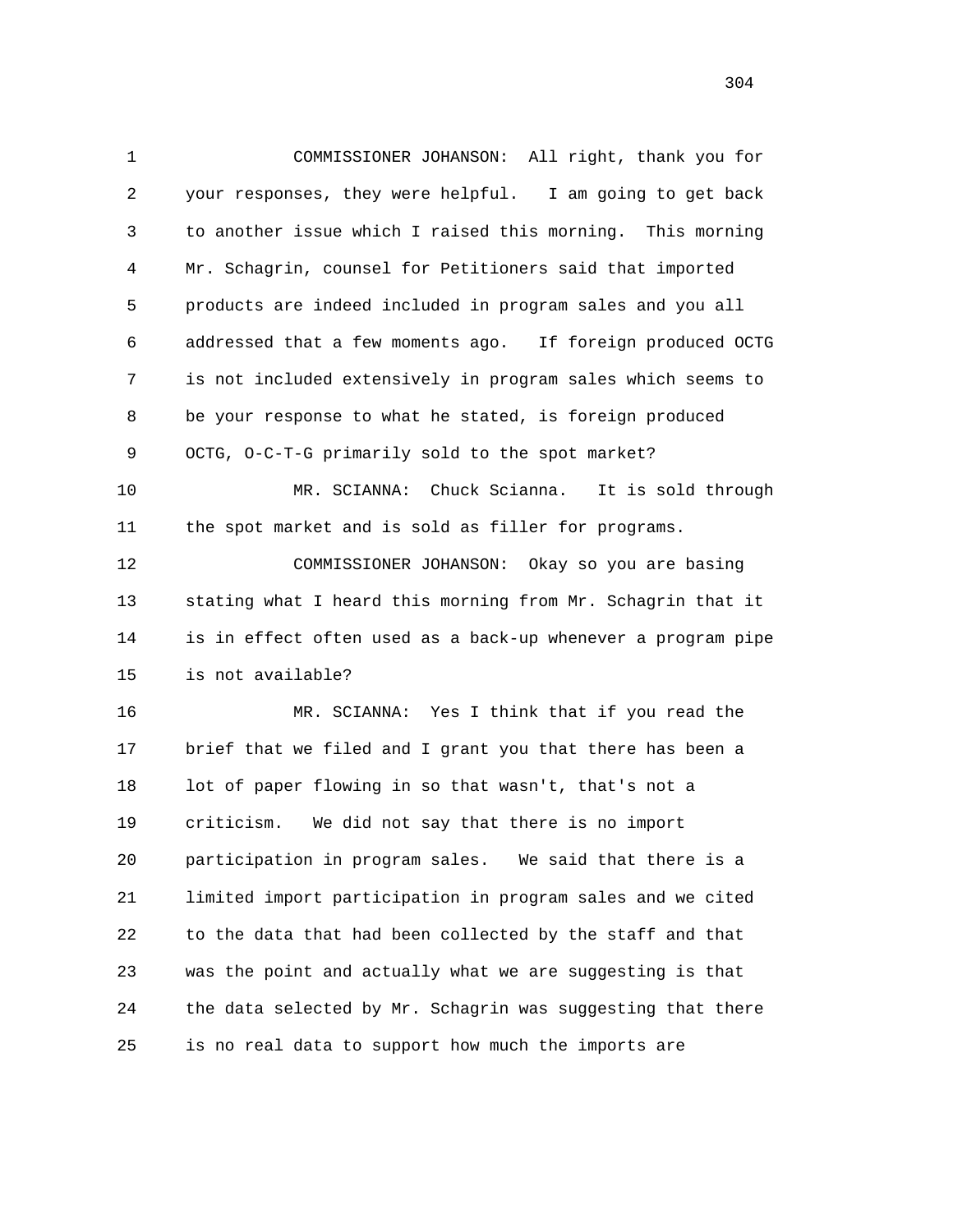1 participating in program sales, and that is where we 2 strongly disagree with Mr. Schagrin because what we are 3 saying is the staff actually collected that data from the 4 purchasers, that is the data in the purchaser questionnaire 5 and that is the data that was on the slide that we presented 6 this morning.

 7 So that yes, we do participate as a marginal 8 supplemental supplier to program sales but programs are not 9 going to rely primarily upon imports to supply them because 10 they are not going to be able to make them just in time and 11 there is going to be a problem if that's what program sales 12 do.

 13 MR. SCIANNA: Chuck Scianna again. If the end 14 users would accept foreign pipe in all of their programs and 15 if as has been alleged foreign pipe is so cheap there 16 wouldn't be a domestic industry. It would all be handled 17 by foreign pipe but that is not the case. The majors, the 18 large independents, will not accept the foreign pipe for the 19 most part and when you are looking at these programs you are 20 looking at hundreds of thousands of tons. I don't know of 21 a foreign mill that has the kind of capacity and even in the 22 domestic mills, multiple mills usually service these 23 programs with the same end user.

 24 COMMISSIONER JOHANSON: A ll right well thank 25 you for clarifying that for me and I must admit it's my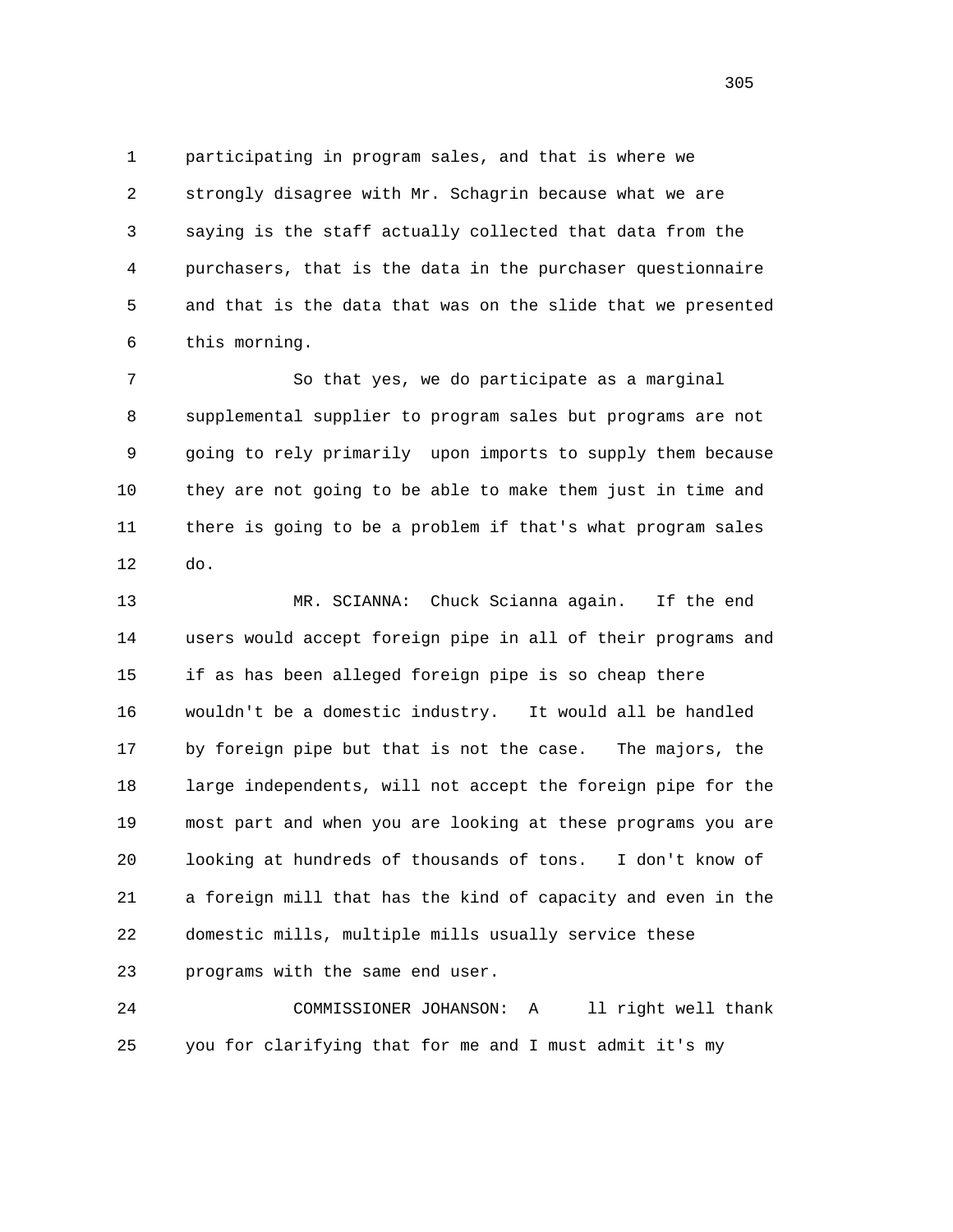1 mistake that I made a generalization in my mind about 2 program sales.

 3 MR. CAMERON: No problem and we will try to 4 clarify anything in the post-hearing brief, we appreciate 5 the question.

 6 COMMISSIONER JOHANSON: Okay certainly thank you 7 and my time has expired.

 8 CHAIRMAN BROADBENT: Commissioner Schmidtlein. 9 COMMISSIONER SCHMIDTLEIN: Thank you. Um, I want 10 to make sure that I understand the argument with regard to 11 the controlled import sources which are non-subject imports 12 and what exactly you are saying? Is it that, is part of 13 the non-attribution argument, is this that the Respondents 14 are arguing that non-subject imports are causing injury? 15 MR. DOUGAN: And I'm sure Don will have something 16 to say. Jim Dougan from ECS I'm sure Don has something to 17 say about this but the -- it's we have heard both from the

 18 panel this morning and from it's in the questionnaires and 19 from I'm sure some of the witnesses here would say the same 20 thing is that the domestic producers those who have overseas 21 affiliates, go to market to their U.S. customers in the same 22 way with the staff they make from the U.S. mills and from 23 their overseas mills.

 24 To the customer, the customers may know where 25 it's produced but they may not and it's not always and often

<u>306</u>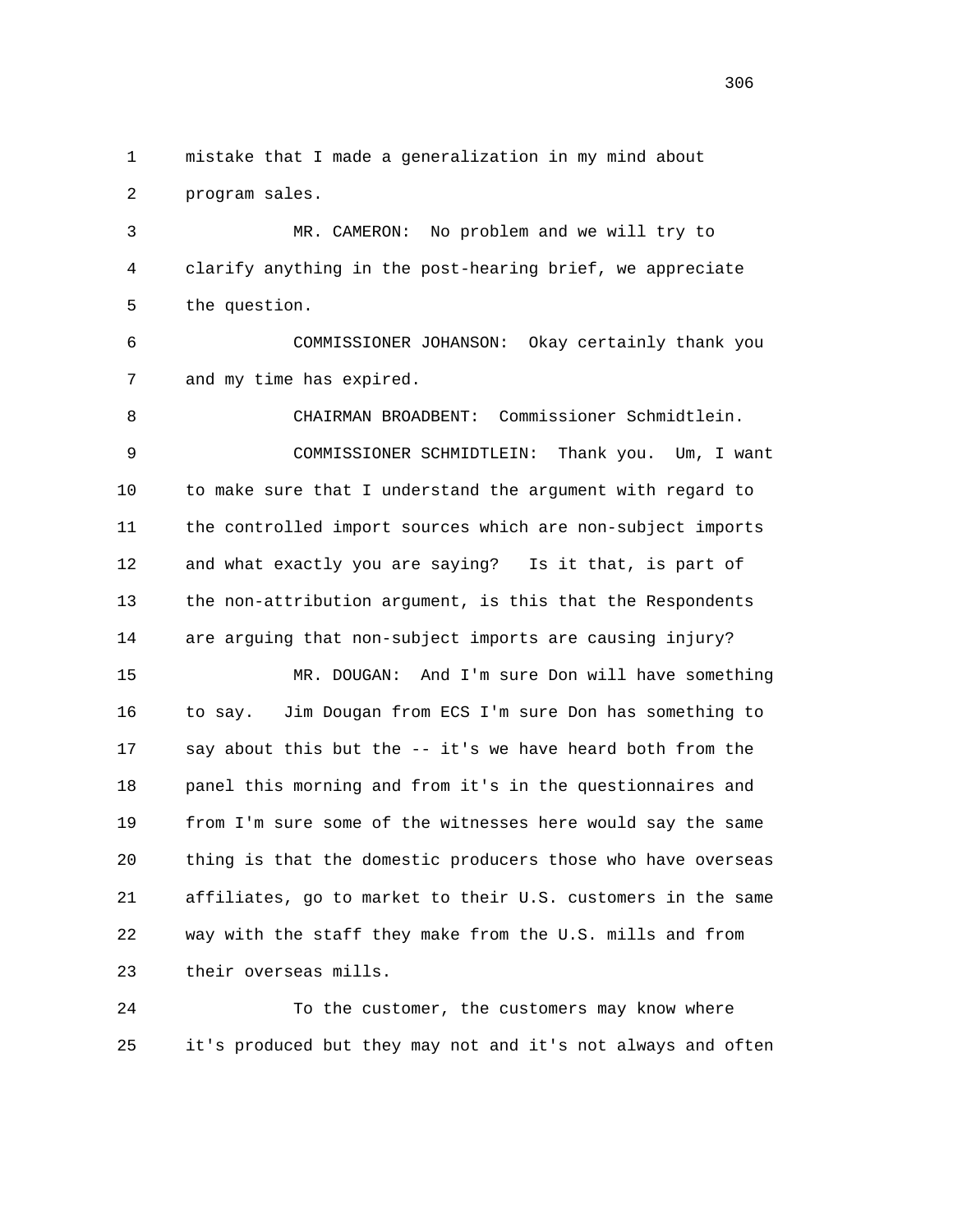1 isn't sold with any distinction. So to the degree that 2 affiliated non-subject imports are arriving in significant 3 volumes and they are, the shifts in market share and the 4 competition amongst those producers is an important 5 condition of competition that could be leading to and we 6 argue is, leading to declines in domestic industry 7 profitability.

 8 Now any individual U.S. producer is going to only 9 bring in stuff from their overseas mills that compliments 10 their domestic production but in aggregate that isn't 11 necessarily so, so the stuff they bring in from overseas 12 might be competing with one of their fellow domestic 13 producers and is. So that's the crux of the argument that 14 we are making here.

 15 MS. MENDOZA: This is Julie Mendoza on behalf of 16 Borusan and Turkish producers. I mean I think we are also 17 making an additional argument which is that it doesn't make 18 very much sense for example in the sake of Turkey and you 19 heard Mr. Brewer's testimony. This suggests that somehow a 20 supplier of such a small quantity to this market who also 21 has already undertaken an investment and has already begun 22 production and is going to continue to increase production 23 and become a U.S. producer and do exactly what these U.S. 24 producers do which is to import sizes that they can't make 25 domestically and compliment their production, we are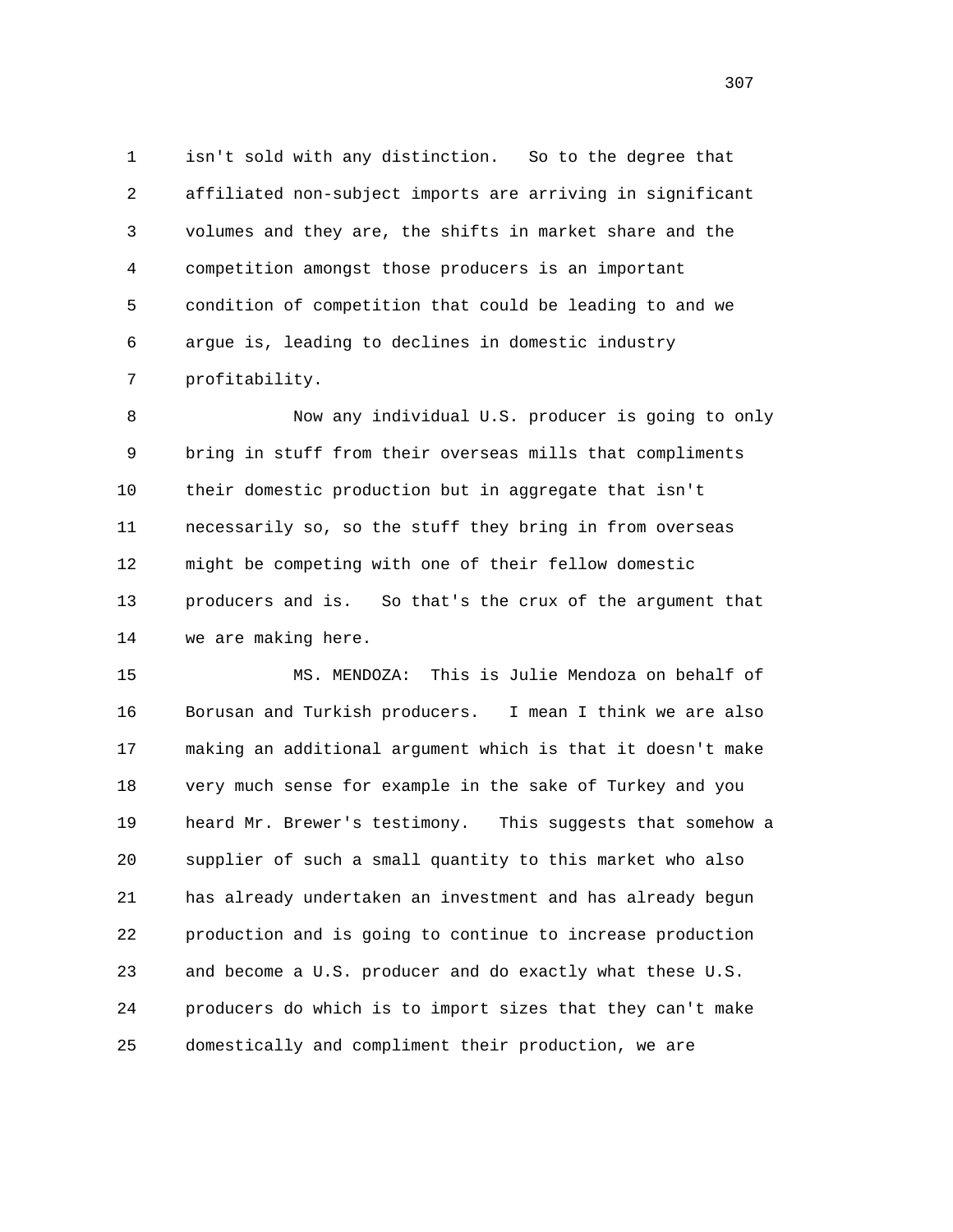1 suggesting that to the extent the Commission examines the 2 issue of injury it is pretty hard to find that those others 3 you know non-subject imports which are much bigger 4 individually and certainly together than Turkey has ever 5 been or will be is you know, just means that there can't be 6 any threat at all from Turkey.

7 And I think that you know what Mr. Brewer was 8 trying to say today and what you heard this morning is all 9 of these U.S. producers look at it, including U.S. Steel as 10 we have U.S. operations but we also need to bring in imports 11 to complement our production. Now if there is such 12 standardization one would wonder why it is that they have to 13 do that but in any event the fact of the matter is that you 14 know that is exactly what Borusan is intending to do in 15 Texas as well and yet Petitioners have brought this case 16 against them and to try to prevent them from following the 17 exact same business model so we in addition are make that 18 argument.

 19 MR. DOUGAN: I'm sorry I have one more thing to 20 add on that, and Julie Mendoza's testimony reminded me. 21 The panel this morning pointed to the non-subject imports as 22 well they are all higher priced and they are not the same 23 thing and if you look at the data it will show that and that 24 may be true on a case by case basis on an average rated 25 value but that has to do with product mix and the product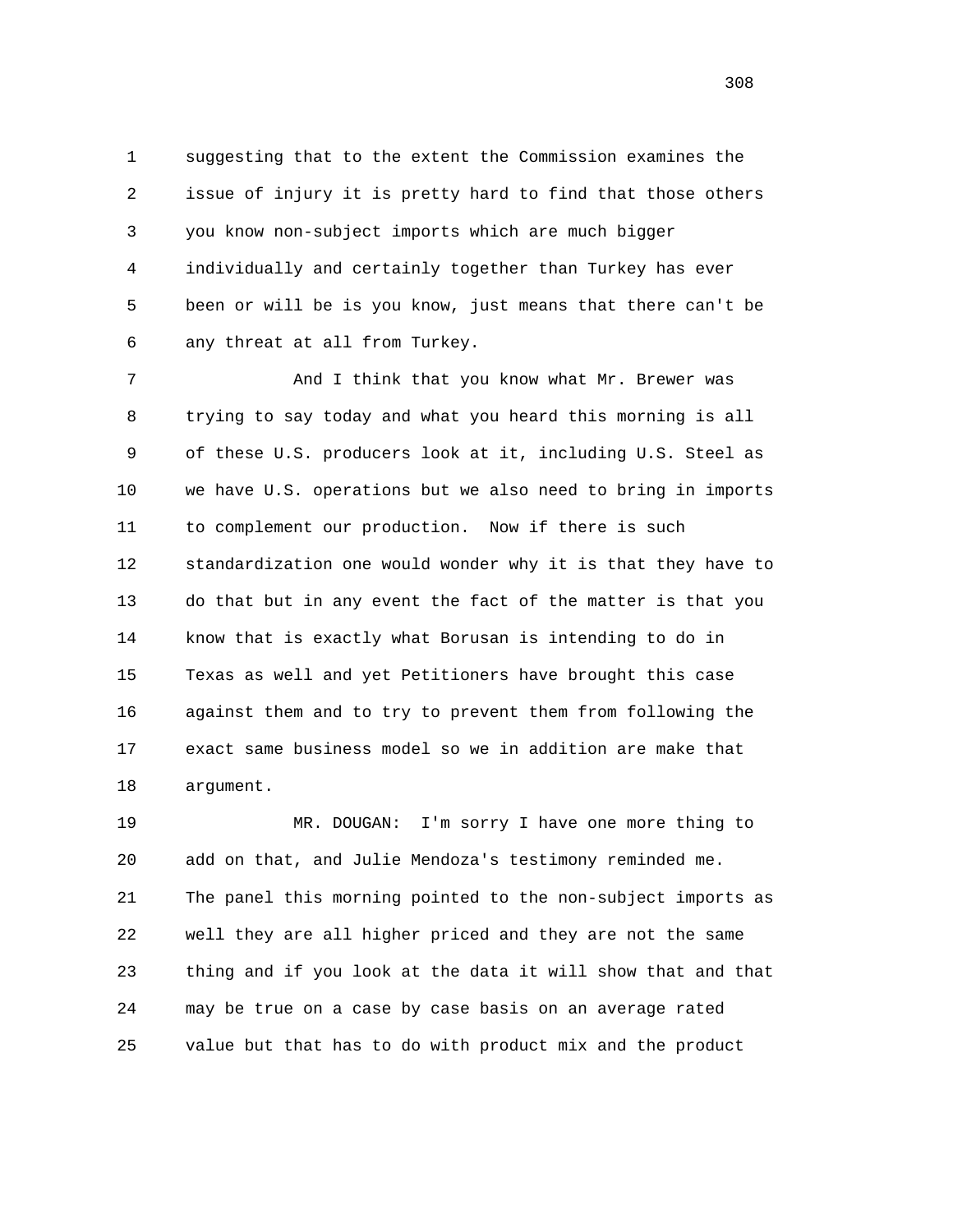1 mix data do show that they are much more similar to the 2 domestic producers in their composition and in the segments 3 in which they play than they are to the subject imports.

 4 But in the pricing data for the six pricing 5 products, non-subject imports undersold domestic producers 6 in a majority of cases by an average underselling margins 7 very similar to what you see from the subject imports. So 8 the idea that that can't have an effect on prices is not 9 plausible to me and also it is indicative of how they might 10 behave in the products rather that aren't captured just by 11 the six pricing products and given their composition it's 12 likely to be much more fierce with the domestics than it is 13 with the subjects.

 14 MS. MENDOZA: And if I could just include the one 15 thing I forgot, that Jim made me remember is actually if you 16 look at our brief you will see that the pricing of the 17 non-subject imports in terms of the margins of underselling 18 are actually greater than the margins of underselling by 19 Turkey and I mean there is a very specific reason for that 20 because I think you know, Turkey and Borusan are looking out 21 for the U.S. market and looking at its future and, and 22 taking that into account, so I think when you compare 23 underselling margins from Turkey to underselling margins 24 from Argentina or Mexico or any of these other places or if 25 they have comparable pricing categories being compared, our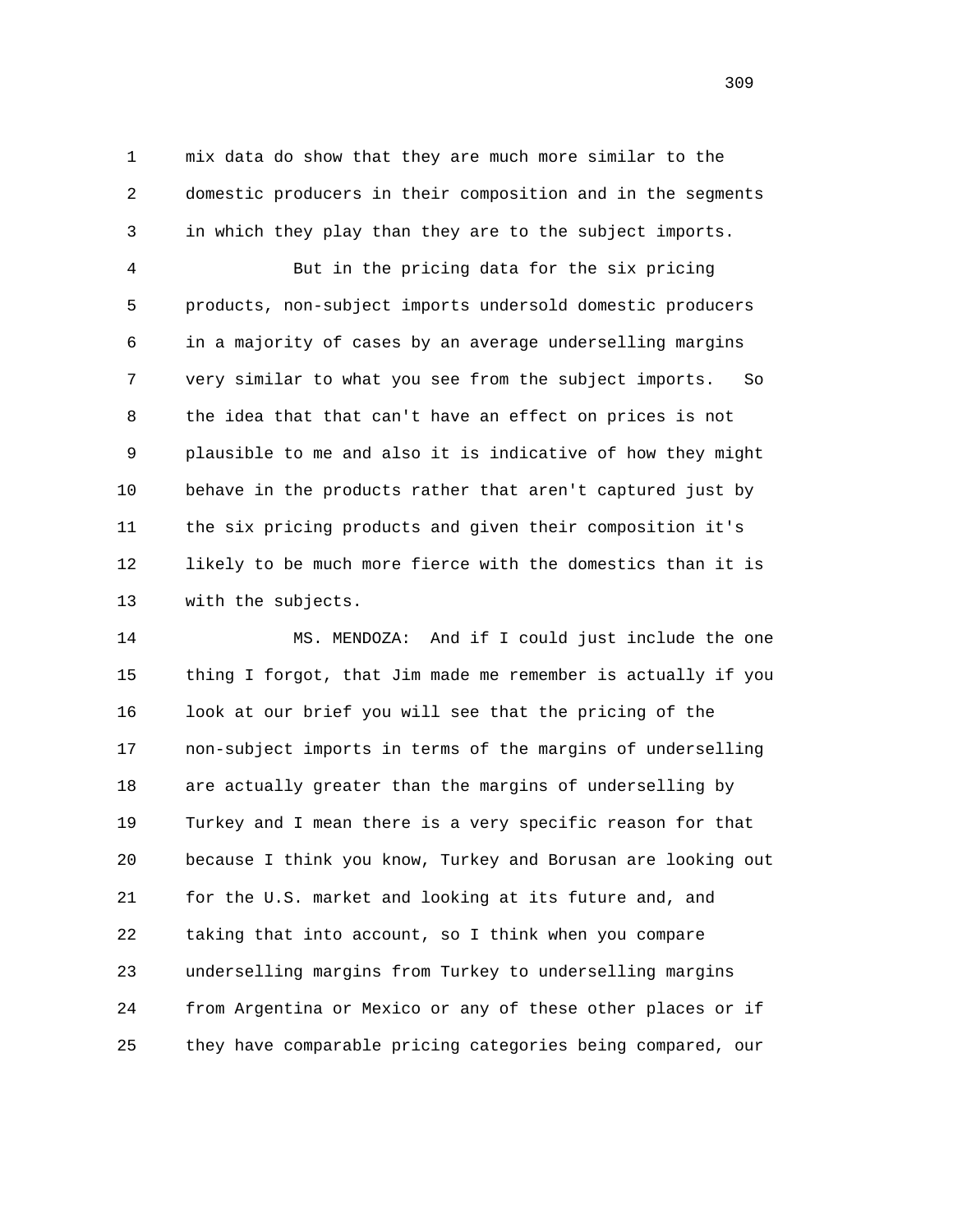1 margins of underselling are lower.

| 2  | This is John Gurley speaking for<br>MR. GURLEY:              |
|----|--------------------------------------------------------------|
| 3  | JESCO I think we mentioned in our brief and as well earlier  |
| 4  | today in our testimony that JESCO's prices were actually     |
| 5  | above some of the non-subject import prices.                 |
| 6  | This is Fadi Hraibi Interpipe.<br>MR. HRAIBI:<br>I.          |
| 7  | think the matter of non-subject imports is actually a matter |
| 8  | of competition because if you look at the OCTG market it is  |
| 9  | Three of the players have proved that<br>a global market.    |
| 10 | submitted the Petition have major sales and major production |
| 11 | assets all over the world.<br>It's a global market and they  |
| 12 | are competing globally. They are competing and creating      |
| 13 | baggage for other smaller less fortunate players to enter in |
| 14 | different markets, so it can be in terms of intellectual     |
| 15 | property rights, in terms of new technical requirements, in  |
| 16 | terms of pre-qualifications for oil and gas but also trade   |
| 17 | barriers that they are trying to create here that we are     |
| 18 | witnessing in other markets, like Russia for example, for    |
| 19 | Ukrainian pipe, so I think it's becoming a question of big   |
| 20 | boys club versus the independent smaller OCTG producers.     |
| 21 | MR. MCCONNELL: This is Mark McConnell if I can               |
| 22 | just follow along with that.<br>I mean it was really         |
| 23 | fascinating this morning to watch the Petitioners at one     |
| 24 | moment swearing that our subject imports you know, depressed |
| 25 | the whole market, just bypass all of the issues about        |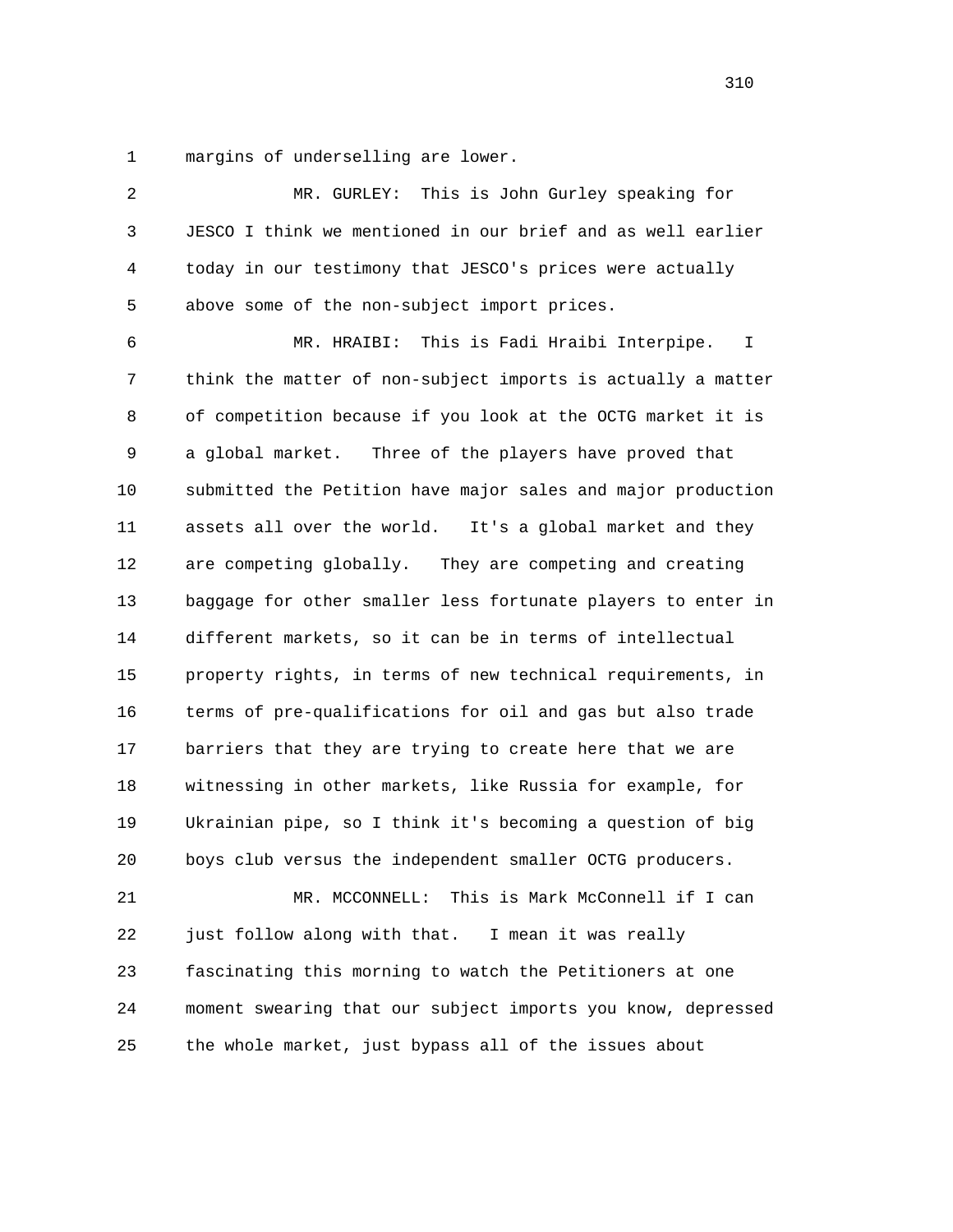1 whether we are really selling the same product and then 2 defending their own imports as complementing their product 3 lines.

 4 And the obvious fallacy here is that if TMK 5 brings in product to complement its product line, then yeah, 6 probably it's complementing its own product line but it is 7 competing with all of the other producers in the market like 8 U.S. Steel and Tenaris and Vallourec.

 9 So what's happening is that each of them is 10 trying to pull in a full product line by pulling in imports. 11 Effectively what's happened here is that they have just 12 formed a club, you know and the stake to get to the table is 13 having U.S. production. If you have U.S. production you get 14 to sit at the table and figure out who the case is against. 15 And if you don't have U.S. production you don't have that 16 right. So what we are seeing simply is an attempt to defend 17 what is really going on which is everybody is trying to 18 protect their own full product line and keep out the guys 19 that don't have U.S. production facilities.

 20 MR. CAMERON: I will say that the Petitioners 21 have taken the tactic of saying that non-subject imports 22 that they control have nothing to do with this market. 23 They barely compete and that's basically been their, their, 24 the thrust of their testimony. What we are suggesting to 25 the Commission is that no, not-subject imports that are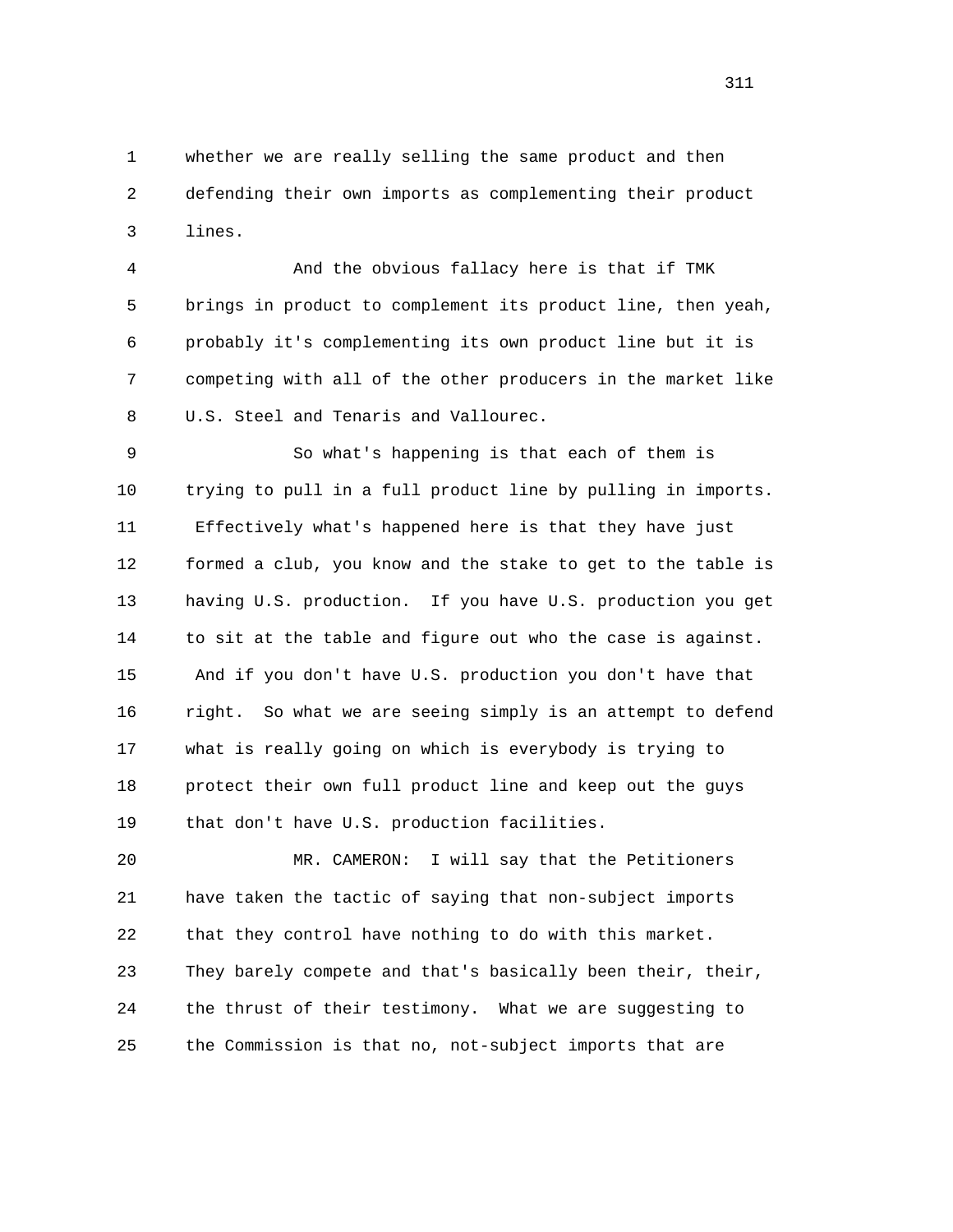1 controlled by the domestic industry actually, they are part 2 of the domestic industry.

 3 When you are looking at the market share because 4 when Tenaris, Mr. Cura didn't say it this morning, he said 5 it in previous forum, Tenaris looks at its global position 6 and its global profitability. TMK IPSCO says the same 7 thing, this isn't a coincidence, it's not really a 8 revolutionary concept and yet what it means is that that, 9 they adjust and they are able to import and they compete but 10 that competition is quite real and it is very real in this 11 marketplace and it can't be ignored. It is part of this 12 case and we think it is a significant factor and part of the 13 price issue.

 14 COMMISSIONER SCHMIDTLEIN: So are the Respondents 15 arguing that the producers in these countries, Japan, 16 Canada, Argentina and so forth should be considered part of 17 the domestic industry as that's defined?

 18 MR. CAMERON: We can't say that as a legal 19 matter, Commissioner so we understand that.

 20 COMMISSIONER SCHMIDTLEIN: This is just a part of 21 the --

 22 MR. CAMERON: But it is a very definite condition 23 of competition but no we are not going to say as a legal 24 matter that they should be considered part of the domestic 25 industry but as a condition of competition, it is very real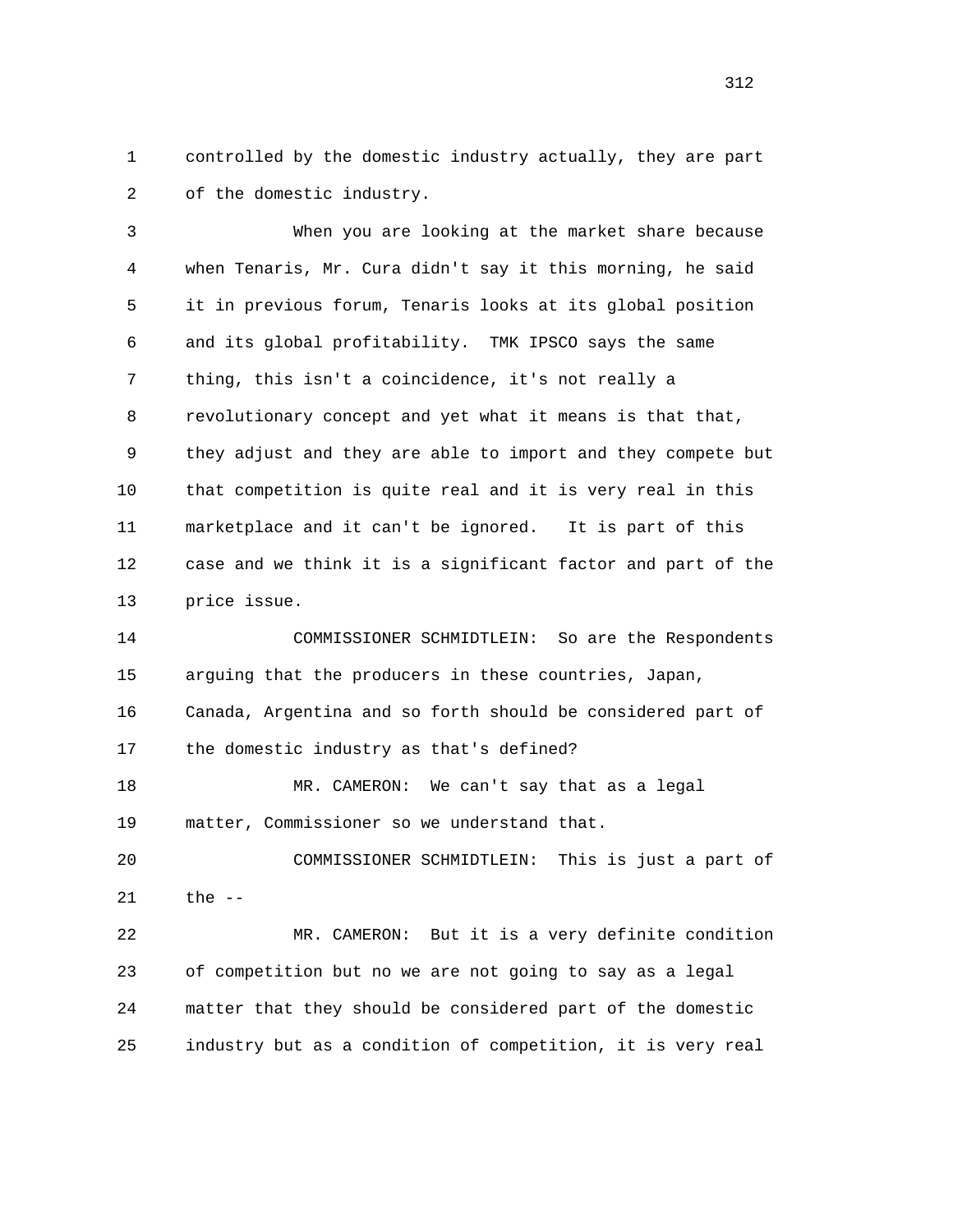1 and it is an 800 pound gorilla in this proceeding.

 2 COMMISSIONER SCHMIDTLEIN: Okay that's my time. 3 CHAIRMAN BROADBENT: All right, I had a couple of 4 questions for Mr. Hraibi and the counsel for Interpipe. 5 What region of Ukraine is Interpipe based in? 6 MR. HRAIBI: We are located in southeastern 7 region of Ukraine, in Dnipropetrovsk. 8 CHAIRMAN BROADBENT: Okay and do you face home 9 market competition from regional producers like Russia, 10 Belarus and Romania? 11 MR. HRAIBI: Yes of course. We in Ukraine we 12 have imports from Russia. I think that's the biggest 13 exporter of pipe to Ukraine, a bit from Russia, a bit from 14 high end European producers -- . 15 CHAIRMAN BROADBENT: Okay and as you're seeing 16 it and I think it was mentioned before that imports maybe 17 you didn't say this but U.S. imports from these three 18 countries increased over the period of investigation? 19 MR. HRAIBI: Oh I will have to get back to you on 20 this one, numbers if we are talking about with Russia, 21 Belarussia but in terms of Ukraine if you look at the last 22 year when we actually decreased our exports to the United 23 States. 24 CHAIRMAN BROADBENT: Okay all right and then I

25 just had a question on threat for the counsels. In the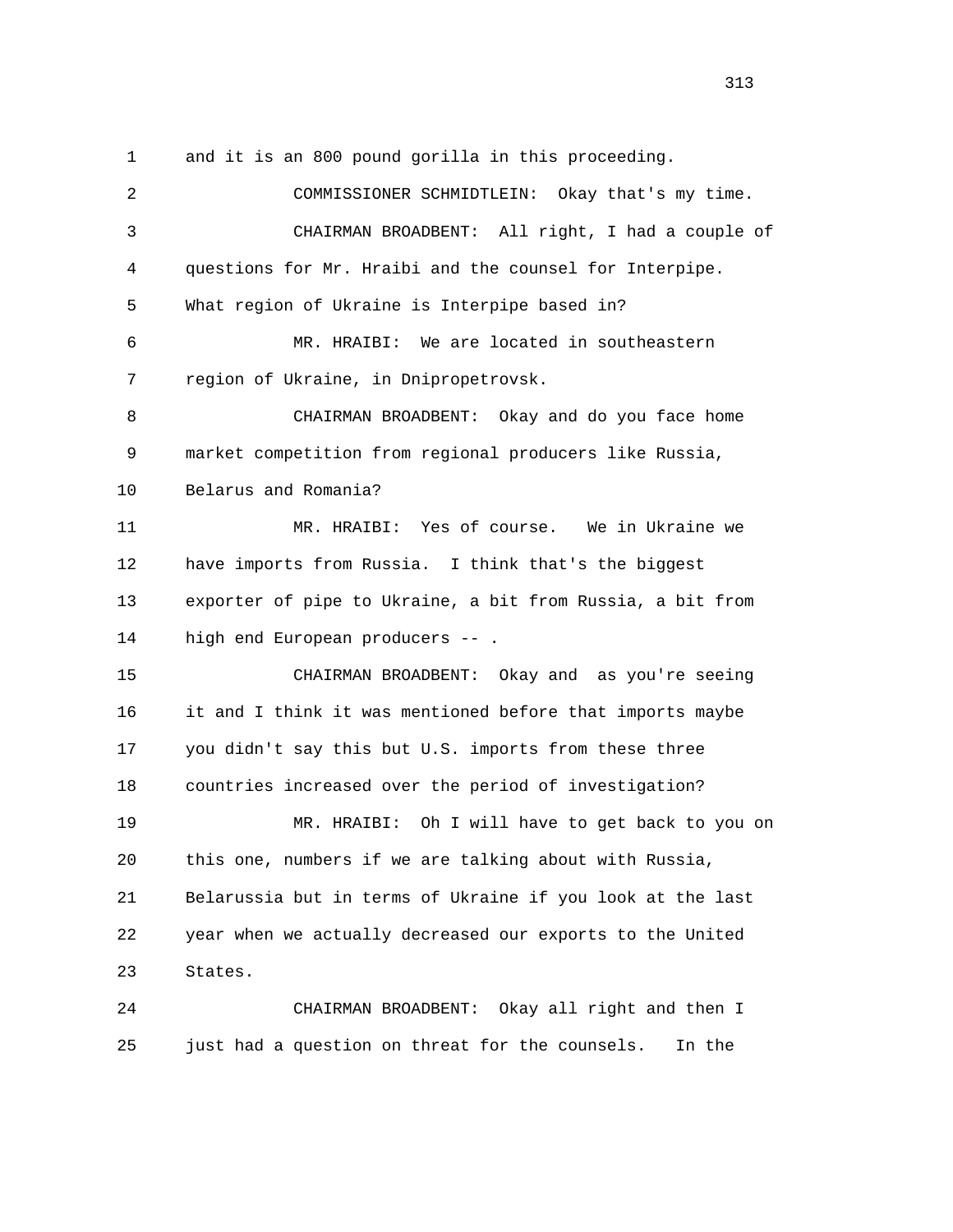1 2010 case on OCTG from China the Commission made affirmative 2 determinations on the basis of threat. In your 3 post-hearing briefs can you draw parallels between the case 4 before us today and the determinations made in 2010? 5 MR. CAMERON: Yes glad to do so. 6 CHAIRMAN BROADBENT: That would be good. I 7 think that's some kind of winding down here. Commissioner 8 Pinkert, Vice-Chairman excuse me. 9 VICE CHAIRMAN PINKERT: I just have a few follow 10 up questions. You heard with the earlier panel a discussion 11 of the domestic share of the U.S. market from 2005-2007 and 12 I don't want to mischaracterize the arguments that we heard 13 this morning but basically the view was that during the 14 period of investigation the domestic industry has not 15 achieved that market share that it achieved on average from 16 2005 to 2007, is that a valid benchmark? 17 Is that something that we should be considering 18 in this investigation? 19 MR. CAMERON: We don't think so, I mean there 20 were a number of import sources including Tenaris Nation 21 that were excluded from the marketplace at that time due to 22 anti-dumping orders but we will be glad to address that in a 23 post-hearing brief and no we don't believe that that is a 24 valid benchmark. 25 VICE CHAIRMAN PINKERT: Mr. Gurley?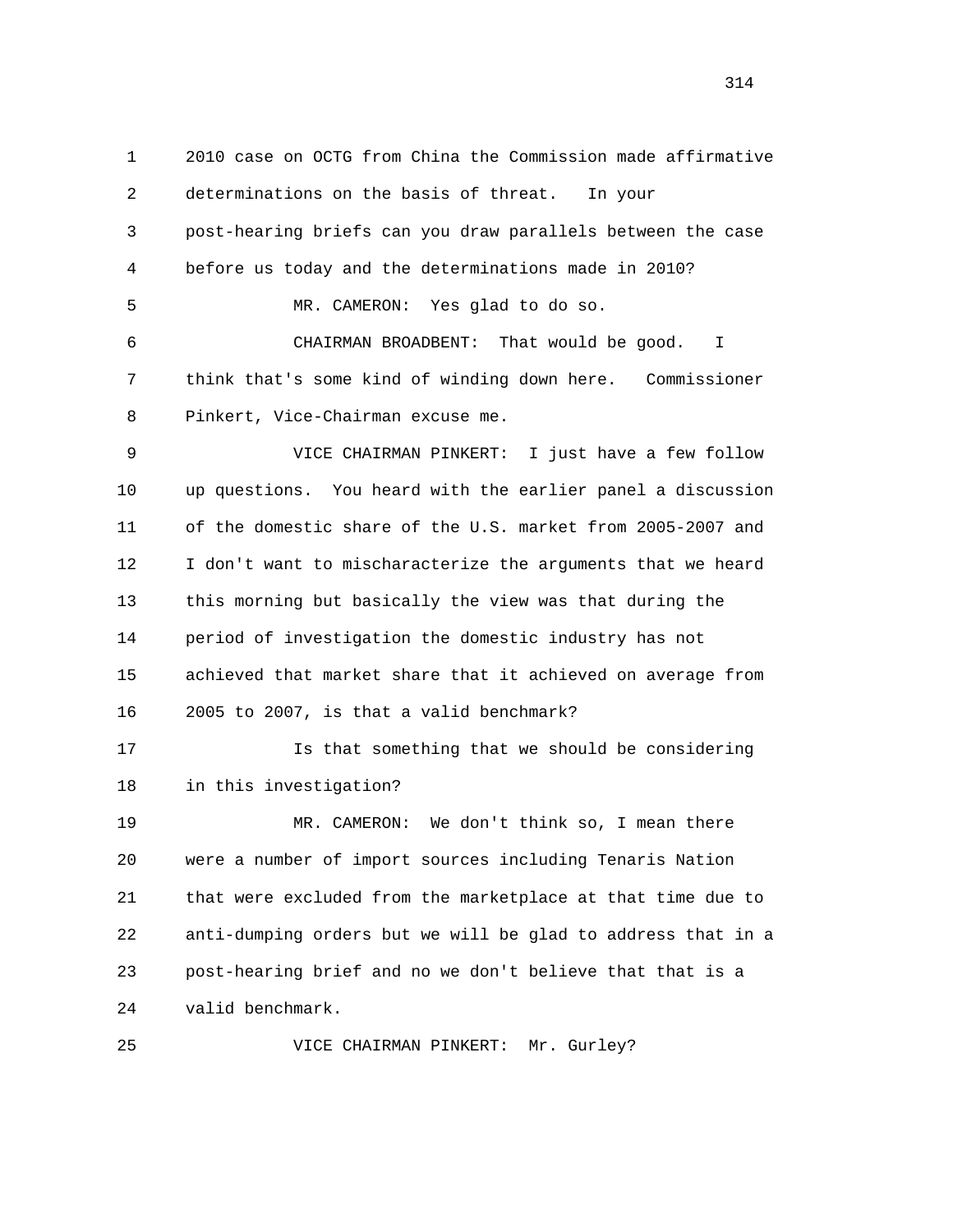1 MR. GURLEY: I agree with Mr. Cameron that going 2 back that far doesn't seem to be very logical and I don't 3 think the Commission has actually used such a benchmark 4 going that far back.

 5 VICE CHAIRMAN PINKERT: Thank you I understand 6 that as a legal matter we are not required to go back there 7 but I am trying to understand the economics of it.

 8 MR. CAMERON: Understood Commissioner but you 9 know I think that there is an analogy being drawn between 10 this and the Standard Pipe case from UAE where we had 11 introduced it in order to put into economic context, the 12 period of 2000 to 2008 because the period of investigation 13 had occurred at the beginning of the Great Recession.

 14 This appears to be more of a cherry picked period 15 and we will be glad to address it but no I don't think that 16 actually 2005 to 2007 adds any great insight into this. I 17 mean we can do 2008 too, they complain a lot about 2008 and 18 all of the Chinese imports that's killed us, I mean we only 19 made a 30% profit that year. I mean come on. You know, I 20 mean it doesn't really hold together, so we would be glad to 21 address it.

 22 We understand the question, it's a valid question 23 and we will address it.

 24 VICE CHAIRMAN PINKERT: Thank you. 25 MR. DOUGAN: Sorry Vice Chairman Pinkert, as a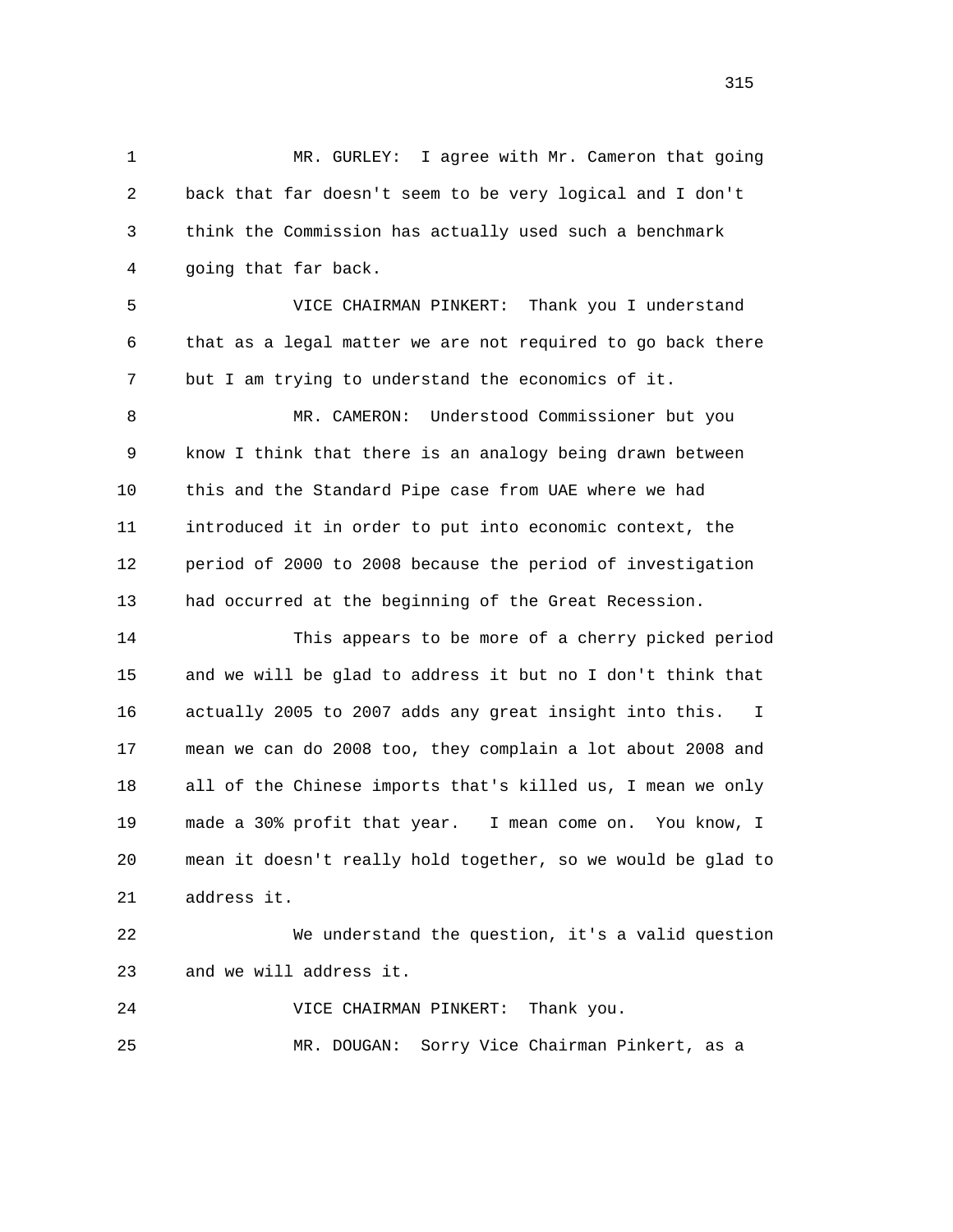1 prelude to that though I'm looking at their market share and 2 just from the China case in '06 and '07 it was 59 and 58% 3 and their current market share is in the neighborhood well 4 at least in 2013 was in 53% which isn't drastically 5 different and given the amount of volume that they are 6 bringing in from affiliated non-subject sources, you know 7 I'm not sure that the differential that you are seeing is 8 evidence of injury to their domestic operations as opposed 9 to just a choice from where to source their pipe.

 10 VICE CHAIRMAN PINKERT: Mr. Dougan as you know 11 averages sometimes conceal as much as they reveal so 12 anything that you can shed light on in the post-hearing I 13 think that would be very helpful.

 14 MR. DOUGAN: We will work to do so thank you. 15 VICE CHAIRMAN PINKERT: Thank you, now turning to 16 this question about why certain countries may not have been 17 included in the investigation, I know that Mr. McConnell you 18 have testified about that and I'm wondering whether we have 19 a conflict of testimony here. You know that I asked that 20 question of the earlier panel and I was assured that those 21 affiliations had little if anything to do with which 22 countries were included. How can I sort through that 23 conflict if there is one?

 24 MR. MCCONNELL: I think you definitely have a 25 conflict. I would suggest that it's an amazing coincidence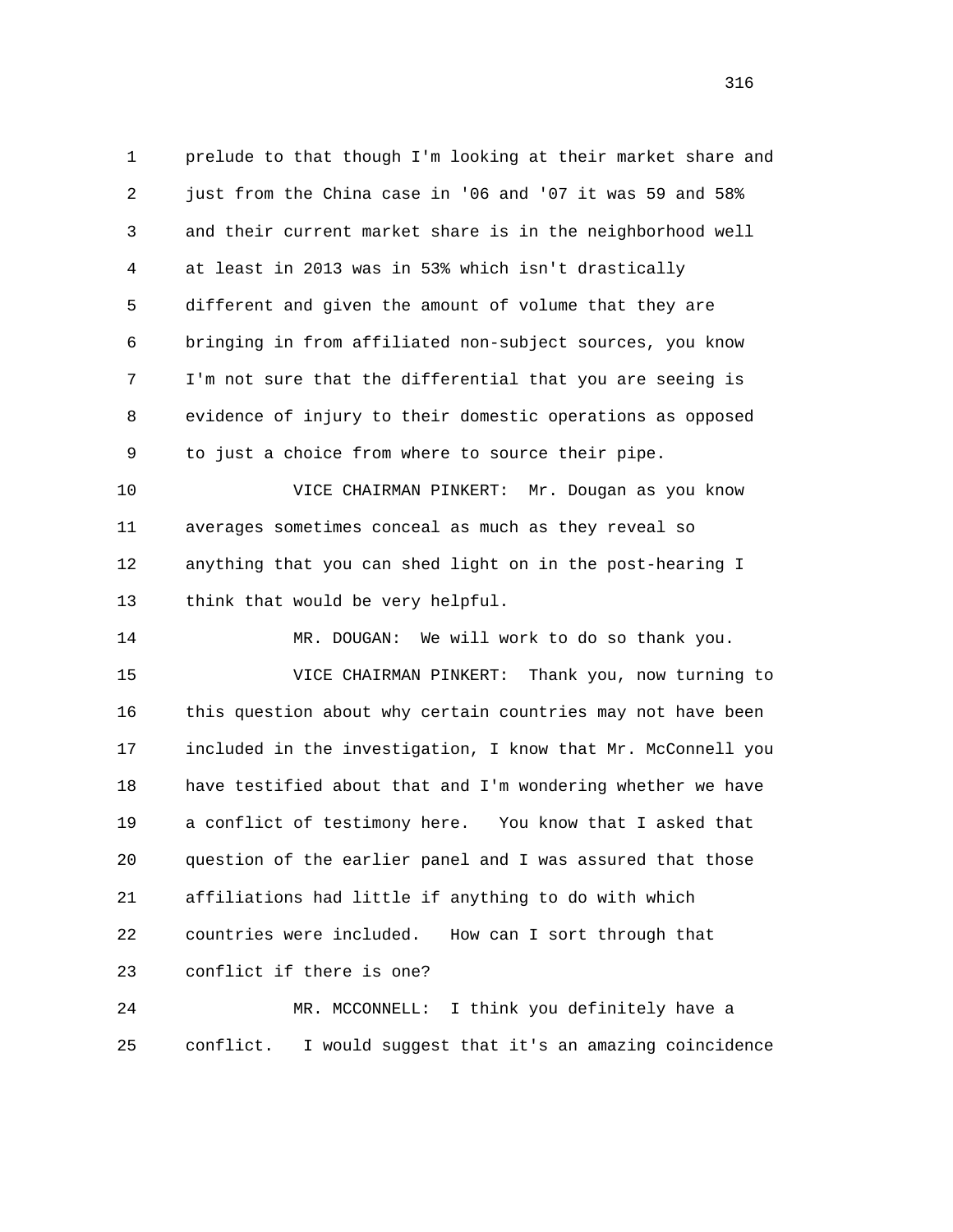1 that the scientific review of who the bad guys in the world 2 are just happen to line up with everybody who wasn't sitting 3 at the table when the Petition was put together and I would 4 urge you to take that into account in assessing the 5 credibility of their testimony.

 6 MR. GURLEY: And this is John Gurley I would just 7 like to say that even though they did apparently a 8 scientific calculation at least there was a split decision 9 as to Saudi Arabia.

 10 VICE CHAIRMAN PINKERT: Thank you now did I 11 understand this panel to testify that domestic companies 12 that have the foreign affiliates control the foreign 13 affiliates participation in the U.S. market and can you 14 elucidate the basis of that if in fact it is the case?

 15 MR. DOUGAN: There's a lot of information on the 16 record. Jim Dougan ESC, there's information on the record, 17 both in questionnaires and in the testimony that you have 18 heard that again the domestic producers who have overseas 19 affiliates go to market to their customers in the same way 20 and often at the same price with their domestically produced 21 OCTG and their overseas OCTG so given that the customer face 22 is unified and we understand that to be the case then it 23 follows that it is controlled by the domestic producer or at 24 least the U.S. affiliate of the multinational in how it is 25 presented to the customer. I think that is the only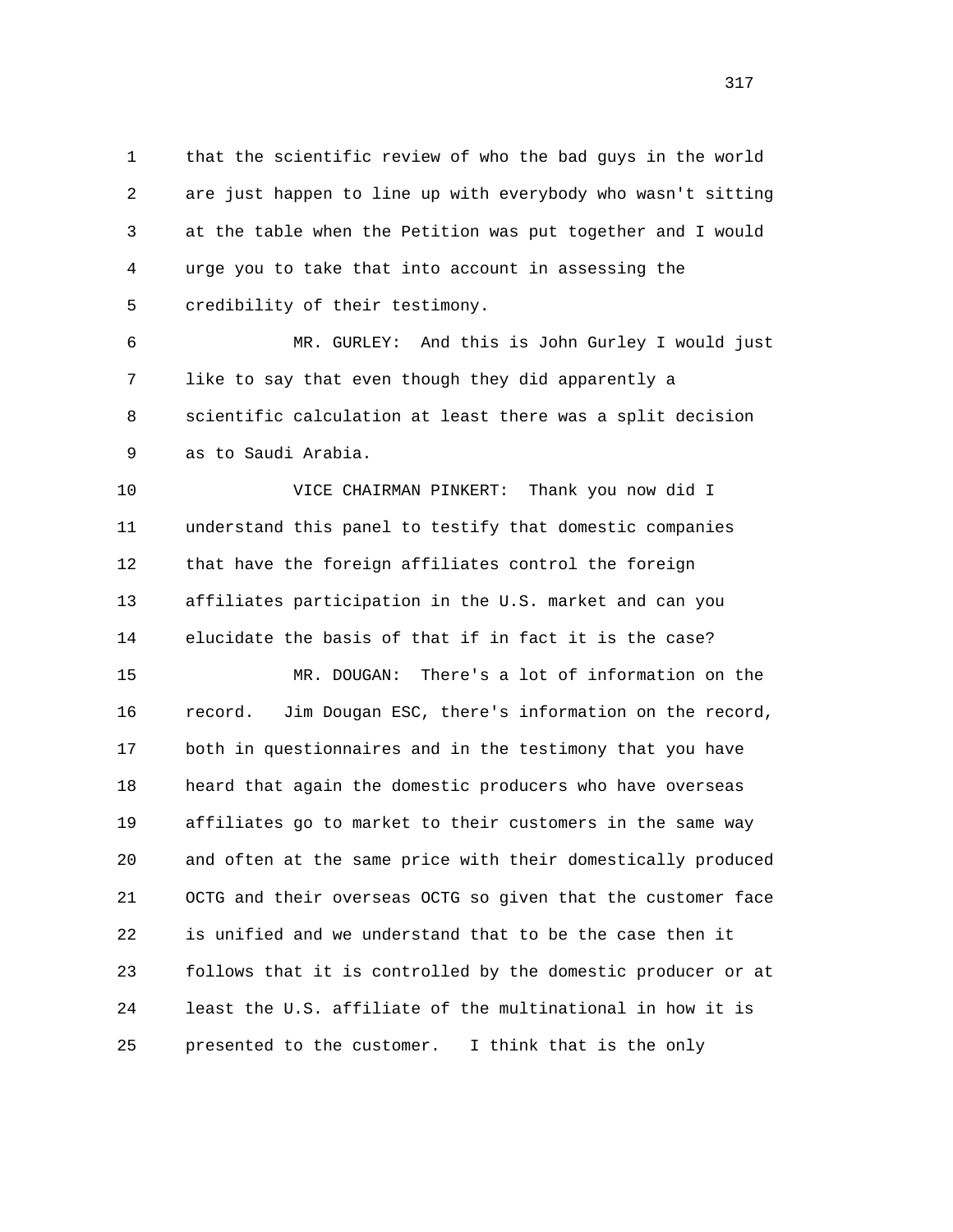1 reasonable conclusion to draw.

 2 MR. PLANERT: Commissioner, Will Planert. I 3 think you heard testimony even this morning from the 4 domestic panel that in many cases they are coordinating and 5 complementing their product line that they are producing 6 here with the sizes of the products that they are producing 7 with their affiliates abroad so I don't really think that 8 there's any dispute that there's a unified effort to supply 9 the U.S. market and they rationalize what comes out of their 10 U.S. mills, what's coming out of their foreign mills based 11 on their particular commercial and competitive situation but 12 it is, in that sense they are controlling what they are 13 choosing to bring in versus what they are producing 14 domestically.

 15 MR. CAMERON: But that doesn't mean that seamless 16 OCTG that comes in from Tenaris in Argentina or Mexico 17 doesn't compete very fiercely with domestic OCTG seamless 18 that is produced by Vallourec or U.S. Steel and that 19 actually gets to the point?

 20 MS. MENDOZA: Vice-Chairman I was just wondering 21 is your question to what extent the U.S. producers decide 22 what they, what the foreign manufacturers, let's say Mexico, 23 Tenaris's operation in Mexico or Tenaris's operation in 24 Argentina are you asking whether the U.S. operation makes 25 the decision about what to import into the U.S. market?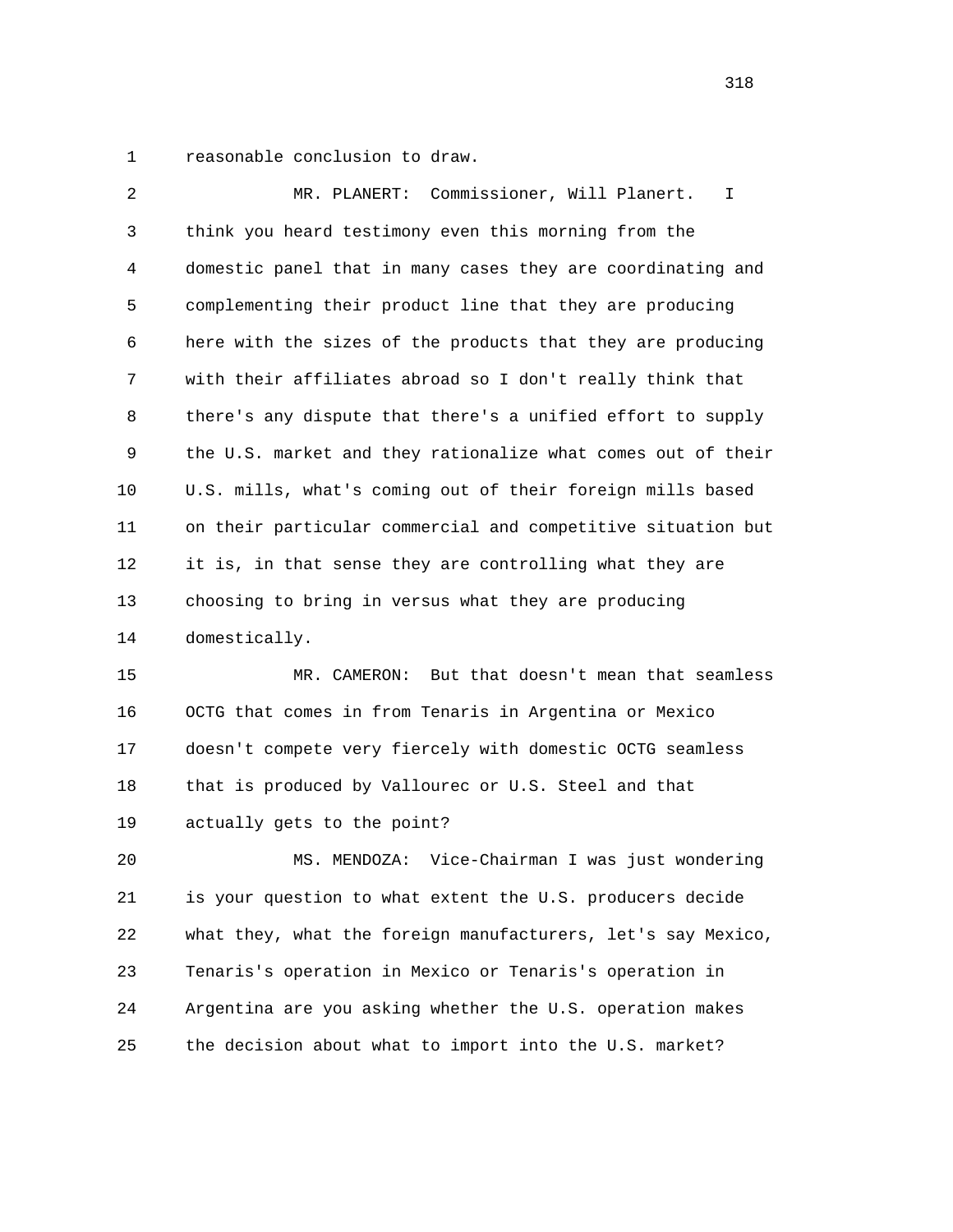## 1 VICE CHAIRMAN PINKERT: Correct.

 2 MS. MENDOZA: Okay I mean I think they answered 3 that this morning didn't they. I think Mr. Planert 4 suggested it, I mean we heard U.S. Steel, we heard Tenaris, 5 we heard TMK all say that the reason that their imports are 6 not injurious is because what they do is they have a 7 strategy where they bring those imports in to complement 8 their production and to supplement in the sizes and what 9 other qualities they can't produce in the U.S. so I don't 10 think that they in any way denied that their controlling 11 those operations for the same reason is the Commission's 12 found in past cases, I think and what Don has just said 13 which is even if one could bring in imports from your own 14 mill and consider it to be complimentary it is still 15 competing against everyone else. I mean just because now 16 Tenaris has a U.S. operation and they are bringing in 17 imports from Argentina to complement their production 18 doesn't mean that they might pose the same threat as they 19 did in those prior years when they were kept out of the 20 market because they had a dumping case against them and 21 Tenaris had no investments in the U.S. so I think that they 22 have already settled that question, I mean they have already 23 said that they are the ones who are making decisions about 24 what to bring in, Buddy?

25 MR. BREWER: From a previous company I worked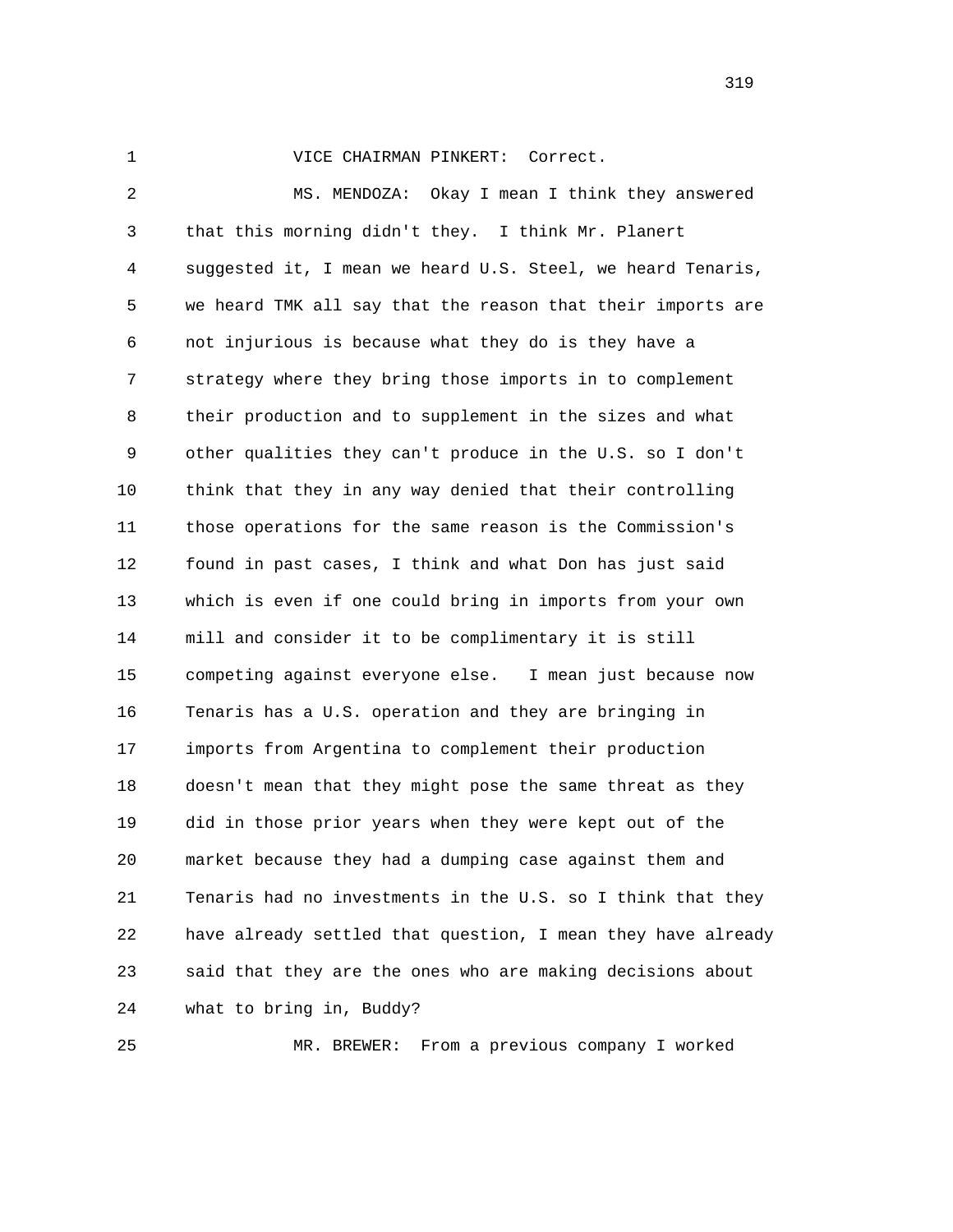1 with it was a mix of both. Most of the time we ordered 2 pipe from the parent company to that we needed to fulfill 3 orders but there were other cases where the parent company 4 would say our mill isn't being utilized, we need to make 5 some of this and send it to you and sell it, so it was some 6 of both.

 7 VICE CHAIRMAN PINKERT: Ms. Mendoza I would just 8 suggest that the explanation that we heard this morning is 9 compatible with both the idea that the domestic company 10 controls those imports or that the international entity 11 controls and so I was asking whether the testimony was that 12 the domestic companies control those imports?

 13 MS. MENDOZA: I understand your question now, I 14 think we would probably have to say that with respect to 15 U.S. Steel that their situation is such that they are 16 probably making those decisions nationally. I would say 17 for the other producers your point is well taken, I think it 18 is going to be almost impossible to determine you know who 19 is precisely making that decision, you know, whether it is 20 the international entity itself that is deciding where do I 21 want to place my tonnages in the world or the U.S. entity 22 saying you know bring this in because I can't make it in the 23 United States. I'm sure it's some of both.

 24 VICE CHAIRMAN PINKERT: Thank you, thank you 25 Madam Chairman.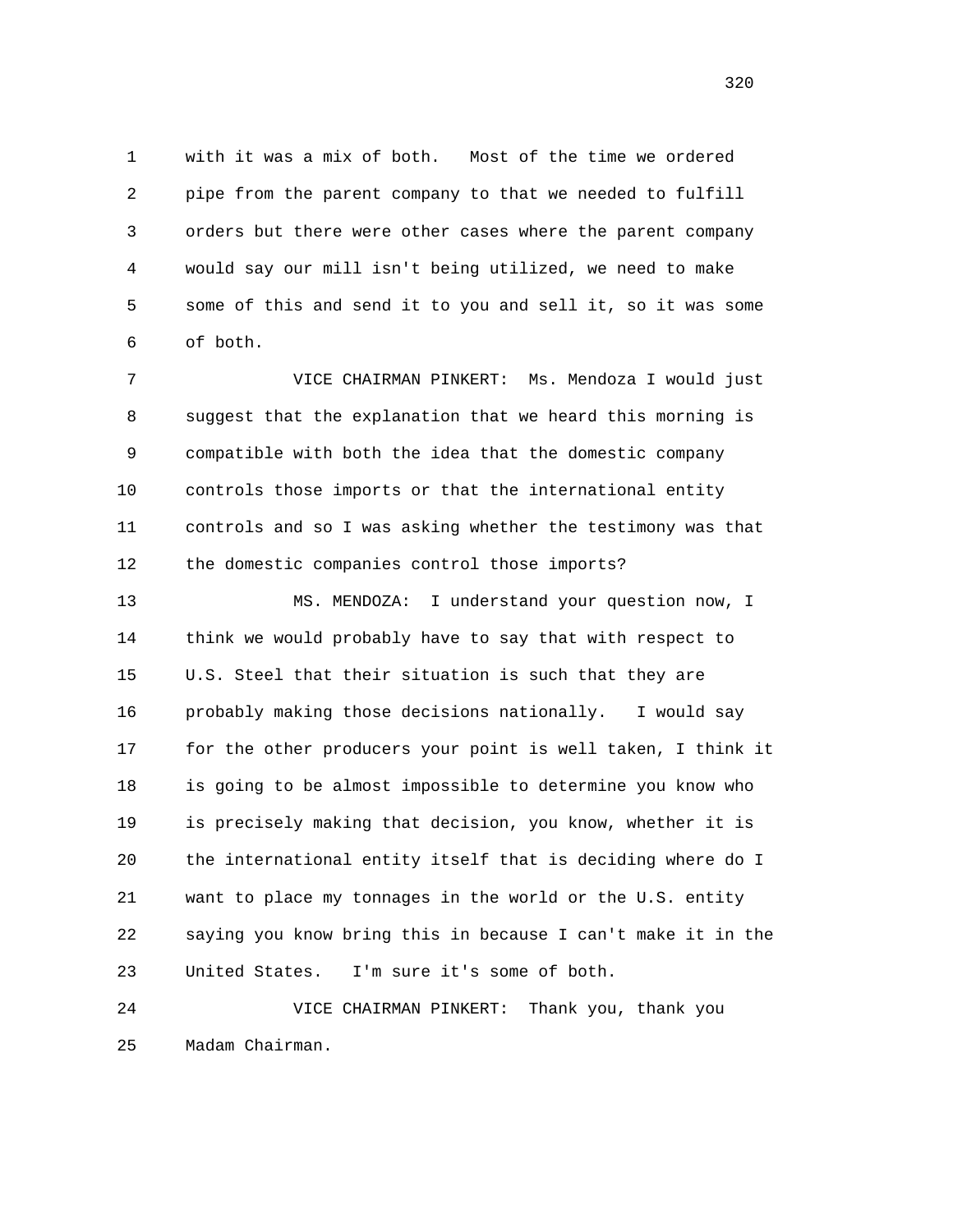1 CHAIRMAN BROADBENT: Commissioner Williamson? 2 COMMISSIONER WILLIAMSON: I was about to ask our 3 subject farm producers who invest in the ability to produce 4 premium and semi-premium connections. But first, I have to 5 ask you to define what you mean by premium and semi-premium 6 in the sense that is there premium proprietary product, 7 premium non-proprietary product, and the same with 8 semi-premium because people seem quickly to jump to the 9 proprietary aspect. 10 MR. BLOMBERG: The leading manufacturers of 11 premium proprietary products probably are -- you know, 12 Tenaris and Vallourec have the vast majority of market 13 share. TMK is growing in that area. They have big research 14 efforts, and they patent these connections and they're 15 protected for I believe 17 years according to patent law. 16 COMMISSIONER WILLIAMSON: Yeah. 17 MR. BLOMBERG: Then there are expired premium 18 connections. In other words, where the patent has expired 19 and that are still acceptable as premium connections for 20 some customers, not so much, but some in the United States I 21 guess. And that we can all sort of reverse engineer and 22 make our -- you know.

 23 And then you have the so-called semi-premium, 24 which is really not a gas-tight, metal-to-metal seal 25 suitable for natural gas drilling, but it's usually in this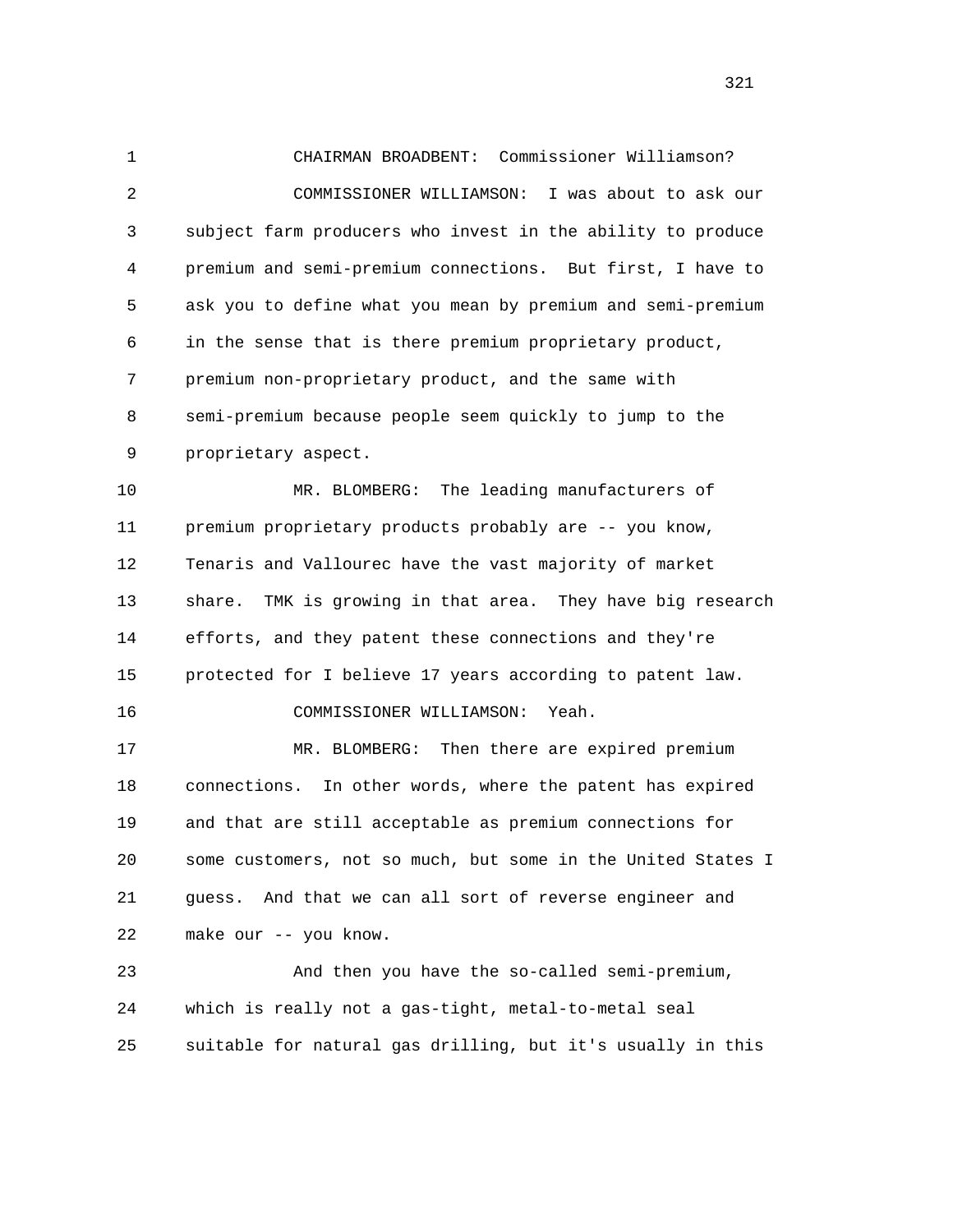1 country a high torque connection where you can use it for 2 shale drilling and I'll say make the bend, and these are 3 buttress-type connections that you can produce on relatively 4 rudimentary threading machines relatively fast. I guess 5 there are some patented ones, but they're less difficult to 6 make. 7 MR. GURLEY: If I could just add to Mr. Blomberg, 8 maybe he can expand, is just JESCO itself does make premium 9 connections, but they're for use only in Saudi Arabia. 10 MR. BLOMBERG: That's correct. 11 COMMISSIONER WILLIAMSON: Okay. 12 MR. BLOMBERG: We make one. We're developing a 13 second. 14 COMMISSIONER WILLIAMSON: What about for the 15 others subject importers? 16 MR. CAMERON: Well, you know that the data that 17 you have on the record shows that there is no premium and 18 semi-premium connections for subject imports. That was 19 actually in one of the tables that was supplied by the 20 Commission. 21 COMMISSIONER WILLIAMSON: But are the sum and 22 substance producers trying to get into this market or moving 23 in that direction? 24 MR. HRAIBI: Fadi Hraibi, Interpipe. I think, 25 you know, naturally for us the premium connection and the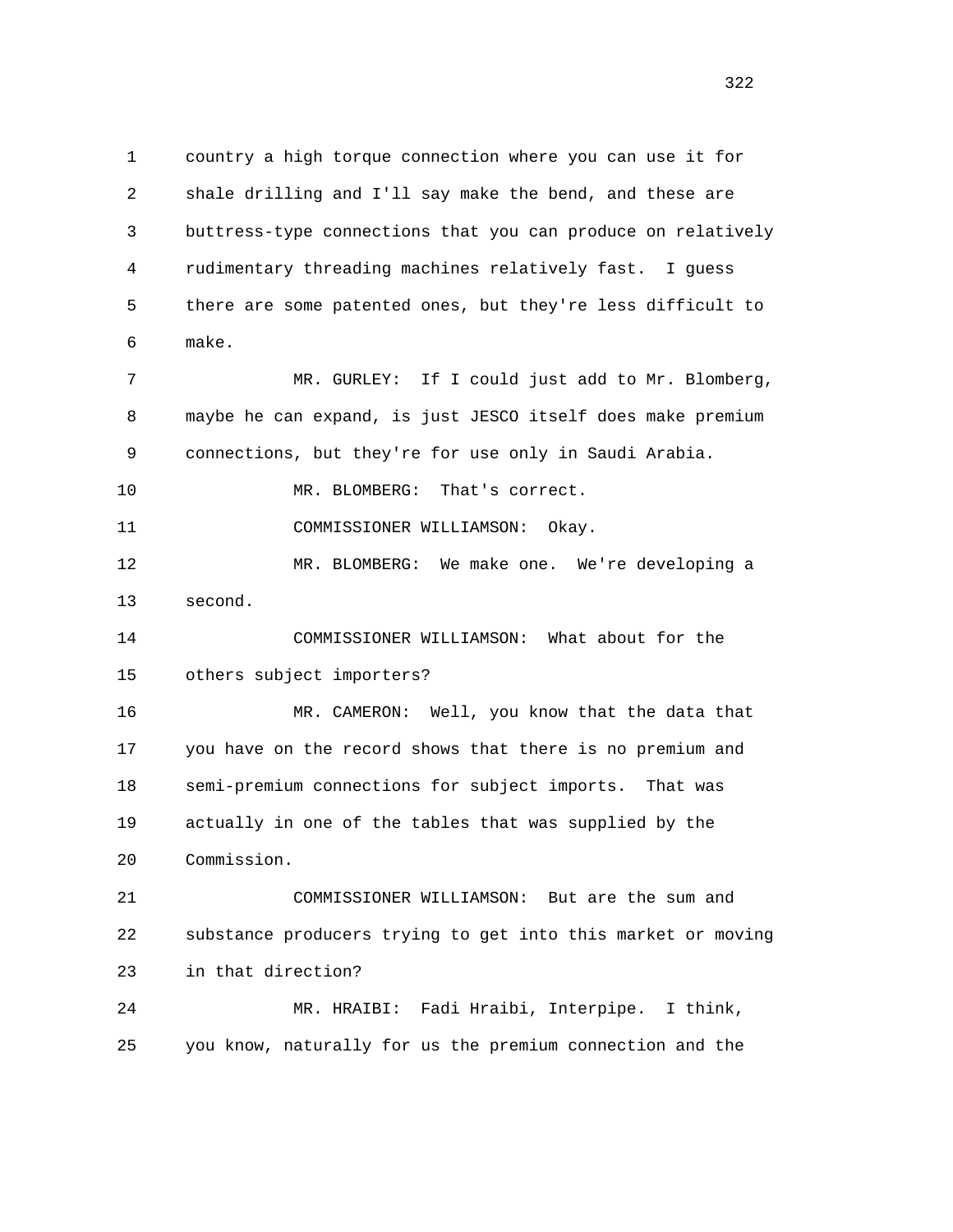1 semi-premium connection is an effective market because this 2 is where the growth is and this is where the big margins 3 are. But we should not underestimate the know-how required 4 in developing such connections.

 5 As I mentioned, we've developed one, which we 6 cannot market because it just infringes patents in other 7 countries. Also, we're trying for multiple use to develop 8 our own connection that will be patent clean, and we've 9 spent the last four or five years developing that and we're 10 still not close to finalizing it. So, I think the know-how 11 required is really quite important.

 12 MR. MCCONNELL: Mr. Hraibi left one word out of 13 that statement. He meant to say "allegedly" infringes. 14 COMMISSIONER WILLIAMSON: Those cases are 15 expensive.

 16 MR. SCIANNA: Mr. Commissioner? 17 COMMISSIONER WILLIAMSON: Yes.

 18 MR. SCIANNA: Your question about the other 19 non-subject mills developing. I'm not a mill, but as a 20 distributor, we've looked into developing a connection so we 21 could participate. But to reverse engineer one of the 22 expired patent connections today we've been told is about a 23 half million dollars, then another \$250,000 to test it. 24 We're not a mill, so we have not gone forward with that 25 program.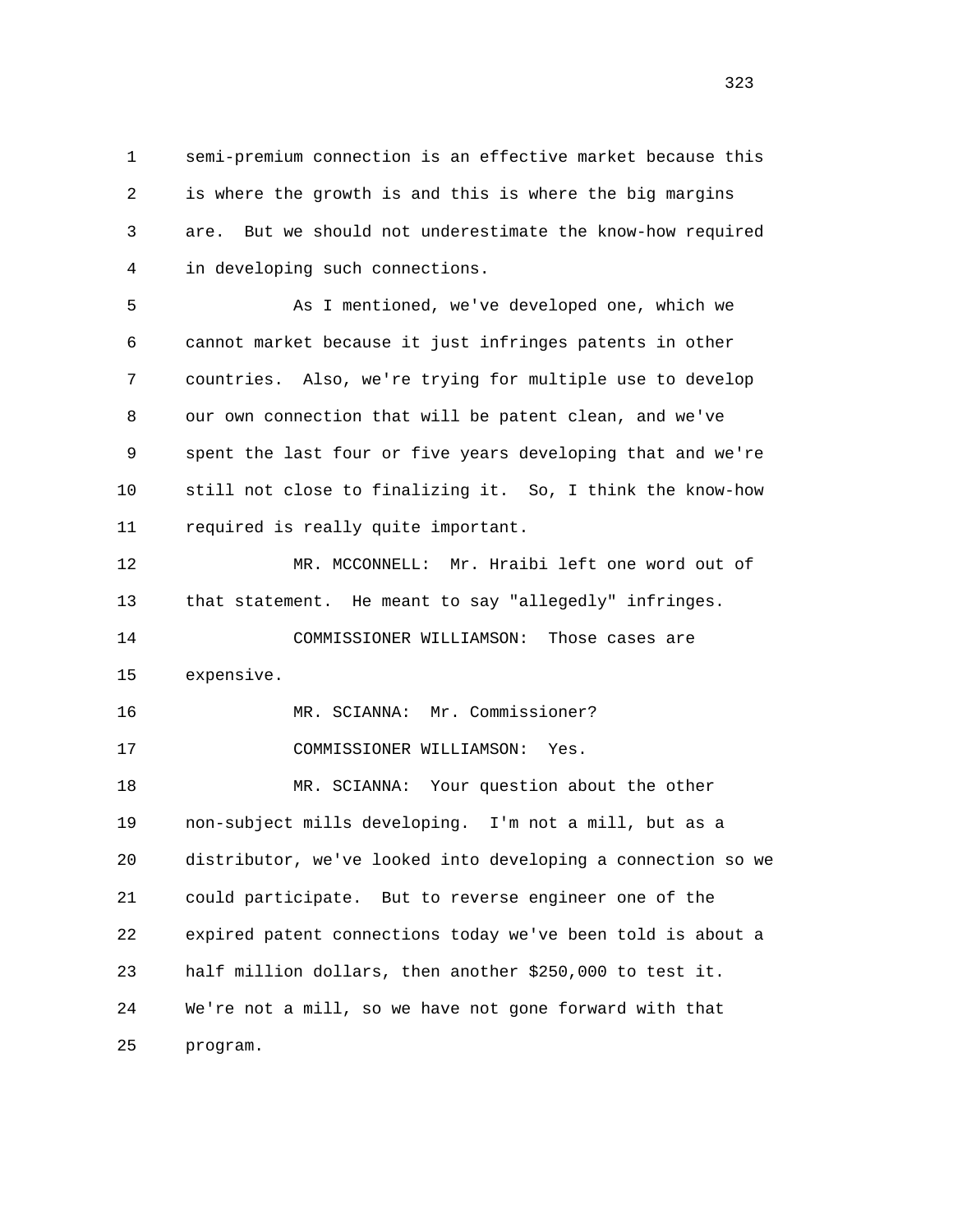1 MR. BLOMBERG: If I may also say something. The 2 big barrier really is not just the technology of the 3 connection to develop it, but the after sale service, the 4 technical services you provide, the accessories and the 5 license shop so that the exploration companies can have the 6 down hold and accessories that go together with the 7 connection, crossovers, et cetera, et cetera.

 8 This takes big operations, lots of engineers, and 9 you know, for example, our company is a small company. We 10 can do it for Saudi Arabia, but to do it in America would be 11 very, very difficult to convince an American oil company to 12 try our connection when they can get other connections would 13 be very, very hard.

 14 COMMISSIONER WILLIAMSON: Okay, thank you for 15 those answers.

 16 MR. BREWER: Excuse me. For Borusan US, we are 17 developing the capability to produce our own semi-premiums 18 as well. We're going to go through a licensing process with 19 an existing thread.

 20 I agree with what everyone's said that to develop 21 your own thread it's time and money, but the biggest issue 22 is trying to get it accepted out in the field. The first 23 question they ask you is "Who's using it?" And if you're 24 the first, nobody wants to be the first. So, that's why 25 we're going to license because we will have the capability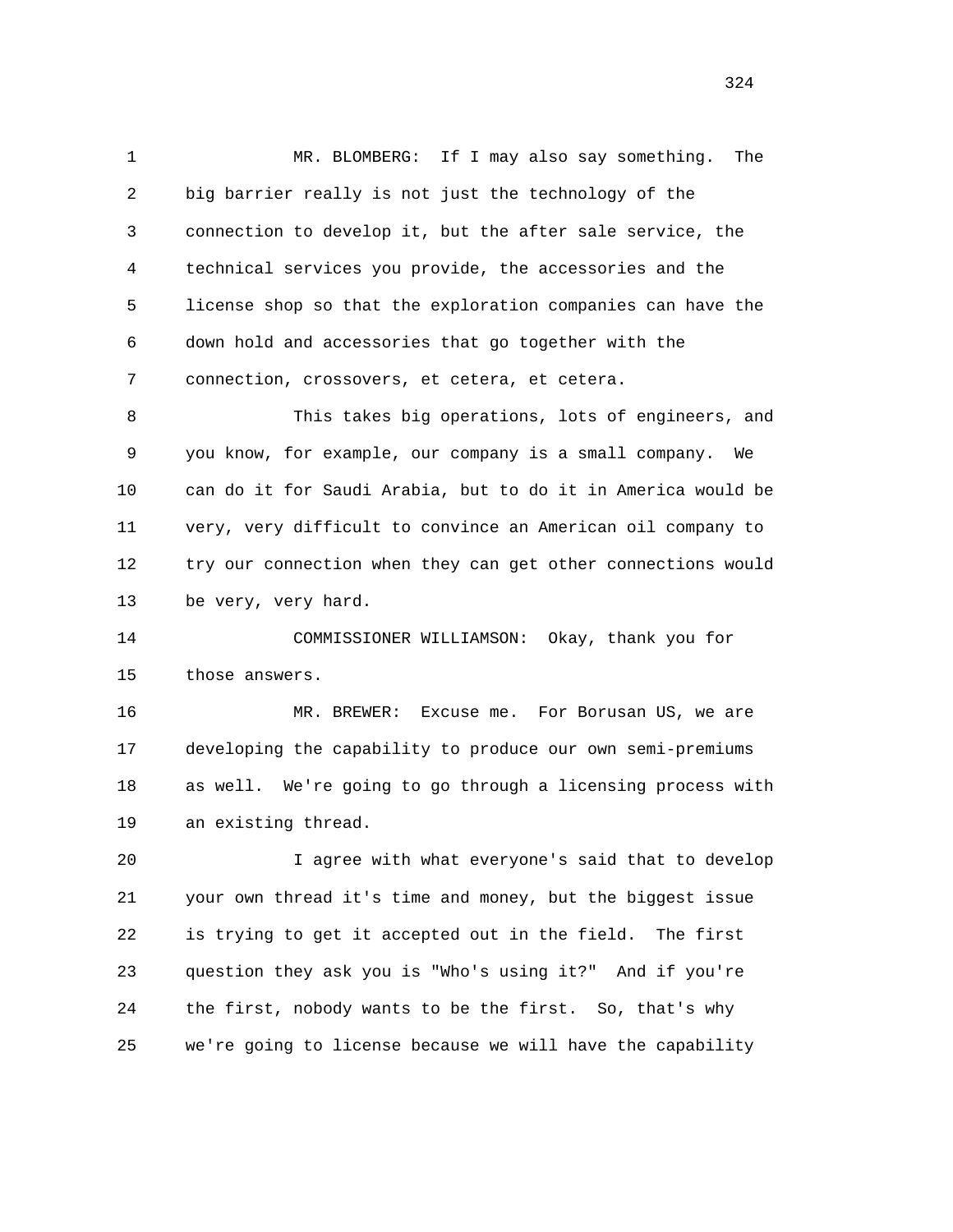1 to produce those at our plant in Houston.

| 2  | COMMISSIONER WILLIAMSON:<br>Okay. Good.<br>And I                 |
|----|------------------------------------------------------------------|
| 3  | take it the licensing option could be available for some of      |
| 4  | the other firms if they found it worth it.                       |
| 5  | It would be if they had the<br>MR. BREWER:                       |
| 6  | equipment to produce it.                                         |
| 7  | COMMISSIONER WILLIAMSON: Okay. Thank you for                     |
| 8  | those answers.<br>Good.                                          |
| 9  | How is producing upgradeable J-55 OCTG different                 |
| 10 | from producing the non-upgradeable J-55? There was a             |
| 11 | discussion on that this morning.                                 |
| 12 | Non-upgradeable J-55 is carbon<br>MR. CAMERON:                   |
| 13 | $J-55$ .<br>It cannot be upgraded to an alloy grade such as L-80 |
| 14 | or P-110.                                                        |
| 15 | Upgradeable J-55 can be heat-treated. If it is                   |
| 16 | heat-treated that heat-treating will alter the mechanical        |
| 17 | properties of the casing or tubing that's involved, and as a     |
| 18 | result it then can be graded as L-80 or P-110, an alloy          |
| 19 | That's the difference.<br>grade.                                 |
| 20 | In a post-hearing, can<br>COMMISSIONER WILLIAMSON:               |
| 21 | you give some indication of what you know about how much the     |
| 22 | J-55 pipe imported to the U.S. is upgraded to P-110?             |
| 23 | MR. CAMERON:<br>We will be glad to do so.                        |
| 24 | Actually, I believe we also have that data in our brief, but     |
| 25 | I will check and we will clarify.                                |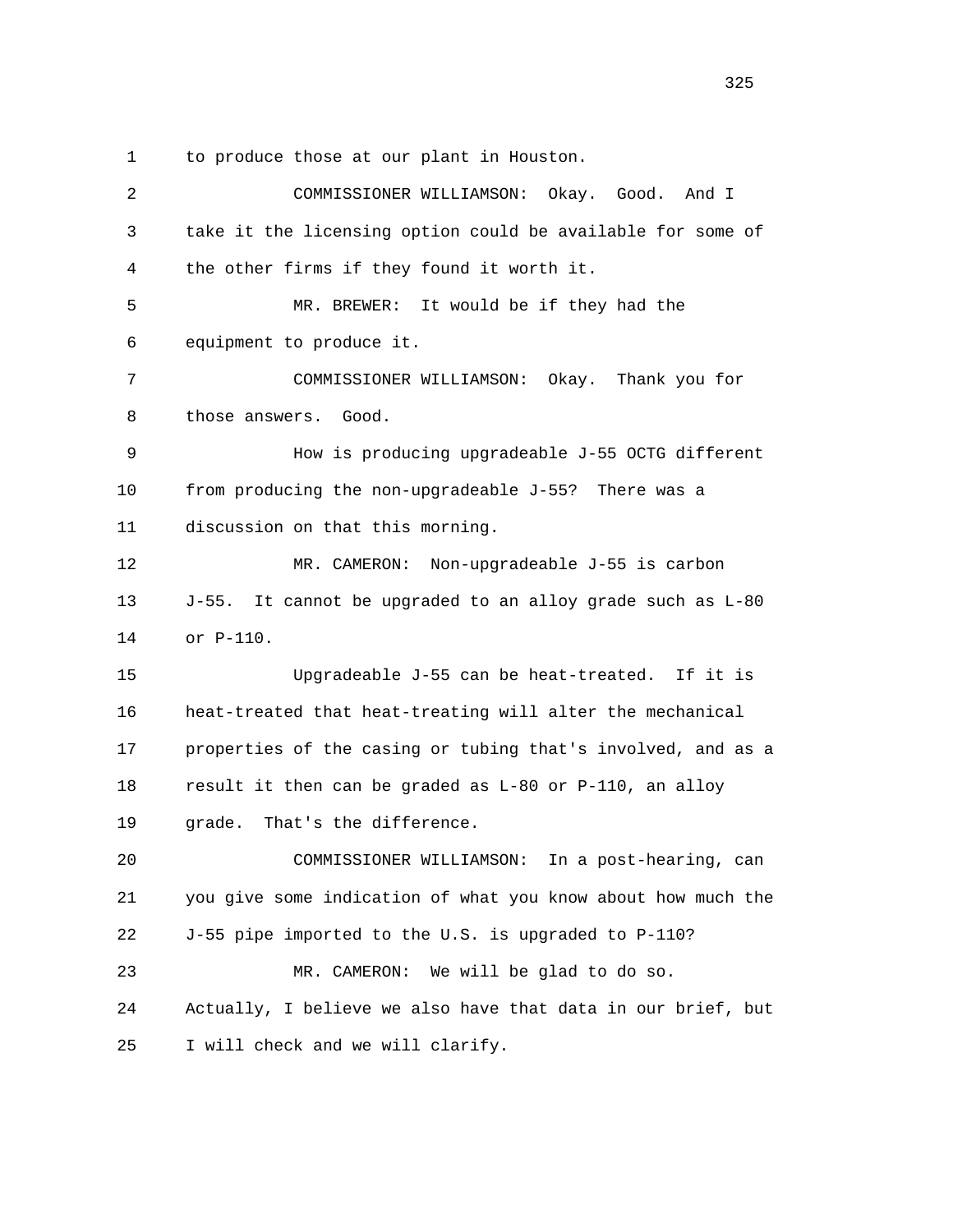1 COMMISSIONER WILLIAMSON: Okay.

 2 And also, is all upgradeable J-55 capable of 3 conversion to P-110, or if not --

 4 MR. CAMERON: I'm not sure that that's accurate. 5 I'm not sure that that's true, but we'll get the answer to 6 that and answer it.

 7 COMMISSIONER WILLIAMSON: Good. Thank you. 8 Why would program sales not be affected by 9 pricing in the broader OCTG market? There has been some 10 discussion about that.

 11 MR. DOUGAN: Commissioner, Jim Dougan, from ECS. 12 I don't think we said that they weren't affected by pricing 13 in the broader market. It would be impossible for it not to 14 be impacted by pricing in the broader market. But if you 15 are competing almost entirely with other domestic producers 16 for that volume, and what it is, is, in effect, is the 17 volume discount. Whatever the prevailing price in the 18 market may be and how that's influenced by various different 19 things, demand and raw material, it's going to be at the 20 lower end of that.

 21 The thing you have to take into account is when 22 they're talking about the fact that it is linked to various 23 indices, Pipe Logic, Preston, et cetera, these aren't just 24 subject import prices. These are prices for all OCTG that 25 is in this mix. So, yes, it has an impact that is in the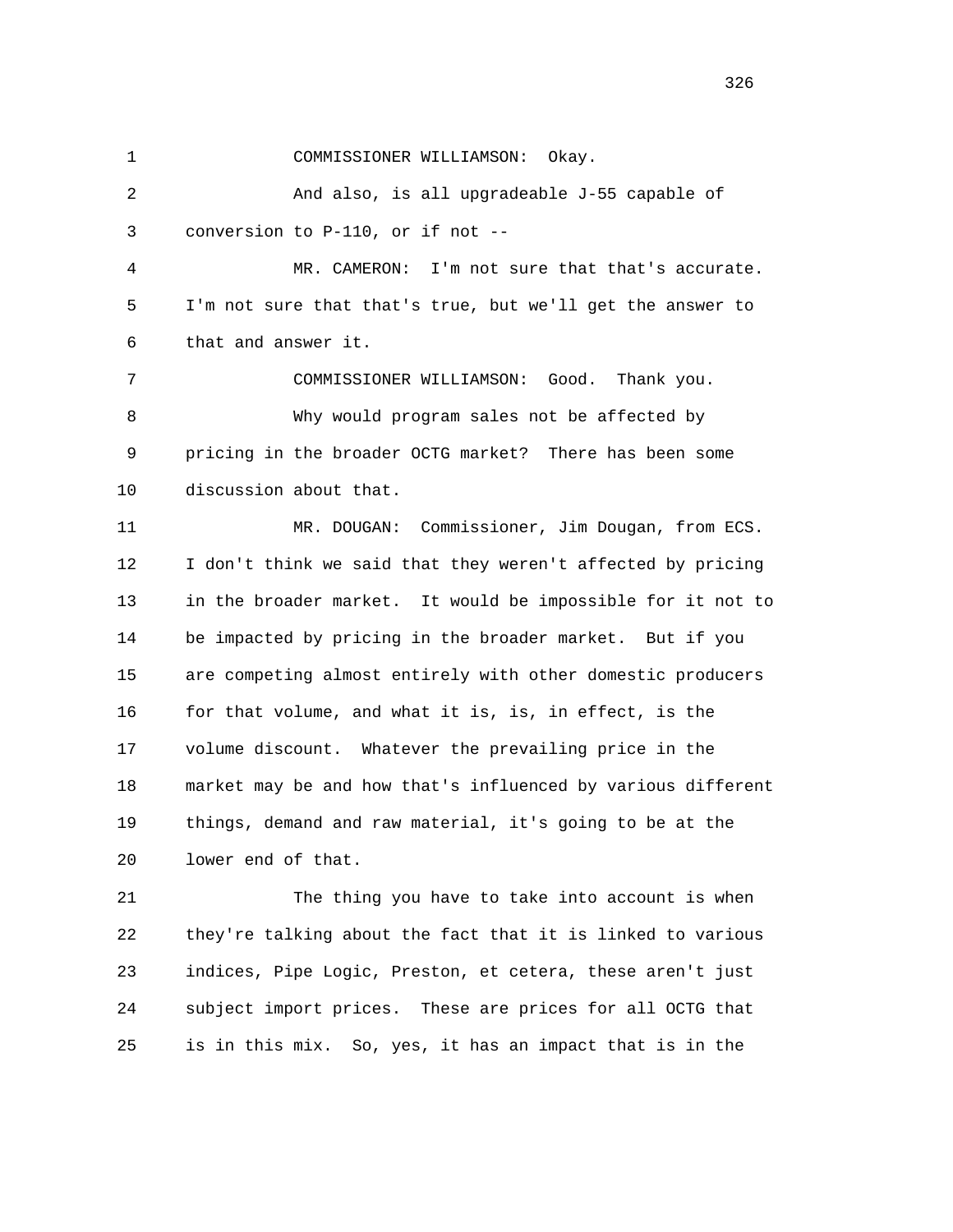1 market, but -- and as you heard earlier today, it is really 2 operating on a futures rather than on the present, at least 3 that was the testimony that you heard from the witness this 4 morning.

 5 In other words, he had an existing program. The 6 prices changed. So, did that impact the program sales that 7 you were making? Right now, no. It impacts the forward 8 future.

 9 COMMISSIONER WILLIAMSON: So, you don't disagree 10 that the prices of imported product can affect the program 11 sales.

 12 MR. DOUGAN: We don't disagree that the prices of 13 imported product, just as the prices of non-subject, 14 controlled imports, just as the price of non-subject imports 15 and the price domestic prices all contribute to the price of 16 program sales. The only other thing that was not mentioned 17 this morning is that program sale is at the lowest price. 18 It is a volume discount for the mill. They are making a 19 tradeoff. They are pursuing a "fill the mill" policy. That 20 lower price is the tradeoff for that.

21 COMMISSIONER WILLIAMSON: Thank you.

 22 My next question, imports from sources that had 23 negative preliminary determinations from Commerce increased 24 between the interim periods. Doesn't this indicate likely 25 behavior, at least for those sources if orders are not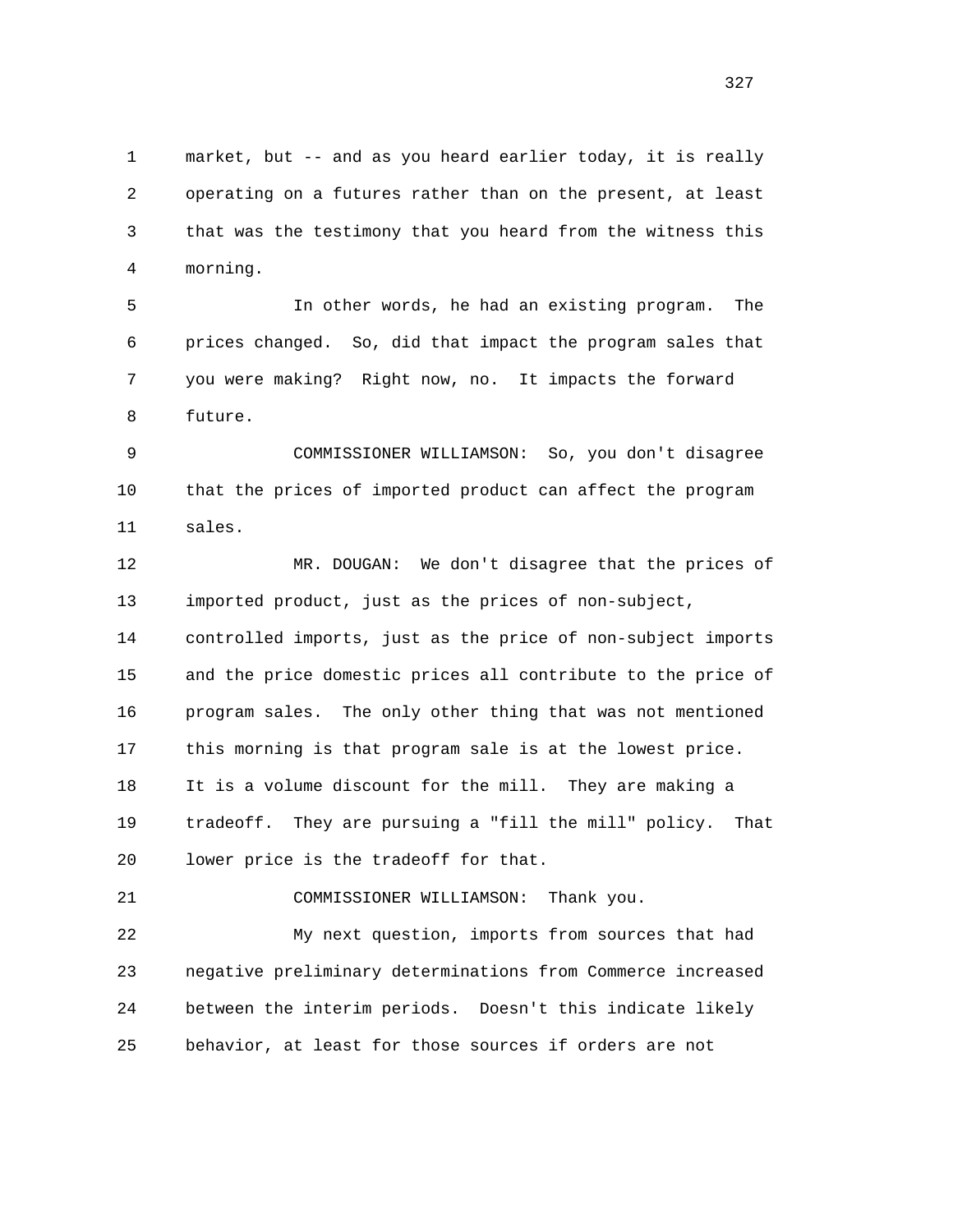1 imposed?

| $\overline{2}$ | MR. CAMERON:<br>I'm sorry. Could you repeat that?              |
|----------------|----------------------------------------------------------------|
| 3              | COMMISSIONER WILLIAMSON:<br>Imports from sources               |
| 4              | that had negative preliminary determinations there were a      |
| 5              | number of those, those imports increased between the interim   |
| 6              | periods. And my question was doesn't this indicate their       |
| 7              | likely behavior if orders aren't imposed.                      |
| 8              | MR. CAMERON: Well, I think if you're speaking                  |
| 9              | about Korea, which was spoken of extensively this morning, I   |
| 10             | think there are a couple of things to keep in mind.<br>They're |
| 11             | talking about, yes, imports increased in the second quarter    |
| 12             | of 2014, all right. And in the second quarter of 2014, we      |
| 13             | have evidence that prices in the marketplace were              |
| 14             | increasing, number one.                                        |
| 15             | Number two, we have indications that there were                |
| 16             | allocations in the market. So, exactly what is that saying     |
| 17             | about the market? Are the imports actually behaving            |
| 18             | consistently with increased demand in the market?              |
| 19             | We heard testimony this morning that the original              |
| 20             | projection for 2014 was 6.8 million tons, I believe, and now   |
| 21             | it's about 7.2 million tons. And so when you start talking     |
| 22             | about allocations in that type of a market, I don't see that   |
| 23             | there's a contradiction in terms of that.                      |
| 24             | COMMISSIONER WILLIAMSON: So, are you saying                    |
| 25             | those increases may be more of an indication of market         |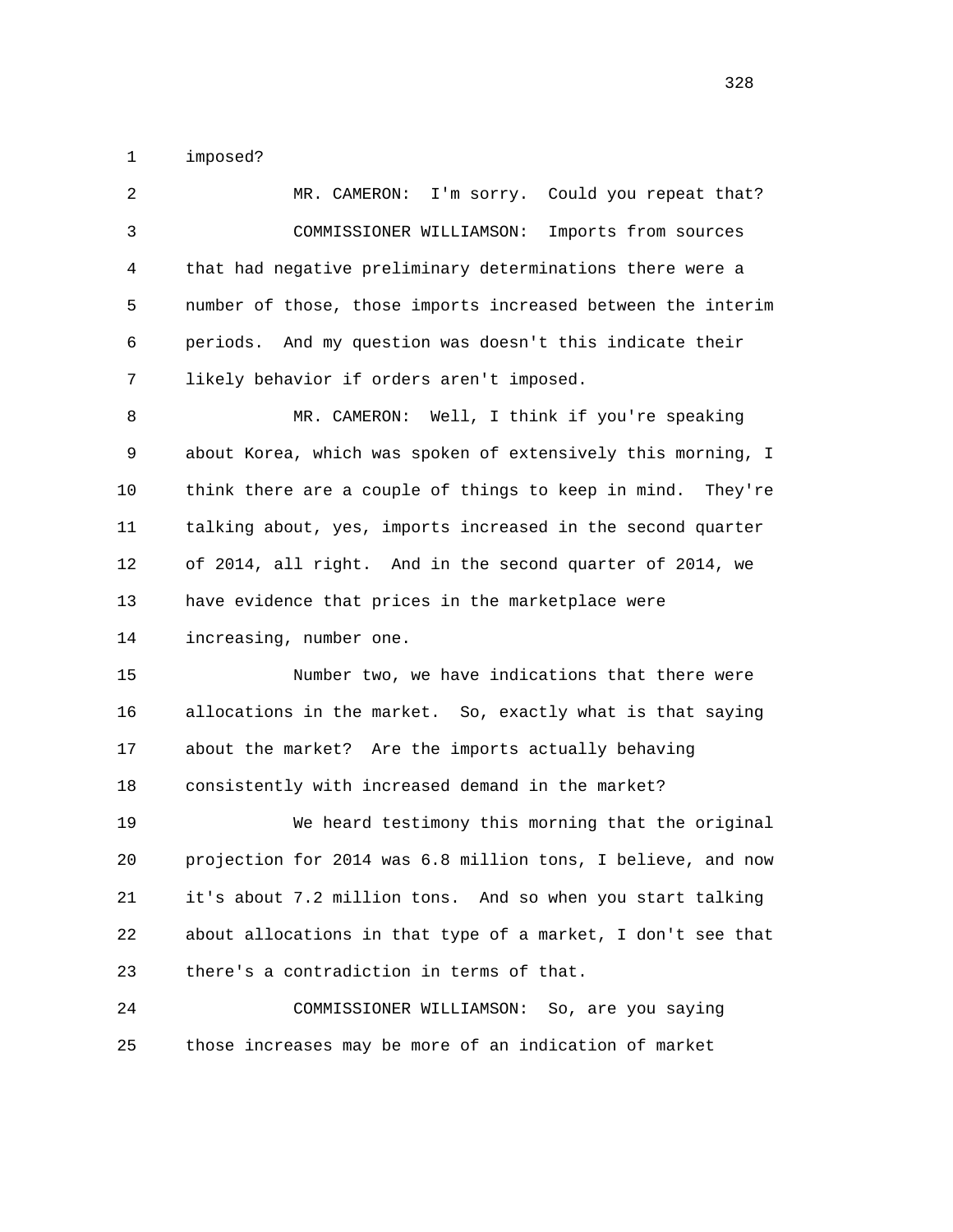1 conditions as opposed to --

 2 MR. CAMERON: Absolutely. And we will be glad to 3 put information on the record that supports that statement 4 in the post-hearing brief. 5 COMMISSIONER WILLIAMSON: Good. Thank you. I'd 6 appreciate that. Okay, and thank you for those answers. 7 CHAIRMAN: Commissioner Johanson? 8 COMMISSIONER JOHANSON: Thank you, Chairman 9 Broadbent. And I have a technical question. This is 10 probably best answered by Mr. Blomberg. 11 You had stated that seamless pipe is a standard 12 in most countries around the world as opposed to welded 13 pipe, and that welded pipe is -- the primary market for 14 welded pipe is in North America. I'm curious. Why is that 15 the case? Not just to satisfy my intellectual curiosity, 16 but I think it also might have somewhat of a bearing on this 17 investigation. 18 MR. BLOMBERG: It's a good question, I think. 19 COMMISSIONER JOHANSON: It's a more expensive 20 product, so I would think if welded versus seamless if you 21 can use them in either application you would, of course, go 22 with the less expensive product, I would think. 23 MR. BLOMBERG: Right. But I mean in many of the 24 national oil company cases in the Middle East, for example, 25 where I'm actively selling they're highly conservative and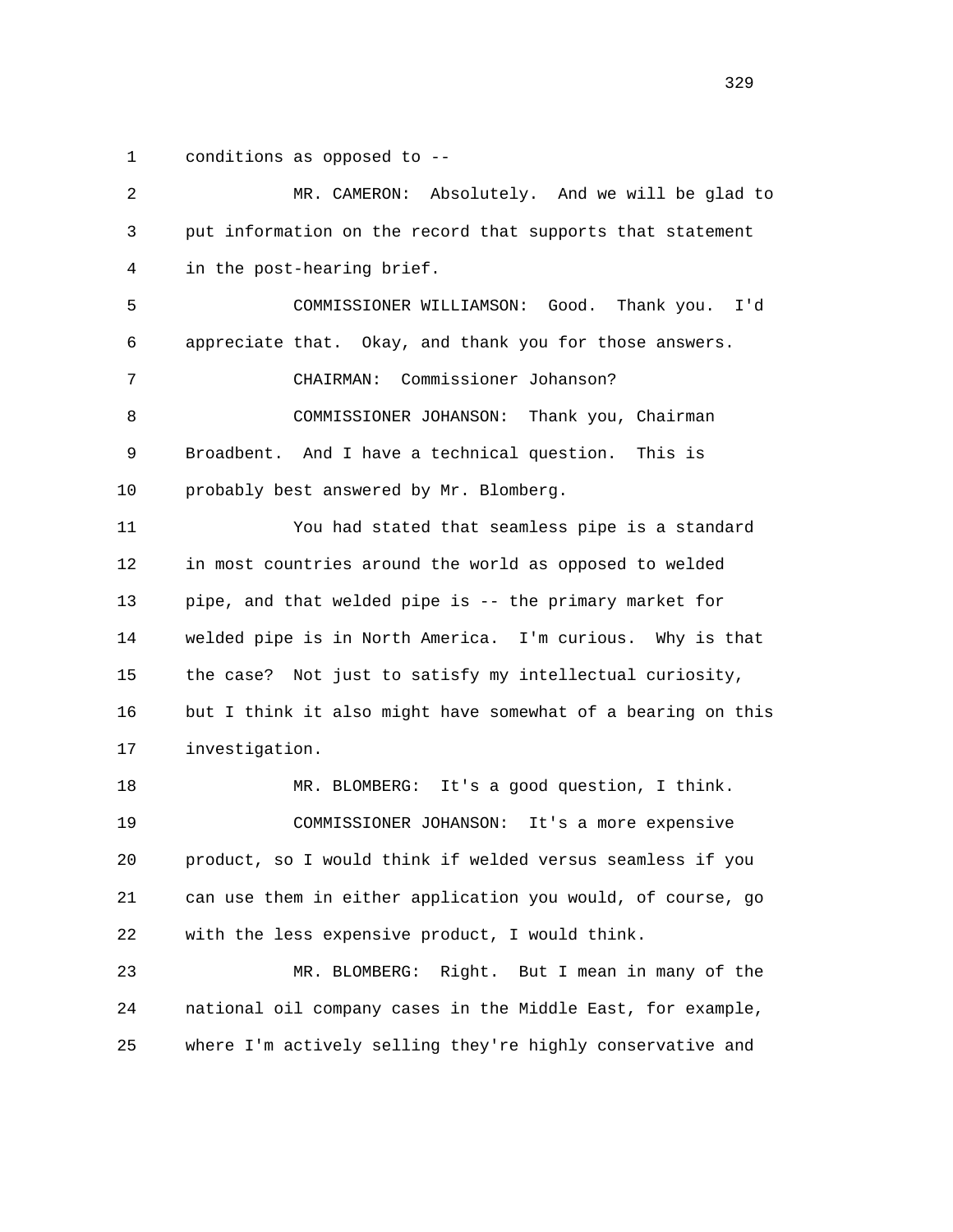1 very suspect of the weld and prefer to go seamless. And 2 it's been like this traditionally since I've known it. 3 COMMISSIONER JOHANSON: Because it seems to me 4 like the more technical drilling being done right now is 5 more in North America as opposed to other markets due to the 6 fracking and I think there's more horizontal drilling here, 7 et cetera. 8 MR. BLOMBERG: But in all those markets where 9 we're selling they're insisting on seamless, and people like 10 Tenaris and Vallourec are quite happy about that. 11 COMMISSIONER JOHANSON: Maybe someone should -- 12 MR. BLOMBERG: Tenaris is building a seamless 13 mill here, and Vallourec was building a seamless mill here 14 where the could be an ERW mill for a fraction of the cost. 15 COMMISSIONER JOHANSON: But here we have a more 16 of an incentive to use a seamless, I would think. 17 MR. BLOMBERG: Where? 18 COMMISSIONER JOHANSON: In North America due to 19 -- I think there's more technical considerations to take 20 into account right now. I don't know. I don't want to get 21 off - 22 MR. BLOMBERG: I'm not a technician, so it's 23 difficult for me to answer. I just know that outside of the 24 United States that you go to an oil company and try to sell 25 them a welded product that they don't want to buy it.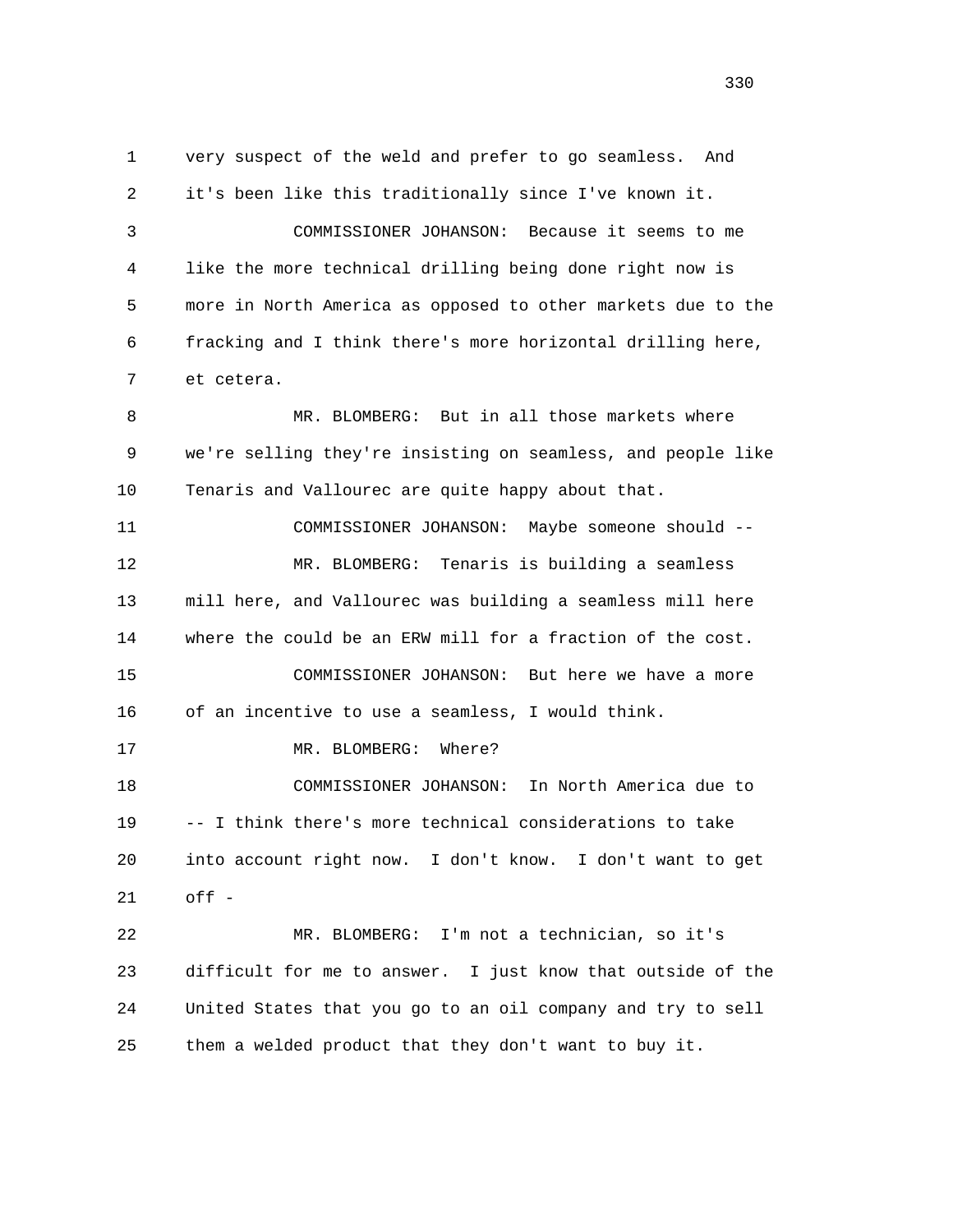1 COMMISSIONER JOHANSON: Okay. Mr. Scianna? 2 MR. SCIANNA: Yes, sir. This is speculation. 3 ERW came into use here prior to World War II, and part of 4 that was a shortage of seamless. And the old Lone Star Mill 5 in Texas started making bomb casing and then got into OCTG. 6 So, I don't know the full history, but a lot of the welds 7 overseas were considered critical, the Saudi Arabia, the 8 North Sea, and even offshore here in the United States ERW 9 is not considered, even though ERW producers try to argue 10 that it's equal to, in some aspects it doesn't perform as 11 well as seamless. And most end users were biased to 12 seamless in critical applications.

 13 So, like was said earlier, when you look at the 14 announced manufacturing of an ERW mill for a couple hundred 15 thousand dollars versus over a million dollars for a 16 seamless mill, here's a reason that they're spending that 17 additional money, and here there is demand. Overseas it's 18 just that that's the way it's been for years. And if you 19 look at Europe, a lot of the mills in Europe are seamless.

 20 Also, as I've said, these mills can produce other 21 items on the same piece of equipment. So, in the automotive 22 industry, in the Netherlands, the geothermal heat, so there 23 are a lot of different power plant applications, and 24 seamless is preferred in those applications as well. 25 MR. CAMERON: Commissioner, it is important to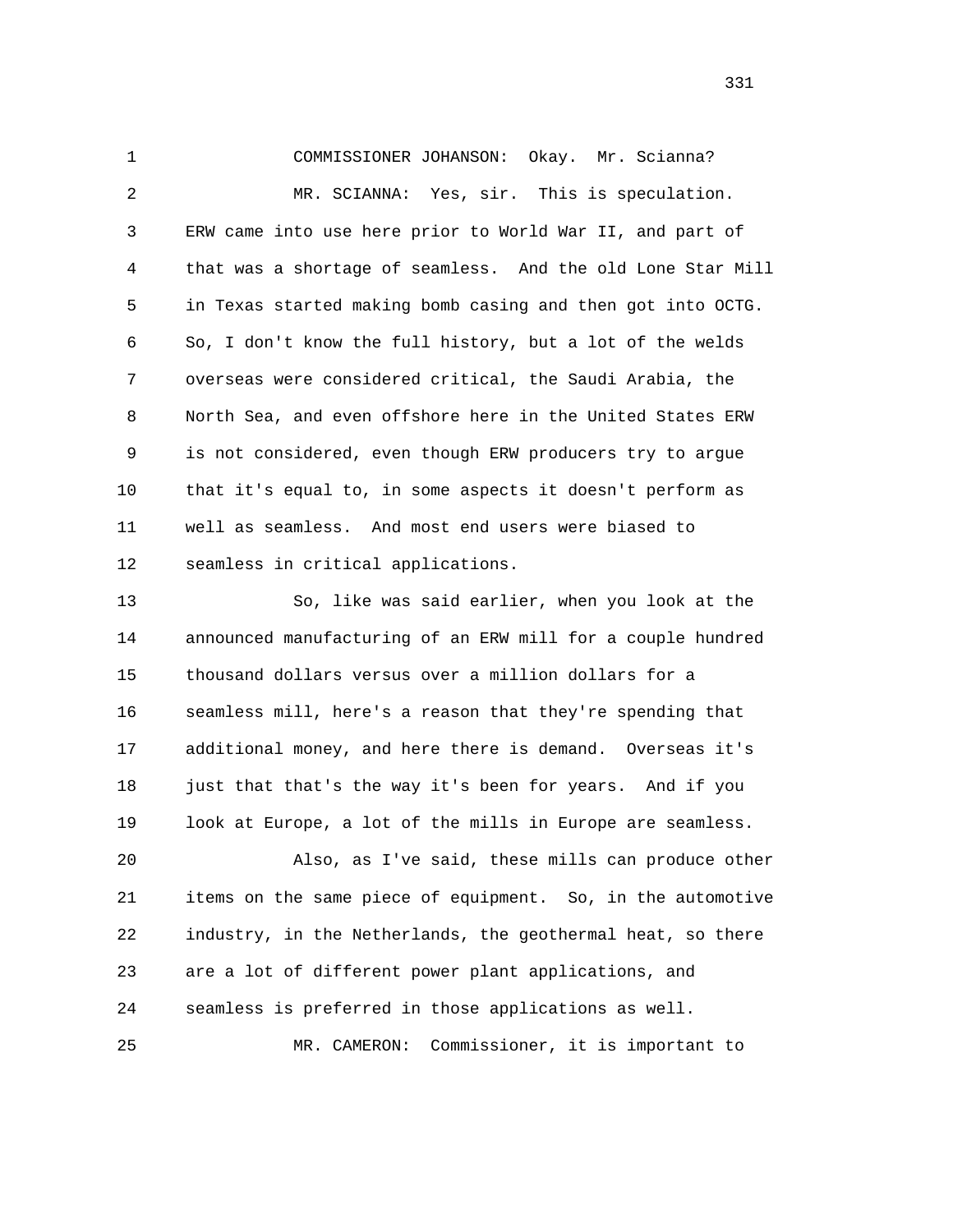1 note two things. First of all, welded is also accepted -- I 2 believe widely accepted in Canada, and welded is also 3 accepted in Turkey. But I do think that your discussion 4 does go to the issue of, gee, is OCTG really a commodity 5 product? I think that the question that you're asking would 6 suggest that maybe it's not.

7 COMMISSIONER JOHANSON: Yes.

 8 MR. BLOMBERG: I'm sorry. John Blomberg again. 9 In the Middle East, I can tell that there is also a lot of 10 sour, corrosive, sour gas and things of this nature, and 11 they just don't want to have anything to do with a weld. 12 COMMISSIONER JOHANSON: I didn't know that. 13 Okay. I was not aware of that. When I think of sour gas, I 14 think of Venezuela. That shows you my sense of the oil 15 industry. Yes?

 16 MR. HRAIBI: I would add that actually Russia is 17 one of the big markets for welded OCTG, and that's also 18 historical. There's a historical reason for that because 19 Russia, Soviet Union at that time, had deficit of OCTG to 20 develop the new gas development and oil development, and the 21 welded were easier to build and faster to build. This is 22 why I think one of the second largest markets in terms of 23 welded OCTG.

 24 COMMISSIONER JOHANSON: All right. Yes? 25 MR. BREWER: Buddy Brewer. A part of that is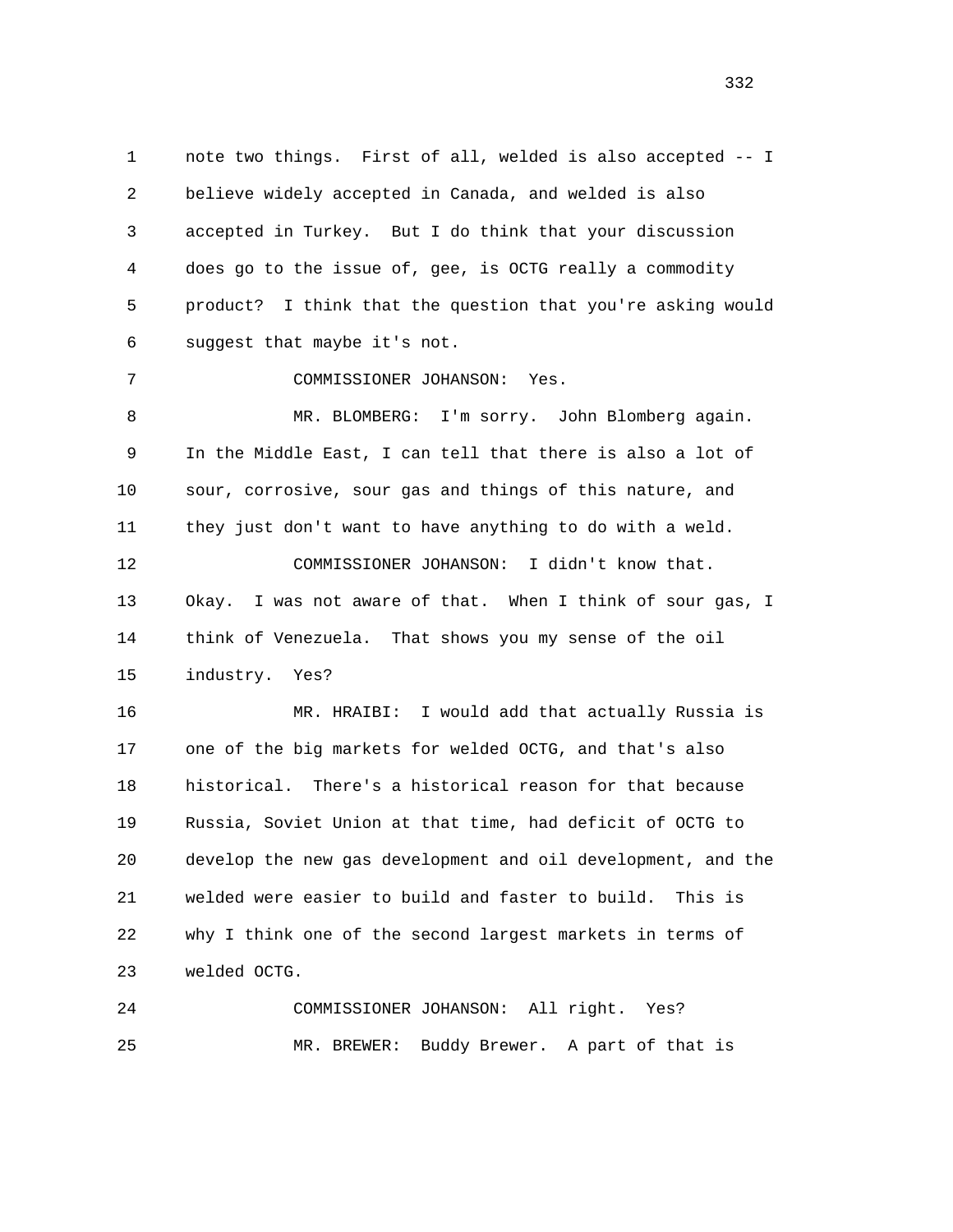1 also carryover from say in the seventies and even early 2 eighties that the technology, the welding technology was 3 very primitive, and so the reliability of that product was 4 poor. The inspection processes were not very reliable as 5 well. Ultrasonic testing really came into vogue in or came 6 into be a reliable process maybe in the mid-eighties. And 7 so there were a lot of quality issues that couldn't be 8 detected and there's a lot of carryover from those old days, 9 but technology has changed dramatically. It's not the same 10 product today as it was then.

 11 COMMISSIONER JOHANSON: All right. Well, that 12 concludes my questions, unless any of you have any more 13 comments on that. I found the presentations very useful 14 today. I have to say I took petroleum engineering 101 in 15 college, and that was the extent of my engineering career, 16 although I actually did well in it. Let's put it this way. 17 I also took oil and gas law in law school, and did better in 18 the engineering course than I did in my law school course, 19 but look where I ended up?

 20 Anyway, thank you again for appearing here today, 21 and I look forward to reading further on this issue in the 22 post-hearing briefs.

 23 CHAIRMAN BROADBENT: Commissioner Schmidtlein? 24 COMMISSIONER SCHMIDTLEIN: Thank you. I have two 25 questions that I think would be best addressed in the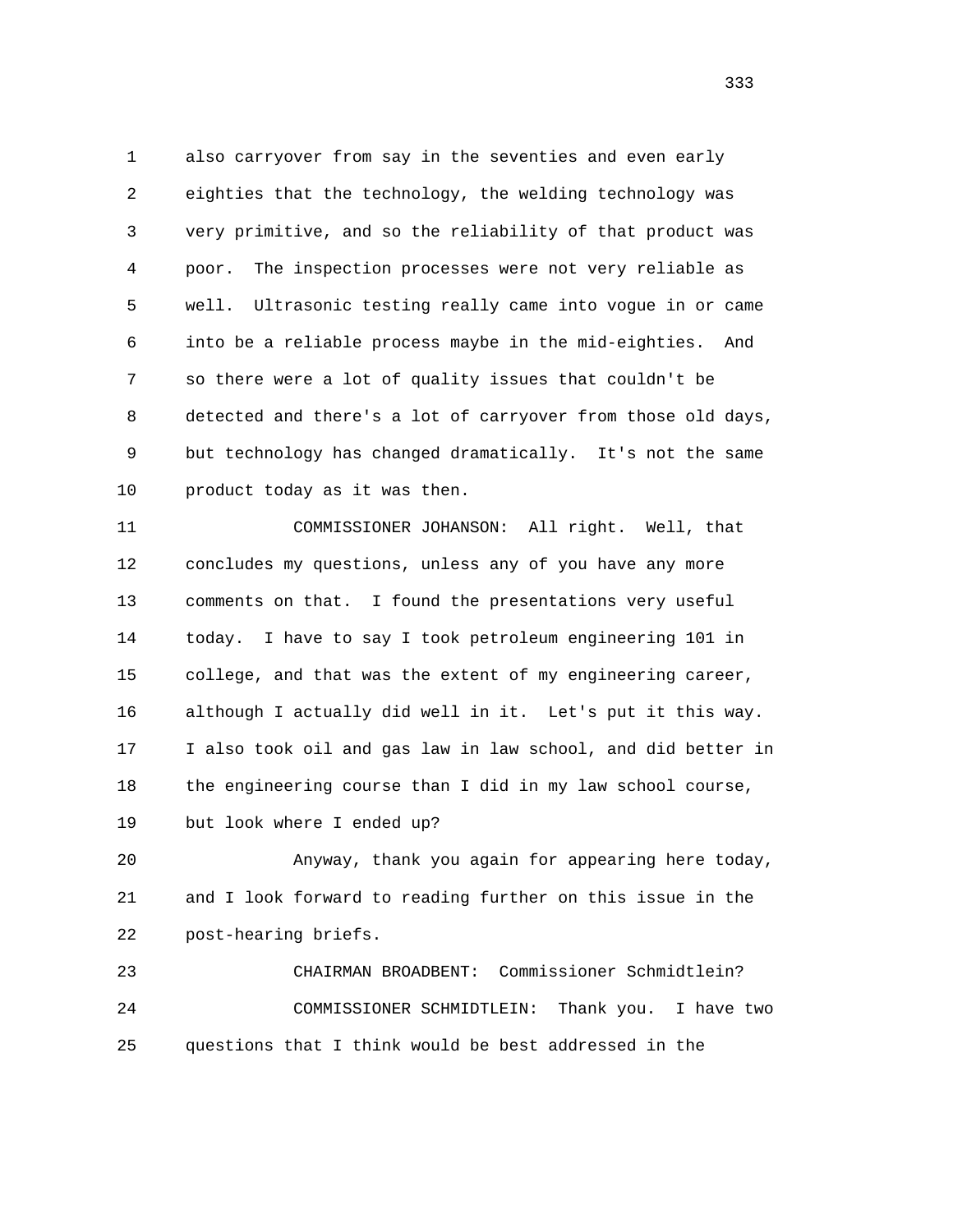1 post-hearing briefs by both sides, actually, Petitioners and 2 Respondents.

 3 One has to do with the "fill the mill" policy 4 that you just mentioned Mr. Cameron because, you know, it 5 has been acknowledged today this case largely depends on why 6 the price went down for the domestics, and so I'd like to 7 know is there evidence in the record that the domestics were 8 leading prices down and the converse. What is the evidence 9 in the record that the subject imports were causing prices 10 to decline?

 11 And then the second question I have has to do 12 with the trend in raw material costs. And so, the 13 generalization has been made today that raw material costs 14 were declining, but when I look at even Slide 6, which Mr. 15 Dougan presented. You know in the second half of 2013 with 16 regard to hot-rolled coil it shows a slight increase.

 17 If you look at the staff report, the annualized 18 number from 2011 to 2012 shows an increase in raw materials. 19 If you look at the graph in the staff report, which is it 20 Figure 5-2, which has the yearly raw material costs for a 21 hot-roll steel sheet, and you see there in the second half 22 of 2013 it's going up.

 23 And so, I'd just like to see, by both sides 24 again, the Petitioners, since obviously this is part of the 25 argument that prices were falling, raw material costs, but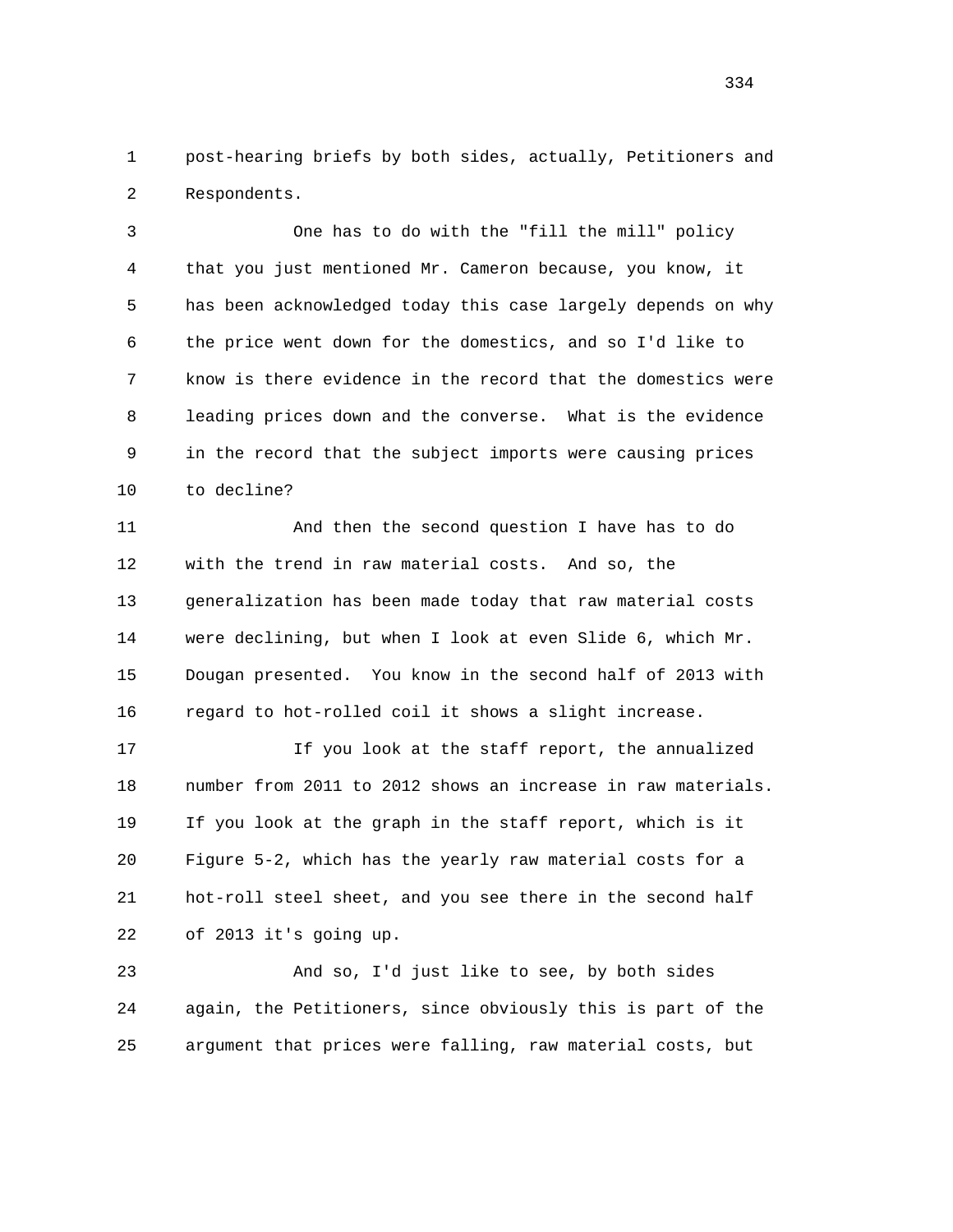1 what we actually see isn't so clear. And there is quarterly 2 data in the staff report for the pricing of the domestic 3 product, so I'd like to see how that lines up.

 4 MR. CAMERON: Commissioner, we'll be glad to do 5 that. I would like to make one comment with respect to your 6 first question about whether there is evidence of leading 7 prices down. And I would point you to Chart 22 of the 8 Shoaff exhibits this morning in which they suggest that 9 there is strong evidence that subject imports lead prices 10 down because subject import prices fell by an even greater 11 percentage, this is comparing AUVs. That's the title of 12 this chart.

 13 The difference between the change in AUVs is for 14 the domestic industry it's 9.8 percent and for subject 15 imports it's 10.1 percent. So, we are now being lead to 16 believe that prices were lead down by subject imports 17 because of a difference in AUVs of .3 percent. I find that 18 that is a very difficult proposition to accept, but we will 19 expand on that in the post-hearing brief.

 20 MR. DOUGAN: And Commissioner, one other thing 21 I'd like to note about that, which is the -- I take your 22 point about the prices, and we'll address that in 23 post-hearing. But it was also -- you know, what we're 24 arguing is not inconsistent with a recovery in price at the 25 end of 2013 when the overall trend over those years was

<u>335</u>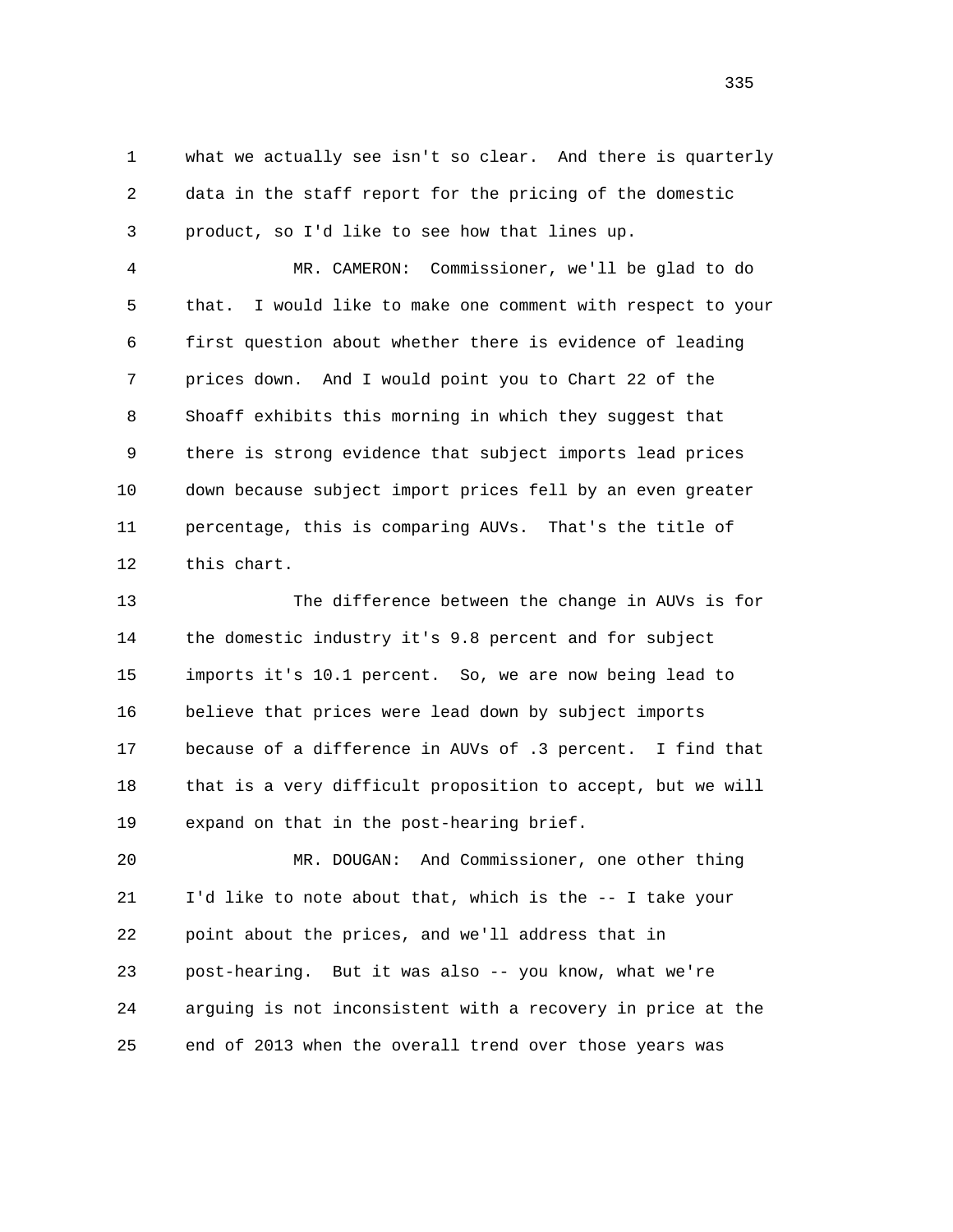1 down, especially when, at least from month-to-moth, the 2 consumption figures also were trending down. 3 So, it was the combination of the two things. It 4 wasn't linked only to one, but the combination of the two. 5 When you add to that the ramp up of production and available 6 supply from domestic producers, you see the results that you 7 get, but we will expand on that more in post-hearing. Thank 8 you. 9 COMMISSIONER SCHMIDTLEIN: Okay. Thank you. I 10 don't have any further questions. 11 I'd just like to thank both sides again. It's 12 been very helpful and educational for me. Thank you. 13 CHAIRMAN BROADBENT: I have no further questions, 14 so Sir Honorable Esteemed Deemed Vice Chairman Pinkert? 15 COMMISSIONER PINKERT: I have no further 16 questions. But I do appreciate the testimony today, and I 17 look forward to the additional submissions. 18 COMMISSIONER WILLIAMSON: I also have no further 19 questions. But I again want to thank all of the witnesses 20 for their time and testimony. It's been a fascinating 21 hearing. Thank you. 22 CHAIRMAN BROADBENT: Thank you. 23 If Commissioners have no further questions, does 24 the staff have any questions for the panel? 25 MR. SZUSTAKOWSKI: Thank you, Madame Chairman.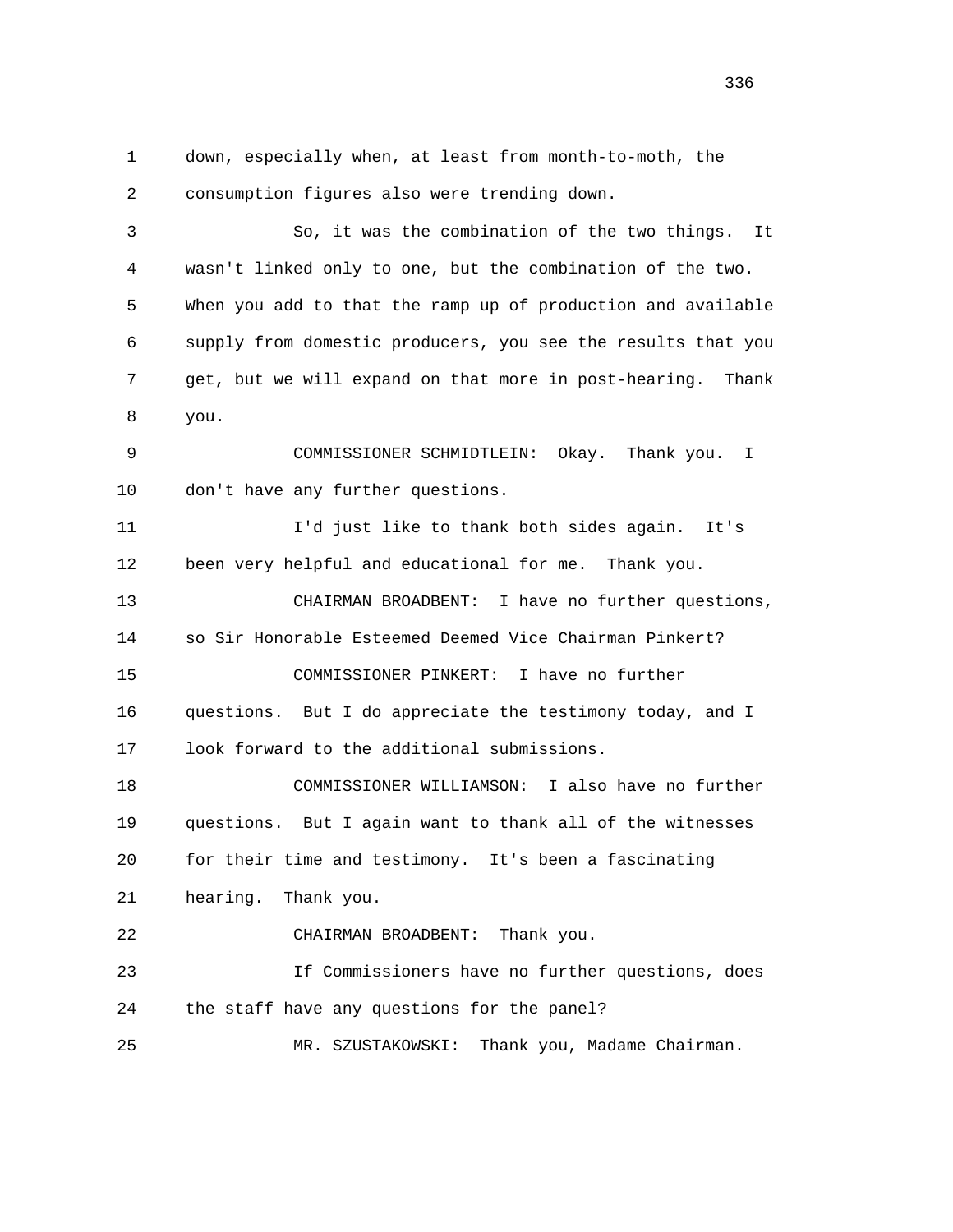1 Mike Szustakowski, Office of Investigations. Staff has no 2 questions.

 3 CHAIRMAN BROADBENT: Do the Petitioners have any 4 questions for the panel?

5 MR. VAUGHN: No.

 6 CHAIRMAN BROADBENT: With that, I'd like to thank 7 all the panel for their testimony, and you can be dismissed 8 now.

 9 MR. CAMERON: Thank you very much, Commissioner 10 -- Madam Chairman.

 11 CHAIRMAN BROADBENT: With that, we'll come to 12 closing statements. Those in support of the petition have 13 zero minutes left over from direct, and five minutes for 14 closing for a total of five minutes.

 15 Those in opposition have four minutes from direct 16 and five for closing for a total of nine minutes. As is our 17 custom, we'll combine those two. We will start with those 18 in support of the petition. You can begin when you're 19 ready.

 20 CHAIRMAN BROADBENT: Mr. Price and Mr. Vaughn. 21 MR. PRICE: Thank you.

 22 This case is about dumped and subsidized import 23 competition that undercuts the U.S. market. These imports 24 increased significantly by underselling the U.S. industry by 25 significant amount. U.S. profits and prices and volumes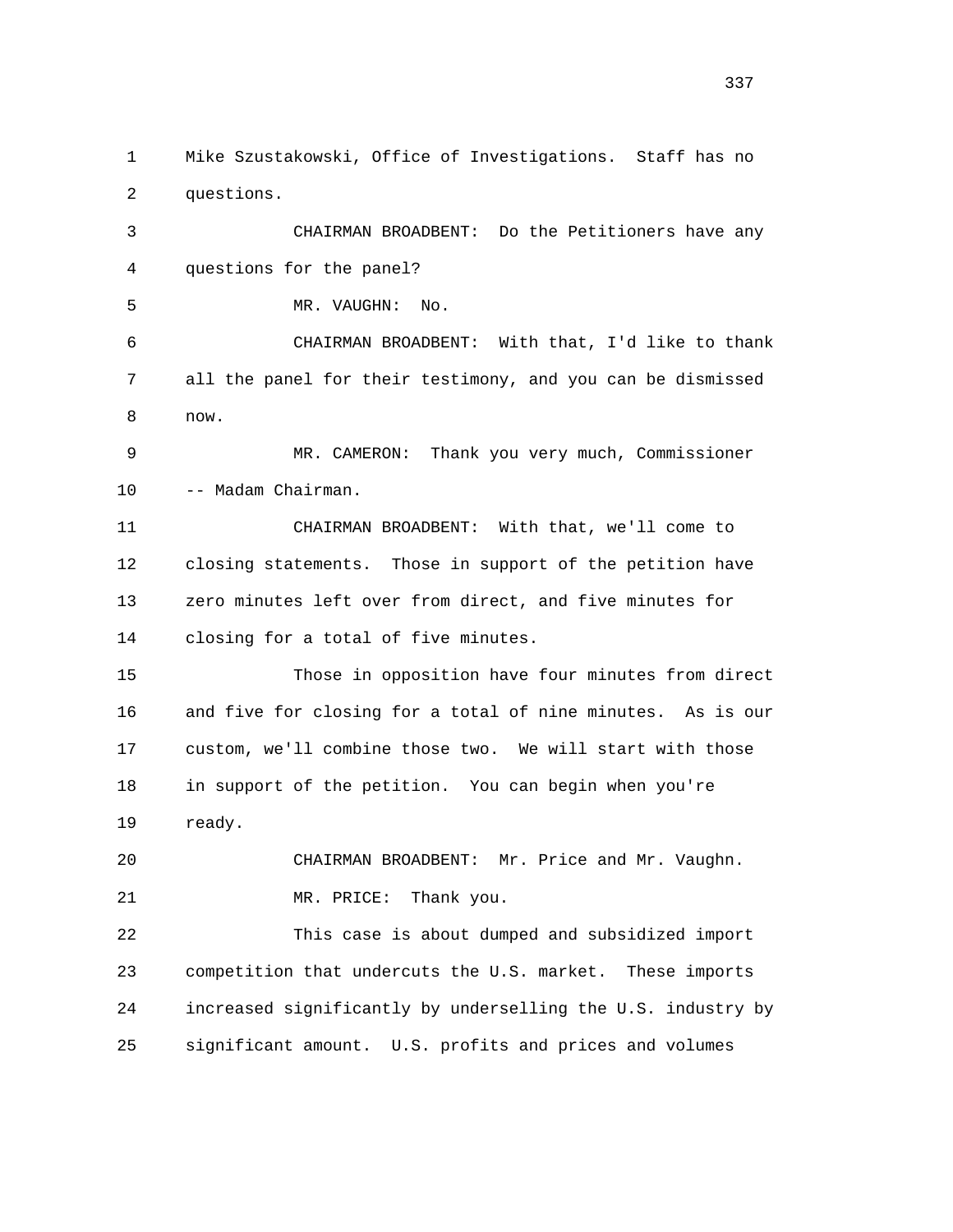1 would have been higher, but for the subject imports, and the 2 record shows little attenuation.

 3 In the face of this record, The Respondents have 4 tried to create a series of misdirections and let's try to 5 keep everyone focused on the key issues. So, let's remember 6 three years ago this Commission determined that about the 7 same amount of imports from China warranted import relief. 8 The Commission imposed an order and nearly all the Chinese 9 imports exited, and this should've lead to increases in 10 domestic production, prices, profits, market shares.

 11 And this actually started to happen, but the 12 subject imports have replaced the Chinese dumped imports on 13 virtually a ton-for-ton basis. Thus, despite rising demand, 14 the domestic industry finds itself with falling prices, 15 falling profit, and a market share stuck at about the same 16 level.

17 17 In the face of the obvious, the Respondents keep 18 on trying to conjure up alternative explanations, but they 19 really can't get away from the key here, which is the 20 subject imports are a cause of material injury.

 21 Now, let's focus on just two of their arguments. 22 First, increases in capacity utilization did not cause the 23 industry's troubles. It's uncontested that OCTG demand 24 increased by twice as much as domestic capacity. This 25 should've caused prices and profits to increase not fall.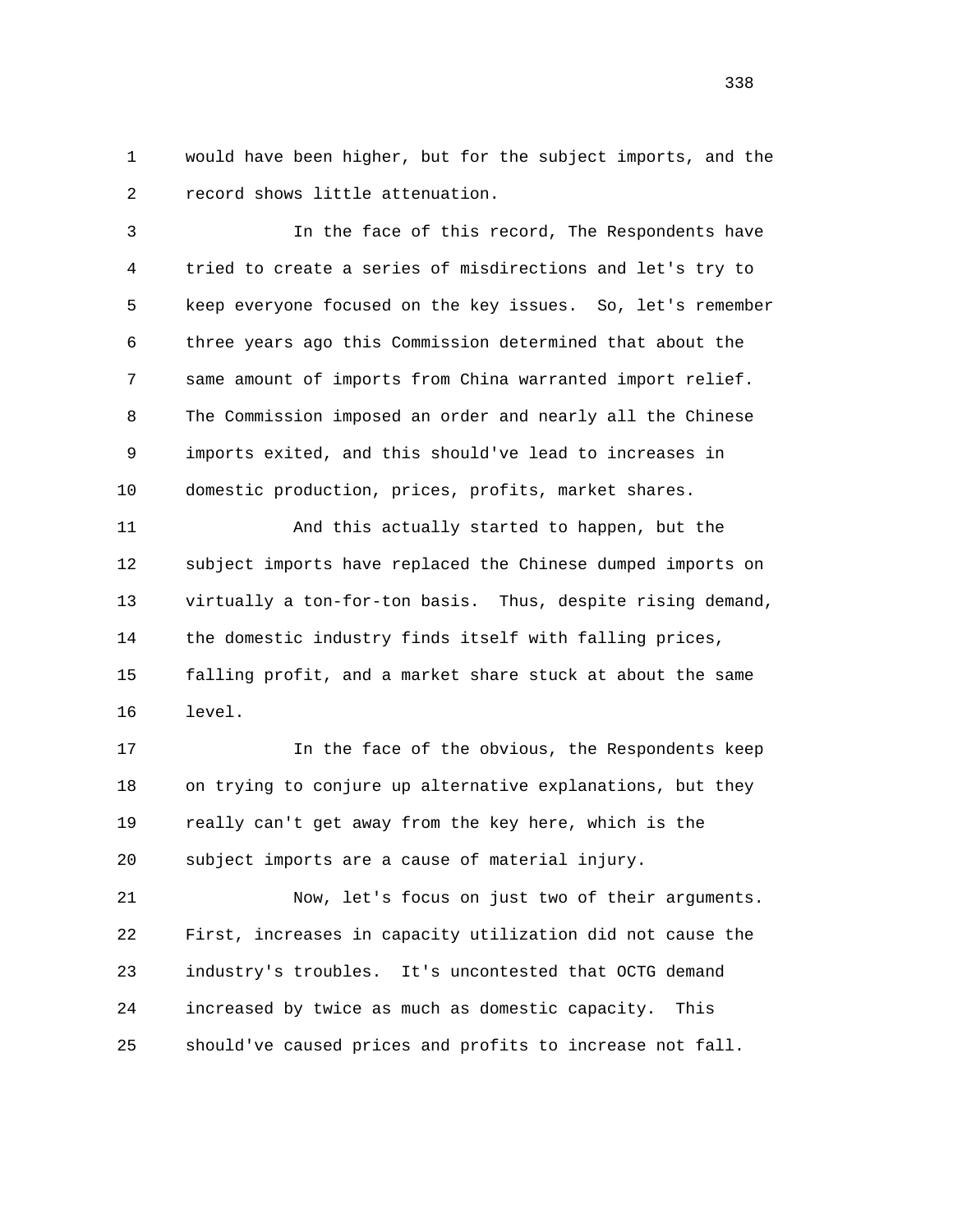1 Second, Respondents have argued that they don't 2 compete across the higher grade and higher end finishes, so 3 they can't affect those prices. Not only is this factually 4 false, including all of their arguments on end finishes 5 because they can get the product end finished in the United 6 States with semi-premium and premium connections, and we'll 7 fully document that.

 8 But both producers and distributors testified 9 that the prices for all grades are tied together, and the 10 subject imports undersold. They undersold dramatically, and 11 they were a stark contrast to the non-subject imports and 12 the domestic prices were dragged down.

 13 The subject imports underselling has caused harm 14 to domestic profits and prices, and it has hit directly and 15 with a lag. They are a cause of material injury to the U.S. 16 industry. Mr. Vaughn?

17 MR. VAUGHN: Just a few points.

 18 First, there were references to USS as an 19 importer. USS did not import any significant volumes of 20 OCTG during the period. We also made very clear, despite 21 the allegations you heard this afternoon as to why these 22 particular countries were chosen and are here and before 23 you, and there was no response with respect to any of the 24 facts that we laid out.

25 Second, with respect to McKeesport, the testimony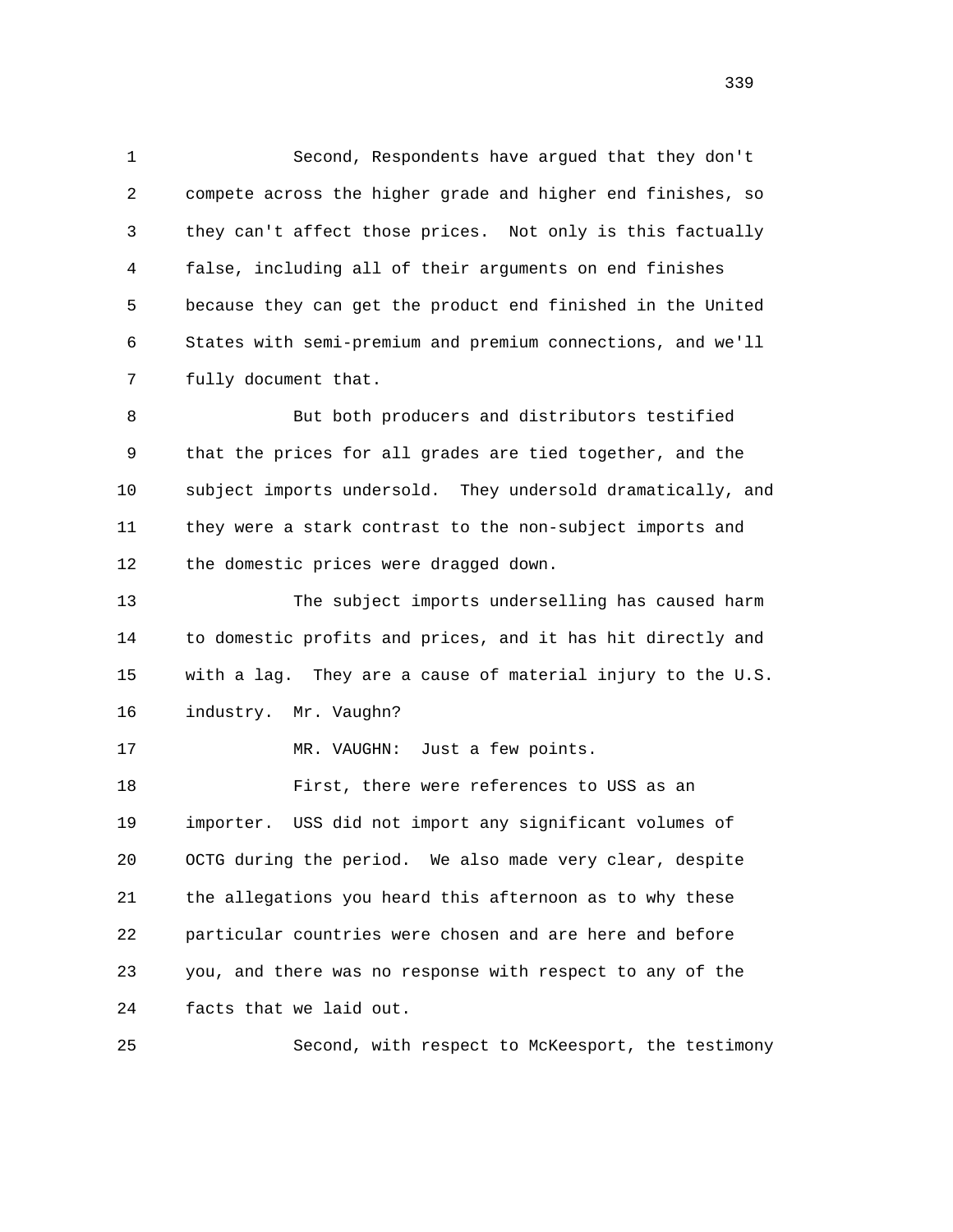1 of the USS witness this morning was related to the notion 2 that not all of the imports that are hurting U.S. producers 3 are OCTG imports. We are also being hurt on other product 4 lines, and we'll provide more detail on that as well.

 5 Third, with respect to Commissioner Schmidtlein's 6 points about competition, I thought they really had no 7 answer for the notion that there is a clear and present 8 overlap between competition. If you look at the numbers, 9 they shipped about a billion dollars worth of J-55 product 10 in 2013. We shipped about \$947 million worth of J-55. It's 11 ridiculous to think that we're not competing for that type 12 of business.

 13 Second, they say they don't really do that much 14 in P-110. They shipped \$252 million worth of P-110, 15 according to the data. It's a huge market for them. They 16 talk about program sales. A reasonable estimate based on 17 their own numbers of their program sales would be over \$400 18 million, huge amounts of overlap on all of this.

 19 And finally, the most important piece of evidence 20 in this case, to some extent, is their own chart, Chart 21 Number 5 of theirs where they show definitely that prices 22 peaked and started to fall in the third quarter of 2011 23 before any of the new capacity came online, before 24 consumption went up in 2012 and 2013. Prices were already 25 on a downward path. There is no alternative explanation.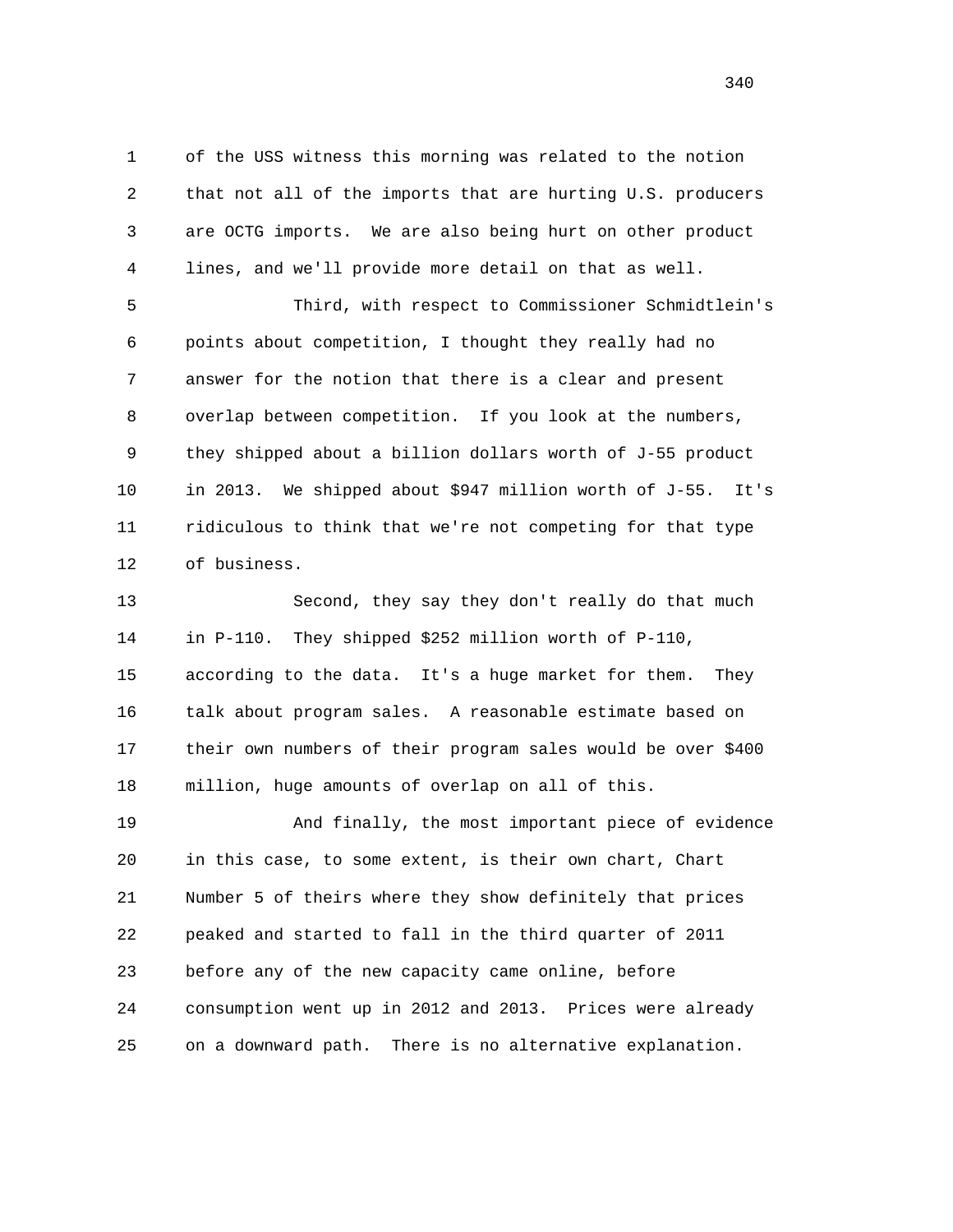1 They are the one and only cause for the oversupply that 2 would cause prices to fall even in a rising market and even 3 before any significant new volumes of domestic capacity had 4 come online.

 5 That reason alone disproves all of their claims 6 and shows that they are responsible for the material injury 7 suffered by the domestic industry. Thank you very much. 8 CHAIRMAN BROADBENT: We won't confuse you two. 9 Mr. Cameron? Ms. Mendoza? Mr. Cunningham? 10 MR. MENDOZA: On behalf of Respondents, our 11 closing statement, I think the issues have been pretty well 12 defined between the two sides, and the Commission's 13 questions I think have gotten a long way toward 14 understanding exactly what the differences of opinion are. 15 I would have just one comment with respect to the 16 issue of underselling, and that is something that's pretty 17 unique about this particular record, which is that the 18 Commission staff actually has the information on the price 19 premium issues.

 20 The actually got purchasers to answer the 21 question of what level of price premium would you require in 22 order to purchase material from each of the nine countries. 23 And what you will find, if you compare the underselling 24 margins to those price premiums that were given in the 25 record, is that the underselling margins are well within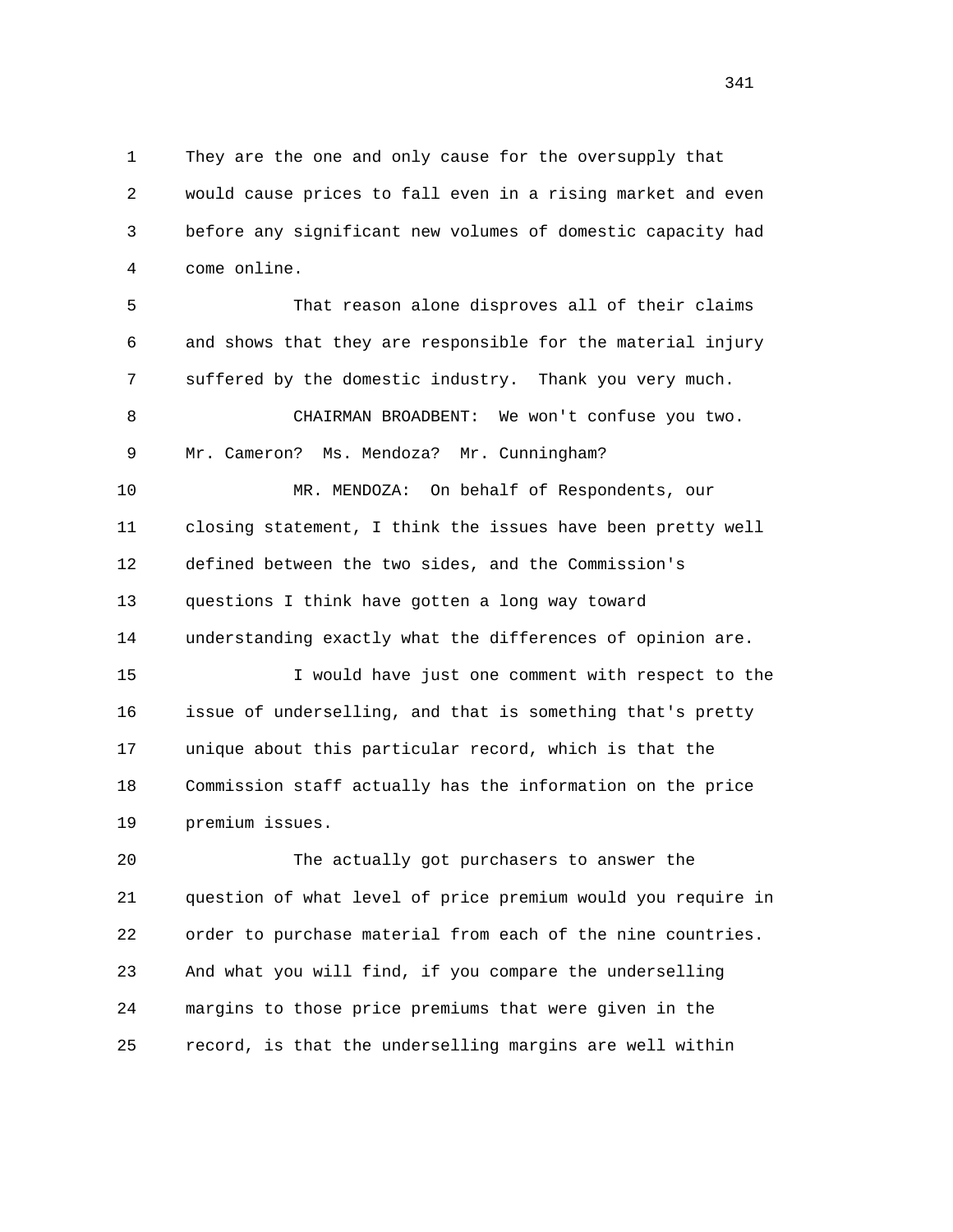1 those price premium levels.

 2 MR. CAMERON: Don Cameron. I have one brief 3 comment to make.

 4 The question has been asked for us to compare 5 this case with the 2010 China case, which we fully intend to 6 do. But the statement was made just a moment ago how this 7 case is really identical. It would be useful for this 8 Commission to keep in mind that that 2010 China case was 9 based upon threat, not material injury, despite the 10 quantities that were involved, quantities of imports 11 involved.

 12 And that case hinged upon something that they 13 don't have here, and that was, essentially, the million tons 14 of Chinese steel that was on the docks in Houston, and that 15 inventory overhang was considered to be the cause of the 16 threat of material injury.

 17 That is the reason that the goalpost are being 18 moved here with respect to this issue of whether there's 19 inventory overhang. We would suggest to you that there is 20 not that same evidence in this case, that this is a very 21 different investigation, and that, to the extent that there 22 is evidence of shortages already developing in the 23 marketplace, of price increases already into effect, that 24 this is a very different case; and therefore, the analogy is 25 not correct. And we'll address it further in our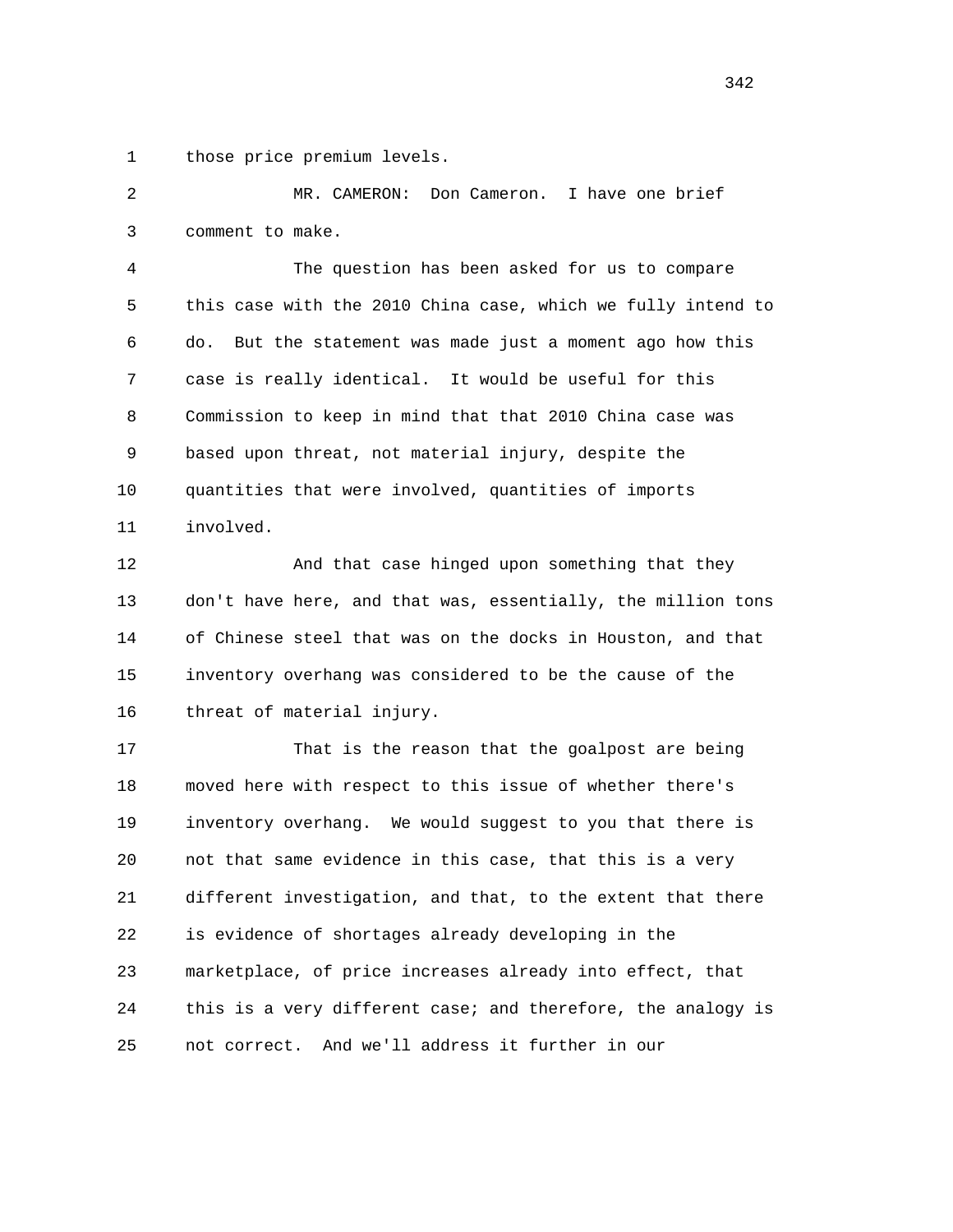1 post-hearing brief.

| $\overline{c}$ | I hadn't intended to say<br>MR. CUNNINGHAM:                      |
|----------------|------------------------------------------------------------------|
| 3              | anything, except our friends from the other side got up and      |
| 4              | gave you false information again.                                |
| 5              | They say OCTG demand increased twice as much as                  |
| 6              | domestic capacity. They've been saying that all along.<br>It     |
| 7              | is obviously not true. The consumption, if you will look at      |
| 8              | Table IV-XIV increased by 1,770,758 tons. Mill capacity          |
| 9              | increased by 900 -- if you look at Table II-IV, increased by     |
| 10             | about 980,000 tons. And I haven't got the processors             |
| 11             | capacity, but that increased by about 450,000 tons.<br>The       |
| 12             | capacity was up 30 percent more than the demand, in addition     |
| 13             | to, starting with a million six of unused capacity at the        |
| 14             | beginning of the period.                                         |
| 15             | I don't mind arguing with people, but I don't                    |
| 16             | like people misstating the facts, and so that's my act for       |
| 17             | the day.                                                         |
| 18             | MR. MCCONNELL: One quick comment, if I may.                      |
| 19             | Mr. Vaughn said that when we were addressing the                 |
| 20             | question of the selection of countries as respondents in         |
| 21             | this case that we didn't deal with the facts that were           |
| 22             | mentioned this morning.<br>I just looked back at my notes.<br>I. |
| 23             | don't see any facts. You know, I'll look through the             |
| 24             | transcript and see if there's something I missed, but all I      |
| 25             | heard were allegations.<br>And I would stay with the position    |